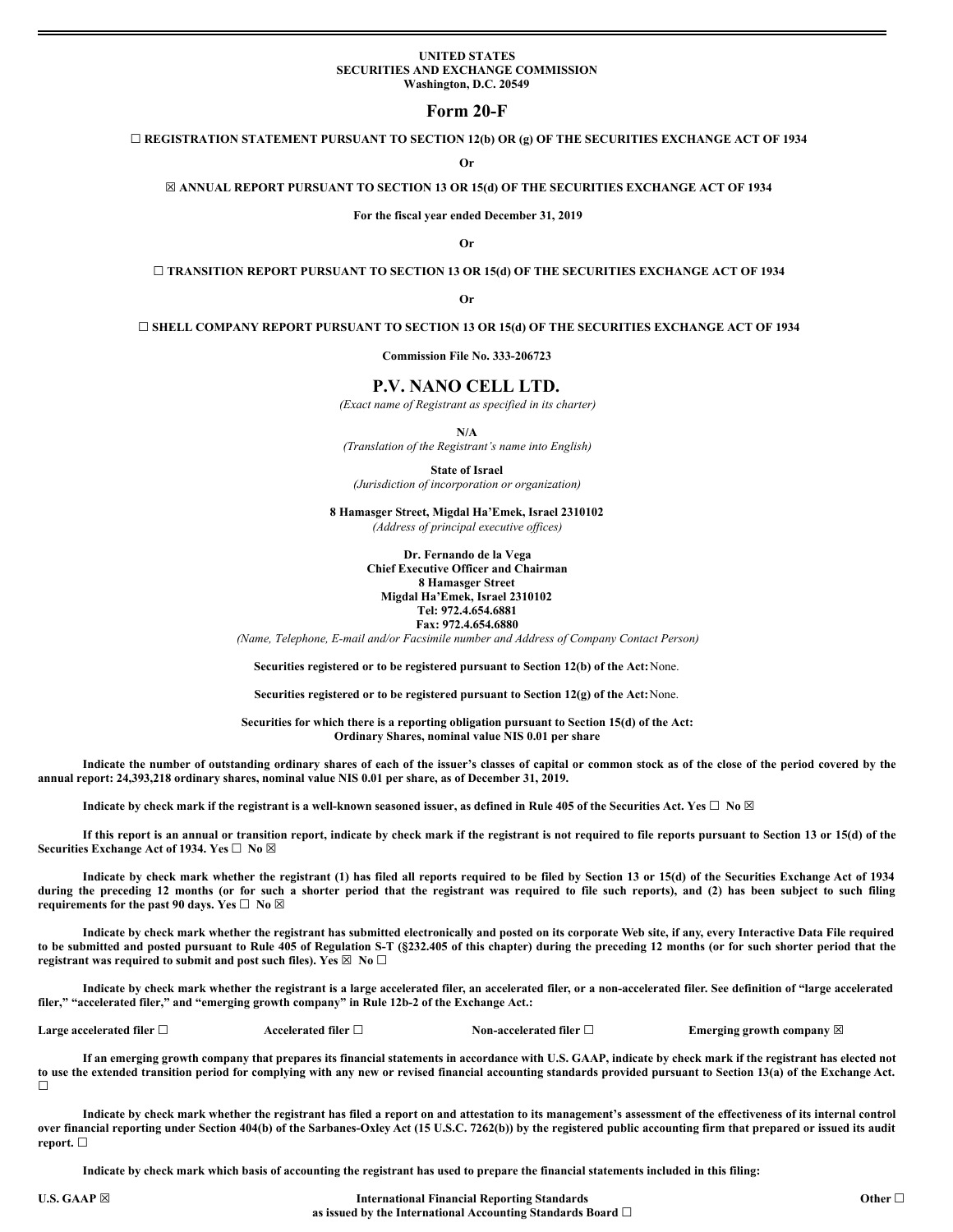If "Other" has been checked in response to the previous question, indicate by check mark which financial statement item the Registrant has elected to follow: **Item 17** ☐ **Item 18** ☐

If this is an annual report, indicate by check mark whether the registrant is a shell company (as defined in Rule 12b-2 of the Exchange Act). Yes $\Box$  No  $\boxtimes$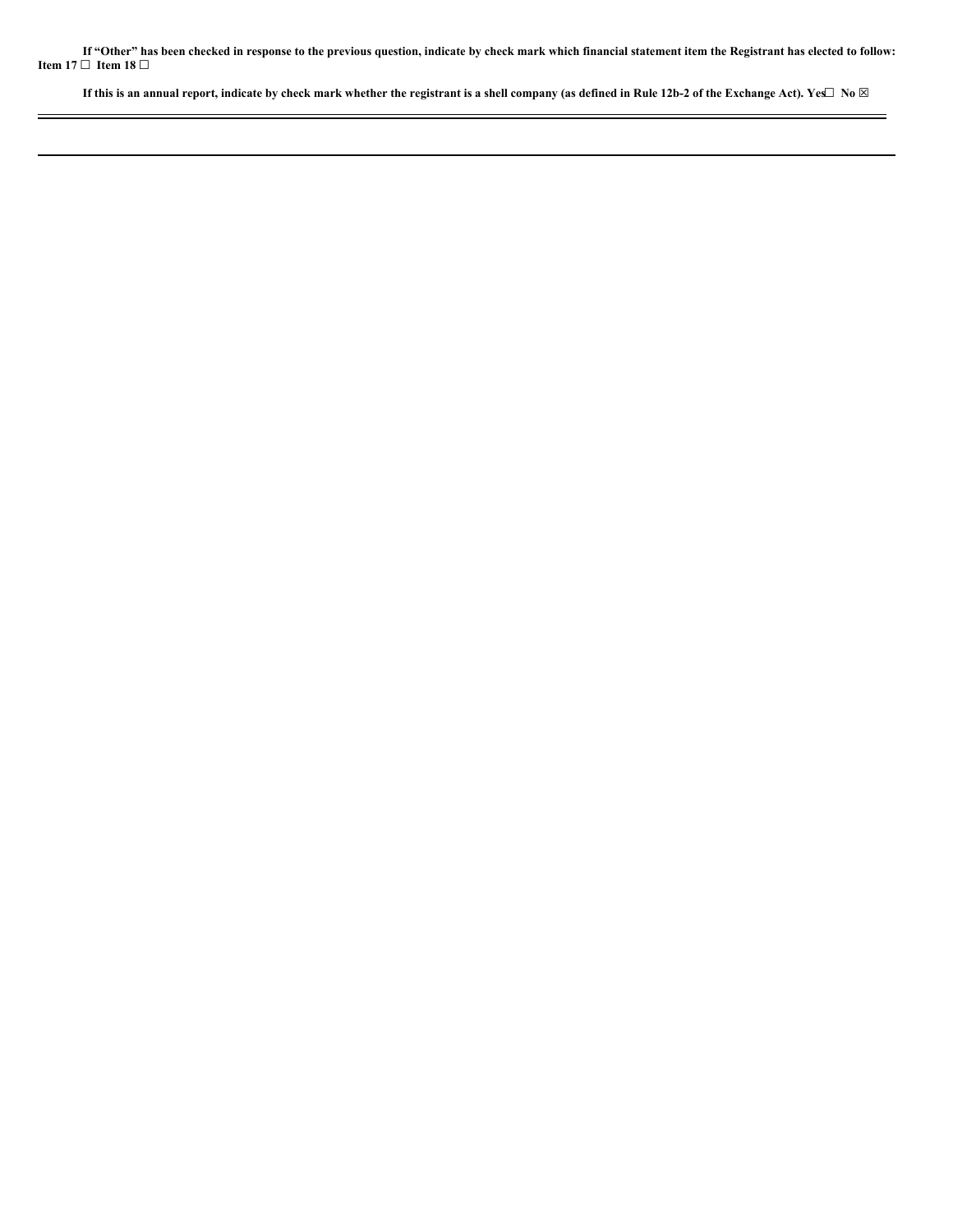## **TABLE OF CONTENTS**

| <b>PART I</b>   |                                                                              |    |
|-----------------|------------------------------------------------------------------------------|----|
| ITEM 1.         | <b>Identity of Directors, Senior Management and Advisers</b>                 |    |
| ITEM 2.         | <b>Offer Statistics and Expected Timetable</b>                               |    |
| ITEM 3.         | <b>Key Information</b>                                                       |    |
| ITEM 4.         | Information on the Company                                                   | 20 |
| ITEM 4A.        | <b>Unresolved Staff Comments</b>                                             | 31 |
| ITEM 5.         | <b>Operating and Financial Review and Prospects</b>                          | 31 |
| ITEM 6.         | Directors, Senior Management and Employees                                   | 41 |
| ITEM 7.         | Major Shareholders and Related Party Transactions                            | 59 |
| ITEM 8.         | <b>Financial Information</b>                                                 | 62 |
| ITEM 9.         | The Offer and Listing                                                        | 63 |
| <b>ITEM 10.</b> | <b>Additional Information</b>                                                | 63 |
| ITEM 11.        | <b>Ouantitative and Qualitative Disclosures About Market Risk</b>            | 79 |
| <b>ITEM 12.</b> | Description of Securities Other Than Equity Securities                       | 80 |
|                 |                                                                              |    |
| <b>PART II</b>  |                                                                              | 81 |
| <b>ITEM 13.</b> | Defaults, Dividend Arrearages and Delinquencies                              | 81 |
| ITEM 14.        | Material Modifications to the Rights of Security Holders and Use of Proceeds | 81 |
| <b>ITEM 15.</b> | <b>Controls and Procedures</b>                                               | 81 |
| <b>ITEM 16.</b> | <b>IRESERVED1</b>                                                            | 82 |
| ITEM 16A.       | <b>Audit Committee Financial Expert</b>                                      | 82 |
| ITEM 16B.       | Code of Ethics                                                               | 82 |
| ITEM 16C.       | <b>Principal Accountant Fees and Services</b>                                | 82 |
| ITEM 16D.       | <b>Exemptions from the Listing Standards for Audit Committees</b>            | 83 |
| ITEM 16E.       | Purchases of Equity Securities by the Issuer and Affiliated Purchasers       | 83 |
| ITEM 16F.       | Change in Registrant's Certifying Accountant                                 | 83 |
| ITEM 16G.       | <b>Corporate Governance</b>                                                  | 83 |
| ITEM 16H.       | <b>Mine Safety Disclosure</b>                                                | 83 |
|                 |                                                                              |    |
| <b>PART III</b> |                                                                              | 84 |
| <b>ITEM 17.</b> | <b>Financial Statements</b>                                                  | 84 |
| ITEM 18.        | <b>Financial Statements</b>                                                  | 84 |
| <b>ITEM 19.</b> | <b>Exhibits</b>                                                              | 85 |
|                 |                                                                              |    |

i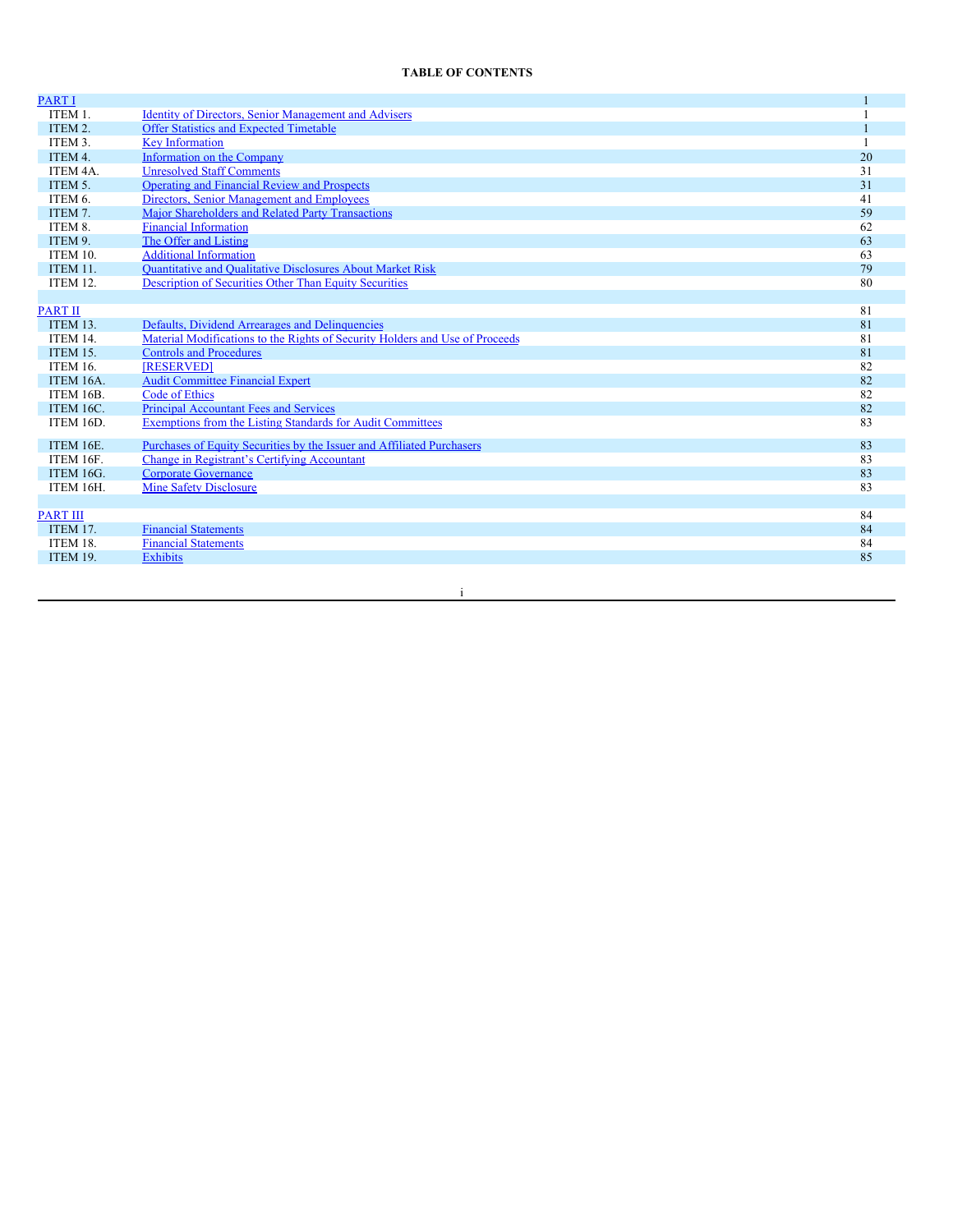### **ABOUT THIS ANNUAL REPORT**

All references to "we", "us", "our", "the Company", "PV Nano", "our company" and "our Company", in this Annual Report on Form 20-F, or our annual report, are to P.V. Nano Cell Ltd., unless the context otherwise requires. All references to "Group" in this annual report on Form 20-F, are to the Company and its direct and indirect subsidiaries, unless the context otherwise requires. All references to "shares", "ordinary shares" or "our ordinary shares" are to our ordinary shares, NIS 0.01 (approximately \$0.003) nominal value per share. All references to "Israel" are to the State of Israel. "U.S. GAAP" means the generally accepted accounting principles in the United States. Unless otherwise stated, all of our financial information presented in this annual report has been prepared in accordance with U.S. GAAP. Any discrepancies in any table between totals and sums of the amounts listed are due to rounding. Unless otherwise indicated, or the context otherwise requires, references in this annual report to financial and operational data for a particular year refer to the fiscal year of our company ended December 31 of that year.

Our reporting currency and financial currency is the U.S. dollar. In this annual report on Form 20-F, "NIS" means New Israeli Shekel, and "\$," "US\$" and "U.S. dollars" mean United States dollars. Unless stated otherwise, the conversion rate between US\$ to NIS used in this annual report on Form 20-F is 3.456, the conversion rate of the Bank of Israel as of December 31, 2019.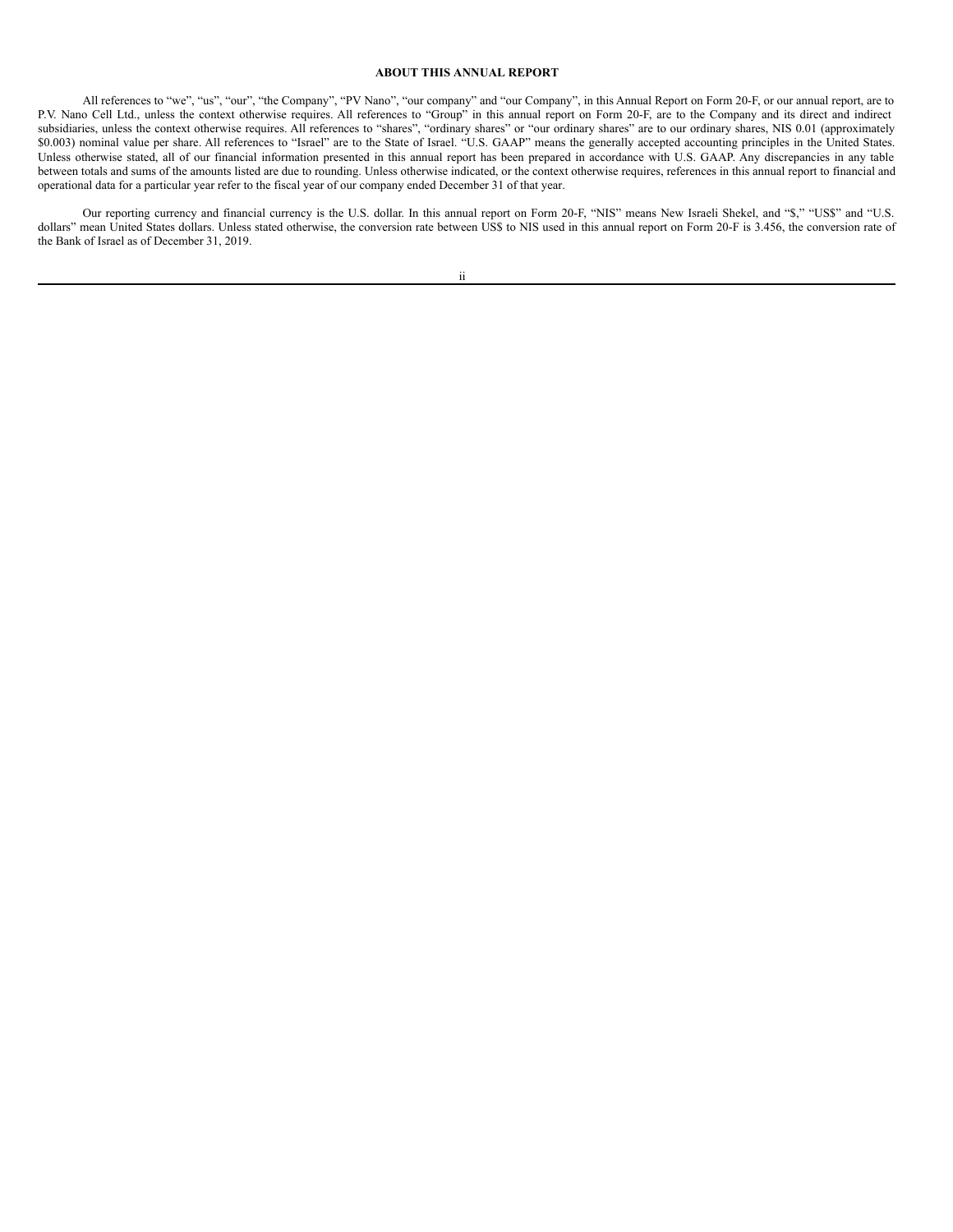#### **CAUTIONARY NOTE REGARDING FORWARD-LOOKING STATEMENTS**

This annual report on Form 20-F contains forward-looking statements, within the meaning of Section 27A of the Securities Act of 1933, and Section 21E of the Securities Exchange Act of 1934, as amended (the "Exchange Act"), that involve risks and uncertainties. All statements other than statements of historical facts contained in this annual report on Form 20-F are forward-looking statements. In some cases, you can identify forward-looking statements by words such as "anticipate," "believe," "continue," "could," "estimate," "expect," "intend," "may," "plan," "potential," "predict," "project," "seek," "should," "will," "would," or the negative of these words or other comparable terminology. These forward-looking statements include, but are not limited to, statements about:

- the impact of the coronavirus disease of 2019 ("COVID-19") pandemic on our business;
- the potential market opportunities for commercializing our current and planned products;
- our expectations regarding the potential market size for our current and planned products;
- estimates of our expenses, future revenue, capital requirements, and our needs for additional financing;
- our ability to develop and advance our current and planned products;
- the implementation of our business model and strategic plans for our business and products, including the integration of our acquisition and the management of growth;
- the scope of protection we are able to establish and maintain for intellectual property rights covering our current and planned products;
- our ability to maintain and establish collaborations or obtain additional funding;
- our financial performance; and
- developments and projections relating to our competitors and our industry.

Any forward-looking statements in this annual report on Form 20-F reflect our current views with respect to future events or to our future financial performance and involve known and unknown risks, uncertainties, and other factors that may cause our actual results, performance or achievements to be materially different from any future results, performance, or achievements expressed or implied by these forward-looking statements. Factors that may cause actual results to differ materially from current expectations include, among other things, those listed under "Item 3 D. — Risk Factors" and elsewhere in this annual report on Form 20-F. Given these uncertainties, you should not place undue reliance on these forward-looking statements. Except as required by law, we assume no obligation to update or revise these forward-looking statements for any reason, even if new information becomes available in the future.

This annual report on Form 20-F also contains estimates, projections, and other information concerning our industry, our business, and the markets for our products, including data regarding the estimated size of those markets. Information that is based on estimates, forecasts, projections, market research, or similar methodologies is inherently subject to uncertainties and actual events or circumstances may differ materially from events and circumstances reflected in this information. Unless otherwise expressly stated, we obtained this industry, business, market, and other data from reports, research surveys, studies, and similar data prepared by market research firms and other third parties, industry and general publications, government data and similar sources.

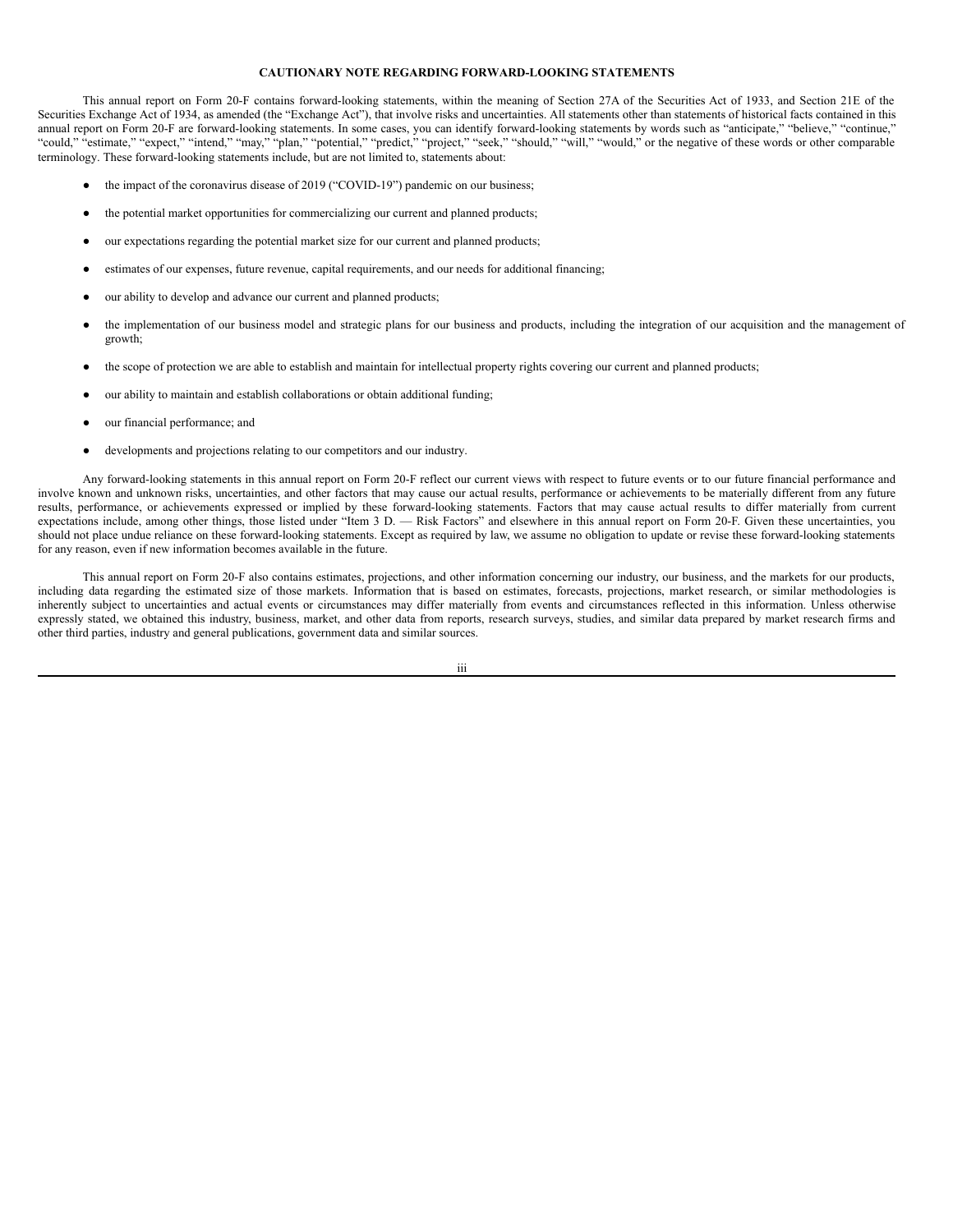### <span id="page-5-0"></span>**PART I**

## <span id="page-5-1"></span>**ITEM 1. Identity of Directors, Senior Management and Advisers.**

Not applicable.

## <span id="page-5-2"></span>**ITEM 2. Offer Statistics and Expected Timetable.**

Not applicable.

## <span id="page-5-3"></span>**ITEM 3. Key Information.**

## **A. Selected Financial Data.**

## **SELECTED FINANCIAL DATA**

The following consolidated statements of operations data for the years ended December 31, 2019, 2018 and 2017, and the consolidated balance sheet data as of December 31, 2019 and 2018, is derived from our audited consolidated financial statements included elsewhere in this annual report on Form 20-F. These audited consolidated financial statements have been prepared in accordance with U.S. GAAP. The selected consolidated statement of operations data for years ended December 31, 2016 and 2015, and the selected consolidated balance sheet data as of December 31, 2017, 2016 and 2015, is derived from our previously published audited consolidated financial statements not included in this Form 20-F. The selected consolidated financial data set forth below should be read in conjunction with and are qualified by reference to "Item 5. Operating and Financial Review and Prospects" and the consolidated financial statements and notes thereto and other financial information included elsewhere in this annual report on Form 20-F.

| US <sub>S</sub>                                                                                               |              | <b>Year ended December 31.</b> |              |             |               |              |               |             |              |             |  |
|---------------------------------------------------------------------------------------------------------------|--------------|--------------------------------|--------------|-------------|---------------|--------------|---------------|-------------|--------------|-------------|--|
| <b>Consolidated Statement of Operations Data:</b>                                                             |              | 2019                           |              | 2018        |               | 2017         |               | 2016        |              | 2015        |  |
| Revenues                                                                                                      | $\mathbf{s}$ | 478,520                        | $\mathbb{S}$ | 460,739     | $\mathbb{S}$  | 88,691       | $\mathbb{S}$  | 67,678      | $\mathbb{S}$ | 60,740      |  |
| Other income                                                                                                  |              |                                |              |             |               |              |               | 10,403      |              | 7,592       |  |
| <b>Total Revenues</b>                                                                                         |              | 478,520                        |              | 460,739     |               | 88,691       |               | 78.081      |              | 68,332      |  |
| Cost of Revenues                                                                                              |              | 236,493                        |              | 388,265     |               | 94,238       |               | 78,622      |              | 69,051      |  |
| Amortization of intangible assets                                                                             |              | 428,431                        |              | 470,773     |               | 37,694       |               |             |              |             |  |
| Gross loss                                                                                                    |              | 186,404                        |              | 398,299     |               | 43,241       |               | 541         |              | 719         |  |
| Research and development, net                                                                                 |              | 731,201                        |              | 775,643     |               | 404,891      |               | 632,826     |              | 720,997     |  |
| Sales and marketing                                                                                           |              | 673,983                        |              | 550,008     |               | 480,963      |               | 336,287     |              | 245,756     |  |
| General and administrative                                                                                    |              | 1,319,239                      |              | 1,297,711   |               | 1,227,632    |               | 571,110     |              | 807,277     |  |
| Goodwill impairment                                                                                           |              |                                |              | 161,381     |               |              |               |             |              |             |  |
| Acquisition related costs                                                                                     |              |                                |              |             |               | 750,956      |               |             |              |             |  |
| Total operating expenses                                                                                      |              | 2,724,243                      |              | 2,784,743   |               | 2,864,442    |               | 1,540,223   |              | 1,774,030   |  |
| Operating loss                                                                                                |              | 2.910.647                      |              | 3,183,042   |               | 2,907,683    |               | 1,540,764   |              | 1,774,749   |  |
| Financial expenses (income), net                                                                              |              | 1,042,358                      |              | (1,210,484) |               | (63, 778)    |               | 80,636      |              | (1,094)     |  |
| Net loss                                                                                                      |              | 3,953,005                      | \$           | 1,972,558   |               | 2,843,905    | \$            | 1,621,400   |              | 1,773,655   |  |
| Basic and diluted net loss per ordinary share                                                                 | S            | 0.16                           | \$.          | 0.09        | <sup>\$</sup> | 0.19         | S             | 0.12        | \$.          | 0.14        |  |
| Weighted average number of ordinary shares used in computing basic<br>and diluted net loss per ordinary share |              | 24,071,186                     |              | 23,142,850  |               | 15,249,948   |               | 13,704,673  |              | 12,745,710  |  |
| US <sub>\$</sub>                                                                                              |              |                                |              |             |               | December 31, |               |             |              |             |  |
| <b>Consolidated Balance Sheets Data:</b>                                                                      |              | 2019                           |              | 2018        |               | 2017         |               | 2016        |              | 2015        |  |
| Current assets                                                                                                |              | 433,746                        | \$           | 478,753     | $\mathbb{S}$  | 703,211      | <sup>\$</sup> | 335,798     | $\mathbb{S}$ | 226,717     |  |
| Non-current assets                                                                                            |              | 6,667,765                      |              | 7,148,582   |               | 7,911,806    |               | 400,992     |              | 217,794     |  |
| <b>Total assets</b>                                                                                           |              | 7,101,511                      |              | 7,627,335   |               | 8,615,017    |               | 736,790     |              | 444,511     |  |
| <b>Total liabilities</b>                                                                                      |              | 8,095,800                      |              | 4,924,186   |               | 5,812,297    |               | 2,641,009   |              | 2,100,092   |  |
| Total stockholders' equity (deficit)                                                                          |              | (994, 289)                     |              | 2,703,149   |               | 2,802,720    |               | (1,904,219) |              | (1,655,581) |  |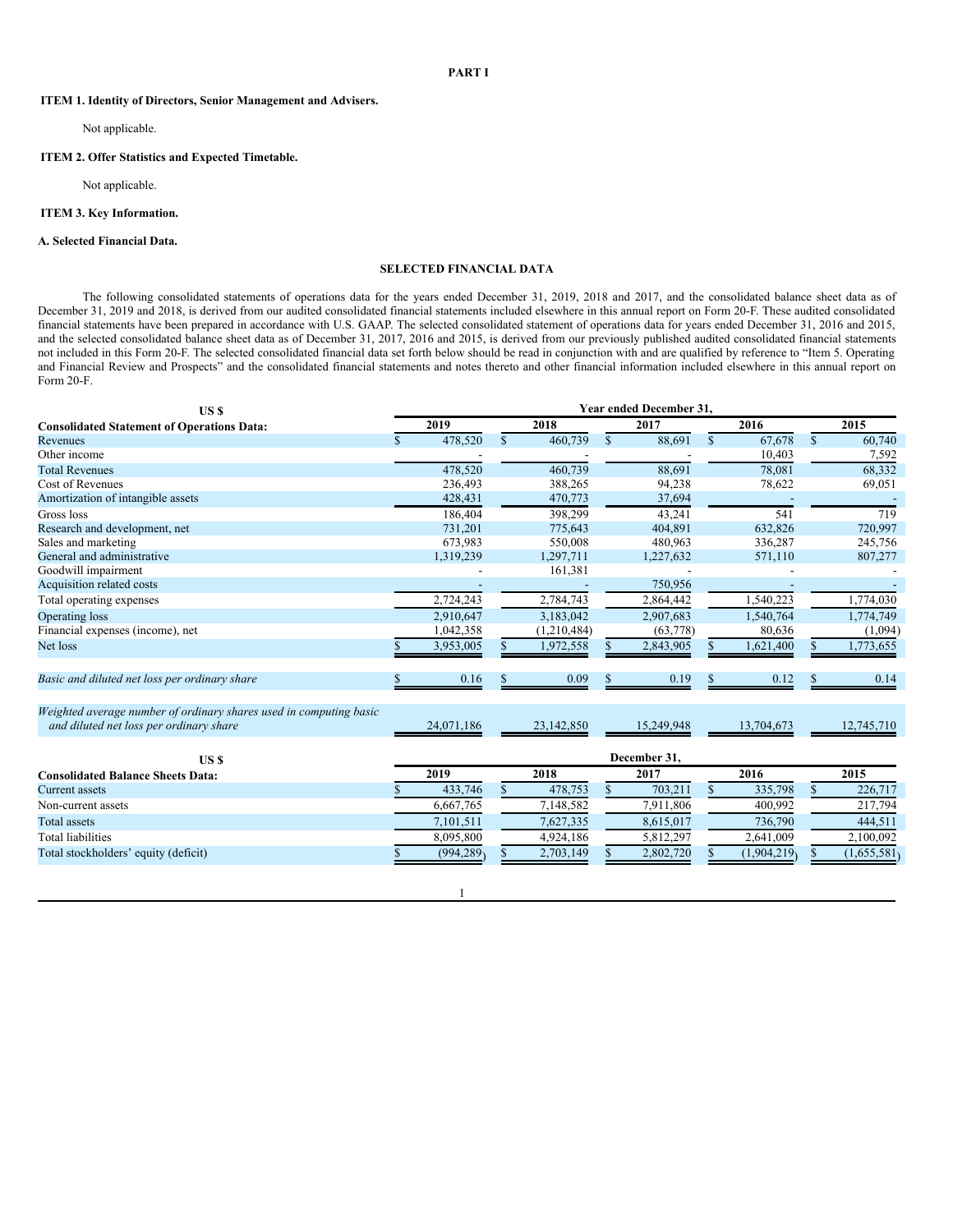#### **B. Capitalization and Indebtedness**

Not applicable.

## **C. Reasons for the Offer and Use of Proceeds**

Not applicable.

#### **D. Risk Factors**

## **Risks Related to Our Financial Position and Capital Requirements**

### We have a relatively limited operating history on which to assess our business, have incurred significant losses since our inception, and anticipate that we will continue to *incur significant losses for the foreseeable future.*

We have a limited operating history. We have incurred net losses since our inception in 2009, including a net loss of approximately \$4.0 million for the year ended on December 31, 2019 and an accumulated deficit of approximately \$21.0 million as of December 31, 2019. To date, we have financed our operations primarily through the issuance of equity instruments and convertible notes as well as through government grants. The amount of our future net losses will depend, in part, on the rate of our future expenditures and our ability to generate significant revenues via commercialization of our products or technologies. We do not know whether or when we will become profitable. Even if we do achieve profitability, we may not be able to sustain or increase profitability on an ongoing basis. Our inability to achieve and then maintain profitability would negatively affect our business, financial condition, results of operations and cash flows.

#### Our history of net losses has raised substantial doubt regarding our ability to continue as a going concern. If we do not continue as a going concern, investors could lose *their entire investment.*

We generated relatively limited revenues, which are not presently sufficient to sustain our operations. Our total revenues generated from sales were \$478,520, \$460,739 and \$88,691 for the years ended December 31, 2019, 2018, and 2017, respectively. We have incurred net losses since our inception in 2009, including a net loss of approximately \$4.0 million for the year ended December 31, 2019. As of December 31, 2019, and as of the date of this annual report on Form 20-F we had limited cash resources.

Our history of net losses has raised substantial doubt about our ability to continue as a going concern, and as a result, our independent registered public accounting firm included an explanatory paragraph in its report on our consolidated financial statements as of and for the year ended December 31, 2019 with respect to this uncertainty. We believe that we will need to raise significant additional funds before we have significant cash flow from operations. Accordingly, our ability to continue as a going concern will require us to seek alternative financing to fund our operations. The substantial doubt about our ability to continue as a going concern could materially limit our ability to raise additional funds through the issuance of new debt or equity securities or otherwise. Future reports on our consolidated financial statements may include an explanatory paragraph with respect to our ability to continue as a going concern.

## *We will need significant additional capital, which we may be unable to obtain.*

As of December 31, 2019, we had cash reserves of \$34,382. As of December 31, 2020, we had sufficient cash to fund operations for approximately two (2) months if we do not raise additional capital. We will need to raise additional capital to continue our operations beyond such period, or earlier if we change our current strategy or operating plan. There can be no assurance that additional funds will be available when needed from any source or, if available, will be available on terms that are acceptable to us. We may be required to pursue sources of additional capital through various means, including debt or equity financings. Future financings through equity investments are likely to be dilutive to existing shareholders. Furthermore, the terms of securities we may issue in future capital transactions may be more favorable for our new investors. Newly issued securities may include preferences, superior voting rights, the issuance of warrants or other derivative securities, and the issuances of incentive awards under equity employee incentive plans, which may have additional dilutive effects. Further, we may incur substantial costs in pursuing future capital and/or financing, including finder fees, investment banking fees, legal fees, accounting fees, printing and distribution expenses and other costs. We may also be required to recognize non-cash expenses in connection with certain securities we may issue, such as convertible notes and warrants, which will adversely impact our financial condition. Our ability to obtain needed financing may be impaired by such factors as the capital markets and our history of losses, which could impact the availability or cost of future financings. If the amount of capital we are able to raise from financing activities, together with our revenues from operations, is not sufficient to satisfy our capital needs, even to the extent that we reduce our operations accordingly, we may be required to cease operations.

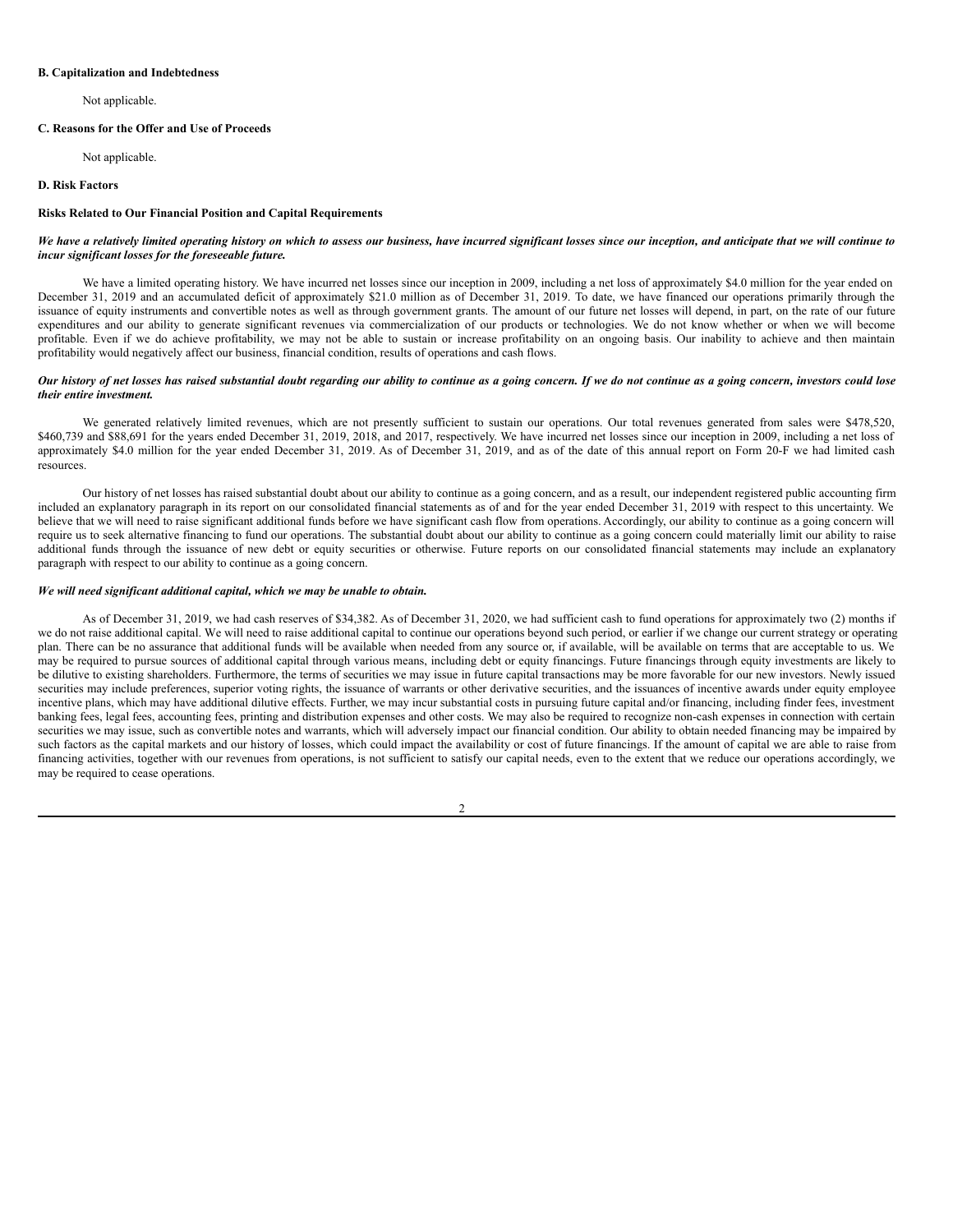#### **Risks Relating to COVID-19**

## The global COVID-19 pandemic may continue to negatively impact the global economy in a significant manner for a further extended period of time, and may also *adversely af ect our operating results in a material manner.*

The coronavirus pandemic has created macro-economic uncertainty and disruption in the business and financial markets. Many countries around the world, including Israel, have been taking measures designated to limit the continued spread of the coronavirus, including closing workplaces, restricting travel, prohibiting assembling, closing international borders and quarantining populated areas. These measures have impacted, and may further impact, our workforce and operations, the operations of our customers and our partners, and those of our respective vendors and suppliers (including our subcontractors and third-party contract manufacturers). Our customers worldwide, as well as the end markets that we support have also been affected and may continue to be affected by coronavirus-related implications, and may recover at different rates. In addition, as the implementation of the above-mentioned measures extends, and as additional measures may be required in the event that the measures already taken prove to be insufficient or ineffective, we may face new and/or increasing concerns that may dramatically affect our ability to conduct our business effectively, including, but not limited to, adverse effect on employees' health, a slowdown and stoppage of manufacturing, commerce, delivery, work, travel and other activities which are essential and critical for maintaining on-going business activities.

During 2020, due to COVID-19 constraints, we have had to adjust our working mode (mainly changing working hours and make sure the Company complies with the government guidelines which have included full and partial lockdowns). While our business grew in 2020, our growth has been limited (sales grew less than expected) due to slow down of our customers and partners, and also due to traveling constrains imposed by governments due to COVID-19. Two of our main customers have purchased inks and services from us much less than forecasted and expected. Our plans to upgrade our DemonJet printers, develop the inks and technologies to print passive components have been slowed down due to the reduction of activities of our partners in Europe and reduced available resources. We have placed one of our employees on unpaid leave and reduced the team by two team members. Furthermore, due to the influence of COVID-19 on the world economy, the price of silvers (our main raw material) have increased by almost 50% from January 2019 through December 2020. Given the continued uncertainty around the extent and timing of the future spread or mitigation of the coronavirus outbreak and around the imposition or relaxation of protective measures, we cannot reasonably estimate the impact to our future results of operations, cash flows or financial condition. The extent of the impact of the COVID-19 pandemic on our operational and financial performance, including our ability to execute our business strategies and initiatives in the expected time frame, will depend on future developments, including, but not limited to, the duration and continued spread of the pandemic, its severity, the actions to contain the disease or treat its impact, further related restrictions on travel, and the duration, timing and severity of the impact on customer spending, including any recession resulting from the pandemic, all of which are uncertain and cannot be predicted. An extended period of global supply chain and economic disruption as a result of the COVID-19 pandemic could have a material adverse effect on our business, results of operations, access to sources of liquidity and financial condition, though the full extent and duration is uncertain; infections may become more widespread and the limitation on our ability to work, travel and timely sell and distribute our products, as well as any closures or supply disruptions, may be extended for longer periods of time and to other locations, all of which would have a negative impact on our business, financial condition and operating results. In addition, as the scale and duration of these developments remain uncertain, they may have, or continue to have, macro and micro negative effects on the financial markets and global economy, which could result in an economic downturn that could affect demand for our products and have a material adverse effect on our operations and financial results, earnings, cash flow, financial condition and share price. These effects could be material and long-term in duration.

Since the outbreak of the coronavirus pandemic, we have been closely monitoring the developments and continually assessing the potential impact on our business. Below are some of the risks and challenges that we may face as a result of the continuation of the coronavirus pandemic for a further extended period of time:

- Economic downturn, slowdown of macro-economic development, and a significant decline of business, which could harm the strength of the worldwide electronics industry in general and the digital printed electronics, solar cells and panels, PCB and automotive industries in particular. Such downturn or slowdown could affect demand for our customers' end products and as a result may cause manufacturers in the semiconductor industry to suspend or reduce capital investments in our products for use in their manufacturing processes, and decrease our sales of products and related services to such industry;
- Material reduction in new orders and in procurement of our products, issuance of work stoppage orders or delay in the award of new orders on part of our customers;

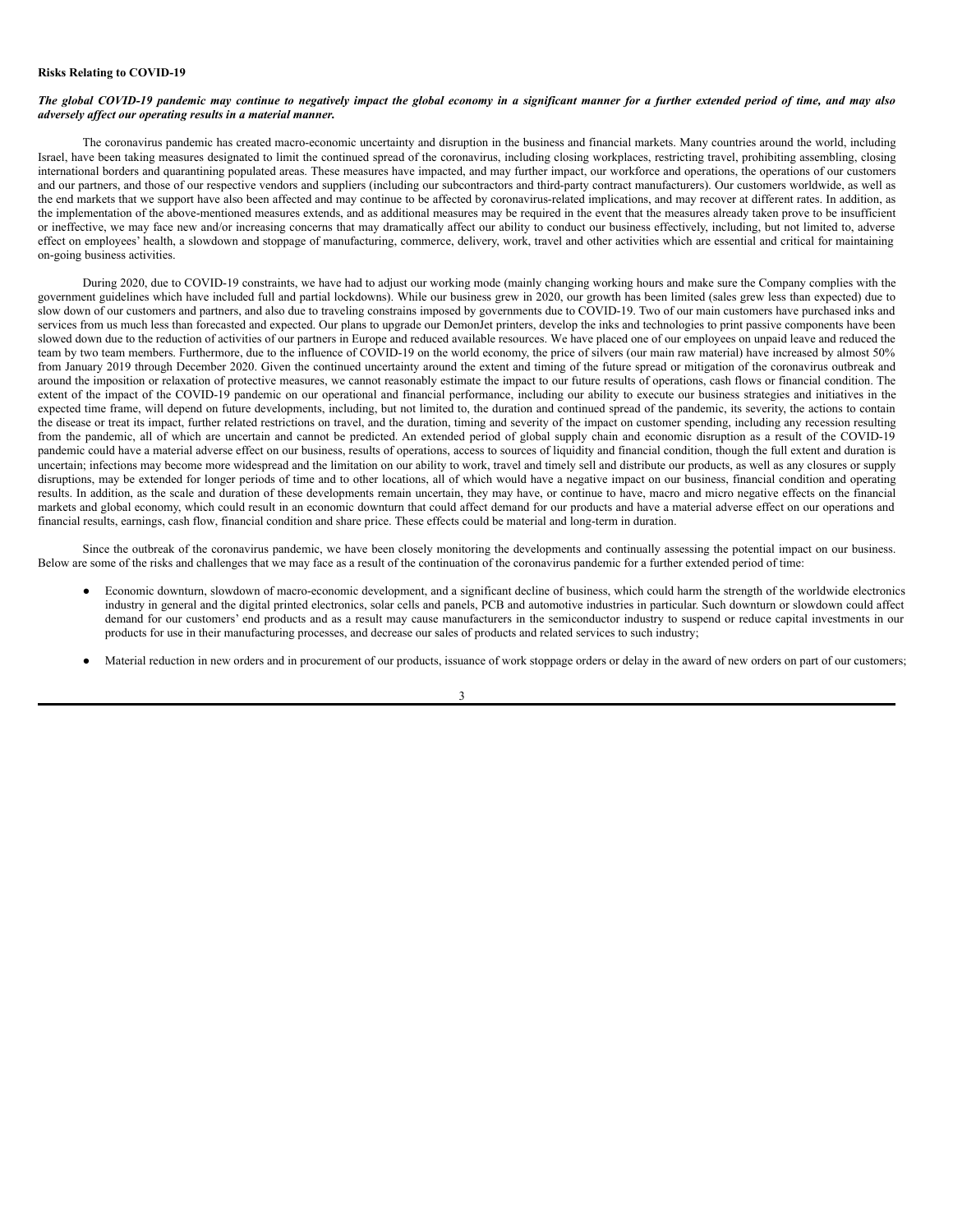- Disruptions or restrictions on our operations and those of our contractors and customers, including on our ability to travel or to install or provide services to our products, as well as temporary closures of our facility or the facilities of our suppliers, manufacturers or customers, and prohibitions on the export, import or release from customs of products and components;
- Lower work efficiency, productivity and service quality. COVID-19 infection could harm the health of one or more of our employees, which could in turn require us to completely shut down all, or almost all, work in our facility in order to prevent further infection and spread of the virus. Some of our team members have not been able to work for a long period due to lockups and/or been infected with COVID-19;
- Disruption, reduction or interruption in supply, disruption to our suppliers, manufacturers or customers and their other vendors, lack or delay in the supply of raw materials and goods, or in the performance of work or services by our contractors and subcontractors;
- Slowdown in production and manufacturing, and a significant increase in the price of one or more components or materials;
- Imposition of fines, penalties, damages and contract terminations (including the exercise of certain force majeure clauses), and damage to our reputation and relationship with our customers, as a result of delays in production, shipment, deliveries and services due to any of the above constraints;
- Financial difficulties and insolvencies of major customers, which could lead to slowing the payment of their obligations to us or even discharging those obligations;
- Difficulties in collection of amounts due from customers and in satisfying revenue recognition procedures; And
- Continuation of traveling constrains imposed due to COVID-19 virus.

#### **Risks Related to Our Business**

## *We have generated only minimal revenue from product sales and may never be profitable.*

We have generated only minimal revenue in the past, from limited sales of our Sicrys™ inks. The contribution of our subsidiary Digiflex Ltd. or Digiflex, to our revenues for the year ended December 31, 2019 was limited to the sale of inks, foils and maintenance of the 45 printers sold since inception (two (2) printers were sold in the following year). Our ability to generate revenue and achieve profitability depends on our ability to successfully commercialize our Sicrys™ inks, Digiflex printers for the conducive and printed passive components market and future products and technologies. Our ability to generate revenues will also depend on (i) our ability to modify and bring to market Digiflex printers so we will be able to serve the electronics market and to use our Sicrys™ inks; and (ii) our ability to adapt Digiflex's inks and/or develop additional inks to allow for the printing of full printed circuit boards, embedded passive components or PCBs. There is no assurance that we will be successful in any of these endeavors.

Our ability to generate future revenue from product sales depends heavily on our success in many areas, including but not limited to:

- obtaining market acceptance of our products and technologies;
- implementing our Complete Solution Approach or End-to-End Approach;
- expanding our distribution channels, including our ability to enter into cooperation arrangements with printer manufacturers to be able to supply printers to our potential customers;
- ramping up our production capabilities if and when our sales volume increases;
- maintaining, protecting, and expanding our portfolio of intellectual property rights, including patents, trade secrets, and know-how;
- identifying, assessing, acquiring and/or developing new products and technologies;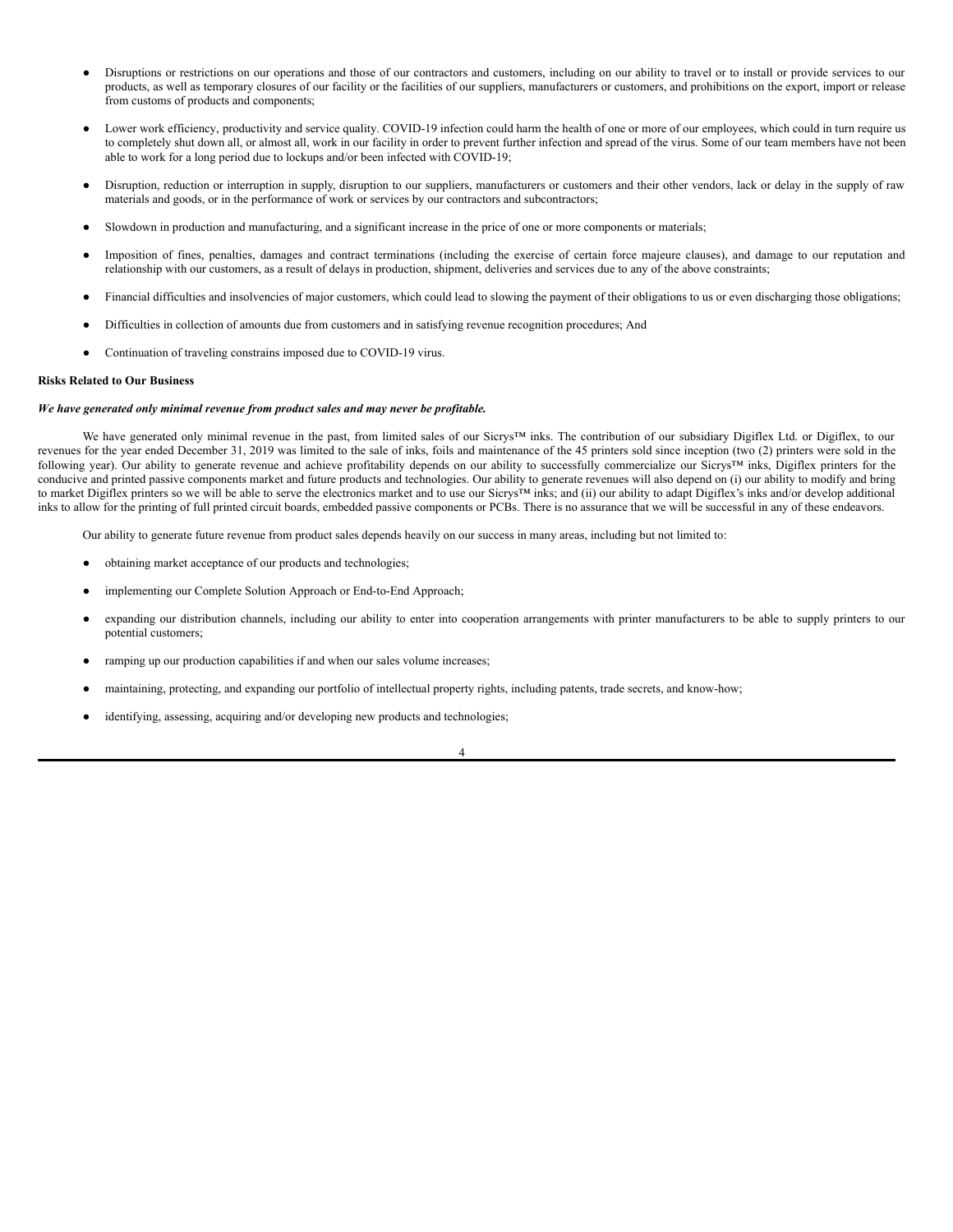- addressing any competing technological and market developments; and
- attracting, hiring, and retaining qualified personnel.

## If our conductive inks and Digiflex printers fail to achieve and sustain sufficient market acceptance or if market penetration occurs more slowly than expected, our future *revenues will be adversely af ected.*

Our success depends, in large part, on our ability to gain additional market acceptance of our Sicrys™ inks and Digiflex printers as a reliable and cost-saving alternative to existing production technologies. Compared to some competing technologies, our nano-metric conductive ink technology is relatively new, and most potential customers have limited knowledge of, or experience with, our conductive inks, may have substantial investments and know-how related to their existing printing technologies, and may perceive risks relating to the reliability, quality, usefulness and profitability of adopting our conductive inks when compared to other production technologies available in the market. Our potential customers may also need to devote significant time and effort to testing and validating our technology prior to its adoption. Any failure of our technology to meet our potential customer benchmarks could result in customers choosing to retain their existing technology or to purchase technologies other than ours. If we fail to achieve market acceptance of our conductive inks or if market penetration is slower than expected, then our opportunities to grow our revenues and reach profitability will be severely limited. In addition, our success depends on our ability to implement our Complete Solution Approach or End-to-End Approach (providing customers with the whole system of printers, process and inks), and gain market acceptance of Digiflex printers. There is no assurance that we will succeed in any of the foregoing.

#### *Our ink products may not be compatible with all commercially available printers and printer heads.*

Printer heads generally require compatible inks. An ink may be incompatible for use with a particular printer head for a number of reasons, including, without limitations, because the chemicals used in the ink are not compatible with the materials used in the manufacture of the printer head or because the physical properties of the ink (e.g., viscosity, surface tension, etc.) are not compatible with the printer head. As a result, there can be no assurance that our inks will be compatible with additional sufficient number of printer heads, to support wide scale sales of our inks for digital inkjet printing. Although we have successfully certified our ink with several manufacturers of commercially available printers and printer heads and we are in the process of certifying our ink products with additional manufacturers, if we are unable to certify our ink products with a sufficient number of such manufacturers our ability to widely market our ink products and to gain market penetration will be impaired and we may be unable to generate additional revenues.

## Given our limited resources, there is no assurance that we will be able to enter into additional contracts or comply with our existing contracts.

We have several customers which have started to purchase recurring growing amounts of inks, including Dip Tech Ltd (with which we had an exclusive agreement which was terminated by us in 2020). There is no assurance that these customers will continue to purchase inks from us and that we will successfully enter into additional contracts. In addition, there is no assurance that we will be able to produce and supply all the ink required to satisfy all orders under our current or future supply contracts.

## We currently have minimal marketing and sales capabilities. If we are unable to establish significant sales and marketing capabilities or enter into agreements with third *parties to market and sell our products, we may be unable to generate significant revenue.*

We have limited experience and capabilities in selling and marketing our conductive inks and our marketing and sales efforts are currently being led primarily by our chief executive officer and chief business development officer. In order to successfully commercialize our Sicrys™ inks or any other products, we will need to either further develop these capabilities on our own or by collaboration with third party distributors and sales agents with established sales and marketing operations and industry experience. We have entered into distribution and sales agreements with respect to the United States, Italy and Japan. However, there can be no assurance that we will be able to enter into other agreements with such third-party distribution and sales agents agreements on terms acceptable to us, or at all, or that such distributors or sales agents will be successful in marketing our inks. If we are not successful entering into such agreement our results of operation may be adversely affected.

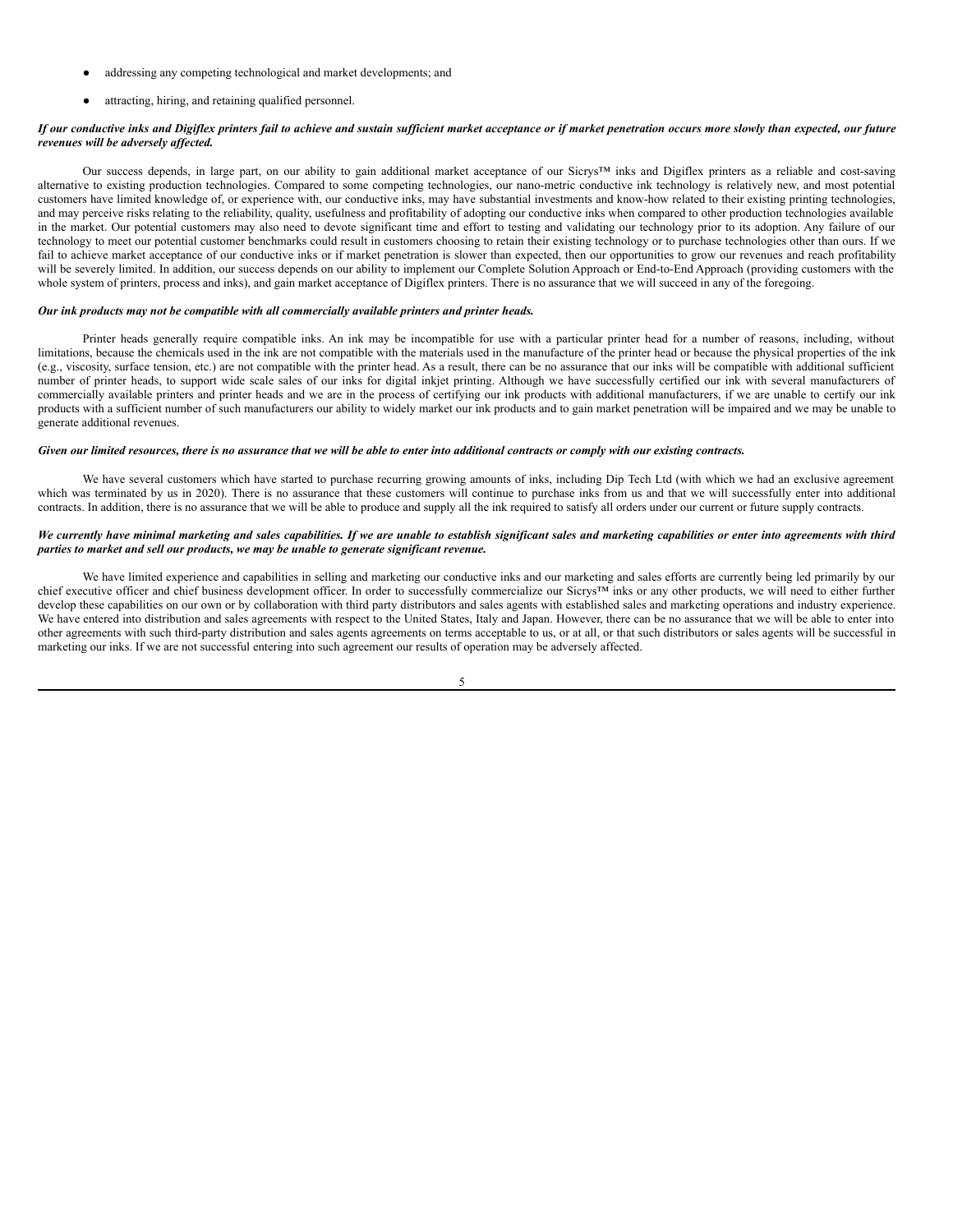### Our ability to grow our business successfully depends, among other things, on our ability to develop and implement our production and operating infrastructure in a way *that would ef ectively support our growth in our target markets.*

We manufacture our inks at our Migdal Ha'Emek facilities. We currently have capacity to produce an estimated two (2) tons of ink per year (three shifts work) and intend to upgrade our facilities (capital cost estimated at \$500,000) to increase production capacity to 20 tons per year, if and when demand for our inks is projected to surpass our production capabilities.

Our future success requires among others that we have adequate capacity in our manufacturing facilities to manufacture the quantities of products to support our current sales level and the anticipated increased levels that may result from our growth. There can be no assurance as to the timing or our ability to achieve planned, needed, or desired manufacturing capacity levels. We believe that the capacity of our current manufacturing facilities is sufficient to meet anticipated demand for our products through the end of 2021. If the demand for our conductive inks does not increase, we may have significant excess manufacturing capacity and under-absorption of our fixed costs, which could in turn adversely affect our gross margins. In the event that demand for our inks outgrows our internal manufacturing capacity, we intend to engage third-party manufacturers to produce additional inks. There can be no assurance that we will be able to enter into agreements with such manufacturers on terms acceptable to us, or at all, or that, once contracted, such manufacturers will perform as expected. If we are not successful entering into such agreement our results of operation may be adversely affected.

## We are subject to a multitude of manufacturing risks, any of which could substantially increase our costs and limit supply of our products and technologies.

We currently only have one operating manufacturing line. The process of manufacturing our products and technologies is complex and subject to several risks and uncertainties, including but not limited to availability and prices of the raw materials (including silver in particular) necessary for production of our inks, and any major malfunctions in our manufacturing line. Any adverse developments affecting manufacturing operations for our products and technologies may result in shipment delays, inventory shortages, lot failures, withdrawals or recalls, or other interruptions in the supply of our products and technologies. We may also have to take inventory write-offs and incur other charges and expenses for products and technologies that fail to meet specifications, undertake costly remediation efforts, or seek more costly manufacturing alternatives.

## *We are subject to risks resulting from fluctuations in the price of silver.*

The manufacturing process for our silver-based inks utilizes a silver salt, the price of which is linked to the price of silver. The price of silver is affected by numerous factors beyond our control, including inflation, fluctuation of the United States dollar and foreign currencies, global and regional demand, speculative activities by commodities traders and others and the political and economic conditions of major silver producing countries throughout the world, and recently affected by the COVID-19 influence on the world economic environment. The volatility of mineral prices represents a substantial risk which no amount of planning or technical expertise can fully eliminate. In the event silver prices increase and remain high for prolonged periods of time, we may not be able to produce silver-based inks at a price which is cost effective for manufacturers of printed electronics. Furthermore, if the price of silver decreases substantially and remains low for prolonged periods of time, the value proposition that we believe is offered by our copper-based nano-metric ink may be substantially decreased, since a low price of the silver used in their manufacturing processes reduces the incentive for manufacturers of electronic devices to replace silver with another metal, such as copper. Any of the foregoing would have a material adverse effect on our business, financial condition, results of operations, and cash flows.

#### *We are subject to risks resulting from fluctuations in the price of some raw materials.*

The manufacturing process for our silver-based inks utilizes a range of raw materials, the prices of which are affected by numerous factors beyond our control, including inflation, fluctuation of the United States dollar and foreign currencies, global and regional demand, and recently affected by the COVID-19 influence on the world economic environment. In the event raw materials prices increase and remain high for prolonged periods of time, we may not be able to produce silver-based inks at a price which is cost effective for manufacturers of printed electronics.

## We face competition in the markets in which we operate and the possibility that our competitors may develop products that are similar to, more advanced than, or more effective than ours, which may adversely affect our financial condition and our ability to successfully commercialize our products and technologies.

We are currently aware of various existing products in the market and in development that may compete with our products and technologies, directly and indirectly. To our knowledge, other companies are currently developing and selling silver-based inkjet inks for printed electronics, or PE, digital electronic inkjet printing applications. To our knowledge and feedbacks received from customers most of these products in the market are not suitable and compatible for mass production applications as our inks. There can be no assurance that this knowledge is complete and/or if complete that it will continue to be like this in the future.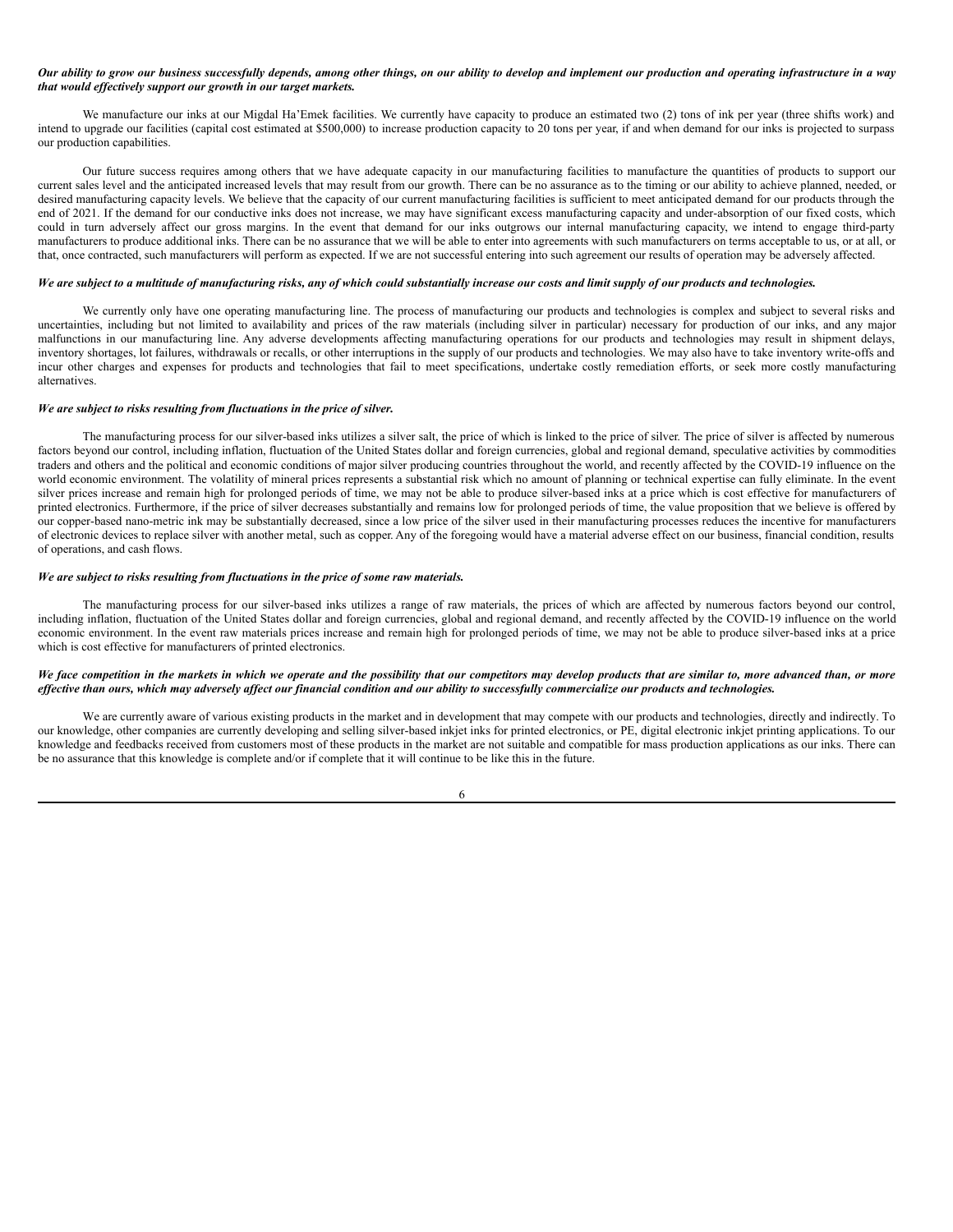We are aware of several companies seeking to develop copper-based inks for printing, however, to our knowledge, none of our competitors has copper-based low viscosity inks in mass production and at a commercially viable price and quantity to be used in digital printing, and some are using copper oxide as a precursor in their inks instead of copper. Copper precursors are less effective for thick patterns and high throughput. To our knowledge, we are the only company offering as much as a 50% copper inkjet low viscosity ink, although we are not yet in mass production. As, to our knowledge, no one has proven our strategy to be effective, there is no assurance that we will be successful and the utilization of 50% copper inkjet ink may not prevail.

Many of our competitors have substantially greater financial, technical, and other resources, such as larger research and development staff and experienced marketing and manufacturing organizations. Mergers and acquisitions in the conductive ink industry may result in even more resources being concentrated in our competitors. As a result, these companies may be more effective in selling and marketing their products. Smaller or early-stage companies may also prove to be significant competitors, particularly through collaborative arrangements with large, established companies. Competition may increase further as a result of advances in the commercial applicability of technologies and greater availability of capital for investment in this industry. Our competitors may succeed in developing, acquiring, or licensing on an exclusive basis, products that are more effective or less costly than our current or future products or technologies, or achieve earlier patent protection, product commercialization, and market penetration than we do. Additionally, technologies developed by our competitors may render our potential products and technologies uneconomical or obsolete, and we may not be successful in marketing our products and technologies against competitors.

## We may not be successful in our efforts to identify, license, or discover additional products and technologies.

Although we intend to focus a substantial amount of our research and development efforts on the continued development and commercialization of our existing products and technologies, the success of our business also depends upon our ability to identify, license, or discover additional products and technologies. Given our limited resources it would be difficult to license or otherwise begin development of additional products. Our research programs or licensing efforts may fail to yield additional products and technologies for development for a number of reasons, including but not limited to the following:

- our research or business development methodology or search criteria and process may be unsuccessful in identifying potential products and technologies;
- we may not be able or willing to assemble sufficient resources to acquire or discover additional products and technologies;
- products and technologies we develop may be covered by third parties' patents or other exclusive rights;
- our products and technologies may not succeed in testing;
- our potential products and technologies may have characteristics that make them unmarketable;
- competitors may develop alternatives that render our products and technologies obsolete or less attractive;
- the market for a product may change during our program so that such a product becomes unreasonable to continue to develop;
- a product may not be capable of being produced in commercial quantities at an acceptable cost, or at all; and
- our products and technologies may not succeed in testing.

If any of these events occurs, we may be forced to abandon our development efforts for a program or programs, or we may not be able to identify, license, or discover additional products and technologies, which would have a material adverse effect on our business. Research programs to identify new products and technologies require substantial technical, financial, and human resources. We may focus our efforts and resources on potential programs or products and technologies that ultimately prove to be unsuccessful.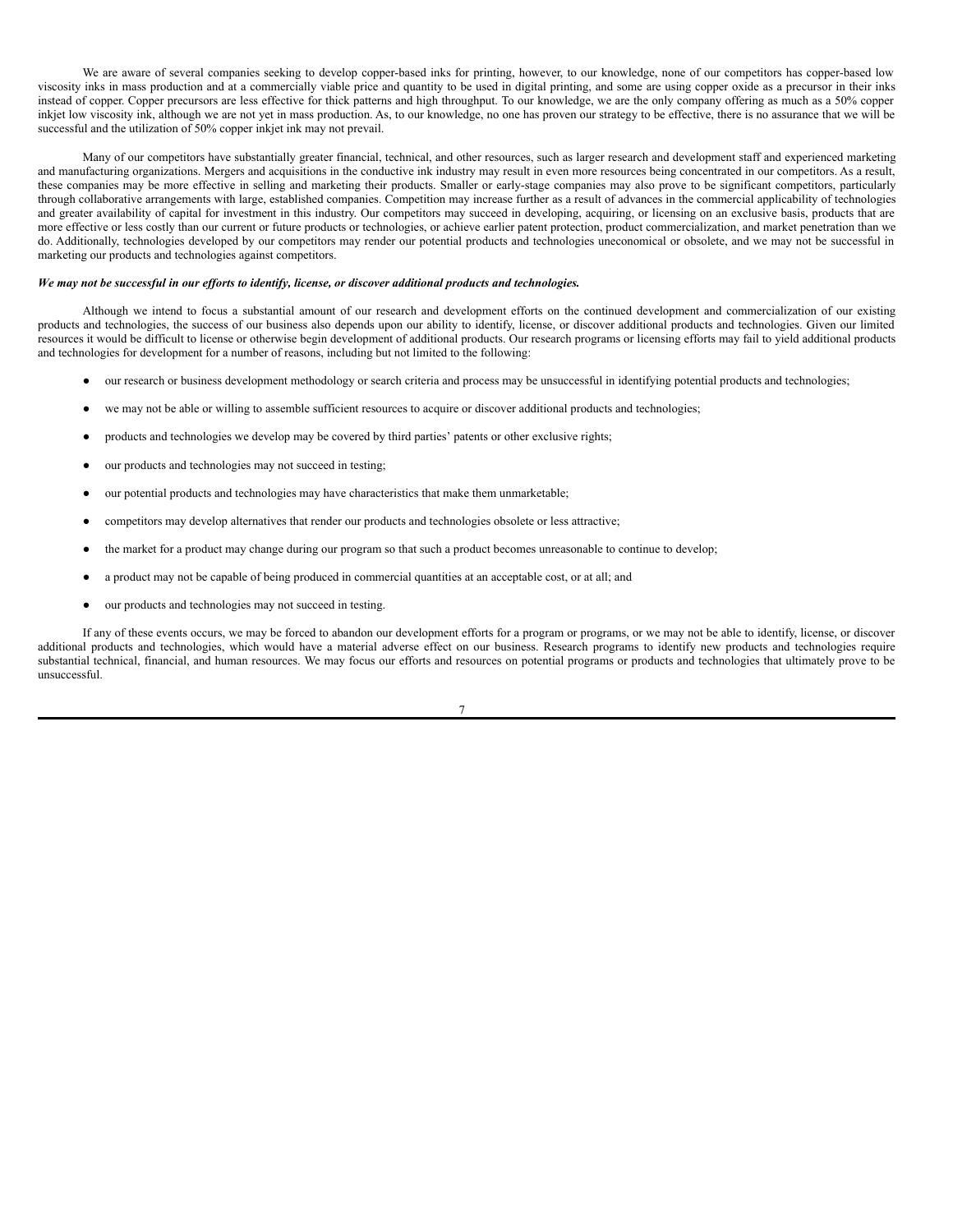## International expansion of our business exposes us to business, regulatory, political, operational, financial, and economic risks associated with doing business outside of *Israel.*

Our headquarters are located in Israel and we have an active subsidiary in the United States. Nevertheless, our business strategy incorporates potentially significant international expansion. Doing business internationally involves a number of risks, including but not limited to:

- multiple, conflicting, and changing laws and regulations such as privacy regulations, tax laws, export and import restrictions, employment laws, regulatory requirements, and other governmental approvals, permits, and licenses;
- complexities and difficulties in obtaining protection for and enforcing our intellectual property rights;
- difficulties in staffing and managing foreign operations;
- limitations in our ability to penetrate international markets;
- financial risks, such as longer payment cycles, difficulty collecting accounts receivable, the impact of local and regional financial crises on demand and payment for our products, and exposure to foreign currency exchange rate fluctuations;
- changes in foreign regulations and customs;
- changes in currency exchange rates and currency controls;
- changes in a specific country's or region's political or economic environment;
- natural disasters, wars, terrorism, outbreak of disease, boycotts, curtailment of trade, and other business restrictions;
- certain expenses including, among others, expenses for travel, translation, and insurance; and
- certain countries' regulations (e.g. China) make it difficult for us to import our inks into such countries.

Any of these factors could significantly harm our future international expansion and operations and, consequently, our results of operations.

## *The health ef ects of nanotechnology are unknown.*

There is no scientific agreement on the health effects of nanomaterials, but some scientists believe that, in some cases, nanomaterials may be hazardous to an individual's health or the environment. The science of nanotechnology is based on arranging atoms in such a way as to modify or build materials. Depending on the nanomaterials used, the resulting material may not be found in nature; therefore, the effects are unknown. Our technologies are based on nanometals that are, at most times, dispersed in a liquid minimizing the exposures risks. Moreover, once the metal particles have been printed and sintered they are no longer nanometals, therefore lowering exposure risks. Although, we take appropriate precautions for employees working with our materials and believe that any health risks related to the nanometals used in potential products can be minimized, we cannot assure that such precautions will be effective. Future research in the field of nanomaterials, in general, on health and environmental issues may have an adverse effect on products using our technology.

## *Public perceptions of ethical and social issues may discourage the use of nanotechnology.*

Nanotechnology has received both positive and negative publicity and is the subject of public discussion and debate. Governments and regulatory bodies may, for social or health purposes, prohibit or regulate the use of nanotechnology. This may restrict our ability to license our technology, or the ability of our future licensees (if any) to sell products.

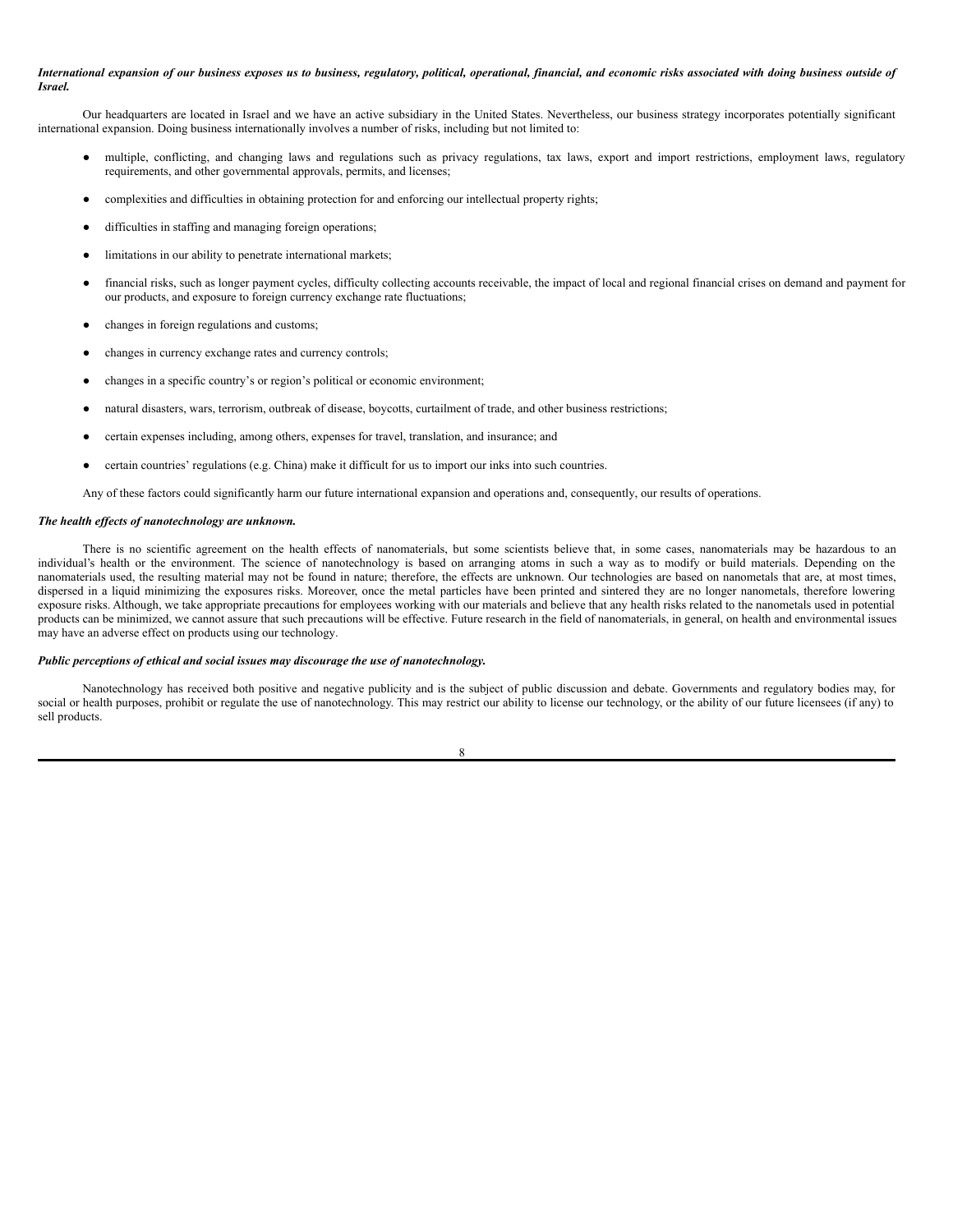#### Our future success depends in part on our ability to retain our Chief Executive Officer and to attract, retain, and motivate other qualified personnel.

We are highly dependent on Dr. Fernando de la Vega, our co-founder and chief executive officer, and the loss of his services without proper replacements would adversely impact the achievement of our objectives. Under the terms of his services agreement with us, Dr. de la Vega may cease providing services to us at any time by providing three (3) months' prior written notice. Recruiting and retaining another chief executive officer and other qualified employees, consultants, and advisors for our business, including scientific and technical personnel, will also be critical to our success. We may not be able to attract and retain personnel on acceptable terms given the competition among numerous high-tech companies for individuals with similar skill sets. The inability to recruit and retain qualified personnel, or the loss of the services of Dr. de la Vega without proper replacement, may impede the progress of our research, development, and commercialization objectives.

### If we fail to comply with environmental, health and safety laws and regulations, we could become subject to fines or penalties or incur costs that could have a material *adverse ef ect on the success of our business.*

We are subject to numerous environmental, health and safety laws, regulations and permitting requirements mainly in Israel, including those governing the emission and discharge of hazardous materials into ground, air or water; the generation, storage, use, management and disposal of hazardous waste; the registration of chemicals and in the future also import and export of chemicals; the clean-up of contaminated sites; and the health and safety of our employees. We expect to be subject to similar regulations in any other jurisdictions in which we may establish manufacturing operations in the future. Some of these laws and regulations require us to obtain licenses or permits to conduct our operations. Environmental laws and regulations are complex, change frequently and have tended to become more stringent over time. If we violate or fail to comply with these laws, regulations, licenses or permits, we could be fined or otherwise sanctioned by regulators. We cannot predict the impact on our business of new or amended laws or regulations or any changes in the way existing and future laws and regulations are interpreted or enforced, nor can we ensure we will be able to obtain or maintain any required licenses or permits.

## *We are dependent on a license for the additives necessary for the metallization of solar cells.*

In order for our inks to be suitable for use in silicon nitride based solar cell metallization processes, we use certain additives in our inks. These additives are not readily commercially available, and we have an exclusive license for these additives from the Fraunhofer Institute, IKTS, or IKTS, in Germany, which developed them especially for our inks. Pursuant to the license, IKTS has agreed to manufacture a limited quantity of such additives for us each year. If we require greater quantities, IKTS has agreed to transfer the production file and knowhow to our chosen manufacturer. If IKTS is not able to supply these additives in sufficient quantities or at an acceptable quality, we will need to seek other sources for such additives. However, we are not aware of any other party capable of manufacturing such additives without an orderly transfer by IKTS, as they were specially designed by IKTS for use with our inks. Furthermore, even if we obtain the production file and knowhow for such additives, we may have difficulty in finding other manufacturers with the ability or technical knowledge to utilize such information to produce such additives in our desired quantities and quality, or at all. Any of these events could materially impair our ability to manufacture inks suitable for use in solar cell metallization processes in sufficient quantities or at all, which would have a material adverse effect on our business, financial condition, results of operations, and cash flows.

#### **Risks Related to Our Intellectual Property**

## If we are unable to obtain and maintain effective patent rights for our products and technologies or any future products and technologies, we may not be able to compete *ef ectively in our markets.*

We rely upon a combination of patents, trade secret protection, and confidentiality agreements to protect the intellectual property related to our products and technologies. Our success depends in large part on our and our licensors' ability to obtain and maintain patent and other intellectual property protection in the United States and in other countries with respect to our proprietary technology and products.

We have sought to protect our proprietary position by filing patent applications in the United States and in other countries, as well as related to our novel technologies and products that are important to our business. The silver ink-related patent applications have been granted in the United States, China, Japan, Europe, Israel, India, Korea, Brazil and Russia and are pending in a number of additional countries. The applications for copper ink-related patents have been granted in the United States and Russia and are pending in a number of countries. This process is expensive and time consuming, and we may not be able to file and prosecute all necessary or desirable patent applications at a reasonable cost or in a timely manner. It is also possible that we will fail to identify patentable aspects of our research and development output before it is too late to obtain patent protection.

### $\overline{Q}$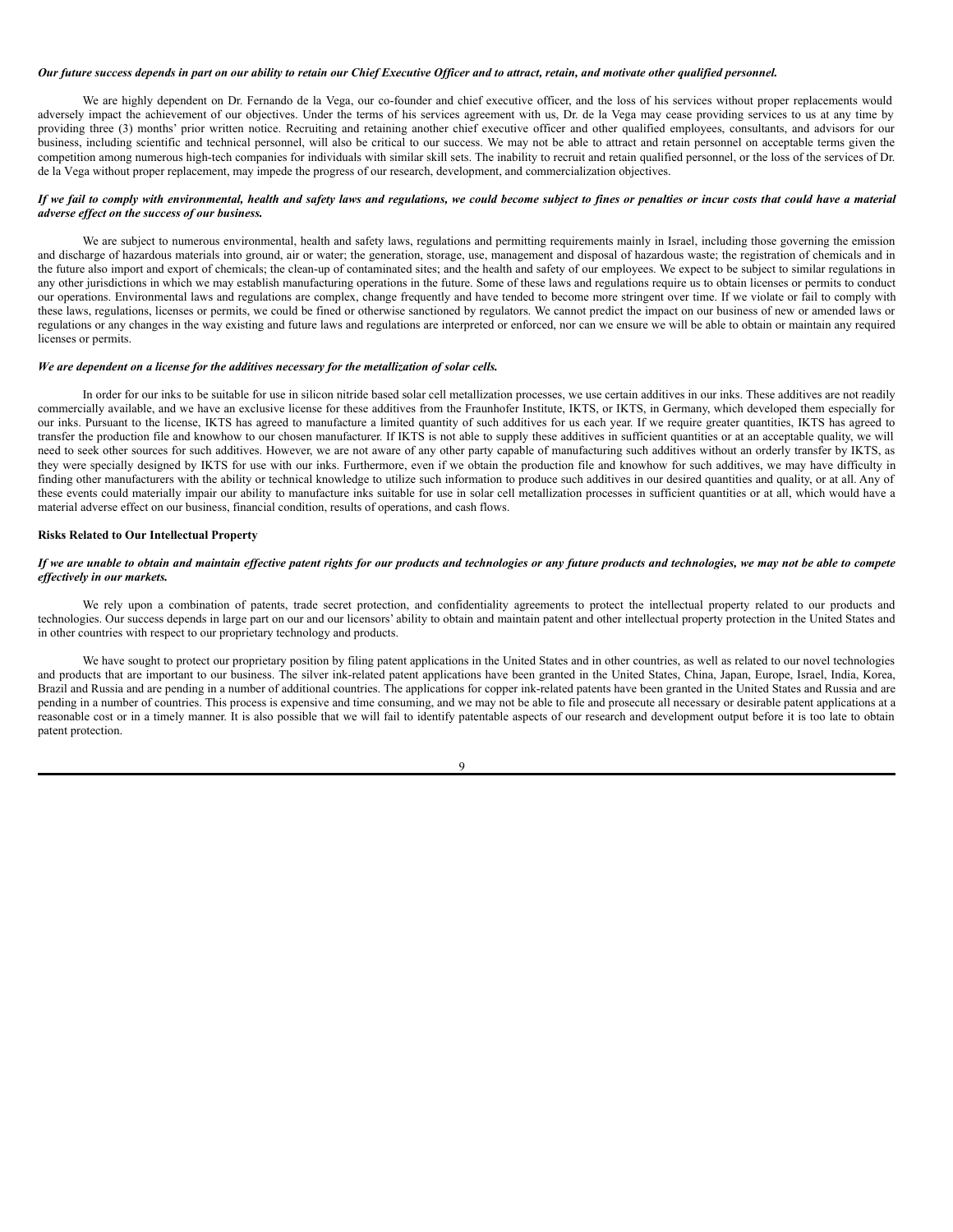The patent position of technology companies generally is highly uncertain and involves complex legal and factual questions for which legal principles remain unsolved. The patents or patent applications that we own or in-license may fail to result in issued patents with claims that cover our products and technologies in the United States or in other foreign countries. There is no assurance that all potentially relevant prior art relating to our patents and patent applications has been found. The discovery of relevant prior art can invalidate a patent or prevent a patent from issuing from a pending patent application. Even if patents do successfully issue, and even if such patents cover our products and technologies, third parties may challenge their validity, enforceability, or scope, which may result in such patents being narrowed, found unenforceable or invalidated. Furthermore, even if they are unchallenged, our patents and patent applications may not adequately protect our intellectual property, provide exclusivity for our products and technologies, or prevent others from designing around our claims. Any of these outcomes could impair our ability to prevent competition from third parties, which may have an adverse impact on our business.

We, independently or together with our licensors, have filed several patent applications covering various aspects of our products and technologies. Even though some have already been granted, we cannot provide any assurances about which, if any, additional patents will issue, the breadth of any such patent or whether any issued patents will be found invalid and unenforceable or will be threatened by third parties. Any successful opposition to these patents or any other patents owned by or licensed to us after patent issuance could deprive us of rights necessary for the successful commercialization of any products and technologies that we may develop. Further, if we encounter delays in regulatory approvals, the period of time during which we could market a product under patent protection could be reduced.

If we cannot obtain and maintain effective patent rights for our products and technologies, we may not be able to compete effectively and our business and results of operations would be harmed.

## If we are unable to maintain effective proprietary rights for our products and technologies or any future products and technologies, we may not be able to compete *ef ectively in our markets.*

In addition to the protection afforded by patents, we rely on trade secret protection and confidentiality agreements to protect proprietary knowhow that is not patentable or that we elect not to patent, processes for which patents are difficult to enforce and any other elements of our product candidate discovery and development processes that involve proprietary knowhow, information or technology that is not covered by patents. However, trade secrets can be difficult to protect. We seek to protect our proprietary technology and processes, in part, by entering into confidentiality agreements with our employees, consultants, scientific advisors, and contractors. We also seek to preserve the integrity and confidentiality of our data and trade secrets by maintaining physical security of our premises and physical security of our information technology systems. While we have confidence in these individuals, organizations and systems, agreements or security measures may be breached, and we may not have adequate remedies for any breach. In addition, our trade secrets may otherwise become known or be independently discovered by competitors.

Although we expect all of our employees and consultants to assign their inventions to us, and all of our employees, consultants, advisors, and any third parties who have access to our proprietary knowhow, information, or technology to enter into confidentiality agreements, we cannot provide any assurances that all such agreements have been duly executed or that our trade secrets and other confidential proprietary information will not be disclosed or that competitors will not otherwise gain access to our trade secrets or independently develop substantially equivalent information and techniques. Misappropriation or unauthorized disclosure of our trade secrets could impair our competitive position and may have a material adverse effect on our business. Additionally, if the steps taken to maintain our trade secrets are deemed inadequate, we may have insufficient recourse against third parties for misappropriating the trade secret.

### Third-party claims of intellectual property infringement may prevent or delay our development and commercialization efforts.

There have been many lawsuits and other proceedings involving patent and other intellectual property rights in the high-technology industries, including patent infringement lawsuits, interferences, oppositions, and reexamination proceedings before the USPTO and corresponding foreign patent offices. Numerous U.S. and foreign issued patents and pending patent applications, which are owned by third parties, exist in the fields in which we are developing products and technologies. As the conductive ink industry expands and more patents are issued, the risk increases that our products and technologies may be subject to claims of infringement of the patent rights of third parties. We have never conducted a freedom to operate study.

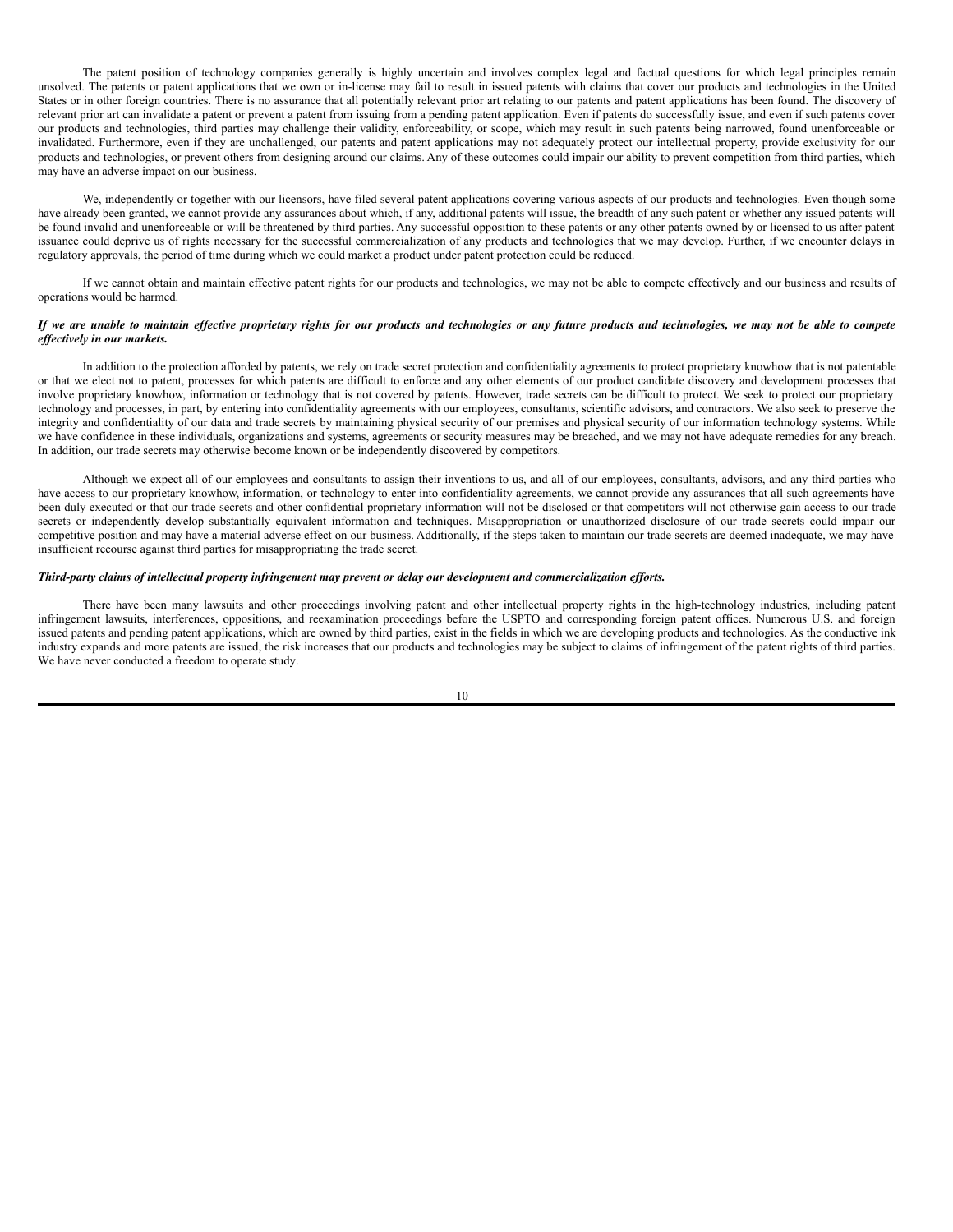Third parties may assert that we are employing their proprietary technology without authorization. There may be third-party patents or patent applications with claims to materials, formulations, or methods of manufacture related to the use or manufacture of our products and technologies. Because patent applications can take many years to issue, there may be currently pending patent applications that may later result in issued patents that our products and technologies may infringe. In addition, third parties may obtain patents in the future and claim that use of our technologies infringes upon these patents. If any third-party patents were held by a court of competent jurisdiction to cover the manufacturing process of any of our products and technologies, the holders of any such patents may be able to block our ability to commercialize such product or technology unless we obtained a license under the applicable patents, or until such patents expire or are finally determined to be invalid or unenforceable.

Similarly, if any third-party patents were held by a court of competent jurisdiction to cover aspects of our formulations, processes for manufacture, or methods of use, the holders of any such patents may be able to block our ability to develop and commercialize the applicable product or technology unless we obtained a license or until such patent expires or is finally determined to be invalid or unenforceable. In either case, such a license may not be available on commercially reasonable terms or at all.

Parties making claims against us may obtain injunctive or other equitable relief, which could effectively block our ability to further develop and commercialize one or more of our products and technologies. Defense of these claims, regardless of their merit, would involve substantial litigation expense and would be a substantial diversion of employee resources from our business. In the event of a successful claim of infringement against us, we may have to pay substantial damages (including treble damages and attorneys' fees for willful infringement), pay royalties, redesign our infringing products or obtain one or more licenses from third parties, which may be impossible or require substantial time and monetary expenditure.

## We may become subject to claims of intellectual property infringement by third parties or may be required to indemnify our distributors or other third parties against such claims, which, regardless of their merit, could result in litigation, distract our management and materially adversely affect our business, results of operations or financial *condition.*

We have in the past and may in the future become subject to third-party claims that assert that our solutions, services and intellectual property infringe, misappropriate or otherwise violate third-party intellectual property or other proprietary rights.

Intellectual property disputes can be costly and disruptive to our business operations by diverting the attention and energies of management and key technical personnel, and by increasing our costs of doing business. Even if a claim is not directly against us, our agreements with distributors generally require us to indemnify them against losses from claims that our products infringe third-party intellectual property rights and entitle us to assume the defense of any claim as part of the indemnification undertaking. Our assumption of the defense of such a claim may result in similar costs, disruption and diversion of management attention to that of a claim that is asserted directly against us. We may not prevail in any such dispute or litigation, and an adverse decision in any legal action involving intellectual property rights could harm our intellectual property rights and the value of any related technology or limit our ability to execute our business.

Adverse outcomes in intellectual property disputes could:

- require us to redesign our technology or force us to enter into costly settlement or license agreements on terms that are unfavourable to us;
- prevent us from manufacturing, importing, using, or selling some or all of our solutions;
- disrupt our operations or the markets in which we compete;
- impose costly damage awards;
- require us to indemnify our distributors and customers; and
- require us to pay royalties.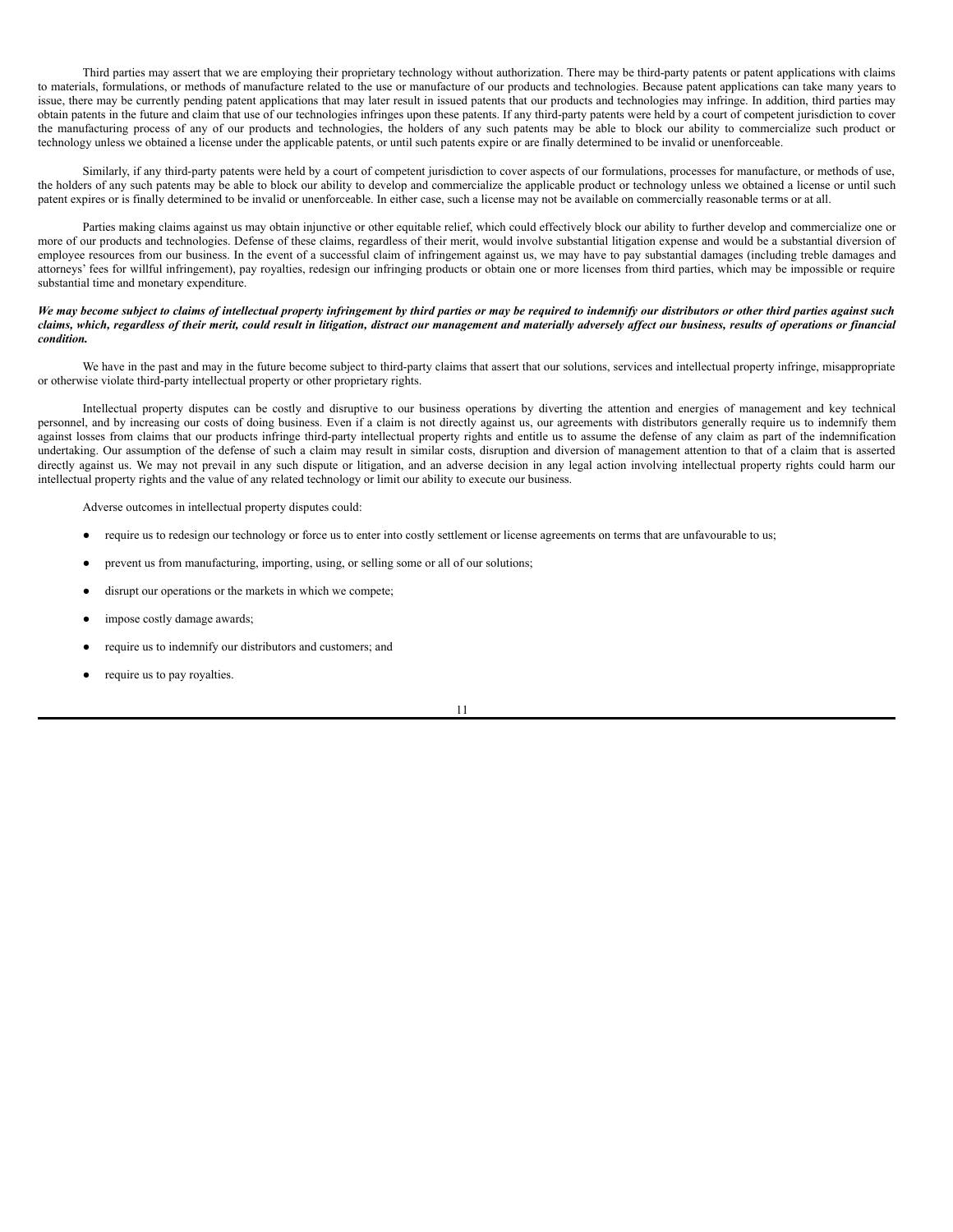## We may become subject to claims for remuneration or royalties for assigned service invention rights by our employees, which could result in litigation and adversely affect *our business.*

All of our intellectual property has been developed by our employees in the course of their employment for us. Under the Israeli Patent Law, 5727-1967, or the Patent Law, inventions conceived by an employee in the course and as a result of or arising from his or her employment with a company are regarded as "service inventions," which belong to the employer, absent a specific agreement between the employee and employer giving the employee proprietary rights. The Patent Law also provides under Section 134 that if there is no agreement between an employer and an employee as to whether the employee is entitled to consideration for service inventions, and to what extent and under which conditions, the Israeli Compensation and Royalties Committee, or the Committee, a body constituted under the Patent Law, shall determine these issues. Section 135 of the Patent law provides criteria for assisting the Committee in making its decisions. According to case law handed down by the Committee, an employee's right to receive consideration for service inventions is a personal right and is entirely separate from the proprietary rights in such invention. Therefore, this right must be explicitly waived by the employee. A decision handed down in May 2014 by the Committee clarifies that the right to receive consideration under Section 134 can be waived and that such waiver can be made orally, in writing or by behavior like any other contract. The Committee will examine, on a case by case basis, the general contractual framework between the parties, using interpretation rules of the general Israeli contract laws. Further, the Committee has not yet determined one specific formula for calculating this remuneration, nor the criteria or circumstances under which an employee's waiver of his right to remuneration will be disregarded. Similarly, it remains unclear whether waivers by employees in their employment agreements of the alleged right to receive consideration for service inventions should be declared as void being a depriving provision in a standard contract. We generally enter into assignment-of-invention agreements with our employees pursuant to which such individuals assign to us all rights to any inventions created in the scope of their employment or engagement with us. Although our employees have agreed to assign to us service invention rights and have specifically waived their right to receive any special remuneration for such service inventions beyond their regular salary and benefits, we may face claims demanding remuneration in consideration for assigned inventions.

## We may not be successful in obtaining or maintaining necessary rights to our products and technologies through intellectual property rights in-licenses.

We currently have rights to the intellectual property, through licenses from third parties and under patents that we own, to develop our products and technologies. Because our programs may require the use of proprietary rights held by third parties, the growth of our business will likely depend in part on our ability to in-license, or use these proprietary rights. In addition, our products and technologies may require specific formulations to work effectively and efficiently and the rights to these formulations may be held by others. We may be unable to acquire or in-license any compositions, methods of use, processes, or other third-party intellectual property rights from third parties that we identify as necessary for our products and technologies. The licensing and acquisition of third-party intellectual property rights is a competitive area, and a number of more established companies are also pursuing strategies to license or acquire third-party intellectual property rights that we may consider attractive. These established companies may have a competitive advantage over us due to their size, cash resources, and greater development and commercialization capabilities.

In addition, companies that perceive us to be a competitor may be unwilling to assign or license rights to us. We also may be unable to license or acquire third-party intellectual property rights on terms that would allow us to make an appropriate return on our investment. If we are unable to successfully obtain rights to required third-party intellectual property rights, we may have to abandon development of that program and our business and financial condition could suffer.

### We may not be able to fully enforce covenants not to compete with our key employees, and therefore we may be unable to prevent our competitors from benefiting from the *expertise of such employees.*

Our employment agreements with our key employees contain non-compete provisions. These provisions prohibit our key employees, if they cease working for us, from competing directly with us or working for our competitors for a limited period of time. We may be unable to enforce these provisions under applicable laws in Israel where all of our key employees reside. In Israel, the Basic Law: Freedom of Occupation, as interpreted by binding case law, may restrict our ability to enforce non-compete provisions against our employees. If we cannot enforce our non-compete provisions against our employees, we may be unable to prevent our competitors from benefiting from the expertise of such employees. Even if these provisions are enforceable, they may not adequately protect our interests. As a result, if one or more of our employees leaves our employment and subsequently becomes employed by one of our competitors, our business, results of operations and ability to capitalize on our proprietary information may be materially adversely affected.

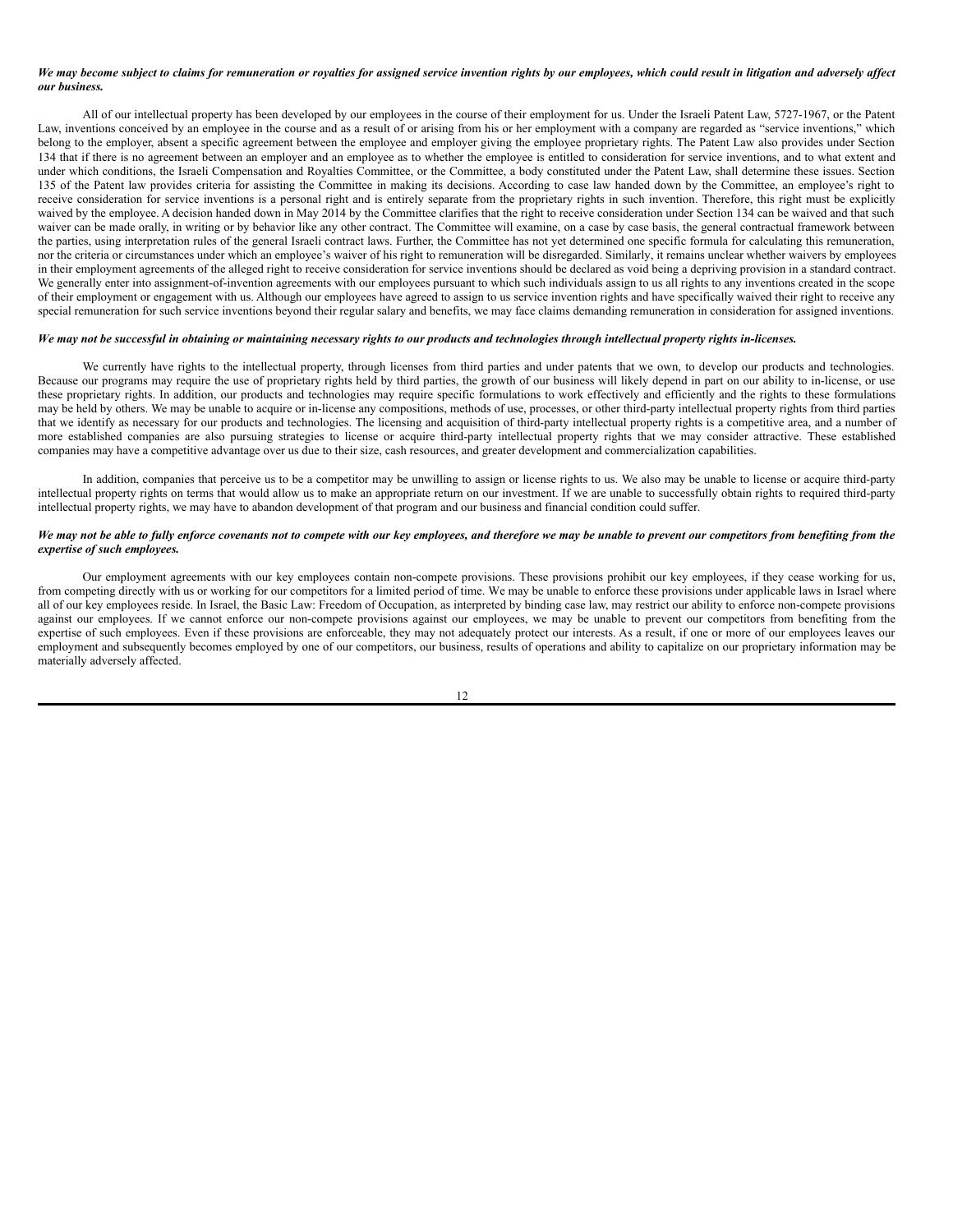#### *We may not be able to protect our intellectual property rights throughout the world.*

Filing, prosecuting, and defending patents on products and technologies in all countries throughout the world would be prohibitively expensive, and our intellectual property rights in some countries outside the United States can be less extensive than those in the United States. In addition, the laws of some foreign countries do not protect intellectual property rights to the same extent as federal and state laws in the United States.

Competitors may use our technologies in jurisdictions where we have not obtained patent protection to develop their own products and may also export otherwise infringing products to territories where we have patent protection, but enforcement is not as strong as that in the United States. These products may compete with our products and our patents or other intellectual property rights may not be effective or sufficient to prevent them from competing.

Many companies have encountered significant problems in protecting and defending intellectual property rights in foreign jurisdictions. The legal systems of certain countries, particularly certain developing countries, do not favor the enforcement of patents, trade secrets, and other intellectual property protection, which could make it difficult for us to stop the infringement of our patents or marketing of competing products in violation of our proprietary rights generally. Proceedings to enforce our patent rights in foreign jurisdictions, whether or not successful, could result in substantial costs and divert our efforts and attention from other aspects of our business, could put our patents at risk of being invalidated or interpreted narrowly and our patent applications at risk of not issuing and could provoke third parties to assert claims against us. We may not prevail in any lawsuits that we initiate and the damages or other remedies awarded, if any, may not be commercially meaningful. Accordingly, our efforts to enforce our intellectual property rights around the world may be inadequate to obtain a significant commercial advantage from the intellectual property that we develop or license.

### **Risks Related to Our Operations in Israel**

## Our headquarters and other significant operations are located in Israel and, therefore, our results may be adversely affected by political, economic and military instability *in Israel.*

Our executive offices, application department, labs, production site and warehouse are located in Migdal Ha'Emek (in three different sites), Israel. In addition, all of our officers and directors are residents of Israel. Accordingly, political, economic and military conditions in Israel may directly affect our business. Since the establishment of the State of Israel in 1948, a number of armed conflicts have taken place between Israel and its neighboring countries and militia groups. Any hostilities involving Israel or the interruption or curtailment of trade between Israel and its trading partners could adversely affect our operations and results of operations. Certain of these conflicts involved missile strikes against civilian targets in various parts of Israel, including the city in which our headquarters are located as well as areas in which our employees and some of our consultants are located, and negatively affected business conditions in Israel.. Any armed conflicts, terrorist activities or political instability in the region could adversely affect business conditions and could harm our results of operations and could make it more difficult for us to raise capital. Parties with whom we do business may sometimes decline to travel to Israel during periods of heightened unrest or tension, forcing us to make alternative arrangements when necessary in order to meet our business partners face to face. In addition, the political and security situation in Israel may result in parties with whom we have agreements involving performance in Israel claiming that they are not obligated to perform their commitments under those agreements pursuant to force majeure provisions in such agreements. Israel also faces threats from more distant neighbors, in particular, Iran, an ally of Hezbollah and Hamas.

Several countries, principally in the Middle East, still restrict doing business with Israel and Israeli companies, while some of these countries are eliminating these constrains, additional countries may impose restrictions on doing business with Israel and Israeli companies if hostilities in Israel or political instability in the region continues or increases. These restrictions may limit materially our ability to obtain raw materials from these countries or sell our products to companies or persons in these countries. Any hostilities involving Israel or the interruption or curtailment of trade between Israel and its present trading partners, or significant downturn in the economic or financial condition of Israel, could adversely affect our operations and product development, cause our sales to decrease and, if our securities become publicly traded, adversely affect the share price of our securities.

Our commercial insurance does not cover losses that may occur as a result of an event associated with the security situation in the Middle East. Although the Israeli government is currently committed to covering the reinstatement value of direct damages that are caused by terrorist attacks or acts of war, we cannot assure you that this government coverage will be maintained, or if maintained, will be sufficient to compensate us fully for damages incurred. Any losses or damages incurred by us could have a material adverse effect on our business. Any armed conflicts or political instability in the region would likely negatively affect business conditions generally and could harm our results of operations.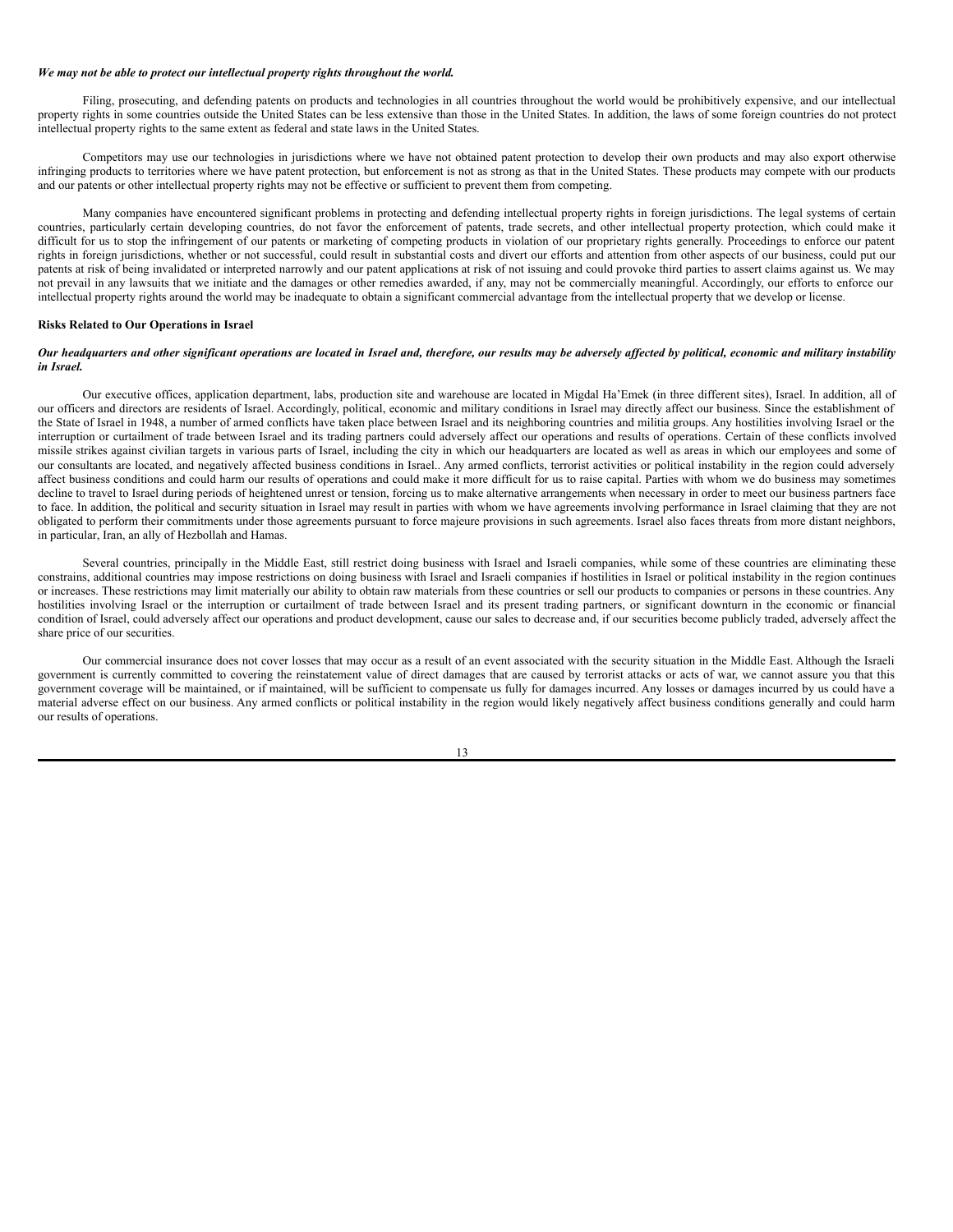### The Israeli government grants we have received for research and development expenditures restrict our ability to manufacture products and transfer technologies outside of Israel and require us to satisfy specified conditions. If we fail to satisfy these conditions, we may be required to refund grants previously received together with interest and *penalties.*

We have received grants from the Israel Innovation Authority, the IIA or the Authority (formerly operating as Office of the Chief Scientist of the Ministry of Economy of the State of Israel, or the OCS), for research and development programs and intend to apply for further grants in the future. In order to maintain our eligibility for these grants, we must comply with the requirements of the Encouragement of Research, Development and Technological Innovation in the Industry Law 5744-1984 (formerly known as the Law for the Encouragement of Research and Development in Industry 5744-1984), and the regulations and guidelines promulgated thereunder, or the Innovation Law. Under the terms of the grants under the Innovation Law also generally requires that the products developed as part of the programs under which the grants were given be manufactured in Israel and that the know-how developed thereunder may not be transferred outside of Israel, unless a prior written approval is received from the IIA (such approval is not required for the transfer of a portion of the manufacturing capacity which does not exceed, in the aggregate, 10% of the portion declared to be manufactured outside of Israel in the applications for funding, in which case only notification is required) and additional payments are required to be made to the IIA. It should be noted, that this does not restrict the export of products that incorporate the funded know-how. As of the date of this annual report on Form 20-F, we have not sought to obtain such approvals, as we do not have immediate plans to manufacture outside of Israel. We may not receive the required approvals for any transfer of manufacturing activities, if such transfer will be contemplated in the future. Even if we do receive approval to manufacture products developed with government grants outside of Israel, the royalty rate may be increased and we may be required to pay up to 300% of some or all of the grant amounts requiring repayment plus interest, depending on the manufacturing volume that is performed outside of Israel. This restriction may impair our ability to outsource manufacturing or engage in our own manufacturing operations for those products or technologies.

Additionally, under the Innovation Law, we are prohibited from transferring, including by way of license, the Authority-financed technologies and related intellectual property rights and knowhow outside of the State of Israel, except under limited circumstances and only with the approval of the Authority's Research Committee. As of the date of this annual report on Form 20-F, we have not sought to obtain such approvals, as we do not have immediate plans to transfer the Authority-financed technologies and related intellectual property rights and knowhow outside of Israel. We may not receive the required approvals for any proposed transfer, if any, and even if received, we may be required to pay the Authority a portion of the consideration that we receive upon any sale of such technology to a non-Israeli entity up to 600% of the grant amounts plus interest. The scope of the support received, the royalties that we have already paid to the Authority, the amount of time that has elapsed between the date on which the knowhow or the related intellectual property rights were transferred and the date on which the Authority grants were received and the sale price and the form of transaction will be taken into account in order to calculate the amount of the payment to the Authority. Approval of the transfer of technology to residents of the State of Israel is required, and may be granted in specific circumstances only if the recipient abides by the provisions of applicable laws, including the restrictions on the transfer of knowhow and the obligation to pay royalties. No assurance can be made that approval to any such transfer, if requested, will be granted.

These restrictions may impair our ability to sell our technology assets or to perform or outsource manufacturing outside of Israel, engage in change of control transactions or otherwise transfer our knowhow outside of Israel and may require us to obtain the approval of the Authority for certain actions and transactions and pay additional royalties and other amounts to the Authority. In addition, any change of control and any change of ownership of our ordinary shares that would make a non-Israeli citizen or resident an "interested party," as defined in the Innovation Law, requires a written notice to the Authority, and such non-Israeli "interested party" will be required to execute an undertaking to the Authority to abide with the provisions of the Innovation Law.

These restrictions will continue to apply even after we have repaid the full amount of royalties on the grants. If we fail to satisfy the conditions of the Innovation Law, we may be required to refund certain grants previously received together with interest and penalties, and may become subject to criminal charges.

The Government of Israel has reduced the grants available under the Authority's program in recent years, and this program may be discontinued or curtailed in the future. If we do not receive additional grants in the future, we will be required to allocate other funds to product development at the expense of other operational costs.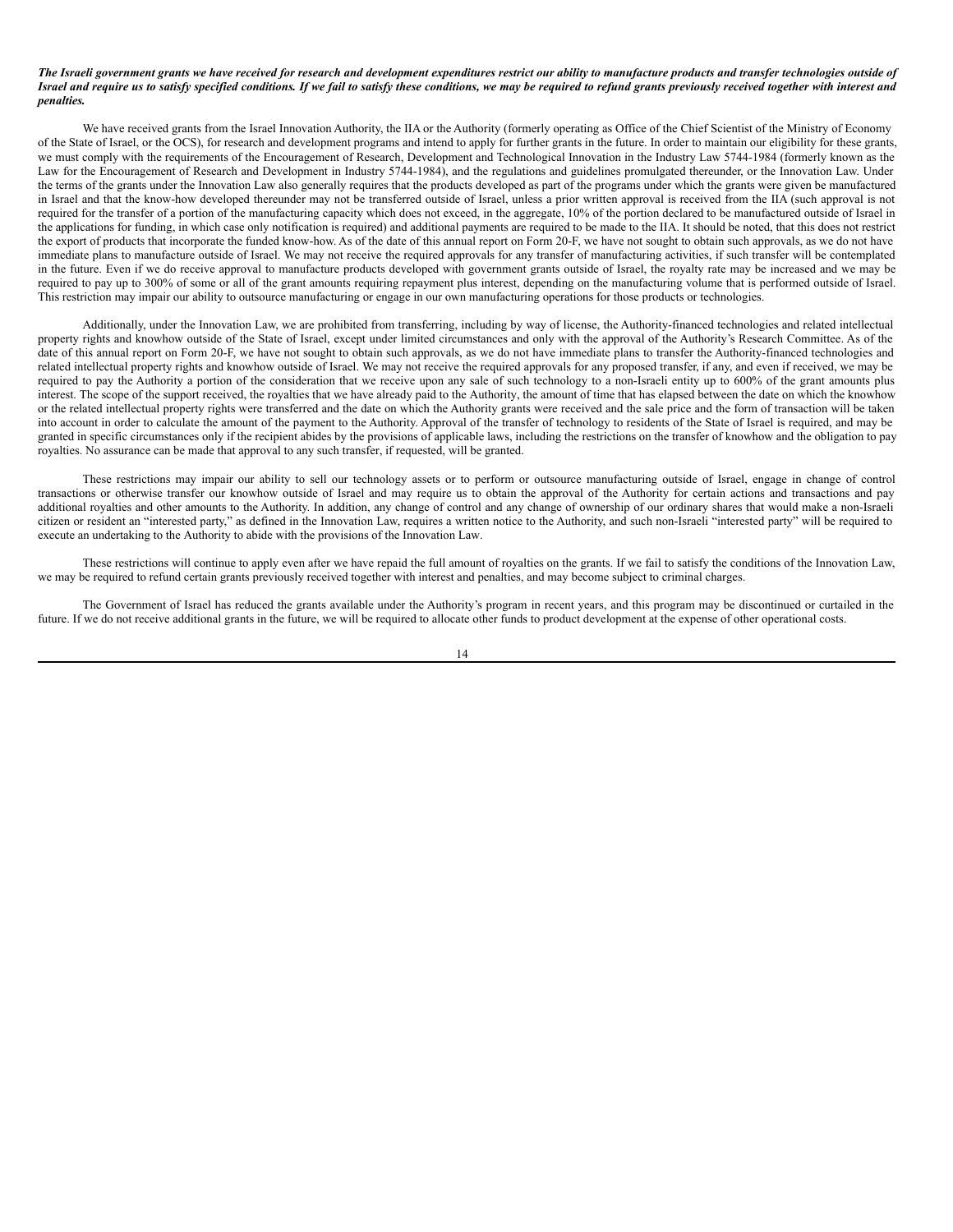We have received a grant from the Office of the Authority of the Ministry of National Infrastructures, Energy and Water Resources, or the Ministry of Infrastructures, for one of our research and development programs. In order to maintain our eligibility for this grant, we must meet specified conditions, including the payment of royalties with respect to the grant received. If we fail to comply with these conditions in the future, sanctions (such as the cancellation of the grant) might be imposed on us, and we could be required to refund any payments previously received. Even following full repayment of any Ministry of Infrastructures grants, we must nevertheless continue to comply with the requirements of our agreement with the Ministry of Infrastructures. The terms of the Ministry of Infrastructures' grant require us to obtain the Ministry of Infrastructures' approval prior to any assignment of knowhow developed under the research and development program funded with its grant. The Ministry of Infrastructures also has a right to receive a nonexclusive royalty free license to the know how developed under any such program to the extent necessary for national needs (as determined by the Minister of Science and Technology, the Minister of Treasury and the Minister of Justice). Pursuant to the terms of the grant, we will be required to notify the Ministry of Infrastructures of any new investment we receive, and any new investor will be required to undertake in writing to the Ministry of Infrastructures to make reasonable efforts to ensure that the Company shall observe the terms of the research and development agreement with the Ministry of Infrastructures and the law governing the grant program of the Ministry of Infrastructures. In addition, in any case where one or more new investors makes an investment with the Company, the Ministry of Infrastructures has a right to negotiate with such investor(s) for the repayment by us of the grant provided to us by the Ministry of Infrastructures. At our request, the Ministry of Infrastructures confirmed our interpretation that the registration of the securities herein will not be deemed as a new investment.

#### Exchange rate fluctuations between the U.S. dollar and the NIS currencies may negatively affect our earnings.

We incur expenses both in U.S. dollars and NIS, but our consolidated financial statements are denominated in U.S. dollars. As a result, we are exposed to the risks that the New Israeli Shekel may appreciate relative to the U.S. dollar, or, if the New Israeli Shekel instead devalues relative to the U.S. dollar, that the inflation rate in Israel may exceed such rate of devaluation of the New Israeli Shekel, or that the timing of such devaluation may lag behind inflation in Israel. In any such event, the U.S. dollar cost of our operations in Israel would increase and our U.S. dollar-denominated results of operations would be adversely affected. We cannot predict any future trends in the rate of inflation in Israel or the rate of devaluation (if any) of the New Israeli Shekel against the U.S. dollar.

### Provisions of Israeli law and our Fourth Amended Articles of Association, or our Articles of Association, may delay, prevent or make undesirable an acquisition of all or a *significant portion of our shares or assets.*

Provisions of Israeli law and our Articles of Association could have the effect of delaying or preventing a change in control of our Company; may make it more difficult for a third-party to acquire us; may make it more difficult for our shareholders to elect different individuals to our board of directors, even if doing so would be considered to be beneficial by some of our shareholders; and may limit the price that investors may be willing to pay in the future for our ordinary shares. Among other things:

- Israeli corporate law regulates mergers and requires that a tender offer be effected when more than a specified percentage of shares in a company are purchased;
- Israeli corporate law does not provide for shareholder action by written consent unless such consent is unanimous, thereby requiring all shareholder actions to be taken at a general meeting of shareholders in the absence of unanimity among our shareholders;
- our Articles of Association generally require a vote of the holders of a majority of our outstanding ordinary shares entitled to vote and present at a general meeting of shareholders; however, the amendment of a limited number of provisions related to the board of directors, proceedings of the board of directors, and business combinations require a vote of the holders of 60% of our outstanding ordinary shares entitled to vote and present at a general meeting (excluding abstentions);
- our Articles of Association require a vote of the holders of 60% of our outstanding ordinary shares entitled to vote and present at a general meeting (excluding abstentions) for the removal of directors prior to the expiration of his or her term of office;
- our Articles of Association provide that director vacancies may only be filled by our board of directors; and
- our Articles of Association prevent "business combinations" with "interested shareholders" for a period of three (3) years after the date of the transaction in which the person became an interested shareholder, unless the business combination is approved in accordance with our Articles of Association by a general meeting of our shareholders or satisfies other requirements specified in our Articles of Association.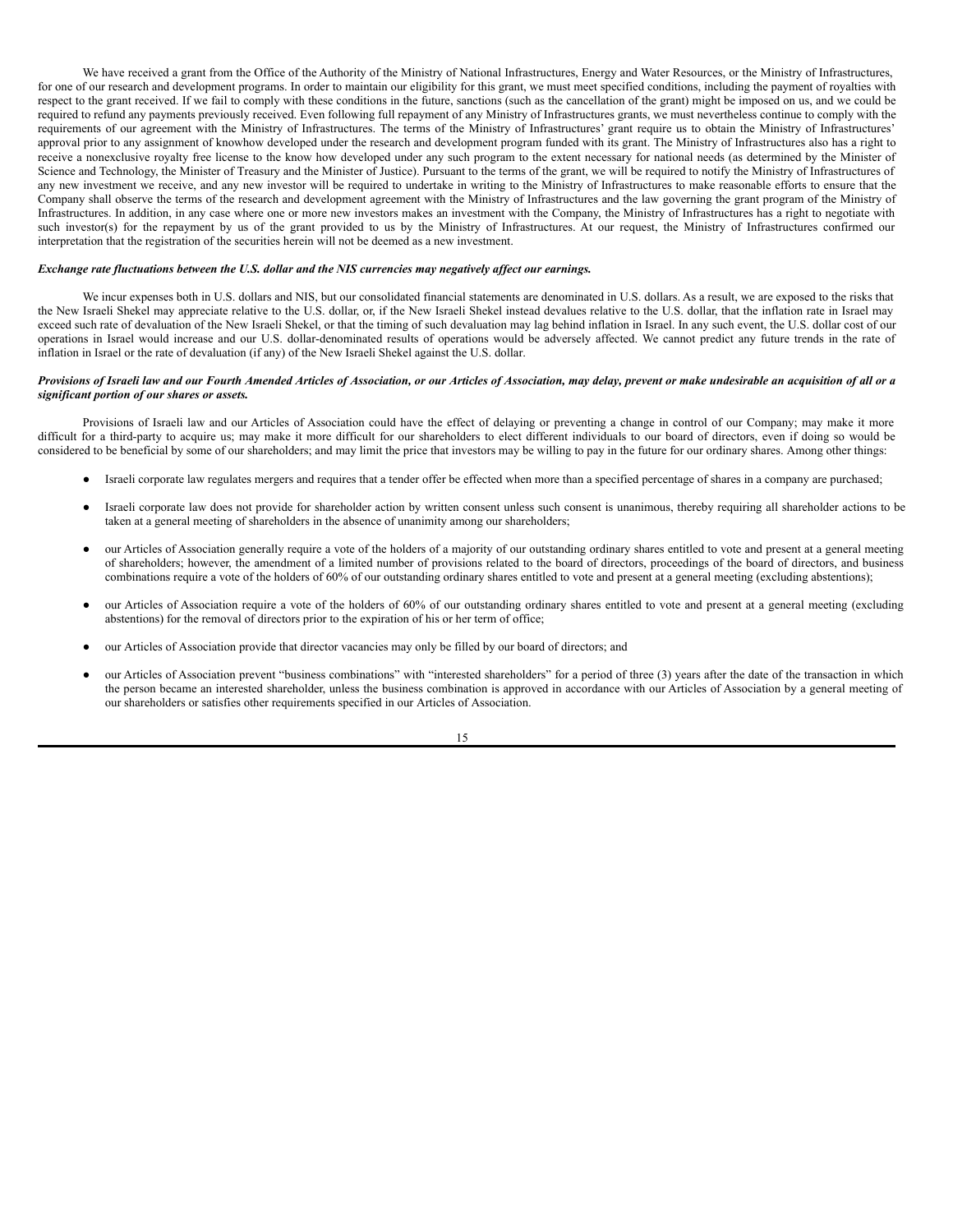On September 24, 2015, we held a general meeting of shareholders at which our shareholders approved, among other things, an amendment to the provisions of our Articles of Association applicable to the election of directors to provide for a board of directors consisting of no less than three (3) and no more than seven (7) directors, with all directors (other than the external directors, whose appointment is required under the Companies Law, as described below) divided into three (3) classes with staggered threeyear terms with each class of directors to consist, as nearly as possible, of one-third of the total number of directors other than the external directors. This provision may make it more difficult for our shareholders to elect different individuals to our board of directors, even if doing so would be considered to be beneficial by some of our shareholders, may limit the price that investors may be willing to pay in the future for our ordinary shares, and may make it more difficult for a potential acquiror to effect a change of control of our Company or may deter potential acquirors from seeking to effect a change of control. On November 29, 2018, we held a general meeting of shareholders at which our shareholders approved, among other things, an amendment to the provisions of our Articles of Association applicable to the election of directors to provide for GTRIMG Investments Ltd., or GTRIMG, to designate one non-voting observer to the board of directors, or the Observer. The Observer is entitled to attend and participate in all meetings of the board of directors in a non-voting, observer capacity. Subject to limitations, the Observer is entitled to receive notice of, to attend and to receive copies of any documentation distributed to the directors before, during or after, all meetings of the board of directors at the same time such notice or material is provided or delivered to members of the board of directors. In addition, in the event that and conditioned upon the conversion of the loan amount or the investment of at least US \$2,000,000, GTRIMG shall be entitled to appoint one director for election to our board of directors. Such director shall serve as the chairman of the board of directors, provided that such nominee has the required qualifications under applicable laws including the stock exchange rules then applicable to us.

Further, Israeli tax considerations may make potential transactions undesirable to us or to some of our shareholders whose country of residence does not have a tax treaty with Israel granting tax relief to such shareholders from Israeli tax. With respect to mergers, Israeli tax law allows for tax deferral in certain circumstances but makes the deferral contingent on the fulfillment of numerous conditions, including a holding period of two (2) years from the date of the transaction during which certain sales and dispositions of shares of the participating companies are restricted. Moreover, with respect to certain share swap transactions, the tax deferral is limited in time, and when such time expires, the tax becomes payable even if no actual disposition of the shares has occurred.

## The tax benefits that are available to us as a preferred enterprise require us to continue to meet various conditions and may be terminated or reduced in the future, which *could increase our costs and taxes.*

We have not yet elected to be treated as a preferred enterprise for Israeli tax purposes, a designation which would allow us to receive certain tax benefits, since we are still not at a stage where we have to pay tax due to carry forward losses. Once we are liable for tax payments, we may be entitled to reduced tax rates and other tax benefits. See "Item 10 E. — Taxation — Law for the Encouragement of Capital Investments, 5719-1959". If these tax benefits were reduced or eliminated or if we no longer comply with the various pre-conditions required, the amount of taxes that we pay would consequently be subject to corporate tax at the standard rate, which could adversely affect our results of operations.

## It may be difficult to enforce a judgment of a United States court against us and our officers and directors and the Israeli experts named in this annual report on Form 20-F located in Israel or the United States, to assert United States securities laws claims in Israel or to serve process on our officers and directors and these experts.

We were incorporated in Israel. Our Chief Executive Officer and all of our directors reside outside of the United States, and all of our assets and most of the assets of these persons are located outside of the United States. Therefore, a judgment obtained against us, or any of these persons, including a judgment based on the civil liability provisions of the U.S. federal securities laws, may not be collectible in the United States and may not necessarily be enforced by an Israeli court. It also may be difficult for you to effect service of process on these persons in the United States or to assert U.S. securities law claims in original actions instituted in Israel. Additionally, it may be difficult for an investor, or any other person or entity, to initiate an action with respect to United States securities laws in Israel. Israeli courts may refuse to hear a claim based on an alleged violation of United States securities laws, reasoning that Israel is not the most appropriate forum in which to bring such a claim. In addition, even if an Israeli court agrees to hear a claim, it may determine that Israeli law and not United States law is applicable to the claim. If United States law is found to be applicable, the content of applicable United States law must be proven as a fact by expert witnesses, which can be a time consuming and costly process. Certain matters of procedure will also be governed by Israeli law. There is little binding case law in Israel that addresses the matters described above. As a result of the difficulty associated with enforcing a judgment against us in Israel, you may not be able to collect any damages awarded by either a United States or foreign court.

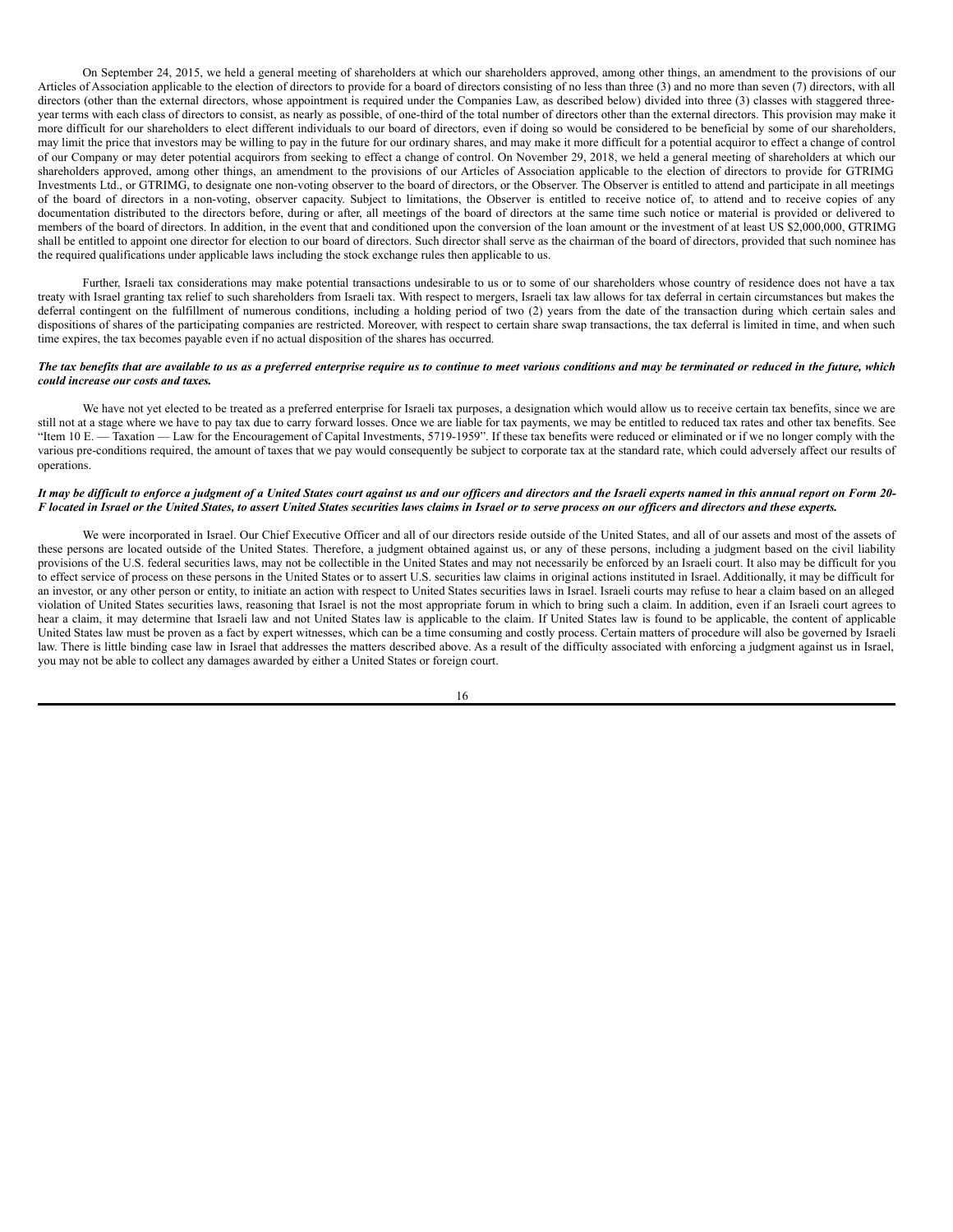#### **Risks Related to Our Securities**

## Our U.S. investors may suffer adverse tax consequences if we are characterized as a passive foreign investment company.

Generally, if for any taxable year 75% or more of our gross income is passive income, or at least 50% of our assets are held for the production of, or produce, passive income, we would be characterized as a passive foreign investment company, or a PFIC, for U.S. federal income tax purposes. We have not determined whether we have been a PFIC for 2019 or any previous year, or whether we will be a PFIC in any future year. Because PFIC status is determined annually and is based on our income, assets and activities for the entire taxable year, there can be no assurance that we will not be classified as a PFIC in any year. If we were to be characterized as a PFIC for U.S. federal income tax purposes in any taxable year during which a U.S. Investor, as defined in "Item 10 E. — Taxation — Certain Material U.S. Federal Income Tax Considerations", owns ordinary shares, such U.S. Investor could face adverse U.S. federal income tax consequences, including having gains realized on the sale of our ordinary shares classified as ordinary income, rather than as capital gain, the loss of the preferential rate applicable to dividends received on our ordinary shares by individuals who are U.S. Investors, and having interest charges apply to distributions by us and the proceeds of share sales. A "qualified electing fund" election may alleviate some of the adverse consequences of PFIC status; however, we do not intend to provide the information necessary for U.S. Investors to make qualified electing fund elections if we are classified as a PFIC. See "Item 10 E. — Taxation — Certain Material U.S. Federal Income Tax Considerations."

### Your rights and responsibilities as a shareholder will be governed by Israeli law which differs in some material respects from the rights and responsibilities of shareholders *of U.S. companies.*

The rights and responsibilities of our shareholders are governed by Israeli law and our Articles of Association. These rights and responsibilities differ in some material respects from the rights and responsibilities of shareholders in typical U.S.-based corporations. In particular, a shareholder of an Israeli company has a duty to act in good faith and in a customary manner in exercising its rights and performing its obligations towards the company and other shareholders and to refrain from abusing its power in the company, including, among other things, in voting at general meetings of shareholders on certain matters, such as an amendment to the company's articles of association, an increase of the company's authorized share capital, a merger of the company and approval of related party transactions that require shareholder approval. A shareholder also has a general duty to refrain from discriminating against other shareholders. In addition, a controlling shareholder or a shareholder who knows that it possesses the power to determine the outcome of a shareholders' vote or to appoint or prevent the appointment of an office holder in the company has a duty to act in fairness towards the company. However, Israeli law does not define the substance of this duty of fairness. There is limited case law available to assist us in understanding the nature of this duty or the implications of these provisions. These provisions may be interpreted to impose additional obligations and liabilities on our shareholders that are not typically imposed on shareholders of U.S. corporations.

## We have never paid cash dividends on our share capital, and we do not anticipate paying any cash dividends in the foreseeable future.

We have never declared or paid cash dividends on our share capital, nor do we anticipate paying any cash dividends on our share capital in the foreseeable future. We currently intend to retain all available funds and any future earnings to fund the development and growth of our business. As a result, capital appreciation, if any, of our ordinary shares will be investors' sole source of gain for the foreseeable future. In addition, Israeli law limits our ability to declare and pay dividends, and may subject our dividends to Israeli withholding taxes. Furthermore, our payment of dividends (out of tax-exempt income) may retroactively subject us to certain Israeli corporate income taxes, to which we would not otherwise be subject.

## Our directors, executive officers and controlling persons as a group have significant voting power and may take actions that may not be in the best interest of shareholders.

Our directors (including shareholders' they represent, as applicable), executive officers and controlling persons as a group beneficially owned approximately 32.3% of our outstanding ordinary shares as of December 31, 2019. As a result, they will have the ability to exert substantial influence over all matters requiring approval by our shareholders, including the election and removal of directors and any proposed merger, consolidation or sale of all or substantially all of our assets. In addition, due to their share ownership, our executive officers and controlling persons could dictate the management of our business and affairs. Further, if GTRIMG, exercises all its rights under the convertible securities it holds, it will hold approximately 47.1% of our share capital on a fully diluted basis as of December 31, 2019 (such rate was calculated based on the assumption that GTRIMG will convert all its loans and exercise all its warrants at a conversion and exercise price of \$0.17, such price may be different based on the calculation mechanism agreed in convertible securities agreement, See "Item 5.B. Liquidity and Capital Resources" for additional information). This concentration of ownership could have the effect of delaying, deferring or preventing a change in control, or impeding a merger or consolidation, takeover or other business combination that could be favorable to you. This significant concentration of share ownership may also adversely affect the trading price for our ordinary shares, if a public market further develops for such securities, because investors may perceive disadvantages in owning stock in a company with controlling affiliated shareholders.

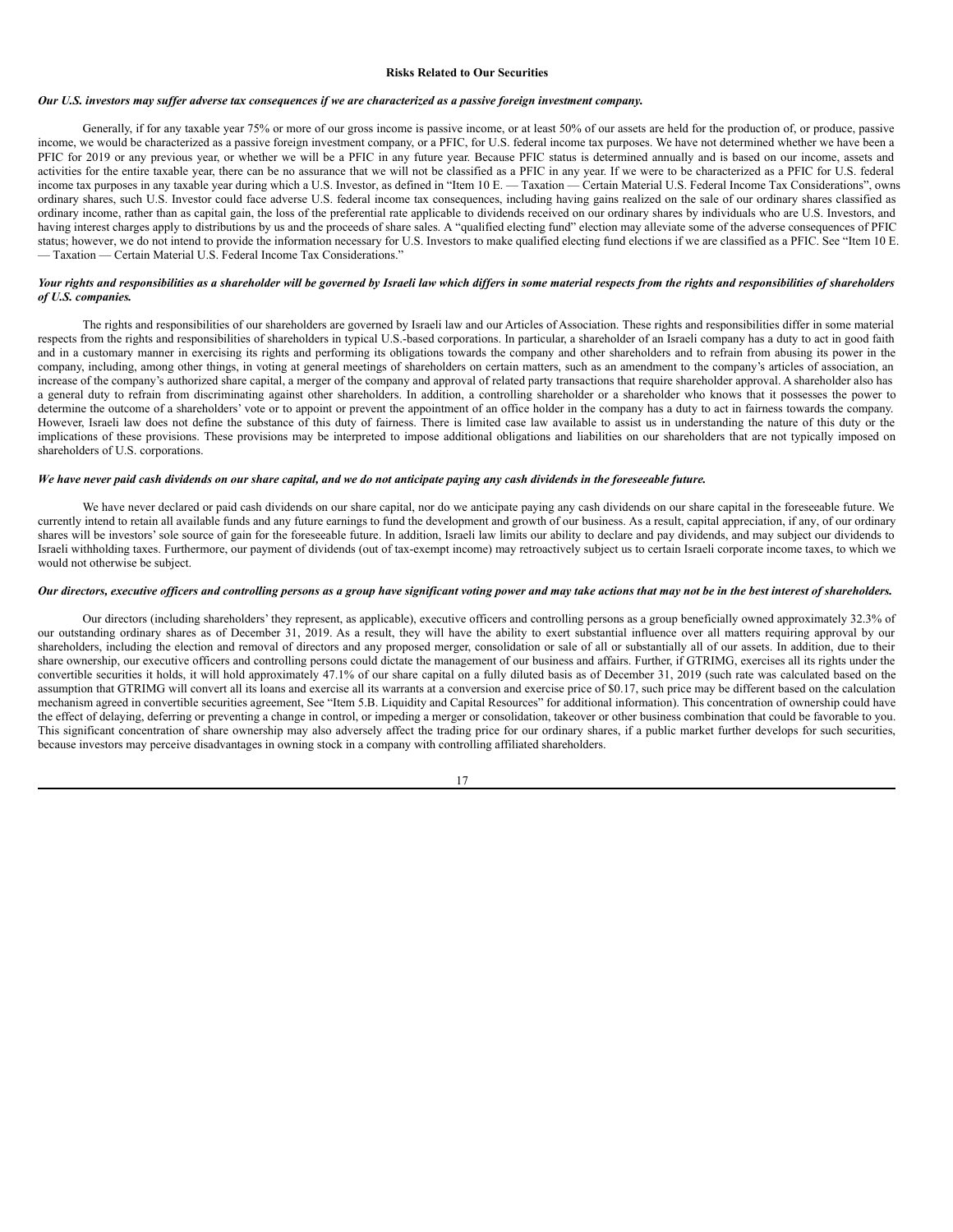#### We incur significant costs as a result of operating as a public company, and our management is required to devote substantial time to new compliance initiatives.

We are subject to the requirements to file periodic and annual reports under Section 15(d) of the Exchange Act, and are otherwise subject to laws applicable to public reporting companies in the United States. As a public reporting company, we incur significant legal, accounting, and other expenses. In addition, the Sarbanes-Oxley Act, as amended, and the rules and regulations of the SEC thereunder, have imposed various requirements on public companies. Shareholder activism, the current political environment, and the current high level of government intervention and regulatory reform may lead to substantial new regulations and disclosure obligations, which may lead to additional compliance costs and impact the manner in which we operate our business in ways we cannot currently anticipate. Our management and other personnel need to devote a substantial amount of time to these compliance initiatives. Moreover, these rules and regulations increase our legal and financial compliance costs and will make some activities more time consuming and costly.

As an "emerging growth company," as defined in the Exchange Act Act, we are entitled (and intend) to take advantage of certain exemptions from various reporting requirements including, but not limited to, not being required to comply with the auditor attestation requirements of Section 404 of the Sarbanes-Oxley Act. If and when these exemptions cease to apply, we expect to incur additional expenses and devote increased management effort toward ensuring compliance with them. We cannot predict or estimate the amount of additional costs we may incur as a result of becoming a public reporting company or the timing of such costs.

## We are a "foreign private issuer" and have disclosure obligations that are different from those of U.S. domestic reporting companies.

We are a foreign private issuer and are not subject to the same requirements that are imposed upon U.S. domestic issuers by the SEC. Under the Exchange Act, we are subject to reporting obligations that, in certain respects, are less detailed and less frequent than those of U.S. domestic reporting companies. For example, we are not required to issue quarterly reports, proxy statements that comply with the requirements applicable to U.S. domestic reporting companies. Furthermore, although under a recent amendment to the regulations promulgated under the Companies Law, as an Israeli public company listed overseas we are required to disclose the compensation of our five (5) most highly compensated officers on an individual basis (rather than on an aggregate basis, as was previously permitted for Israeli public companies listed overseas prior to such amendment), this disclosure is not as extensive as that required of U.S. domestic reporting companies. We also have four (4) months and an automatic extension of 15 days after the end of each fiscal year to file our annual reports with the SEC and are not required to file current reports as frequently or promptly as U.S. domestic reporting companies. Furthermore, our officers, directors and principal shareholders are exempt from the requirements to report short-swing profit recovery contained in Section 16 of the Exchange Act. Also, as a "foreign private issuer," we are also not subject to the requirements of Regulation FD (Fair Disclosure) promulgated under the Exchange Act. These exemptions and leniencies will reduce the frequency and scope of information and protections available to you in comparison to those applicable to a U.S. domestic reporting companies.

## Offers or availability for sale of a substantial number of our ordinary shares may cause the price of our ordinary shares to decline.

If our shareholders sell substantial amounts of our ordinary shares in the public market (if one develops) or if there is a perception in the market that substantial sales may occur in the future upon the expiration of any statutory holding period, under Rule 144, or upon the exercise of outstanding options or Warrants, the market price of our ordinary shares could fall. The occurrence of such substantial sales or the perception that substantial sales of common stock may occur in the future could also make it more difficult for us to raise additional financing through the sale of equity or equity related securities in the future at a time and price that we deem reasonable or appropriate.

Furthermore, we issued a significant number of warrants to an investor, which, if exercised, will have a material dilutive effect on our share capital. For more information see "Item 7 A. — Major Shareholders".

## *The market price of our ordinary shares may fluctuate significantly.*

If a public trading market further develops for our ordinary shares, the market price of the ordinary shares may fluctuate significantly in response to numerous factors, some of which are beyond our control, such as:

- the announcement of new products or product enhancements by us or our competitors;
- developments concerning intellectual property rights and regulatory approvals;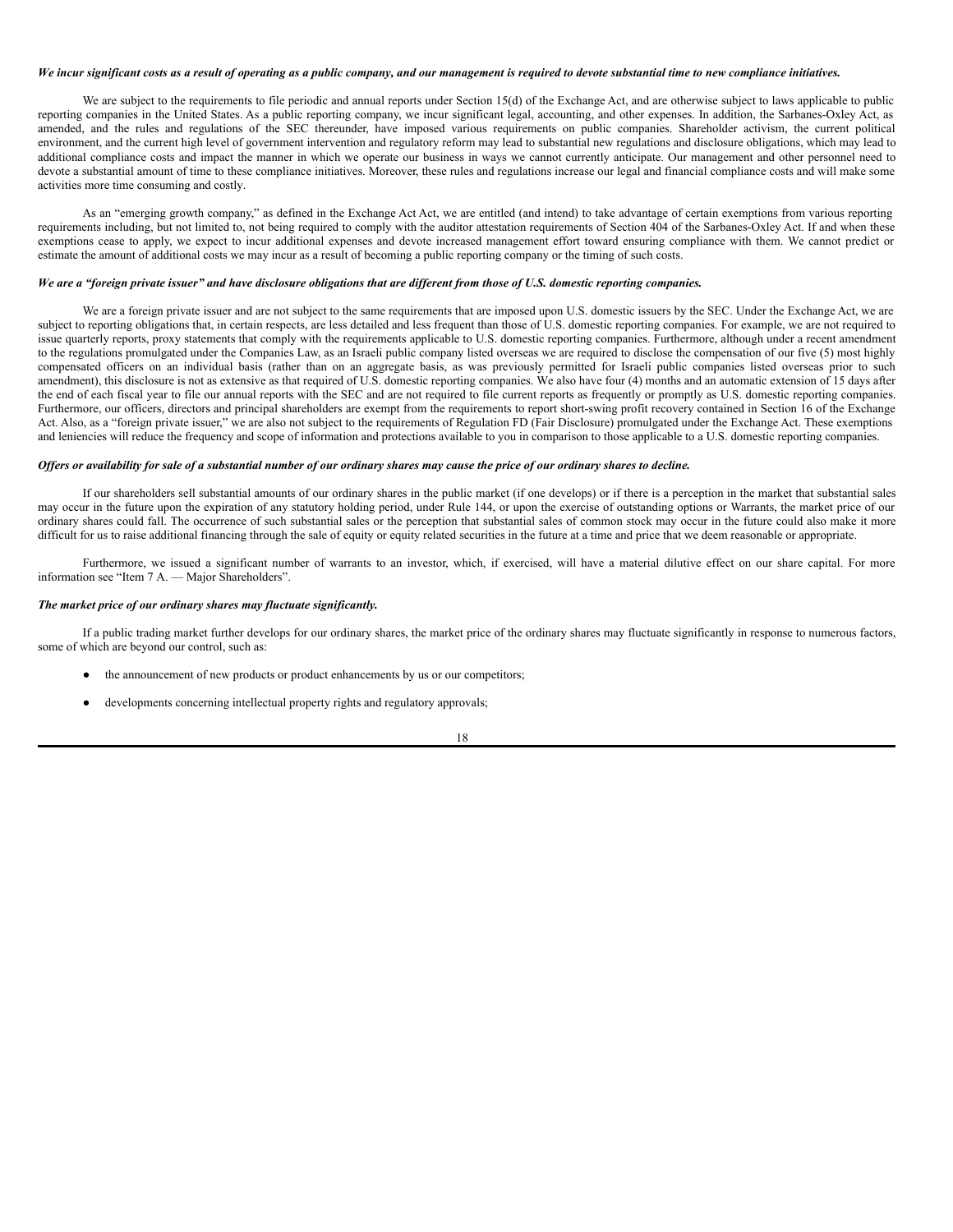- variations in our and our competitors' results of operations;
- changes in earnings estimates or recommendations by securities analysts, if the ordinary shares are covered by analysts;
- fluctuations in economic and market conditions that affect the price of, and demand for, conventional and non-solar renewable energy sources, such as increases or decreases in the price of natural gas, coal, oil, and other fossil fuel;
- developments in the nanotechnology and alternative energy industries;
- the results of product liability or intellectual property lawsuits;
- future issuances of ordinary shares or other securities;
- the addition or departure of key personnel;
- announcements by us or our competitors of acquisitions, investments or strategic alliances; and
- general market conditions and other factors, including factors unrelated to our operating performance.

Further, in recent years, the stock market has experienced extreme price and volume fluctuations. Continued or renewed market fluctuations could result in extreme volatility in the price of our ordinary shares, which could cause a decline in the value of the ordinary shares. Price volatility of our ordinary shares might be significant if the trading volume of the ordinary shares is low, which often occurs with respect to securities quotedon the OTCQB or the OTC Pink.

## Because our ordinary shares are traded as a "penny stock," it may be more difficult for investors to sell our ordinary shares, and the market price of our ordinary shares *may be adversely af ected.*

Our ordinary shares are deemed a "penny stock" since, among other things, the stock price is currently trading below \$5.00 per share. Broker-dealers who sell penny stocks must provide purchasers of these stocks with a standardized risk-disclosure document prepared by the SEC. This document provides information about penny stocks and the nature and level of risks involved in investing in the penny-stock market. A broker must also give a purchaser, orally or in writing, bid and offer quotations and information regarding broker and salesperson compensation, make a written determination that the penny stock is a suitable investment for the purchaser and obtain the purchaser's written agreement to the purchase. Broker-dealers must also provide customers that hold penny stock in their accounts with such broker-dealer a monthly statement containing price and market information relating to the penny stock. If a penny stock is sold to an investor in violation of the penny stock rules, the investor may be able to cancel its purchase and get its money back.

The penny stock rules may make it difficult for investors to sell their ordinary shares. Because of the rules and restrictions applicable to a penny stock, there is less trading in penny stocks and the market price of the ordinary shares may be adversely affected. Also, many brokers choose not to participate in penny stock transactions. Accordingly, investors may not always be able to resell their ordinary shares publicly at times and prices that they feel are appropriate.

# Compliance with changing regulations concerning corporate governance and public disclosure may result in additional expenses.

There have been changing laws, regulations and standards relating to corporate governance and public disclosure, including the Sarbanes-Oxley Act, new regulations promulgated by the SEC and rules promulgated by the national securities exchanges. These new or changed laws, regulations and standards are subject to varying interpretations in many cases due to their lack of specificity, and, as a result, their application in practice may evolve over time as new guidance is provided by regulatory and governing bodies, which could result in continuing uncertainty regarding compliance matters and higher costs necessitated by ongoing revisions to disclosure and governance practices. As a result, our efforts to comply with evolving laws, regulations and standards are likely to continue to result in increased general and administrative expenses and a diversion of management time and attention from revenue-generating activities to compliance activities. Our directors and executive officers could face an increased risk of personal liability in connection with the performance of their duties. As a result, we may have difficulty attracting and retaining qualified directors and executive officers, which could harm our business. If our efforts to comply with new or changed laws, regulations and standards differ from the activities intended by regulatory or governing bodies, we could be subject to liability under applicable laws or our reputation may be harmed.

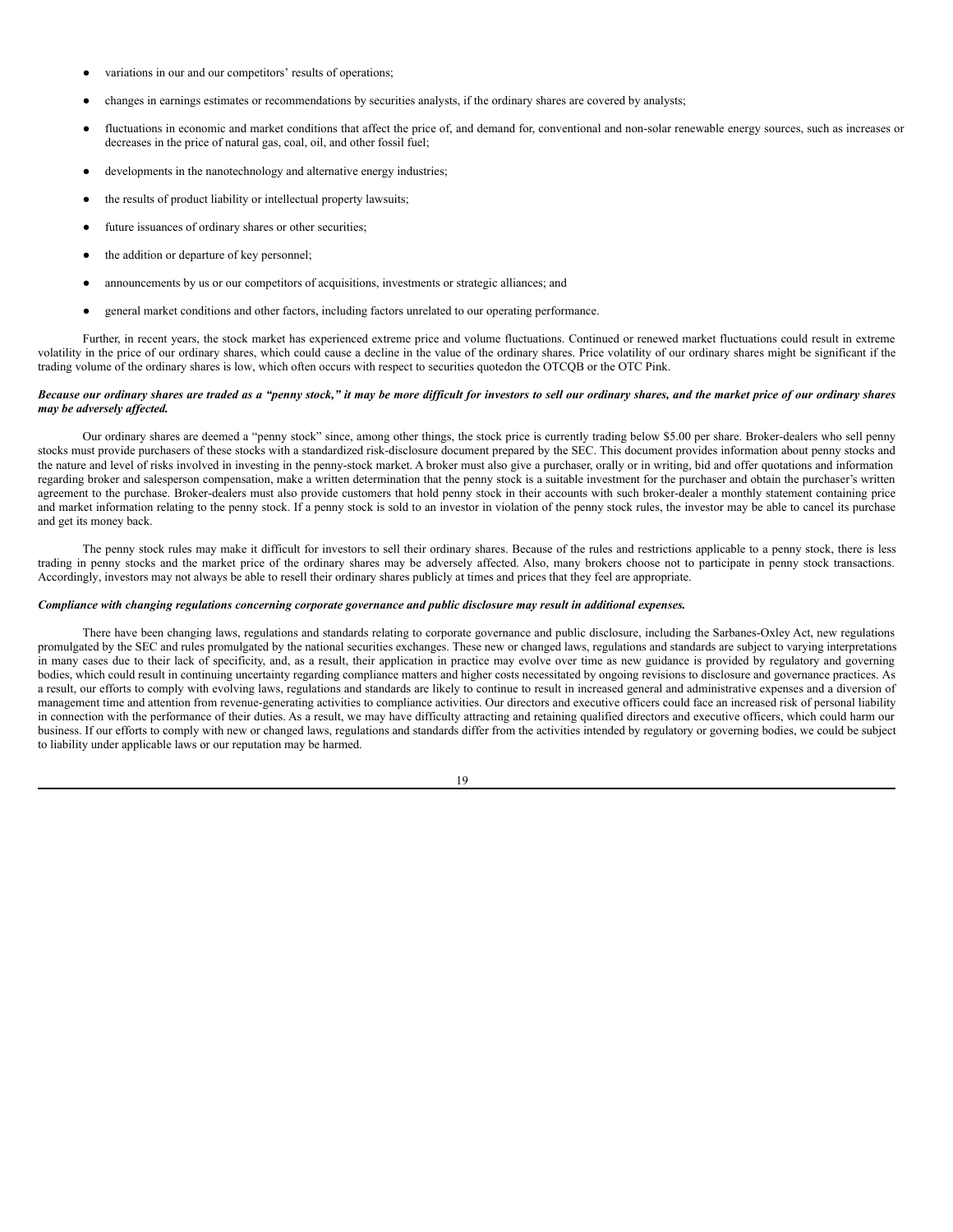#### <span id="page-24-0"></span>**ITEM 4. Information on the Company**

## **A. History and development of the company**

P.V. Nano Cell Ltd. was incorporated in Israel on June 24, 2009 as a private limited liability company, organized under the laws of State of Israel. In September 2015, we successfully filed our Registration Statement on Form F-1 in the United States. We have three (3) wholly owned subsidiaries, Nano Size Ltd., or Nano Size, a private company organized under the laws of the state of Israel which we acquired on December 31, 2009, Digiflex, which we acquired on December 3, 2017 and Jet CU commencing July 26, 2020.

Our Registration Statement on Form F-1 was declared effective by the SEC on September 30, 2015, and a FINRA-registered market maker subsequently filed an application on Form 211 with FINRA to quote the ordinary shares on the OTCQB. On March 31, 2016, the application on Form 211 with FINRA to make a market in our ordinary shares was approved by FINRA, and on December 15, 2016, quotation of our ordinary shares began on the OTCQB under the ticker symbol "PVNNF". Since December 18, 2019, our ordinary shares are quoted on the OTC Pink.

Our principal offices are located at 8 Hamasger Street, Migdal Ha'Emek, Israel 2310102. Our telephone number is (972) 4-654-6881. Our website address is www.pvnanocell.com. This website address is included in this annual report on Form 20-F as an inactive textual reference only. The information and other content appearing on our website are not part of this annual report on Form 20-F. The Company does not have a registered agent in the United States.

### **B. Business Overview**

We are a conductive ink manufacturing company focused on developing, manufacturing, marketing and commercializing conductive inks for digital conductive printing applications (mainly inkjet and aerosol printing technologies). We have developed the Sicrys™ family of single crystal nano-metric conductive inks, which we believe enables a significantly less costly and less wasteful alternative to current screen printing and, in some cases, photolithography etching processes for photovoltaic (PV) and digital printed electronics (PE) applications. Our main strategy includes providing a "Complete Solution" or "End-to-End Solution" approach to our costumer, meaning we provide the printing equipment, process and inks as a package. In some cases, we subsidize the printer, thus implementing a razor blade model. We also adapt our basic inks to specific customer requirements. We began low volume sales of our Sicrys™ silver-based inks for PV and PE applications in 2010 and are in the process of seeking to expand our sales efforts to include sales of Sicrys™ inks for a wider range of digital PE applications, including for the printing of windshields in automotive applications, photovoltaic devices, printed passive components, circuit boards, mobile phone antennas, 3D printed electronic devices, radio-frequency identification chips, sensors and touchscreens, among other digitally printed electronics. We have also developed what we believe is the first available commercially viable copper-based nano-metric ink for mass-production of printed electronics. We believe that copper inks represent a significant improvement over silver-based inks given copper's significantly lower cost and nearly identical electrical and conductive properties. We began low volume sales of our copper-based ink for printed electronics applications in the second half of 2014.

During 2019, we significantly increased the sale of our Sicrys™ inks, growth which has continued in 2020 (in spite of COVID-19 constrains). In this period, we have also continued to expand our ink portfolio adding additional silver, copper, gold, resistor and dielectric inks.

### **Background**

## *Printed Electronics*

Digital printed electronics is a set of methodologies by which electrical devices are digitally printed onto various substrates (i.e., base material) by depositing electrically functional inks (and possibly other additional functional inks such as insulating materials) on the substrate, creating active or passive devices, such as conductors, capacitors or resistors. The use of digital printed electronics presents an opportunity to facilitate widespread, production of new electronics, more efficient electronics and customized and personalized electronics while keeping production costs low.

According to our internal estimates based on various market studies, we expect that the total addressable worldwide market for the sale of inks which the Company is aiming to penetrate will be in excess of US\$75 billion by 2022. The total addressable market could be increased by an increase in the need and future capability to print embedded passive components economically. Our estimate based on a market report by Markets and Markets from June 2020, a segment of this market is the Printed electronics market which is a US\$7.8 billion market in 2020 and expected to grow to US\$20.7 billion in 2025.

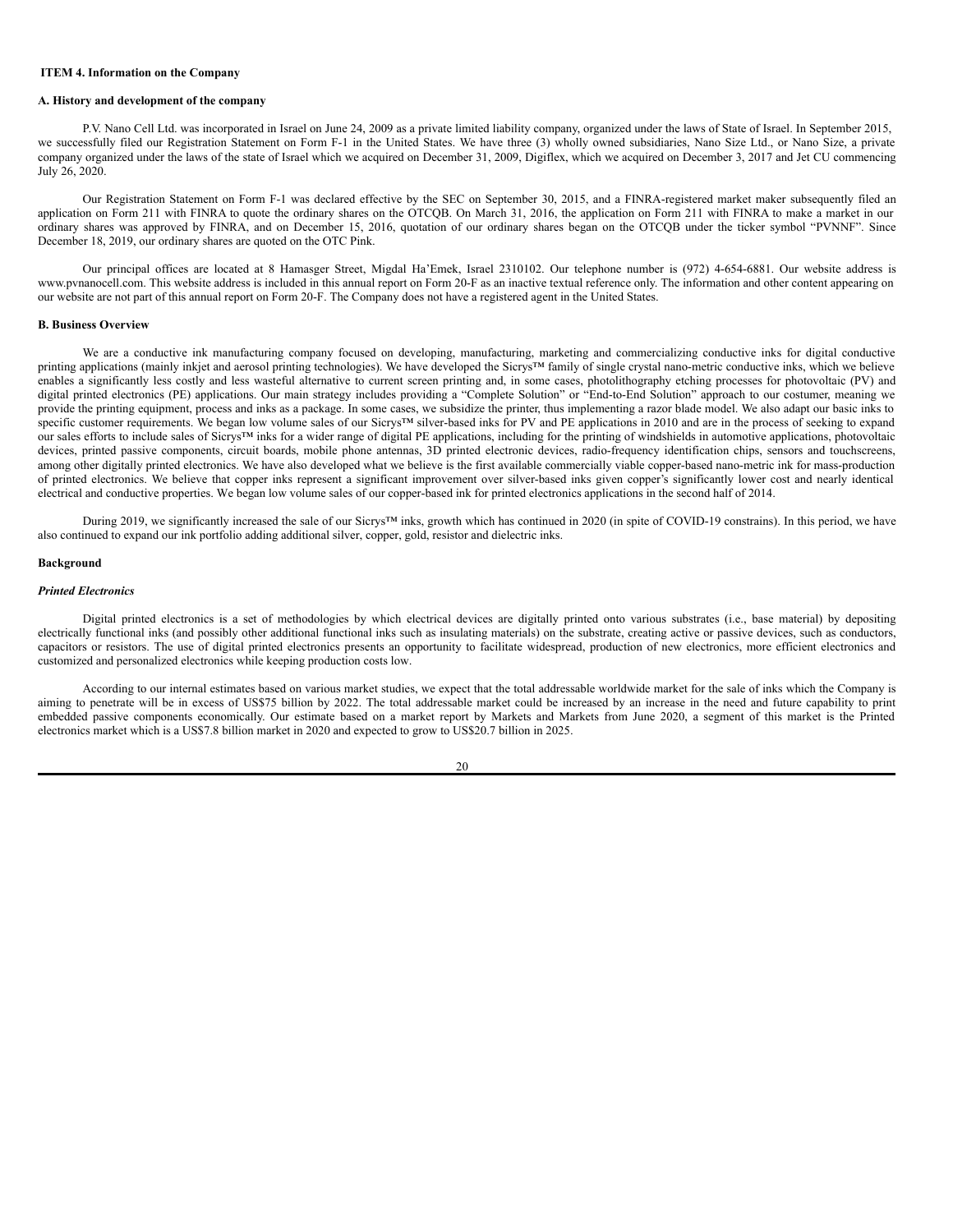The total addressable worldwide market is more specifically projected as set forth below:

|                                | Market                    |                                                                          |  |
|--------------------------------|---------------------------|--------------------------------------------------------------------------|--|
| Field                          | (US\$ billion)            | Comment                                                                  |  |
| PCB                            |                           | 80.1 in 2023(1) The complete PCB (both conductive $\&$ dielectric ink)   |  |
| Internet of Things             | 4.2 in $2023(2)$ Ink Only |                                                                          |  |
| PV Photovoltaic cells          |                           | 113.1 in 2025(6) ~US\$1 billion potential for inks                       |  |
| Capacitors (passive component) | 22.3 in $2023(3)$         |                                                                          |  |
| Resistors (passive component)  |                           | 5.7 in 2020(4) Assumed at approximately 50% of Capacitor market size     |  |
| Conductive 3D printing         |                           | 1.7 in 2027 Assumed 7% is conductive                                     |  |
| <b>Printed Electronics</b>     |                           | 20.7 in 2025(5) ~US2 billion potential for inks                          |  |
| Inks for ceramics and glass    |                           | 2.8 in $2022(7)$ ~US0.9 billion potential for inks. Includes automotive. |  |

<sup>(1)</sup> The global PCB market is expected to reach an estimated \$80.1 billion by 2023, with a compounded annual growth rate ("CAGR") of 3.3% from 2018 to 2023.

(2) According to a 2016 Markets and Markets report, the market size of conductive inks was \$3.17 billion in 2015 and is projected to reach \$3.91 billion by 2021, registering a CAGR of 3.5% between 2016 and 2021. In this report, 2015 is considered as the base year and forecast period is between 2016 and 2021. The global market for conductive inks is projected to reach \$3.1 billion by 2022. The global conductive inks market is expected to grow at a CAGR of 15.49% during 2016 to 2022. This was also reported in Merkle & Sears Market Report 2017 "Global Conductive Inks Market Analysis." According to the 2018 Market Research Future Report ("MRFR"), the global conductive inks market is expected to reach more than \$4.22 billion by 2022 with a CAGR of 4%. The major factors which are likely to push the growth of the global conductive ink market are superior physical properties, growing application industries, huge demand from Asia-pacific regions, replacing traditional circuit and energy consuming wires and others. On the basis of product types, silver conductive inks have accounted for the largest market share and automotive is expected to be the largest segment on the basis of applications. Geographically, Asia-Pacific is expected to lead the global market.

According to a research published on October 2018 by the Transparency Market Research, the global conductive inks market was \$2.34 billion in 2016 and the estimation is that such market will increase up to US\$ 4.27 billion by 2025.

- (3) According to a 2013 and 2015 report by Lucintel and Global Industry Analysts, the global capacitor industry is estimated to reach \$20.2 billion in total revenue by 2018, with a CAGR of 2.5% over the next five years. Competition is high in the industry because there are a large number of players and low product differentiation. We believe the industry will trend to and favor companies that focus on advancement in paper capacitors and modifications to aluminum electrolytic capacitors. "Growth Opportunities in the Global Capacitor Market", published in January 2013; "Global Industry Analysts, Inc.", published in October 2015.
- (4) According to the 2015 and 2018 press releases by Global Industry Analysts and Research Markets, global electronic resistor market will reach \$5.7 billion by 2020. This massive growth in the use and applications of 3D Printers is encouraging growth in the market for 3D printing materials. Detailed forecasts, using information from interviews with 90 key players in the industry and disclosed financial information, estimate key materials are expected to have a total market of over \$24 billion by 2027.
- (5) Estimated based on a 2020 report regarding the Printed Electronics Market from Markets and Markets
- (6) Estimated based on 2020 market reports from Markets and Markets and Grandview Research regarding the photovoltaic and solar panel markets
- (7) Estimated based on 2018 and 2019 market reports from Markets and Markets and Global Market Insights

We believe that the current analog printing and etching methods have inherent limitations when implemented in flexible electronics, 3D (three dimensional) electronics and in customized and small-scale printing. Furthermore, these processes currently utilize expensive materials and produce toxic by products which must be disposed of, which increases overall production costs. We believe that a significant market opportunity exists for inks, such as ours, that enable digital inkjet conductive printing, enabling printing on flexible substrates, three-dimensional printing and customized and small-scale printing at a lower price.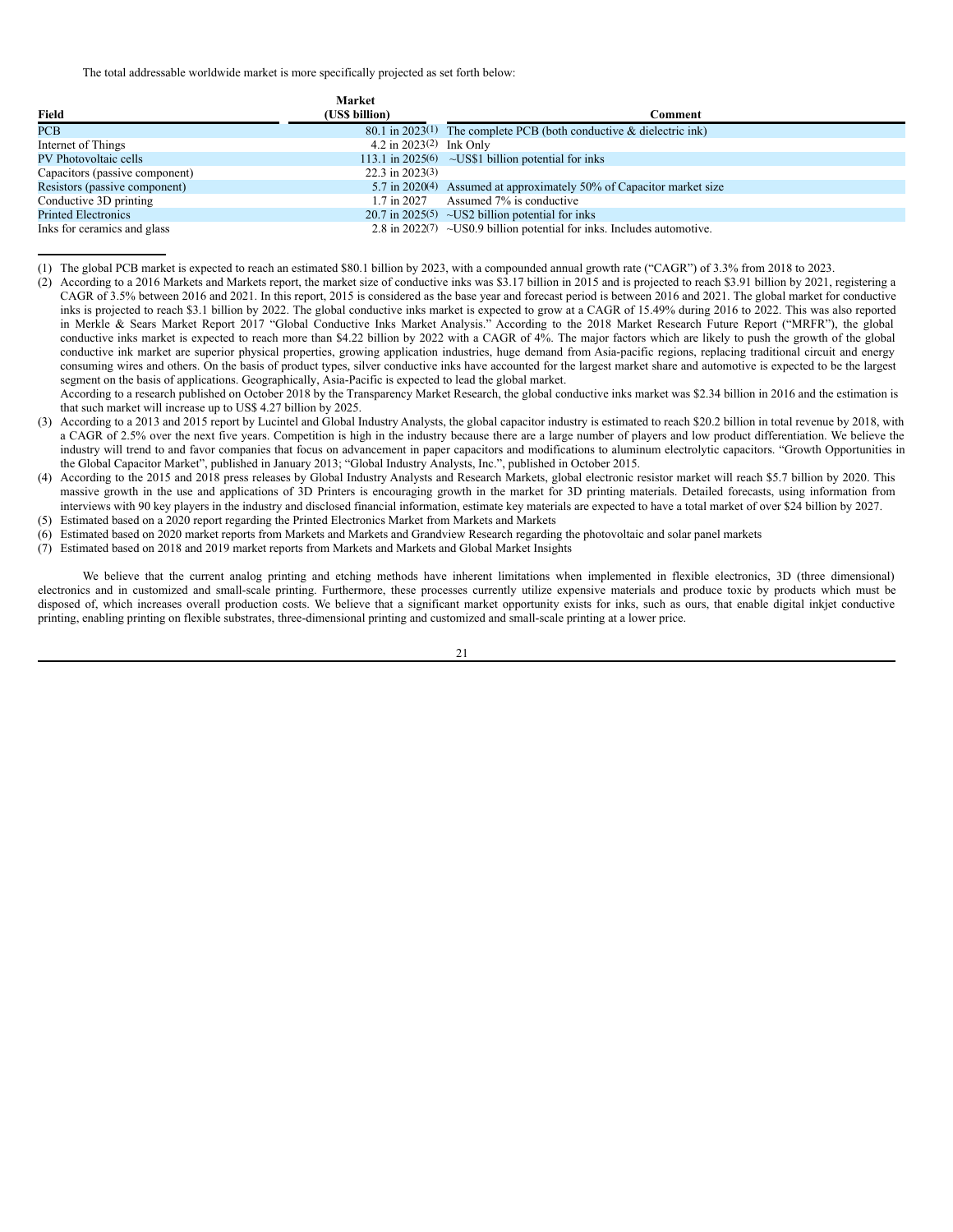#### *Photovoltaic Cell Metallization*

PV cells (commonly known as solar cells) are the building blocks of solar module arrays that convert energy from sunlight into electricity. Multiple PV cells in an integrated group, all oriented in one plane, constitute a solar photovoltaic panel or module, and a group of connected modules make up an array. An array of PV cells is capable of converting solar energy into a usable amount of direct current electricity.

Most modern solar cells are made from either crystalline silicon or thin-film semiconductor material. Crystalline silicon cells are more efficient at converting sunlight to electricity, but generally have higher manufacturing costs. Thin-film materials are typically less efficient at converting sunlight into electricity, but can be cheaper to manufacture.

A key part of the PV crystalline silicon cell manufacturing process is the metallization of the cell – i.e., laying down metal electrodes to collect the electricity generated by the cell when exposed to sunlight. Typically, the metallization process is completed by the application of a silver paste to the front side and aluminum-silver pastes on the rear side of the cell using a screen-printing process. This process is one of the main bottlenecks to reducing the costs of the cells and the cost of electricity produced by the cells due to: high usage of metal (expensive silver), loss of paste in the process (some paste stays in the screens), cell breakage in the printing process (contact printing), wide printed patterns (higher shading of cells, less surface exposed to the light) and limited electrical properties of the pastes.

Although silver demand for photovoltaic applications is hard to estimate as markets and technologies are constantly changing, the leading new PV cells need only onefifth or less as much silver as a decade before. According to a 2020 report from S&P Global, the photovoltaic sector accounts for  $\sim 10\%$  of the total silver consumption, which is around 28,000 metric tons per year.

Silicon crystalline solar cells are been replaced by different types of cells like thin fil, HTJ, CIGS and others. By 2025 is expected that more than 10% of the market will be these type of cells. Most of these cells are temperature sensitive, therefore the screen printing process not compatible with them. Inkjet printing with our low temperature sintering inks is compatible with these cells. PVN has demonstrated with one of its customers that implementing Sicrys™ silver inks with inkjet printing increases substantially the efficiency of the cells.

We believe that a significant market opportunity exists for a non-contact metallization low temperature sintering solution that is competitive with traditional screen printing process, does not break silicon cells, allows for thinner PV cell wafers (thus reducing silicon costs, which we believe to be a major obstacle to the wider proliferation of solar cell technologies), increases the active area of the cell by printing narrower conductors, and yields better electrical performance than screen-printed conductors. We believe that the market for inks to be used in inkjet printing for PV applications is a small subset of the market for silver pastes and inks in PV cell production generally, as described above. We further believe that such market has a potential to grow over time given the benefits of inkjet printers and the benefits of our silver and copper based Sycris™ inks, which, among others, apply to a range of printer devices, and have lower costs and simpler operating procedures when compared to photolithography processes commonly used. See "ITEM 4 B. — Business Overview — Our Solutions — Printed Electronics".

## **The Market**

The analog process used to produce electronics are very complicated, environmentally unfriendly, and inefficient as it contains many production steps, and is capex expensive and limited in its performance.

Digitally printing electronics present many advantages over the traditional analog method, including:

- It is an additive process, no etching, or dangerous waste are involved or generated;
- No need to prepare masks and fixtures (Time to Part measured in hours as opposed to days);
- Single machine will produce the final PCB (today the part is transferred between more than 10 different production machines);
- Shorten time to product;
- Digital process will allow printing of passive components (resistors & capacitors) embedded in the layers (\$75 billion addressable market excluding the sale of inks to print embedded passive components);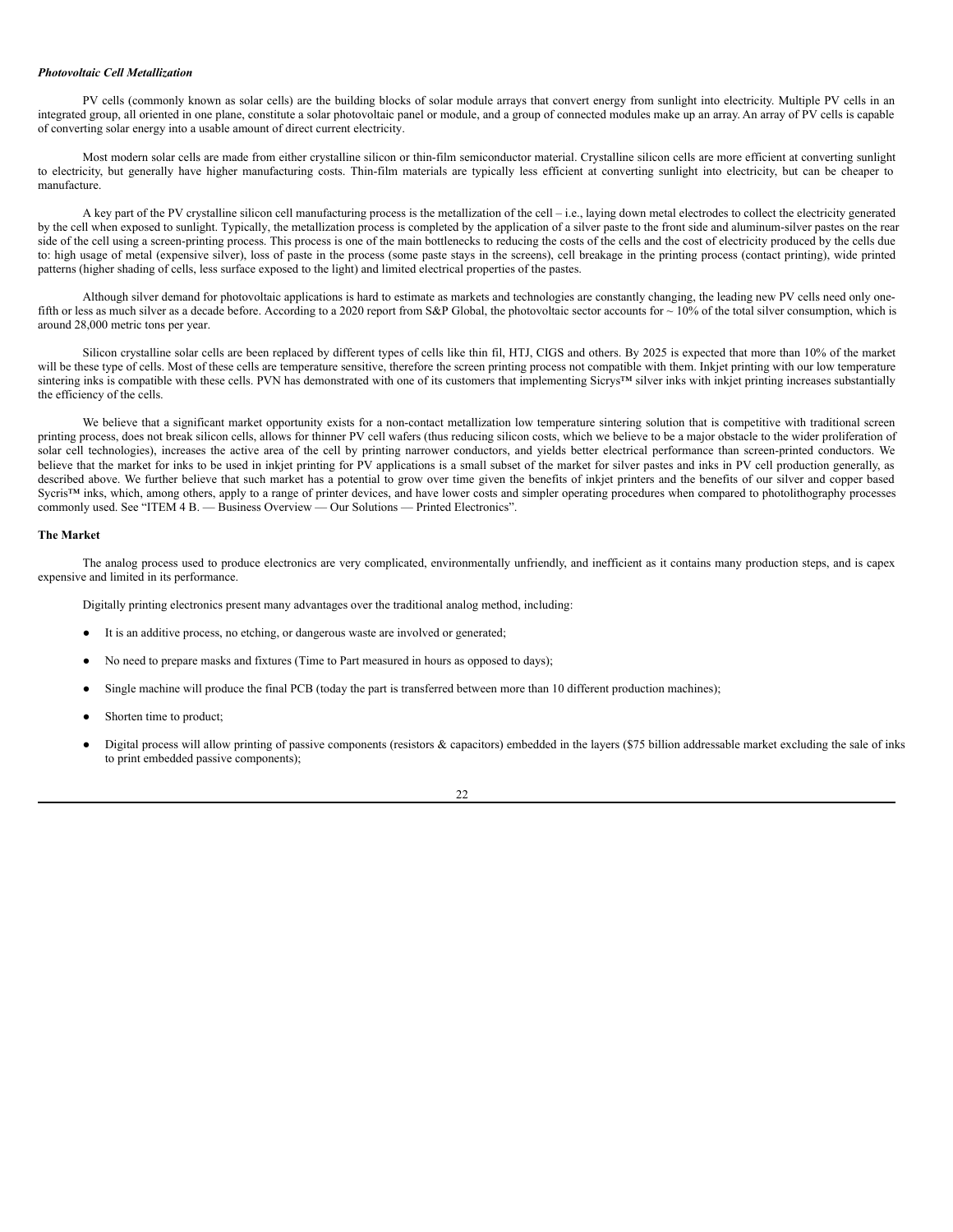- a. Free mounting area on the outer surfaces (will allow minimizing the surface area and thickness).
- b. Saving component mounting costs and complexity.
- Shows narrower line and gap capabilities (will allow minimizing the surface area, thickness and production of denser circuitry);
- The digital process will allow any electrical connections between the different layers easier design;
- Digital additive manufacturing processes are less sensitive to substrates types; and
- Additional flexibility in product design allowed, such as different metal thicknesses in same layer, embedded passive components printed in layers, customization of electronics and more.

While there are quite a few companies that have silver conductive inks (which are not compatible with mass production processes), there are very few companies offering copper nano particle dispersions, which, to our knowledge, are not inks. The Company offers silver and copper-based inks. Over 2019-2020 we have expanded our ink portfolio to include gold, resistors and dielectric inks.

As of December 15, 2020, the silver metal was approximately 100 times more expensive than copper metal which may eventually allow us to price copper inks at two to three times lower than silver inks and easily compete with analog conductive inks and processes.

### **Product Development**

We offer and sell several conductive inks based on either silver or copper. Inks are sold through our web site as well as directly to customers or through distributors. Our operations team is well-trained for prompt delivery at a consistently high quality. To date, although we have had limited sales, we have not had any product returns.

Our Application and Research and Development, or R&D, team's efforts are focused on four main goals:

- 1. Continuous improvement and ink optimization (technical customer support):
	- a. Adapting the inks to the different available printers in the market;
	- b. Optimizing inks for new applications; and
	- c. Reducing the sintering temperature, or the process that physically connects between the nano metal particles to produce a continuous conductive layer.
- 2. Development of the Digiflex Integrated Prototype Design and R&D Printer (Digiflex printer adapted for the electronic field- DemonJet) in three main steps using the same frame and infrastructure:
	- a. Integrated Prototype, design and R&D printers for one conductive layer;
	- b. Integrated Prototype, design and R&D printer for one conductive layer and embedded passive components; and
	- c. Integrated Prototype, design and R&D printers for full multi-layer PCB including embedded passive components, and inter layer connectors.

This printer is intended to include all the necessary elements to print electronics in the same tool. These capabilities include the capability to print up to ten inks in parallel with very high accuracy, sintering, drying, and inspection capabilities at an affordable price.

- 3. Develop embedded passive components printing capability:
	- a. R&D with respect to conductive inks already developed so that can be produced in commercially required quantities.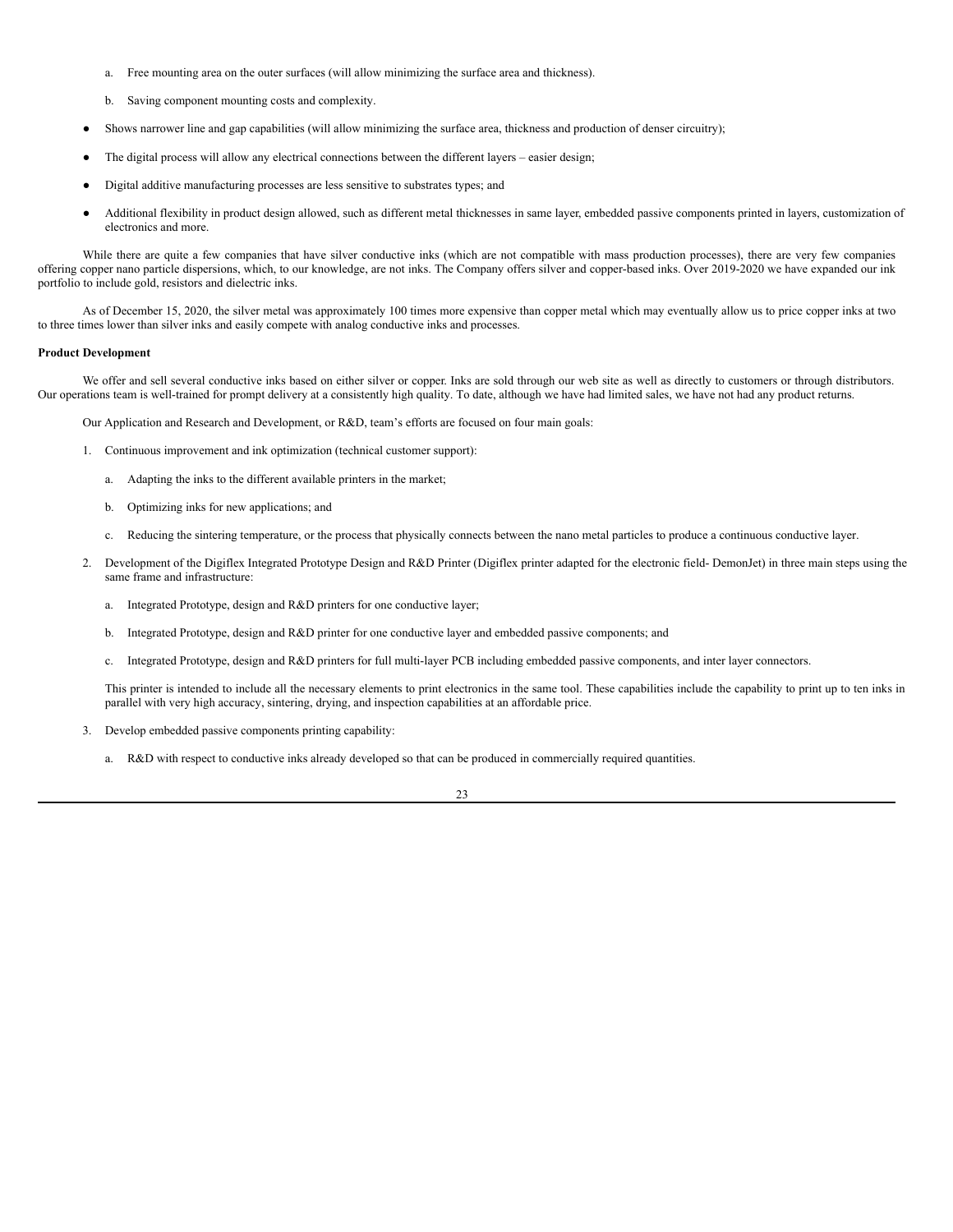### b. Finalize inks development:

- i. Dielectric inks (Nonconductive inks to print insulator layers);
- ii. Resistor inks (Less conductive inks to print resistor embedded components);
- iii. Capacitor inks (Nonconductive inks to print capacitors embedded components); and
- iv. Conductive ink (New formulated inks to print vias, which are the electronic connections between PCB layers).
- c. Materialize the printing process.
- 4. Process development (engineering):
	- a. We offer our customers a complete solution approach, meaning equipment, process and inks. In this framework we are developing for our customers the printing process for their specific applications, including printing samples and prototypes for them. These activities are an additional revenue stream.

### **Our Solutions**

## *Printed Electronics*

We currently offer silver-based Sicrys™ inks and our newly developed copper-based Sicrys™ for use in the production of PE utilizing inkjet printers. We believe that inkjet production of PE utilizing our Sicrys™ inks results in the following benefits relative to traditional screen printing and photolithography processes:

- Significant cost reductions, as we estimate that we will be able to market our copper-based inks at 30% to 50% of the price of inks currently used in screen printing and photolithography processes;
- Applications for flexible and customized electronics and three-dimensional (3D) printed device manufacturing, due to digital (non-contact) printing and the lower sintering temperatures required for nano-based inks;
- Lower overall cost and simpler processes (e.g., estimated 50% reduction in costs for printing displays when compared to photolithography processes), thus potentially supporting customized and small batch printing;
- Significant reductions in the generation of hazardous waste by products;
- Implementation of additive production processes as opposed to the etching process commonly used today (for example for production of printed circuit boards by digital printing);
- Implementation of additive digital printing processes that will enable additional new design and production capabilities, e.g. print embedded passive components in the layers of PCB (resistors, capacitors and coils);
- Replace wet chemistry processes to make electronic devices (for example replace the LDS production process to make 3D mobile phone antennas by a digital printing process); and
- Broad range of potential uses, including current projects in the fields of automotive (glasss and electronics), mobile phones (antennas and touch screens), one-layer PCB and printed electronics, solar cells, semiconductor packaging and 3D printed, in which our Sicrys™ inks are been used.

## *Photovoltaic Cell Metallization*

Our Sicrys™ family of inks are low viscosity, nano-particle inks optimized for inkjet printing. We believe that PV cell metallization via inkjet printing utilizing our Sicrys™ inks results in the following benefits relative to traditional screen-printing processes:

• Immediate cost savings of around 15%, due to substantially lower metallization costs and increased cell efficiency;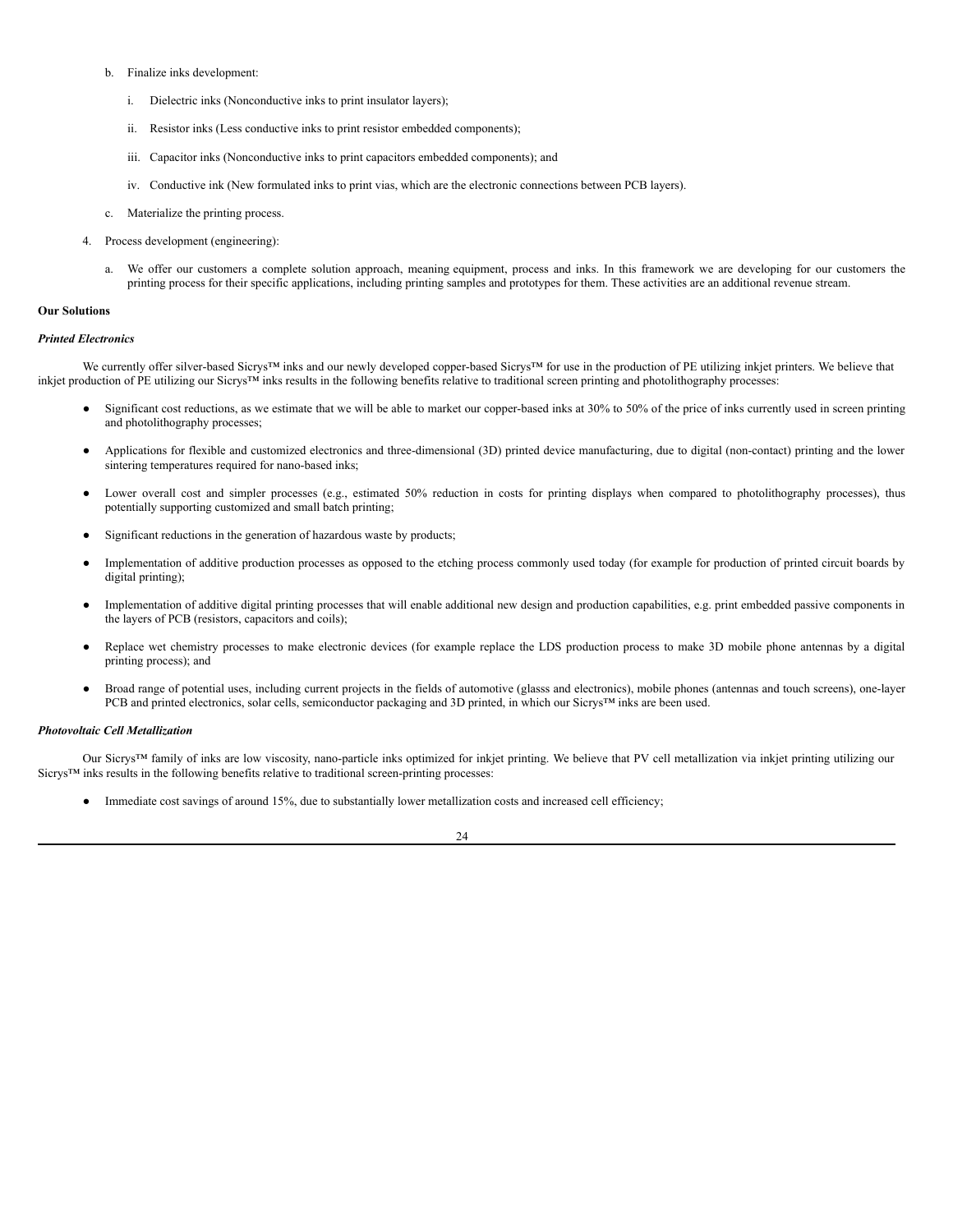- Potential future cost savings due to the ability to utilize thinner wafers for PV cells, thus reducing silicon costs and potentially further increasing cell efficiency;
- A more efficient printing process without breakage of PV cells (estimated to occur at a rate of 0.15% to 5% in traditional screen-printing processes) and without the need to regularly replace printing screens;
- Enhanced performance due to improved conductive properties enabling printing of contact lines that are significantly thinner than the lines that can be produced with screen printing;
- Improve performance of temperature sensitive solar cells (CIGS, CdTe, HTJ, thin films and others); and
- Potential future costs savings with copper inks which we are currently investigating to penetrate the new technologies (heterojunction cells based on copper metallization).

## **Our Strategy**

Our goal is to become a leading producer of conductive inks for digital electronic printing applications. Our strategy is to concentrate our efforts on mass production applications opportunities by selling inks to be used in mass production printers with high throughputs and high consumption of inks per year. We are currently striving to apply our "Complete Solution" or "End-to-End" Approach, in which we will supply our customers with equipment, process and inks for their applications. We intend to provide a service to customers by not only selling inks, but also securing equipment suitable for implementation in their production lines, including Digiflex printers, and by working with them to develop the production processes suitable to the relevant applications and their needs (including printing strategy, printing temperature, sintering temperatures and time).

To date, we have generated limited sales and market our products primarily online presence and printed electronics exhibitions. However, we are also working on supplying conductive dispersions and inks based on our nano metal particles (Sicrys™) that may yield additional sales.

A significant amount of our expenditures will be used to implement our "Complete Solution Approach" for mass production processes. During 2019, we started to supply inks to three printers which have been installed and expect the number of printers to grow over 2021. The installed printers have capacities to consume up to 100-200 kg ink per year. During 2021, we expect that our current customers will install additional printers with capacity of 400-1000 kg ink per year. We are also considering different business models to allow us to quickly and efficiently implement the "Complete Solution Approach".

In addition, we are continuing our efforts to:

- Develop materials and technologies to fully print multi-layer PCBs. We have recently demonstrated the feasibility of printing one layer one side PCBs. We have also demonstrated that we can print the inner layers in multi-layer PCBs. Printing the inner layers has the potential to reduce costs and hazardous waste levels. We have installed two first beta printers (DemonJet) at a customer's site in Europe, which we are currently debugging and we are working with the customer developing its printed products. One of the customers is developing its products on the printer already.
- Develop a network of third-party distributors and sales agents. We are presently searching for other suitable distributors and sales agents in addition to our US and Japanese and Italian distributors, and have commenced negotiations with potential sales agents.
- *Increase market awareness of our products and technologies*. We are attempting to raise our profile in the relevant markets, as well as raise awareness of our product and technology offerings, by attending conferences, exhibitions and trade shows when this is feasible.
- Have our inks qualified and recommended for use with inkjet printers and printer heads produced by leading manufacturers in the industry FujiFilm Dimatix Inc. (an affiliate of FujiFilm) has qualified our inks and informed us that it recommended our inks to certain of its customers. M-Solv (a United Kingdom company) has tested our inks for high throughput long term printing and provided a positive report. Additional customers have qualified our inks and others are in the process. Many customers are recurring customers.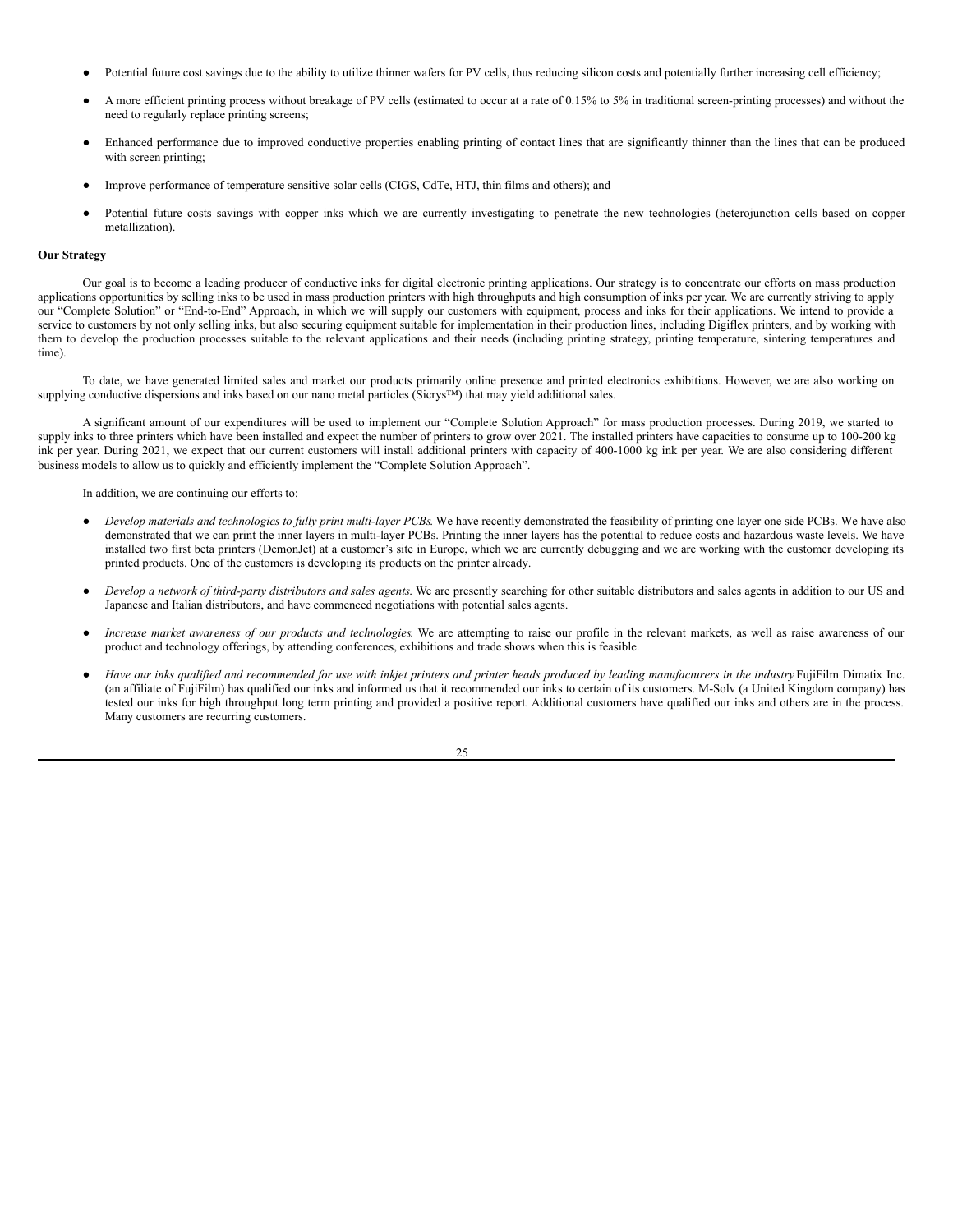- Partner with leading digital inkjet manufacturers to supply PE and PV potential customers our "Complete Solution Approach."We are in discussions with printer manufacturers, to seek to develop a "*Complete Solution Approach*" which bundles a suitable printer together with the appropriate process and inks (taking into account quality, through put, pricing and other similar considerations), thereby providing our customers a complete solution for implementing a digital conductive printing technology into their production processes. We have signed a cooperation agreement with Notion Systems (Germany).
- *Apply our technology to other fields*. We are currently investing substantial efforts with several potential customers (worldwide) to implement the digital printing technology in their processes. We are qualifying the inks and printing samples for their qualification process. In the automotive, solar and medical fields.
- Develop copper based digital printing inks for solar cells applications. We are working to develop a copper ink and process (printing and sintering) which will be compatible with HJT type solar cells. This printing process would replace the wet plating chemistry used today to build the conductive patterns.

We have several development consortiums in the framework of the European Horizon 2020, an R&D support program in Europe, which provides grants for research and development, including to companies in Israel which are a part of the organization. The grants will be used to expand our knowhow and network through research and development that we commit to, the costs of which will be reimbursed in part by European Horizon 2020. Two consortiums have been successfully finalized during 2019 and 2020 (HIPERLAM and DigiMan).

The DigiMan project commenced its activities in December 2018 and was successfully finished in November 2020. The goal of the project was to develop digitally printed sensors in a roll-to-roll continuous digital printing system. The partners in this project were commercial companies and research entities in Israel, Germany and Russia. Namely, Chemnitz University (Germany), National Research Nuclear University (Russia), MEPHI (Russia), IKTS (Germany), Kerafol Keramische Folien (Germany) and CPC (Israel).

Additional projects have been approved for financing in 2019 and 2020 which are active:

- InkJetPCB A two year project (started 2019) project financed by Eurostars, aiming to develop Inkjet-based fabrication of multilayer printed circuit boards with embedded printed passive elements. Based on our DemonJet Printers, two printers have been sold and installed to the project partners. The partners in this project are Profactor (Austria), SCIO (Austria), Notion (Germany), Fela (Germany) and Tiger (Austria).
- RolaFlex A three-year project (started 2020) financed by the Horizon 2020 framework. The project vision is to combine high-resolution laser printing and laser patterning and new materials with high throughput R-2-R process. The technology will be demonstrated in the high-speed fabrication of OLAE components. The partners in this project are TNO (The Netherlands), Armor (France), Golem (Germany), Seqens (France), FlexEnable (UK), NTUA (Greece), Imperial Collage (UK), Avantama (Switzerland).
- Tinker A three-year project (started 2020) financed by the Horizon 2020 framework (a ~\$12M budget, of which PVN has a budget of \$0.79M). The project's vision is to provide a new cost and resource-efficient pathway for RADAR and LIDAR sensor package fabrication with high throughput of up to 250 units/min. Partners in this project are: Bosch (Germany), Infineon (Germany), Profactor (Austria), Ibeo (Germany), Marelli (Italy), Leti (France), Notion (Germany), Tiger (Austria), EVG (Austria), Inkron (Finland), Sentech (Germany), Forth (Greece), Austrian Standards (Austria), Besi (The Netherlands), and Amires (Switzerland).

## **Competition**

The digital electronic printing and inkjet conductive ink manufacturing industries are extremely competitive. We are currently aware of various existing products in the market and in development that may compete with our products and technologies. To our knowledge, more than twenty other companies are currently developing silver-based inkjet inks for PE digital electronic inkjet printing applications. Some of these companies already sell conductive inkjet inks for PE applications. Of those, to our knowledge, no other company claims to have metallization inkjet inks for silicon nitride-based PV applications. We are aware of at least eight companies seeking to develop copper-based inks for inkjet printing, including NovaCentrix Corp, Hitachi Chemical Co. Ltd., IntrinsiQ Materials Ltd., Cuprochimique NV, Promethean Particles Ltd., Copprint Technologies Ltd., Printcb Ltd and Nanotec Electronic U.S. Inc. However, to our knowledge none of our competitors has copper based low viscosity inks compatible with digital printing in mass production and at a commercially viable price and quantity.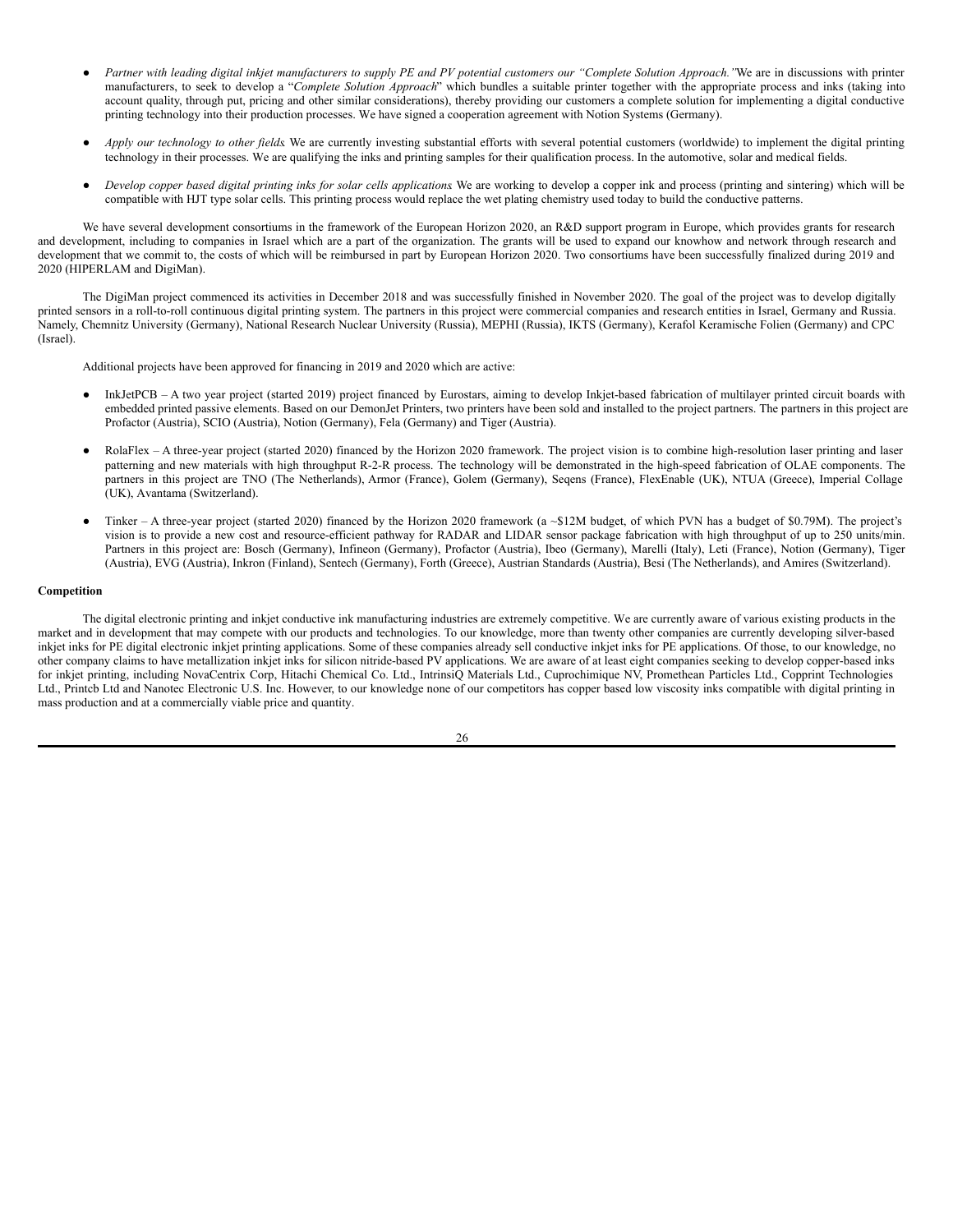We believe that a number of other companies and entities, that we are not completely familiar with, claim to be able to supply nano silver particles, dispersions or inks. These include, but not limited to:

| Applied Nanotech, Inc.        | PCHem Associates Inc.        |
|-------------------------------|------------------------------|
| <b>BASF SE</b>                | Harima Chemicals Group, Inc. |
| NCC Nano, LLC dba NovaCentrix | Clariant International Ltd.  |
| <b>GENES'INK SA</b>           | Poly ink                     |
| InkTec Co., Ltd.              | Paru Co., Ltd.               |
| Sun Chemical Group.           | Dupont                       |
| Methode Electronics Inc.      | Amepox Ltd.                  |
| NanoDimension Inc.            | ULVAC Inc.                   |

To our knowledge, our competitors' inks differ substantially from our inks. We believe that our inks have the following competitive advantages, relative to those currently being sold by our competitors, especially when aiming to print on mass production applications and throughputs:

- Higher metal load at low viscosities, which results in a more cost-efficient printing process;
- Higher stability and for a longer period of time (over one year for Sicrys™ at room temperature as compared to less than six (6) months for our competitors, some of which require their inks to be stored at low temperatures to remain stable for an extended period of time);
- Copper inks with a similar stability profile as our silver inks (including its chemical stability), which is difficult to achieve due to the low oxidation point for copper, which results in certain of our competitors offering copper oxide inks as opposed to pure copper inks;
- More robust printing;
- Proven narrow pattern printing ( $\leq 50 \text{ }\mu\text{m}$ );
- Low resistivity. ( $\rho$  < 2.5 x bulk. Laser and thermal sintering);
- Low sintering temperature ( $\leq 150$  °C);
- Unique products Silver environmental resistance, copper and solar cell metallization inks;
- Lower cost (due to low production costs for the inks and, with respect to our copper inks, the lower cost of copper as compared to silver);
- Silver inks suitable for solar cells metallization which can show higher efficiency due to enhanced electrical properties after firing the cells (low contact resistance and resistivity);
- Customizable per wafer type;
	- Customizable per application.
	- Additional inks including gold, resistor and dielectrics.
- Compatibility with high throughput industrial printing (high jetting frequencies for long periods of time); and
- Sicrys™ production process 2 metric tons/year (soon 20 metric tons/year):
	- Scaled up.
	- Efficient and green process.
	- Low cost equipment & process.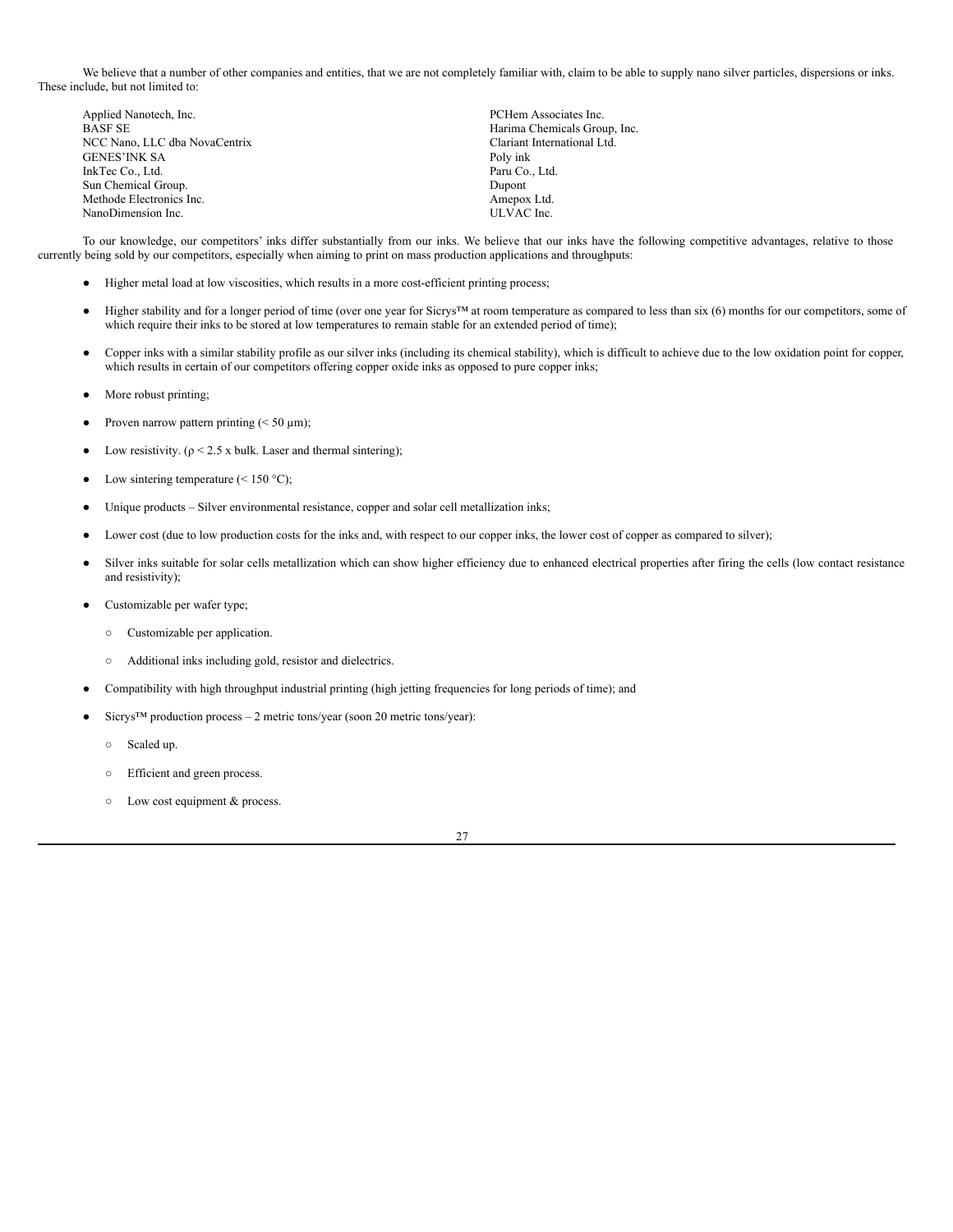Furthermore, we believe that there is a high barrier to entry for competitors to develop and successfully bring competing inks to market due to the long lead times required to develop nano particles of an appropriate size to formulate inks compatible with inkjet printing and the difficulty in producing nano-based inks in large-scale quantities. Moreover, in order to be suitable for use in a silicon nitride solar cell metallization process, nano-based inks require the use of additional additives. These additives are not readily commercially available, and we have an exclusive license for these additives from IKTS, which developed them especially for our inks. Pursuant to the license, IKTS has agreed to manufacture for us these ingredients in a limited quantity per year. If we require greater quantities, IKTS has agreed to transfer the production file and knowhow to our chosen manufacturer. We are required to pay royalties of \$25 per kg of these ingredients which will not be manufactured by IKTS. In addition, we are obligated to pay a minimum annual royalty of  $\epsilon$ 2,000 (\$2,247 based on the exchange rate of \$1.00 /  $\epsilon$ 0.89 in effect as of December 31, 2019) deductible against royalties due. To date, we have acquired the needed quantities of these ingredients solely from IKTS.

Notwithstanding the foregoing, many of our competitors have substantially greater financial, technical, and other resources, such as larger research and development staff and experienced marketing and manufacturing organizations. Mergers and acquisitions in the conductive ink industry may result in even more resources being concentrated in our competitors. As a result, these companies may be more effective in selling and marketing their products. Smaller or early-stage companies may also prove to be significant competitors, particularly through collaborative arrangements with large, established companies. Competition may increase further as a result of advances in the commercial applicability of technologies and greater availability of capital for investment in this industry. Our competitors may succeed in developing, acquiring, or licensing on an exclusive basis, products that are more effective or less costly than our current or future products or technologies, or achieve earlier patent protection, product commercialization, and market penetration than we do. Additionally, technologies developed by our competitors may render our potential products and technologies uneconomical or obsolete, and we may not be successful in marketing our products and technologies against competitors.

## *System Competition to our Digiflex Printer*

To our knowledge, most print producers offer printers that can print one or two prints at a time and do not have the additional capabilities that the Digiflex printers include, such as drying, laser sintering and inspection. We note that one of our competitors, Nano Dimension Ltd (Nasdaq: NNDM), focuses on the 3D PCB prototype market, using silver & Dielectric inks to print at very low speeds.

## *Research and Development Agreements, License Agreements and Material Contracts*

We are engaged in R&D programs with the Authority, pursuant to the Encouragement of Research, Development and Technological Innovation in the Industry Law 5744-1984 (formerly known as the Law for the Encouragement of Research and Development in Industry 5744-1984), and the regulations promulgated thereunder. Under the terms of these programs, we are required to pay to a royalty of 3.0% of sales of products resulting from research and development partially financed by the Authority. However, such royalty obligations will not exceed the grant amount received, as linked to the U.S. dollar and including accrued interest at the LIBOR rate. The obligation to pay these royalties is contingent on actual sales of the products and in the absence of such sales, no payment is required. During 2019, 2018 and 2017, we paid royalties to the Authority in the amount of \$2,091, \$2,551 and \$305, respectively. The total grants we and Nano Size received as of December 31, 2019 aggregated to \$1,150,559. Our total contingent liability (including interest) as of December 31, 2019 with respect to royalty-bearing participation received, net of royalties paid, amounted to \$1,472,856. As of December 31, 2019 and 2018, Digiflex, received grants for research and development efforts from the Authority in an aggregate amount of approximately \$2.2 million, out of which an amount of approximately \$1.1 million was repaid to the Authority by Jet CU PCB Ltd ("Jet CU") as a result of their technology and know-how sale to a foreign company which was authorized by the Authority and resulted in such payment in January 2018. The contingent remaining liability (after additional payments) was reduced to approximately \$1.0 million.

## *Term Sheet with Large Chemical Pharmaceutical Company.*

In April 2018, we entered into a non-binding term sheet with a large chemical pharmaceutical company, subject to the execution of a supply agreement, which sets forth the key terms for the supply of nano silver particle dispersions to such company pursuant to purchase orders to be supplied by such company to us. Pursuant to the term sheet, the Company will grant such company an exclusive license to use the ink it will purchase in such company's decorative applications. The term sheet is in effect for three (3) years.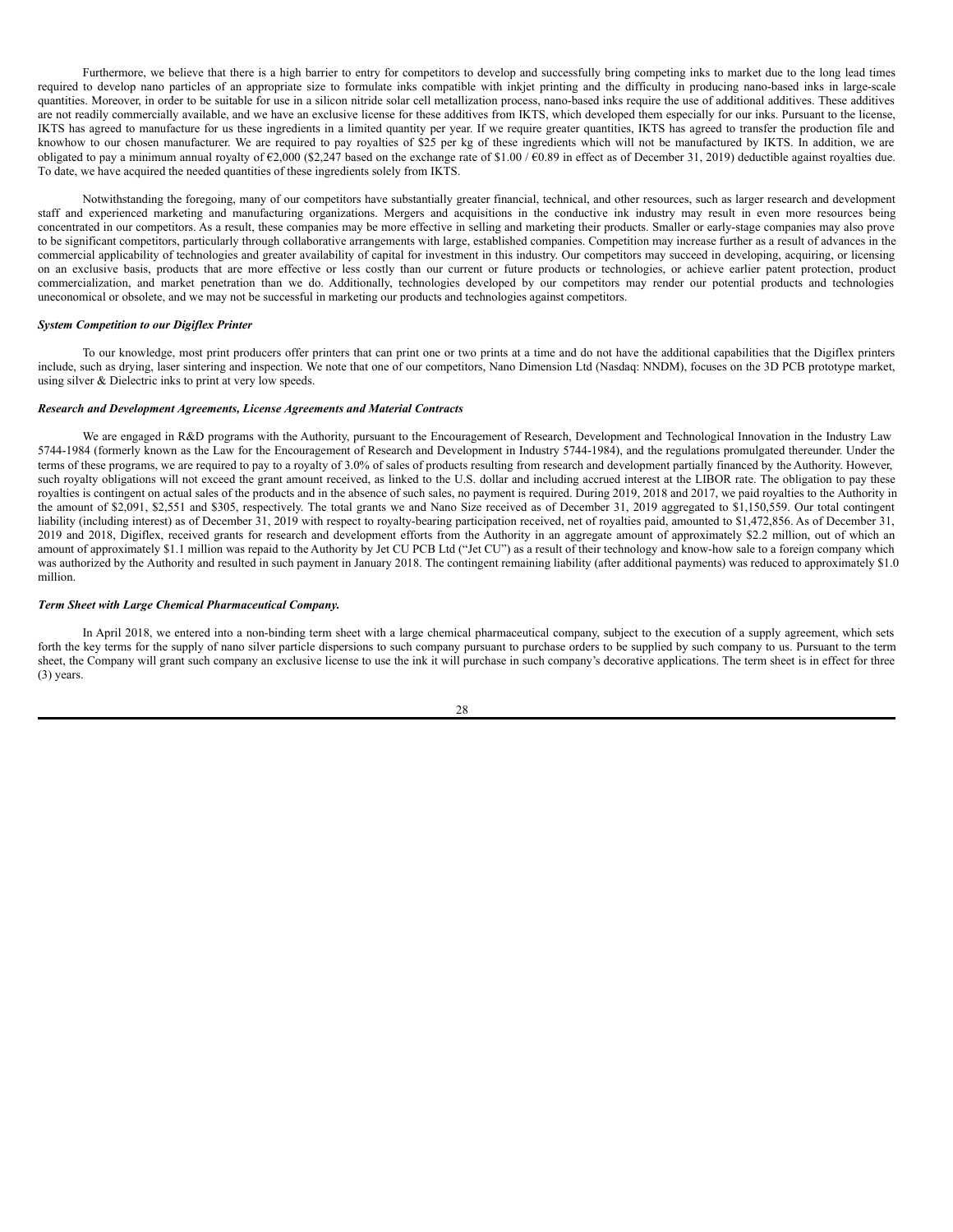#### **Intellectual Property**

An important part of our business and product development strategy is to seek, when appropriate, protection for our products and proprietary technology through the use of various United States and foreign patents. Our patent application covering silver single crystal particle inks and dispersions have been granted in China, Russia, Japan, Europe, India, Israel, Korea, Brazil and the U.S. We currently have patent applications pending in the European Union and Israel supporting our silver-based inks. We have patent applications based on PCT/IB2015/051536, relating to copper-based ink, filed on March 3, 2015, which have been submitted to national phase and has been granted in the Russia and United States and are pending in additional countries. We have an approved joint patent with Ramot (Tel Aviv University) for "Conductive Nanowire Films" (WO 2013/128458, US 9,373,515 B2) which Ramot maintains pursuant to the termination settlement of the Magneton Program.

The silver family (granted in the United States (9,556,350), Russia (RU 2593311), China (CN 103282969), Europe (2649621), Israel (226665), India (324986), Korea (10-1932781), Brazil (11 2013 013885-8 A2)and Japan (JP 6067573 & JP 6363138)) main claims are on the concentrated dispersions and inks made of a majority of single crystal Nano silver particles and the method for producing them. The single crystal particles are easy to police against infringement. The priority date is December 6, 2010.

The copper family relates to nano-metric copper formulations and stable dispersions containing single-crystal metallic copper particles, and to the method of producing such formulations and dispersions. It is in national phase in the United Kingdom, Europe, Brazil, India, South Korea, Japan, China, Israel, Russia and the United States. The priority date is March 3, 2015. The patent has been granted in the United States (1/1/2019 number 10,166,602**).**

In 2013, we submitted a joint patent with Tel Aviv University: Device and process to make transparent conductive coatings based on very high aspect ratio nano-wires, which form on the substrate: US 9,373,515 B2 Conductive Nanowires Films.

Our wholly-owned subsidiary, Nano Size, has been granted several patents in the field of ultrasonic manufacturing of nano materials (7,157,058 (US); 7,504,075 (US); 144638 (IL); 149932 (IL)). We do not believe that these patents are material to our business. We intend to continue to seek patent protection for our products that we may develop in the future.

Digiflex has been granted several patents for inks, primers and primer lamination in the field of graphic arts in several countries, including, but not limited to, the United States, European Union, Canada, China, France, Germany, United Kingdom, Germany, India and Israel. These include: Process for Producing a Photomask on a Photopolymeric Surface; USA 9,513,551 and 12 countries and Process for Dry-coating of Flexographic Surfaces; USA 9,352,544.

The patenting of technology-related products and processes involves uncertain and complex legal and factual questions. To date, no consistent policy has emerged regarding the breadth of claims of such technology patents. Therefore, there is no assurance that our pending applications will issue, or what scope of protection any issued patents will provide, or whether any such patents ultimately will be upheld as valid by a court of competent jurisdiction in the event of a legal challenge. The costs of such proceedings would be significant and an unfavorable outcome could result in the loss of rights to the invention at issue in the proceedings. If we fail to obtain patents for our technology and are required to rely on unpatented proprietary technology, there is no assurance that we can protect our rights in such unpatented proprietary technology, or that others will not independently develop substantially equivalent proprietary products and techniques, or otherwise gain access to our proprietary technology.

Competitors have filed applications for, or have been issued patents, and may obtain additional patents and proprietary rights relating to products or processes used in, necessary to, competitive with, or otherwise related to, our patents. The scope and validity of these patents, and the extent to which we may be required to obtain licenses under these patents or under other proprietary rights and the cost and availability of licenses is unknown. This may limit our ability to license our technology. Litigation concerning these or other patents could be protracted and expensive. If suit were brought against us for patent infringement, a challenge in the suit by us as to the validity of the other patent would have to overcome a legal presumption of validity. There can be no assurance that the validity of the patent would not be upheld by the court or that, in such event, a license of the patent to us would be available. Moreover, even if a license were available, the payments that would be required are unknown and could materially reduce the value of our interest in the affected products.

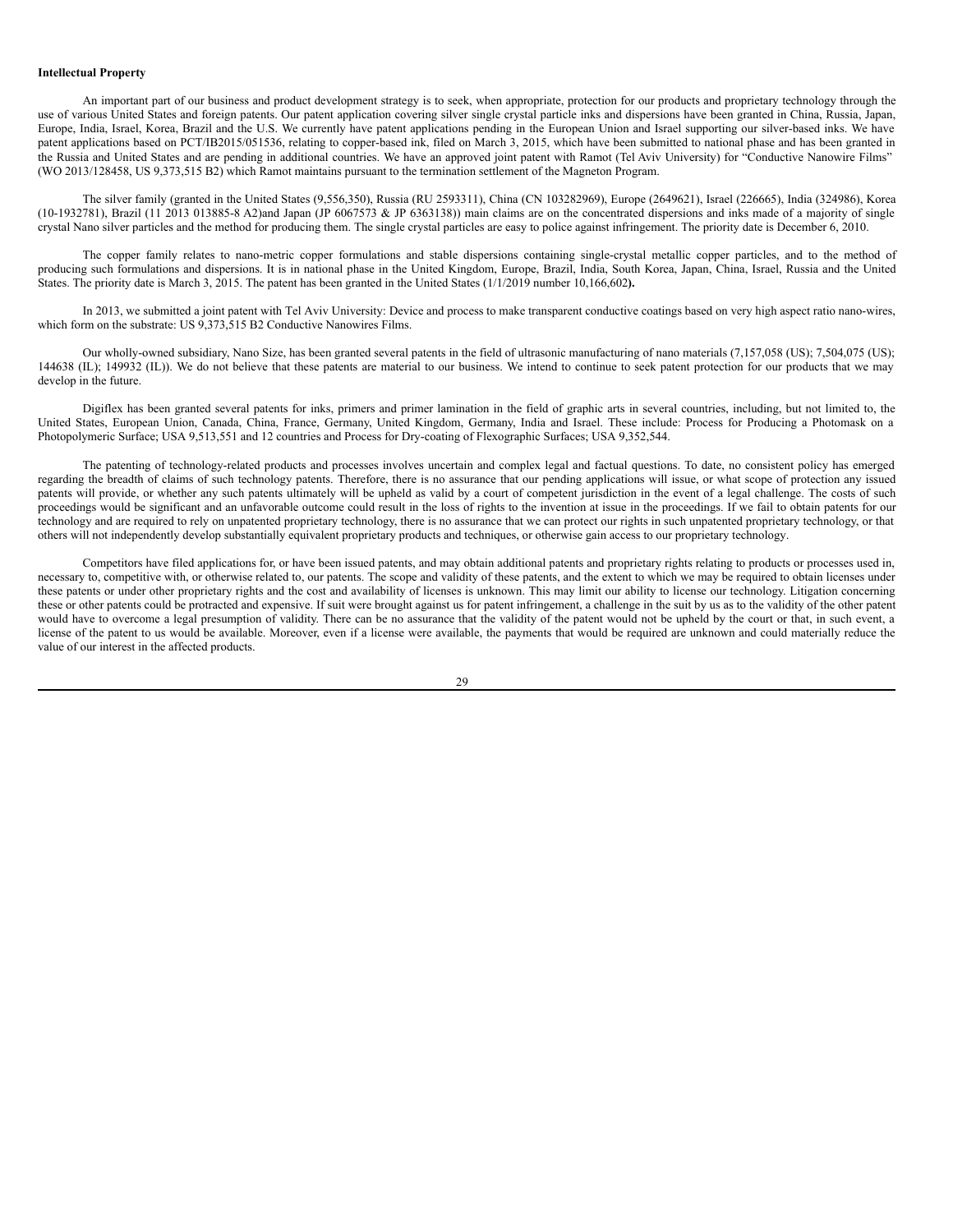We also rely upon unpatented trade secrets. No assurances can be given that others will not independently develop substantially equivalent proprietary information and techniques or otherwise gain access to our trade secrets or disclose such technology or that we can meaningfully protect our rights to our unpatented trade secrets. We require our employees, consultants, advisors, and any third parties who have access to our proprietary know-how, information, or technology to enter into confidentiality agreements with us, which provide that all confidential information developed or made known to the individual during the course of the relationship is to be kept confidential and not disclosed to third parties except in specific circumstances. In the case of employees and consultants, the agreements provide that all inventions conceived by the individual will be our exclusive property or will be assigned to us. There is no assurance, however, that these agreements will provide meaningful protection for our trade secrets and other confidential proprietary information in the event of unauthorized use or disclosure of such information.

## **Marketing and Sales**

We currently have a small marketing and sales operation consisting of two full-time employees (Chief Business Development Officer and Inside Sales Manager). In addition, our Chief Executive Officer generally devotes a portion of his efforts to increasing awareness of, and marketing, our products. We are already working with distributors in the United States, South Korea, Italy, Japan and China and intend to collaborate with additional third-party distributors and sales agents with established sales and marketing operations and industry experience to market our inks. However, there can be no assurance that we will be able to enter into distribution and/or sales agency agreements on terms acceptable to us or at all, or that such distributors or sales agents will be successful in marketing our inks. We are not currently aiming to expand the Digiflex graphics arts fields, as we transition and integrate its printers into the electronics field. As such we are not yet marketing these printers for the graphic arts field and just have started to market them for the electronics field now.

## **Seasonality**

Our business and operations are generally not affected by seasonal fluctuations or factors.

#### **Raw Materials and Suppliers**

We believe that the raw materials that we require to manufacture our inks are readily available in adequate quantities from multiple sources, except that certain additives required to make our inks suitable for use in solar cell metallization processes are not are not readily commercially available, and we have an exclusive license for these additives from IKTS as described above under "—Research and Development Agreements, License Agreements and Material Contracts." In addition, the manufacturing process for our silver-based inks utilizes a silver salt the price of which is linked to the price of silver. The price of silver is affected by numerous factors beyond our control, including inflation, fluctuation of the United States dollar and foreign currencies, global and regional demand, speculative activities by commodities traders and others and the political and economic conditions of major silver producing countries throughout the world. See "Item 3 D. — Risk Factors — We are subject to risks resulting from fluctuations in the price of silver."

## **Manufacturing**

We manufacture our inks at our Migdal Ha'Emek facilities. We currently have capacity to produce an estimated two (2) tons of ink per year, and intend to upgrade our facilities (at an estimated cost of \$500,000) to increase production capacity to 19 tons per year, if and when demand for our inks is projected to surpass our production capabilities and we have sufficient financing to do so. In the event that demand for our inks outgrows our internal manufacturing capacity, we intend to engage third-party manufacturers to produce additional inks. There can be no assurance that we will be able to enter into agreements with qualified manufacturers on terms acceptable to us, or at all, or that, once contracted, such manufacturers will perform as expected.

### **Government Regulation**

We are subject to various environmental, health and safety laws, regulations and permitting requirements, including those governing the emission and discharge of hazardous materials into ground, air or water; noise emissions, the generation, storage, use, management and disposal of hazardous waste; the registration of chemicals and in the future also import and export; the clean-up of contaminated sites; and the health and safety of our employees. Under such laws and regulations, we are required to obtain environmental permits from governmental authorities for certain operations. The manufacture of our products requires storing or using certain hazardous materials. Pursuant to the Israeli Dangerous Substances Law - 1993, we are required to (and did) obtain a toxin permit from the Ministry of Environmental Protection. Our permit is valid until November 5, 2021.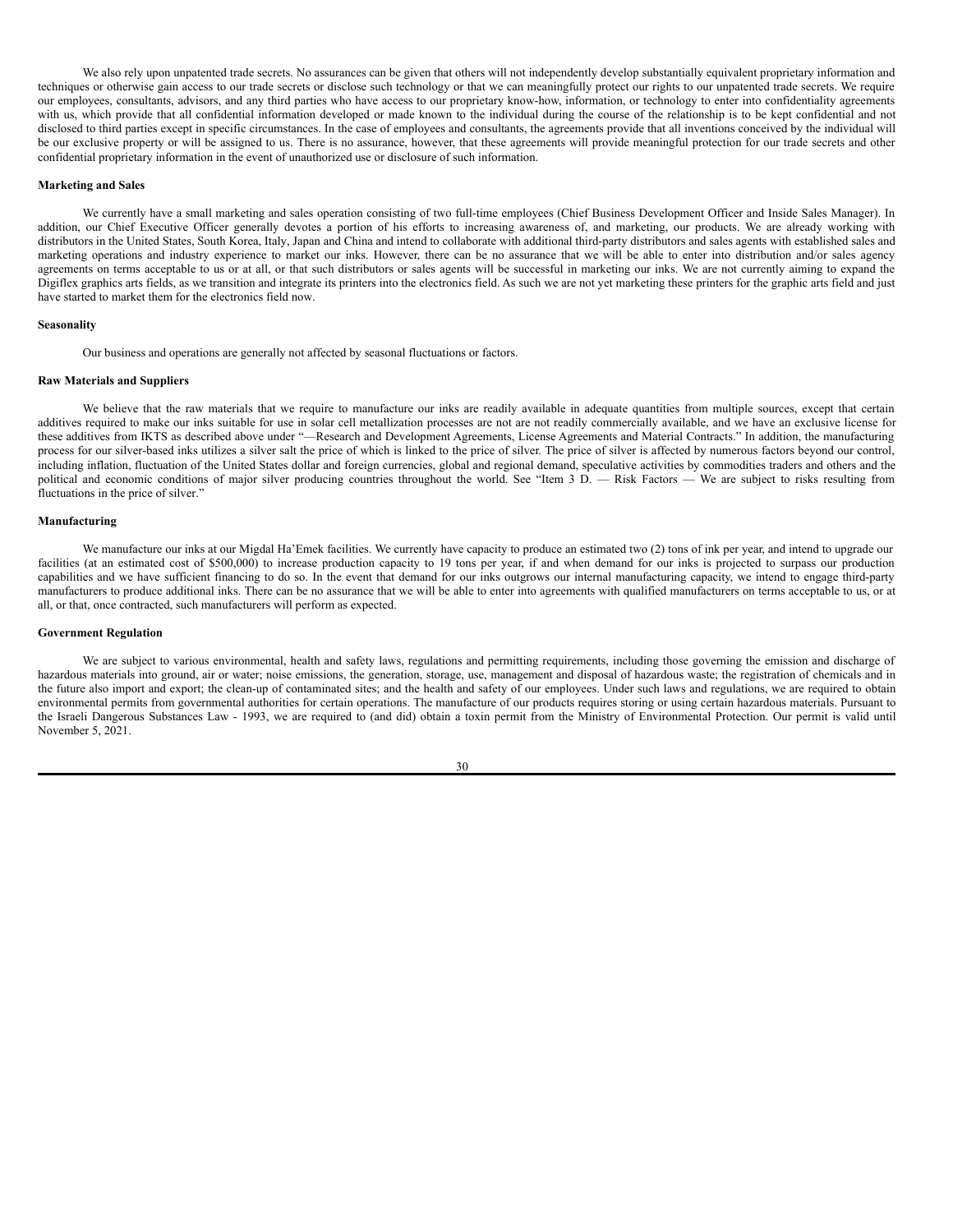Other than applicable local laws in Israel relating to the handling and disposal of hazardous materials and waste, there are no government regulations that are material to the conduct of our business. If we establish manufacturing operations in other jurisdictions, we expect to become subject to environmental, health and safety laws, regulations and permitting requirements in those jurisdictions, which may be similar to or more onerous than those described above.

## **C. Organizational structure**

We have three (3) wholly owned subsidiaries, Nano Size Ltd., or Nano Size, a private company organized under the laws of the state of Israel which we acquired on December 31, 2009, Digiflex, which we acquired on December 3, 2017. Additionally, we indirectly own, through Digiflex, two (2) subsidiaries of Digiflex, one in the USA (Digiflex Inc.) and one in Hong Kong, Digiflex HK Limited, which was inactive since inception and materially dissolved during March 2019 and Jet CU, a private company organized under the laws of the state of Israel which we acquired on July 26, 2020.

### **D. Property, plants and equipment**

We currently lease, through Nano Size, approximately 7,300 square feet of space in Migdal Ha'Emek, Israel for our principal offices and manufacturing facilities at a monthly cost of approximately NIS 15,493 (\$4,483). Those current lease agreements expires on June 30, 2022.

Additionally, Digiflex leased approximately 2,900 square feet of space at 6 Yad Haruzim, Kfar Saba, Israel for its principal office and laboratory at a monthly cost of approximately NIS 12,500 (\$3,617). This lease was mutually ended on March 15, 2020. Digiflex currently lease approximately 1,200 square feet of space in Migdal Ha'Emek, Israel for its principal office and laboratory at a monthly cost of approximately NIS 5,000 (\$1,447). This lease agreement expires on September 14, 2021.

We currently own production equipment, housed in our Migdal Ha'Emek facilities, capable of producing up to two (2) tons of ink per year. We intend to upgrade our facilities (at an estimated cost of \$500,000) to increase production capacity to 20 tons per year, if and when demand for our inks is projected to surpass our production capabilities.

## <span id="page-35-0"></span>**ITEM 4A. Unresolved Staff Comments.**

Not applicable.

## <span id="page-35-1"></span>**ITEM 5. Operating and Financial Review and Prospects.**

### **A. Operating results**

The following discussion and analysis of our financial condition and results of operations should be read in conjunction with "Item 3 A. — Selected Financial Data" above and our consolidated financial statements and related notes that appear elsewhere in this annual report on Form 20-F. In addition to historical financial information, the following discussion contains forward-looking statements that reflect our plans, estimates and beliefs. Our actual results could differ materially from those discussed in the forward-looking statements. Factors that could cause or contribute to these differences include those discussed below and elsewhere in this annual report on Form 20-F, particularly in the sections titled "Item 3 D. — Risk Factors" and "Cautionary Note Regarding Forward-Looking Statements."

### **Overview**

We are a conductive ink manufacturing company focused on developing, manufacturing, marketing and commercializing conductive inks for digital conductive printing applications (mainly inkjet and aerosol printing technologies). We have developed the Sicrys™ family of single crystal nano-metric conductive inks, which we believe enables a significantly less costly and less wasteful alternative to current screen printing and, in some cases, photolithography etching processes for photovoltaic (PV) and printed electronics (PE) applications. Our main strategy includes providing a "complete solution" to our costumer, meaning we provide the printing equipment, process and inks as a package. In some cases we subsidize the printer, thus implementing a razor blade model). We also adapt our basic inks to specific customer requirements. We began low volume sales of our Sicrys™ silver-based inks for PV and PE applications in 2010 and are in the process of seeking to expand our sales efforts to include sales of Sicrys™ inks for a wider range of PE applications, including for the printing of windshields in automotive applications, circuit boards, mobile phone antennas, 3D printed electronic devices, radio-frequency identification chips, sensors and touchscreens, among other digitally printed electronics. We have also developed what we believe is the first available commercially viable copper-based nano-metric ink for mass-production of printed electronics. We believe that copper inks represent a significant improvement over silverbased inks given copper's significantly lower cost and nearly identical electrical and conductive properties. We began low volume sales of our copper-based ink for printed electronics applications in the second half of 2014. The sales of our Sicryssilver inks have continued to increase from 2018 to 2020 through 2019.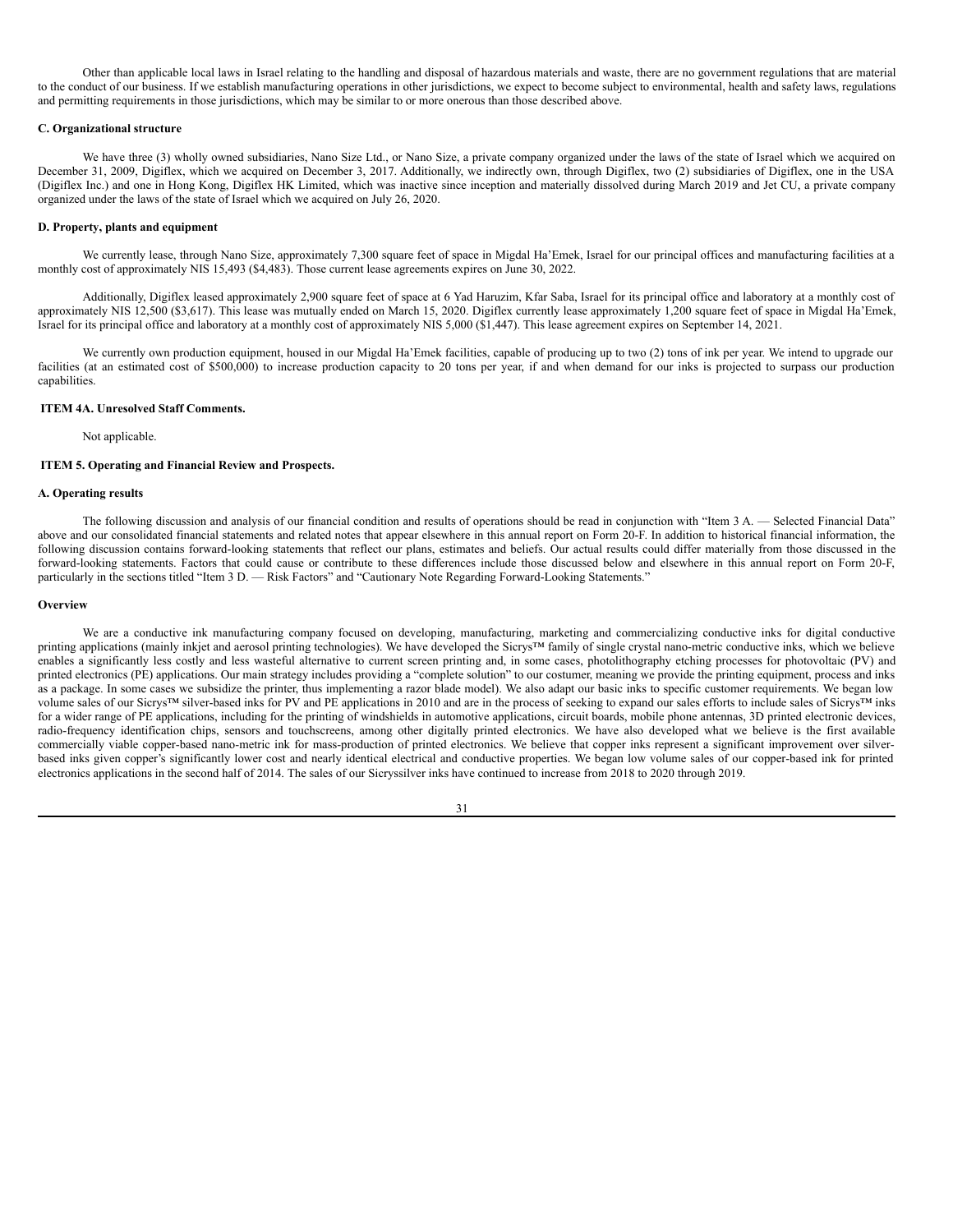Notwithstanding the effects of COVID-19, our business (sales and projects) has continued to grow through 2020 (incomes from sales almost doubled in 2020 to over \$800,000 and grants for R&D consortiums have passed \$500,000). Our growth has been limited (sales grew less than expected) due to slow down of our customers and partners, and also due to traveling constrains imposed by governments due to COVID-19. Two of our main customers have purchased inks and services from us much less than forecasted and expected. Our plans to upgrade our DemonJet printers, develop the inks and technologies to print passive components have been slowed down due to the reduction of activities of our partners in Europe and reduced available resources. One of our employees has been put in unpaid leave and we have reduced the team by two team members. Due to the COVID-19 influence on the world economics, silver prices (our main raw material have increased substantially (from 17.1 US\$/oz in January 2019 to 24.08 US\$/oz in December 14 2020, https://ycharts.com/indicators/silver price). Until now we have managed to raise our product prices to counter effect this price increase of silver. We have started to test the anti-viral activity of our nano particles. First tests have shown positive results but these tests have not been completed yet.

### **Financial Overview**

We have incurred net losses since our inception in 2009, including a net loss of approximately \$4.0 million for the year ended December 31, 2019. As of December 31, 2019, we had an accumulated deficit of approximately \$21.0 million. We have devoted substantially all of our financial resources to identifying, acquiring, licensing, and developing our products and technologies and providing general and administrative support for these operations. To date, we have financed our operations primarily through the sale of equity and convertible securities and government grants. The amount of our future net losses will depend, in part, on the rate of our future expenditures and our ability to generate significant revenues via commercialization of our products or technologies. We are dependent upon external sources to finance our operations and there can be no assurance that we will succeed in obtaining the necessary financing to continue our operations. As a result, our independent registered public accounting firm has expressed substantial doubt about our ability to continue as a going concern.

## **Results of Operations**

The following table sets forth a summary of our operating results:

| US \$                                             |           | Year ended December 31. |           |  |  |  |  |  |
|---------------------------------------------------|-----------|-------------------------|-----------|--|--|--|--|--|
| <b>Consolidated Statement of Operations Data:</b> | 2019      | 2018                    | 2017      |  |  |  |  |  |
| Revenues                                          | 478,520   | 460,739                 | 88.691    |  |  |  |  |  |
| Cost of Revenues                                  | 236,493   | 388,265                 | 94,238    |  |  |  |  |  |
| Amortization of intangible assets                 | 428,431   | 470,773                 | 37,694    |  |  |  |  |  |
| Gross loss                                        | 186,404   | 398,299                 | 43,241    |  |  |  |  |  |
| Research and development, net                     | 731.021   | 775.643                 | 404,891   |  |  |  |  |  |
| Sales and marketing                               | 673.983   | 550,008                 | 480,963   |  |  |  |  |  |
| General and administrative                        | 1,319,239 | 1.297.711               | 1,227,632 |  |  |  |  |  |
| Goodwill impairment                               |           | 161,381                 |           |  |  |  |  |  |
| Acquisition related costs                         |           |                         | 750,956   |  |  |  |  |  |
| Total operating expenses                          | 2,724,243 | 2,784,743               | 2,864,442 |  |  |  |  |  |
| Operating loss                                    | 2.910.647 | 3,183,042               | 2,907,683 |  |  |  |  |  |
| Financial expenses (income), net                  | 1,042,358 | (1,210,484)             | (63, 778) |  |  |  |  |  |
| Net loss                                          | 3,953,005 | 1,972,558               | 2,843,905 |  |  |  |  |  |

### *Year ended December 31, 2019, compared to year ended December 31, 2018:*

#### *Revenues*

With respect to the years ended December 31, 2019 and December 31, 2018, total revenues amounted to \$478,520 and \$460,739, respectively, an increase of \$17,781 or 4%. The slight increase in revenues related primarily to organic growth year over year in PVN due to the sales of more Inks and engineering service which was introduced in 2019, partially offset by a decrease in Digiflex business, as the Digiflex business is not consistent with our shift towards printed electronics technology. Therefore, we expect this decrease trend to continue. Our revenues continued to grow significantly in 2020.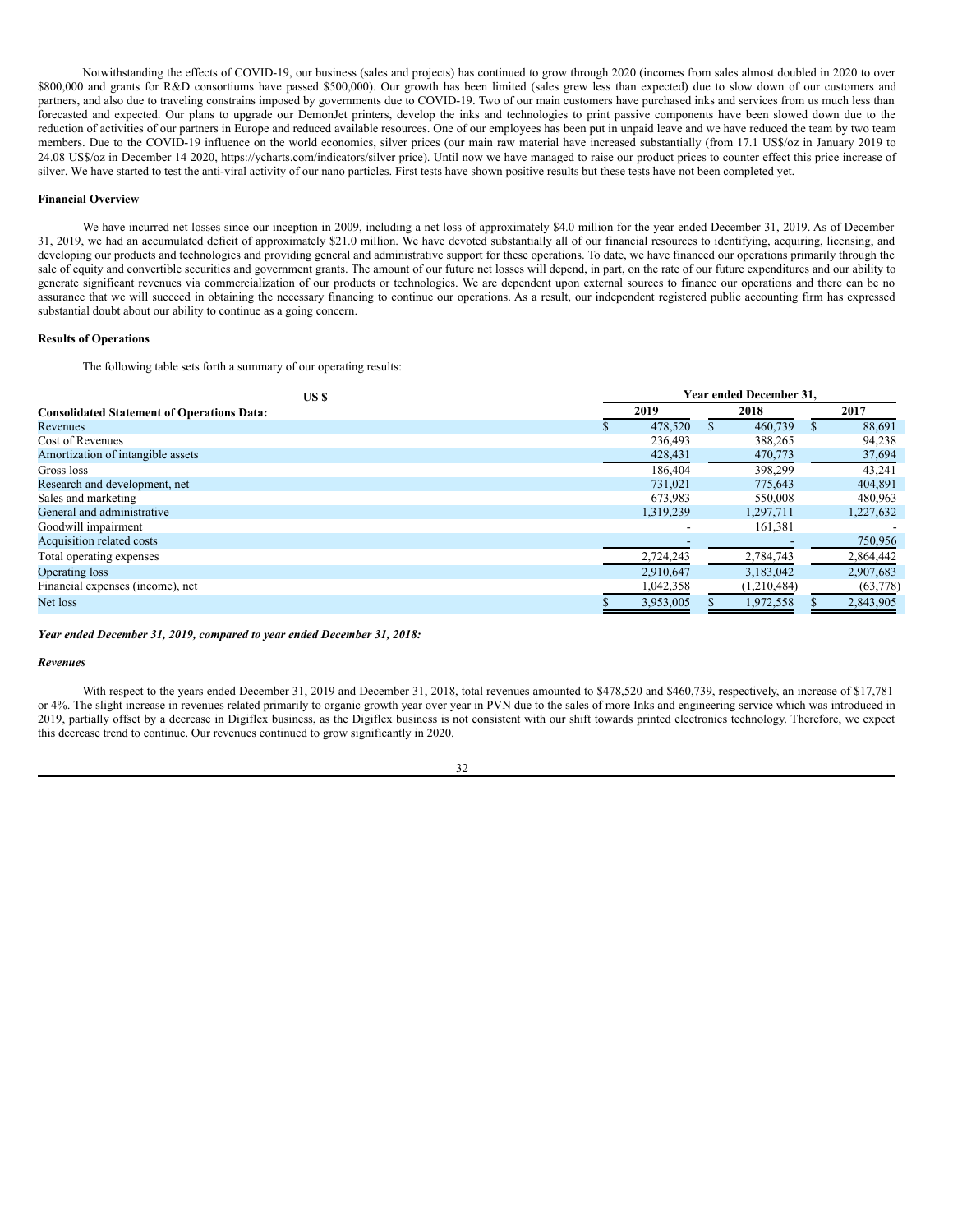#### *Cost of revenues*

With respect to the years ended December 31, 2019 and December 31, 2018, total cost of revenues amounted to \$236,493 and \$388,265, respectively, a decrease of \$151,772 or 39%. The decrease as a percentage of revenues or the increase in the gross margin is due to on-going efforts to optimize and improve our production process (higher yields per raw materials, workforce and lower costs) as well as increases in the prices of some products.

## *Amortization of intangible assets*

With respect to the years ended December 31, 2019 and December 31, 2018, total amortization of intangible assets amounted to \$428,431 and \$470,773, respectively, a decrease of \$42,342 or 9%. We recorded Technology and Backlog as Intangible assets as part of the Digiflex purchase as of December 3, 2017 and commenced amortizing both on that date over ten (10) years and one (1) year, respectively. The slight decrease relates to the fact that the Backlog amortization ended on December 2, 2018.

#### *Gross loss*

With respect to the years ended December 31, 2019 and December 31, 2018, total gross loss amounted to \$186,404 and \$398,299, respectively, a decrease of \$211,895 or 53%. The decrease related to an increase of \$17,781 in revenues, a decrease of \$151,772 in cost of revenues and a decrease of \$42,342 in amortization of intangible assets.

#### *Research and development expenses, net*

With respect to the years ended December 31, 2019 and December 31, 2018, net research and development expenses, were \$731,021, net of \$256,423 grants received and \$775,643, net of \$314,652 grants received, respectively, a decrease of \$44,622 or 6%, respectively. The decrease in research and development related primarily to lower workforce which was partially offset by lower grants year over year. Over the last few years, we have succeeded to build several network projects which helped us with research and development efforts and at the same time resulted in receiving supporting research and development grants.

## *Sales and marketing expenses*

With respect to the years ended December 31, 2019 and December 31, 2018, sales and marketing expenses amounted to \$673,983 and \$550,008, respectively, an increase of \$123,975 or 23%. The increase in sales and marketing expenses related primarily to additional workforce year over year.

## *General and administrative expenses*

With respect to the years ended December 31, 2019 and December 31, 2018, general and administrative expenses amounted to \$1,319,239 and \$1,297,711, respectively, an increase of \$21,528 or 2%. The increase in general and administrative expenses related primarily to additional workforce year over year.

#### *Goodwill impairment*

With respect to the years ended December 31, 2019 and December 31, 2018, goodwill impairment amounted to \$0 and \$161,381, respectively. The goodwill was recorded as part of the Digiflex purchase as of December 3, 2017. We adopted the quantitative goodwill impairment test by comparing the fair value of its reporting unit with its carrying value. The result of that test as of December 31, 2019 was that the fair value was greater than the reporting unit's carrying value and therefore no goodwill impairment was recorded as of that date while as of December 31, 2018 the reporting unit's carrying value was greater than its fair value and as a result, we recorded a goodwill impairment charge of \$161,381 and presented such charge as a separate line item within its statement of comprehensive loss for the year ended December 31, 2018.

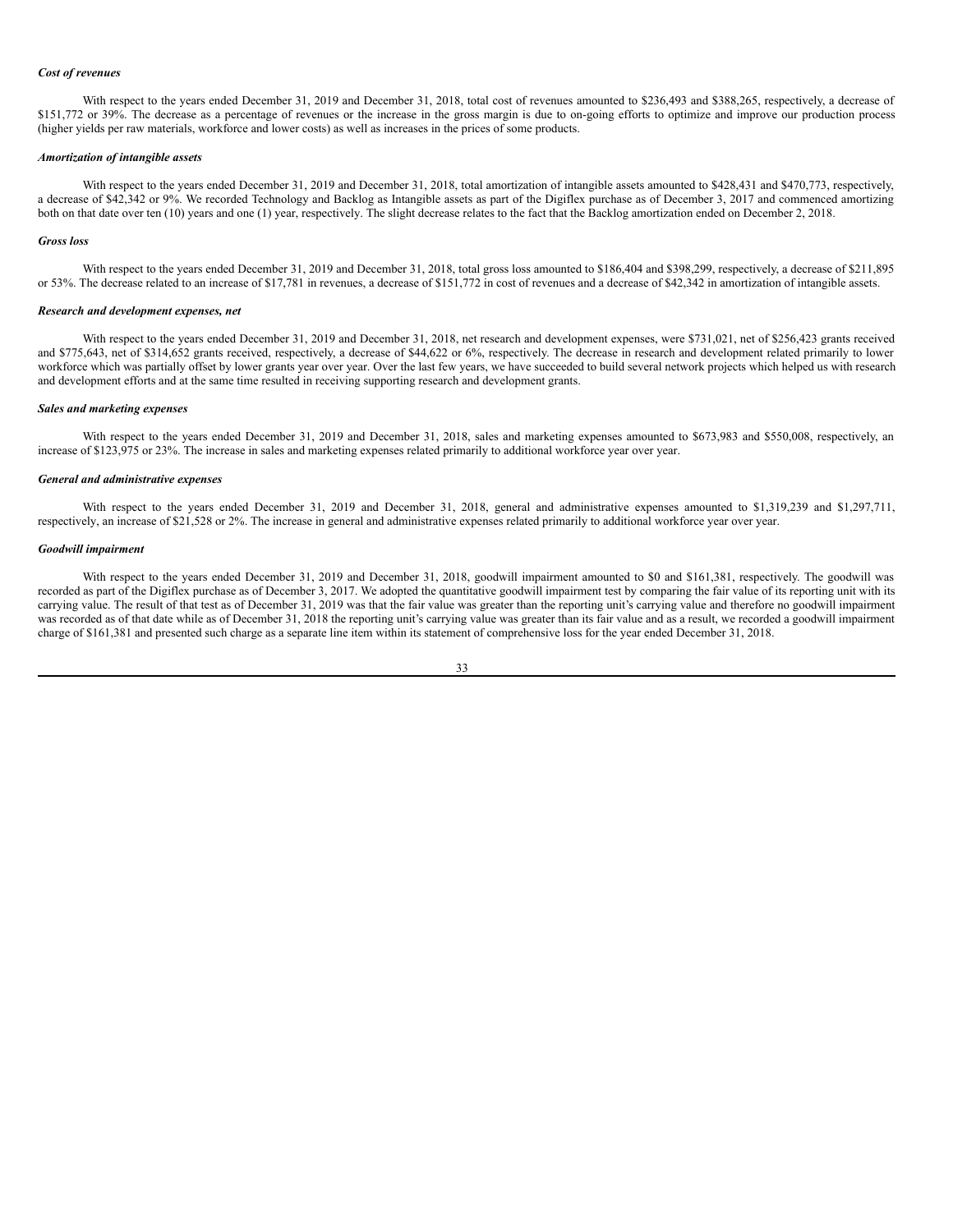## *Operating expenses*

With respect to the years ended December 31, 2019 and December 31, 2018, operating expenses amounted to \$2,724,243 and \$2,784,743 respectively, a decrease of \$60,500 or 2%. The decrease related to a decrease of \$161,381 in goodwill impairment and \$44,622 in research and development, net, partially offset by an increase of \$123,975 in sales and marketing expenses and an increase of \$21,528 in general and administrative expenses.

## *Operating loss*

With respect to the years ended December 31, 2019 and December 31, 2018, operating loss amounted to \$2,910,647 and \$3,183,042, respectively, a decrease of \$272,395 or 9%. The decrease in operating loss related to a decrease of \$211,895 in gross loss and a decrease of \$60,500 in operating expenses.

#### *Financial expenses (income), net*

With respect to the years ended December 31, 2019 and December 31, 2018, financial expenses (income), net, amounted to \$1,042,358 and (\$1,210,484). The change in financial expenses (income), net relates primarily to a change in fair value of warrants and capital note presented at fair value of \$2,246,936, partially offset by a decrease of \$69,110 in financial expenses in connection with convertible loans.

## *Net loss*

With respect to the years ended December 31, 2019 and December 31, 2018, net loss amounted to \$3,953,005 and \$1,972,558, respectively, an increase of \$1,980,447 or 100%. The increase in net loss related to an increase of \$2,252,842 in financial expenses (income), net, partially offset by a decrease of \$272,395 in operating loss.

### *Year ended December 31, 2018, compared to year ended December 31, 2017:*

## *Revenues*

With respect to the years ended December 31, 2018 and December 31, 2017, total revenues amounted to \$460,739 and \$88,691, respectively, an increase of \$372,048 or 420%. The increase in revenues relates to the fact that during 2018 we recorded Digiflex activities for the entire year within our statement of operations while in previous year we recorded such activities only commencing the purchase date (December 3, 2017 through December 31, 2017) as well as an organic growth in the Company's revenues.

## *Cost of revenues*

With respect to the years ended December 31, 2018 and December 31, 2017, total cost of revenues amounted to \$388,265 and \$94,238, respectively, an increase of \$294,027 or 312%. The increase is consistent with the increase in revenues.

## *Amortization of intangible assets*

With respect to the years ended December 31, 2018 and December 31, 2017, total amortization of intangible assets amounted to \$470,773 and \$37,694, respectively, an increase of \$433,079 or 1,149%. This amortization was recorded as a result of the intangible assets that were acquired as part of the Digiflex acquisition. The increase relates to the fact that during 2018 the Company recorded an amortization for the entire year while in previous year only commencing the purchase date (December 3, 2017 through December 31, 2017).

### *Gross loss*

With respect to the years ended December 31, 2018 and December 31, 2017, total gross loss amounted to \$398,299 and \$43,241, respectively, an increase of \$355,058 or 821%. The increase related to an increase of \$433,079 in amortization of intangible assets and \$294,027 in cost of revenues, partially offset by an increase of \$372,048 in revenues.

#### *Research and development expenses, net*

With respect to the years ended December 31, 2018 and December 31, 2017, net research and development expenses, were \$775,643, net of \$314,652 grants received and \$404,891, net of \$382,134 grants received, respectively, an increase of \$370,752 or 92%, respectively. The increase in the net research and development costs relates primarily to the fact that during 2018 we recorded Digiflex activities for the entire year within our statement of operations while in previous year we recorded such activities only commencing the purchase date (December 3, 2017 through December 31, 2017). Those purchased activities contain, among other thing, additional employees who joined the Group which resulted in an additional salaries and related year over year.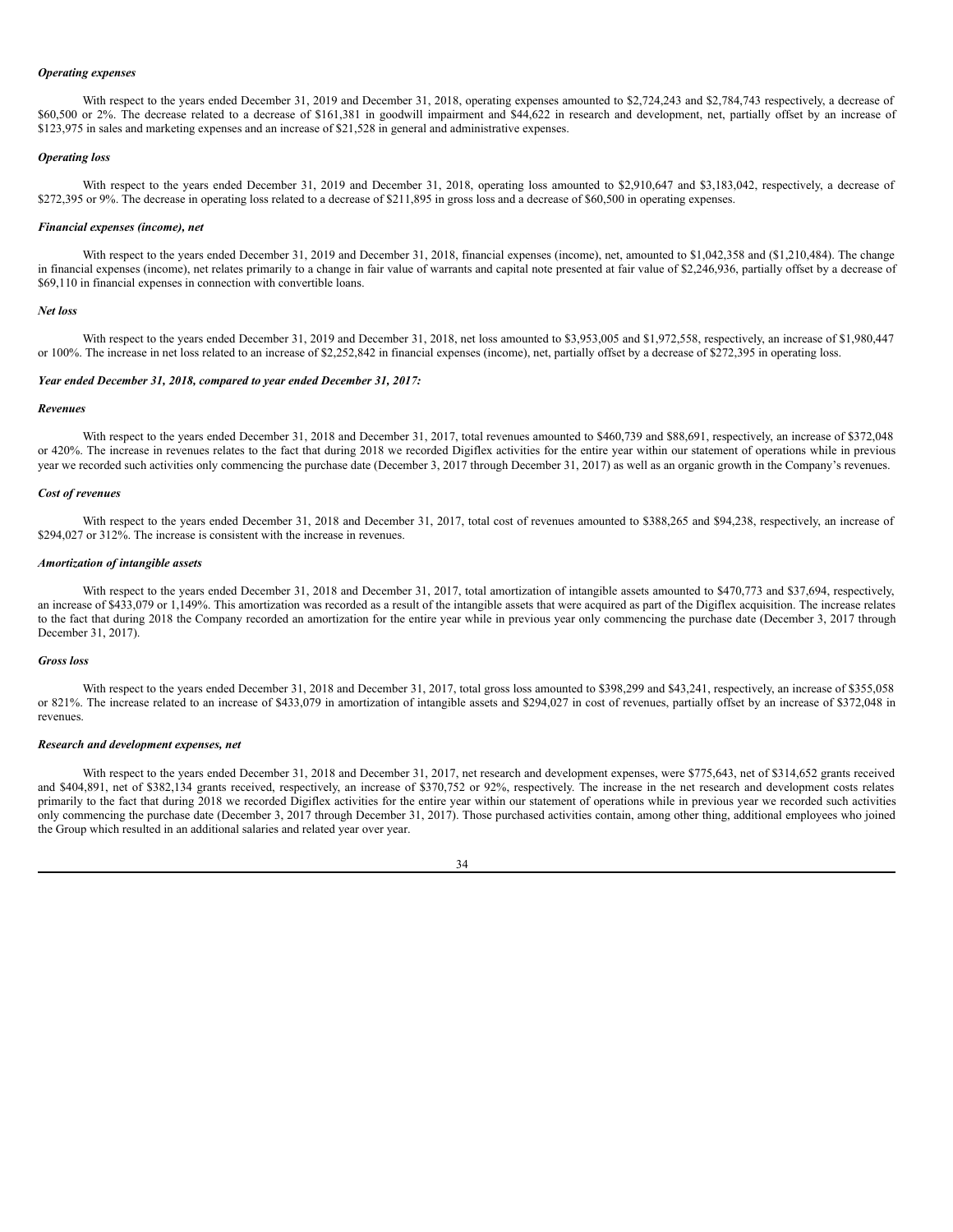#### *Sales and marketing expenses*

With respect to the years ended December 31, 2018 and December 31, 2017, sales and marketing expenses amounted to \$550,008 and \$480,963, respectively, an increase of \$69,045 or 14%. The increase in sales and marketing expenses relates primarily to the fact that during 2018 we recorded Digiflex activities for the entire year within our statement of operations while in the previous year we recorded such activities only commencing the purchase date (December 3, 2017 through December 31, 2017). Those purchased activities contain, among other thing, additional employees who joined the Group which resulted in an additional salaries and related year over year.

#### *General and administrative expenses*

With respect to the years ended December 31, 2018 and December 31, 2017, general and administrative expenses amounted to \$1,297,711 and \$1,227,632, respectively, an increase of \$70,079 or 6%. The increase in general and administrative expenses relates primarily to the fact that during 2018 we recorded Digiflex activities for the entire year within our statement of operations while in previous year we recorded such activities only commencing the purchase date (December 3, 2017 through December 31, 2017), partially offset by a decrease in the Company's professional services. Those purchased activities contain, among other thing, additional employees who joined the Group which resulted in an additional salaries and related year over year.

# *Goodwill impairment*

With respect to the years ended December 31, 2018 and December 31, 2017, goodwill impairment amounted to \$161,381 and \$0, respectively. The goodwill was recorded as part of the Digiflex purchase as of December 3, 2017. We adopted ASU 2017-04, the quantitative goodwill impairment test by comparing the fair value of its reporting unit with its carrying value. The results of this test were that the reporting unit's carrying value was greater than its fair value and as a result, we recorded an impairment charge of \$161,381 which equal to the amount by which the carrying value exceeds the reporting unit's fair value.

#### *Acquisition related costs*

With respect to the years ended December 31, 2018 and December 31, 2017, acquisition related costs amounted to \$0 and \$750,956, respectively. The acquisition related costs during the year ended December 31, 2017 related to finder's fee in connection with the Digiflex acquisition. Such amount includes the following: (1) \$675,926 representing the fair value of warrants granted and (2) \$75,030 cash payment.

## *Operating expenses*

With respect to the years ended December 31, 2018 and December 31, 2017, operating expenses amounted to \$2,784,743 and \$2,864,442 respectively, a decrease of \$79,699 or 3%. The decrease related to a decrease of \$750,956 in acquisition related costs, partially offset by an increase of \$370,752 in research and development, net, \$161,381 in goodwill impairment, \$70,079 in general and administrative expenses and \$69,045 in sales and marketing expenses.

## *Operating loss*

With respect to the years ended December 31, 2018 and December 31, 2017, operating loss amounted to \$3,183,042 and \$2,907,683, respectively, an increase of \$275,359 or 10%. The increase in operating loss related to an increase of \$355,058 in gross loss, partially offset by a decrease of \$79,699 in operating expenses.

## *Financial income, net*

With respect to the years ended December 31, 2018 and December 31, 2017, financial income, net, amounted to \$1,210,484 and \$63,778, respectively, an increase of \$1,146,706 or 1,798%. The increase in financial income, net relates primarily to an increase of \$1,788,434 in the change in the fair value of warrants and capital notes presented at fair value, partially offset by an increase of \$737,387 in Interest and accretion back in connection with convertible loans.

## *Net loss*

With respect to the years ended December 31, 2018 and December 31, 2017, net loss amounted to \$1,972,558 and \$2,843,905, respectively, a decrease of \$871,347 or 31%. The decrease in net loss related to an increase of \$1,146,706 in financial income, net, partially offset by an increase in operating loss of \$275,359.

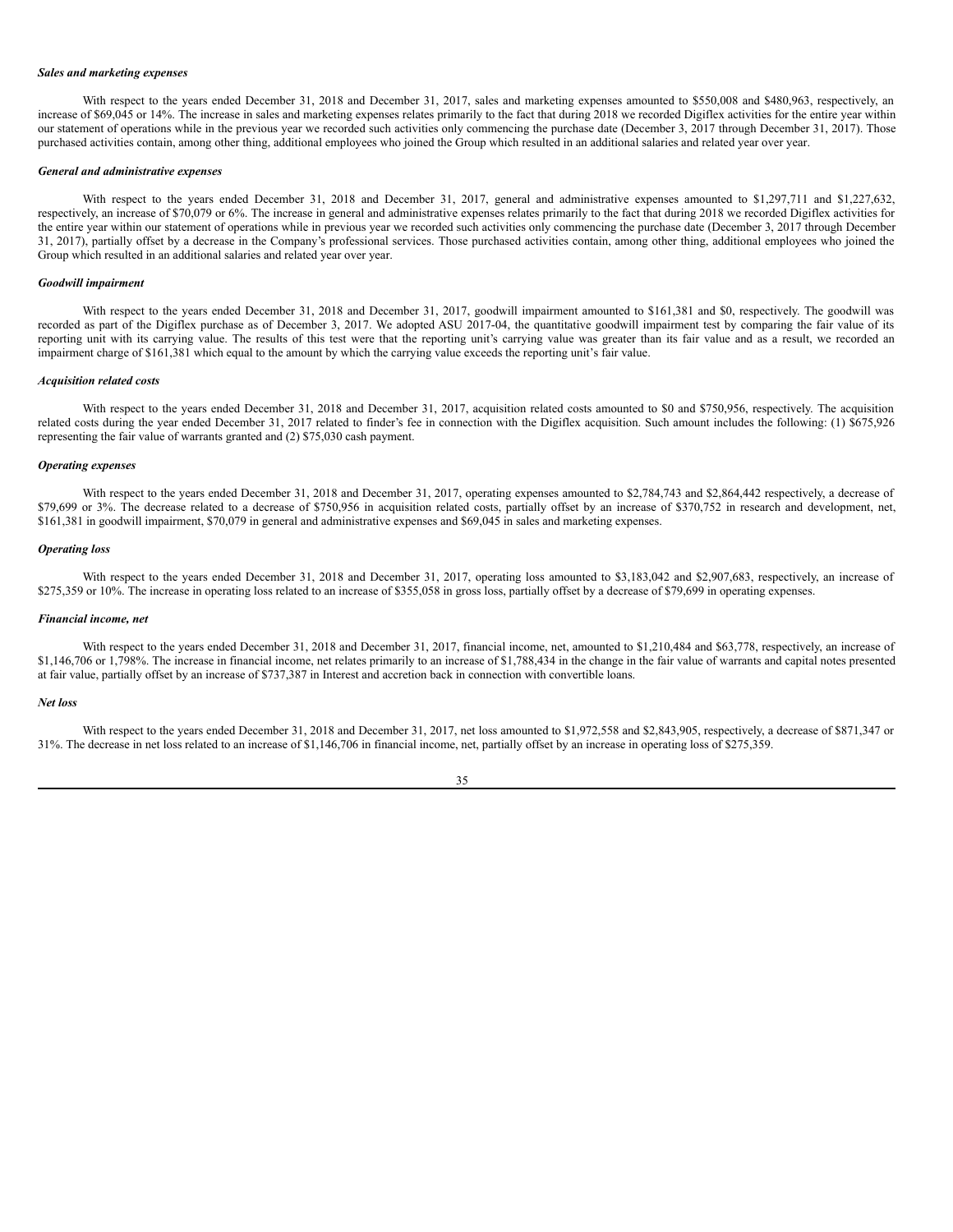#### **Summary of Critical Accounting Policies**

The preparation of consolidated financial statements in conformity with GAAP requires management to make estimates and assumptions that affect the reported amounts of assets and liabilities and disclosure of contingent assets and liabilities at the date of the financial statements and the reported amounts of revenues and expenses during the reporting period. Critical accounting policies are those that are the most important to the portrayal of our financial condition and results of operations, and that require our most difficult, subjective and complex judgments. While our significant accounting policies are described in more detail in the notes to our consolidated financial statements, our most critical accounting policies, mentioned below, pertain to revenue recognition and Fair value of financial instruments. Estimates, by their nature, are based upon judgments and information currently available to us. The estimates that we make are based upon historical factors, current circumstances and the experience and judgment of management. We evaluate our assumptions and estimates on an ongoing basis.

## *Revenue recognition*

For information with respect to revenue recognition, see Note 2.i. to the audited consolidated financial statements for the year ended December 31, 2019 included elsewhere in this annual report on Form 20-F.

# *Fair value of financial instruments*

For information with respect to fair value of financial instruments, see Note 2.p. to the audited consolidated financial statements for the year ended December 31, 2019 included elsewhere in this annual report on Form 20-F.

## **Recent Accounting Pronouncements**

For information with respect to recent accounting pronouncements, see Note 2.t. to the audited consolidated financial statements for the year ended December 31, 2019 included elsewhere in this annual report on Form 20-F.

## **Share-Based Compensation and Liabilities Presented at Fair Value**

### *Ordinary Share Valuations*

The fair value of the ordinary shares was used to determine the value of the warrants presented as a liability and share-based compensation. The following table sets forth the fair value of our ordinary shares as of the following dates:

|                | Date              | <b>Fair Value</b> |
|----------------|-------------------|-------------------|
| Ordinary share | December 31, 2017 | 00.1              |
| Ordinary share | December 31, 2018 | 0.11              |
| Ordinary share | December 31, 2019 | $0.11\,$          |

Up to mid-2019, the fair value of our ordinary shares was determined by our management. Even though we are a publicly traded company, our ordinary shares were traded at a very low volume and therefore we concluded that our traded ordinary share fair value does not represent a reliable fair value. As such, we selected a market approach and relied primarily on the late 2018 third-parties convertible loans transactions to determine our ordinary share fair value which was utilized as the basis for our warrants and options fair value calculations. Our management exercised significant judgment and considered numerous objective and subjective factors to determine the fair value of our ordinary shares in that period. Commencing mid-end 2019, our ordinary shares were traded at a decent volume and therefore we relied on the stock trading fair value.

## *Option Valuations*

Under U.S. GAAP, we account for share-based compensation for employees and others in accordance with the provisions of the FASB's ASC Topic 718 "Compensation—Stock Based Compensation," or ASC 718, which requires us to measure the cost of options based on the fair value of the award on the grant date.

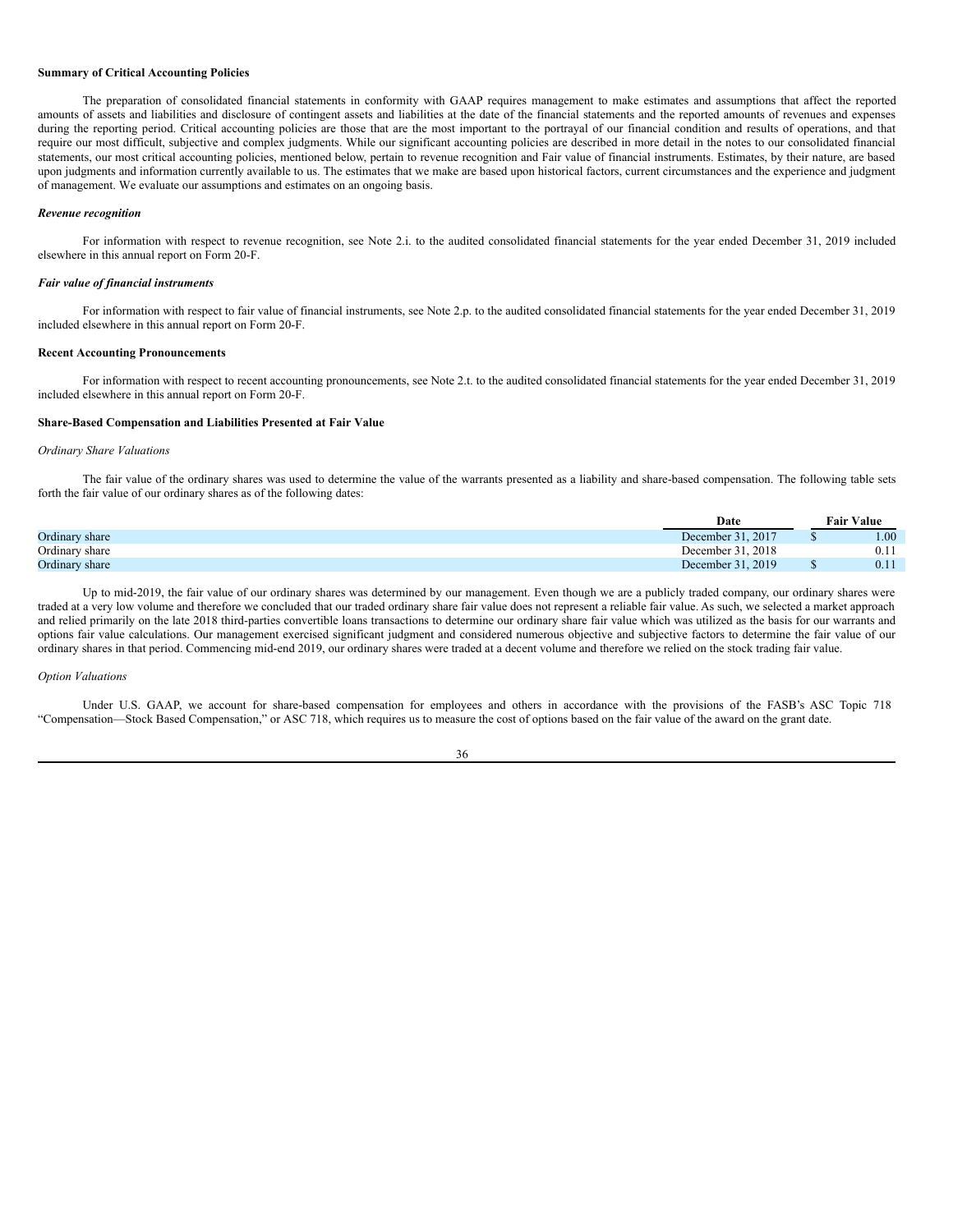We selected the Black-Scholes option pricing model as the most appropriate method for determining the estimated fair value of options. The resulting cost of an equity incentive award is recognized as an expense over the requisite service period of the award, which is usually the vesting period. We recognize compensation expense over the vesting period using the straight-line method and classify these amounts in the consolidated financial statements based on the department to which the related employee reports.

The determination of the grant date fair value of options using the Black-Scholes option pricing model is affected by estimates and assumptions regarding a number of complex and subjective variables. These variables are estimated as follows:

- *Fair Value of our ordinary shares*. Discussed in the above "Ordinary Share Valuations".
- *Risk-free Interest Rate*. The risk-free interest rate is based on the yield from U.S. Treasury zero-coupon bonds with a term equivalent to the contractual life of the options.
- *Volatility*. The expected share price volatility derived from sample of similar companies.
- *Dividend Yield*. We have never declared or paid any cash dividends and do not presently plan to pay cash dividends in the foreseeable future. Consequently, we used an expected dividend yield of zero.
- *Expected Life.* We used the "simplified" method, meaning the expected life is set as the average of the vesting period for each vested tranche of options and the contractual term for those options.

If any of the assumptions used in the Black-Scholes option pricing model change significantly, share-based compensation for future awards may differ materially compared with the awards previously granted.

The following table presents the weighted-average assumptions used to estimate the fair value of options granted to employees, officers and consultants during the periods presented.

|                          |                   | <b>Year Ended December 31.</b> |               |
|--------------------------|-------------------|--------------------------------|---------------|
|                          | 2019              | 2018                           | 2017          |
| Dividend yield           | 0%                | $0\%$                          | 0%            |
| Expected volatility      | 60%               | 60%                            | $64\% - 70\%$ |
| Risk-free interest       | $2.33\% - 2.71\%$ | $2.15\% - 2.91\%$              | 1.78%-2.28%   |
| Expected life (in years) | $4.15 - 7.00$     | 3.50-4.37                      | 4.50-7.00     |

## *Liabilities Presented at Fair Value*

Some of our warrants are classified as liabilities in accordance with ASC No. 815-40, "Distinguishing Liabilities From Equity". Accordingly, these warrants are required to be marked to market at each reporting date.

We estimated the fair value of these warrants and such conversion feature using a Black-Scholes option pricing model, which is affected by estimates and assumptions regarding a number of complex and subjective variables. These variables are estimated as follows:

- *Fair Value of our ordinary shares*. Discussed in the above "Ordinary Share Valuations".
- Risk-free Interest Rate. The risk-free interest rate is based on the yield from U.S. Treasury zero-coupon bonds with a term equivalent to the contractual life of the warrants.
- Volatility. The expected share price volatility derived from sample of similar companies.
- *Dividend Yield*. We have never declared or paid any cash dividends and do not presently plan to pay cash dividends in the foreseeable future. Consequently, we used an expected dividend yield of zero.

In addition, the conversion feature of the Capital Note (as defined in "Item 7 B. — Related Party Transactions") issued to a shareholder, is required to be marked to market at each reporting date. We estimated the fair value of the Capital Note by taking into account the expected occurrence of certain trigger events (such as Public Offering or M&A), multiplied by the value in a probability that the event will occur (based on our subjective assumptions) and discounting the value in an appropriate discount factor (based on the weighted average cost of capital of the Company) for a period of two (2) years.

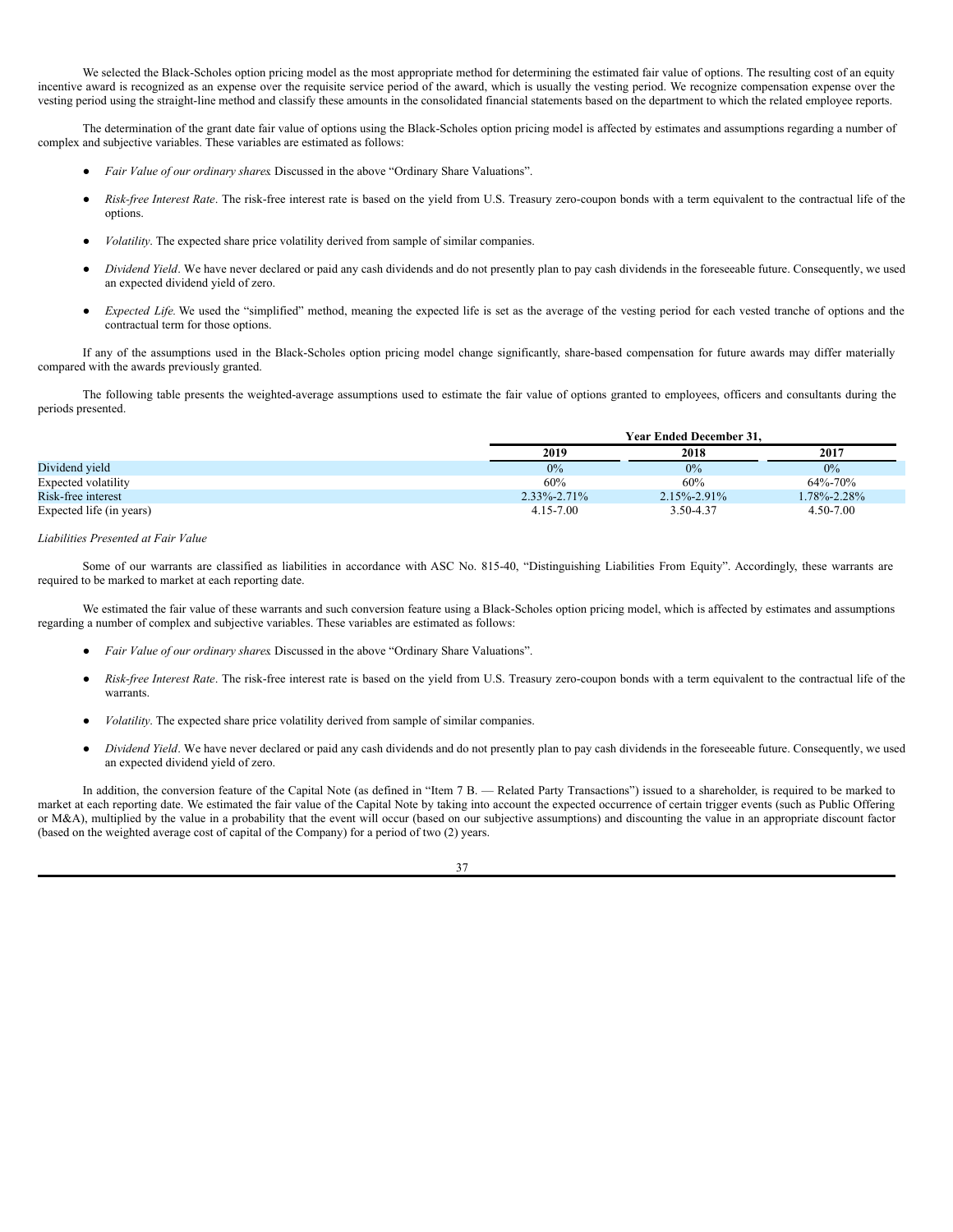#### **Reporting Currency**

Our functional currency is the U.S. Dollar, although substantial portion of our costs are incurred in NIS. We finance our operations mainly in U.S. dollars and a substantial portion of our costs and revenues from its primary markets are anticipated to be incurred and generated in U.S. dollars. As such, we believe that the U.S. dollar is the currency of the primary economic environment in which we operate.

Transactions and balances that are denominated in dollars are presented at their original amounts. Non-dollar transactions and balances have been re-measured to dollars in accordance with Accounting Standards Codification ("ASC") No. 830, "Foreign Currency Matters". All foreign currency transaction gains and losses are reflected in the statements of operations as financial income or expenses, as appropriate.

## **B. Liquidity and Capital Resources**

We currently have limited liquidity. As of December 31, 2019 and 2018, our cash and cash equivalents on hand was \$34,382 and \$144,948, respectively. Based on our current cash burn rate, strategy and operating plan, we believe that our cash reserves as of December 31, 2020, will enable us to operate for a period of approximately two (2) months. In order to fund our anticipated liquidity needs beyond such period (or possibly earlier if our current cash burn rate, strategy or operating plan change in a way that accelerates or increases our liquidity needs), we will need to raise additional capital.

#### *Cash flow resulting from financing activities:*

To date, we have financed our operations primarily through the sale of equity and convertible securities as well as through government grants.

On October 10, 2018, we entered into a Convertible Loan Agreement with GTRIMG, or the GTRIMG Convertible Loan Agreement. Pursuant to the GTRIMG Convertible Loan Agreement, GTRIMG loaned us an initial amount of \$1,000,000, or the Initial Loan Amount, structured as a 24 month- convertible loan or less in case of a public offering of our shares, bearing interest at Israeli prime plus 4% per annum. Under the terms of the GTRIMG Convertible Loan Agreement, GTRIMG was granted an option to lend us an additional amount of up to \$2,000,000, or the Additional Loan Amount, out of which we received up to the date of this report an amount aggregated to \$1,266,748 in several installments (all of such loans matured in October 2020). We also granted GTRIMG a warrant to purchase ordinary shares for an aggregate purchase price of \$5,000,000, and an additional warrant conditioned upon the investment of an Additional Loan Amount to purchase ordinary shares for an aggregate purchase price of up to \$5,000,000 calculated pro-rata to the amount out of Additional Loan Amount provided. As of the date of this report, an amount of \$3,166,870 of the purchase price of the additional warrant has become exercisable. The conversion price for both the Initial Loan Amount, the Additional Loan Amount and the warrants shall be as calculated as set forth below but shall not fall below \$0.17 per share:

#### Whereas

"**CP**" – shall mean the Conversion Price

"**CPR**" – shall mean the Conversion Price Ratio

"**Closing NAV**" – shall mean the Total Shareholders' Equity, as recorded in the most recent audited financial statements of the Company reported by the Company prior to the Closing Date, i.e. (\$2,802,720 as per the 2017 audited consolidated financial statements)

"**Conversion NAV**" – shall mean the Total Shareholders' Equity, as recorded in the most recent audited financial statements of the Company reported by the Company prior to the Notice of Conversion.

"**NI**" – additional cash equity invested in the Company after the Closing Date and prior to the Conversion Date which was included in the most recent audited financial statements of the Company reported by the Company prior to the Notice of Conversion, provided that any changes in the Shareholders Equity due to other transactions which are not cash investments, i.e. changes due to merger, share swap, sale of assets etc. shall not be deducted under the NI. The CP shall not be affected by the transactions contemplated hereunder (i.e. by the Loan Amounts or the Warrants)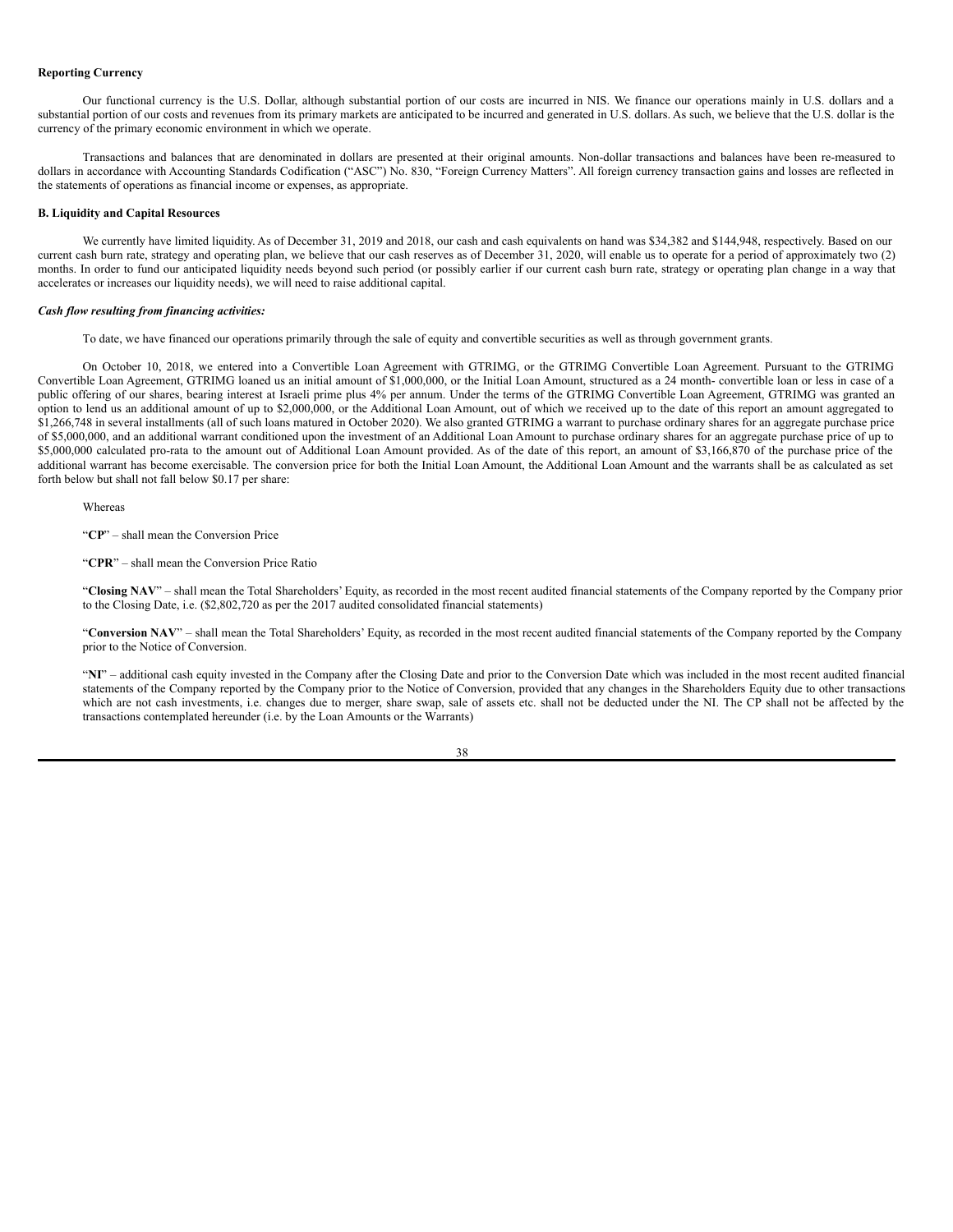## Accordingly,

## CPR = (Conversion NAV – NI) / Closing NAV

# And CP=  $$0.27$  X CPR, but not less than \$0.17

On December 31, 2019, the Company and GTRIMG entered into a memorandum of understanding, or the MOU, pursuant to which GTRIMG agreed to provide additional loans to the Company and GTRIMG would receive additional Warrants. The MOU also provided for certain amendments to the existing Convertible Loan Agreement. We agreed to adopt a forecast, providing that, during 2020 grants, plus revenues, plus convertible loans (other than those received from GTRIMG) less liabilities on the balance sheet as of December 31, 2019 should not be less than \$2,500,000, or the Management Minimum Forecast, out of which \$1,250,000 shall be available in our bank account as of March 31, 2020, or the Target. Under the MOU, GTRIMG agreed to provide an additional loan as of the execution of the MOU in the amount of \$150,000 under the existing Convertible Loan Agreement, or the Initial MOU Loan.

In addition, the MOU provides that if we fail to meet the Target, then: (a) the Company's valuation for purposes of all investments after January 1, 2018 shall be \$2.0 million pre-money as of such date, thereby reflecting a price per share of \$0.068, and (b) GTRIMG shall make loans to the Company of \$100,000 per month for a period of 12 months commencing April 1, 2020, and under the same terms as the Convertible Loan Agreement, as adjusted under (a) above, or the Additional MOU Loans; provided, that following each six month period, GTRIMG may review whether the Company has complied with the Management Minimum Forecast as defined therein, and if it was not met for any six month period (beginning with the six month period ended June 30, 2020), then, three months after such review, GTRIMG may determine not to fund additional amounts.

Furthermore, under the MOU, we agreed to call a meeting of shareholders within 15 days of the date of the MOU in order to approve (i) the transactions contemplated by the MOU, (ii) an amendment to the articles of association of the Company to provide that GTRIMG may appoint a number of directors as shall reflect its holding should the Target not be met (assuming all convertible loans are converted) and (iii) an increase in authorized share capital as necessary. The Company also agreed to immediately appoint a representative of GTRIMG as chairman of the board of directors.

## In January 2020, GTRIMG made the Initial MOU Loan.

In March 2021, the Company directors received a notice before legal action letter from GTRIMG's lawyer associated with their previous agreements (including the MOU mentioned above). The main request derives from this letter is to convert all the CLA so far at a price per share of \$0.068. Due to the early stage of this letter, we are in a process of assessing its consequences.

In December 2020, we called a meeting of shareholders in accordance with the terms of the MOU and the transactions contemplated by the MOU were not approved by our shareholders. Accordingly, we believe that the terms of the MOU are no longer binding.

All of the convertible loans received from GTRIMG were required to be repaid by October 2020. GTRIMG did not exercise its conversion right under the convertible loans prior to their repayment date and therefore became repayable in cash as such time. We did not timely repay such loans due to financial difficulties and therefore we are currently in default under the Convertible Loan Agreement.

For additional information regarding how we financed our operations, please refer to Note 8 and Note 11 to our consolidated financial statements appear elsewhere in this annual report on Form 20-F for information regarding our loans and convertible loans and sale of equity, respectively.

We expect to continue to fund our operations through equity or debt financings, strategic collaborations, grants and, to the extent our marketing and commercialization efforts are successful, sales of our products or technologies.

We have experienced cumulative losses of \$21.0 million from inception through December 31, 2019. In addition, we have not yet established a stable recurring source of revenues sufficient to cover our operating costs and expect to continue to generate losses for the foreseeable future. There is no assurance that we will be able to obtain an adequate level of financing needed for our near-term requirements or the long-term development and commercialization of our product. These conditions raise substantial doubt about our ability to continue as a "going concern".

## **Cash Flows**

Net cash used in operating activities for the years ended December 31, 2019, 2018 and 2017 was \$1,979,138, \$2,592,047 and \$2,169,889, respectively, a decrease of \$612,909 or 24% (from 2018 to 2019) and an increase of \$422,158 or 19% (from 2017 to 2018). The decrease in net cash used in operating activities in 2019 relative to 2018 was primarily attributable to a change in fair value of warrants and capital note, partially offset by an increase in the net loss. The increase in net cash used in operating activities in 2018 relative to 2017 was primarily attributable to a change in fair value of warrants and capital note, partially offset by a decrease in the net loss.

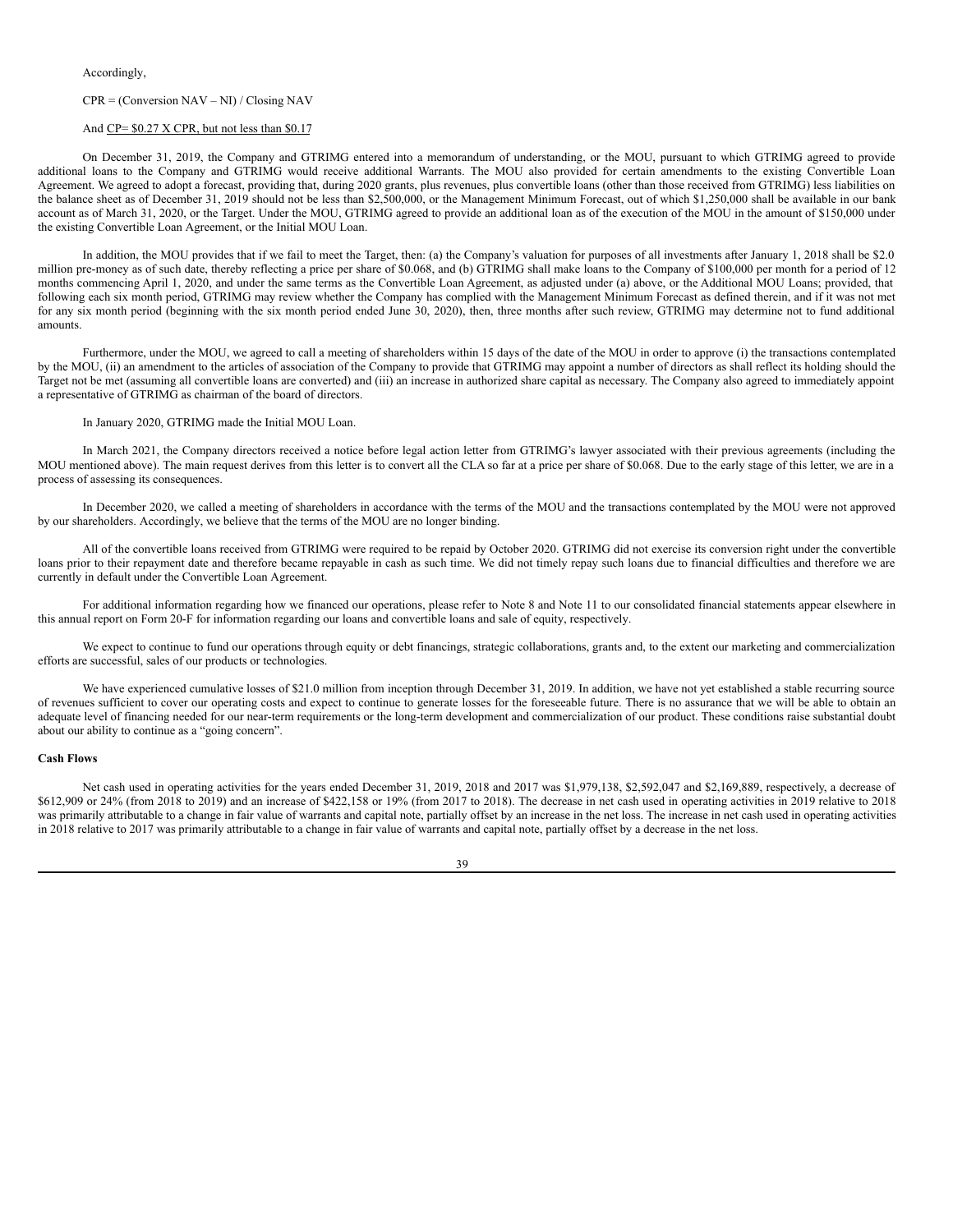Net cash provided by (used in) investing activities for the years ended December 31, 2019, 2018 and 2017 was \$(11,906), \$(18,237) and \$13,195, respectively, an increase of \$6,331 or 34% (from 2018 to 2019) and a decrease of \$31,432 (from 2017 to 2018). The increase in net cash used in investing activities in 2019 relative to 2018 was attributable to higher purchase of property and equipment. The decrease in net cash used in investing activities in 2018 relative to 2017 was attributable to higher purchase of property and equipment and net cash acquired in acquisition of Digiflex.

Net cash provided by financing activities for the years ended December 31, 2019, 2018 and 2017 were \$1,881,719, \$2,304,221 and \$2,496,157, respectively, a decrease of \$422,502, or 18% and a decrease of \$191,936, or 8% (from 2017 to 2018). The decrease in net cash provided by financing activities in 2019 relative to 2018 was primarily attributable to a change in in short term bank credit and a lower proceeds from convertible loans, net of issuance costs The decrease in net cash provided by financing activities in 2018 relative to 2017 is primarily attributable to lower proceeds from issuance of warrants and receipt on account of ordinary shares and warrants which were partially offset by higher proceeds from convertible loans, net of issuance costs.

#### **C. Research and Development, patents and licenses, etc.**

For information regarding our research and development activities, see "Item 4 B. — Business Overview" and "Item 5 A. — Operating Results".

## **D. Trend Information**

We are a development stage company and it is not possible for us to predict with any degree of accuracy the outcome of our research, development or commercialization efforts. As such, it is not possible for us to predict with any degree of accuracy any significant trends, uncertainties, demands, commitments or events that are reasonably likely to have a material effect on our net sales or revenues, income from continuing operations, profitability, liquidity or capital resources, or that would cause financial information to not necessarily be indicative of future operating results or financial condition. However, to the extent possible, certain trends, uncertainties, demands, commitments and events are in this "Item 5. Operating and Financial Review and Prospects."

#### **E. Off-Balance Sheet Arrangements**

As of December 31, 2019, and as of the date of this annual report on Form 20-F and during the periods presented, we do not and did not, respectively, have any offbalance sheet arrangements.

## **F. Tabular disclosure of contractual Obligations**

The following table summarizes our contractual obligations as of December 31, 2019:

|                                                         |           | Payments due by period (U.S. dollars) |  |         |  |           |  |                          |         |
|---------------------------------------------------------|-----------|---------------------------------------|--|---------|--|-----------|--|--------------------------|---------|
|                                                         | Less than |                                       |  |         |  | More than |  |                          |         |
|                                                         |           | <b>Total</b>                          |  | l Year  |  | 1-3 Years |  | 4-5 Years                | 5-Years |
| Lease Obligations <sup>1</sup>                          |           | 169.571                               |  | 76.581  |  | 92,990    |  | $\overline{\phantom{0}}$ |         |
| Interest rate associated with conversion loans received |           | 262,730                               |  | 241,886 |  | 20.844    |  |                          |         |
| <b>Total</b>                                            |           | 432.301                               |  | 318,467 |  | 113.834   |  | $\overline{\phantom{0}}$ |         |

<sup>1</sup> Relates to obligations under lease agreements for our headquarters in Migdal Ha'Emek and an office in Kfar Saba which was mutually ended on March 15, 2020, both in Israel. For additional information, see "Item 4D. Information on the Company—Property, plants and equipment."

## **G. Safe Harbor.**

This annual report on Form 20-F contains forward-looking statements within the meaning of Section 27A of the Securities Act and Section 21E of the Exchange Act and as defined in the Private Securities Litigation Reform Act of 1995. See "Cautionary Note Regarding Forward-Looking Statements."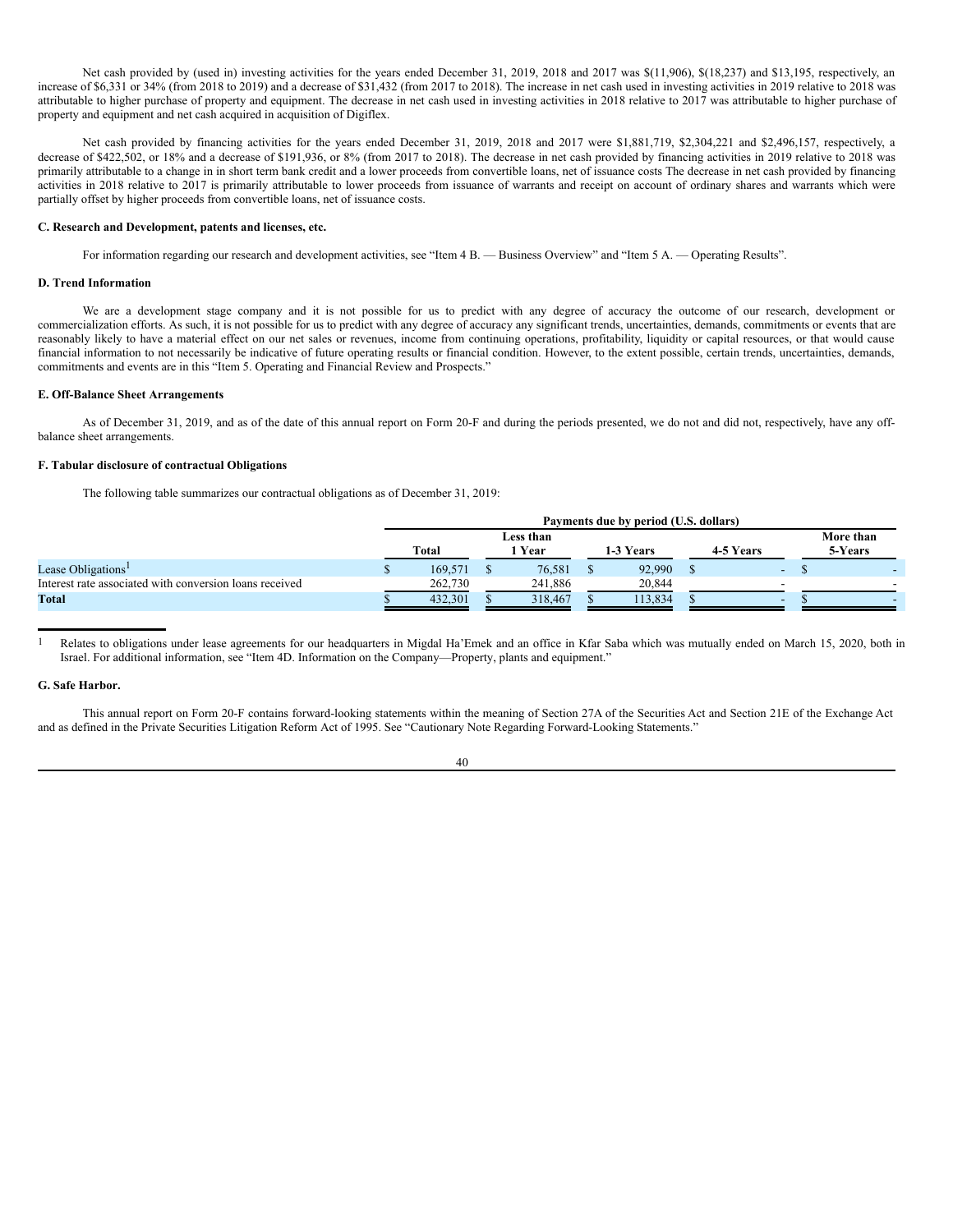## **ITEM 6. Directors, Senior Management and Employees.**

## **A. Directors and Senior Management**

The following table sets forth information regarding our directors and senior management team as of December 31, 2020, and the date of this annual report on Form 20-F.

| Name                           | Age | <b>Position</b>                      |
|--------------------------------|-----|--------------------------------------|
| Dov Farkash                    | 61  | Active Chairman of the Board         |
| Dr. Fernando de la Vega        | 63  | Chief Executive Officer and Director |
| Dr. Astorre Modena $(1)$ $(2)$ | 50  | Director                             |
| Orly Solomon $(1)(2)$          | 52  | <b>External Director</b>             |
| Ido Lapidot <sup>(1)(2)</sup>  | 57  | <b>External Director</b>             |
| Evyatar Cohen                  | 48  | Chief Financial Officer              |
| Hanan Markovich                | 45  | Chief Business Development Officer   |
|                                |     |                                      |

(1) Member of our Audit Committee

(2) Member of our Compensation Committee

The address of each of our directors and executive officers is c/o P.V. Nano Cell Ltd., 8 Hamasger Street Migdal Ha'Emek 2310102, Israel.

*Dov Farkash* has served as our executive chairman since April 2020. Mr. Farkash has more than 25 years of experience in business leadership and technology development in the Electronics industry. From January 2000 to September 2019 Mr. Farkash has served in a range of senior business leadership and technology development positions at Nova Measuring Instruments Ltd., including Senior Vice President Strategic Development, Senior Corporate Vice President Modeling Software Division, Vice President Sales and Vice President Business Development. Prior to joining Nova, Mr. Farkash served as worldwide Sales and Marketing Manager of AFCON Ltd., and AFCON Inc. in the USA. Prior to that, Mr. Farkash served in various software development managerial positions at various hi-tech companies. Mr. Farkash holds a B.Sc. in Computer Engineering and an MBA from the Technion – Israel Institute of Technology, Haifa, Israel.

*Dr. Fernando de la Vega* co-founded PV Nano Cell Ltd. in 2009 and has served as our Chief Executive Officer and a Director of our board of directors since that time (and as a Chairman the majority of that time). Dr. de la Vega has more than 35 years industrial and entrepreneurial experience, having served in managerial positions with responsibility over research and development, quality and operations and has founded or co-founded several businesses in the fields of nano technology and functional materials. From 2001 to early 2009, Dr. de la Vega served as General Manager and a Director of Cima, a company focused on the development of innovative technologies in the field of flexible printed electronics. Dr. de la Vega also co-founded and, from 2003 through 2009, served as Chairman of the Nano Functional Materials Consortium, a fiveyear, \$25 million research consortium which performed general research on nanotechnology, sponsored by Israel's Office of the Authority as part of the MAGNET program, a special program intended to encourage cooperation between industry and academia. Dr. de la Vega has also co-founded three European research and development consortiums. He is a co-inventor of more than 11 patent families in the fields of nanomaterials and nanotechnology and author and co-author of many scientific and technical publications (including on conductive inks for inkjet printing). Dr. de la Vega holds a Ph.D. in Applied Chemistry from the Casali Institute at the Hebrew University of Jerusalem, as well as a M.Sc. in Applied Chemistry and a B.Sc. in Chemistry from the Hebrew University of Jerusalem.

*Dr. Astorre Modena* has served as a director of the Company since 2010. In 2005, he co-founded, and currently serves as General Partner of, Terra Venture Partners, an Israeli venture capital fund focused on clean technology. Prior to co-founding Terra Venture Partners, from 2001 to 2005, Dr. Modena was Associate and then Principal at Israel Seed Partners, a leading Israeli seed-stage venture capital firm. From 1998 to 2001, Dr. Modena was a consultant with McKinsey & Co., where he consulted for leading Italian, French and Israeli manufacturing and financial corporations on strategic and operational issues. Dr. Modena holds a Ph.D. in Plasma Physics from Imperial College in London and a B.Sc. in Physics from the Hebrew University of Jerusalem (where he was a part of the Honors Program for Outstanding Students). Dr. Modena was also a researcher in the laser-plasma physics department at Imperial College in London and École Polytechnique in Paris.

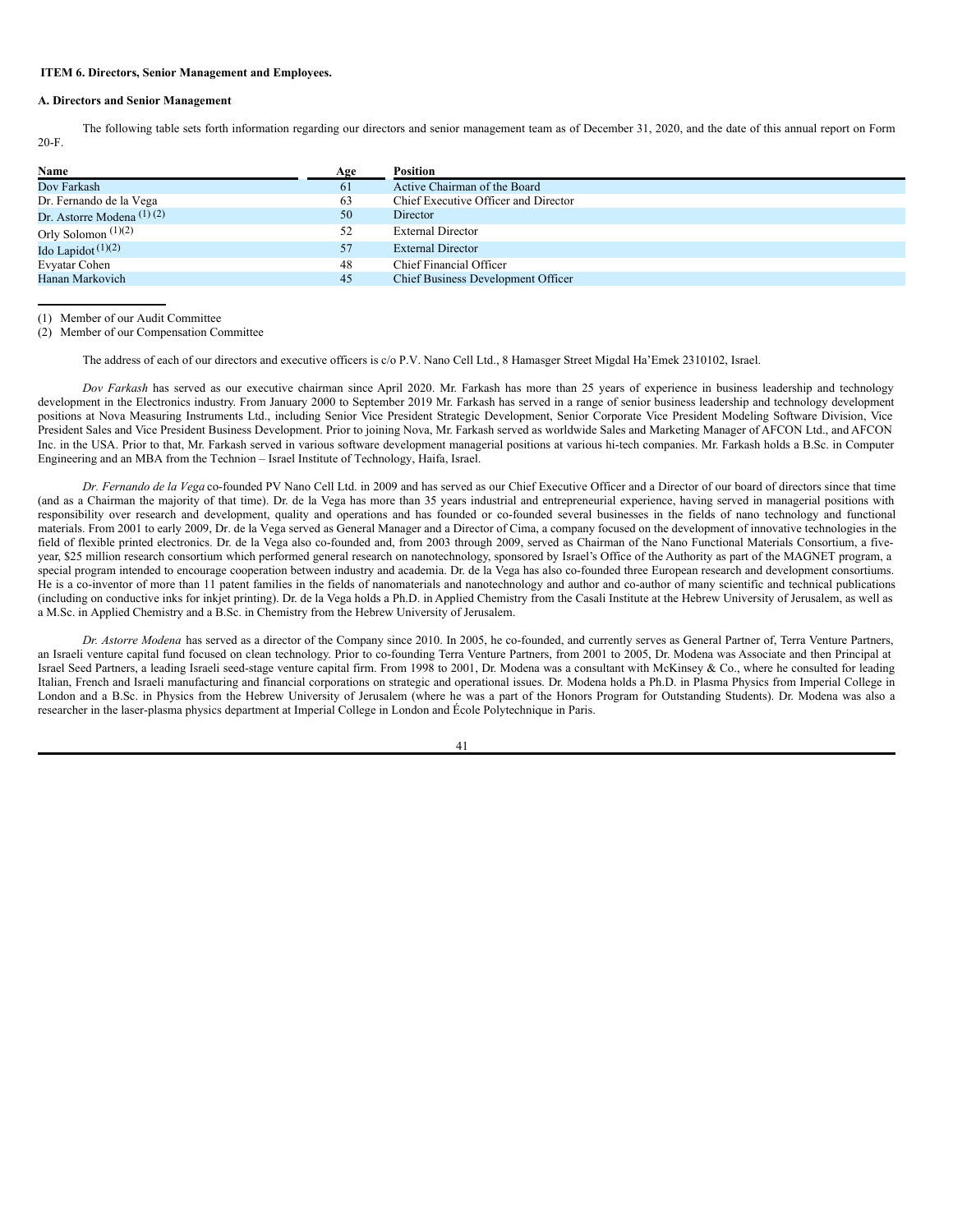*Orly Solomon* has served as an external director of the Company since December 2017. Ms. Solomon is Chief Financial Officer of Inuitive Ltd. Ms. Solomon currently serves as Financial Director and Advisor to board of directors of Med and Beyond Ltd. Ms. Solomon served on the board of directors of Shikmona, a governmental and city owned corporation in Haifa from 2014 to 2017 as a director with financial expertise. From 2014 to 2016, Ms. Solomon served as Chief Financial Officer of Future Values Ltd. During 2013, Ms. Solomon served as Chief Executive Officer of D. Medical Industries Ltd. (NASDAQ /TASE: DMED). She was also the chairman of the board of directors of RSL Electronics Ltd. (TASE: RSL) from 2011 to 2012. From 2010 to 2012, Ms. Solomon served as Chief Financial Officer and Deputy to the Chief Executive Officer of Lito Group Ltd. (TASE: LTGR-M). From 2009 to 2010, Ms. Solomon served as co-founder and Chief Financial Officer of Atid Team, Israel. From 2006 to 2010, Ms. Solomon served as co-founder and a director of Altshuler Shacham Benefits Israel. Ms. Solomon holds an MBA in Finance and Economics from the Hebrew University in Jerusalem, and a Bachelor of Science Accounting, with honors, from Rutgers University at Newark, New Jersey.

*Ido Lapidot* has served as an external director of the Company since December 2017. Mr. Lapidot is a "TRIZ- Effective Innovation" consultant for various companies, inter alia, Elbit, Verint, Edwards Lifesciences, Tama and HP. From 2016 to 2020, he is a partner at Next Leap Ventures, a former Intel employees investment club. From 2009 to 2016, Mr. Lapidot served as a Strategic Technologies Planner and TRIZ Program Leader at Intel R&D and Intel Labs. From 2008 to 2014, Mr. Lapidot served as an External Teacher for TRIZ and Systematic Innovation at Afeka College for Engineering, Israel. From 2005 to 2008, Mr. Lapidot served as LEAN Manufacturing and TRIZ Program Leader at Intel Corporate Services-EMEA. From 1995 to 2005, Mr. Lapidot served as Environment, Health and Safety Manager at Intel's factories. Mr. Lapidot also serves as a director of Carrar, Nanofabrica, and Sanolla. Mr. Lapidot holds an MA in Environmental Science, a BA in Chemistry, and a B.A. in Atmospheric Science from the Hebrew University of Jerusalem and a TRIZ L3 certification from MA-TRIZ GEN3 Partners.

*Evyatar Cohen* has served as our Chief Financial Officer since November 2017. Currently and prior to his appointment as our Chief Financial Officer, Mr. Cohen serves and has served as a Chief Financial Officer and financial consultant for several public companies traded in the United States, Israel and Europe as well as privately held companies. Mr. Cohen worked at PricewaterhouseCoopers in both the Tel-Aviv and New York. Mr. Cohen has gained vast experience in many industries such as high-tech, biotech, oil and gas, entertainment and media, and venture capital. Mr. Cohen holds a B.A. in Business Management from the College of Management in Israel with B.A in Business Management in 2000 and was awarded his Masters of Law degree from the Bar Ilan University, Israel in 2003. Mr. Cohen is a licensed and certified public accountant in both the United States and Israel.

*Hanan Markovich* has served as our Chief Business Development Officer since February 2019. Mr. Markovich is also a self-employed technology consultant. From 2017 to 2019, Mr. Markovich served as Chief Product & Marketing Officer of Robust E2C, a company focused on IoT framework solutions. Mr. Markovich also co-founded, and from 2015 through 2017, served as Chief Executive Officer of IllumaSense, a company that helps cities manage their infrastructure and gather information from the urban environment. Prior to co-founding IllumaSense, from 2014 to 2015, Mr. Markovich served as Executive Vice President Business Development of Gaash Lighting. Mr. Markovich holds a B.Sc. in Mechanical Engineering from the Technion – Israel Institute of Technology and an MBA from the University of Haifa, Israel.

## **Family Relationships**

There are no family relationships between any members of our executive management and our directors.

## **B. Compensation**

The table below reflects the compensation granted to our five most highly compensated office holders (as defined in the Companies Law) during or with respect to the year ended December 31, 2019. We refer to the five individuals for whom disclosure is provided herein as our "Covered Executives". For purposes of the table below, "compensation" includes amounts accrued or paid in connection with salary cost, consultancy fees, bonuses, share-based compensation, retirement or termination payments, benefits and perquisites (as applicable) to provide such compensation. All amounts reported in the table are in terms of cost to the Company, as recognized in our consolidated financial statements for the year ended December 31, 2019, plus compensation paid to such Covered Executives following the end of the year in respect of services provided during the year. Each of the Covered Executives was covered by our director and officer liability insurance policy and was entitled to indemnification and exculpation in accordance with applicable law and our articles of association.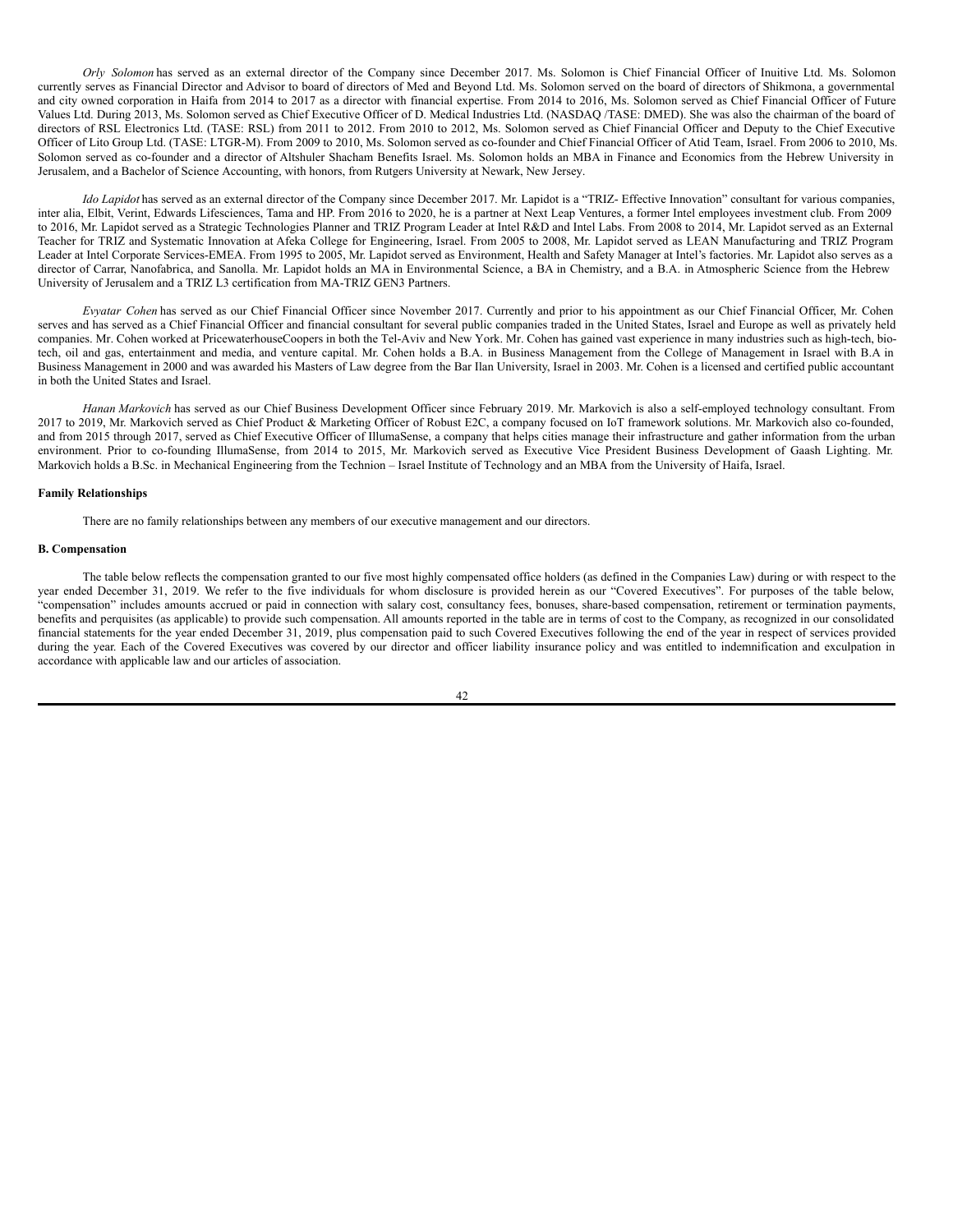|                                                                              |                       | Share-based                 |         |
|------------------------------------------------------------------------------|-----------------------|-----------------------------|---------|
| <b>Individual Covered Executive Compensation Name and Principal Position</b> | Salarv <sup>(2)</sup> | Compensation <sup>(3)</sup> | Total   |
|                                                                              |                       | US \$                       |         |
| Fernando de la Vega, Chief Executive Officer and Director                    | 220,977               | 6.460                       | 227,437 |
| Orly Solomon, External Director                                              | 22.290                | 1.410                       | 26,448  |
| Ido Lapidot, External Director                                               | 22,290                | 4.198                       | 26,448  |
| Evyatar Cohen, Chief Financial Officer                                       | 151.501               | 35,926                      | 187,427 |
| Hanan Markovich, Chief Business Development Officer <sup>(1)</sup>           | 152.321               | 1.410                       | 153.731 |

(1) Mr. Markovich joined the Company on February 10, 2019.

- (2) Salary includes the Covered Executive's gross salary plus payment of social benefits made by us on behalf of such Covered Executive. Such benefits may include, to the extent applicable to the Covered Executive, payments, contributions and/or allocations for savings funds (e.g., managers' life insurance policy), education funds (referred to in Hebrew as "keren hishtalmut"), pension, severance, risk insurances (e.g., life, or work disability insurance), payments for social security and tax gross-up payments, vacation, medical insurance and benefits, convalescence or recreation pay and other benefits and perquisites consistent with our policies.
- (3) Represents the share-based compensation expenses recorded in the Company's consolidated financial statements for the year ended December 31, 2019, based on the option's fair value, calculated in accordance with accounting guidance for share-based compensation.

## **Compensation of Executive Officers and Directors as a Group**

The aggregate compensation paid by us to our executive officers and directors for the year ended December 31, 2019, was approximately \$621,571, including sharebased compensation expenses of approximately \$52,192. This amount does not include business travel, relocation, professional and business association dues and expenses reimbursed to officers, and other benefits commonly reimbursed or paid by companies in Israel. We did not set aside or accrue any amounts to provide pension, retirement or similar benefits to any officers or directors of the Company in the year ended December 31, 2019.

On January 7, 2020 and June 22, 2020, in connection with their services as board members, we issued options to purchase 9,225,796 ordinary shares at an exercise price per ordinary share of \$0.068 to each of the following directors: Dov Farkash (was elected as our active chairman in April 19, 2020), Dr. Fernando de la Vega, Dr. Astorre Modena, Orly Solomon and Ido Lapidot. The options will vest over three (3) years, subject to earlier termination in accordance with our 2010 Israeli Option Plan, or the Plan.

We do not have any written agreements with any director providing for benefits upon the termination of such director's relationship with our company, other than our consulting agreement with our chief executive officer as described below.

Our office holders are also employed under the terms and conditions prescribed in personal contracts. These personal contracts provide for notice periods of varying duration for termination of the agreement by us or by the relevant executive officer, during which time the executive officer will continue to receive base salary and benefits. These agreements also contain acceleration provisions upon material events such as a change of control or entry into a material agreement, customary provisions regarding noncompetition, confidentiality of information and assignment of inventions. However, the enforceability of the non-competition and assignment of inventions provisions may be limited under applicable law. See "Item 3 D. — Risk Factors — Risks Related to Our Intellectual Property". Under current Israeli law, we may not be able to enforce office holders' covenants not to compete and therefore may be unable to prevent our competitors from benefiting from the expertise of some of our former officer holders.

Our employees are employed under the terms prescribed in their respective personal contracts, in accordance with the decisions of our management. Under these employment contracts, the employees are entitled to the social benefits prescribed by law and as otherwise provided in their personal contracts. Each of these employment contracts contains provisions standard for a company in our industry regarding non-competition, confidentiality of information and assignment of inventions. Under current applicable employment laws, we may not be able to enforce covenants not to compete and therefore may be unable to prevent our competitors from benefiting from the expertise of some of our former employees. See "Item 3 D. — Risk Factors — Risks Related to Our Intellectual Property" for a further description of the enforceability of noncompetition clauses. We also provide certain of our employees with a company car, which is leased from a leasing company.

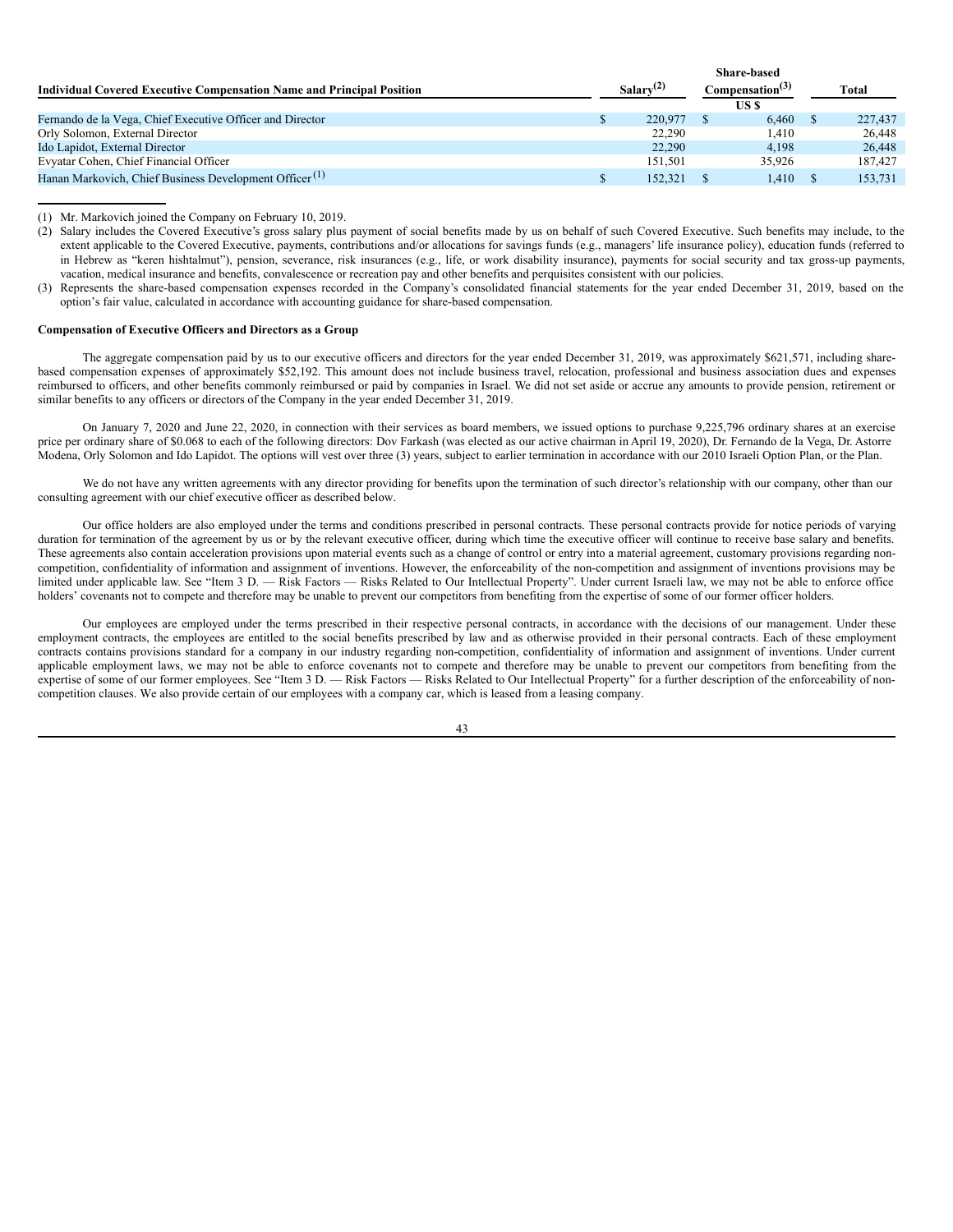### *Compensation of External Directors*

In 2019, each of our external directors was compensated in accordance with the Israeli Companies Regulations (rules regarding compensation and expense reimbursement of external directors) - 2000.

## *Directors and Of icers Equity-Based Compensation*

As of December 31, 2020, a total of 12,678,712 options to purchase our ordinary shares were outstanding and held by certain current executive officers and directors (consisting of seven (7) persons), of which 4,061,685 options are currently exercisable or exercisable within 60 days of December 31, 2020. See "Item 6 E. — Share Ownership" in this annual report on Form 20-F.

#### *Compensation of nonemployee Directors*

Our directors, other than our External Directors, do not receive any cash compensation.

During fiscal 2019, we were not party to any service agreements with any of the members of our board of directors, other than the services agreement with respect to Dr. de la Vega's service as our chief executive officer, which is described below.

# Employment or Service Agreements with our Active Chairman, Chief Executive Officer, Chief Financial Officer and Chief Business Development Officer

*Dov Farkash.* On April 19, 2020, an Active Chairman Agreement, or the Chairman Agreement with Exoro Ltd., or Exoro, a company wholly owned by Mr. Dov Farkash. The Chairman Agreement provides that Exoro, through Mr. Farkash is to provide certain services to us as active chairman, focusing on go-to-market strategy. We agreed to enter into an indemnification agreement with Mr. Farkash and to include him in our directors and officers insurance. Mr. Farkash has agreed not to provide any services that would conflict with or complete with ours. We agreed to pay a monthly service fee of NIS 40,000 (\$11,574) plus VAT to Exoro. Mr. Farkash is entitled to options to purchase 939,164 shares (0.5% of our fully-diluted equity) under our 2010 Option Plan, in accordance with our director compensation plan, at an exercise price of \$ 0.068 per share, vesting over three years from April 19, 2020 with one-third vesting after one year and the remainder monthly over a 24-month period. Exoro is entitled to reimbursement of expenses in connection with the provision of the services and shall have a budget of \$10,000/month for travel. The term of the Chairman Agreement was for four (4) months, with our right to renew for an additional nine months, which was utilized. Either party could terminate upon 45 days prior written notice. The Chairman Agreement could also be terminated by us for Cause (as defined in the Chairman Agreement).

*Dr. Fernando de la Vega*. On September 9, 2009, we entered into a services agreement, or the DBG Services Agreement, as amended, with Dr. de la Vega's whollyowned service company, Dolev Bar-Guy Consulting and Management Ltd., or DBG, as amended, or the DBG Services Agreement, pursuant to which Dr. de la Vega provides us management services as our chief executive officer. Pursuant to the terms of the DBG Services Agreement, as amended, Dr. de la Vega is currently entitled to a monthly consultancy fee in the amount of NIS 51,750 (approximately \$14,974) plus value added tax and car allowance in the amount of NIS 2,500 (approximately \$723) plus value added tax per month plus reimbursement for fuel expenses and tolls. The monthly consultancy fee shall be updated to NIS 65,000 (approximately \$18,807) plus value added tax per month, if the company will secure an additional investment of \$1,000,000 (such update commenced in April 2018). Dr. de la Vega may terminate the DBG Services Agreement at any time for any reason upon a three months' prior written notice. If we wish to terminate the engagement with Dr. de la Vega, not as a result of Dr. de la Vega's breach of his terms of office, the Company shall be required to provide a six months' prior written notice.

In addition, our chief executive office may receive:

- (a) An annual cash bonus in an amount equivalent to up to four (4) times his monthly service fee, plus VAT, based on achievement of certain performance targets which are determined by our compensation committee and the board of directors on an annual basis.
- (b) A special one-time bonus in an amount equivalent to six times his monthly service fee, plus VAT upon the occurrence of an Exit Event (as described below), provided that our pre-money valuation shall be at least \$50,000,000 at the closing of such transaction or within 12 months following such closing.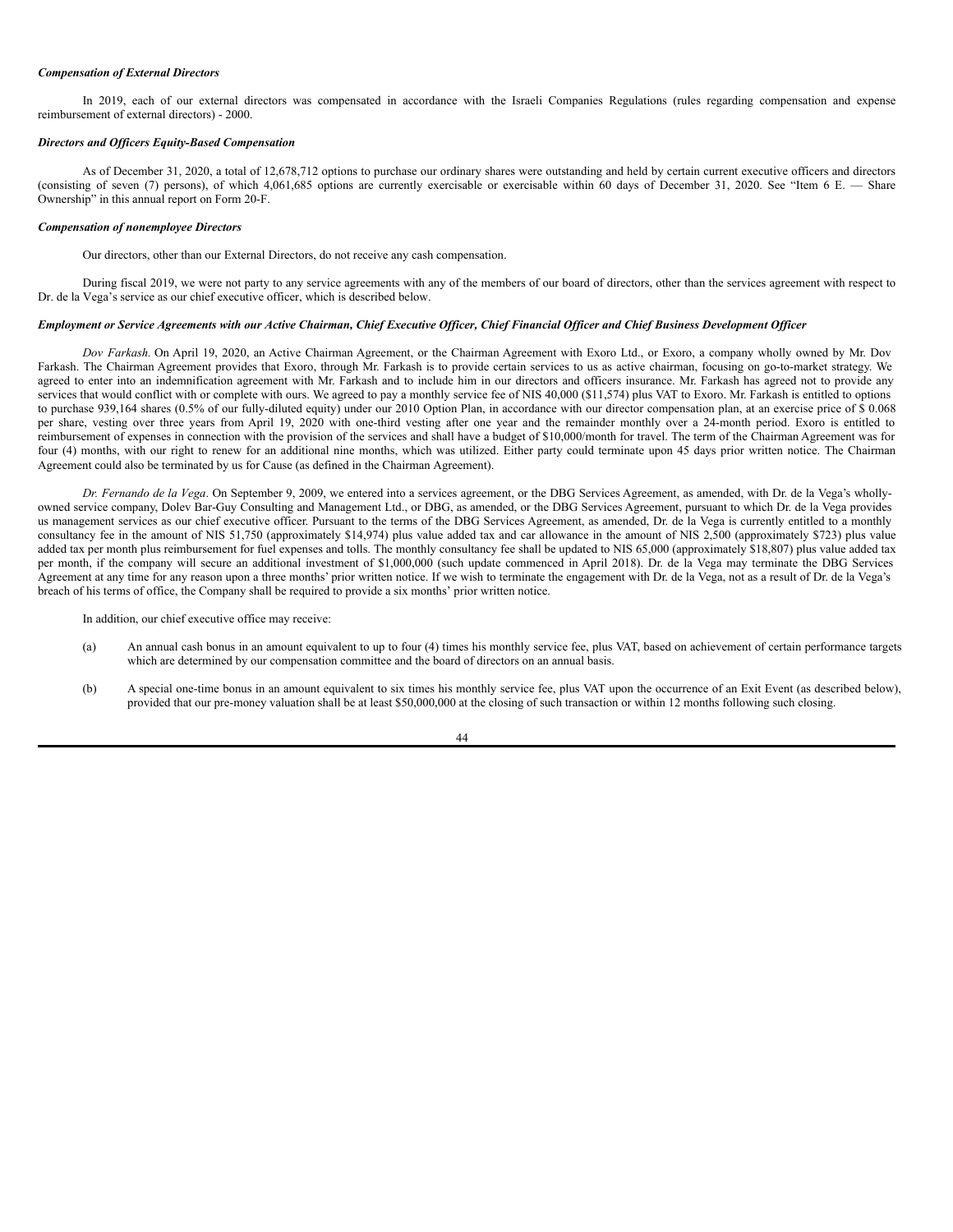#### (c) An Equity Based Award:

Upon the occurrence of an Exit Event, an equity-based award, in accordance with the following calculation:

(i) 0.5% of the Company's share capital on a fully diluted basis, if the Company's pre-money valuation shall be equal to or higher than \$30,000,000 but less than \$40,000,000;

(ii) 1.25% of the Company's share capital on a fully diluted basis, if the Company's pre-money valuation shall be equal to or higher than \$40,000,000 but less than  $$50,000,000$ ;

(iii) 2% of the Company's share capital on a fully diluted basis, if the Company's pre-money valuation shall be equal to or higher than \$50,000,000.

An 'Exit Event' is defined as: (i) the consummation of an initial public offering of ordinary shares of the Company on a recognized stock exchange; or (ii) a sale of all or substantially all of the share capital of the Company to any individual, firm, corporation, partnership, trust, incorporated or unincorporated association, joint venture, joint stock company, governmental authority or other entity of any kind, and shall include any successor (by merger or otherwise) of such entity, or a Person; (iii) a sale, lease, conveyance or disposition of all or substantially all of the assets of the Company; (iv) a merger of the Company with or into another entity in which the shareholders of the Company immediately prior to such merger do not hold a majority of the share capital and voting rights of the surviving entity held by them by virtue of their holdings in the Company prior to the consummation of the transaction or a transaction or series of transactions in which a Person or group of Persons acquire more than 50% of the issued and outstanding share capital of the Company (other than an acquisition of such share capital from the Company); or (v) an up-listing to a higher exchange.

*Mr. Evyatar Cohen.* On November 12, 2017, we entered into a consultancy agreement with Mr. Evyatar Cohen to serve as our Chief Financial Officer during the term of the agreement. Mr. Cohen's services include, among others, the services of Ms. Moran Cohen as our controller. Pursuant to the terms of the agreement, Mr. Cohen is entitled to a monthly fee of NIS 33,000 (approximately \$9,548) plus value added tax. As agreed in his engagement agreement, the monthly fee was increased to NIS 45,000 (approximately \$13,020) plus value added tax commencing May 15, 2018, following the filing of our 2017 annual report on Form 20-F. Either we or Mr. Cohen may terminate the agreement by providing a 45 days prior notice.

*Hanan Markovitch***.** We have entered into an employment agreement dated February 10, 2019 with Mr. Hanan Markovitch to serve as chief business development officer. Mr. Markovitch, as a full-time employee, is entitled to a gross monthly salary of NIS 28,000 (\$8,102); overtime pay of NIS 7,000 per month (\$2,025); a car allowance of NIS 5,000 per month (\$1,447); social benefits and special bonus as detailed in his employment agreement. Each party can terminate this employment agreement with a three (3) months' notice.

### *Incentive Compensation Plan*

The purpose of the Plan is to serve as an incentive to attract new employees, directors, consultants and service providers, and to retain persons of training, experience and ability by providing them with opportunities to purchase securities, including shares of the Company, pursuant to the Plan, as approved by the board of directors of the Company. As of December 31, 2019, a total of 1,360,898 ordinary shares were reserved for issuance under the Plan. The number of ordinary shares reserved for issuance under the Plan may be changed from time to time in the sole discretion of the board of directors.

The Plan is administered by our board of directors, provided that the board of directors may delegate responsibility for the administration of the Plan to a committee designated by the board of directors. The board of directors has authority to: designate grantees of awards under the Plan and the terms of any award granted, including the type of securities to be granted, the vesting terms of any securities granted, and any restrictions on transfer of any securities granted under the Plan.

Pursuant to the Plan, the Company may (1) grant awards of securities under the Plan under the capital gains track pursuant to Section 102 of the Israeli Income Tax Ordinance, or the Ordinance, to our directors, officers and employees who are not holders of 10% or more of our total share capital and are not otherwise controlling shareholders, and (2) grant awards pursuant to Section 3(i) of the Ordinance to non-employee Israeli service providers, consultants and shareholders who hold 10% or more of our total share capital or are otherwise controlling shareholders.

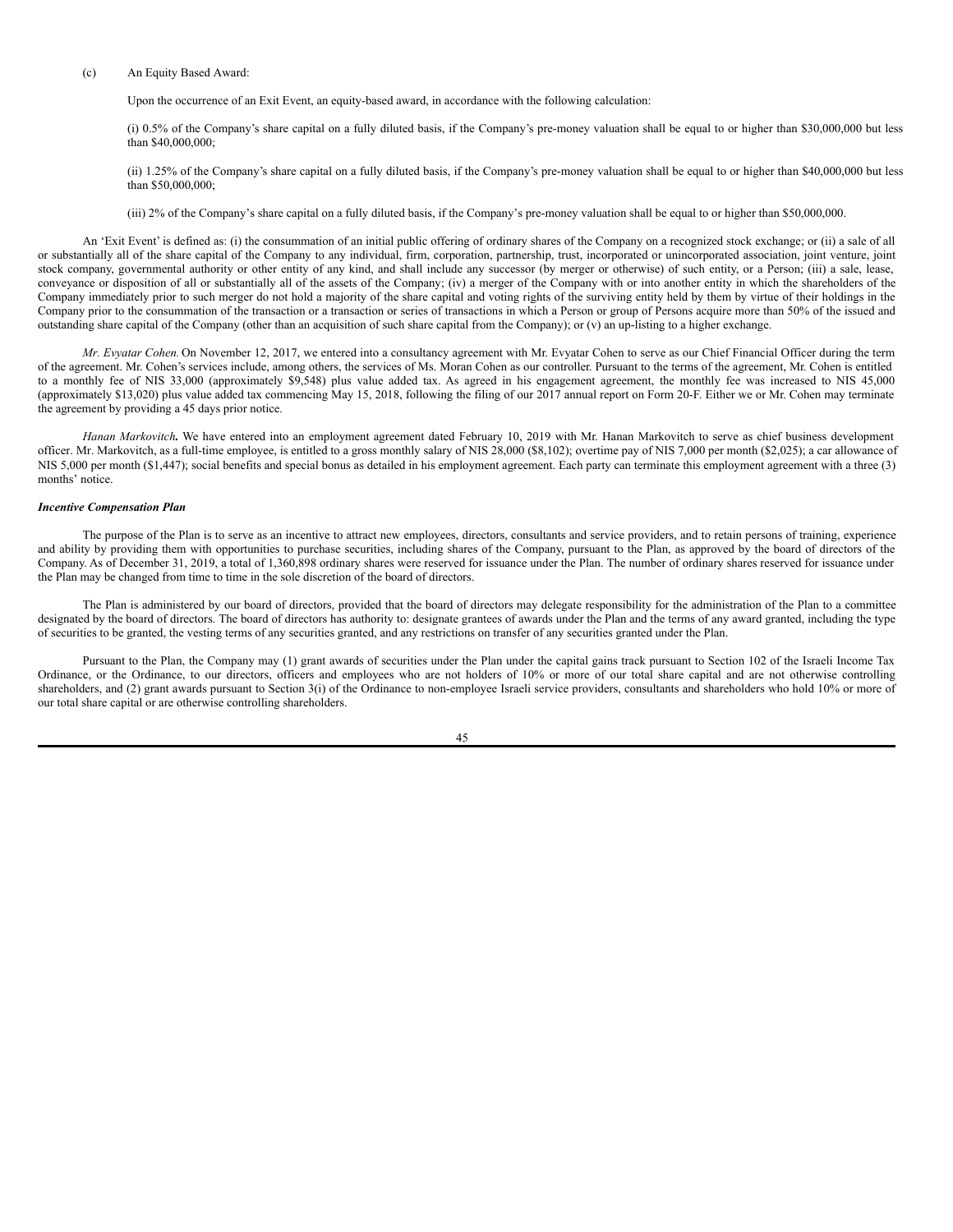Section 102 of the Ordinance allows employees, directors and officers, who are not controlling shareholders and are considered Israeli residents, to receive favorable tax treatment for compensation in the form of shares or options. Our non-employee Israeli service providers, consultants and controlling shareholders, which includes any shareholder holding 10% or more of the Company's ordinary shares on a fully diluted basis, may only be granted options under Section 3(i) of the Ordinance, which does not provide for similar tax benefits. Section 102 of the Ordinance includes two alternatives for tax treatment involving the issuance of options or shares to a trustee for the benefit of the grantees and also includes an additional alternative for the issuance of options or shares directly to the grantee. Section 102(b)(2) of the Ordinance, the most favorable tax treatment for grantees, permits the issuance to a trustee under the "capital gains" track. However, under this track we are not allowed to deduct any expense with respect to the issuance of the options or shares. In order to comply with the terms of the capital gains track, all options granted under the Plan pursuant and subject to the provisions of Section 102 of the Ordinance, as well as the ordinary shares issued upon exercise of these options and other shares received subsequently following any realization of rights with respect to such options, such as share dividends and share splits, must be granted to a trustee for the benefit of the relevant employee, director or officer and should be held by the trustee for at least two (2) years after the date of the grant. If such options or shares are sold by the trustee or are transferred to the grantee before the end of the two-year period, then the grantee would be taxed at top marginal rates upon selling the shares.

Options granted under the Plan will vest in accordance with the vesting dates determined by the board of directors with respect to each grant. Options that are not exercised within seven years from the grant date will expire, unless a shorter or longer term is provided for by the board of directors. Generally, if we terminate a grantee's employment or services to the Company, all options granted to such grantee that are then vested will be exercisable for a period of six (6) months after the termination date (unless a shorter period is determined by the board of directors) or, if earlier, the expiration date of such options if we terminate a grantee's employment or service for cause, all of the grantee's vested and unvested unexercised options will expire and terminate on the date of termination. In case of termination for reasons of disability or death, the grantee or his legal successor may exercise options that have vested prior to termination within a period of twelve (12) months from the date of disability or death.

In the event of a merger or consolidation of our Company subsequent to which we would no longer exist as a legal entity, or a sale of all, or substantially all, of our ordinary shares or assets or other transaction having a similar effect on us, the Company will seek to cause the acquirer in such transaction to substitute all outstanding and unexercised options under the Plan for an appropriate number of the same type of shares or other securities of the successor company as were distributed to the Company or the shareholders in connection with such transaction. If the acquirer refuses to substitute the options, unvested options held by any grantee will vest in accordance with the following formula:  $X+Y^*X/Z$ , where  $X =$  the number of vested options held by the grantee,  $\overline{Y} =$  the number of unvested options held by the grantee, and  $Z =$  the number of options held by the grantee.

## **C. Board Practices**

# *Board of Directors*

Under the Companies Law, the management of our business is vested in our board of directors. Our board of directors may exercise all powers and may take all actions that are not specifically granted to our shareholders or to management. Our Chief Executive Officer is responsible for our day-to-day management and has responsibilities established by our board of directors. Our Chief Executive Officer is appointed by, and serves at the discretion of, our board of directors, subject to the terms of a consulting agreement that we have entered into with him. Our Chief Executive Officer may retain additional executive officers to assist in the day to day management of our business.

# *Election and Removal of Directors*

Our Articles of Association provide for a board of directors consisting of no less than three (3) and no more than seven (7) directors, with all directors (other than the external directors, whose appointment is required under the Companies Law, as described below) divided into three classes with staggered three-year terms designated as Class I, Class II and Class III, with each class of directors to consist, as nearly as possible, of one-third of the total number of directors other than the external directors. At each annual general meeting of our shareholders thereafter, the election or re-election of directors following the expiration of the term of office of the directors of that class of directors will be for a term of office that expires on the third annual general meeting following such election or re-election. Each director so elected will hold office until the annual general meeting of our shareholders for the year in which his or her term expires, unless the tenure of such director expires earlier pursuant to the Companies Law or unless he or she is removed from office as described below. Our board of directors is divided among the three staggered classes of directors (except for the external directors) as follows:

● The Class I director is Mr. Dov Farkash, who was appointed on April 19, 2020 and serves as our Active Chairman was elected at our annual meeting of the shareholders on December 28, 2020 for a three (3) year term ending at the 2023 annual meeting.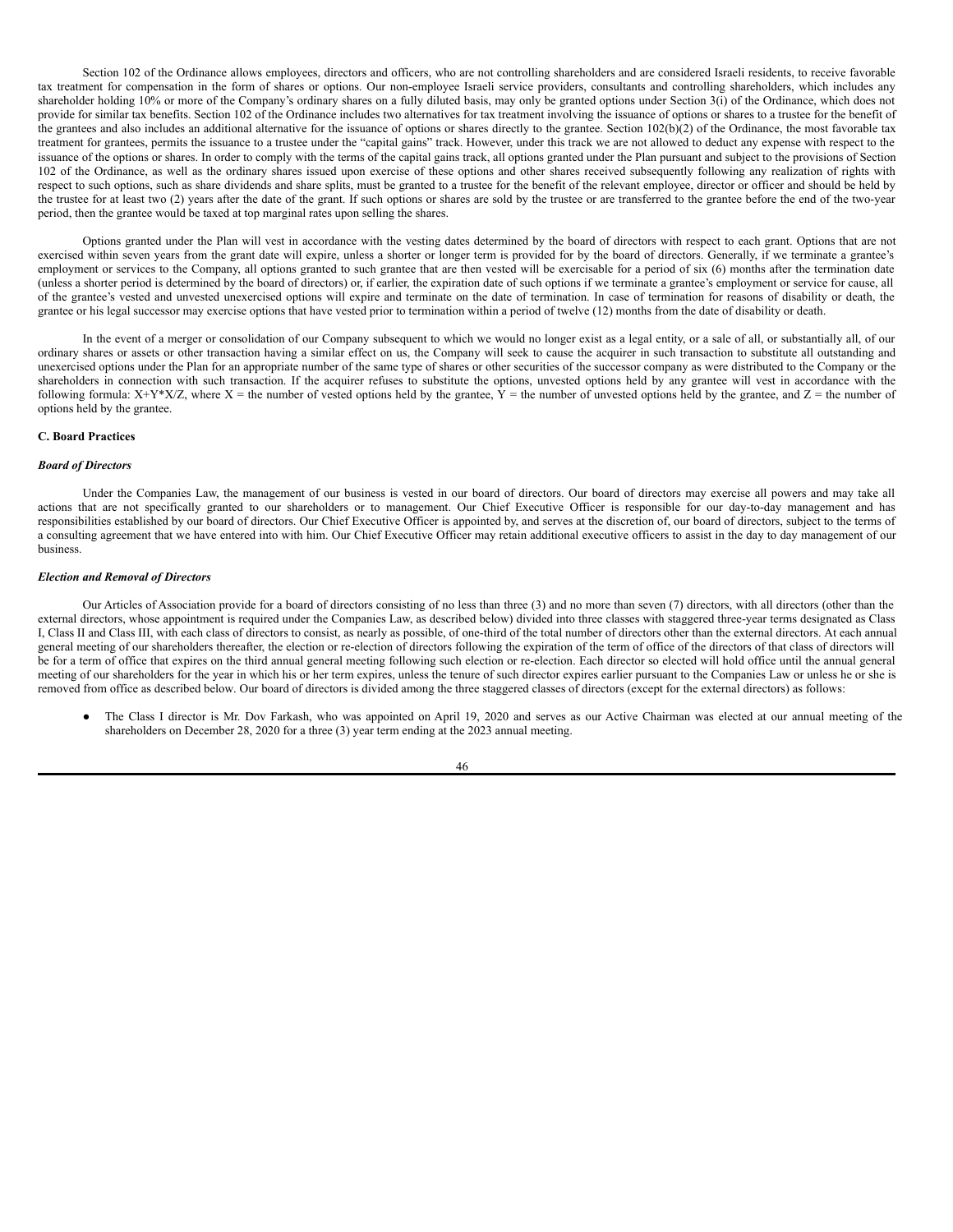- The Class II director is Dr. Astorre Modena, elected in 2018, for a term of three (3) years, ending at the 2021 annual general meeting.
- The Class III director is Dr. Fernando de la Vega, elected in 2019, for a term of three (3) years, ending at the 2022 annual general meeting.

In addition, our shareholders have elected two (2) external directors who are not part of the staggered board, as described further below.

## *Observer*

On November 29, 2018, we held a general meeting of shareholders at which our shareholders approved, among other things, an amendment to the provisions of our Articles of Association applicable to the election of directors to provide for GTRIMG the right to designate one (1) non-voting observer to the board of director, or the Observer, provided that the Observer shall not be a competitor of ours, or employed by a competitor of ours. In October 2018, Rami Zeevi, the son of Gadi Zeevi who is the controlling shareholder of GTRIMG was appointed as an observer to our board of directors. In addition to the right to appoint an observer, in the event that and conditioned upon the conversion of the loan amount or the investment of at least US \$2,000,000, GTRIMG shall be entitled to nominate one (1) director to our board of directors. Such director will serve as our chairman of the board of directors, provided that such nominee has the required qualifications under applicable laws including the stock exchange rules then applicable. The rights of GTRIMG will remain effective as long as GTRIMG holds at least 5% of our issued and outstanding share capital. The MOU provided that GTRIMG would have the right to nominate one (1) director, who would be the chairman of the board. We appointed Mr. Dov Farkash as executive chairman in accordance with the terms of the MOU.

## *Chairman of the Board*

Our amended and restated articles of association provide that, unless otherwise appointed as described above, the chairman of the board is appointed by the members of the board of directors and serves as chairman of the board throughout his term as a director, unless resolved otherwise by the board of directors. Under the Companies Law, the Chief Executive Officer (referred to as a "general manager" under the Companies Law) or a relative of the Chief Executive Officer may not serve as the chairman of the board of directors, and the chairman of the board of directors or a relative of the chairman may not be vested with authorities of the Chief Executive Officer without shareholder approval consisting of a majority vote of the shares present and voting at a shareholders meeting, *provided* that either:

- at least a majority of the shares of non-controlling shareholders and shareholders that do not have a personal interest in the approval voted at the meeting are voted in favor (disregarding abstentions); or
- the total number of shares of non-controlling shareholders and shareholders who do not have a personal interest in such appointment voting against such appointment does not exceed two percent of the aggregate voting rights in the company.

A person subordinated, directly or indirectly, to the Chief Executive Officer may not serve as the chairman of the board of directors; the chairman of the board of directors may not be vested with authorities that are granted to those subordinated to the Chief Executive Officer; and the chairman of the board of directors may not serve in any other position in the company or a controlled company, but he or she may serve as a director or chairman of the board of directors of a subsidiary.

## *External Directors*

Under the Companies Law, companies incorporated under the laws of the State of Israel whose shares are publicly traded are required to appoint at least two (2) external directors who meet the qualification requirements set forth in the Companies Law.

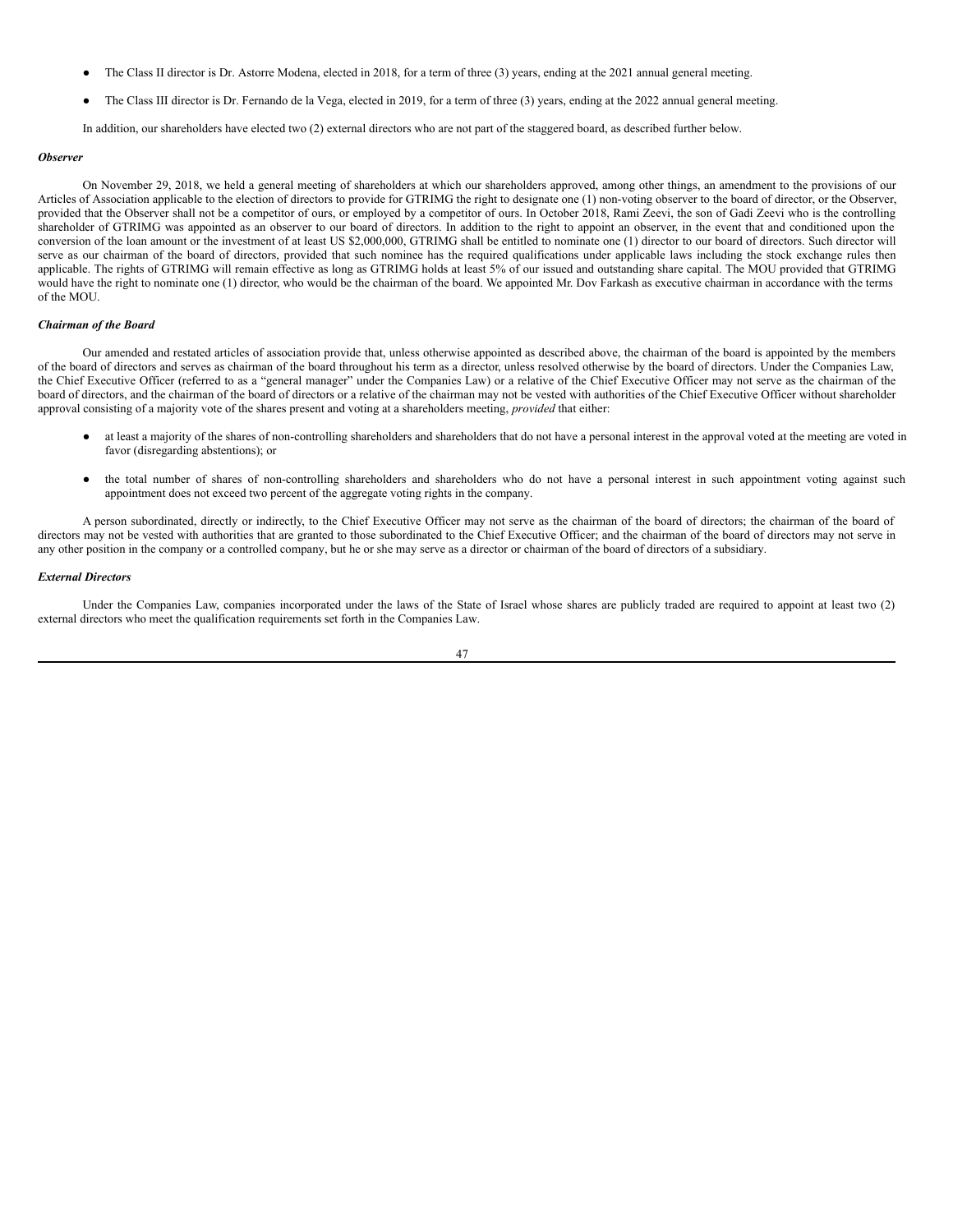At our general meeting of shareholders held in 2017, we appointed Ms. Orly Solomon and Mr. Ido Lapidot as our external directors for three (3) years and they were re-elected in our general meeting of shareholders held in 2020 for additional three (3) years.

The Companies Law provides for special approval requirements for the election of external directors. External directors must be elected by a majority vote of the shares present and voting at a shareholders meeting, provided that either:

- such majority includes at least a majority of the shares held by all shareholders who are not controlling shareholders and do not have a personal interest in such election (other than a personal interest which is not derived from a relationship with a controlling shareholder), present and voting at such meeting, excluding abstainers; or
- the total number of shares of non-controlling shareholders and shareholders who do not have a personal interest in such election (other than a personal interest which is not derived from a relationship with a controlling shareholder) voting against the election of an external director does not exceed 2% of the aggregate voting rights in the company.

After an initial term of three (3) years, an external director may be re-elected to serve in that capacity for up to two additional terms of three (3) years each under one of two alternatives. Under the first alternative, the external director may be nominated by the board of directors, and such external director's re-election is approved by a majority of the shareholders that was required to elect such external director in such director's initial election. Under the second alternative, the external director may be nominated by a shareholder(s) holding 1% or more of the voting power and at the general meeting of shareholders such re-election is approved by a majority of those shares present and voting that are held by shareholders who are non-controlling shareholders and do not have a personal interest in the re-election, provided that such shares represent at least 2% of the total voting power in the company.

The term of office for external directors for Israeli companies traded on certain foreign stock exchanges (which does not include the OTCQB or OTC Pink), may be extended indefinitely in increments of additional three-year terms, provided that, prior to each nomination for re-election, the board of directors of the company confirm that, in light of the external director's expertise and special contribution to the work of the board of directors and its committees, the re-election for such additional period is beneficial to the company and provided that the reasons for such confirmation are presented to the shareholders at the general meeting at which such re-election is being sought and the external director is re-elected in accordance with the appropriate approval method described above.

Under the Companies Law, an external director cannot be dismissed from office unless the board of directors has learned there is a concern that: the external director no longer meets the statutory requirements for his appointment as an external director; or the external director is in breach of his or her duty of loyalty to the company. The board of directors shall discuss the matter no later than in the first board of directors meeting convened after the board had become aware of such circumstances. In the event the board of directors has determined that an external director had ceased to comply with the requirements set forth under the Companies Law or that he or she breached his or her duty of loyalty to the company, than the board of directors shall convene a general meeting of the shareholders and will include on the agenda a resolution for the removal from office of such external director. The shareholders vote required to removal of an external director from office is the same majority required for the appointment; provided, however, that the external director has been given the opportunity to present his or her position. In addition, a court of law may determine, upon a request of a director or a shareholder, to dismiss the external director after finding that such external director no longer meets the statutory requirements of an external director set under the Companies Law or that the external director is in breach of his or her duty of loyalty to the company.

Each committee of the board of directors that exercises powers of the board of directors is required to include at least one external director, and the audit and compensation committees are required to all of such company's external directors.

Under the Companies Law, external directors of a company are prohibited from receiving, directly or indirectly, any compensation from the company other than for their services as external directors pursuant to the provisions and limitations set forth in regulations promulgated under the Companies Law, which compensation is determined prior to their appointment and may not be changed throughout the term of their service as external directors (except for certain exceptions set forth in the regulations).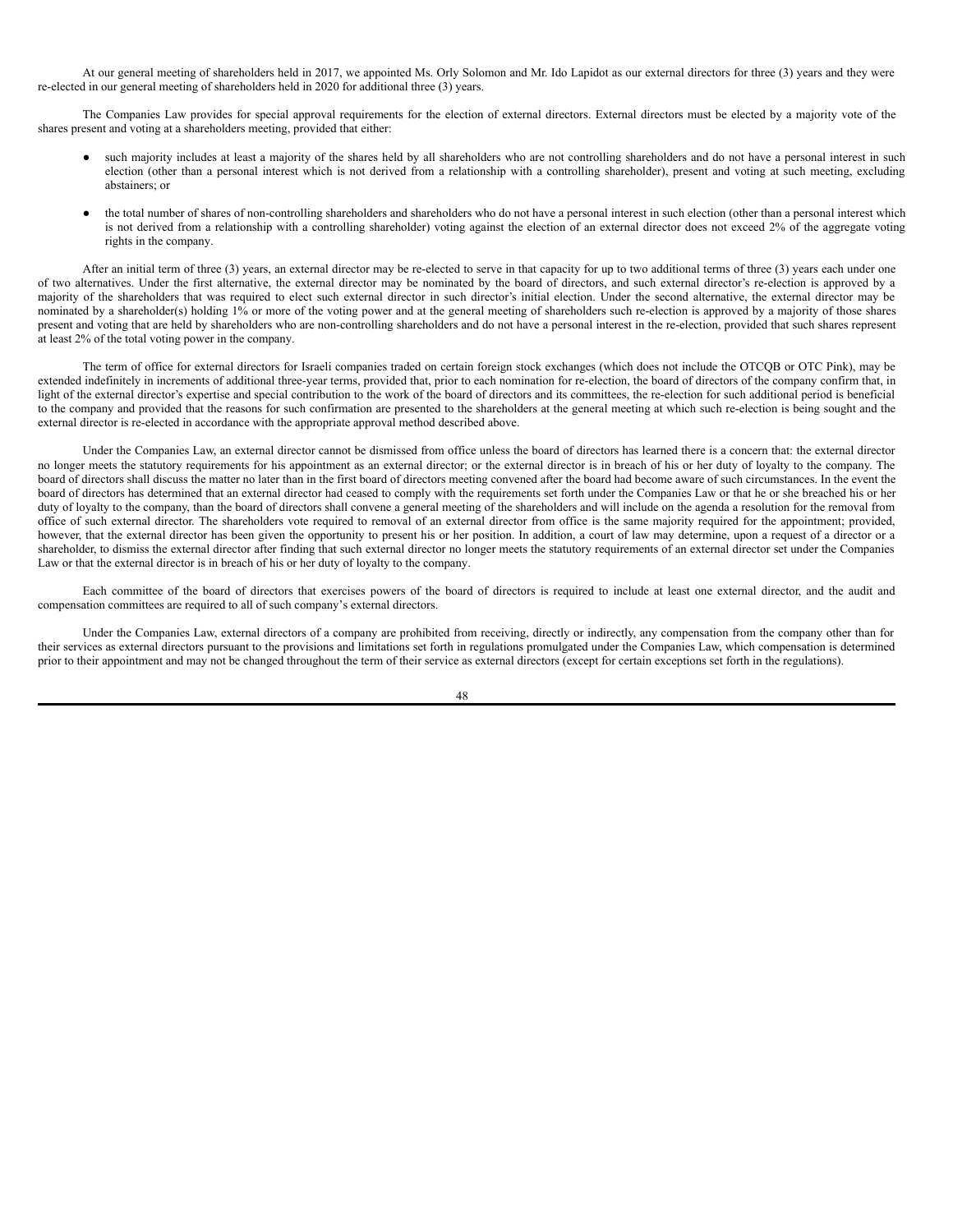The Companies Law provides that a person is not qualified to serve as an external director if, as of the appointment date or at any time during the two (2) years preceding his or her appointment, that person or a relative, partner or employer of that person, any person to whom that person is subordinate (whether directly or indirectly), or any entity under that person's control, had any affiliation or business relationship with the company, any controlling shareholder or relative of a controlling shareholder or an entity that, as of the appointment date is, or at any time during the two (2) years preceding that date was, controlled by the company or by any entity controlling the company.

The term affiliation for this purpose includes (subject to certain exceptions):

- an employment relationship;
- a business or professional relationship maintained on a regular basis;
- control; and
- service as an office holder, excluding service as a director in a private company prior to the first offering of its shares to the public if such director was appointed as a director of the private company in order to serve as an external director following the public offering.

The Companies Law defines the term "office holder" of a company to include a general manager, chief business manager, deputy general manager, vice general manager, any other person assuming the responsibilities of any of these positions regardless of such person's title, a director and any other manager directly subordinate to the general manager.

The following additional qualifications apply to an external director:

- a person may not be elected as an external director if he or she is a relative of a controlling shareholder;
- if a company does not have a controlling shareholder or a holder of 25% or more of the voting power, then a person may not be elected as an external director if he or she (or his or her relative, partner, employer or any entity under his or her control) has, as of the date of the person's election to serve as an external director, any affiliation with the then chairman of the board of directors, Chief Executive Officer, a holder of 5% or more of the issued share capital or voting power, or the most senior financial officer of the company;
- a person may not serve as an external director if he or she (or his or her relative, partner, employer, a person to whom he or she is subordinated or any entity under his or her control) has business or professional relations with anyone with whom affiliation is prohibited as described above, and even if these relations are not on a regular basis (other than immaterial relations); and
- a person may not continue to serve as an external director if he or she accepts, during his or her tenure as an external director, direct or indirect compensation from the company for his or her role as a director, other than the amounts prescribed under the regulations promulgated under the Companies Law, indemnification, the company's undertaking to indemnify such person and insurance coverage.

Furthermore, no person may serve as an external director if that person's professional or other activities create, or may create, a conflict of interest with that person's responsibilities as a director or otherwise interfere with that person's ability to serve as an external director or if such person is an employee of the Israel Securities Authority or of an Israeli stock exchange. Following the termination of an external director's membership on the board of directors, such former external director and his or her spouse and children may not be provided a direct or indirect benefit by the company, its controlling shareholder or any entity under its controlling shareholder's control, including serving as an executive officer or director of the company or a company controlled by its controlling shareholder and cannot be employed by or provide professional services to the company for pay, either directly or indirectly, including through a corporation controlled by that former external director, for a period of two (2) years (the prohibition also applies to relatives of the former external director who are not his or her spouse or children, but only for a period of one year).

If at the time an external director is appointed, all members of the board of directors who are not controlling shareholders or their relatives are of the same gender, the external director must be of the other gender. A director of one company may not be appointed as an external director of another company if a director of the other company is acting as an external director of the first company at such time.

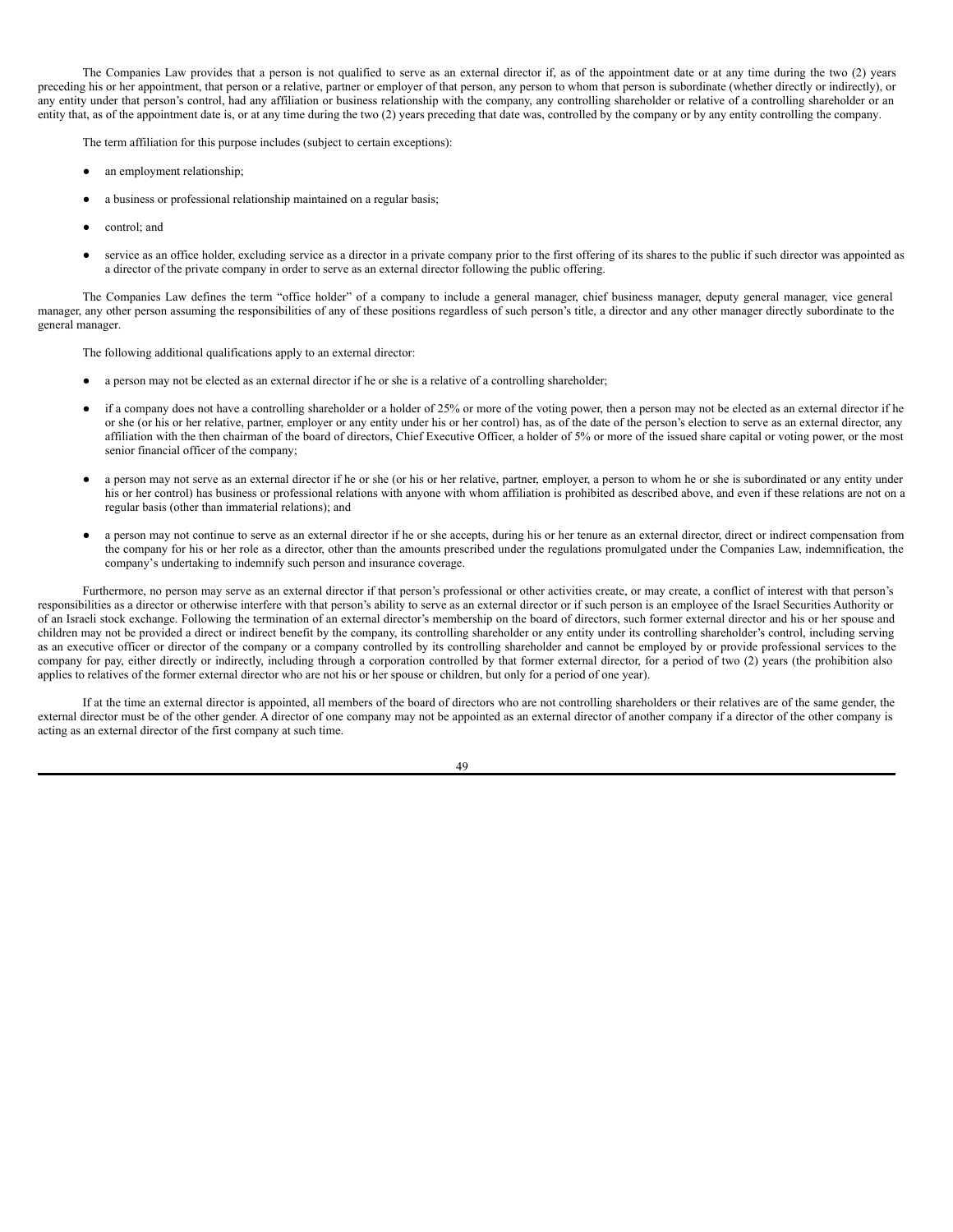Pursuant to the regulations promulgated under the Companies Law, a person may be appointed as an external director only if he or she either has professional qualifications or has accounting and financial expertise as defined in those regulations. In addition, at least one of the external directors must be determined by our board of directors to have accounting and financial expertise and the board is required to determine the minimum number of board members who are required to possess accounting and financial expertise. In determining the number of directors required to have such expertise, the members of our board of directors must consider, among other things, the type and size of the company and the scope and complexity of its operations.

Our board of directors has determined that the minimum number of directors with financial and accounting expertise is one and that Ms. Orly Solomon qualifies as such. The external director who qualifies to have such expertise is Ms. Orly Solomon. In addition, our Board has determined that Ms. Orly Solomon qualifies as an audit committee financial expert pursuant to the applicable SEC rules.

A director with accounting and financial expertise is a director who, due to his or her education, experience and skills, possesses a high degree of proficiency in, and an understanding of, business-accounting matters and financial statements, such that he or she is able to understand the financial statements of the company, in depth, and initiate a discussion about the manner of presentation of the financial data. A director is deemed to have professional qualifications if he or she has any of (i) an academic degree in economics, business management, accounting, law or public administration, (ii) an academic degree or has completed another form of higher education in the primary field of business of the company or in a field which is relevant to his/her position in the company, or (iii) at least five (5) years of experience serving in one of the following capacities, or at least five (5) years of cumulative experience serving in two or more of the following capacities: (a) a senior business management position in a company with a significant volume of business; (b) a senior position in the company's primary field of business; or (c) a senior position in public administration or service. Our board of directors is charged with determining whether a director possesses financial and accounting expertise or professional qualifications.

## *Audit Committee*

Our Audit Committee is comprised of the following members: Dr. Modena, Mr. Lapidot (external director) and Ms. Solomon (external director). Ms. Solomon is the Chairwoman of the Audit Committee.

Pursuant to the Companies Law, the audit committee must be comprised of at least three (3) directors, including all of the external directors, and a majority of its members must be unaffiliated directors. An unaffiliated director is an external director or a director who is appointed or classified as such, and who meets the qualifications of an external director (other than the professional qualifications/accounting and financial expertise requirement), whom the audit committee has confirmed to meet the external director qualifications, and who has not served as a director of the company for more than nine (9) consecutive years (with any period of up to two (2) years during which such person does not serve as a director not being viewed as interrupting a nine-year period).

For Israeli companies traded on certain foreign stock exchanges (which does not include the OTCQB or the OTC Pink), a director who qualifies as an independent director for the purposes of such director's membership on our audit committee in accordance with the rules of such stock exchange is also deemed to be an unaffiliated director under the Companies Law. Such person must meet the non-affiliation requirements as to relationships with the controlling shareholder (and any entity controlled by the controlling shareholder, other than the company and other entities controlled by the company) and must meet the nine-year requirement described above. Following the nineyear period, a director of an Israeli company traded on such foreign stock exchange may continue to be considered an unaffiliated director for unlimited additional periods of three (3) years each, provided the audit committee and the board of directors of the company confirm that, in light of the director's expertise and special contribution to the work of the board of directors and its committees, the re-election for such additional period is beneficial to the company.

Under the Companies Law, the audit committee may not include the chairman of the board, any director employed by the company or who regularly provides services to the company (other than as a board member), a controlling shareholder or any relative of the controlling shareholder, as each term is defined in the Companies Law. In addition, the audit committee may not include any director employed by the company's controlling shareholder or by a company controlled by such controlling shareholder, or who provides services to the company's controlling shareholder or a company controlled by such controlling shareholder, on a regular basis, or a director whose main livelihood is from the controlling shareholder. The chairman of the audit committee is required to be an external director.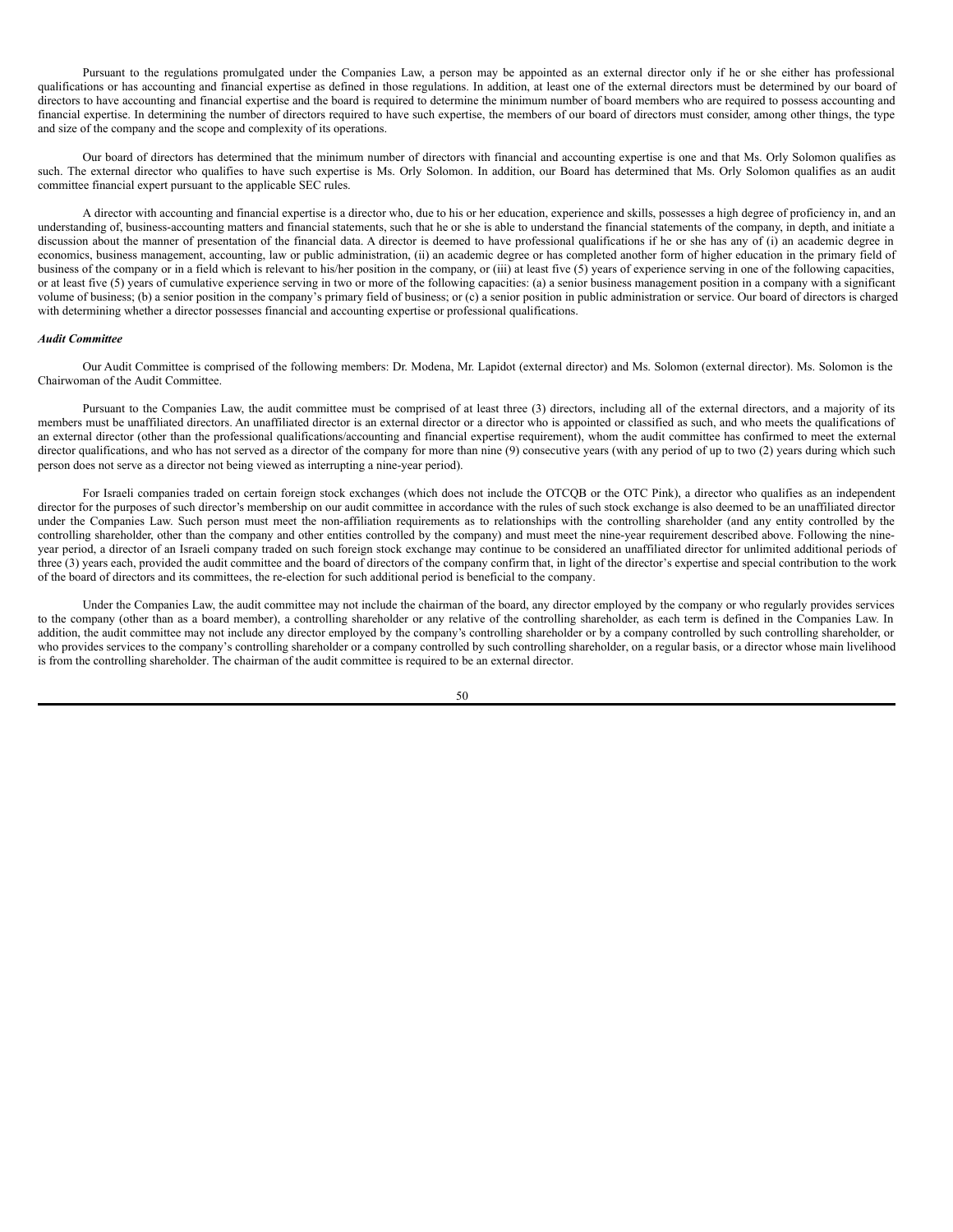#### *Audit Committee Role*

Our board of directors adopted an audit committee charter that sets forth the responsibilities of the audit committee as well as the requirements for such committee under the Companies Law, including the following:

- oversight of our independent registered public accounting firm and recommending the engagement, compensation or termination of engagement of our independent registered public accounting firm to the board of directors in accordance with Israeli law;
- recommending the engagement or termination of the person filling the office of our internal auditor; and
- recommending the terms of audit and non-audit services provided by the independent registered public accounting firm for pre-approval by our board of directors.

Our audit committee provides assistance to our board of directors in fulfilling its legal and fiduciary obligations in matters involving our accounting, auditing, financial reporting, internal control and legal compliance functions by pre-approving the services performed by our independent auditors and reviewing their reports regarding our accounting practices and systems of internal control over financial reporting. Our audit committee also oversees the audit efforts of our independent auditors and takes those actions that it deems necessary to satisfy itself that the auditors are independent of management.

Under the Companies Law, our audit committee is responsible for:

- determining whether there are deficiencies in the business management practices of our company, including in consultation with our internal auditor or the independent auditor, and making recommendations to the board of directors to improve such practices;
- determining whether to approve certain related party transactions (including transactions in which an office holder has a personal interest and whether such transaction is extraordinary or material under Companies Law) and establishing the approval process for certain transactions with a controlling shareholder or in which a controlling shareholder has a personal interest (see "--Fiduciary duties and approval of specified related party transactions under Israeli law");
- where the board of directors approves the working plan of the internal auditor, examining such working plan before its submission to the board of directors and proposing amendments thereto;
- examining our internal controls and internal auditor's performance, including whether the internal auditor has sufficient resources and tools to dispose of its responsibilities;
- examining the scope of our auditor's work and compensation and submitting a recommendation with respect thereto to our board of directors or shareholders, depending on which of them is considering the appointment of our auditor; and
- establishing procedures for the handling of employees' complaints as to deficiencies in the management of our business and the protection to be provided to such employees.

Our audit committee may not approve any actions requiring its approval (see "—Fiduciary duties and approval of specified related party transactions under Israeli law"), unless at the time of the approval a majority of the committee's members are present, which majority consists of unaffiliated directors including at least one external director.

### *Compensation Committee*

Our Compensation Committee is comprised of Dr. Modena, Mr. Lapidot and Ms. Solomon.

Ms. Solomon is the chairwoman of the compensation committee. We have a Compensation Committee Charter and a Compensation Policy.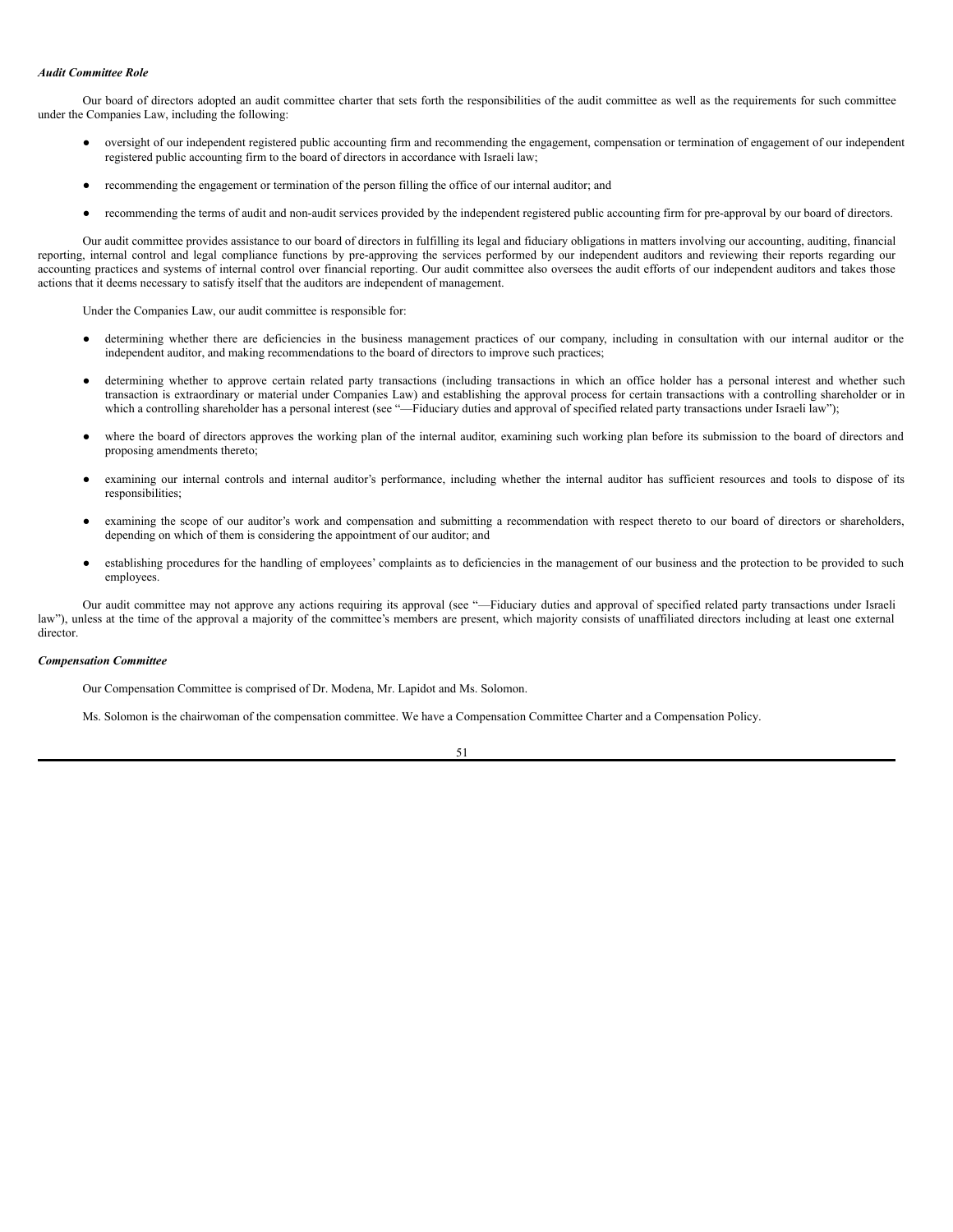Under the Companies Law, the compensation committee is required to be comprised of at least three (3) directors, including all of the external directors. The additional members of the Compensation Committee must be directors that receive compensation subject to the provisions and limitations set forth in the regulations promulgated under the Companies Law. Under the Companies Law, an external director must serve as the chairman of the Compensation Committee.

Under the Companies Law, the external directors shall constitute a majority of our compensation committee.

Our compensation committee's duties include, among other things, recommending compensation policies to the board of directors, overseeing compensation policy implementation, and ratifying the compensation of executive officers.

# *Compensation Policy under the Companies Law*

In adopting the compensation policy, the compensation committee is required to take into account factors such as the office holder's education, experience, past compensation arrangements with the Company, and the proportional difference between the person's compensation and the average compensation of the Company's employees. The compensation policy must be approved at least once every three (3) years at the Company's general meeting of shareholders, and is subject to the approval of a majority vote of the shares present and voting at a shareholders meeting, provided that either:

- such majority includes at least a majority of the shares held by all shareholders who are not controlling shareholders and do not have a personal interest in such election (other than a personal interest which is not derived from a relationship with a controlling shareholder), present and voting at such meeting; or
- the total number of shares of non-controlling shareholders and shareholders who do not have a personal interest in such election (other than a personal interest which is not derived from a relationship with a controlling shareholder) voting against the approval of the compensation policy does not exceed 2% of the aggregate voting rights in the company.

Our board of directors approved and adopted the compensation policy on February 22, 2018 and was approved by our shareholders at our annual general meeting on September 12, 2019.

The compensation policy serves as the basis for decisions concerning the financial terms of employment or engagement of executive officers and directors, including exculpation, insurance, indemnification or any monetary payment or obligation of payment in respect of employment or engagement. The compensation policy relates to certain factors, including advancement of the company's objectives, the company's business and its long-term strategy, and creation of appropriate incentives for executives. It also considers, among other things, the Company's risk management, size and the nature of its operations. The compensation policy furthermore considers the following additional factors:

- the knowledge, skills, expertise and accomplishments of the relevant director or executive;
- the director's or executive's roles and responsibilities and prior compensation agreements with him or her;
- the relationship between the terms offered to the relevant director or executive and the average compensation of the other employees of the company, including those employed through outsourcing firms;
- the impact of disparities in salary upon work relationships in the Company;
- the possibility of reducing variable compensation at the discretion of the board of directors, and the possibility of setting a limit on the exercise value of non-cash variable compensation; and
- as to severance compensation, the period of service of the director or executive, the terms of his or her compensation during such service period, the Company's performance during that period of service, the person's contribution towards the Company's achievement of its goals and the maximization of its profits, and the circumstances under which the person is leaving the company.

The compensation policy also includes the following principles:

the link between variable compensation and long-term performance and measurable criteria;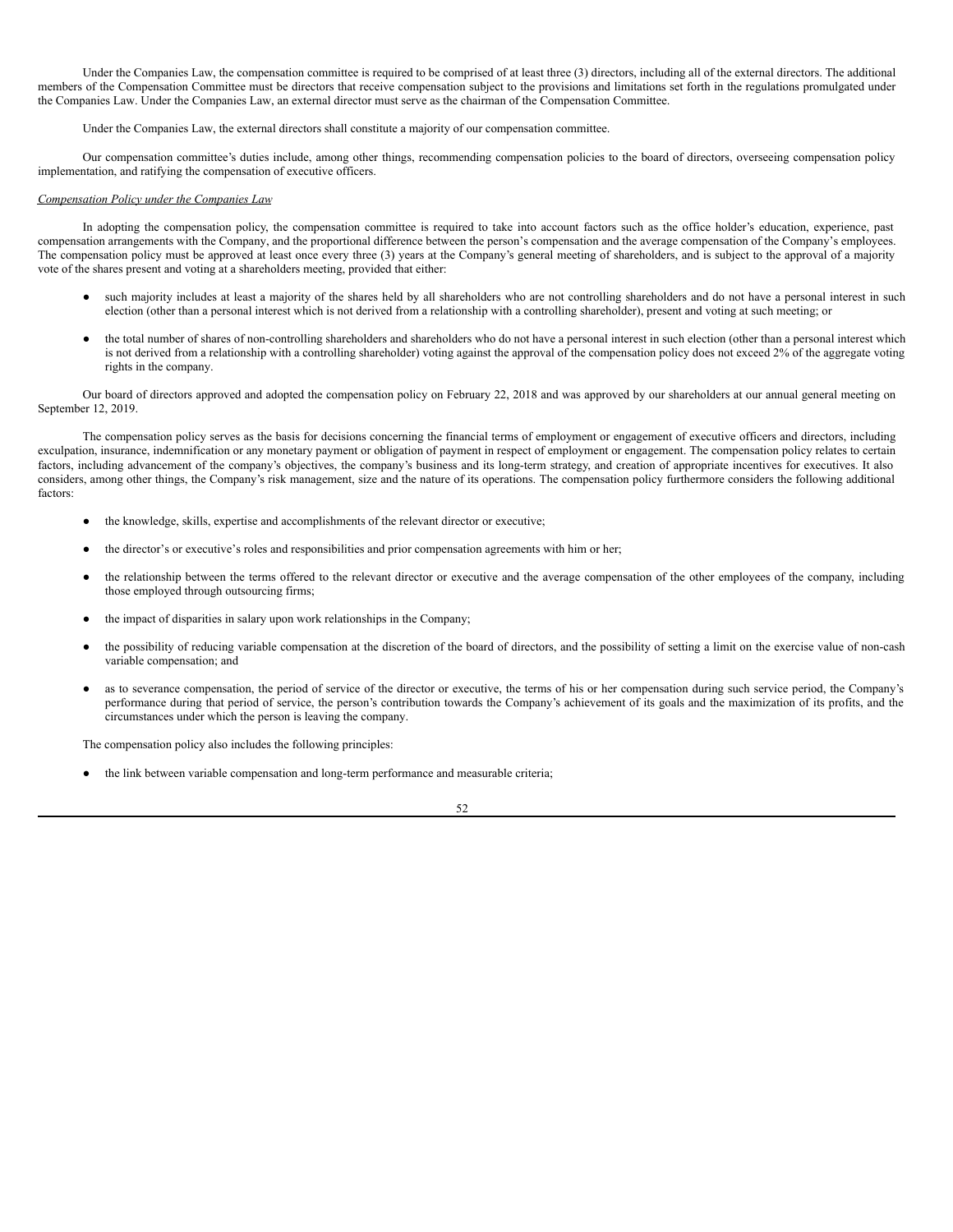- the relationship between variable and fixed compensation, and the ceiling for the value of variable compensation;
- the conditions under which a director or executive would be required to repay compensation paid to him or her if it was later shown that the data upon which such compensation was based was inaccurate and was required to be restated in the company's financial statements;
- the minimum holding or vesting period for variable, equity-based compensation while referring to appropriate a long-term perspective based incentives; and
- maximum limits for severance compensation.

The compensation committee is responsible for (a) recommending the compensation policy to the Company's board of directors for its approval (and subsequent approval by our shareholders) and (b) duties related to the compensation policy and to the approval of the terms of engagement of office holders, including:

- recommending whether a compensation policy should continue in effect, if the then-current policy has a term of greater than three (3) years (approval of either a new compensation policy or the continuation of an existing compensation policy must in any case occur every three (3) years);
- recommending to the board of directors periodic updates to the compensation policy;
- deciding upon the approval of certain compensation terms of officers which require compensation committee approval under the Companies Law; and
- determining whether the compensation terms of a proposed transaction need not be brought to approval of the shareholders.

The Compensation Committee's duties include recommending compensation policies to the board of directors, overseeing compensation policy implementation, and ratifying the compensation of executive officers.

# *Compensation of Directors*

Under the Companies Law, the compensation of our directors requires the approval of our Compensation Committee, the subsequent approval of the board of directors and, unless exempted under the regulations promulgated under the Companies Law, the approval of the shareholders at a general meeting. Where the director is also a controlling shareholder, the requirements for approval of transactions with controlling shareholders apply, as described below under "—Fiduciary duties and approval of specified related party transactions under Israeli law—Disclosure of Personal Interests of a Controlling Shareholder and Approval of Acts and Transactions."

The directors are also entitled to be paid reasonable travel, hotel and other expenses expended by them in attending board meetings and performing their functions as directors of the Company, all of which is to be determined by the board of directors.

External directors are entitled to remuneration subject to the provisions and limitations set forth in the regulations promulgated under the Companies Law.

#### **Internal Auditor**

Under the Companies Law, we are required to appoint an internal auditor recommended by the audit committee and appointed by the board of directors. The role of the internal auditor is, among other things, to examine whether a company's actions comply with applicable law and orderly business procedure. Under the Companies Law, the internal auditor cannot be an interested party or an office holder or a relative of an interested party or an office holder, nor may the internal auditor be the company's independent auditor or its representative. An "interested party" is defined in the Companies Law as: (i) a holder of 5% or more of the issued share capital or voting power in a company, (ii) any person or entity who has the right to designate one or more directors or to designate the chief executive officer of the company, or (iii) any person who serves as a director or as a chief executive officer of the company. As of the date of this annual report on Form 20-F, the board of directors has not appointed an internal auditor, and the Company is therefore not currently in compliance with the requirements of the Companies Law. Due to such non-compliance with the Companies Law, the Company may be subject to third parties' and/or shareholders' claims under the Israeli Torts Ordinance.

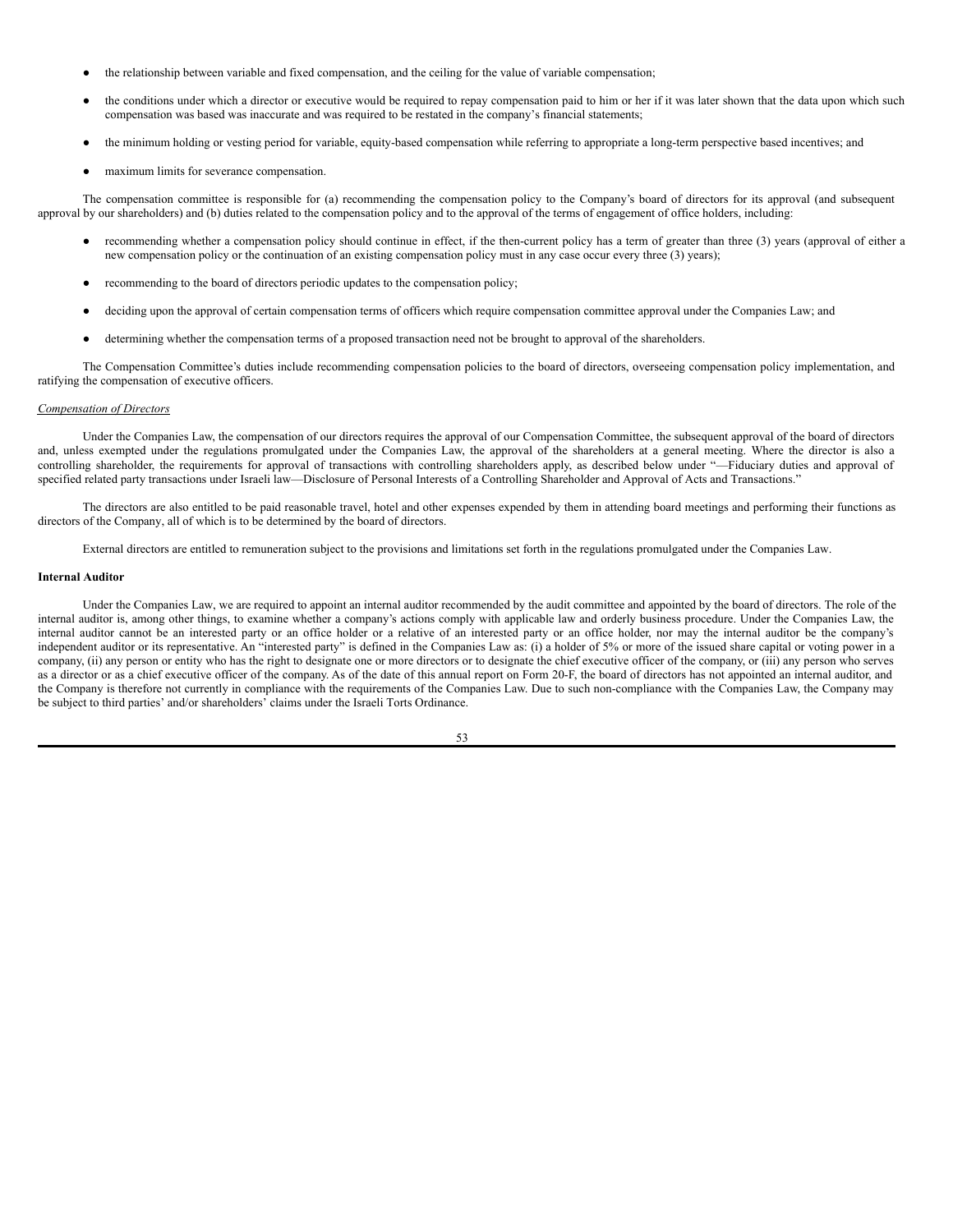## **Fiduciary duties and approval of specified related party transactions under Israeli law**

## *Fiduciary duties of of ice holders*

The Companies Law imposes a duty of care and a duty of loyalty on all office holders of a company. An office holder is defined in the Companies Law as a general manager, chief business manager, deputy general manager, vice general manager, any other person assuming the responsibilities of any of these positions regardless of such person's title, a director and any other manager directly subordinate to the general manager. The duty of care of an office holder is based on the duty of care set forth in connection with the tort of negligence under the Israeli Torts Ordinance (New Version) 5728-1968. This duty of care requires an office holder to act with the degree of proficiency with which a reasonable office holder in the same position would have acted under the same circumstances. The duty of care includes a duty to use reasonable means, in light of the circumstances, to obtain information on the advisability of a given action brought for his or her approval or performed by virtue of his or her position and all other important information pertaining to these actions.

The duty of care includes a duty to use reasonable means to obtain:

- information on the appropriateness of a given action submitted for his or her approval or performed by virtue of his or her position; and
- all other important information pertaining to these actions.

The duty of loyalty requires an office holder to act in good faith and for the benefit of the company, and includes the duty to:

- refrain from any act involving a conflict of interest between the performance of his or her duties in the company and his or her other duties or personal affairs;
- refrain from any activity that is competitive with the business of the company;
- refrain from exploiting any business opportunity of the company for the purpose of gaining a personal advantage for himself or herself or others; and
- disclose to the company any information or documents relating to the company's affairs which the office holder received as a result of his or her position as an office holder.

We may approve an act performed in breach of the duty of loyalty of an office holder provided that the office holder acted in good faith, the act or its approval does not harm the company, and the office holder discloses his or her personal interest a sufficient amount of time before the date for discussion of approval of such act.

# *Disclosure of personal interests of an of ice holder and approval of acts and transactions*

The Companies Law requires that an office holder promptly disclose to the company any personal interest that he or she may have and all related material information or documents relating to any existing or proposed transaction by the company. A personal interest includes an interest of any person in an act or transaction of a company, including a personal interest of one's relative or of a corporate body in which such person or a relative of such person is a 5% or greater shareholder, director or general manager or in which he or she has the right to appoint at least one director or the general manager, but excluding a personal interest stemming solely from one's ownership of shares in the company. A personal interest includes the personal interest of a person for whom the office holder holds a voting proxy or the personal interest of the office holder with respect to his or her vote on behalf of a person for whom he or she holds a proxy, discretionary or otherwise, even if such shareholder has no personal interest in the matter.

An interested office holder's disclosure must be made promptly and in any event no later than the first meeting of the board of directors at which the transaction is considered. An office holder is not obliged to disclose such information if the personal interest of the office holder derives solely from the personal interest of his or her relative in a transaction that is not considered an extraordinary transaction.

Under the Companies Law, extraordinary transactions that require approval are defined as any of the following:

a transaction other than in the ordinary course of business;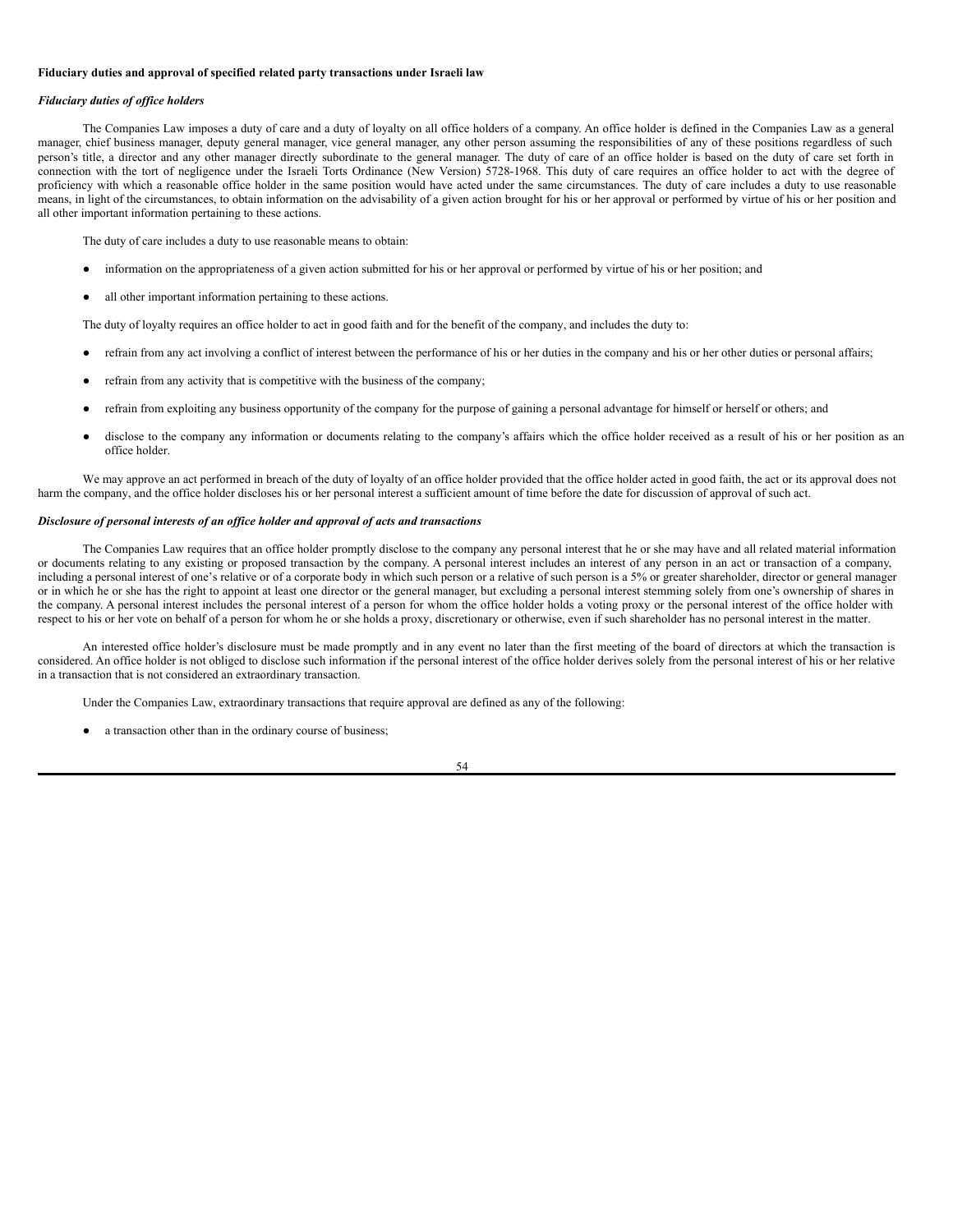- a transaction that is not on market terms; and
- a transaction that may have a material impact on the company's profitability, assets or liabilities.

Under the Companies Law, once an office holder has complied with the disclosure requirement described above, a company may approve a transaction between the company and the office holder or a third-party in which the office holder has a personal interest, or approve an action by the office holder that would otherwise be deemed a breach of duty of loyalty. However, a company may not approve a transaction or action that is adverse to the company's interest or that is not performed by the office holder in good faith.

Approval first by the company's audit committee and subsequently by the board of directors is required for an extraordinary transaction (meaning, any transaction that is not in the ordinary course of business, not on market terms or that is likely to have a material impact on the company's profitability, assets or liabilities) in which an office holder has a personal interest.

A director and any other office holder who has a personal interest in a transaction which is considered at a meeting of the board of directors or the audit committee may generally (unless it is with respect to a transaction which is not an extraordinary transaction) not be present at such a meeting or vote on that matter unless a majority of the directors or members of the audit committee, as applicable, have a personal interest in the matter. If a majority of the members of the audit committee or the board of directors has a personal interest in the approval of such a transaction then all of the directors may participate in deliberations of the audit committee or board of directors, as applicable, with respect to such transaction and vote on the approval thereof and, in such case, shareholder approval is also required.

Pursuant to the Companies Law, public company compensation arrangements such as insurance, indemnification or exculpation arrangements with office holders who are not the Chief Executive Officer or a director require compensation committee approval and subsequent approval by the board of directors. Compensation arrangements must comply with the compensation policy of the company.

In special circumstances, the compensation committee and the board of directors may approve compensation arrangements that do not match the compensation policy of the company, subject to the approval of a majority vote of the shares present and voting at a shareholders meeting, provided that either: (a) such majority includes at least a majority of the shares held by all shareholders who are not controlling shareholders and do not have a personal interest in such compensation arrangement; or (b) the total number of shares of non-controlling shareholders and shareholders who do not have a personal interest in the compensation arrangement and who vote against the arrangement does not exceed two percent of the company's aggregate voting rights, or Special Majority Vote for Compensation. In the event that the Special Majority Vote for Compensation is not obtained, the compensation committee and the board of directors may reconsider the compensation arrangement and approve it, after a detailed review.

Pursuant to the Companies Law, public company compensation arrangements with the Chief Executive Officer require compensation committee approval, approval by the board of directors and Special Majority for Compensation approval at the shareholders' meeting. Compensation arrangements with the Chief Executive Officer must comply with the compensation policy of the company. In the event that Special Majority Vote for Compensation is not obtained, then the compensation committee and the board of directors may reconsider the compensation arrangement and approve it after a detailed review. Notwithstanding the above, the compensation committee is authorized to refrain from submitting a proposed compensation arrangement with a Chief Executive Officer candidate for shareholder approval, if (a) doing so would jeopardize the company's engagement of the candidate and (b) the proposed arrangement complies with the company's compensation policy.

With respect to amending an existing compensation arrangement, only the approval of the compensation committee is required, provided the committee determines that the amendment is not material in relation to the existing compensation arrangement. With respect to amending an existing related-party transaction, only the approval of the audit committee is required, provided the committee determines that the amendment is not material in relation to the existing arrangement.

Compensation arrangements with directors who are not controlling shareholders, including compensation arrangements with directors in their capacities as executive officers, (unless exempted under the applicable regulations), require the approval of the compensation committee, the board of directors and the company's shareholders, in that order.

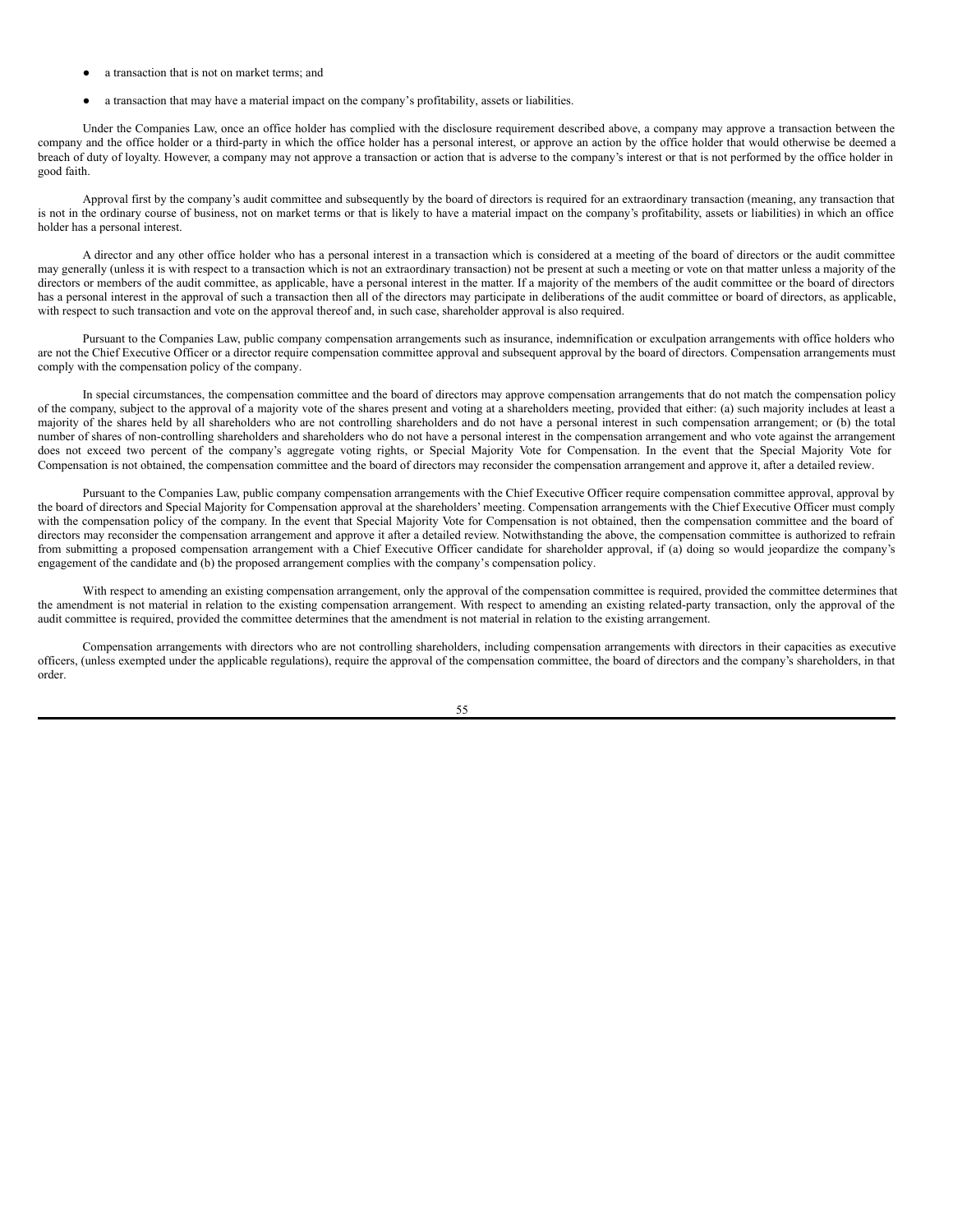## *Disclosure of personal interests of a controlling shareholder and approval of acts and transactions*

Pursuant to the Companies Law, the disclosure requirements regarding personal interests that apply to directors and executive officers also apply to a controlling shareholder of a public company. A controlling shareholder is a shareholder who has the ability to direct the activities of a company, including a shareholder who holds 25% or more of the voting rights if no other shareholder holds more than 50% of the voting rights. For this purpose, the holdings of all shareholders who have a personal interest in the same transaction will be aggregated.

An extraordinary transaction between a public company and a controlling shareholder, or in which a controlling shareholder has a personal interest, and the terms of any compensation arrangement of a controlling shareholder who is an office holder or his relative, require the approval of a company's audit committee (or compensation committee with respect to compensation arrangements), board of directors and shareholders, in that order. In addition, the shareholder approval must fulfill one of the following requirements:

- at least a majority of the voting rights in the company held by shareholders who have no personal interest in the transaction and who are present and voting at the general meeting, must be voted in favor of approving the transaction (for this purpose, abstentions are disregarded); or
- the voting rights held by shareholders who have no personal interest in the transaction and who are present and voting at the general meeting, and who vote against the transaction, do not exceed 2% of the voting rights in the company.

To the extent that any such transaction with a controlling shareholder or his relative is for a period extending beyond three (3) years, shareholder approval is required once every three (3) years, unless, in respect to certain transactions, the audit committee determines that the duration of the transaction is reasonable under the circumstances.

# **Duties of Shareholders**

Under the Companies Law, a shareholder has a duty to refrain from abusing its power in the company and to act in good faith and in an acceptable manner in exercising its rights and performing its obligations to the company and other shareholders, including, among other things, voting at general meetings of shareholders on the following matters:

- an amendment to the company's articles of association;
- an increase in the company's authorized share capital;
- a merger; and
- the approval of related party transactions and acts of office holders that require shareholder approval.
- A shareholder also has a general duty to refrain from discriminating against other shareholders.

The remedies generally available upon a breach of contract will also apply to a breach of the above-mentioned duties, and in the event of discrimination against other shareholders, additional remedies are available to the injured shareholder.

In addition, any controlling shareholder, any shareholder that knows that its vote can determine the outcome of a shareholder vote and any shareholder that, under a company's articles of association, has the power to appoint or prevent the appointment of an office holder, or has another power with respect to a company, is under a duty to act with fairness towards the company. The Companies Law does not describe the substance of this duty except to state that the remedies generally available upon a breach of contract will also apply in the event of a breach of the duty to act with fairness, taking the shareholder's position in the company into account.

# **Exculpation, Insurance and Indemnification of Office Holders**

Under the Companies Law, a company may not exculpate an office holder from liability for a breach of the duty of loyalty. A company may exculpate an office holder in advance from liability to the company, in whole or in part, for damages caused to the company as a result of a breach of the duty of care but only if a provision authorizing such exculpation is included in its articles of association. Our amended and restated articles of association include such a provision. An Israeli company may not exculpate a director from liability arising out of a breach of the duty of care with respect to a dividend or distribution to shareholders.

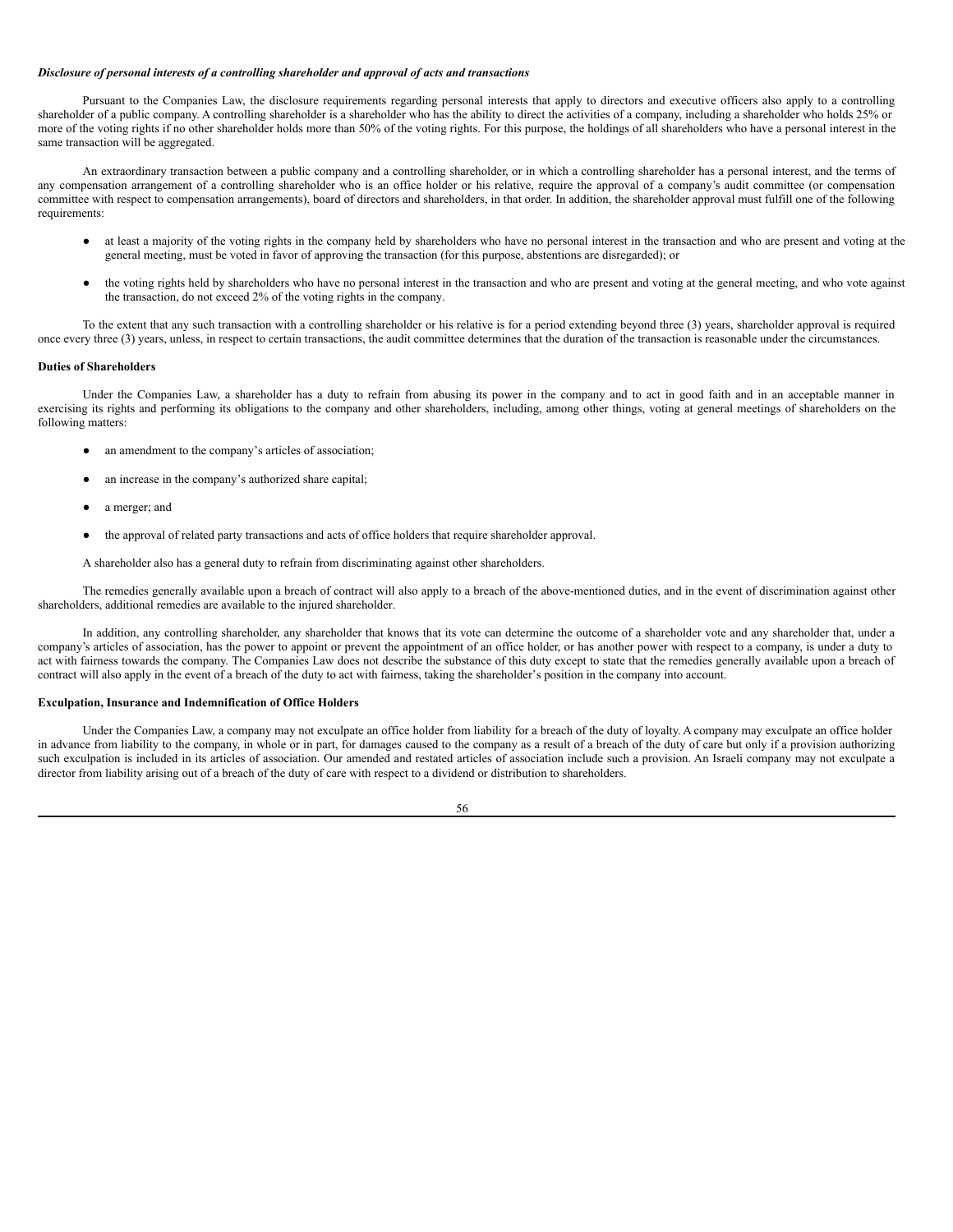Under the Companies Law and the Securities Law, 5738—1968, or the Securities Law, a company may indemnify an office holder in respect of the following liabilities, payments and expenses incurred for acts performed as an office holder, either pursuant to an undertaking made in advance of an event or following an event, provided a provision authorizing such indemnification is contained in its articles of association:

- a monetary liability incurred by or imposed on him or her in favor of another person pursuant to a judgment, including a settlement or arbitrator's award approved by a court. However, if an undertaking to indemnify an office holder with respect to such liability is provided in advance, then such undertaking must be limited to certain events which, in the opinion of the board of directors, can be foreseen based on the company's activities when the undertaking to indemnify is given, and to an amount or according to criteria determined by the board of directors as reasonable under the circumstances, and such undertaking shall detail the foreseen events and described above amount or criteria;
- reasonable litigation expenses, including reasonable attorneys' fees, incurred by the office holder as (1) a result of an investigation or proceeding instituted against him or her by an authority authorized to conduct such investigation or proceeding, provided that (i) no indictment was filed against such office holder as a result of such investigation or proceeding; and (ii) no financial liability was imposed upon him or her as a substitute for the criminal proceeding as a result of such investigation or proceeding or, if such financial liability was imposed, it was imposed with respect to an offense that does not require proof of criminal intent; or (2) in connection with a monetary sanction; a monetary liability imposed on him or her in favor of an injured party at an Administrative Procedure (as defined below) pursuant to Section  $52(54)(a)(1)(a)$  of the Securities Law;
- expenses incurred by an office holder or certain compensation payments made to an injured party that were instituted against an office holder in connection with an Administrative Procedure under the Securities Law, including reasonable litigation expenses and reasonable attorneys' fees; and
- reasonable litigation expenses, including attorneys' fees, incurred by the office holder or imposed by a court in proceedings instituted against him or her by the company, on its behalf or by a third party or in connection with criminal proceedings in which the office holder was acquitted or as a result of a conviction for an offense that does not require proof of criminal intent.

Administrative Procedure" is defined as a procedure pursuant to chapters H3 (Monetary Sanction by the Israeli Securities Authority), H4 (Administrative Enforcement Procedures of the Administrative Enforcement Committee) or I1 (Arrangement to prevent Procedures or Interruption of procedures subject to conditions) to the Securities Law.

Under the Companies Law and the Securities Law, a company may insure an office holder against the following liabilities incurred for acts performed by him or her as an office holder if and to the extent provided in the company's articles of association:

- a breach of duty of care to the company or to a third party, to the extent such a breach arises out of the negligent conduct of the office holder;
- a breach of duty of loyalty to the company, provided that the office holder acted in good faith and had a reasonable basis to believe that the act would not harm the company;
- a monetary liability imposed on the office holder in favor of a third party;
- a monetary liability imposed on the office holder in favor of an injured party at an Administrative Procedure pursuant to Section  $52(54)(a)(1)(a)$  of the Securities Law; and
- expenses incurred by an office holder in connection with an Administrative Procedure instituted against him or her, including reasonable litigation expenses and reasonable attorneys' fees.

Under the Companies Law, a company may not indemnify, exculpate or insure an office holder against any of the following:

a breach of duty of loyalty, except for indemnification and insurance for a breach of the duty of loyalty to the company to the extent that the office holder acted in good faith and had a reasonable basis to believe that the act would not harm the company;

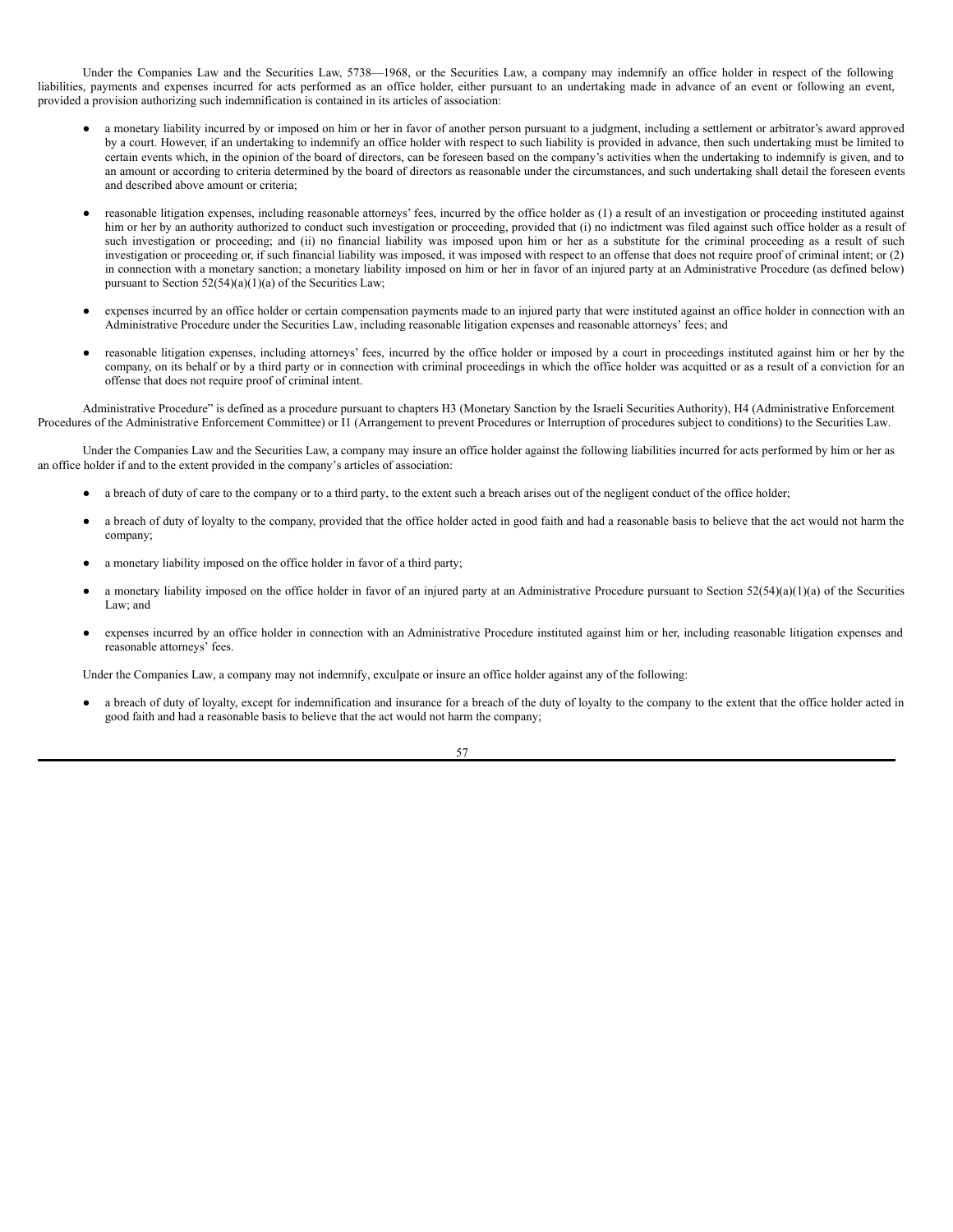- a breach of the duty of care committed intentionally or recklessly, excluding a breach arising out of the negligent conduct of the office holder;
- an act or omission committed with intent to derive illegal personal benefit; or
- a fine, monetary sanction or forfeit levied against the office holder.

Under the Companies Law, exculpation, indemnification and insurance of office holders must be approved by the compensation committee and the board of directors and, with respect to certain office holders or under certain circumstances, also by the shareholders. See "Item 6 C. — Board Practices — Fiduciary duties and approval of specified related party transactions under Israeli law."

Our amended and restated articles of association permit us to, exculpate, indemnify and insure our office holders as permitted under the Companies Law. Our office holders are currently covered by a directors and officers' liability insurance policy. As of the date of this annual report on Form 20-F, no claims for directors' and officers' liability insurance have been filed under this policy, we are not aware of any pending or threatened litigation or proceeding involving any of our directors or officers in which indemnification is sought, nor are we aware of any pending or threatened litigation that may result in claims for indemnification by any director or officer.

We have entered into indemnification agreements with each of our directors exculpating them from a breach of their duty of care to us to the fullest extent permitted by law, subject to limited exceptions. This indemnification is limited to events determined as foreseeable by the board of directors based on our activities, and to an amount or according to criteria determined by the board of directors as reasonable under the circumstances. We intend to enter into new agreements with each of our directors and executive officers exculpating them from liability to us for damages caused to us as a result of a breach of duty of care and undertaking to indemnify them, in each case, to the fullest extent permitted by our amended and restated articles of association to be effective upon the effectiveness of our registration statement and the Companies Law, including with respect to liabilities resulting from this offering to the extent that these liabilities are not covered by insurance. The maximum aggregate amount of indemnification that we may pay to all of our directors and office holders together based on the indemnification agreement is \$5,000,000. Such indemnification amounts will be in addition to any amounts available under our directors' and office holders' liability insurance policy.

### **D. Employees**

As of December 31, 2019, we had twelve (12) full time employees, two (2) part time employee in PVN and two full time employees in Digiflex, located in Israel. There was one additional employee in the United States, employed by Digiflex Inc and his contract was terminated in September 2020. Israeli labor laws govern the length of the workday, minimum wages for employees, procedures for hiring and dismissing employees, determination of severance pay, annual leave, sick days, advance notice of termination of employment, equal opportunity and anti-discrimination laws and other conditions of employment of our Israeli employees. Subject to certain exceptions, Israeli law generally requires severance pay upon the retirement, death or dismissal of an employee, and requires us and our employees to make payments to the National Insurance Institute, which is similar to the U.S. Social Security Administration. Our Israeli employees have pension plans in accordance with the applicable Israeli legal requirements.

While none of our employees are party to any collective bargaining agreements, certain provisions of the collective bargaining agreements between the Histadrut (General Federation of Labor in Israel) and the Coordination Bureau of Economic Organizations (including the Industrialists'Associations) are applicable to our employees by extension orders issued by the Israeli Ministry of Industry, Trade and Labor. These provisions primarily concern the length of the workday, minimum daily wages for professional workers, pension fund benefits for all employees, insurance for work-related accidents, procedures for dismissing employees, determination of severance pay and other conditions of employment. We generally provide our employees with benefits and working conditions beyond the required minimums.

## **E. Share Ownership**

## *Share ownership by Directors and Executive Of icers*

For information regarding ownership of our ordinary shares by our directors and executive officers, see "Item 7 A. — Major Shareholders".

# *Share Option Plans*

For information on our share option plan see "Item 6 B. — Compensation — Incentive Compensation Plans".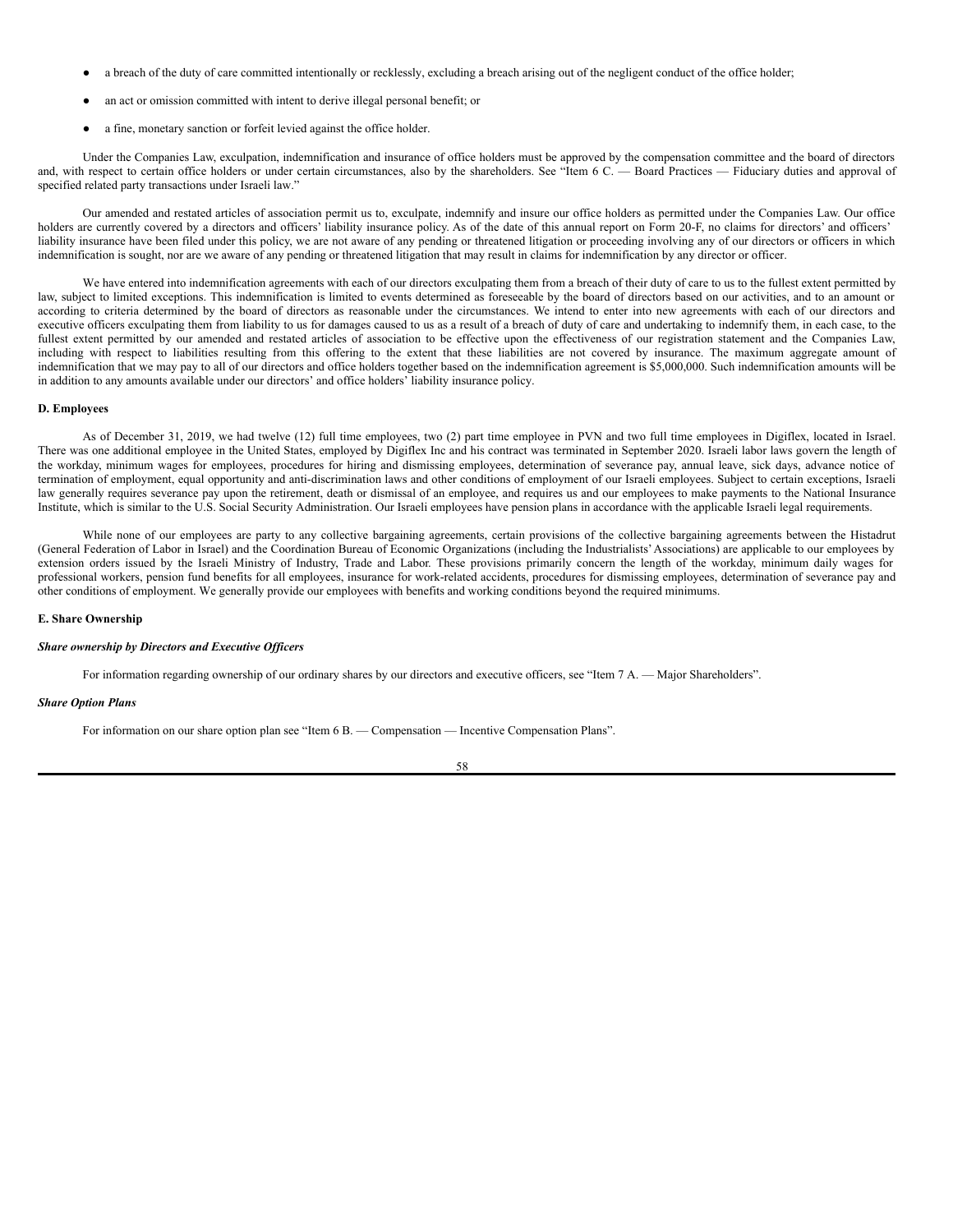## **ITEM 7. Major Shareholders and Related Party Transactions**

## **A. Major Shareholders.**

The following table sets forth certain information regarding the beneficial ownership of our ordinary shares as of December 31, 2020, by:

- each of our directors and executive officers;
- all of our executive officers and directors as a group; and
- each person (or group of affiliated persons) known by us to be the beneficial owner of more than 5% of the outstanding ordinary shares.

The beneficial ownership of our ordinary shares is determined in accordance with the rules of the SEC. Under these rules, a person is deemed to be a beneficial owner of a security if that person has or shares voting power, which includes the power to vote or to direct the voting of the security, or investment power, which includes the power to dispose of or to direct the disposition of the security. For purposes of the table below, we deem ordinary shares issuable pursuant to options that are currently exercisable or exercisable within 60 days as of Dember 31, 2020, if any, to be outstanding and to be beneficially owned by the person holding the options or warrants for the purposes of computing the percentage ownership of that person, but we do not treat them as outstanding for the purpose of computing the percentage ownership of any other person. The percentage of ordinary shares beneficially owned is based on 26,986,203 ordinary shares outstanding as of December 31, 2020. Certain of the convertible loans provided to us and warrants issued by us commencing October 2018, which are included in the table below, have an exercise price that is subject to the conversation mechanism described in those agreements but not less than \$0.17. The number of beneficial owned ordinary shares presented in the table below was calculated based on an exercise price of \$0.17, representing the maximum potential ordinary share amount of the conversion price, as applicable. See "Item 10. Additional Information —C. Material Contracts —Convertible Loan Agreements."

Except where otherwise indicated, we believe, based on information furnished to us by such owners and based on public information, that the beneficial owners of the ordinary shares listed below have sole investment and voting power with respect to such shares. In addition, none of our shareholders have different voting rights from other shareholders.

|                                                          | <b>No. of Shares</b><br><b>Beneficially</b><br>Owned | Percentage<br>Owned |
|----------------------------------------------------------|------------------------------------------------------|---------------------|
| Holders of more than 5% of our voting securities:        |                                                      |                     |
| <b>GTRIMG</b> Investments Ltd.                           | $78,425,488^{(1)}$                                   | 74.69%              |
| Legov Ltd.                                               | $13,292,893^{(2)}$                                   | 35.56%              |
| Teuza – A Fairchild Technology Venture Ltd.              | $8.076.221^{(3)}$                                    | 24.35%              |
| Slobel NV                                                | $7,828,273^{(4)}$                                    | 23.60%              |
| Terra Venture partners                                   | $6,151,259^{(5)}$                                    | 22.37%              |
| Hypermarketing Inc.                                      | $7,146,202^{(6)}$                                    | 20.94%              |
| Y.T.Y. Lenny Investments Ltd                             | $2,877,870^{(7)}$                                    | 9.95%               |
| Dr. Fernando de la Vega                                  | $3,162,292^{(8)}$                                    | $9.65\%$            |
| Fineline PCB (Cyprus) Ltd.                               | $2,623,529^{(9)}$                                    | 8.86%               |
| Amnon Mendelboim                                         | $2,121,023^{(10)}$                                   | 7.29%               |
| Bio Rad Laboratories Inc.                                | $1,862,826^{(11)}$                                   | 6.69%               |
| Ariel Lijtenstein                                        | $1,586,276^{(12)}$                                   | 5.59%               |
| ProSeed - Venture Capital Fund                           | $1,466,054^{(13)}$                                   | 5.29%               |
| Directors and executive officers who are not 5% holders: |                                                      |                     |

| Dov Farkash                                 | -         |          |
|---------------------------------------------|-----------|----------|
| Orly Solomon                                | 449,200   | 1.58%    |
| Ido Lapidot                                 | 449,200   | 1.58%    |
| Evyatar Cohen                               | 668,378   | $2.32\%$ |
| Hanan Markovich                             | 325,856   | 1.17%    |
|                                             |           |          |
| Directors and executive officers as a group | 1,892,634 | 6.65%    |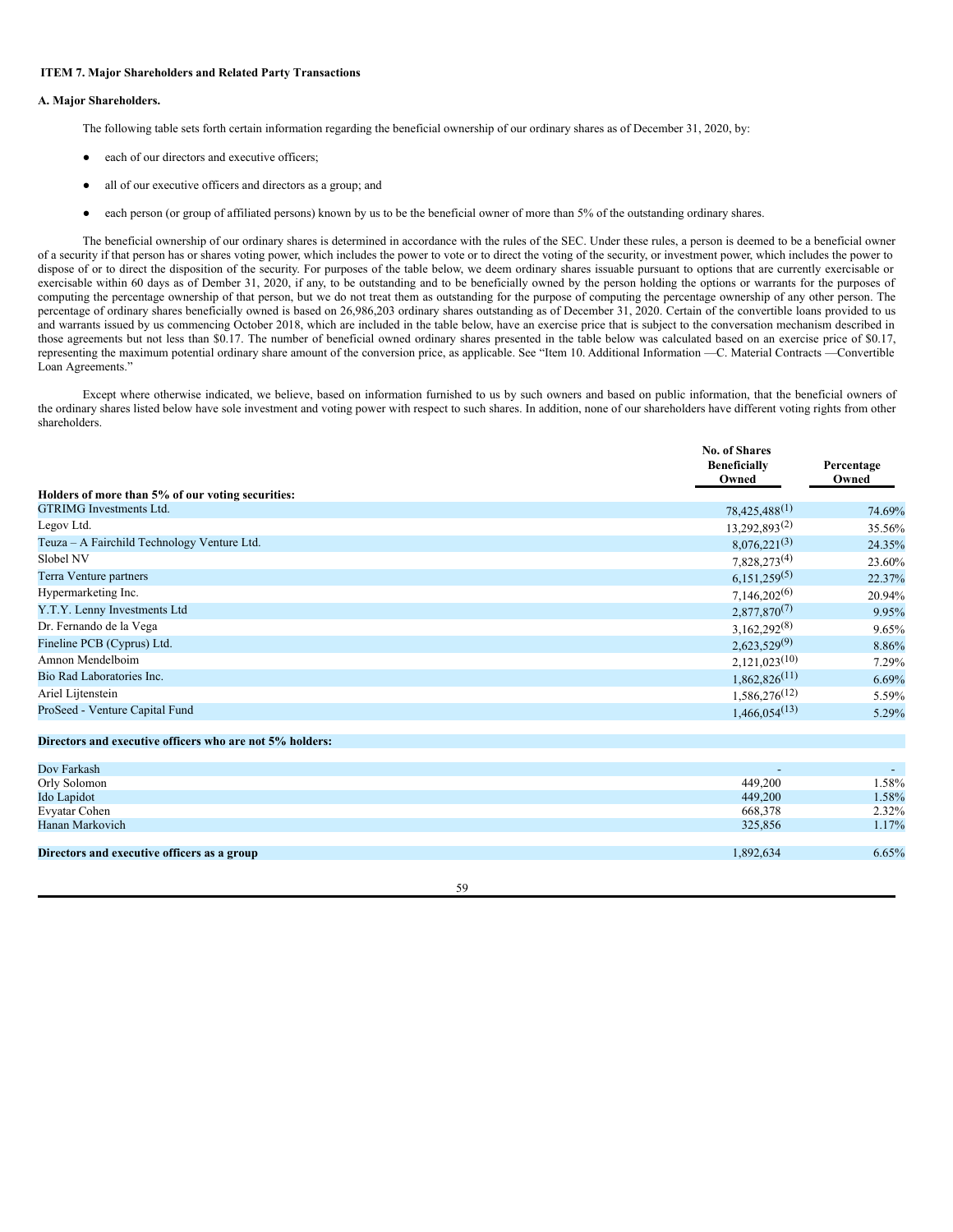- (1) Includes (i) 406,122 ordinary shares beneficially owned by GTRIMG Investments Ltd., a company incorporated under the laws of the State of Israel, or GTRIMG Investments, which is wholly owned by TRIMG Communication International Ltd., a company incorporated under the laws of the State of Israel, or the TRIMG Communication, which itself is wholly owned by GTRIMG Ltd., a company incorporated under the laws of the British Virgin Islands, or GTRIMG Ltd., and together with GTRIMG Investments and GTRIMG Communication, the GTRIMG Entities, which itself is wholly owned by GTRIMG Foundation, a foundation incorporated under the laws of the Principality of Liechtenstein, or the Foundation, the beneficiaries of which are Messrs. Talia Zeevi, Rami Zeevi, Yael Zeevi Shoer, Michal Zeevi Bender, and Gur Zeevi, collectively, the GTRIMG Group, (ii) 14,782,590 ordinary shares issuable to the GTRIMG Group upon the conversion of a convertible loan exercisable within 60 days as of December 31, 2020, and (iii) 63,236,776 ordinary shares issuable upon exercise of outstanding warrants exercisable within 60 days as of December 31, 2020.
- (2) Includes (i) 2,525,090 ordinary shares beneficially owned, (ii) 372,469 ordinary shares beneficially owned by GlenRock Israel Ltd. (iii) 1,287,102 ordinary shares issuable upon the conversion of a convertible loan and exercisable within 60 days as of December 31, 2020, and (iv) 9,108,232 ordinary shares issuable upon exercise of outstanding warrants exercisable within 60 days as of December 31, 2020. The shares listed as beneficially owned by GlenRock Israel Ltd. are held of record by Legov Ltd.
- (3) Includes (i) 1,895,654 ordinary shares beneficially owned, (ii) 966,559 ordinary shares issuable upon the conversion of a convertible loan and exercisable within 60 days as of December 31, 2020, and (iii) 5,214,008 ordinary shares issuable upon exercise of outstanding warrants exercisable within 60 days as of December 31, 2020.
- (4) Includes (i) 1,648,286 ordinary shares beneficially owned, (ii) 2,957,700 ordinary shares issuable upon the conversion of a convertible loan exercisable within 60 days as of December 31, 2020, and (iii) 3,222,287 ordinary shares issuable upon exercise of outstanding warrants exercisable within 60 days as of December 31, 2020.
- (5) Includes (i) 4,392,273 ordinary shares beneficially owned by Terra Venture Partners Sicar, (ii) 1,244,619 ordinary shares beneficially owned by Terra Venture LP, (iii) 305,562 ordinary shares issuable to Terra Venture Partners Sicar upon the conversion of a convertible loan and exercisable within 60 days of December 31, 2020, (iv) 86,584 ordinary shares issuable to Terra Venture LP upon the conversion of a convertible loan and exercisable within 60 days of December 31, 2020 (v) 95,235 ordinary shares issuable to Terra Venture Partners Sicar upon the exercise of warrants and exercisable within 60 days of December 31, 2020, and (vi) 26,986 ordinary shares issuable to Terra Venture LP upon the exercise of warrants and exercisable within 60 days of December 31, 2020,. The shares listed as beneficially owned by Terra Venture Partners or Terra are held of record by Terra Venture Partners S.C.A. Sicar and Terra Venture Partners, L.P. Each of Dr. Astorre Modena and Dr. Harold Wiener is a General Partner of Terra Ventures Partners, the manager of Terra Venture Partners S.C.A. Sicar and Terra Venture Partners, L.P. Each of Dr. Astorre Modena and Dr. Harold Wiener has shared voting and dispositive power over all shares owned by Terra.
- (6) Includes (i) 1,263,849 ordinary shares issuable upon the conversion of a convertible loan and exercisable within 60 days as of December 31, 2020, and (ii) 5,882,353 ordinary shares issuable upon exercise of outstanding warrants exercisable within 60 days as of December 31, 2020.
- (7) Includes (i) 955,112 ordinary shares beneficially owned, and (ii) 1,922,758 ordinary shares issuable upon exercise of outstanding warrants exercisable within 60 days as of December 31, 2020.
- (8) Includes (i) 1,336,140 ordinary shares beneficially owned, (ii) options to purchase 1,826,152 ordinary shares exercisable within 60 days of December 31, 2020.
- (9) Includes 2,623,529 ordinary shares issuable upon the conversion of a convertible loan and exercisable within 60 days as of December 31, 2020.
- (10) Includes 2,121,023 ordinary shares issuable upon exercise of outstanding warrants exercisable within 60 days as of December 31, 2020.
- (11) Includes (i) 1,022,904 ordinary shares beneficially owned, and (ii) 839,922 ordinary shares issuable upon exercise of outstanding warrants exercisable within 60 days as of December 31, 2020.
- (12) Includes (i) 180,556 ordinary shares beneficially owned, (ii) 548,203 ordinary shares issuable upon the conversion of a convertible loan and exercisable within 60 days as of December 31, 2020, and (iii) 857,517 ordinary shares issuable upon exercise of outstanding warrants exercisable within 60 days as of December 31, 2020.
- (13) Includes (i) 722,606 ordinary shares beneficially owned, and (ii) 743,448 ordinary shares issuable upon exercise of outstanding warrants exercisable within 60 days as of December 31, 2020.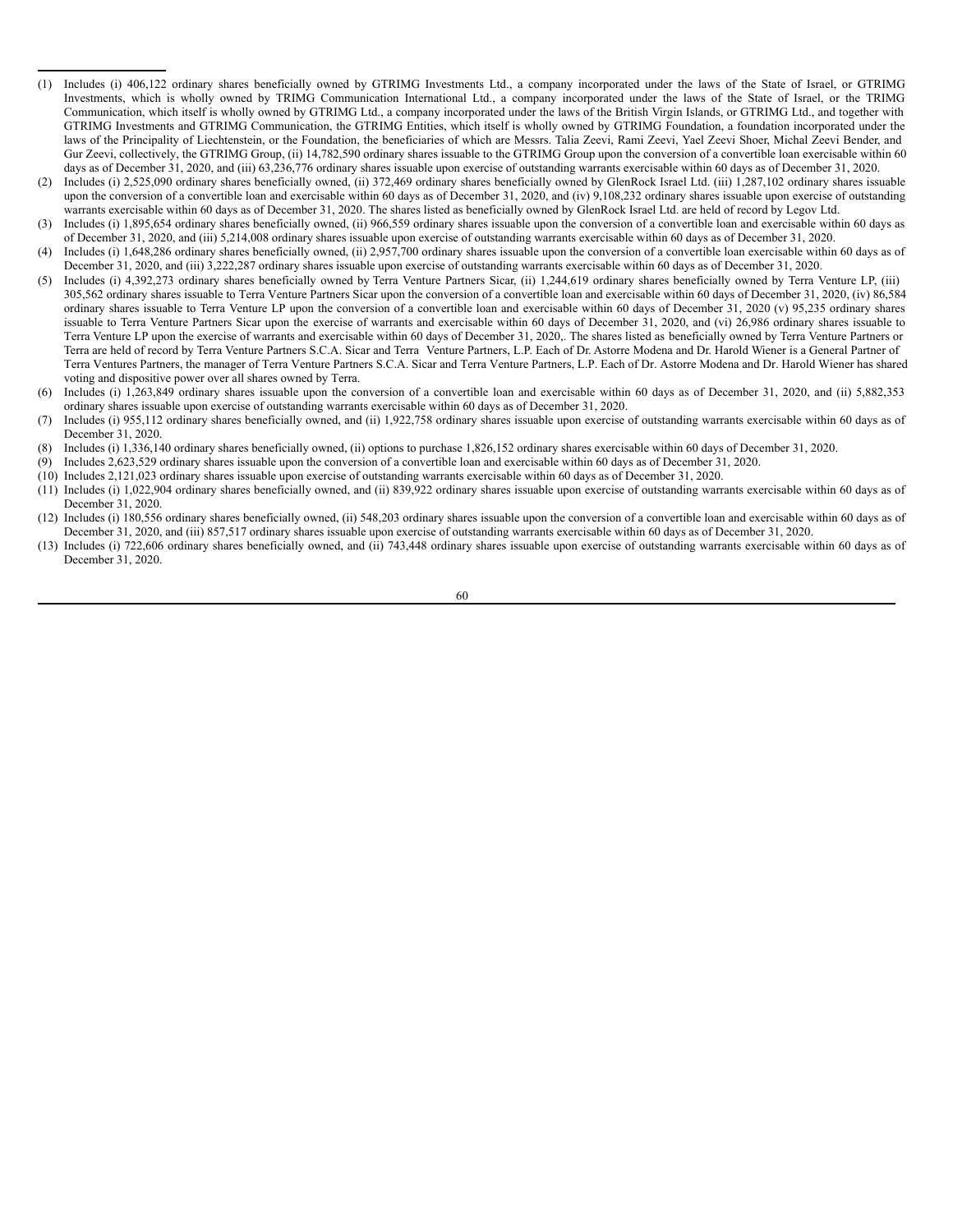## *Record Holders*

As of December 31, 2020, our ordinary shares were held by 71 registered holders (including CEDE & Co.). Based on the information provided to us by our transfer agent, as of December 31, 2020, 16 registered holders were U.S. domiciled holders.

To our knowledge, the significant changes in the percentage of beneficial ownership held by our major shareholders during the past three years have been as follows:

Changes in 2019 vs. 2018:

- Hypermarketing Inc exceeding 5% of beneficial ownership in 2019
- Y.T.Y. Lenny Investments Ltd exceeding 5% of beneficial ownership in 2019
- Bio Rad Laboratories Inc. exceeding 5% of beneficial ownership in 2019
- Ariel Lijtenstein exceeding 5% of beneficial ownership in 2019
- ProSeed Venture Capital Fund exceeding 5% of beneficial ownership in 2019
- Jet CU P.C.B. Ltd. lost its 5% of beneficial ownership in 2019
- Leifer Partners lost its 5% of beneficial ownership in 2019
- Marcelo Einhorn lost its 5% of beneficial ownership in 2019
- FirstFire Global Opportunities Fund LLC lost its 5% of beneficial ownership in 2019
- Infinity IP Bank International (Suzhou) Co., Ltd. lost its 5% of beneficial ownership in 2019
- Hermetic Trust (1975) Ltd. (in trust for Israel Electric Corporation, Ltd.) lost its 5% of beneficial ownership in 2019

# Changes in 2018 vs. 2017:

- GTRIMG Investments Ltd. exceeding 5% of beneficial ownership in 2019
- Fineline PCB (Cyprus) Ltd. exceeding 5% of beneficial ownership in 2019
- Amnon Mendelboim exceeding 5% of beneficial ownership in 2019
- Leifer Partners exceeding 5% of beneficial ownership in 2019
- Marcelo Einhorn exceeding 5% of beneficial ownership in 2019
- FirstFire Global Opportunities Fund LLC exceeding 5% of beneficial ownership in 2019
- Infinity IP Bank International (Suzhou) Co., Ltd. exceeding 5% of beneficial ownership in 2019
- Steven Hsieh lost its 5% of beneficial ownership in 2019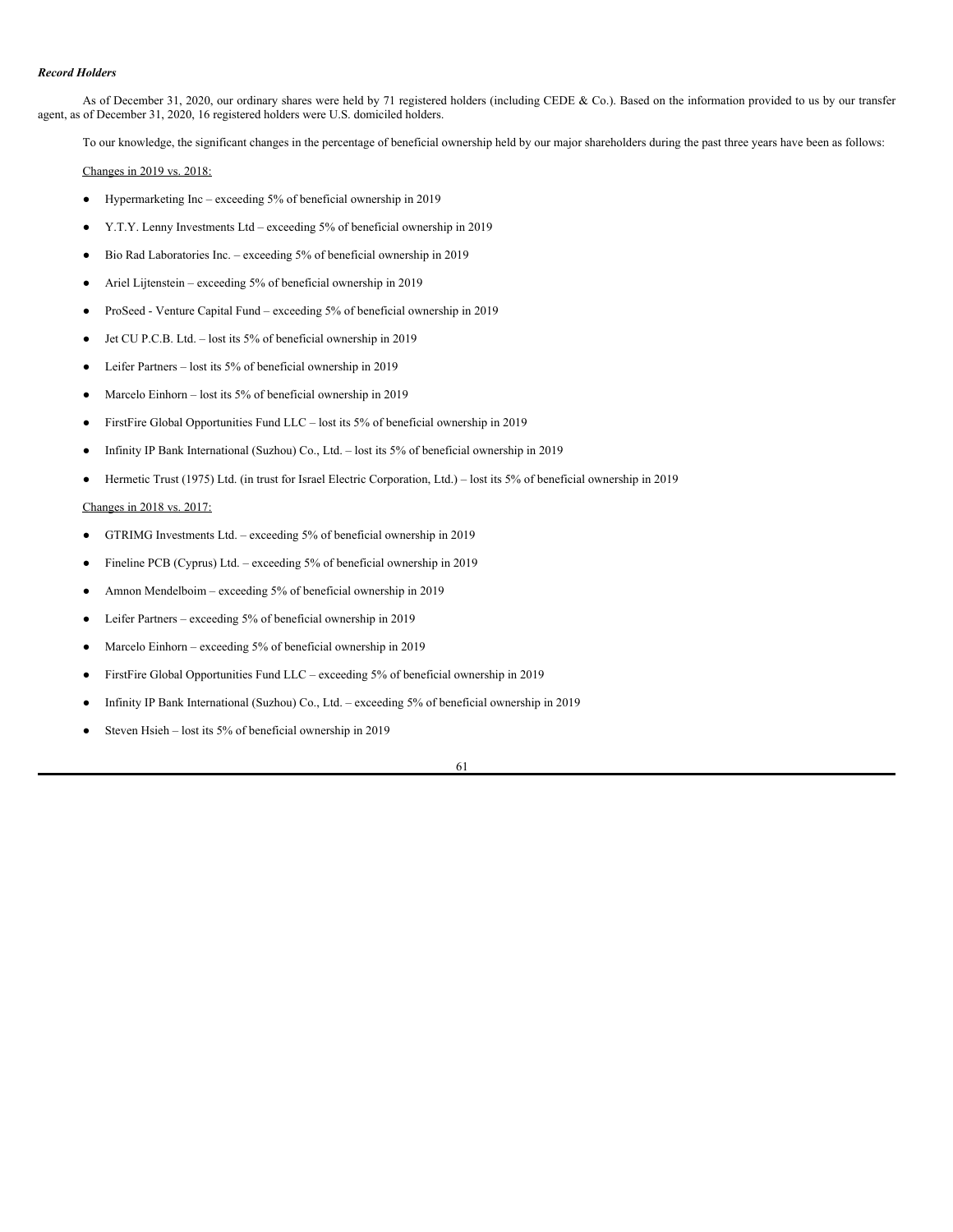#### **B. Related Party Transactions**

Please refer to Note 13 to our consolidated financial statements that appear elsewhere in this annual report on Form 20-F for information regarding our related party transactions and also to the following:

*Employment and Services Agreements*. Employment and services agreements entered into with our senior managers (including our active Chairman), as described above under "Item 6 B. — Compensation — Employment or Service Agreements with Senior Managers."

*Indemnification Agreements with Directors and Senior Managers.* Customary indemnification agreements with our directors and senior managers, as described above under "Item 6 C. — Board Practices — Exculpation, Insurance and Indemnification of Office Holders."

*Option Agreement with Directors and Senior Managers*. Option Agreements entered into with our directors and senior managers, as described above under "Item 6 E. — Share Ownership — Incentive Compensation Plan".

We believe that we have executed all of our transactions with related parties on terms no less favorable to us than those we could have obtained from unaffiliated third parties. We are required by Israeli law to ensure that all future transactions between us and our officers, directors and principal shareholders and their affiliates are approved by a majority of our board of directors, including a majority of the independent and disinterested members of our board of directors, and that they are on terms no less favorable to us than those that we could obtain from unaffiliated third parties.

## **C. Interests of Experts and Counsel.**

Not applicable.

# **ITEM 8. Financial Information.**

## **A. Consolidated Financial Statements and Other Financial Information.**

See "Item 18. Financial Statements" for a list of all financial statements filed as part of this Annual Report on Form 20-F.

## *Legal Proceedings*

Please refer to Note 9.b. to our consolidated financial statements appear elsewhere in this annual report on Form 20-F.

## *Dividend Policy*

We have never declared or paid any cash dividends on our ordinary shares and do not anticipate paying any cash dividends in the foreseeable future. Payment of cash dividends, if any, in the future will be at the discretion of our board of directors and will depend on then-existing conditions, including our financial condition, operating results, contractual restrictions, capital requirements, business prospects and other factors our board of directors may deem relevant.

Payment of dividends may also be subject to Israeli withholding taxes. See "Item 10 E. — Taxation — Certain Israeli Tax Considerations" for additional information.

# **B. Significant Changes.**

No significant changes with respect to our consolidated financial statements have occurred since December 31, 2019 other than as described in Note 16 to our consolidated financial statements appear elsewhere in this annual report on Form 20-F.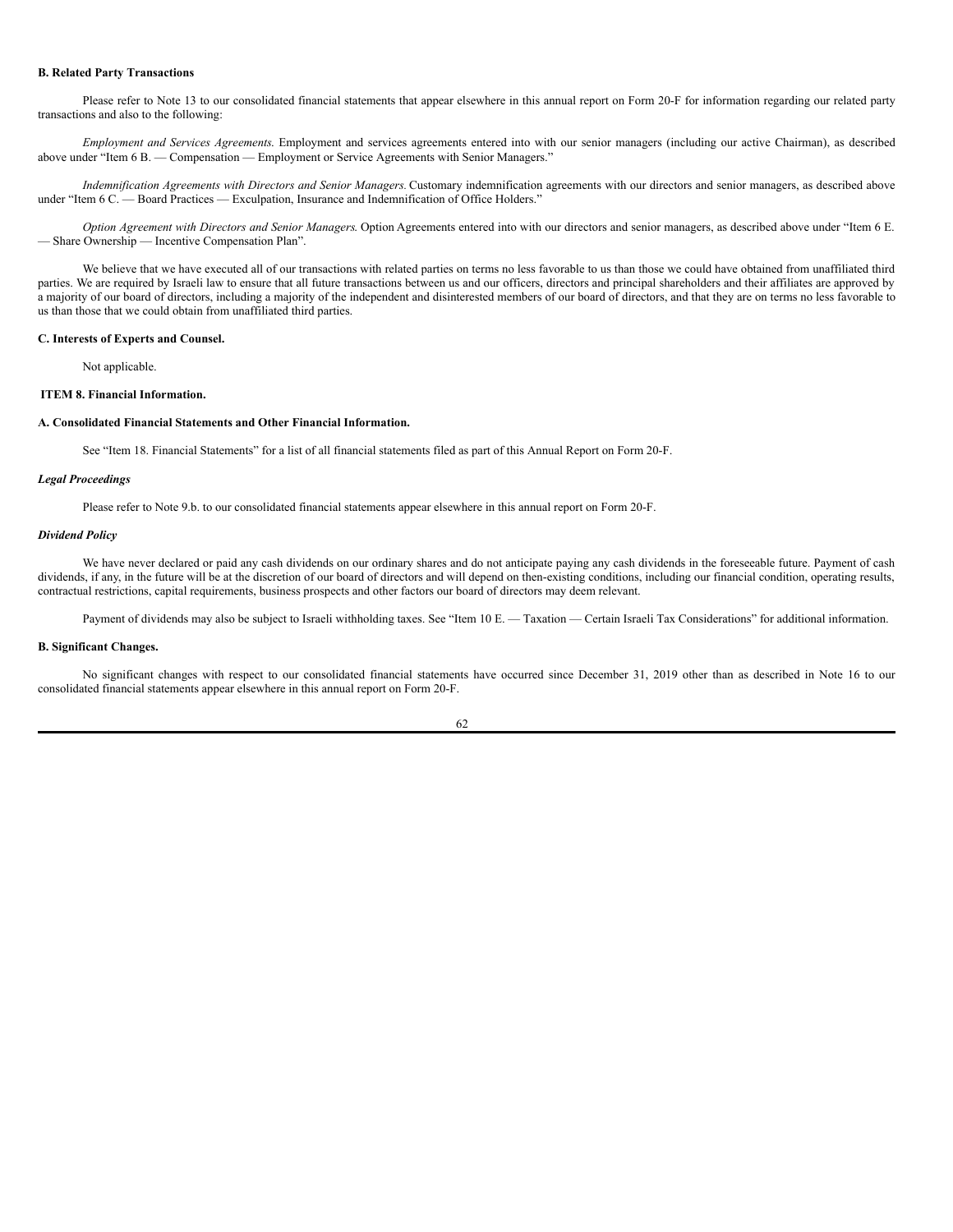## **ITEM 9. The Offer and Listing.**

## **9.A.4 Offer and Listing Details**

Our ordinary shares are quoted on the OTC Pink under the symbol "PVNNF."

## **9.B. Plan of distribution**

Not applicable.

# **9.C. Market for ordinary shares**

Not applicable.

## **9.D. Selling shareholders**

Not applicable.

# **9.E. Dilution**

Not applicable.

## **9.F. Expenses of the issue**

Not applicable.

# **ITEM 10. Additional Information.**

## **A. Share Capital.**

Not applicable.

# **B. Memorandum and Articles of Association.**

# **General**

As of December 31, 2019, our authorized share capital consists of 200,000,000 ordinary shares, par value NIS 0.01 (approximately \$0.003) per share, of which 24,393,218 are issued and outstanding. On December 28, 2020, as part of the annual general meeting of the shareholders', the authorized ordinary shares were increased by an additional 1,000,000,000 ordinary shares of NIS 0.01 (\$0.003) par value.

All of our outstanding ordinary shares are validly issued, fully paid and non-assessable. Our ordinary shares do not have any preemptive rights.

# **Registration Number and Purposes of the Company**

Our original articles of association were registered with the Israeli Registrar of Companies at the time of incorporation of the Company on June 24, 2009, under our Israeli registration number 514287093. Our purpose is set forth in Section 4 of our articles of association and includes every lawful purpose.

# **Voting Rights and Conversion**

All ordinary shares will have identical voting and other rights in all respects.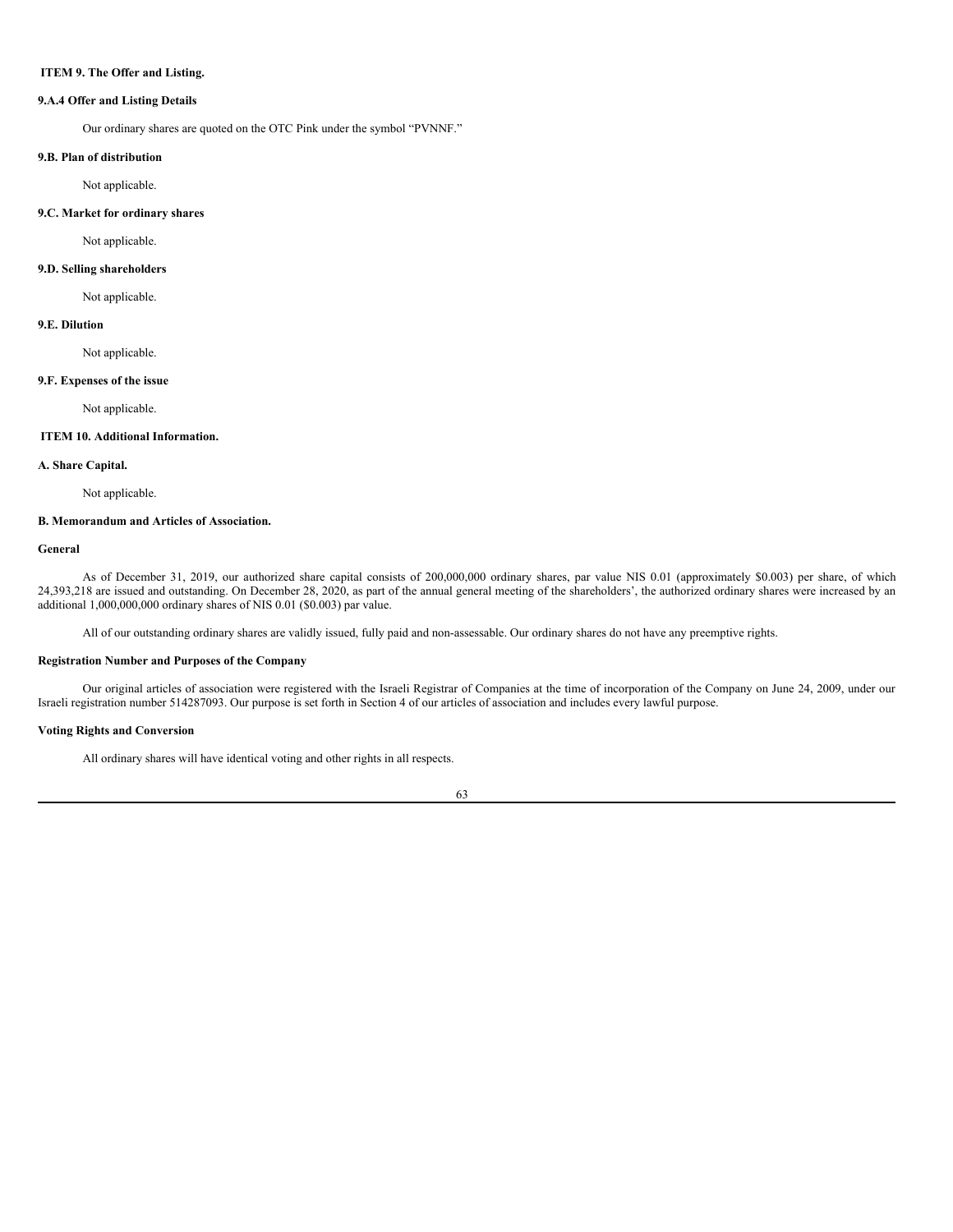#### **Transfer of shares**

Our fully paid ordinary shares are issued in registered form and may be freely transferred under our amended and restated articles of association, unless the transfer is restricted or prohibited by another instrument, applicable law or the rules of a stock exchange on which the shares are listed for trade. The ownership or voting of our ordinary shares by non-residents of Israel is not restricted in any way by our amended and restated articles of association or the laws of the State of Israel, except for ownership by nationals of some countries that are, or have been, in a state of war with Israel.

## **Election of directors**

Under our amended and restated articles of association, our board of directors must consist of not less than three (3) but no more than seven (7) directors. Pursuant to our amended and restated articles of association, each of our directors, other than the external directors, for whom special election requirements apply under the Companies Law, will be appointed by a simple majority vote. Our Board consists of three (3) classes of directors (not including external directors who do not form part of any class), with one class being elected each year by shareholders at the Company's annual general meeting for a term of approximately three years. A director shall hold office until his or her successors are elected and qualified.

In addition, our amended and restated articles of association allow our board of directors, at any time and from time to time, to appoint any person to be a director, to fill a vacancy however created. Further, our board of directors has the power, at any time and from time to time, to appoint any person to be a director in addition to the existing board of directors, so long as the total number of directors shall not at any time exceed the maximum number prescribed by the our amended and restated articles of association. A director appointed by our board of directors as aforementioned shall be deemed, for all intents and purposes, as having been appointed by the annual general meeting, and, without derogating from the generality of the aforesaid, shall serve as a director until the expiry of the term of office of the class to which he or she was appointed.

Further, under our amended and restated articles of association, GTRIMG Investments Ltd., or GTRIMG, is entitled to designate one non-voting observer to the board of directors, or the Observer. The Observer is entitled to attend and participate in all meetings of the board of directors in a non-voting, observer capacity. Subject to limitations, the Observer is entitled to receive notice of, to attend and to receive copies of any documentation distributed to the directors before, during or after, all meetings of the board of directors at the same time such notice or material is provided or delivered to members of the board of directors. In addition, in the event that and conditioned upon the conversion of the loan amount or the investment of at least US \$2,000,000, GTRIMG shall be entitled to elect one director to our board of directors. Such director shall serve as the chairman of the board of directors, provided that such nominee has the required qualifications under applicable laws including the stock exchange rules then applicable. In the MOU, it was agreed that we would appoint a director nominated by GTRIMG as chairman of the board in accordance with the terms of our amended and restated articles of association. As a result, Dov Farkash was appointed as our Active Chairman of the Board of Directors commencing April 19, 2020.

## **Dividend and Liquidation Rights**

We may declare a dividend to be paid to the holders of our ordinary shares in proportion to their respective shareholdings. Under the Companies Law, dividend distributions are determined by the board of directors and do not require the approval of the shareholders of a company unless the company's articles of association provide otherwise. Our amended and restated articles of association do not require shareholder approval of a dividend distribution and provide that dividend distributions may be determined by our board of directors.

Pursuant to the Companies Law, the distribution amount is limited to the greater of retained earnings or earnings generated over the previous two years, according to our then last reviewed or audited financial statements, provided that the end of the period to which the financial statements relate is not more than six months prior to the date of the distribution. If we do not meet such criteria, then we may distribute dividends only with court approval. In each case, we are only permitted to distribute a dividend if our board of directors and the court, if applicable, determines that there is no reasonable concern that payment of the dividend will prevent us from satisfying our existing and foreseeable obligations as they become due.

In the event of our liquidation, after satisfaction of liabilities to creditors, our assets will be distributed to the holders of our ordinary shares in proportion to their shareholdings. This right, as well as the right to receive dividends, may be affected by the grant of preferential dividend or distribution rights to the holders of a class of shares with preferential rights that may be authorized in the future.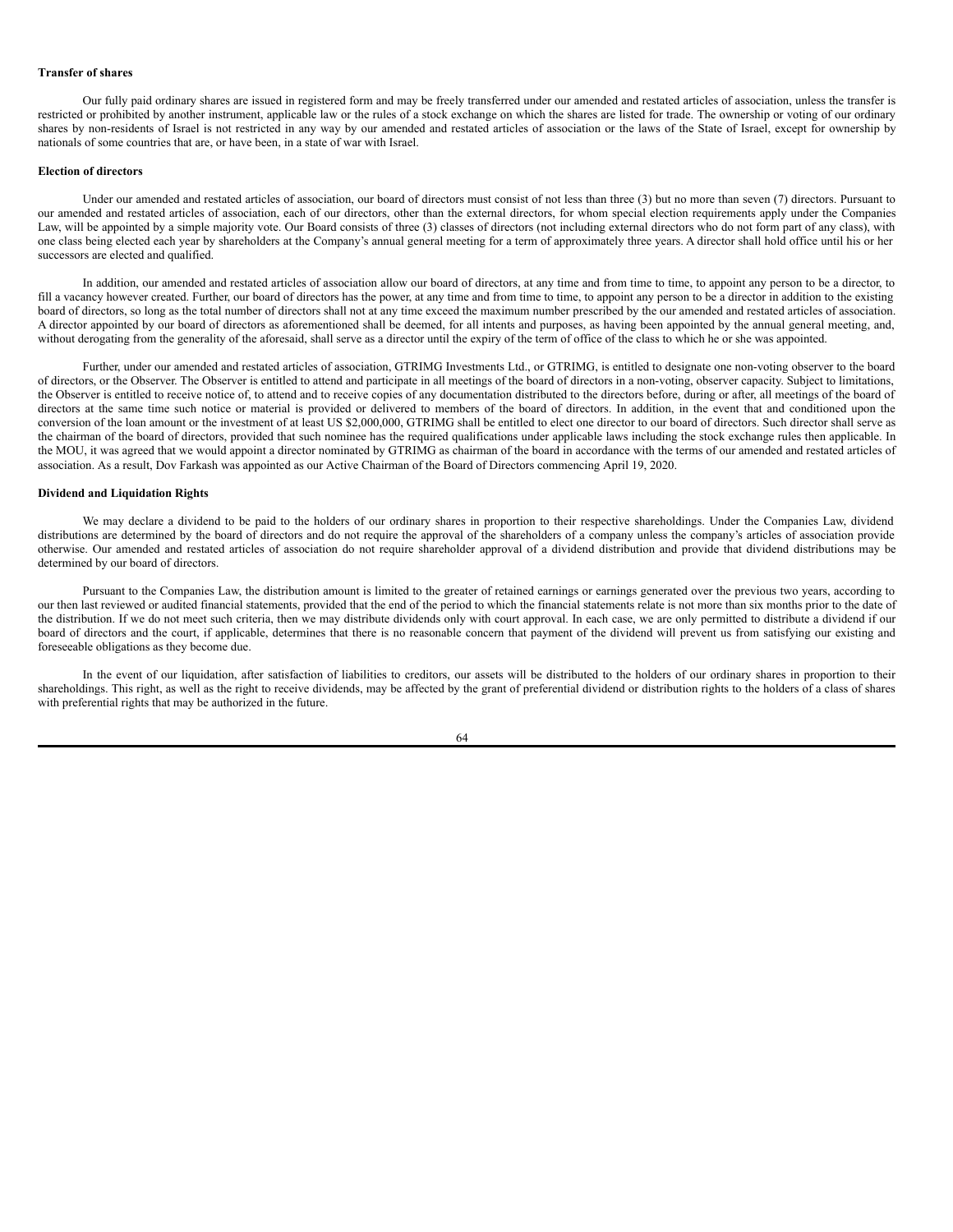#### **Exchange Controls**

There are currently no Israeli currency control restrictions on remittances of dividends on our ordinary shares, proceeds from the sale of the shares or interest or other payments to non-residents of Israel, except for shareholders who are subjects of countries that are, or have been, in a state of war with Israel.

## **Shareholder meetings**

Under Israeli law, we are required to hold an annual general meeting of our shareholders once every calendar year that must be held no later than 15 months after the date of the previous annual general meeting. All meetings other than the annual general meeting of shareholders are referred to in our amended and restated articles of association as special general meetings. Our board of directors may call special general meetings whenever it sees fit, at such time and place, within or outside of Israel, as it may determine. In addition, the Companies Law provides that our board of directors is required to convene a special general meeting upon the written request of (i) any two or more of our directors or one-quarter or more of the members of our board of directors or (ii) one or more shareholders holding, in the aggregate, either (a) 5% or more of our outstanding issued shares and 1% or more of our outstanding voting power or (b) 5% or more of our outstanding voting power.

Subject to the provisions of the Companies Law and the regulations promulgated thereunder, shareholders entitled to participate and vote at general meetings are the shareholders of record on a date to be decided by the board of directors, which may generally be between four and 21 days prior to the date of the meeting, and in certain circumstances, between four and 40 days prior to the date of the meeting. Furthermore, the Companies Law requires that resolutions regarding the following matters must be passed at a general meeting of our shareholders:

- amendments to our articles of association;
- appointment or termination of our auditors;
- appointment of external directors;
- approval of certain related party transactions;
- increases or reductions of our authorized share capital;
- a merger; and
- the exercise of our board of director's powers by a general meeting, if our board of directors is unable to exercise its powers and the exercise of any of its powers is required for our proper management.

The Companies Law requires that a notice of any annual general meeting or special general meeting be provided to shareholders at least 21 days prior to the meeting and if the agenda of the meeting includes the appointment or removal of directors, the approval of transactions with office holders or interested or related parties, or an approval of a merger, notice must be provided at least 35 days prior to the meeting. Under the Companies Law and our amended and restated articles of association, shareholders are not permitted to take action by way of written consent in lieu of a meeting.

#### *Quorum*

Pursuant to our amended and restated articles of association, holders of our ordinary shares have one vote for each ordinary share held on all matters submitted to a vote before the shareholders at a general meeting. The quorum required for our general meetings of shareholders consists of at least two shareholders (not in default in payment of any sum) present in person, by proxy or written ballot who hold or represent between or among them at least 25% of the total our issued share capital. If within thirty (30) minutes from the time appointed for the general meeting the requisite quorum is not present, the meeting shall be dissolved, but shall stand adjourned to the same day in the next week at the same time the following week and at the same place or to a later date, if so specified in advance in the notice of the general meeting. All matters for which the general meeting was summoned shall be discussed at the adjourned meeting, provided that if the requisite quorum is not present at the adjourned meeting within thirty (30) minutes from the time appointed for such meeting, subject to the provisions of applicable law, one or more shareholders present in person or by proxy, shall constitute a quorum, unless the meeting was called pursuant to a request by our shareholders in accordance with the Companies Law, in which case the quorum required shall be one or more shareholders, present in person or by proxy, and holding the number of shares required for making such request. No business shall be transacted at any adjourned meeting except business that might lawfully have been transacted at the meeting as originally called.

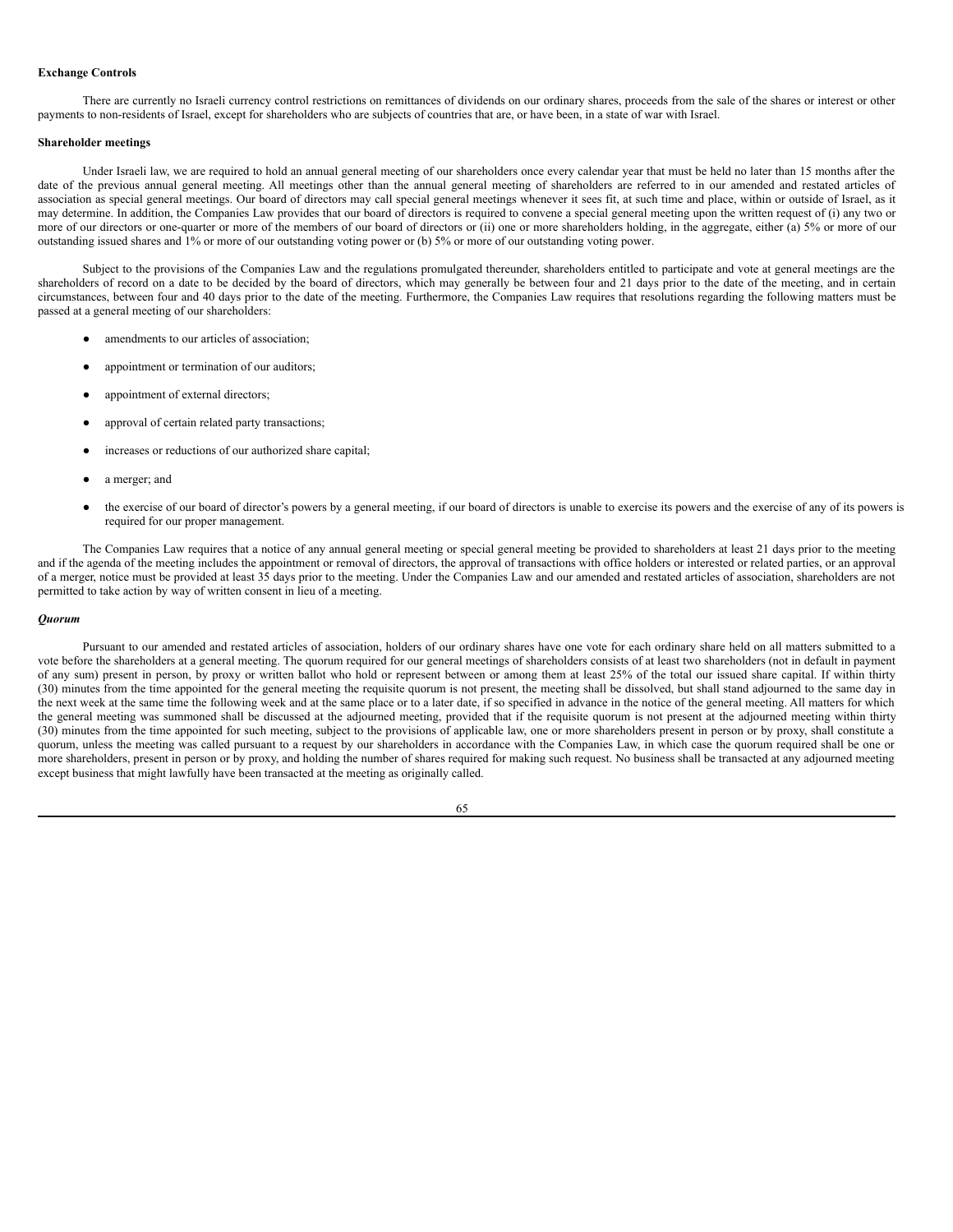#### *Vote Requirements*

Our amended and restated articles of association provide that all resolutions of our shareholders require a simple majority vote, unless otherwise required by the Companies Law or by our amended and restated articles of association. For special majority requirements under the Companies Law see "Item 6 C. — Board Practices". Under our amended and restated articles of association, the alteration of the rights, privileges, preferences or obligations of any class of our shares requires a simple majority of the class so affected (or such other percentage of the relevant class that may be set forth in the governing documents relevant to such class), in addition to the ordinary majority vote of all classes of shares voting together as a single class at a shareholder meeting. Our amended and restated articles of association also provide that a change to the provisions related to the committees of our board of directors, number of directors, the election or removal of any director from office, our board of directors proceedings and mergers and business combinations, requires the vote of at least 60% of our outstanding share capital having the right to vote, voting in person or by proxy at such general meeting. Another exception to the simple majority vote requirement is a resolution for the voluntary winding up, or an approval of a scheme of arrangement or reorganization, of the company pursuant to Section 350 of the Companies Law.

#### *Access to corporate records*

Under the Companies Law, all shareholders generally have the right to review minutes of our general meetings, our shareholder register, including with respect to material shareholders, our articles of association, our financial statements, other documents as provided in the Companies Law, and any document we are required by law to file publicly with the Israeli Companies Registrar or the Israeli Securities Authority. Any shareholder who specifies the purpose of its request may request to review any document in our possession that relates to any action or transaction with a related party which requires shareholder approval under the Companies Law. We may deny a request to review a document if we determine that the request was not made in good faith, that the document contains a commercial secret or a patent or that the document's disclosure may otherwise impair our interests.

## **Acquisitions under Israeli law**

#### *Merger*

The Companies Law permits merger transactions if approved by each party's board of directors and, unless certain requirements described under the Companies Law are met, a majority of each party's shareholders and, in the case of the target company, a majority vote of each class of its shares, voted on the proposed merger at a shareholders meeting. The board of directors of a merging company is required pursuant to the Companies Law to discuss and determine whether in its opinion there exists a reasonable concern that as a result of a proposed merger, the surviving company will not be able to satisfy its obligations towards its creditors, such determination taking into account the financial status of the merging companies. If the board of directors has determined that such a concern exists, it may not approve a proposed merger. Following the approval of the board of directors of each of the merging companies, the boards of directors must jointly prepare a merger proposal for submission to the Israeli Registrar of Companies.

For purposes of the shareholder vote, unless a court rules otherwise, the merger will not be deemed approved if a majority of the shares represented at the shareholders meeting that are held by parties other than the other party to the merger, or by any person who holds 25% or more of the outstanding shares or the right to appoint 25% or more of the directors of the other party, vote against the merger. In addition, if the non-surviving entity of the merger has more than one class of shares, the merger must be approved by each class of shareholders. If the transaction would have been approved but for the separate approval of each class or the exclusion of the votes of certain shareholders as provided above, a court may still approve the merger upon the request of holders of at least 25% of the voting rights of a company, if the court holds that the merger is fair and reasonable, taking into account the value of the parties to the merger and the consideration offered to the shareholders. Pursuant to the Companies Law, if a merger is with a company's controlling shareholder or if the controlling shareholder has a personal interest in the merger, then the merger is instead subject to the same special majority approval that governs all extraordinary transactions with controlling shareholders (as described above under "Board Practices — Fiduciary duties and approval of specified related party transactions under Israeli law."). In addition, the Company shall not engage in any Business Combination with any Interested Shareholder for a period of three years following the time that such shareholder became an Interested Shareholder, unless either prior to such time the Board of Directors approved either the Business Combination or the transaction which resulted in the shareholder becoming an Interested Shareholder; or upon consummation of the transaction which resulted in the shareholder becoming an Interested Shareholder, the Interested Shareholder owned at least 85% of the Voting Shares of the Company outstanding at the time the transaction commenced.

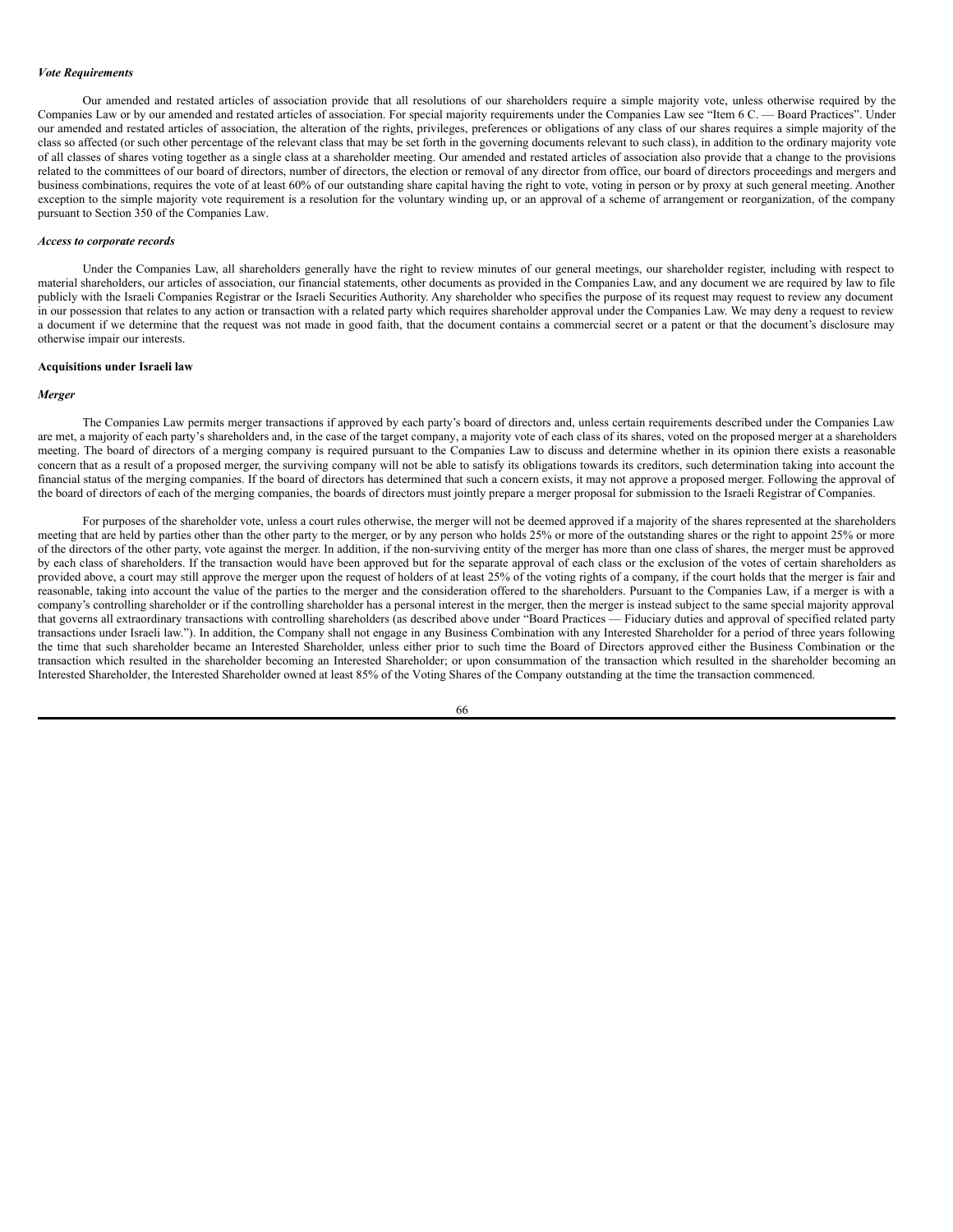Under the Companies Law, each merging company must send a copy of the proposed merger plan to its secured creditors. Unsecured creditors are entitled to receive notice of the merger pursuant to regulations promulgated under the Companies Law. Upon the request of a creditor of either party to the proposed merger, the court may delay or prevent the merger if it concludes that there exists a reasonable concern that, as a result of the merger, the surviving company will be unable to satisfy the obligations the target company. The court may further give instructions to secure the rights of creditors.

In addition, a merger may not be completed unless at least fifty (50) days have passed from the date that a proposal for approval of the merger was filed with the Israeli Registrar of Companies and thirty (30) days from the date that shareholder approval of both merging companies was obtained.

### *Full tender of er*

A person wishing to acquire shares of a public Israeli company and who would as a result hold over 90% of the target company's issued and outstanding share capital or that of a certain class of shares is required by the Companies Law to make a tender offer to all of the company's shareholders or the shareholders who holds shares of the same class for the purchase of all of the issued and outstanding shares of the company or of the same class, as applicable.

If the shareholders who do not respond to or accept the offer hold less than 5% of the issued and outstanding share capital of the company or of the applicable class of the shares, all of the shares that the acquirer offered to purchase will be transferred to the acquirer by operation of law (provided that a majority of the offerees that do not have a personal interest in such tender offer shall have approved it, which condition shall not apply if offerees holding less than 2% of the company's issued and outstanding share capital failed to approve such tender offer).

Upon a successful completion of such a full tender offer, any shareholder that was an offeree in such tender offer, whether the shareholder accepted the tender offer or not, may, within six months from the date of acceptance of the tender offer, petition the Israeli court to determine whether the tender offer was for less than fair value and that the fair value should be paid as determined by the court unless the acquirer stipulated that a shareholder that accepts the offer may not seek appraisal rights. If the shareholders who did not respond or accept the tender offer hold at least 5% of the issued and outstanding share capital of the company or of the applicable class, or the shareholders who did not accept the tender offer hold 2% or more of the issued and outstanding share capital of the company (or of the applicable class), the acquirer may not acquire shares of the company that will increase its holdings to more than 90% of the company's issued and outstanding share capital or of the applicable class from shareholders who accepted the tender offer.

# *Special tender of er*

The Companies Law provides that an acquisition of shares of a public Israeli company must be made by means of a special tender offer if as a result of the acquisition the purchaser would become a holder of at least 25% of the voting rights in the company. This rule does not apply if there is already another holder of at least 25% of the voting rights in the company. Similarly, the Companies Law provides that an acquisition of shares in a public company must be made by means of a tender offer if as a result of the acquisition the purchaser would become a holder of more than 45% of the voting rights in the company, if there is no other shareholder of the company who holds more than 45% of the voting rights in the company.

These requirements do not apply if the acquisition (i) occurs in the context of a private placement, provided that the general meeting approved the acquisition as a private offering whose purpose is to give the acquirer at least 25% of the voting rights in the company if there is no person who holds at least 25% of the voting rights in the company, or as a private offering whose purpose is to give the acquirer 45% of the voting rights in the company, if there is no person who holds 45% of the voting rights in the company, (ii) was from a shareholder holding at least 25% of the voting rights in the company and resulted in the acquirer becoming a holder of at least 25% of the voting rights in the company, or (iii) was from a holder of more than 45% of the voting rights in the company and resulted in the acquirer becoming a holder of more than 45% of the voting rights in the company.

The special tender offer may be consummated only if (i) at least 5% of the voting power attached to the company's outstanding shares will be acquired by the offeror and (ii) the special tender offer is accepted by a majority of the votes of those offerees who gave notice of their position in respect of the offer, excluding the votes of a holder of control in the offeror, a person who has personal interest in acceptance of the special tender offer, holders of 25% or more of the voting rights in the company or anyone on their behalf, including their relatives and entities controlled by them.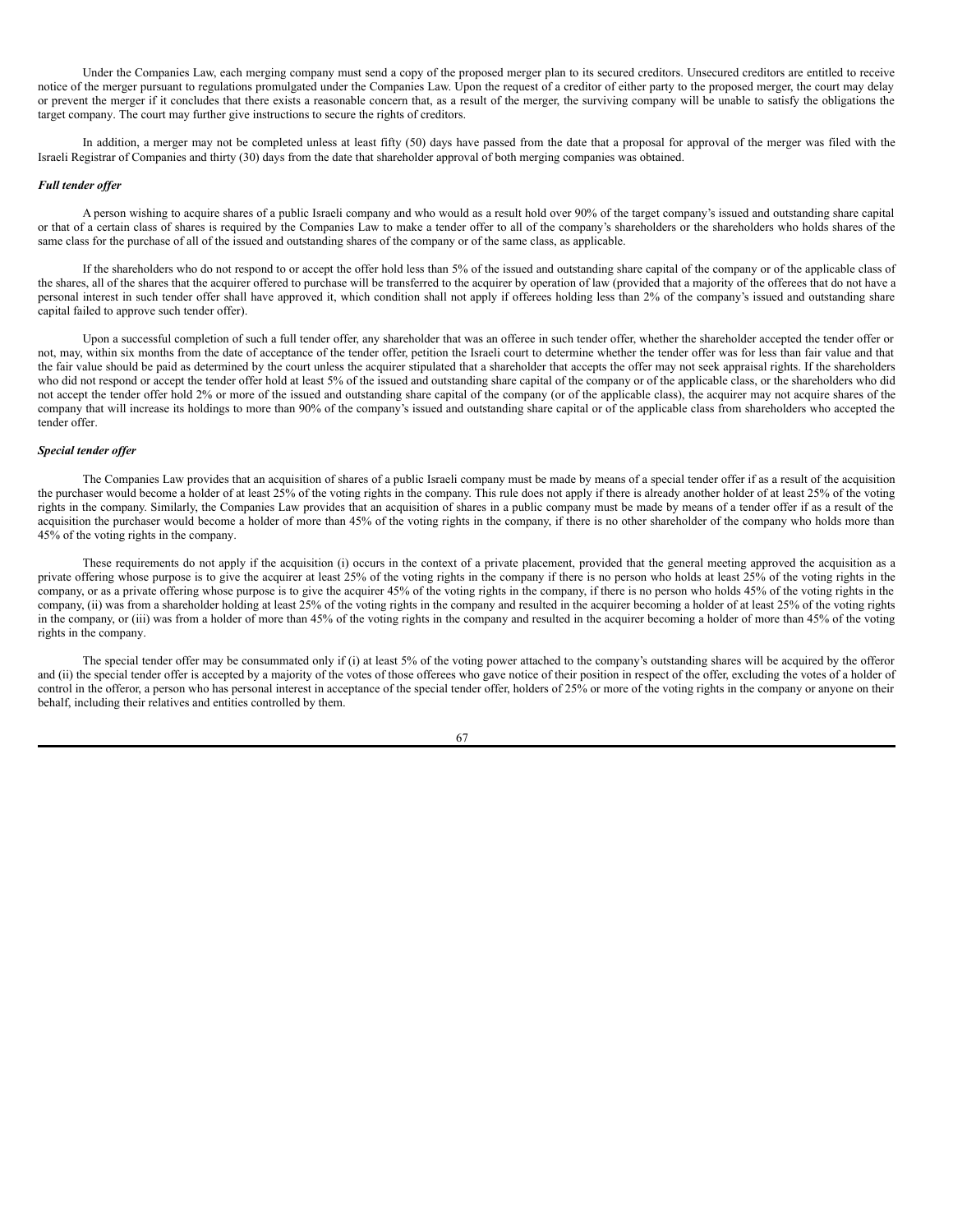In the event that a special tender offer is made, a company's board of directors is required to express its opinion on the advisability of the offer, or shall abstain from expressing any opinion if it is unable to do so, provided that it gives the reasons for its abstention. In addition, the board of directors must disclose any personal interest each member of the board of directors has in the offer or stems therefrom. An office holder in a target company who, in his or her capacity as an office holder, performs an action the purpose of which is to cause the failure of an existing or foreseeable special tender offer or is to impair the chances of its acceptance, is liable to the potential purchaser and shareholders for damages resulting from his or her acts, unless such office holder acted in good faith and had reasonable grounds to believe he or she was acting for the benefit of the company. However, office holders of the target company may negotiate with the potential purchaser in order to improve the terms of the special tender offer, and may further negotiate with third parties in order to obtain a competing offer.

If a special tender offer was accepted by a majority of the shareholders who announced their stand on such offer, then shareholders who did not respond to the special tender offer or had objected to the offer may accept the offer within four days of the last day set for the acceptance of the offer.

In the event that a special tender offer is accepted, then the purchaser or any person or entity controlling it or under common control with the purchaser or such controlling person or entity shall refrain from making a subsequent tender offer for the purchase of shares of the target company and cannot execute a merger with the target company for a period of one year from the date of the offer, unless the purchaser or such person or entity undertook to effect such an offer or merger in the initial special tender offer.

### **Borrowing Powers**

Pursuant to the Companies Law and our amended and restated articles of association, our Board of Directors may, from time to time, raise or borrow or secure the payment of any sum or sums of money for the purposes of the Company. The Company, by resolution of the Board of Directors, may also raise or secure the payment or repayment of such sum or sums in such manner and upon such terms and conditions in all respects as it deems fit, and in particular by the issue of debentures or debenture stock of the Company charged upon all or any part of the property of the Company (both present and future) including its unissued and/or its uncalled authorized capital for the time being.

The Company may, from time to time, by resolution of the Board of Directors, borrow funds or guarantee and/or provide securities for the payment of any sum by Company or by any other third party. Furthermore, the Company may, by resolution of the Board of Directors, borrow or secure the payment of such sums in the manner and under the conditions as it deems fit, whether by means of issuing debt Securities, whether against a floating charge on all or a portion of the Company's assets, whether owned at such time or in the future, including capital not yet called, against liens or other security interests of any kind. Any debt Securities may be issued at a discount or a premium or in any other matter and on such terms and conditions that the Board of Directors deems appropriate, including with conversion, redemption or allotment rights.

#### **Changes in Capital**

Our amended and restated articles of association enable us to increase or reduce our share capital. Any such changes are subject to Israeli law and must be approved by a resolution duly passed by our shareholders at a general meeting by voting on such change in the capital. In addition, transactions that have the effect of reducing capital, such as the declaration and payment of dividends in the absence of sufficient retained earnings or profits, require the approval of both our board of directors and an Israeli court.

#### **Transfer Agent and Registrar**

The transfer agent and registrar for our ordinary shares is Vstock Transfer, LLC. Its address is 18 Lafayette Place Woodmere, New York 11598, and its telephone number is (212) 828-8436.

#### **C. Material Contracts**

The following are summary descriptions of certain material agreements to which we are a party. The descriptions provided below do not purport to be complete and are qualified in their entirety by the complete agreements, which are attached as exhibits to this annual report on Form 20-F.

For a description of our material agreements relating to our strategic collaborations and research arrangements and other material agreements, please refer to "Item 4 B. — Business Overview — Research and Development Agreements, License Agreements and Material Contracts".

#### 68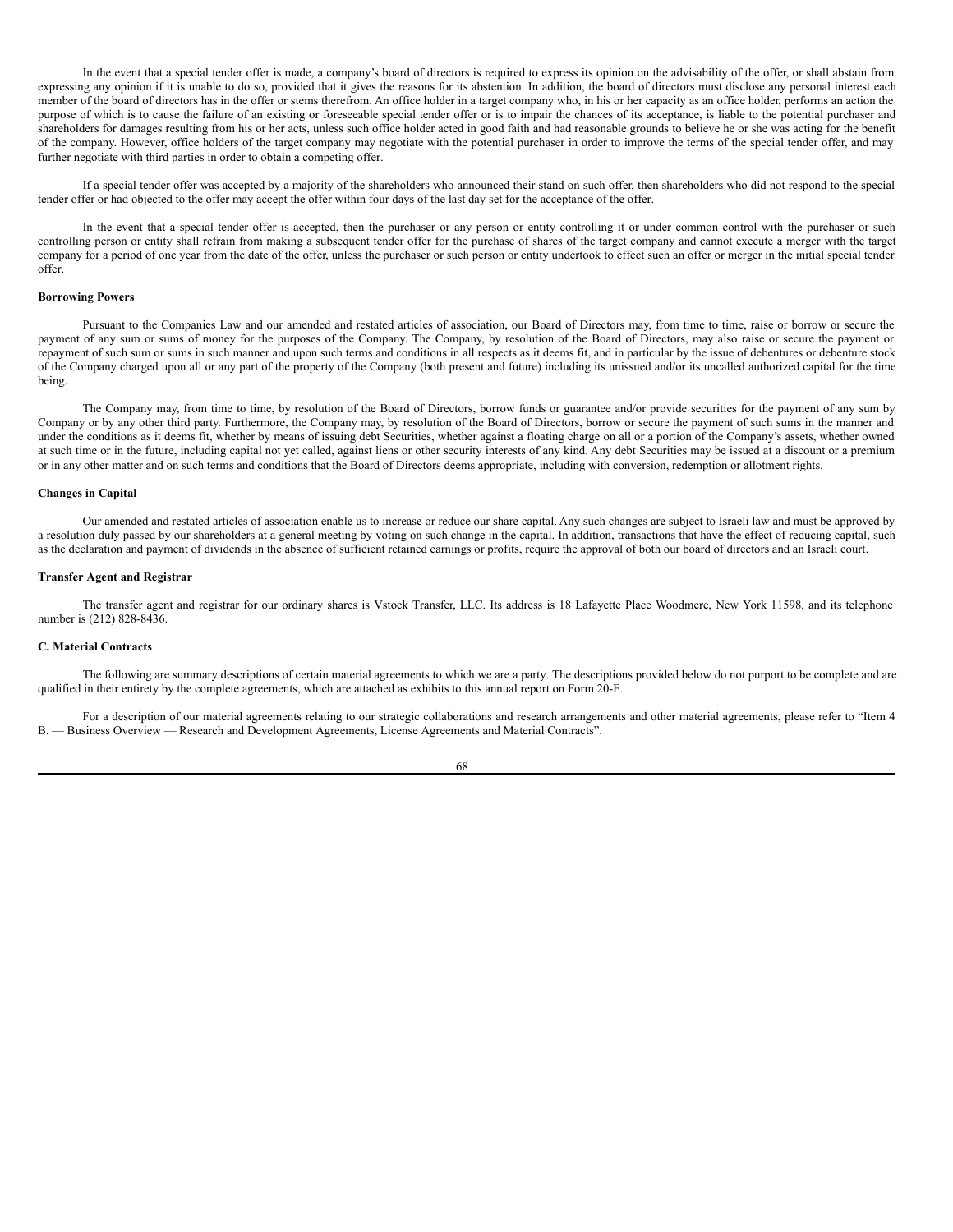#### *Employment Agreements*

See "Item 6 B. — Compensation — Employment Agreements and Arrangements with Directors and Related Parties."

#### *Loans, Convertible Loans and Private Placements*

Please refer to Note 8 and Note 11 to our consolidated financial statements appear elsewhere in this annual report on Form 20-F for information regarding our loans and convertible loans and sale of equity, respectively.

#### *Share Exchange Agreement with Digiflex*

On December 3, 2017, we entered into a Share Exchange Agreement with Digiflex according to which the Digiflex shareholders, representing the entire share capital of Digiflex on a fully diluted basis, sold to and exchanged with us all shares of Digiflex which they held in consideration for our ordinary shares, par value NIS 0.01 (approximately \$0.003) per share at a conversion rate of 33.698 shares of Digiflex for each share of the Company.

Digiflex offers a number of key printer technologies and inks which we believe may allow us to expand our "Complete Solution Approach" for our customers. As a result, we would have the unique ability to support additive digital printing design, prototyping and mass production of electronic devices, such as PCBs, all in one. We believe this approach will be very attractive to customers, especially when coupling it with our cost-efficient and mass production compatible line of Sicrys™ silver and copper conductive inks. Historically, Digiflex printers have been used for low volume printing. We are in the process of adapting these printers to serve the electronics market and to be compatible with our Sicrys™ inks, as well as adapting the non-conductive polymeric inks developed by Digiflex so that they could be utilized in the printing of full PCBs.

#### *Share Exchange Agreement with Jet CU*

On July 26, 2020, we consummated the acquisition of 100% of the shares of Jet CU, a company that was incorporated in Israel in May 2014 and was inactive on the purchase date since its operational assets were sold a few years before. The main balance sheet items as of the purchase date were cash and liability to the Authority of approximately \$0.8 million and approximately \$1.0 million, respectively. We issued 2,000,000 ordinary shares and warrants to purchase 8,000,000 ordinary shares, at an exercise price of \$0.26 per share as a consideration for the purchase. The warrants exercisable until the date which is the earlier of (i) 24 months as of the purchase date or (ii) Merger/Acquisition transaction or an IPO.

#### **D. Exchange Controls.**

There are no Israeli government laws, decrees or regulations that restrict or that affect our export or import of capital or the remittance of dividends, interest or other payments to non-resident holders of our securities, including the availability of cash and cash equivalents for use by us and our wholly-owned subsidiaries, except for ownership by nationals of certain countries that are, or have been, declared as enemies of Israel or otherwise as set forth under "Item 10 E. — Taxation."

#### **E. Taxation**

#### *Certain Israeli Tax Considerations*

The following is a brief summary of the material Israeli income tax laws applicable to us. This summary does not discuss all the aspects of Israeli tax law that may be relevant to a particular investor in light of his or her personal investment circumstances or to some types of investors subject to special treatment under Israeli law. Examples of this kind of investor include residents of Israel or investors in securities who are subject to special tax regimes not covered in this discussion. To the extent that the discussion is based on new tax legislation that has not yet been subject to judicial or administrative interpretation, we cannot assure you that the appropriate tax authorities or the courts will accept the views expressed in this discussion. This summary is based on laws and regulations in effect as of the date hereof and does not take into account possible future amendments which may be under consideration.

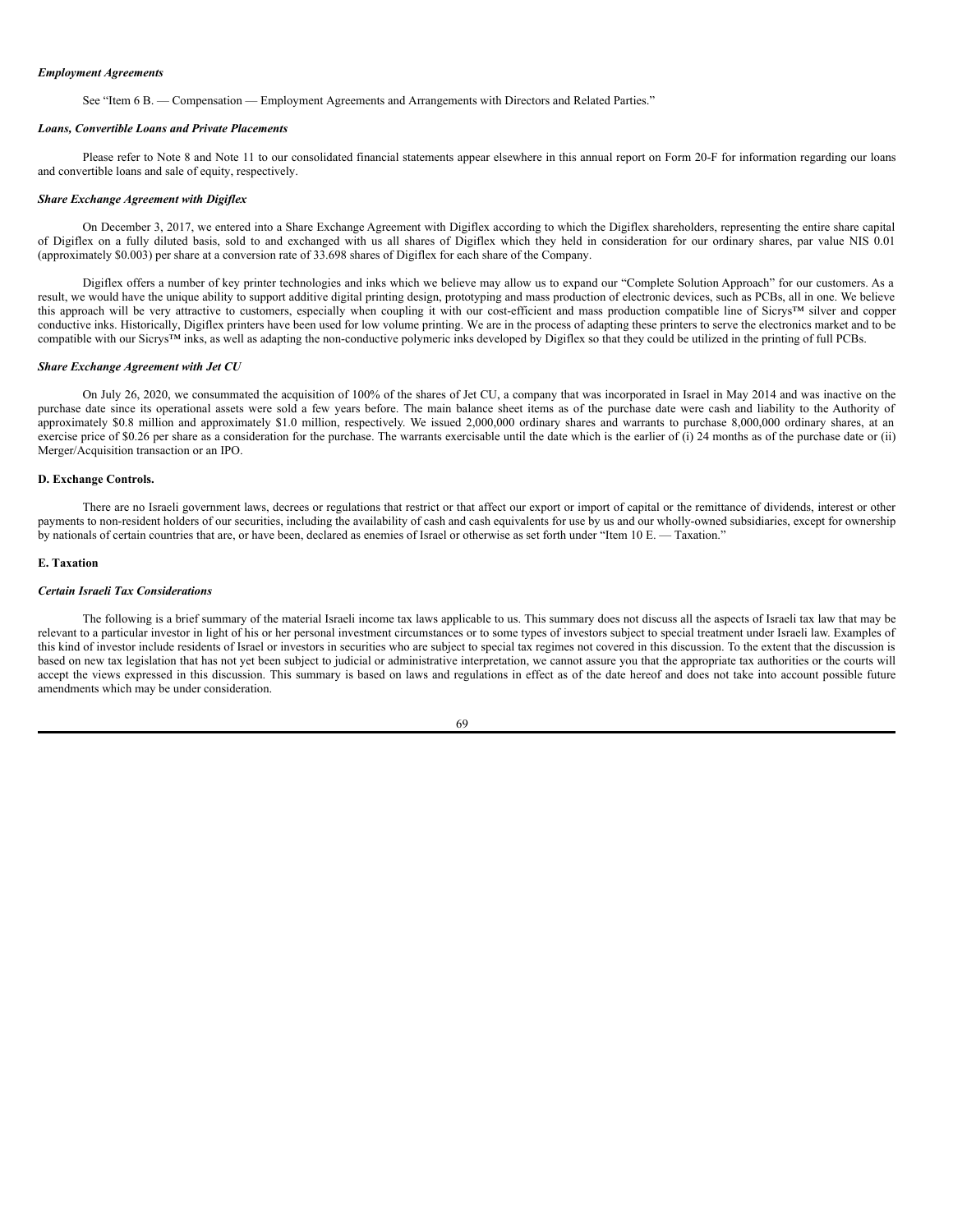#### *General Corporate Tax Structure in Israel*

Israeli resident companies are generally subject to corporate tax. In 2018 and thereafter the corporate tax rate is 23% of their taxable income. The corporate tax rate for 2017 was 24%. However, the effective tax rate payable by a company that derives income from an Approved Enterprise, a Preferred Enterprise, a Beneficiary Enterprise or a Technology Enterprise (as discussed below) may be considerably less.

Capital gains derived by an Israeli resident company are generally subject to corporate tax rate.

#### *Law for the Encouragement of Industry (Taxes), 5729-1969*

The Law for the Encouragement of Industry (Taxes), 5729-1969, which we refer to as the Industry Encouragement Law, provides several tax benefits for "Industrial Company," which is defined as Israeli resident-company incorporated in Israel, of which 90% or more of its income in any tax year, other than income from certain government loans, is derived from an "Industrial Enterprise" that it owns and located in Israel or in the "Area", in accordance with the definition in section 3a of the Ordinance. An "Industrial Enterprise" is defined as an enterprise which is held by an Industrial Company whose principal activity in a given tax year is industrial production. Eligibility for benefits under the Industry Encouragement Law is not contingent upon approval of any governmental authority.

The following corporate tax benefits, among others, are available to Industrial Companies:

- amortization over an eight-year period of the cost of purchased patent, rights to use a patent and rights to know-how, which are used for the development or advancement of the Industrial Enterprise, commencing in the year in which such rights were first exercised;
- under limited conditions, an election to file consolidated tax returns with related Industrial Companies; and
- expenses related to a public offering are deductible in equal amounts over three years commencing on the year of the offering.

We believe that we currently qualify as an "Industrial Company" within the meaning of the Industry Encouragement Law. There can be no assurance that we will qualify as an industrial company or that the benefits described above will be available in the future.

#### *Law for the Encouragement of Capital Investments, 5719-1959*

The Law for the Encouragement of Capital Investments, 5719-1959, generally referred to as the Investment Law, provides certain incentives for capital investments in production facilities (or other eligible assets). Generally, an investment program that is implemented in accordance with the provisions of the Investment Law, is entitled to benefits. These benefits may include cash grants from the Israeli government and tax benefits, based upon, among other things, the geographic location in Israel of the facility in which the investment and manufacture activity are made. In order to qualify for these incentives, an Approved Enterprise, a Beneficiary Enterprise, a Preferred Enterprise or a Technology Enterprise is required to comply with the requirements of the Investment Law.

The Investment Law was significantly amended effective as of April 1, 2005 (the "2005 Amendment"), as of January 1, 2011 (the "2011 Amendment") and as of January 1, 2017 (the "2017 Amendment"). Pursuant to the 2005 Amendment, tax benefits granted in accordance with the provisions of the Investment Law prior to its revision by the 2005 Amendment remain in force but any benefits granted subsequently are subject to the provisions of the amended Investment Law. Similarly, the 2011 Amendment introduced new benefits to replace those granted in accordance with the provisions of the Investment Law in effect prior to the 2011 Amendment. However, companies entitled to benefits under the Investment Law as in effect prior to January 1, 2011 were entitled to choose to continue to enjoy such benefits, provided that certain conditions are met, or elect instead, irrevocably, to forego such benefits and have the benefits of the 2011 Amendment apply. The 2017 Amendment introduces new benefits for Technological Enterprises, alongside the existing tax benefits.

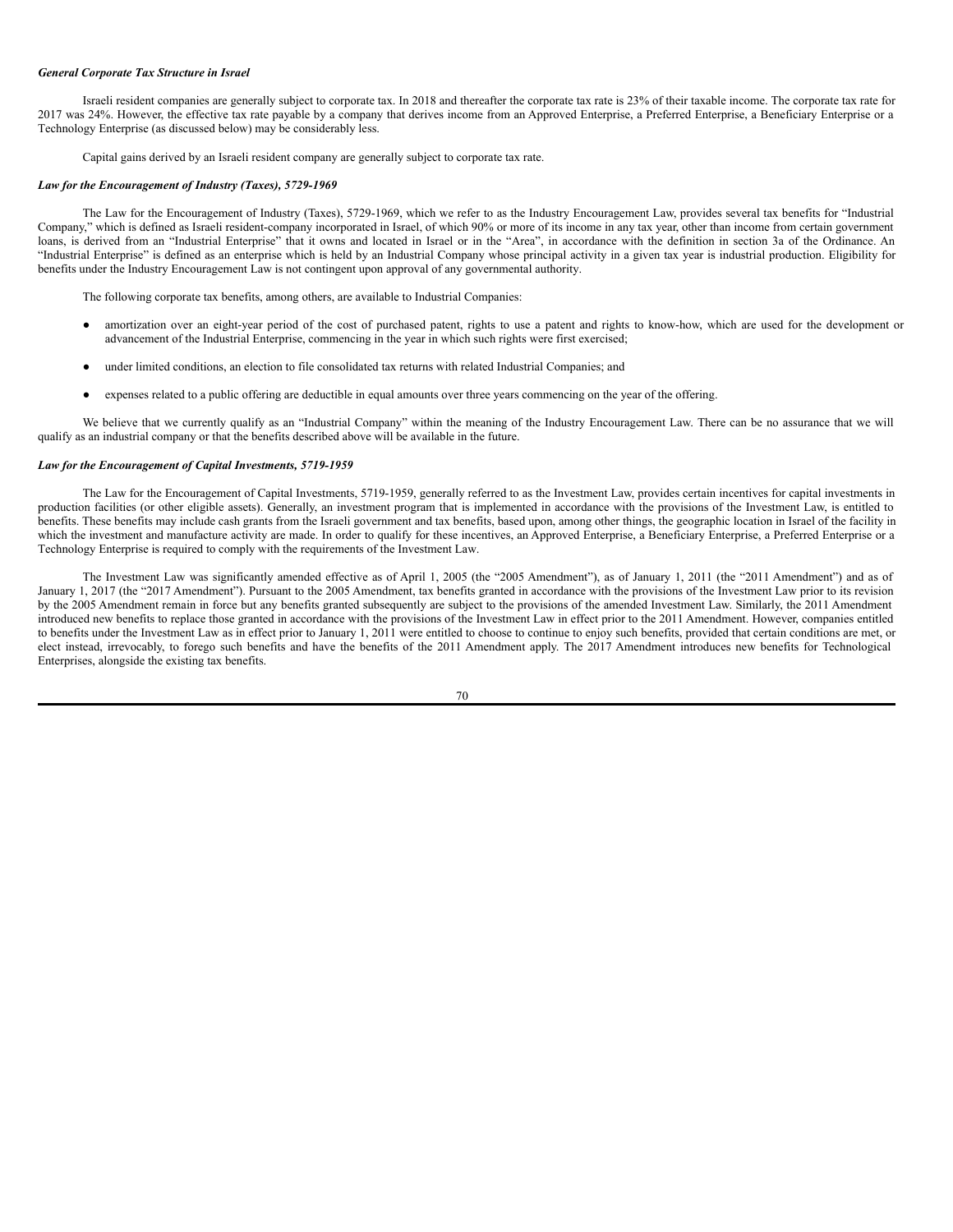#### The following discussion is a summary of the Investment Law following its recent amendments:

#### *Tax Benefits under the 2011 Amendment*

The 2011 Amendment canceled the availability of the benefits granted to Industrial Companies under the Investment Law prior to 2011 and, instead, introduced new benefits for income generated by a "Preferred Company" through its "Preferred Enterprise" (as such terms are defined in the Investment Law) as of January 1, 2011. The definition of a Preferred Company includes a company incorporated in Israel that is not fully owned by a governmental entity, and that has, among other things, Preferred Enterprise status and is controlled and managed from Israel. Pursuant to the 2011 Amendment, a Preferred Company is entitled to a reduced corporate tax rate of 15% with respect to its income derived by its Preferred Enterprise in 2011 and 2012, unless the Preferred Enterprise is located in a specified development zone, in which case the rate will be 10%. Under the 2011 Amendment, such corporate tax rate was reduced from 15% and 10%, respectively, to 12.5% and 7%, respectively, in 2013, 16% and 9% respectively, in 2014, 2015 and 2016, and 16% and 7.5%, respectively, in 2017 and thereafter. Income derived by a Preferred Company from a "Special Preferred Enterprise" (as such term is defined in the Investment Law) would be entitled, during a benefits period of 10 years, to further reduced tax rates of 8%, or 5% if the Special Preferred Enterprise is located in a certain development zone. As of January 1, 2017, the definition for 'Special Preferred Enterprise' includes less stringent conditions. The tax benefits under the 2011 Amendment also include accelerated depreciation and amortization for tax purposes.

As of January 1, 2014, dividends distributed from income which is attributed to a "Preferred Enterprise" or to a Special Preferred Enterprise will be subject to withholding tax at source at the following rates: (i) Israeli resident corporations – 0%, (although, if such dividends are subsequently distributed to individuals or a non-Israeli company, withholding tax at a rate of 20% or such lower rate as may be provided in an applicable tax treaty will apply (subject to the receipt in advance of a valid certificate from the Israel Tax Authority allowing for a reduced tax rate)) (ii) Israeli resident individuals – 20% (iii) non-Israeli residents (individuals and corporations) - 20%, subject to a reduced tax rate under the provisions of an applicable double tax treaty (subject to the receipt in advance of a valid certificate from the Israel Tax Authority allowing for a reduced tax rate). In 2017-2019 dividends paid out of preferred income attributed to a Special Preferred Enterprise, directly to a foreign parent company, are subject to withholding tax at source at the rate of 5% (temporary provisions).

Currently, we are not entitled to receive the tax benefits described above and there can be no assurance that we will be entitled to receive such benefits at any time in the future. Furthermore, there can be no assurance that even if in the future we meet the relevant requirements for such tax benefits, that such tax benefits will be available to us at all.

#### *New Tax benefits under the 2017 Amendment that became ef ective on January 1, 2017*

The 2017 Amendment was enacted as part of the Economic Efficiency Law that was published on December 29, 2016, and is effective as of January 1, 2017. The 2017 Amendment provides new tax benefits for two types of "Technology Enterprises", as described below, and is in addition to the other existing tax beneficial programs under the Investment Law.

The 2017 Amendment provides that a technology company satisfying certain conditions will qualify as a "Preferred Technology Enterprise" and will thereby enjoy a reduced corporate tax rate of 12% on income that qualifies as "Preferred Technology Income", as defined in the Investment Law. The tax rate is further reduced to 7.5% for a Preferred Technology Enterprise located in development zone "A". In addition, a Preferred Technology Company will enjoy a reduced corporate tax rate of 12% on capital gain derived from the sale of certain "Benefitted Intangible Assets" (as defined in the Investment Law) to a related foreign company if the Benefitted Intangible Assets were acquired from a foreign company on or after January 1, 2017 for at least NIS 200 million (approximately \$53 million), and the sale receives prior approval from the National Authority for Technological Authority (previously known as the Israeli Office of the Chief Scientist), referred to as the IIA.

The 2017 Amendment further provides that a technology company satisfying certain conditions will qualify as a "Special Preferred Technology Enterprise" and will thereby enjoy a reduced corporate tax rate of 6% on "Preferred Technology Income" regardless of the company's geographic location within Israel. In addition, a Special Preferred Technology Enterprise will enjoy a reduced corporate tax rate of 6% on capital gain derived from the sale of certain "Benefitted Intangible Assets" to a related foreign company if the Benefitted Intangible Assets were either developed by the Special Preferred Technology Enterprise or acquired from a foreign company on or after January 1, 2017, and the sale received prior approval from IIA. A Special Preferred Technology Enterprise that acquires Benefitted Intangible Assets from a foreign company for more than NIS 500 million (approximately \$144 million) will be eligible for these benefits for at least ten years, subject to certain approvals as specified in the Investment Law.

71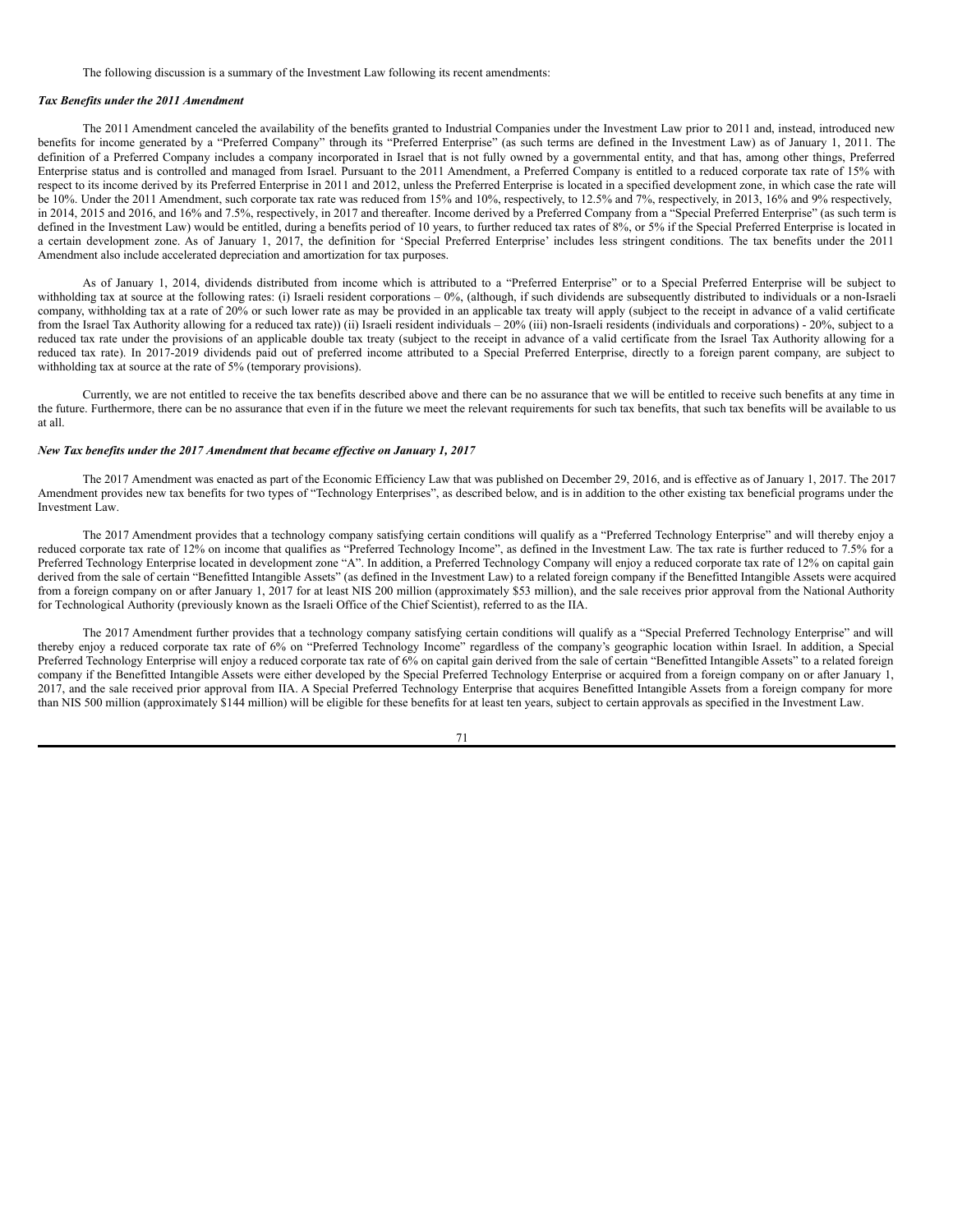Dividends distributed by a Preferred Technology Enterprise or a Special Preferred Technology Enterprise, paid out of Preferred Technology Income, are generally subject to withholding tax at source at the rate of 20% or such lower rate as may be provided in an applicable tax treaty (subject to the receipt in advance of a valid certificate from the Israel Tax Authority allowing for a reduced tax rate). However, if such dividends are paid to an Israeli company, no tax is required to be withheld (although, if such dividends are subsequently distributed from such Israeli company to individuals or a non-Israeli company, withholding tax at a rate of 20% or such lower rate as may be provided in an applicable tax treaty will apply). If such dividends are distributed to a foreign company and other conditions are met, the withholding tax rate will be 4% (or a lower rate under a tax treaty, if applicable, subject to the receipt in advance of a valid certificate from the Israel Tax Authority allowing for a reduced tax rate).

Currently, we are not entitled to receive the tax benefits described above and there can be no assurance that we will be entitled to receive such benefits at any time in the future. Furthermore, there can be no assurance that even if in the future we meet the relevant requirements for such tax benefits, that such tax benefits will be available to us at all

### *Capital Gains Taxes Applicable to Non-Israeli Resident Shareholders.*

Israeli capital gains tax is imposed on the disposal of capital assets by a non-Israeli resident if such assets are either (i) located in Israel; (ii) shares or rights to shares in an Israeli resident company, or (iii) represent, directly or indirectly, rights to assets located in Israel, unless a specific exemption is available or unless a tax treaty between Israel and the seller's country of residence provides otherwise. Capital gain is generally subject to tax at the corporate tax rate (23% in 2018 and thereafter), if generated by a company, or at the rate of 25% if generated by an individual, or 30% in the case of sale of shares by a Substantial Shareholder (i.e., a person who holds, directly or indirectly, alone or together with such person's relative or another person who collaborates with such person on a permanent basis, 10% or more of any of the company's "means of control" (including, among other things, the right to receive profits of the company, voting rights, the right to receive proceeds upon liquidation and the right to appoint a director)) at the time of sale or at any time during the preceding 12-month period. Individual and corporate shareholders dealing in securities in Israel are taxed at the tax rates applicable to business income (a corporate tax rate for a corporation and a marginal tax rate of up to 47% for an individual in 2019) unless the benefiting provisions of an applicable treaty applies.

Notwithstanding the foregoing, a non-Israeli resident (individual or corporation) who derives capital gains from the sale of shares in an Israeli resident company that were purchased after the company was listed for trading on a recognized stock exchange in Israel or outside of Israel will generally be exempt from Israeli tax so long as the shares were not held through a permanent establishment that the non-resident maintains in Israel (and with respect to shares listed on a recognized stock exchange outside of Israel, so long as neither the shareholder nor the particular capital gain is otherwise subject to the Israeli Income Tax Law (Inflationary Adjustments) 5745-1985). However, non-Israeli corporations will not be entitled to the foregoing exemption if Israeli residents: (i) have a controlling interest of more than 25% in such non-Israeli corporation or (ii) are the beneficiaries of, or are entitled to, 25% or more of the revenues or profits of such non-Israeli corporation, whether directly or indirectly. These provisions dealing with capital gain are not applicable to a person whose gains from selling or otherwise disposing of the shares are deemed to be business income.

Additionally, a sale of shares by a non-Israeli resident may be exempt from Israeli capital gains tax under the provisions of an applicable tax treaty. For example, under the United States-Israel Tax Treaty, the sale, exchange or other disposition of shares of an Israeli company by a shareholder who (i) is a U.S. resident (for purposes of the treaty), (ii) holds the shares as a capital asset, and (iii) is entitled to claim the benefits afforded to such person by the treaty, is generally exempt from Israeli capital gains tax. Such exemption will not apply if: (i) the capital gain arising from such sale, exchange or disposition is attributed to real estate located in Israel; (ii) the capital gain arising from such sale, exchange or disposition is attributed to royalties; (iii) the capital gain arising from the sale, exchange or disposition that can be attributed to a permanent establishment of the shareholder that is maintained in Israel under certain terms; (iv) the shareholder holds, directly or indirectly, shares representing 10% or more of the voting rights during any part of the 12-month period preceding such sale exchange or other disposition, subject to certain conditions; or (v) such U.S. resident is an individual and was present in Israel for a period or periods aggregating to 183 days or more during the relevant taxable year. In any such case, the sale, exchange or disposition of our ordinary shares would be subject to Israeli tax, to the extent applicable; however, under the United States-Israel Tax Treaty, a U.S. resident would be permitted to claim a credit for such taxes against the U.S. federal income tax imposed with respect to such sale, exchange or disposition, subject to the limitations under U.S. law applicable to foreign tax credits. The United States-Israel Tax Treaty does not relate to U.S. state or local taxes.

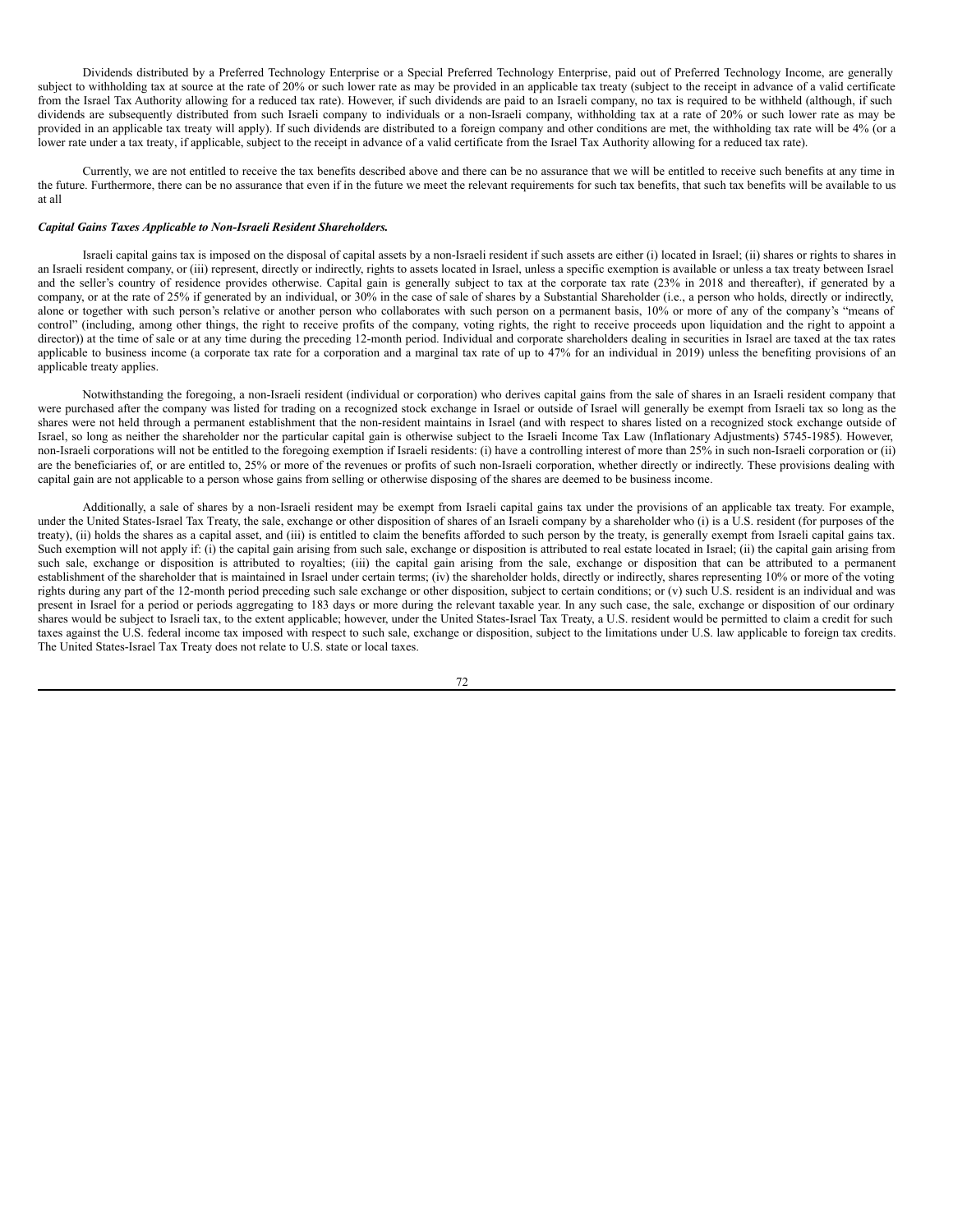In some instances where our shareholders may be liable for Israeli tax on the sale of their ordinary shares, the payment of the consideration may be subject to the withholding of Israeli tax at source. Shareholders may be required to demonstrate that they are exempt from tax on their capital gains in order to avoid withholding at source at the time of sale. Specifically, in transactions involving a sale of all of the shares of an Israeli resident company, such as a merger or other transaction, the Israel Tax Authority may require from shareholders who are not liable for Israeli tax to sign declarations in forms specified by that authority or obtain a specific exemption from the Israel Tax Authority to confirm their status as non-Israeli residents, and, in the absence of such declarations or exemptions, may require the purchaser of the shares to withhold taxes at source.

#### *Taxation of Non-Israeli Shareholders on Receipt of Dividends.*

Non-Israeli residents (whether individuals or corporations) are generally subject to Israeli income tax on the receipt of dividends paid on our ordinary shares at the rate of 25% or 30% (if the recipient is a Substantial Shareholder at the time of receiving the dividend or at any time during the preceding 12 months) or 15% if the dividend is distributed from income attributed to a Benefited Enterprise and 20% with respect to a Preferred Enterprise, subject to certain conditions. Such dividends are generally subject to Israeli withholding tax at a rate of 25% so long as the shares are registered with a nominee company (whether the recipient is a Substantial Shareholder or not) and 15% if the dividend is distributed from income attributed to a Benefited Enterprise or 20% if the dividend is distributed from income attributed to an Preferred Enterprise, unless a reduced rate is provided under an applicable tax treaty (subject to the receipt of a valid certificate from the Israel Tax Authority allowing for a reduced tax rate).

For example, under the United States-Israel Tax Treaty, the maximum rate of tax withheld at source in Israel on dividends paid to a holder of our ordinary shares who is a U.S. resident (for purposes of the United States-Israel Tax Treaty) is 25%. However, generally, the maximum rate of withholding tax for dividends not generated by a Benefited Enterprise and paid to a U.S. corporation holding 10% or more of the outstanding voting rights from the start of the tax year preceding the distribution of the dividend through (and including) the distribution of the dividend, is 12.5%, provided that not more than 25% of the gross income for such preceding year consists of certain types of dividends and interest. Notwithstanding the foregoing, a distribution of dividends to non-Israeli residents is subject to withholding tax at source at a rate of 15% if the dividend is distributed from income attributed to a Benefited Enterprise for such U.S. corporation shareholder, provided that the condition related to our gross income for the previous year (as set forth in the previous sentence) is met. U.S. residents who are subject to Israeli withholding tax on a dividend may be entitled to a credit or deduction for United States federal income tax purposes in the amount of the taxes withheld, subject to detailed rules contained in U.S. tax legislation.

If the dividend is attributable partly to income derived from a Benefited Enterprise or a Preferred Enterprise, and partly from other sources of income, the withholding rate will be a blended rate reflecting the relative portions of the two types of income.

#### *Estate and Gift Tax.*

Israeli law presently does not impose estate or gift taxes.

#### *Excess Tax.*

Beginning on January 1, 2013, an additional tax liability at the rate of 2% was added to the applicable tax rate on the annual taxable income of individuals (whether any such individual is an Israeli resident or non-Israeli resident) exceeding a certain level, including, but not limited to, dividends, interest and capital gain. Pursuant to new legislation enacted recently, such tax rate was increased to 3% on annual income exceeding NIS 641,880 in 2018 and NIS 649,560 in 2019 (which amounts are linked to the annual change in the Israeli consumer price index).

#### **U.S. Federal Income Taxation**

The following is a description of the material U.S. federal income tax consequences to U.S. Holders (as defined below) of the acquisition, ownership and disposition of our ordinary shares. This description addresses only the U.S. federal income tax consequences to purchasers of our ordinary shares and that will hold such ordinary shares as capital assets. This description does not address tax considerations applicable to holders that may be subject to special tax rules, including, without limitation:

- banks, financial institutions or insurance companies;
- real estate investment trusts, regulated investment companies or grantor trusts;
- dealers or traders in securities, commodities or currencies;

#### 73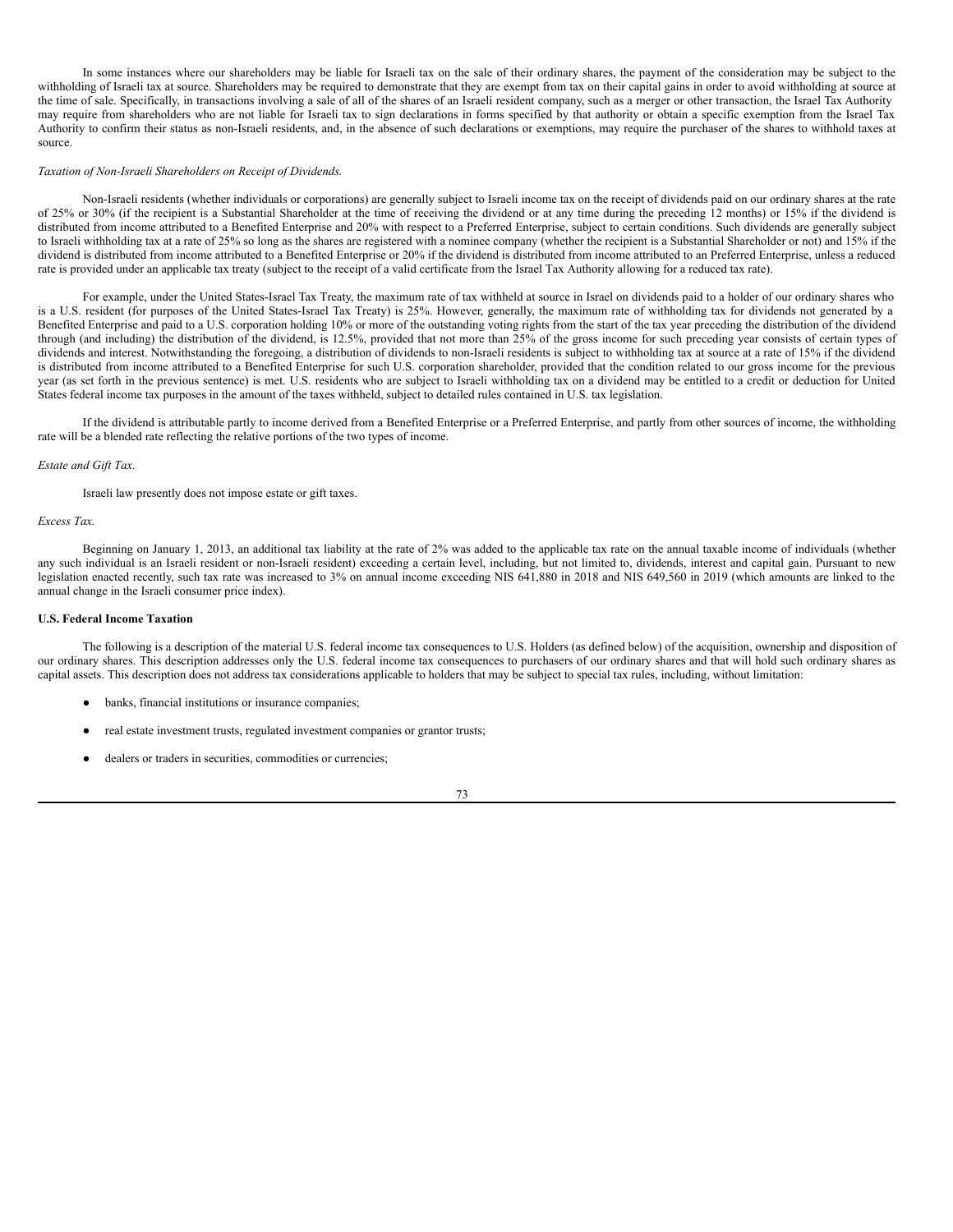- tax-exempt entities;
- certain former citizens or long-term residents of the United States;
- persons that received our ordinary shares as compensation for the performance of services;
- persons that will hold our ordinary shares as part of a "hedging," "integrated" or "conversion" transaction or as a position in a "straddle" for U.S. federal income tax purposes;
- partnerships (including entities classified as partnerships for U.S. federal income tax purposes) or other pass-through entities, or holders that will hold our ordinary shares through such an entity;
- U.S. Holders (as defined below) whose "functional currency" is not the U.S. dollar; or
- holders that own directly, indirectly or through attribution 10.0% or more of the voting power or value of our ordinary shares.

Moreover, this description does not address the United States federal estate, gift, alternative minimum tax or net investment income tax consequences, or any state, local or non-U.S. tax consequences, of the acquisition, ownership and disposition of our ordinary shares.

This description is based on the U.S. Internal Revenue Code of 1986, as amended, or the Code, existing, proposed and temporary U.S. Treasury Regulations and judicial and administrative interpretations thereof, in each case as in effect and available on the date hereof. Each of the foregoing is subject to change, which change could apply retroactively and could affect the tax consequences described below. There can be no assurances that the U.S. Internal Revenue Service will not take a different position concerning the tax consequences of the acquisition, ownership and disposition of our ordinary shares or that such a position would not be sustained.

For purposes of this description, a "U.S. Holder" is a beneficial owner of our ordinary shares that, for U.S. federal income tax purposes, is:

- a citizen or resident of the United States;
- a corporation (or other entity treated as a corporation for U.S. federal income tax purposes) created or organized in or under the laws of the United States or any state thereof, including the District of Columbia;
- an estate the income of which is subject to U.S. federal income taxation regardless of its source; or
- a trust if such trust has validly elected to be treated as a U.S. person for U.S. federal income tax purposes or if (1) a court within the United States is able to exercise primary supervision over its administration and (2) one or more U.S. persons have the authority to control all of the substantial decisions of such trust.

If a partnership (or any other entity treated as a partnership for U.S. federal income tax purposes) holds ordinary shares, the tax treatment of a partner in such partnership will generally depend on the status of the partner and the activities of the partnership. Such a partner or partnership should consult its tax advisor as to its tax consequences.

You should consult your tax advisor with respect to the U.S. federal, state, local and foreign tax consequences of acquiring, owning and disposing of our **ordinary shares.**

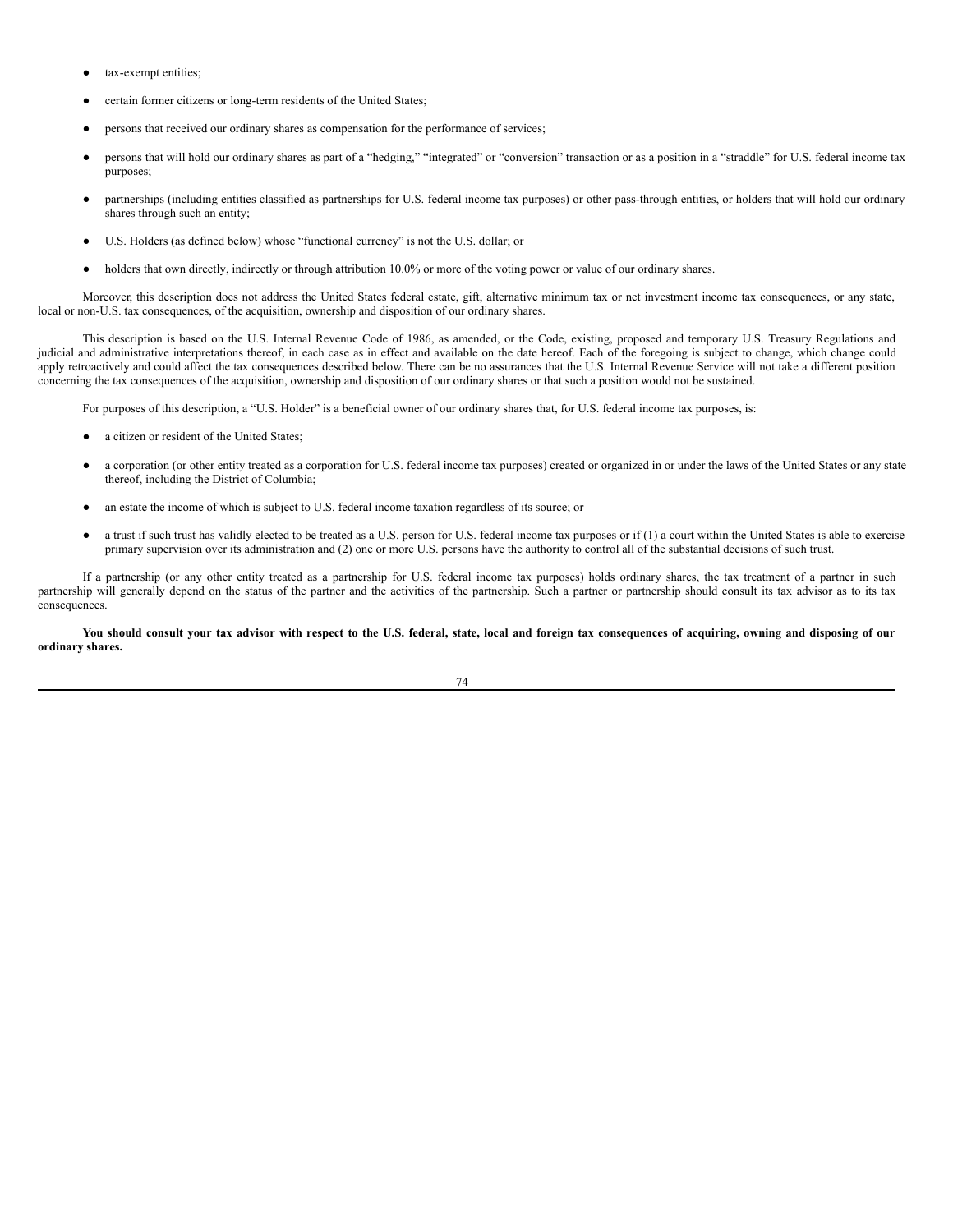#### *Distributions*

Subject to the discussion below under "- Passive Foreign Investment Company Considerations," if you are a U.S. Holder, the gross amount of any distribution that we pay you with respect to our ordinary shares before reduction for any non-U.S. taxes withheld therefrom generally will be includible in your income as dividend income to the extent such distribution is paid out of our current or accumulated earnings and profits as determined under U.S. federal income tax principles. To the extent that the amount of any cash distribution exceeds our current and accumulated earnings and profits as determined under U.S. federal income tax principles, it will be treated first as a tax free return of your adjusted tax basis in our ordinary shares and thereafter as capital gain. We do not expect to maintain calculations of our earnings and profits under U.S. federal income tax principles. Therefore, if you are a U.S. Holder, you should expect that the entire amount of any cash distribution generally will be reported as dividend income to you; provided, however, that distributions of ordinary shares to U.S. Holders that are part of a pro rata distribution to all of our shareholders generally will not be subject to U.S. federal income tax. Non-corporate U.S. Holders may qualify for the lower rates of taxation with respect to dividends on ordinary shares applicable to long term capital gains (i.e., gains from the sale of capital assets held for more than one year), provided that certain conditions are met, including certain holding period requirements and the absence of certain risk reduction transactions. Moreover, such reduced rate shall not apply if we are a PFIC for the taxable year in which it pays a dividend or were a PFIC for the preceding taxable year. Dividends will not be eligible for the dividends received deduction generally allowed to corporate U.S. Holders.

If you are a U.S. Holder, subject to the discussion below, dividends that we pay you with respect to our ordinary shares will be treated as foreign source income, which may be relevant in calculating your foreign tax credit limitation. Subject to certain conditions and limitations, non-U.S. tax withheld on dividends may be deducted from your taxable income or credited against your U.S. federal income tax liability. The limitation on foreign taxes eligible for credit is calculated separately with respect to specific classes of income. For this purpose, dividends that we distribute generally should constitute "passive category income," or, in the case of certain U.S. Holders, "general category income." A foreign tax credit for foreign taxes imposed on distributions may be denied if you do not satisfy certain minimum holding period requirements. The rules relating to the determination of the foreign tax credit are complex, and you should consult your tax advisor to determine whether and to what extent you will be entitled to this credit.

Although, as discussed above, dividends that we pay to a U.S. Holder will generally be treated as foreign source income, for periods in which we are a "United Statesowned foreign corporation," a portion of dividends paid by us may be treated as U.S. source income solely for purposes of the foreign tax credit. We would be treated as a United States-owned foreign corporation if 50% or more of the total value or total voting power of our stock is owned, directly, indirectly or by attribution, by United States persons. To the extent any portion of our dividends is treated as U.S. source income pursuant to this rule, the ability of a U.S. Holder to claim a foreign tax credit for any Israeli withholding taxes payable in respect of our dividends may be limited. A U.S. Holder entitled to benefits under the United States-Israel Tax Treaty may, however, elect to treat any dividends as foreign source income for foreign tax credit purposes if the dividend income is separated from other income items for purposes of calculating the U.S. Holder's foreign tax credit. U.S. Holders should consult their own tax advisors about the impact of, and any exception available to, the special sourcing rule described in this paragraph, and the desirability of making, and the method of making, such an election.

The amount of any dividend income paid in NIS will be the U.S. dollar amount calculated by reference to the exchange rate in effect on the date of receipt, regardless of whether the payment is in fact converted into U.S. dollars. If the dividend is converted into U.S. dollars on the date of receipt, you should not be required to recognize exchange gain or loss in respect of the dividend income. You may have exchange gain or loss if the dividend is converted into U.S. dollars after the date of receipt. Exchange gain or loss will be treated as U.S.-source ordinary income or loss.

#### *Sale, Exchange or Other Disposition of Ordinary Shares*

Subject to the discussion below under "— Passive Foreign Investment Company Considerations," if you are a U.S. Holder, you generally will recognize an amount of gain or loss on the sale, exchange or other disposition of our ordinary shares equal to the difference between the amount realized on such sale, exchange or other disposition and your tax basis in our ordinary shares, and such gain or loss will be capital gain or loss. The tax basis in an ordinary share generally will equal the U.S. dollar cost of such ordinary share. If you are a non-corporate U.S. Holder, capital gain from the sale, exchange or other disposition of ordinary shares generally will be eligible for a preferential rate of taxation applicable to capital gains, if your holding period for such ordinary shares exceeds one year. The deductibility of capital losses for U.S. federal income tax purposes is subject to limitations under the Code. Any such gain or loss that a U.S. Holder recognizes generally will be treated as U.S. source income or loss for foreign tax credit limitation purposes.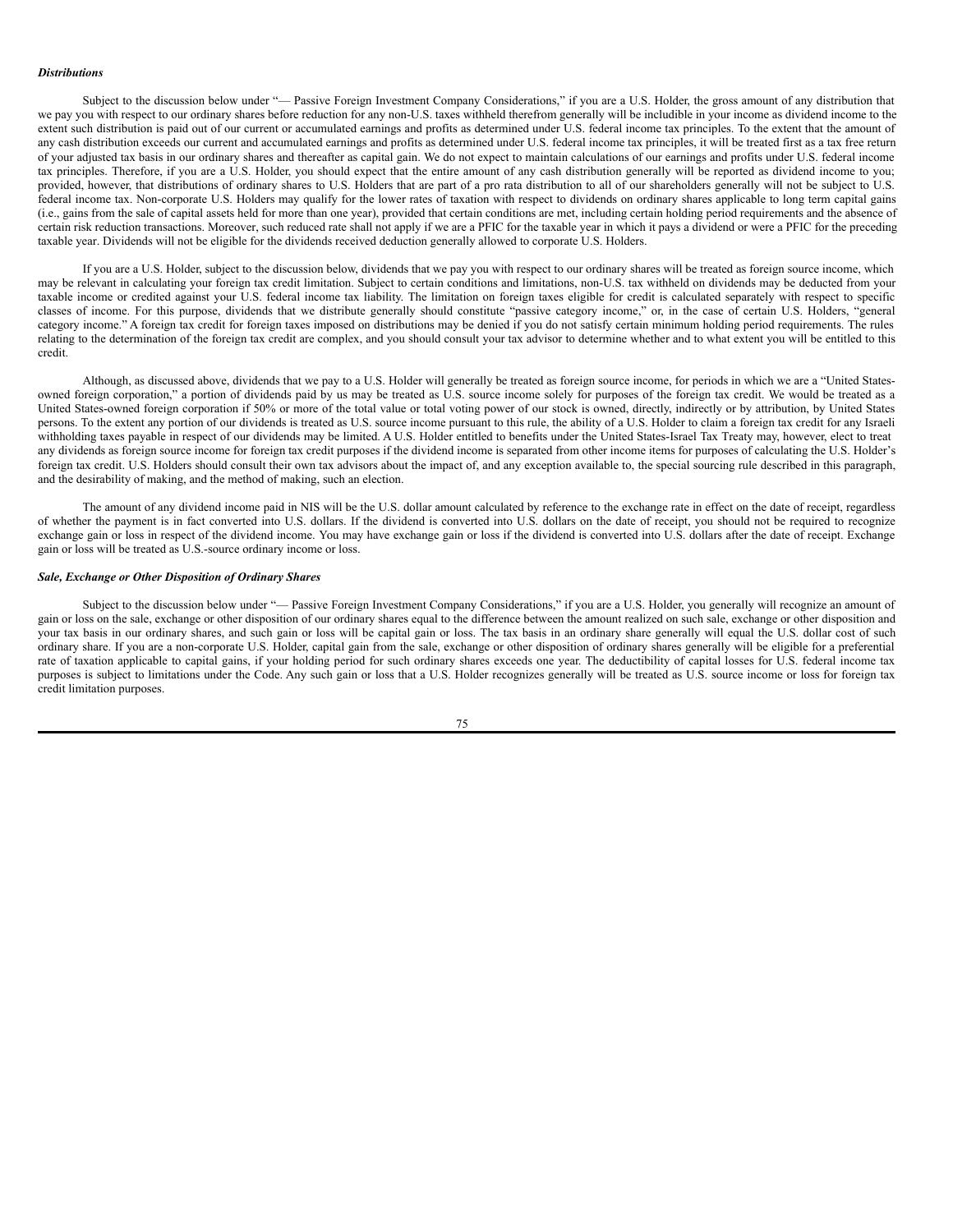If an Israeli tax is imposed on the sale or other disposition of our ordinary shares, your amount realized will include the gross amount of the proceeds of the sale or other disposition before deduction of the Israeli tax. Because your gain from the sale or other disposition of our ordinary shares will generally be U.S.-source gain, and you may use foreign tax credits to offset only the portion of U.S. federal income tax liability that is attributable to foreign source income, you may be unable to claim a foreign tax credit with respect to the Israeli tax, if any, on gains. You should consult your tax adviser as to whether the Israeli tax on gains may be creditable against your U.S. federal income tax on foreign-source income from other sources.

#### *Passive Foreign Investment Company*

In general, a non-U.S. corporation will be treated as a PFIC for U.S. federal income tax purposes in any taxable year in which either (i) at least 75% of its gross income is "passive income," or (ii) on average at least 50% of its assets by value produce passive income or are held for the production of passive income. Passive income for this purpose generally includes, among other things, certain dividends, interest, royalties, rents and gains from commodities and securities transactions and from the sale or exchange of property that gives rise to passive income. Passive income also includes amounts derived by reason of the temporary investment of funds, including those raised in a public offering. Assets that produce or are held for the production of passive income include cash, even if held as working capital or raised in a public offering, marketable securities and other assets that may produce passive income. In determining whether a non-U.S. corporation is a PFIC, a proportionate share of the income and assets of each corporation in which it owns, directly or indirectly, at least a 25% interest (by value) is taken into account.

A foreign corporation's PFIC status is an annual determination that is based on tests that are factual in nature, and our status for any year will depend on the corporation's income, assets, and activities for such year. We have not determined whether we have been a PFIC for any previous year prior to 2019. Also we cannot assure that we will not be considered a PFIC for 2019, based on our estimation, we do not expect to be a PFIC for the 2019 tax year. We did not conduct an analysis whether we will be a PFIC in 2020 or in any future years.

U.S. Holders should be aware of certain tax consequences of investing directly or indirectly in us due to our classification as a PFIC. A U.S. Holder is subject to different rules depending on whether the U.S. Holder makes an election to treat us as a "qualified electing fund," referred to herein as a "QEF election," for the first taxable year that the U.S. Holder holds ordinary shares makes a "mark-to-market" election with respect to the ordinary shares, or makes neither election.

*QEF Election*. One way in which certain of the adverse consequences of PFIC status can be mitigated is for a U.S. Holder make a QEF election. Generally, a shareholder making the QEF election is required for each taxable year to include in income a pro rata share of the ordinary earnings and net capital gain of the QEF, subject to a separate election to defer payment of taxes, which deferral is subject to an interest charge. An election to treat us as a QEF will not be available if we do not provide the information necessary to make such an election. It is not expected that a U.S. Holder will be able to make a QEF election because we do not intend to provide U.S. Holders with the information necessary to make a QEF election.

*Mark-to-Market Election*. Alternatively, if our ordinary shares are treated as "marketable stock," a U.S. Holder would be allowed to make a "mark-to-market" election with respect to our ordinary shares, provided the U.S. Holder completes and files IRS Form 8621 in accordance with the relevant instructions and related Treasury Regulations. If that election is made, the U.S. Holder generally would include as ordinary income in each taxable year the excess, if any, of the fair market value of our ordinary shares at the end of the taxable year over such holder's adjusted tax basis in such ordinary shares. The U.S. Holder would also be permitted an ordinary loss in respect of the excess, if any, of the U.S. Holder's adjusted tax basis in our ordinary shares over their fair market value at the end of the taxable year, but only to the extent of the net amount previously included in income as a result of the mark-to-market election. A U.S. Holder's tax basis in our ordinary shares would be adjusted to reflect any such income or loss amount. Gain realized on the sale, exchange or other disposition of our ordinary shares would be treated as ordinary income, and any loss realized on the sale, exchange or other disposition of our ordinary shares would be treated as ordinary loss to the extent that such loss does not exceed the net mark-to-market gains previously included in income by the U.S. Holder, and any loss in excess of such amount will be treated as capital loss. Amounts treated as ordinary income will not be eligible for the favorable tax rates applicable to qualified dividend income or long-term capital gains.

A mark-to-market election will not apply to our ordinary shares held by a U.S. Holder for any taxable year during which we are not a PFIC, but will remain in effect with respect to any subsequent taxable year in which we become a PFIC. Such election will not apply to any PFIC subsidiary that we own.

#### 76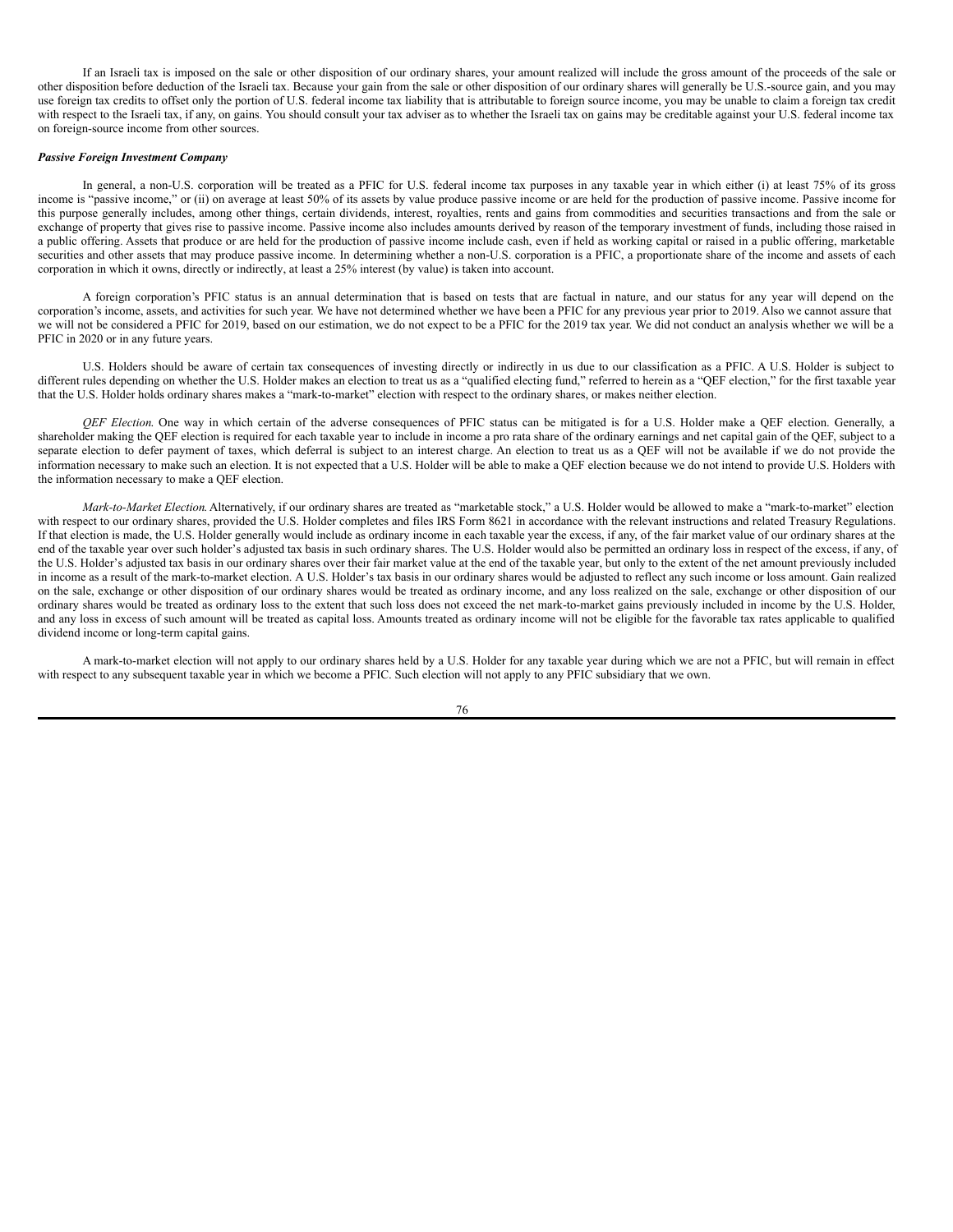Generally, stock will be considered marketable stock if it is "regularly traded" on a "qualified exchange" within the meaning of applicable Treasury Regulations. A class of stock is regularly traded on an exchange during any calendar year during which such class of stock is traded, other than in de minimis quantities, on at least 15 days during each calendar quarter. To be marketable stock, our ordinary shares must be regularly traded on a qualifying exchange (i) in the United States that is registered with the SEC or a national market system established pursuant to the Exchange Act or (ii) outside the United States that is properly regulated and meets certain trading, listing, financial disclosure and other requirements. Since our ordinary shares are quoted only on the OTC Pink, they may not currently qualify as marketable stock for purposes of the election and therefore the election may not be available to a U.S. Holder. U.S. Holders should consult their own tax advisors regarding the availability and tax consequences of a markto-market election in respect to our ordinary shares under their particular circumstances.

Each U.S. Holder should consult its own tax adviser with respect to the applicability of the "net investment income tax" (discussed below) where a mark-to-market election is in effect.

*Default PFIC Rules*. A U.S. Holder who does not make a timely QEF election (we do not currently intend to prepare or provide the information that would enable a U.S. Holder to make a QEF election) or a mark-to-market election, referred to in this summary as a "Non-Electing U.S. Holder," will be subject to special rules with respect to (i) any "excess distribution" (generally, the portion of any distributions received by the Non-Electing U.S. Holder on the ordinary shares in a taxable year in excess of 125% of the average annual distributions received by the Non-Electing U.S. Holder in the three preceding taxable years, or, if shorter, the Non-Electing U.S. Holder's holding period for the ordinary shares), and (ii) any gain realized on the sale or other disposition of such ordinary shares. Under these rules:

- the excess distribution or gain would be allocated ratably over the Non-Electing U.S. Holder's holding period for such ordinary shares;
- the amount allocated to the current taxable year and any year prior to us becoming a PFIC would be taxed as ordinary income; and
- the amount allocated to each of the other taxable years would be subject to tax at the highest rate of tax in effect for the applicable class of taxpayer for that year, and an interest charge for the deemed deferral benefit would be imposed with respect to the resulting tax attributable to each such other taxable year.

If a Non-Electing U.S. Holder who is an individual dies while owning our ordinary shares, the Non-Electing U.S. Holder's successor would be ineligible to receive a step-up in tax basis of such ordinary shares. Non-Electing U.S. Holders should consult their tax advisors regarding the application of the "net investment income tax" (described below) to their specific situation.

To the extent a distribution on our ordinary shares does not constitute an excess distribution to a Non-Electing U.S. Holder, such Non-Electing U.S. Holder generally will be required to include the amount of such distribution in gross income as a dividend to the extent of our current or accumulated earnings and profits (as determined for U.S. federal income tax purposes) that are not allocated to excess distributions. The tax consequences of such distributions are discussed above under "Item 10 E. — Taxation -Taxation of U.S. Holders — Distributions". Each U.S. Holder is encouraged to consult its own tax advisor with respect to the appropriate U.S. federal income tax treatment of any distribution on our ordinary shares.

If we are treated as a PFIC for any taxable year during the holding period of a Non-Electing U.S. Holder, we will continue to be treated as a PFIC for all succeeding years during which the Non-Electing U.S. Holder is treated as a direct or indirect Non-Electing U.S. Holder even if we are not a PFIC for such years. A U.S. Holder is encouraged to consult its tax advisor with respect to any available elections that may be applicable in such a situation, including the "deemed sale" election of Code Section 1298(b)(1) (which will be taxed under the adverse tax rules described above).

We may invest in the equity of foreign corporations that are PFICs or may own subsidiaries that own PFICs. If we are classified as a PFIC, under attribution rules, U.S. Holders will be subject to the PFIC rules with respect to their indirect ownership interests in such PFICs, such that a disposition of the ordinary shares of the PFIC or receipt by us of a distribution from the PFIC generally will be treated as a deemed disposition of such ordinary shares or the deemed receipt of such distribution by the U.S. Holder, subject to taxation under the PFIC rules. There can be no assurance that a U.S. Holder will be able to make a QEF election, and a U.S. Holder may not make a mark-tomarket election, with respect to PFICs in which we invest. Each U.S. Holder is encouraged to consult its own tax advisor with respect to tax consequences of an investment by us in a corporation that is a PFIC.

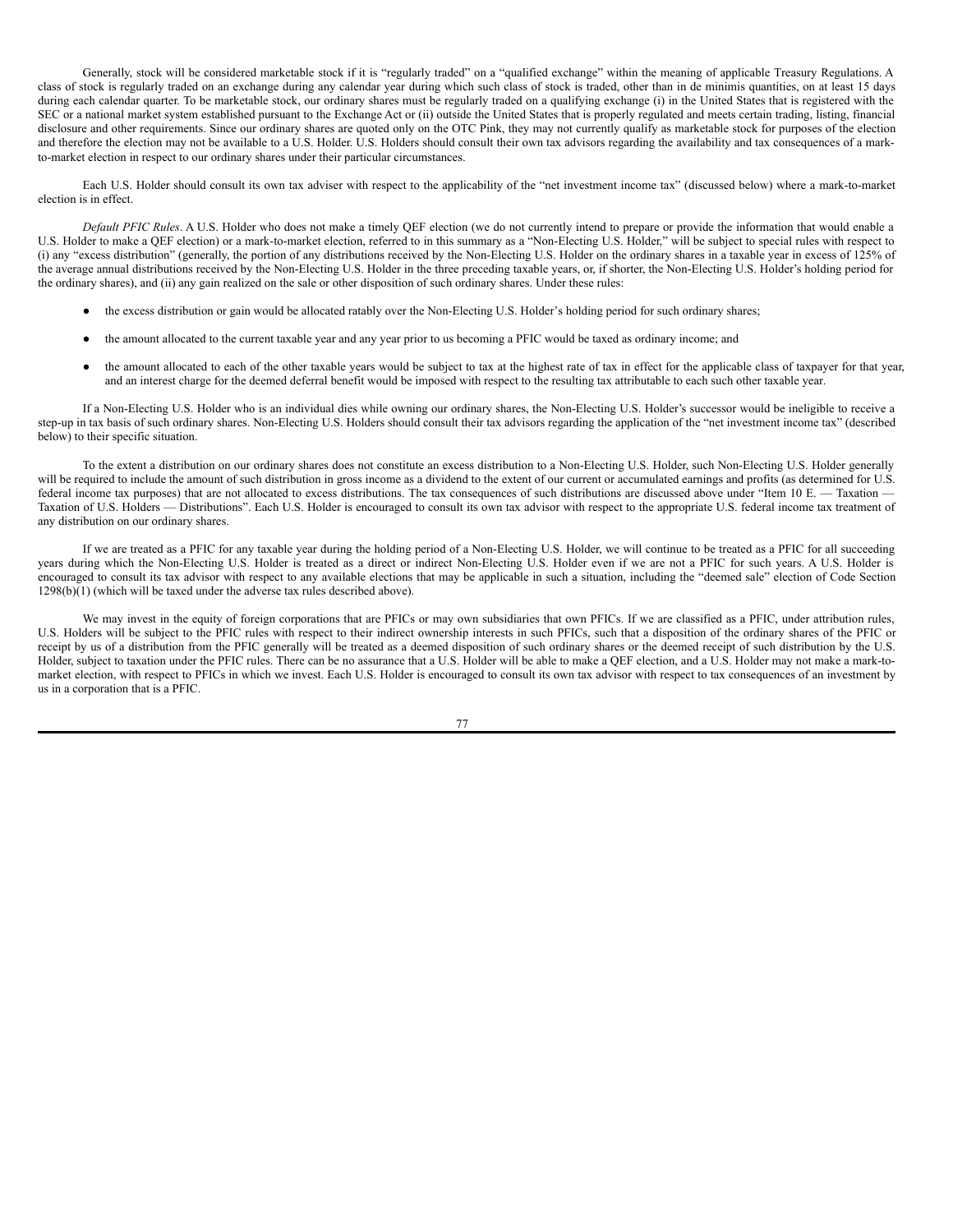In addition, U.S. Holders should consult their tax advisors regarding the IRS information reporting and filing obligations that may arise as a result of the ownership of ordinary shares in a PFIC, including IRS Form 8621, Information Return by a Shareholder of a Passive Foreign Investment Company or Qualified Electing Fund.

#### The U.S. federal income tax rules relating to PFICs elections are complex. U.S. Holders are urged to consult their own tax advisors with respect to the purchase, ownership and disposition of our ordinary shares, any elections available with respect to such ordinary shares and the IRS information reporting **obligations with respect to the purchase, ownership and disposition of our ordinary shares.**

#### *Certain Reporting Requirements*

Certain U.S. Investors are required to file IRS Form 926, Return by U.S. Transferor of Property to a Foreign Corporation, and certain U.S. Investors may be required to file IRS Form 5471, Information Return of U.S. Persons With Respect to Certain Foreign Corporations, reporting transfers of cash or other property to us and information relating to the U.S. Investor and us. Substantial penalties may be imposed upon a U.S. Investor that fails to comply.

In addition, certain U.S. Investors are required to report information on IRS Form 8938 with respect to their investments in certain "foreign financial assets," which would include an investment in our ordinary shares, to the IRS.

Investors who fail to report required information could become subject to substantial civil and criminal penalties. U.S. Investors should consult their tax advisors regarding the possible implications of these reporting requirements and any other applicable reporting requirement with respect to their investment in and ownership of our ordinary shares.

#### *Disclosure of Reportable Transactions*

If a U.S. Investor sells or disposes of the ordinary shares at a loss or otherwise incurs certain losses that meet certain thresholds, such U.S. Investor may be required to file a disclosure statement with the IRS. Failure to comply with these and other reporting requirements could result in the imposition of significant penalties.

#### *Backup Withholding Tax and Information Reporting Requirements*

Generally, information reporting requirements will apply to distributions on our ordinary shares or proceeds on the disposition of our ordinary shares paid within the United States (and, in certain cases, outside the United States) to U.S. Investors other than certain exempt recipients, such as corporations. Furthermore, backup withholding (currently at 28%) may apply to such amounts if the U.S. Investor fails to (i) provide a correct taxpayer identification number, (ii) report interest and dividends required to be shown on its U.S. federal income tax return, or (iii) make other appropriate certifications in the required manner. U.S. Investors who are required to establish their exempt status generally must provide such certification on IRS Form W-9.

Backup withholding is not an additional tax. Amounts withheld as backup withholding from a payment may be credited against a U.S. Investor's U.S. federal income tax liability and such U.S. Investor may obtain a refund of any excess amounts withheld by filing the appropriate claim for refund with the IRS and furnishing any required information in a timely manner.

#### *Medicare Tax on Investment Income*

Certain U.S. persons, including individuals, estates and trusts, will be subject to an additional 3.8% Medicare tax, or "net investment income tax," on unearned income. For individuals, the additional net investment income tax applies to the lesser of (i) "net investment income" or (ii) the excess of "modified adjusted gross income" over \$200,000 (\$250,000 if married and filing jointly or \$125,000 if married and filing separately). "Net investment income" generally equals the taxpayer's gross investment income reduced by the deductions that are allocable to such income. Investment income generally includes passive income such as interest, dividends, annuities, royalties, rents, and capital gains. U.S. Investors are urged to consult their own tax advisors regarding the implications of the additional net investment income tax resulting from their ownership and disposition of our ordinary shares.

**THIS SUMMARY OF MATERIAL U.S. FEDERAL INCOME TAX CONSEQUENCES IS NOT TAX ADVICE. THE DETERMINATION OF THE** ACTUAL TAX CONSEQUENCES FOR A U.S. HOLDER WILL DEPEND ON THE U.S. HOLDER'S SPECIFIC SITUATION. U.S. HOLDERS OF ORDINARY SHARES SHOULD CONSULT THEIR OWN TAX ADVISORS AS TO THE TAX CONSEQUENCES OF ACQUIRING, OWNING AND DISPOSING OF OUR ORDINARY SHARES, INCLUDING THE APPLICABILITY AND EFFECT OF THE ALTERNATIVE MINIMUM TAX AND ANY STATE, LOCAL, FOREIGN **OR OTHER TAX LAWS AND OF CHANGES IN THOSE LAWS.**

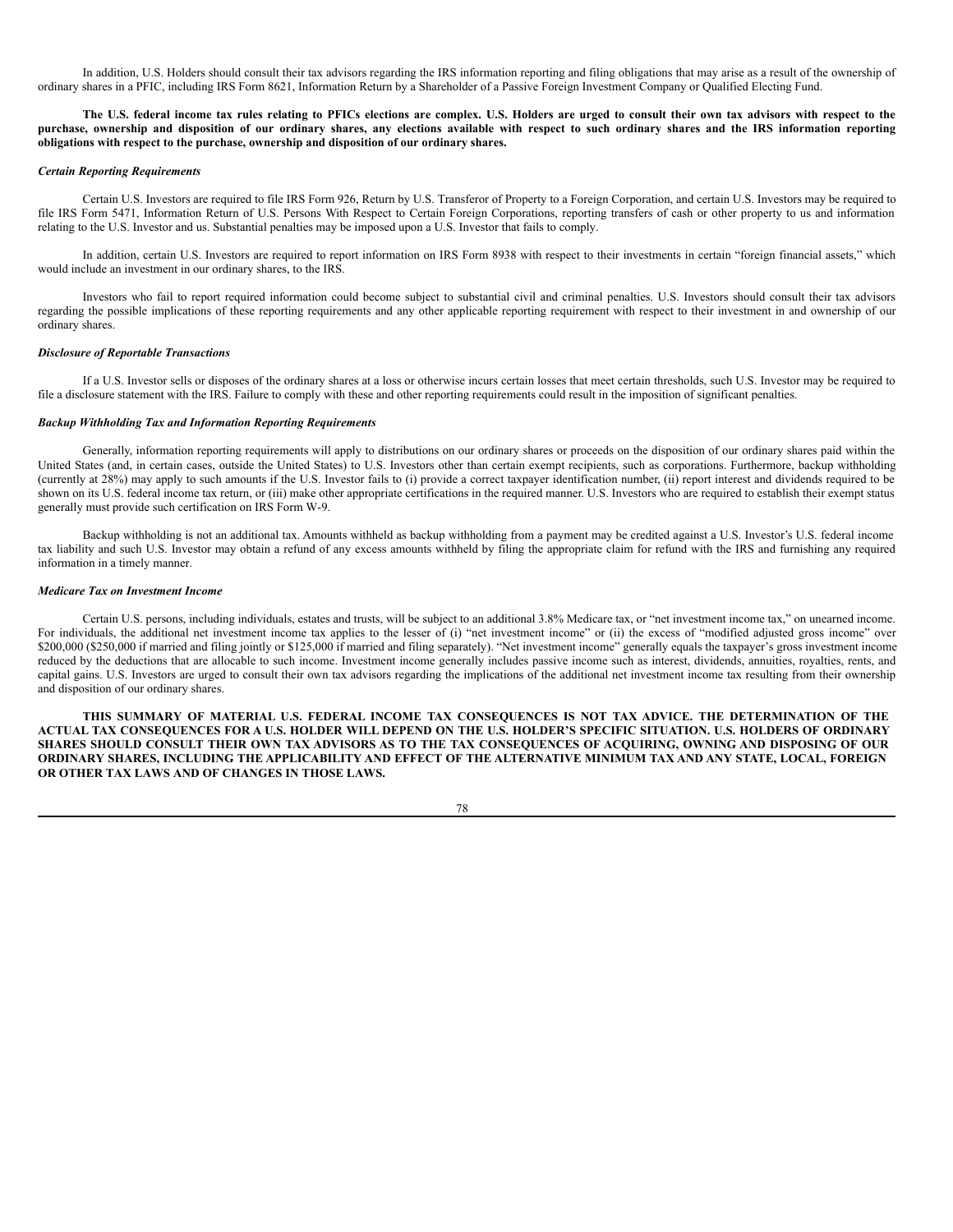#### **F. Dividends and Paying Agents.**

Not applicable.

#### **G. Statements by Experts.**

Not applicable.

### **H. Documents on Display.**

You may read and copy this annual report on Form 20-F, including the related exhibits and schedules, and any document we file with the SEC through the SEC's website at http://www.sec.gov.

As a foreign private issuer, we are exempt from the rules under the Exchange Act related to the furnishing and content of proxy statements, and our officers, directors and principal shareholders are exempt from the reporting and short-swing profit recovery provisions contained in Section 16 of the Exchange Act. Furthermore, as a foreign private issuer, we are also not subject to the requirements of Regulation FD (Fair Disclosure) promulgated under the Exchange Act. In addition, we are not be required under the Exchange Act to file annual or other reports and consolidated financial statements with the SEC as frequently or as promptly as U.S. companies whose securities are registered under the Exchange Act. Instead, we must file with the SEC, within 120 days after the end of each fiscal year, or such other applicable time as required by the SEC, an annual report on Form 20-F containing consolidated financial statements audited by an independent registered public accounting firm. We also intend to furnish certain other material information to the SEC under cover of Form 6-K.

We maintain a corporate website at www.pynanocell.com. Information contained on, or that can be accessed through, our website does not constitute a part of this annual report on Form 20-F. We have included our website address in this annual report on Form 20-F solely as an inactive textual reference.

### **I. Subsidiary Information.**

We have three (3) wholly owned subsidiaries, Nano Size Ltd., a private company organized under the laws of the state of Israel which we acquired on December 31, 2009, Digiflex Ltd. (including its two wholly owned subsidiaries, one was dissolved in March 2019), which we acquired on December 3, 2017 and Jet CU, a private company organized under the laws of the state of Israel which we acquired on July 26, 2020.

#### **ITEM 11. Quantitative and Qualitative Disclosures about Market Risk.**

#### *Quantitative and Qualitative Disclosure about Market Risk*

We are exposed to market risks in the ordinary course of our business. Market risk represents the risk of loss that may impact our financial position, results of operations or cash flows due to adverse changes in financial market prices and rates, including interest rates and foreign exchange rates, of financial instruments.

### *Foreign Currency Exchange Risk*

Our foreign currency exposures give rise to market risk associated with exchange rate movements of the NIS mainly against the U.S. dollar because a large portion of our expenses are denominated in NIS. Our NIS expenses consist principally of payments made to employees, sub-contractors, professional services, other research and development activities and general and administrative activities. We anticipate that a large portion of our expenses will continue to be denominated in currencies other than the U.S. dollar. Our financial position, results of operations and cash flow are subject to fluctuations due to changes in foreign currency exchange rates. Our results of operations and cash flow are, therefore, subject to fluctuations due to changes in foreign currency exchange rates and may be adversely affected in the future due to changes in foreign exchange rates. Approximately 75% of our expenses are denominated in NIS. Changes of 5% and 10% in the U.S. dollar to NIS exchange rate will increase/decrease our operation expenses by less than 3.8% and 7.5%, respectively. To date, fluctuations in the exchange rates have not materially affected our results of operations or financial condition for the periods under review.

To date, we have not engaged in hedging our foreign currency exchange risk. In the future, we may enter into formal currency hedging transactions to decrease the risk of financial exposure from fluctuations in the exchange rates of our principal operating currencies. These measures, however, may not adequately protect us from the material adverse effects of such fluctuations.

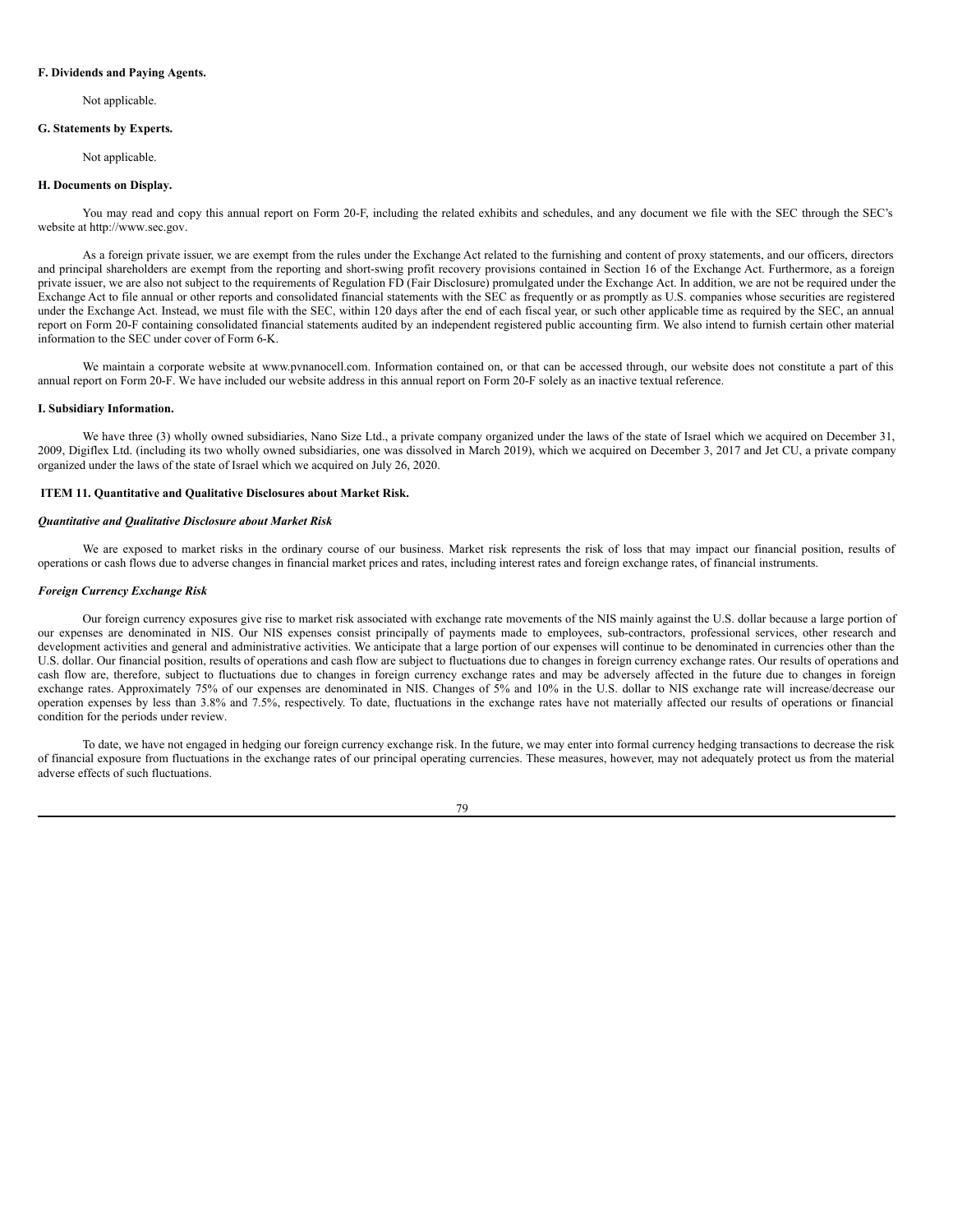### *Interest Rate Risk*

Our exposure to interest rate risk for changes in interest rates relates primarily to the interest income generated by excess cash invested in bank deposits. We have not used any derivative financial instruments in our investment portfolio or for cash management purposes. Interest-earning instruments carry a degree of interest rate risk. We have not been exposed nor do we anticipate being exposed to material risks due to changes in interest rates. However, our future interest income may fall short of expectations due to changes in interest rates.

### **ITEM 12. Description of Securities Other Than Equity Securities**

**A. Debt Securities.**

Not applicable.

### **B. Warrants and Rights.**

Not applicable.

### **C. Other Securities.**

Not applicable.

### **D. American Depositary Shares.**

Not applicable.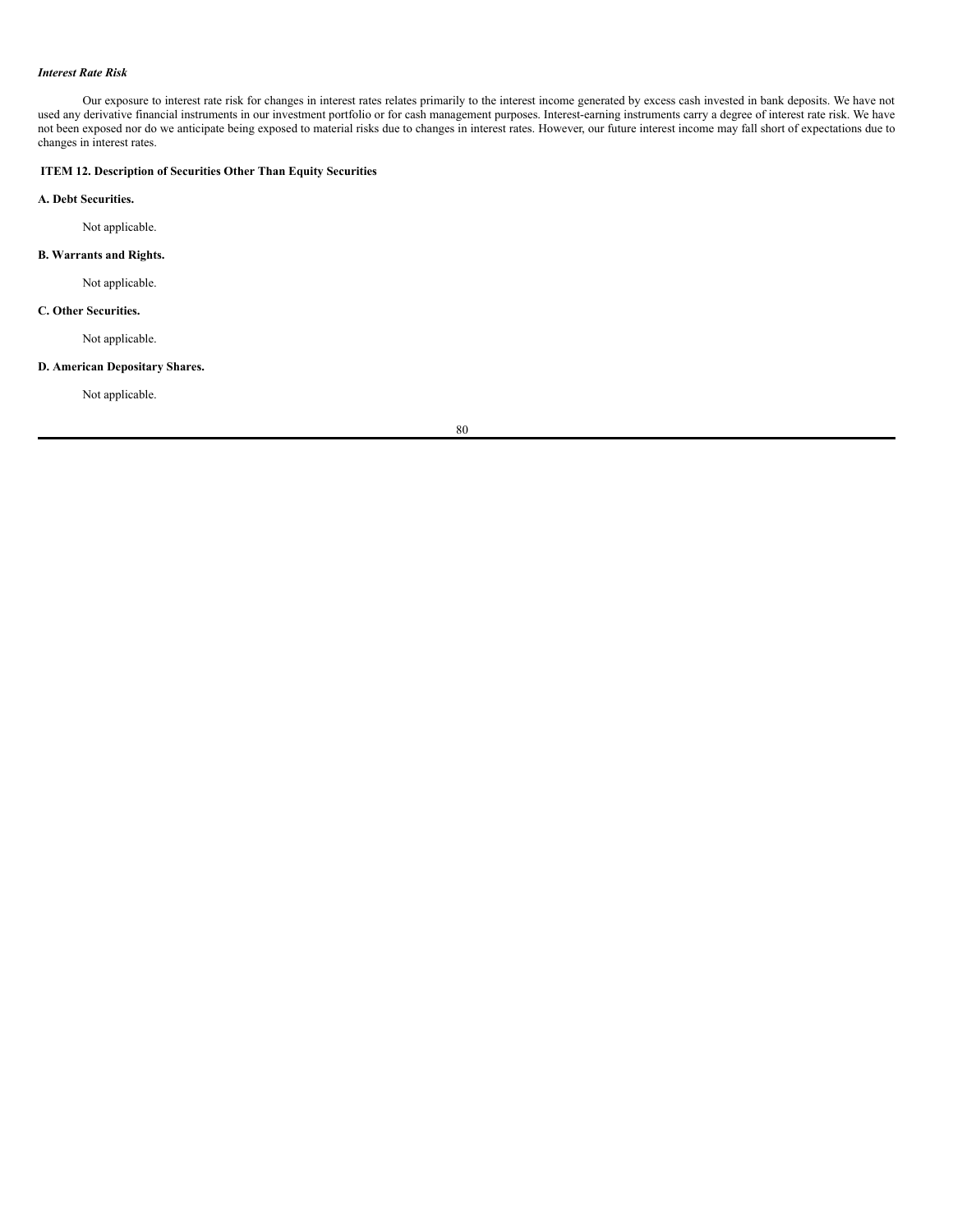#### **PART II**

#### **ITEM 13. Defaults, Dividend Arrearages and Delinquencies.**

All of the convertible loans received from GTRIMG and few from other lenders were required to be repaid by October 2020. GTRIMG and the other lenders did not exercise their conversion right under the convertible loans prior to their repayment date and therefore became repayable in cash as such time. We did not timely repay such loans due to financial difficulties and therefore we are currently in default under those agreements. For information with respect to those defaults, see Note 8 to the audited consolidated financial statements for the year ended December 31, 2019 included elsewhere in this annual report on Form 20-F.

### **ITEM 14. Material Modifications to the Rights of Security Holders and Use of Proceeds.**

Not applicable.

#### **ITEM 15. Controls and Procedures**

(a) *Disclosure Controls and Procedures*. Our disclosure controls and procedures are designed to provide reasonable assurance that information required to be disclosed by us in the reports that we file or submit under the Exchange Act is accumulated and communicated to our management, including our principal executive officer and principal financial officer, as appropriate, to allow for timely decisions regarding required disclosure, and that such information is recorded, processed, summarized and reported, within the time periods specified in the SEC's rules and forms.

Our management, under the supervision and with the participation of our Chief Executive Officer and Chief Financial Officer, has evaluated the effectiveness of our disclosure controls and procedures as of December 31, 2019, pursuant to Rule 13a-15 under the Exchange Act. Based upon this evaluation, our Chief Executive Officer and Chief Financial Officer concluded that our disclosure controls and procedures were not effective as of December 31, 2019 as a result of the material weaknesses identified in our internal control over financial reporting. These material weaknesses are discussed in "Report of Management on Internal Control over Financial Reporting" below. Our management considers our internal control over financial reporting to be an integral part of our disclosure controls and procedures.

(b) *Report of Management on Internal Control over Financial Reporting*. Our management is responsible for establishing and maintaining adequate internal control over our financial reporting. Our management assessed the effectiveness of our internal control over financial reporting as of December 31, 2019. In making our assessment, our management used the criteria established in Internal Control—Integrated Framework (2013) issued by the Committee of Sponsoring Organizations of the Treadway Commission (COSO). A material weakness, as defined by SEC rules, is a control deficiency, or combination of control deficiencies, such that there is a reasonable possibility that a material misstatement of the annual or interim financial statements will not be prevented or detected on a timely basis.

The material weaknesses in internal control over financial reporting that were identified (among other things) were: (i) significant parts of entity level controls are missing, (ii) lack of segregation of duties, (iii) controls' effectiveness testing were predominantly not performed, inter alia, due to nonperformance of controls or absence of evidence for controls' performance, and (iv) non-remediation of material weaknesses identified in prior years. Based on such assessment, management has concluded that, as of December 31, 2019, our internal control over financial reporting is ineffective based on those criteria.

Due to lack of resources, during 2019, as in previous years, we were unable to implement in any material respect our remediation plans for the material weaknesses identified in prior years. We intend to take appropriate and reasonable steps (beyond few already taken such as (i) hiring an outsourced chief financial officer with significant U.S. GAAP and SEC reporting experience and (ii) establishing an Audit Committee and Compensation Committee. Ms. Orly Solomon, a member of each of these committees, serves as the Chairperson of each and has relevant U.S. GAAP accounting, SEC reporting and internal control experience) to make the necessary improvements to remediate these deficiencies, provided that we have the resources to implement them.

(c) *Attestation Report of the Registered Public Accounting Firm*. This annual report on Form 20-F does not include an attestation report of our independent registered public accounting firm regarding internal control over financial reporting because as long as we qualify as an "emerging growth company" filer under the Exchange Act.

(d) *Changes in Internal Control over Financial Reporting*. There were no changes in our internal control over financial reporting, other than as described above, that occurred during the year ended December 31, 2019 that have materially affected, or are reasonably likely to materially affect, our internal control over financial reporting.

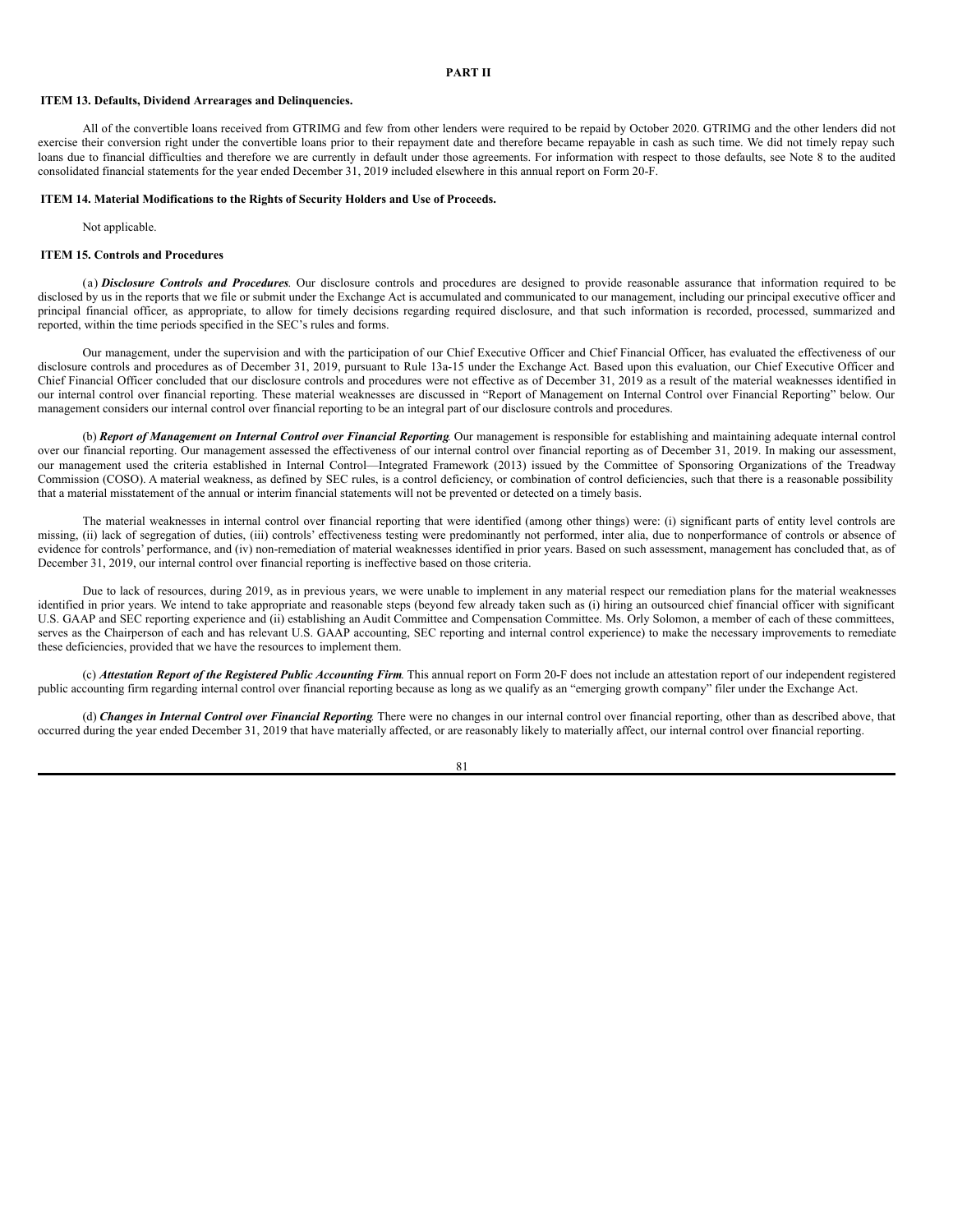#### **ITEM 16. [RESERVED]**

#### **ITEM 16A. Audit Committee Financial Expert.**

Our board has determined that Ms. Orly Solomon, who serves as the chairperson of our audit committee is an audit committee financial expert as defined by the SEC rules and has the requisite financial sophistication as defined by the Nasdaq Rules. Ms. Solomon is independent as such term is defined in Rule 10A-3(b)(1) under the Exchange Act and under the Nasdaq Rules. For Ms. Solomon's relevant experience, see "Item 6 A. — Directors and Senior Management".

#### **ITEM 16B. Code of Ethics.**

We have adopted a Code of Business Conduct and Ethics applicable to all of our directors and employees, including our Chief Executive Officer, Chief Financial Officer, controller or principal accounting officer or other persons performing similar functions, which is a "code of ethics" as defined in Item 16B of Form 20-F promulgated by the SEC. Section 406(c) of the Sarbanes-Oxley Act provides that a "code of ethics" means such standards as are reasonably necessary to promote (i) honest and ethical conduct, including the ethical handling of actual or apparent conflicts of interest between personal and professional relationships; (ii) full, fair, accurate, timely and understandable disclosure in the periodic reports required to be filed by the issuer; and (iii) compliance with applicable governmental rules and regulation.

The full text of the Code of Business Conduct and Ethics is posted on our website at www.pvnanocell.com. Information contained on, or that can be accessed through, our website does not constitute a part of this annual report on Form 20-F and is not incorporated by reference herein. We will provide a copy of such Code of Business Conduct and Ethics without charge upon request by mail or by telephone. If we make any amendment to the Code of Business Conduct and Ethics or grant any waivers, including any implicit waiver, from a provision of the Code of Business Conduct and Ethics, we will disclose the nature of such amendment or waiver on our website to the extent required by the rules and regulations of the SEC.

#### **ITEM 16C. Principal Accountant Fees and Services.**

Kost Forer Gabbay & Kasierer, a member of Ernst & Young Global, an independent registered public accounting firm, served as our independent public accountants for the fiscal years ended December 31, 2019 and 2018, for which audited consolidated financial statements appear in this annual report on Form 20-F.

The following table presents the aggregate fees for professional services rendered by such accountants to us during their respective term as our principal accountants in 2019 and 2018.

|                    |   | Year ended December 31, |                          |  |  |
|--------------------|---|-------------------------|--------------------------|--|--|
|                    |   | 2019                    | 2018                     |  |  |
| <b>Audit Fees</b>  | w | 140,000                 | 115,000                  |  |  |
| Audit-related fees |   | 8,500                   | $\overline{\phantom{0}}$ |  |  |
| Tax fees           |   | 15,000                  | 15,000                   |  |  |
| All other fees     |   | 12.000                  |                          |  |  |
| Total              |   | 175,500                 | 130,000                  |  |  |

*Audit fees*. Consist of aggregate fees billed for the audit of our annual consolidated financial statements. This category also includes services that the independent accountant generally provides, such as consents, assistance with, and review of documents filed with the SEC.

*Audit-related fees*. Consist of aggregate fees billed for assurance and related services that are reasonably related to the performance of the audit and are not reported under audit fees. These fees primarily include accounting consultations regarding the accounting treatment of matters that occur in the regular course of business, implications of new accounting pronouncements and other accounting issues that occur from time to time.

*Tax fees*. Consist of aggregate fees for professional services rendered by our independent registered public accounting firm for tax compliance and tax advice on actual or contemplated transactions.

*All other fees.* Consist of aggregate fees billed for services rendered by our independent registered public accounting firm with respect to government incentives and other matters.

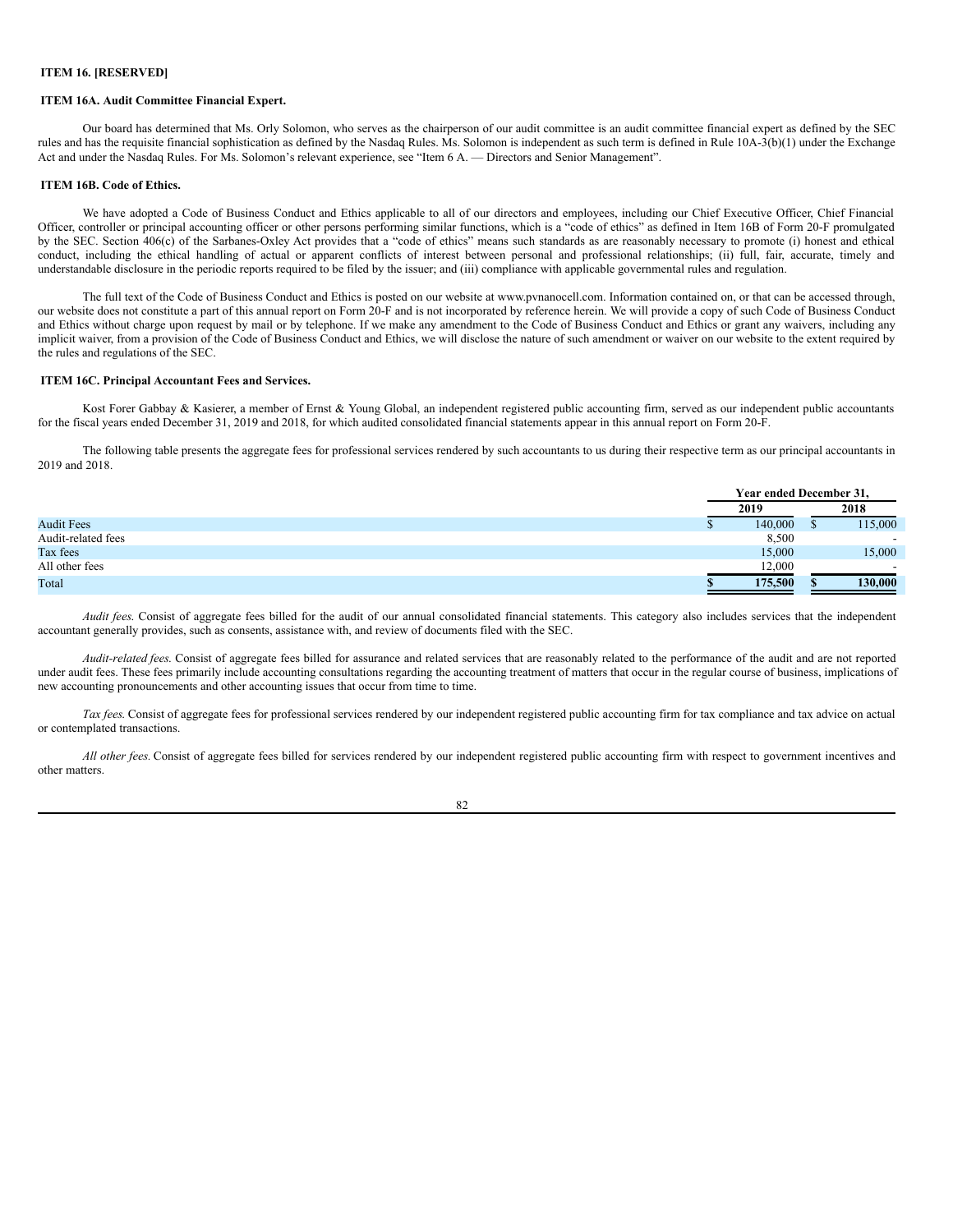#### **Audit Committee Pre-Approval Policies and Procedures**

Our audit committee, established in February 2018, provides assistance to our board of directors in fulfilling its legal and fiduciary obligations in matters involving our accounting, auditing, financial reporting, internal control and legal compliance functions by pre-approving the services performed by our independent accountants and reviewing their reports regarding our accounting practices and systems of internal control over financial reporting. Our audit committee also oversees the audit efforts of our independent accountants and takes those actions that it deems necessary to satisfy itself that the accountants are independent of management. Our audit committee has authorized all auditing and non-auditing services provided by Kost Forer Gabbay & Kasierer during 2019 and 2018 and the fees paid for such services.

#### **ITEM 16D. Exemptions from the Listing Standards for Audit Committees.**

Not applicable.

#### **ITEM 16E. Purchases of Equity Securities by the Issuer and Affiliated Purchasers.**

Not applicable.

#### **ITEM 16F. Change in Registrant's Certifying Accountant.**

Not applicable.

#### **ITEM 16G. Corporate Governance.**

Not applicable.

### **ITEM 16H. Mine Safety Disclosure.**

Not applicable.

### **PART III**

### **ITEM 17. Financial Statements**

Not Applicable.

### **ITEM 18. Financial Statements.**

Please refer to the consolidated financial statements beginning on page F-1. The following consolidated financial statements, its schedules and related notes are filed as part of this annual report on Form 20-F, together with the report of the independent registered public accounting firm.

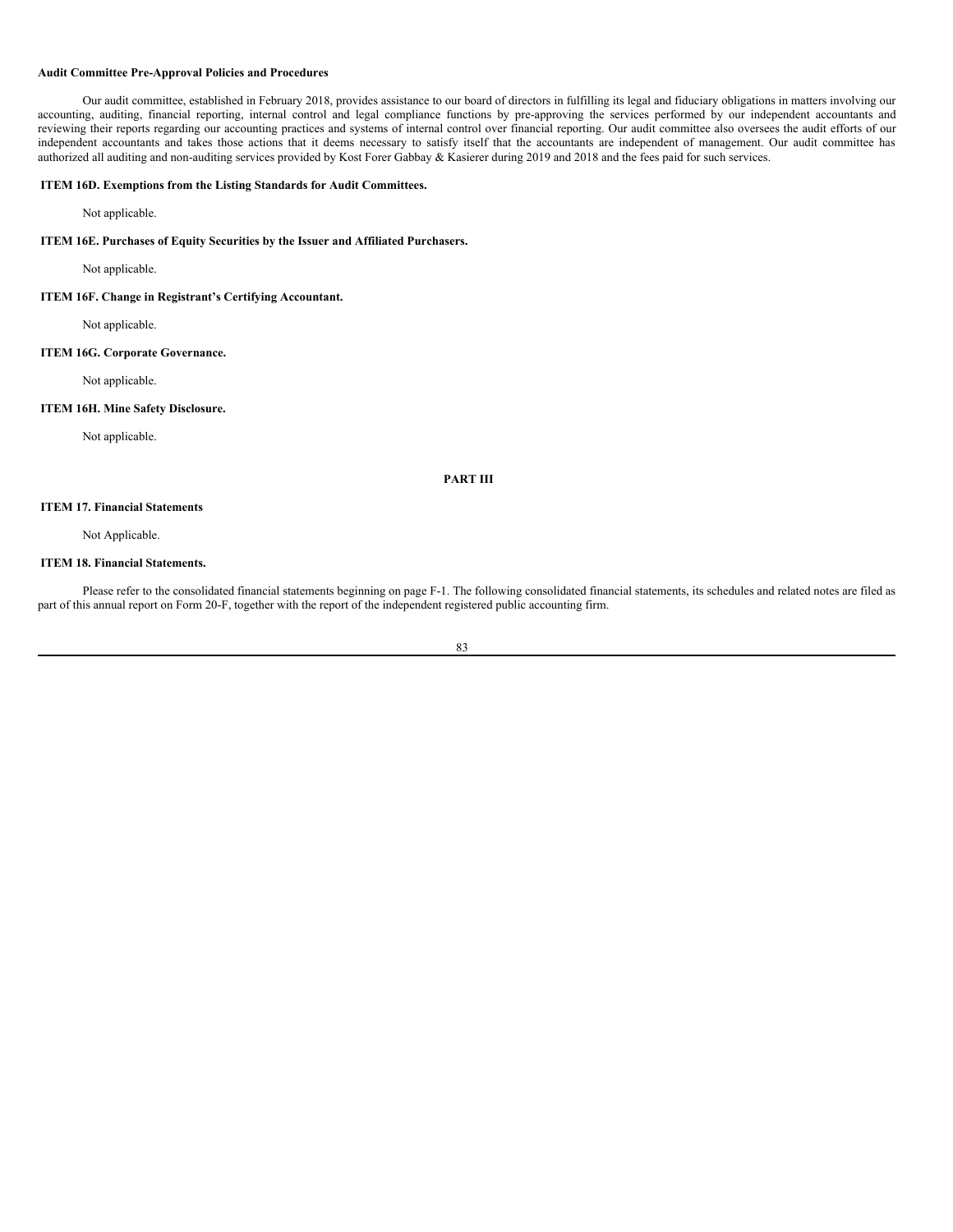## **P.V. NANO CELL LTD. AND ITS SUBSIDIARIES**

### **CONSOLIDATED FINANCIAL STATEMENTS**

### **AS OF DECEMBER 31, 2019**

### **IN U.S. DOLLARS**

### **INDEX**

**Page**

| <b>Report of Independent Registered Public Accounting Firm</b>   | $F-2$ |
|------------------------------------------------------------------|-------|
|                                                                  |       |
| <b>Consolidated Balance Sheets</b>                               | $F-3$ |
|                                                                  |       |
| <b>Consolidated Statements of Comprehensive loss</b>             | $F-4$ |
|                                                                  |       |
| <b>Consolidated Statements of Shareholders' Equity (Deficit)</b> | $F-5$ |
|                                                                  |       |
| <b>Consolidated Statements of Cash Flows</b>                     | $F-6$ |
|                                                                  |       |
| <b>Notes to Consolidated Financial Statements</b>                | $F-7$ |
|                                                                  |       |
|                                                                  |       |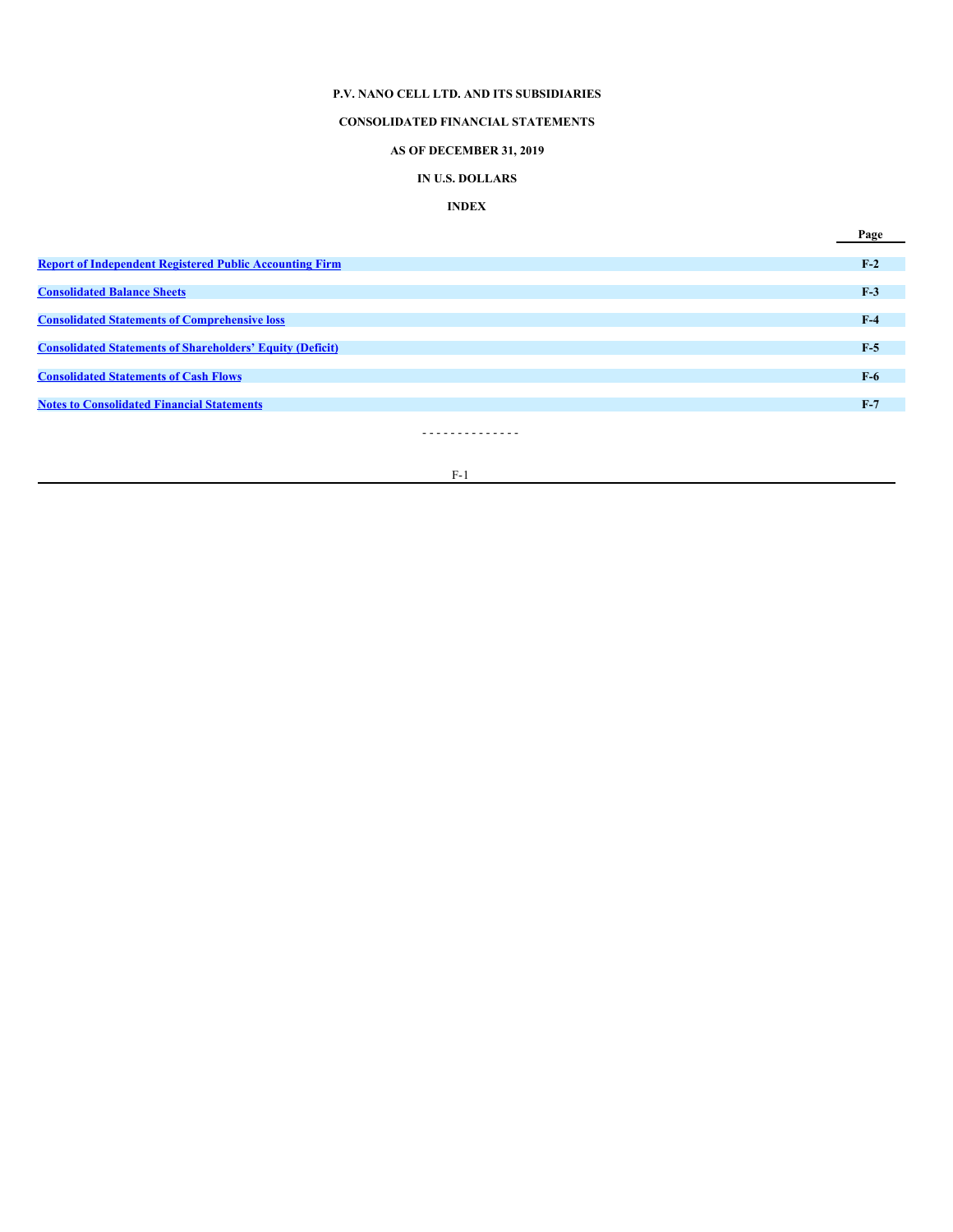

### <span id="page-89-0"></span>**REPORT OF INDEPENDENT REGISTERED PUBLIC ACOUTING FIRM**

#### **To the Shareholders and the Board of Directors of**

#### **P.V. NANO CELL LTD.**

#### **Opinion on the Financial Statements**

We have audited the accompanying consolidated balance sheets of P.V. Nano Cell Ltd. and its subsidiaries (the Company) as of December 31, 2019 and 2018, the related consolidated statements of comprehensive loss, shareholders' equity (deficit), and cash flows, for each of the three years in the period ended December 31, 2019, and the related notes (collectively referred to as the "consolidated financial statements"). In our opinion, the consolidated financial statements present fairly, in all material respects, the financial position of the Company at December 31, 2019 and 2018, and the results of its operations and its cash flows for each of the three years in the period ended December 31, 2019, in conformity with U.S. generally accepted accounting principles.

#### **The Company's Ability to Continue as a Going Concern**

The accompanying consolidated financial statements have been prepared assuming that the Company will continue as a going concern. As discussed in Note 1b to the financial statements, the Company has suffered recurring losses from operations, has a working capital deficiency, and has stated that substantial doubt exists about the Company's ability to continue as a going concern. Management's evaluation of the events and conditions and management's plans regarding these matters are also described in Note 1b. The consolidated financial statements do not include any adjustments that might result from the outcome of this uncertainty.

#### **Basis for Opinion**

These financial statements are the responsibility of the Company's management. Our responsibility is to express an opinion on the Company's financial statements based on our audits. We are a public accounting firm registered with the Public Company Accounting Oversight Board (United States) (PCAOB) and are required to be independent with respect to the Company in accordance with the U.S. federal securities laws and the applicable rules and regulations of the Securities and Exchange Commission and the PCAOB.

We conducted our audits in accordance with the standards of the PCAOB. Those standards require that we plan and perform the audit to obtain reasonable assurance about whether the financial statements are free of material misstatement, whether due to error or fraud. The Company is not required to have, nor were we engaged to perform, an audit of its internal control over financial reporting. As part of our audits we are required to obtain an understanding of internal control over financial reporting but not for the purpose of expressing an opinion on the effectiveness of the Company's internal control over financial reporting. Accordingly, we express no such opinion.

Our audits included performing procedures to assess the risks of material misstatement of the financial statements, whether due to error or fraud, and performing procedures that respond to those risks. Such procedures included examining, on a test basis, evidence regarding the amounts and disclosures in the financial statements. Our audits also included evaluating the accounting principles used and significant estimates made by management, as well as evaluating the overall presentation of the financial statements. We believe that our audits provide a reasonable basis for our opinion.

/S/ KOST FORER GABBAY & KASIERER A Member of Ernst & Young Global

We have served as the Company's auditor since 2009.

Tel-Aviv, Israel April 29, 2021

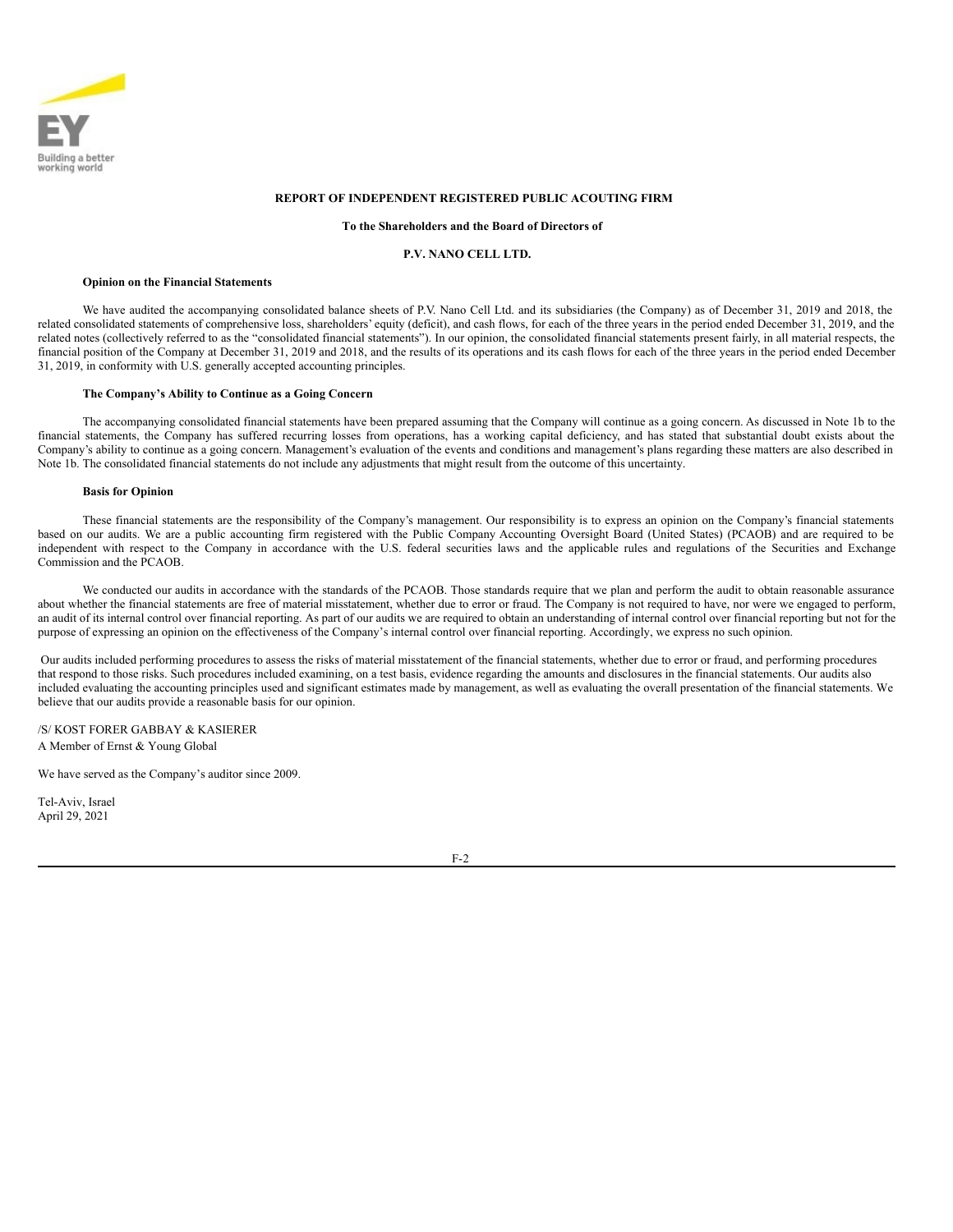#### <span id="page-90-0"></span>**CONSOLIDATED BALANCE SHEETS**

#### **U.S. dollars**

|                                                                                                                                                              | December 31, |              |              |              |  |  |
|--------------------------------------------------------------------------------------------------------------------------------------------------------------|--------------|--------------|--------------|--------------|--|--|
|                                                                                                                                                              |              | 2019         |              | 2018         |  |  |
| <b>ASSETS</b>                                                                                                                                                |              |              |              |              |  |  |
| <b>CURRENT ASSETS:</b>                                                                                                                                       |              |              |              |              |  |  |
| Cash and cash equivalents                                                                                                                                    | $\mathbb{S}$ | 34,382       | $\mathbb{S}$ | 144,948      |  |  |
| Restricted cash                                                                                                                                              |              | 15,915       |              | 14,674       |  |  |
| Accounts receivable, net                                                                                                                                     |              | 86,494       |              | 200,776      |  |  |
| Other current assets                                                                                                                                         |              | 194,173      |              | 65,011       |  |  |
| Inventory, net                                                                                                                                               |              | 102,782      |              | 53,344       |  |  |
| <b>Total current assets</b>                                                                                                                                  |              | 433,746      |              | 478,753      |  |  |
| <b>NON-CURRENT ASSETS:</b>                                                                                                                                   |              |              |              |              |  |  |
| Property and equipment, net                                                                                                                                  |              | 248,316      |              | 300,702      |  |  |
| Intangible asset, net                                                                                                                                        |              | 3,393,413    |              | 3,821,844    |  |  |
| Goodwill                                                                                                                                                     |              | 3,026,036    |              | 3,026,036    |  |  |
| <b>Total non-current assets</b>                                                                                                                              |              | 6,667,765    |              | 7,148,582    |  |  |
| <b>Total assets</b>                                                                                                                                          |              | 7,101,511    |              | 7,627,335    |  |  |
|                                                                                                                                                              |              |              |              |              |  |  |
| <b>LIABILITIES AND SHAREHOLDERS' EQUITY (DEFICIT)</b>                                                                                                        |              |              |              |              |  |  |
| <b>CURRENT LIABILITIES:</b>                                                                                                                                  |              |              |              |              |  |  |
| Short term bank credit                                                                                                                                       |              | 92,230       |              |              |  |  |
| Short-term loans                                                                                                                                             |              | 14,489       |              |              |  |  |
| Trade payables                                                                                                                                               |              | 783,592      |              | 709,269      |  |  |
| Employees and payroll accruals                                                                                                                               |              | 680,290      |              | 359,273      |  |  |
| Accrued expenses and other current liabilities                                                                                                               |              | 790,097      |              | 842,142      |  |  |
| Convertible loans                                                                                                                                            |              | 3,899,516    |              | 226,661      |  |  |
| Warrants presented at fair value                                                                                                                             |              | 158,112      |              |              |  |  |
| <b>Total current liabilities</b>                                                                                                                             |              | 6,418,326    |              | 2,137,345    |  |  |
| <b>NON-CURRENT LIABILITIES:</b>                                                                                                                              |              |              |              |              |  |  |
| Capital note                                                                                                                                                 |              | 40,000       |              | 32,000       |  |  |
| Convertible loans                                                                                                                                            |              | 291,474      |              | 1,809,816    |  |  |
| Warrants presented at fair value                                                                                                                             |              | 1,346,000    |              | 945,025      |  |  |
|                                                                                                                                                              |              |              |              |              |  |  |
| <b>Total non-current liabilities</b>                                                                                                                         |              | 1,677,474    |              | 2,786,841    |  |  |
| <b>Total liabilities</b>                                                                                                                                     |              | 8,095,800    |              | 4,924,186    |  |  |
|                                                                                                                                                              |              |              |              |              |  |  |
| SHAREHOLDERS' EQUITY (DEFICIT):<br>Ordinary shares of NIS 0.01 par value - Authorized: 200,000,000 as of December 31, 2019 and 2018; Issued and outstanding: |              |              |              |              |  |  |
| 24, 393, 218 and 23, 491, 948 ordinary shares as of December 31, 2019 and 2018, respectively                                                                 |              | 65,842       |              | 63,301       |  |  |
| Additional paid in capital                                                                                                                                   |              | 19,951,632   |              | 19,698,606   |  |  |
| Accumulated deficit                                                                                                                                          |              | (21,011,763) |              | (17,058,758) |  |  |
| Total shareholders' equity (deficit)                                                                                                                         |              | (994, 289)   |              | 2,703,149    |  |  |
|                                                                                                                                                              |              |              |              |              |  |  |
| Total liabilities and shareholders' equity (deficit)                                                                                                         | \$           | 7,101,511    | \$           | 7,627,335    |  |  |

**The accompanying notes are an integral part of the consolidated financial statements.**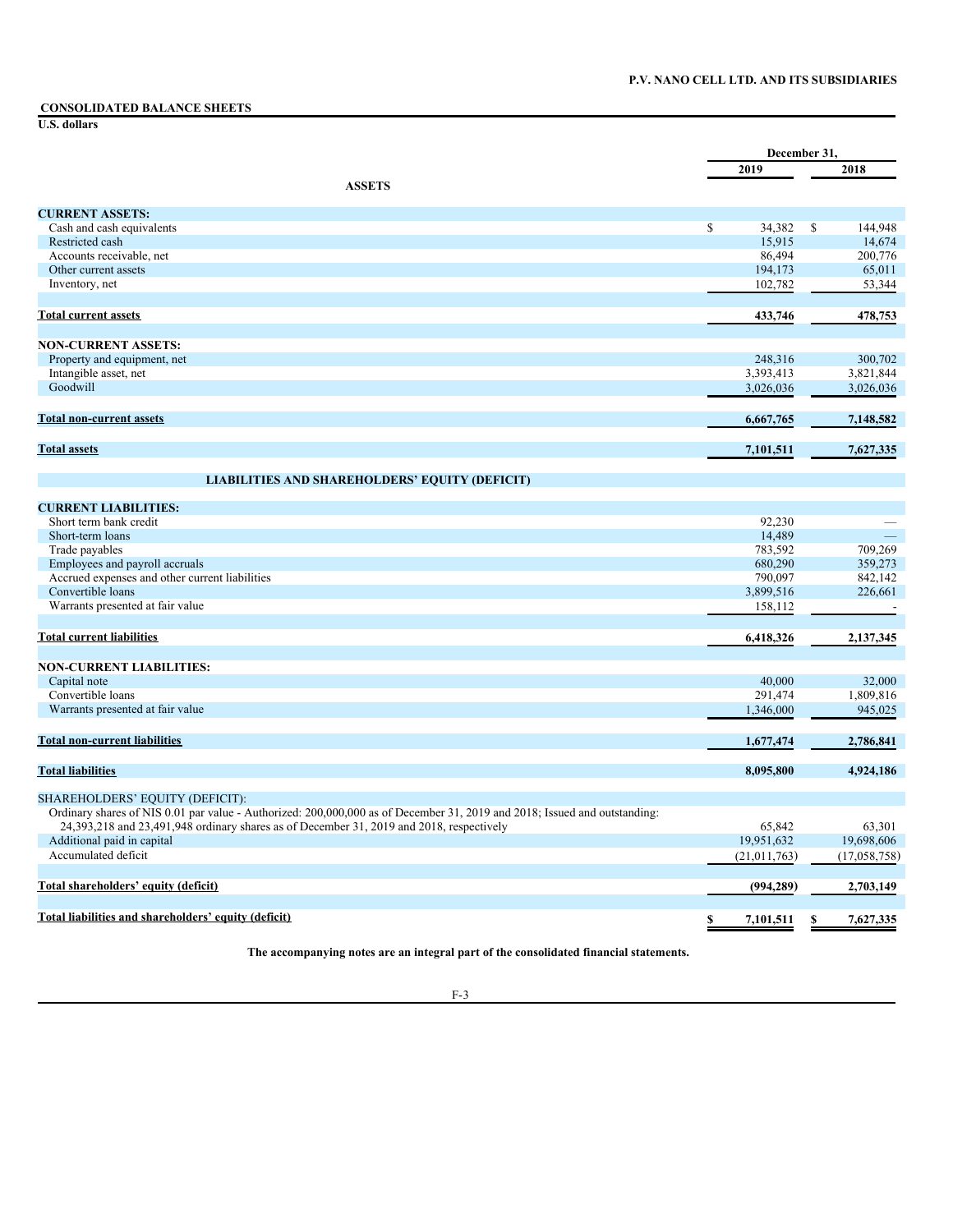#### <span id="page-91-0"></span>**CONSOLIDATED STATEMENTS OF COMPREHENSIVE LOSS**

**U.S. dollars**

|                                                                                                            | Year ended December 31, |            |     |             |              |            |
|------------------------------------------------------------------------------------------------------------|-------------------------|------------|-----|-------------|--------------|------------|
|                                                                                                            |                         | 2019       |     | 2018        |              | 2017       |
| Revenues                                                                                                   | $\mathbb{S}$            | 478,520    | \$  | 460,739     | $\mathbb{S}$ | 88,691     |
| Cost of revenues                                                                                           |                         | 236,493    |     | 388,265     |              | 94,238     |
| Amortization of intangible assets                                                                          |                         | 428,431    |     | 470,773     |              | 37,694     |
| <b>Gross</b> loss                                                                                          |                         | 186,404    |     | 398,299     |              | 43,241     |
| Operating expenses:                                                                                        |                         |            |     |             |              |            |
| Research and development                                                                                   |                         | 987,444    |     | 1,090,295   |              | 787,025    |
| Less - research and development grants                                                                     |                         | (256, 423) |     | (314, 652)  |              | (382, 134) |
| Research and development, net                                                                              |                         | 731,021    |     | 775,643     |              | 404,891    |
| Sales and marketing                                                                                        |                         | 673,983    |     | 550,008     |              | 480,963    |
| General and administrative                                                                                 |                         | 1,319,239  |     | 1,297,711   |              | 1,227,632  |
| Goodwill impairment                                                                                        |                         |            |     | 161,381     |              |            |
| Acquisition related costs                                                                                  |                         |            |     |             |              | 750,956    |
| Total operating expenses                                                                                   |                         | 2,724,243  |     | 2,784,743   |              | 2,864,442  |
| <b>Operating loss</b>                                                                                      |                         | 2,910,647  |     | 3,183,042   |              | 2,907,683  |
| Financial expenses (income), net                                                                           |                         | 1,042,358  |     | (1,210,484) |              | (63,778)   |
| <b>Net loss</b>                                                                                            | S                       | 3,953,005  | S   | 1,972,558   | S            | 2,843,905  |
| Net loss per ordinary share:                                                                               |                         |            |     |             |              |            |
| Basic and diluted net loss per ordinary share                                                              |                         | 0.16       | \$. | 0.09        | S            | 0.19       |
|                                                                                                            |                         |            |     |             |              |            |
| Weighted average number of ordinary shares used in computing basic and diluted net loss per ordinary share |                         | 24,071,186 |     | 23,142,850  |              | 15,249,947 |

**The accompanying notes are an integral part of the consolidated financial statements.**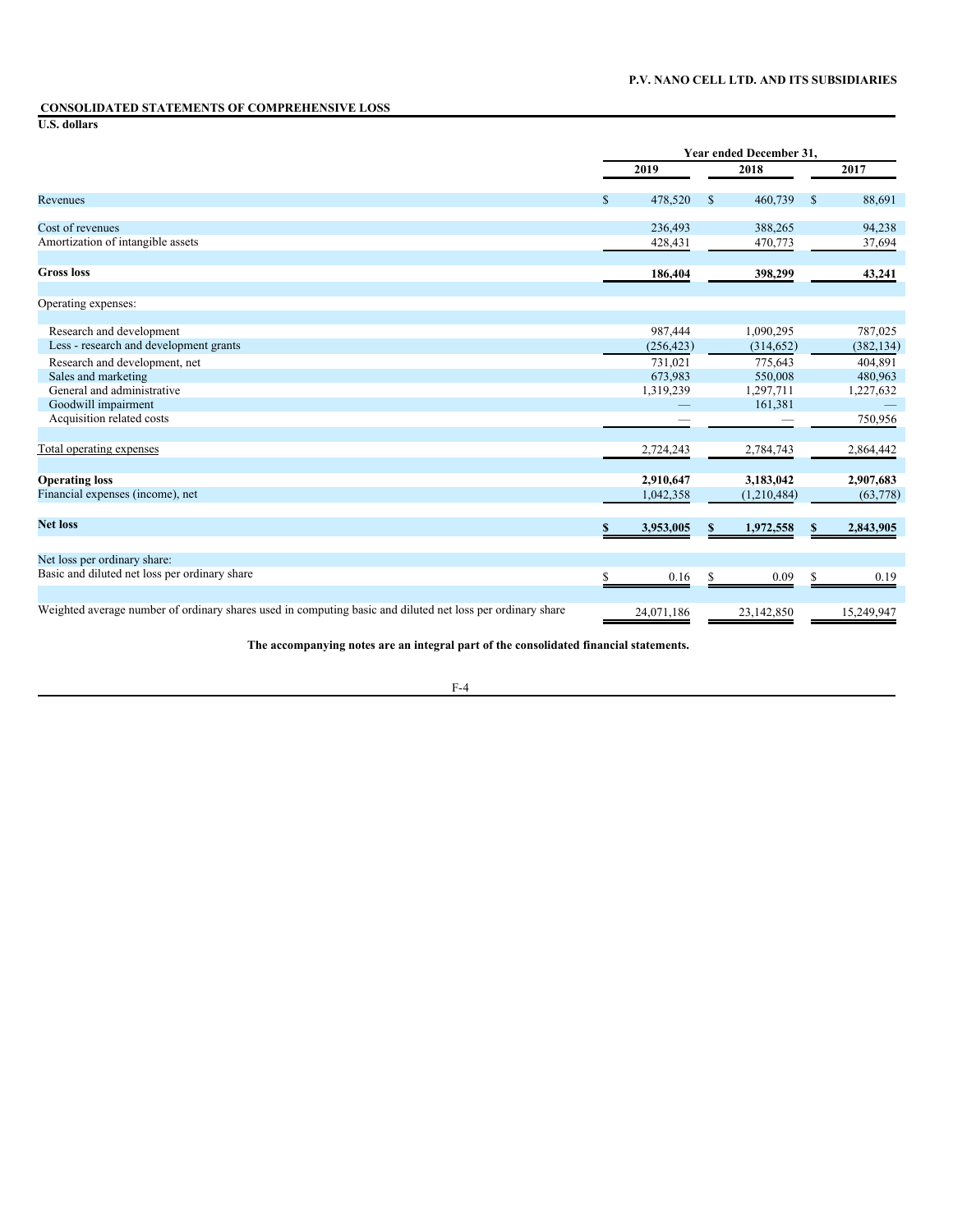#### <span id="page-92-0"></span>**CONSOLIDATED STATEMENTS OF SHAREHOLDERS' EQUITY (DEFICIT)**

#### **U.S. dollars**

|                                                                                   | <b>Ordinary shares</b>                 |              |                          |              |                                         |    |                        |              |
|-----------------------------------------------------------------------------------|----------------------------------------|--------------|--------------------------|--------------|-----------------------------------------|----|------------------------|--------------|
|                                                                                   | <b>Number</b><br>of ordinary<br>shares |              | Amount                   |              | <b>Additional</b><br>paid-in<br>Capital |    | Accumulated<br>deficit | <b>Total</b> |
| Balance as of January 1, 2017                                                     | 14,505,126                             |              | 37,648                   |              | 10,300,428                              |    | (12, 242, 295)         | (1,904,219)  |
| Issuance of ordinary shares, net of issuance cost*                                | 6,947,137                              |              | 20,090                   |              | 7,096,020                               |    |                        | 7,116,110    |
| Issuance of ordinary shares in connection with Professional service<br>rendered*  |                                        |              |                          |              |                                         |    |                        | 298,600      |
| Stock based compensation                                                          | 285,000                                |              | 821                      |              | 297,779<br>136,134                      |    |                        | 136,134      |
| Net loss                                                                          |                                        |              |                          |              |                                         |    | (2,843,905)            | (2,843,905)  |
| Balance as of December 31, 2017                                                   | 21,737,263                             | S            | 58,559                   | S            | 17,830,361                              |    | $(15,086,200)$ \$      | 2,802,720    |
|                                                                                   |                                        |              |                          |              |                                         |    |                        |              |
| Issuance of ordinary shares                                                       | 1,167,615                              |              | 3,116                    |              | 958,654                                 |    |                        | 961,770      |
| Issuance of ordinary shares in connection with conversion of<br>convertible loans | 178,689                                |              | 477                      |              | 58,730                                  |    |                        | 59,207       |
| Issuance of ordinary shares in connection with Professional service<br>rendered   | 343,750                                |              | 968                      |              | 220,508                                 |    |                        | 221,476      |
| Beneficial conversion feature related to convertible loans                        |                                        |              |                          |              | 338,266                                 |    |                        | 338,266      |
| Issuance of warrants                                                              |                                        |              |                          |              | 137,284                                 |    |                        | 137,284      |
| Exercise of options                                                               | 64,631                                 |              | 181                      |              | 813                                     |    |                        | 994          |
| Stock based compensation                                                          |                                        |              |                          |              | 153,990                                 |    |                        | 153,990      |
| Net loss                                                                          |                                        |              |                          |              |                                         |    | (1,972,558)            | (1,972,558)  |
| Balance as of December 31, 2018                                                   | 23,491,948                             | $\mathbf{s}$ | 63,301                   | $\mathbf{s}$ | 19,698,606                              | S. | $(17,058,758)$ \$      | 2,703,149    |
| Issuance of ordinary shares in connection with conversion of                      |                                        |              |                          |              |                                         |    |                        |              |
| convertible loans                                                                 | 576,270                                |              | 1,630                    |              | 97,235                                  |    |                        | 98,865       |
| Issuance of ordinary shares in connection with Professional service<br>rendered   |                                        |              |                          |              |                                         |    |                        |              |
|                                                                                   | 325,000                                |              | 911                      |              | 24,733                                  |    |                        | 25,644       |
| Beneficial conversion feature related to convertible loans                        |                                        |              |                          |              | 21,445                                  |    |                        | 21,445       |
| Stock based compensation<br>Net loss                                              |                                        |              | $\overline{\phantom{0}}$ |              | 109,613                                 |    |                        | 109,613      |
|                                                                                   |                                        |              |                          |              |                                         |    | (3,953,005)            | (3,953,005)  |
| <b>Balance as of December 31, 2019</b>                                            | 24,393,218                             |              | 65,842                   |              | 19,951,632                              |    | (21.011.763)           | (994.289)    |

\* Reclassed

**The accompanying notes are an integral part of the consolidated financial statements.**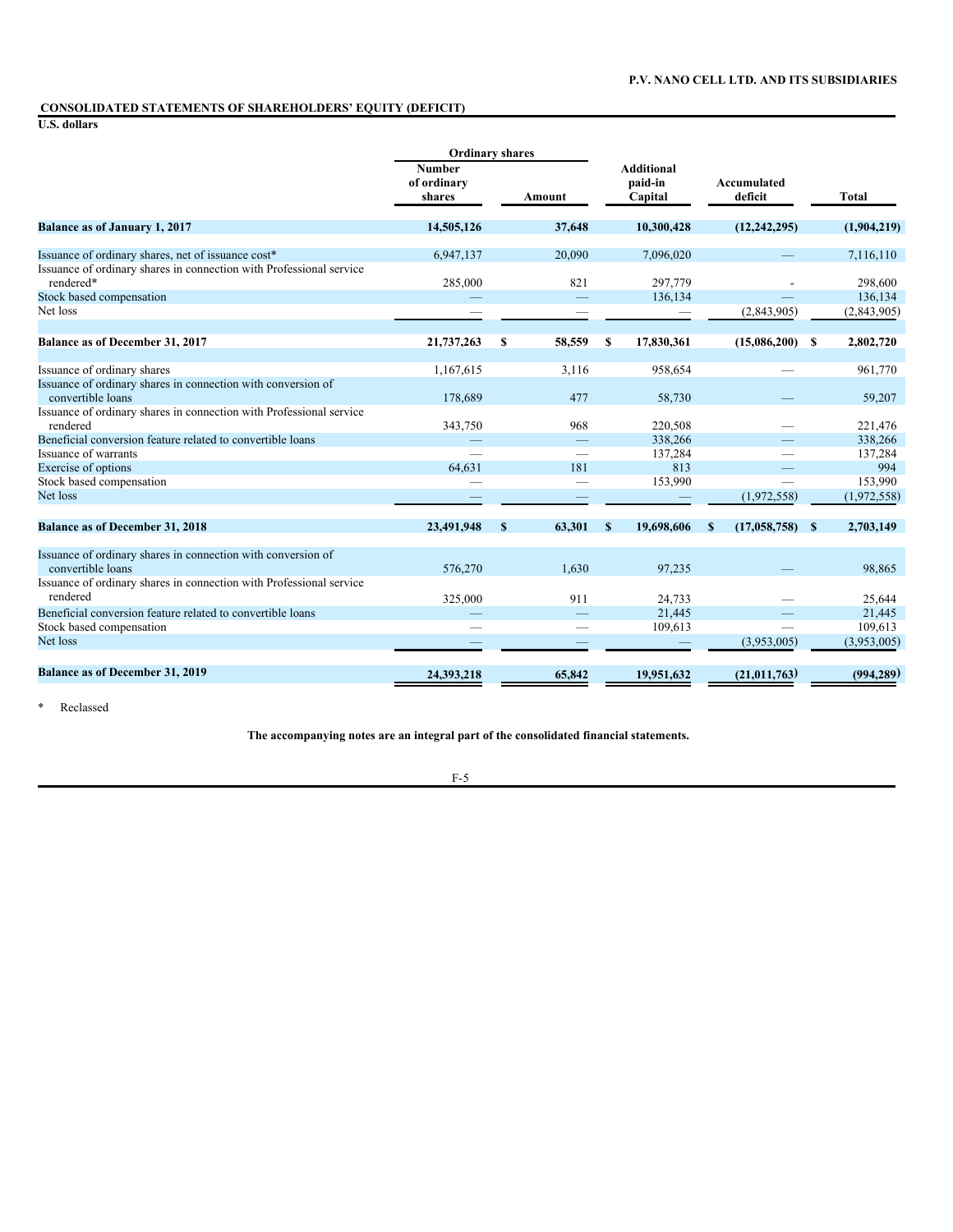# <span id="page-93-0"></span>**CONSOLIDATED STATEMENTS OF CASH FLOWS**

| .S. dollars |
|-------------|
|             |

|                                                                                    | Year ended December 31. |             |              |              |      |             |
|------------------------------------------------------------------------------------|-------------------------|-------------|--------------|--------------|------|-------------|
|                                                                                    |                         | 2019        |              | 2018         |      | 2017        |
| <b>CASH FLOWS FROM OPERATING ACTIVITIES:</b>                                       |                         |             |              |              |      |             |
| Net loss                                                                           | \$                      | (3,953,005) | $\mathbf{s}$ | (1,972,558)  | - \$ | (2,843,905) |
| Adjustments to reconcile net loss to net cash used in operating activities:        |                         |             |              |              |      |             |
| Depreciation                                                                       |                         | 73,714      |              | 149,307      |      | 88,289      |
| Amortization                                                                       |                         | 428,431     |              | 470,773      |      | 37,694      |
| Warrants issued in exchange of services                                            |                         |             |              | 119,779      |      | 738,091     |
| Financial expenses in connection with convertible loans                            |                         | 950,292     |              | 1,019,402    |      | (282, 015)  |
| Financial expenses in connection with a short-term loan                            |                         |             |              |              |      | 13,289      |
| Share-based compensation                                                           |                         | 109,613     |              | 153,990      |      | 136,134     |
| Restricted shares issued for services                                              |                         | 25,644      |              | 221,476      |      | 298,600     |
| Goodwill impairment                                                                |                         |             |              | 161,381      |      |             |
| Change in operating assets and liabilities:                                        |                         |             |              |              |      |             |
| Change in accounts receivable                                                      |                         | 114,282     |              | (119, 431)   |      | 28,087      |
| Change in other current assets                                                     |                         | 20,838      |              | (9,713)      |      | 274,179     |
| Change in inventories                                                              |                         | (49, 438)   |              | 47,539       |      | (11,311)    |
| Change in trade payables                                                           |                         | 64,901      |              | (296, 783)   |      | (153, 892)  |
| Change in employees and payroll accruals                                           |                         | 321,017     |              | (73, 872)    |      | 90,028      |
| Change in accrued expenses and other current liabilities                           |                         | (52,045)    |              | (183, 019)   |      | (91, 273)   |
| Change in fair value of warrants and capital note                                  |                         | (33, 382)   |              | (2,280,318)  |      | (491, 884)  |
| Net cash used in operating activities                                              |                         | (1,979,138) |              | (2,592,047)  |      | (2,169,889) |
| <b>CASH FLOWS FROM INVESTING ACTIVITIES:</b>                                       |                         |             |              |              |      |             |
| Net cash acquired in acquisition of Digiflex (see also Note 3)                     |                         |             |              |              |      | 15,380      |
| Purchase of property and equipment                                                 |                         | (11,906)    |              | (18, 237)    |      | (2,185)     |
| Net cash provided by (used in) investing activities                                |                         | (11,906)    |              | (18, 237)    |      | 13,195      |
| <b>CASH FLOWS FROM FINANCING ACTIVITIES:</b>                                       |                         |             |              |              |      |             |
| Proceeds from convertible loans, net of issuance costs                             |                         | 1,775,000   |              | 1,898,130    |      | 774,400     |
| Proceeds from issuance of ordinary shares, net of issuance costs                   |                         |             |              | 567,615      |      | 388,019     |
| Proceeds from issuance of warrants                                                 |                         |             |              |              |      | 684,015     |
| Receipt on account of ordinary shares and warrants                                 |                         |             |              |              |      |             |
| Proceeds from stock options exercise                                               |                         |             |              | 994          |      | 600,000     |
| Change in in short term bank credit                                                |                         | 92,230      |              | (64,900)     |      | 37,723      |
| Proceeds in connection with a promissory note                                      |                         |             |              |              |      | 162,000     |
| Repayment of the promissory note principal                                         |                         |             |              | (25,510)     |      | (150,000)   |
| Proceeds (repayment) of short-tern bank loan                                       |                         | 14,489      |              | (72, 108)    |      |             |
| Net cash provided by financing activities                                          |                         |             |              |              |      |             |
|                                                                                    |                         | 1,881,719   |              | 2,304,221    |      | 2,496,157   |
| Increase (decrease) in cash and cash equivalents and restricted cash               |                         | (109, 325)  |              | (306, 063)   |      | 339,463     |
| CASH AND CASH EQUIVALENTS AND RESTRICTED CASH AT THE BEGINNING OF THE YEAR         |                         | 159,622     |              | 465,685      |      | 126,222     |
| CASH AND CASH EQUIVALENTS AND RESTRICTED CASH AT THE END OF THE YEAR               | \$                      | 50,297      | \$           | 159,622      | \$   | 465,685     |
| <b>SUPPLEMENTAL INFORMATION AND DISCLOSURE OF NON-CASH FINANCING ACTIVITIES</b>    |                         |             |              |              |      |             |
| Issuance of ordinary shares in connection with acquisition (see also Note 3)       |                         |             | \$           |              |      | 6,728,091   |
| Receivable for Convertible loan (See also Note 4)                                  | \$                      | 150,000     | \$           |              | \$   |             |
| Conversion of convertible loans including interest to ordinary shares              | \$                      | 98,865      | \$           | 59,207       | \$   |             |
| Purchase of property and equipment that were not paid as of the balance sheet date |                         |             |              |              |      |             |
|                                                                                    |                         | 9,422       | \$           |              |      |             |
|                                                                                    |                         |             |              | December 31, |      |             |
|                                                                                    |                         | 2019        |              | 2018         |      | 2017        |
| Cash and cash equivalents                                                          | \$                      | 34,382      | \$           | 144,948      | $\$$ | 450,305     |
| Restricted cash                                                                    |                         | 15,915      |              | 14,674       |      | 15,380      |
|                                                                                    | \$                      | 50,297      | \$           | 159,622      | \$   | 465,685     |
|                                                                                    |                         |             |              |              |      |             |

**The accompanying notes are an integral part of the consolidated financial statements.**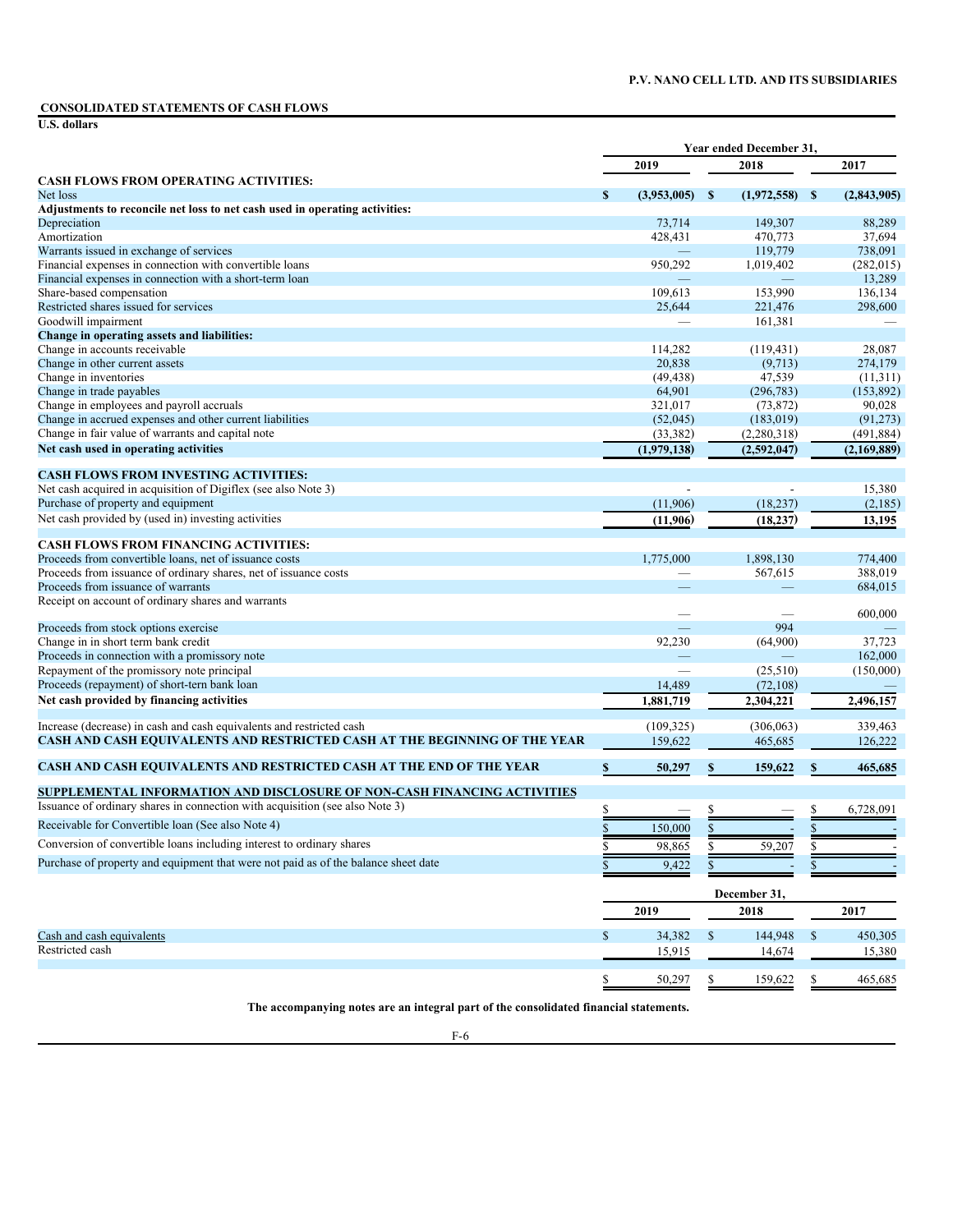#### <span id="page-94-0"></span>**NOTE 1:- GENERAL**

**a.** P.V. Nano Cell Ltd. (the "Company") was incorporated in June 2009 under the laws of Israel. The Company along with its two fully owned Israeli subsidiaries: Nano Size Ltd. ("Nano Size") and Digiflex Ltd. ("Digiflex") are mainly engaged in developing, manufacturing, marketing and commercializing conductive inks for digital inkjet conductive printing applications and manufacturing printing machines, which offer solutions for inkjet print-quality technologies. Refer to Note 3 for additional information regarding the acquisition of Digiflex and its fully owned subsidiaries that were acquired on December 3, 2017. The Company, Nano Size, Digiflex and Digiflex's fully owned subsidiaries are jointly defined as the "Group".

During 2013, the Company formed a Chinese joint venture ("JV") together with three shareholders. The Company owned 40% of the outstanding equity securities of the JV. The JV was inactive and dissolved during 2018.

**b.** Since its inception, the Group has incurred operating losses and has used cash in its operations. During the year ended December 31, 2019, the Group used cash in operating activities of approximately \$1.9 million, incurred a net loss of approximately \$3.9 million and had a total accumulated deficit of approximately \$21.0 million as of December 31, 2019. In addition, the Company is currently in default under certain loan agreements. The Group requires additional financing in order to continue to fund its current operations and to pay existing and future liabilities.

The Group intends to finance operating costs over the next twelve (12) months through issuance of equity securities or debts and by increasing its inflow from revenue. The Group is currently negotiating with third parties in an attempt to obtain additional sources of funds, which in management's opinion, would provide adequate cash flows to finance the Group's operations. The satisfactory completion of these negotiations is essential to provide sufficient cash flow to meet current operating requirements. However, the Group cannot give any assurance that it will be able to achieve a level of profitability from the sale of its products to sustain its operations in the future. These conditions raise substantial doubt about the Group's ability to continue as a going concern.

The accompanying consolidated financial statements do not include any adjustments to reflect the possible future effects on recoverability and reclassification of assets or the amounts and classification of liabilities that may result from the outcome of this uncertainty.

#### **NOTE 2:- SIGNIFICANT ACCOUNTING POLICIES**

#### **a. Basis of presentation:**

The consolidated financial statements are prepared according to United States generally accepted accounting principles ("U.S. GAAP").

#### **b. Use of estimates:**

The preparation of the consolidated financial statements in conformity with U.S. GAAP requires management to make estimates, judgments and assumptions that affect the reported amounts of assets and liabilities and the disclosure of contingent assets and liabilities at the date of the consolidated financial statements and the reported amounts of revenues and expenses during the period. The Company's management believes that the estimates, judgments and assumptions used are reasonable based upon information available at the time they are made. Actual results could differ from those estimates.

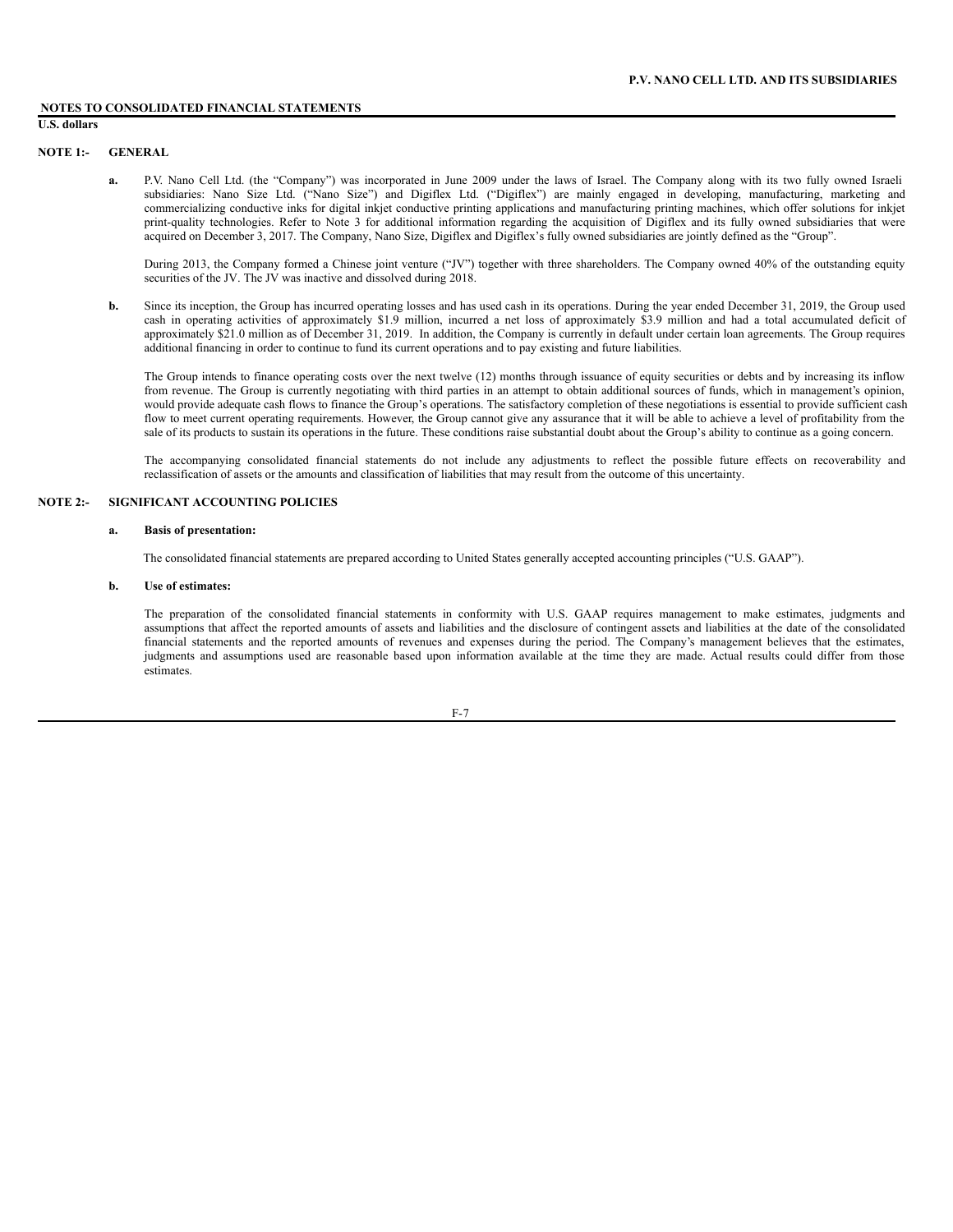**%**

# **NOTES TO CONSOLIDATED FINANCIAL STATEMENTS**

### **U.S. dollars**

### **NOTE 2:- SIGNIFICANT ACCOUNTING POLICIES (Cont.)**

#### **b. Use of estimates (cont.):**

On an ongoing basis, the Company's management evaluates estimates, including those related to fair values of stock-based awards, warrants to purchase the Company's ordinary shares, capital note and inventories write-offs. Such estimates are based on historical experience and on various other assumptions that are believed to be reasonable, the results of which form the basis for making judgments about the carrying values of assets and liabilities.

#### **c. Consolidated financial statements in U.S. dollars:**

The accompanying consolidated financial statements have been prepared in U.S. dollars ("dollar" or "dollars").

A substantial portion of the Group's costs are incurred in New Israeli Shekels ("NIS"). However, the Group finances its operations mainly in dollars and a majority of the Group's revenues are denominated in dollars. As such, the Company's management believes that the U.S. dollar is the currency of the primary economic environment in which the Group operates. Thus, the functional and reporting currency of the Group is the U.S. dollar.

Transactions and balances that are denominated in dollars are presented at their original amounts. Non-dollar transactions and balances have been remeasured to dollars in accordance with Accounting Standards Codification ("ASC") No. 830, "Foreign Currency Matters". All foreign currency transaction gains and losses are reflected in the consolidated statements of operations as financial income or expenses, as appropriate.

#### **d. Principles of consolidation:**

The consolidated financial statements include the accounts of the Company and its subsidiaries, intercompany transactions and balances have been eliminated upon consolidation.

#### **e. Inventory, net:**

Inventories are stated at the lower of cost or net realizable value. Net realizable value is the estimated selling prices in the ordinary course of business, less reasonably predictable costs of completion, disposal, and transportation. Inventory write-offs are provided to cover risks arising from slow-moving items, excess inventories, discontinued products, new products introduction and for market prices lower than cost. Any write-off is recognized in the consolidated statements of comprehensive loss as cost of revenues.

#### **f. Property and equipment:**

Property and equipment are stated at cost net of accumulated depreciation. Depreciation is calculated by the straight-line method, over the estimated useful lives of the assets, at the following annual rates:

| Computers              | $15 - 33$ |
|------------------------|-----------|
| Equipment              | $7 - 33$  |
| Office furniture       | $7 - 1$   |
| Leasehold improvements | 7*        |

(\*) Leasehold improvements are amortized on a straight-line basis over the shorter of the lease term (including the extension option held by the Group and intended to be exercised) and the expected life of the improvement.

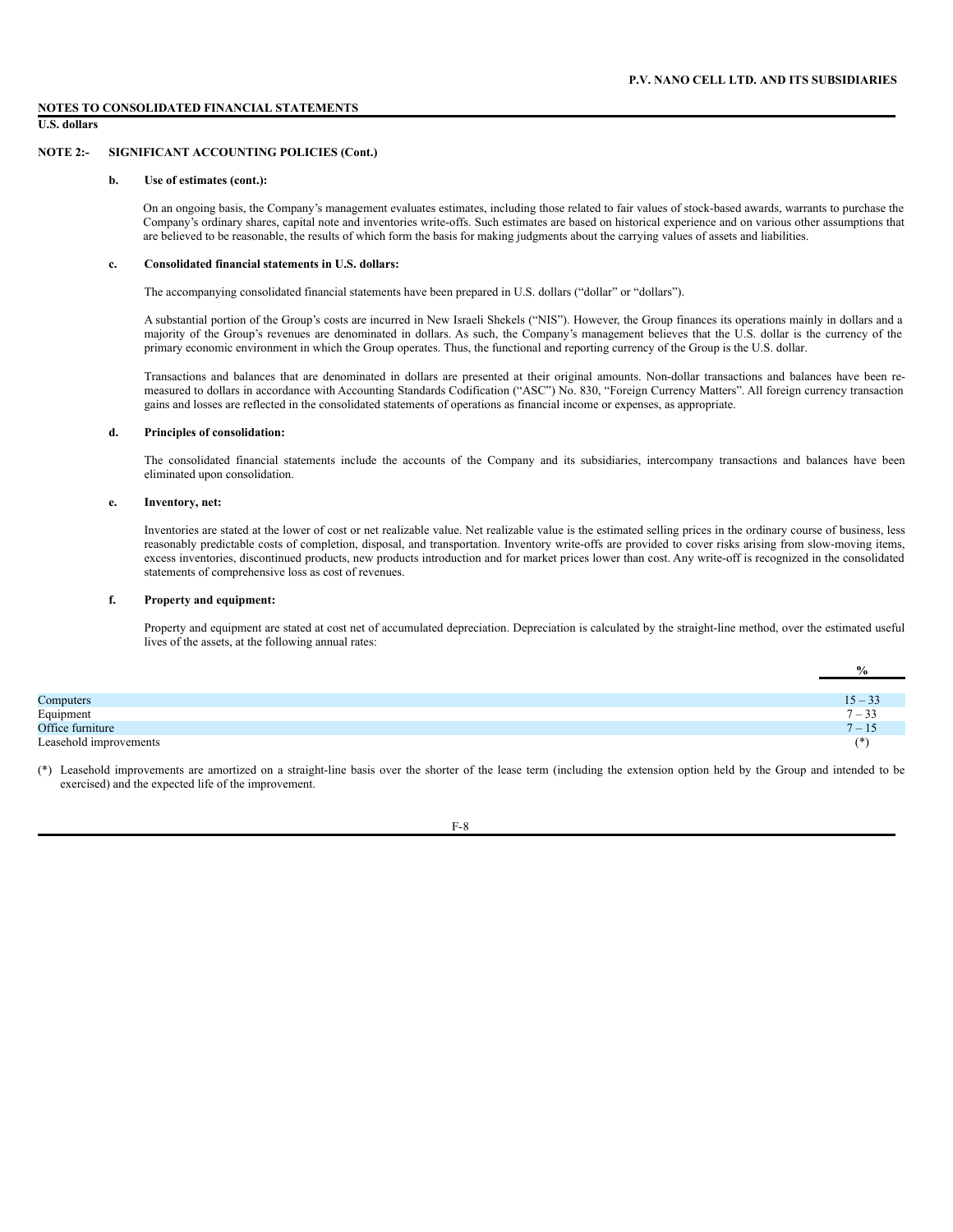### **NOTE 2:- SIGNIFICANT ACCOUNTING POLICIES (Cont.)**

#### **f. Property and equipment (cont.):**

Long-lived assets of the Group are reviewed for impairment in accordance with ASC No. 360, "Property, Plant and Equipment", whenever events or changes in circumstances indicate that the carrying amount of an asset may not be recoverable. Recoverability of assets to be held and used is measured by a comparison of the carrying amount of an asset to the future undiscounted cash flows expected to be generated by the assets. If such assets are considered to be impaired, the impairment to be recognized is measured by the amount by which the carrying amount of the assets exceeds the fair value of the assets. The Group did not record any impairment losses during the years ended December 31, 2019, 2018 and 2017.

### **g. Goodwill:**

Goodwill reflects the excess of the consideration transferred plus the fair value of any non-controlling interest in the acquiree at the business combination date over the fair values of the identifiable net assets acquired. Goodwill is not amortized but rather is tested for impairment annually at the reporting unit level, or whenever events or circumstances present an indication of impairment. Goodwill is an asset representing the future economic benefits arising from other assets acquired in a business combination that are not individually identified and separately recognized.

The primary items that generate goodwill include the value of the synergies between the acquired companies and the Company and the acquired assembled workforce, neither of which qualifies for recognition as an intangible asset.

Goodwill is tested for impairment on an annual basis in the fourth quarter and whenever indicators of potential impairment require an interim goodwill impairment analysis. The Company may first assess qualitative factors to determine whether it is more likely than not that the fair value of a reporting unit is less than its carrying amount. If the Company performs a qualitative assessment and concludes that it is more likely than not that the fair value of a reporting unit exceeds its carrying value, goodwill is not considered impaired and the quantutaive impairment test is not required. However, if the Company concludes otherwise, it is then required to perform a quantitative assessment for goodwill impairment.

In January 1, 2017, the Company has adopted ASU 2017-04 which simplifies the test for goodwill impairment. Under the new guidance, the Company performs its quantitative goodwill impairment test by comparing the fair value of its reporting unit with its carrying value. If the reporting unit's carrying value is determined to be greater than its fair value, an impairment charge is recognized for the amount by which the carrying value exceeds the reporting unit's fair value. If the fair value of the reporting unit is determined to be greater than its carrying amount, the applicable goodwill is not impaired and no further testing is required.

The evaluation of goodwill impairment requires the Company to make assumptions associated with its reporting unit fair value. These assumptions require significant judgment and actual results may differ from assumed and estimated amounts.

The Company applied the quantitative goodwill impairment test as mentioned above. The results of such test as of December 31, 2017 were that the fair value was greater than the reporting unit's carrying value and therefore no goodwill impairment was recorded as of this date.

As of December 31, 2018 the reporting unit's carrying value was greater than its fair value and as a result, the Company recorded a goodwill impairment charge of \$161,381 and presented such charge as a separate line item within its statement of operations for the year ended December 31, 2018.

As of December 31, 2019, the Company has early adopted the ASU 2017-04 FASB revised guidance of goodwill impairment. Under this guidance, entities that have reporting units with zero or negative carrying amount are no longer required to perform the qualitative assessment. The results of such test as of December 31, 2019, were that the fair value was greater than the reporting unit's negative carrying value and therefore no goodwill impairment was recorded as of this date.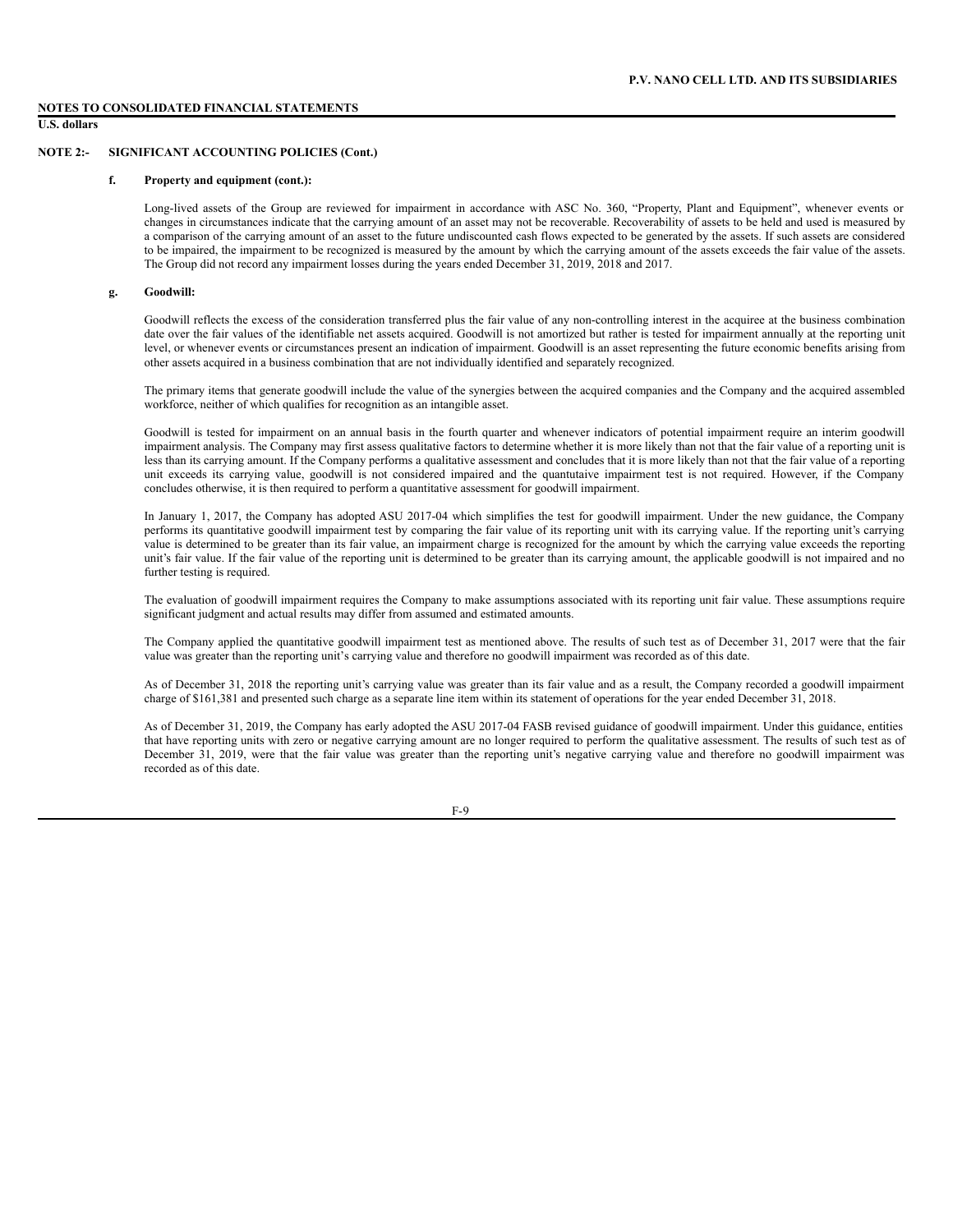### **NOTES TO CONSOLIDATED FINANCIAL STATEMENTS**

### **U.S. dollars**

### **NOTE 2:- SIGNIFICANT ACCOUNTING POLICIES (Cont.)**

#### **h. Intangible assets:**

Intangible assets and their useful lives are as follows:

|            | <b>Estimated useful</b> |
|------------|-------------------------|
|            | life                    |
|            |                         |
| Technology | Ten $(10)$ years        |
| Backlog    | One $(1)$ year          |

Intangible assets represent acquired technology and backlog. Definite life intangible assets are amortized using the straight-line method over their estimated period of useful life, which is determined by identifying the period over which most of the cash flows are expected to be generated.

For definite life intangible assets, the Company reviews the carrying amounts for potential impairment when events or changes in circumstances indicate that the carrying amount of an asset may not be recoverable. In evaluating recoverability, the Company groups assets and liabilities at the lowest level such that the identifiable cash flows relating to the group are largely independent of the cash flows of other assets and liabilities. The Company then compares the carrying amounts of the asset or asset groups with their respective estimated undiscounted future cash flows. If the definite life intangible asset or asset group are determined to be impaired, an impairment charge is recorded at the amount by which the carrying amount of the asset or asset group exceeds their fair value.

The Group did not record any intangible assets impairment during the years ended December 31, 2019, 2018 and 2017.

#### **i. Revenue Recognition:**

Revenues from ink, services and maintenance are recognized in accordance with ASC No. 605-15, "Revenue Recognition" when delivery has occurred, persuasive evidence of an agreement exists, the fee is fixed or determinable and collectability is reasonably assured.

#### **j. Research and development, net:**

Research and development expenses are charged to the consolidated statements of operations as incurred, net of grants received, as described in section k. below.

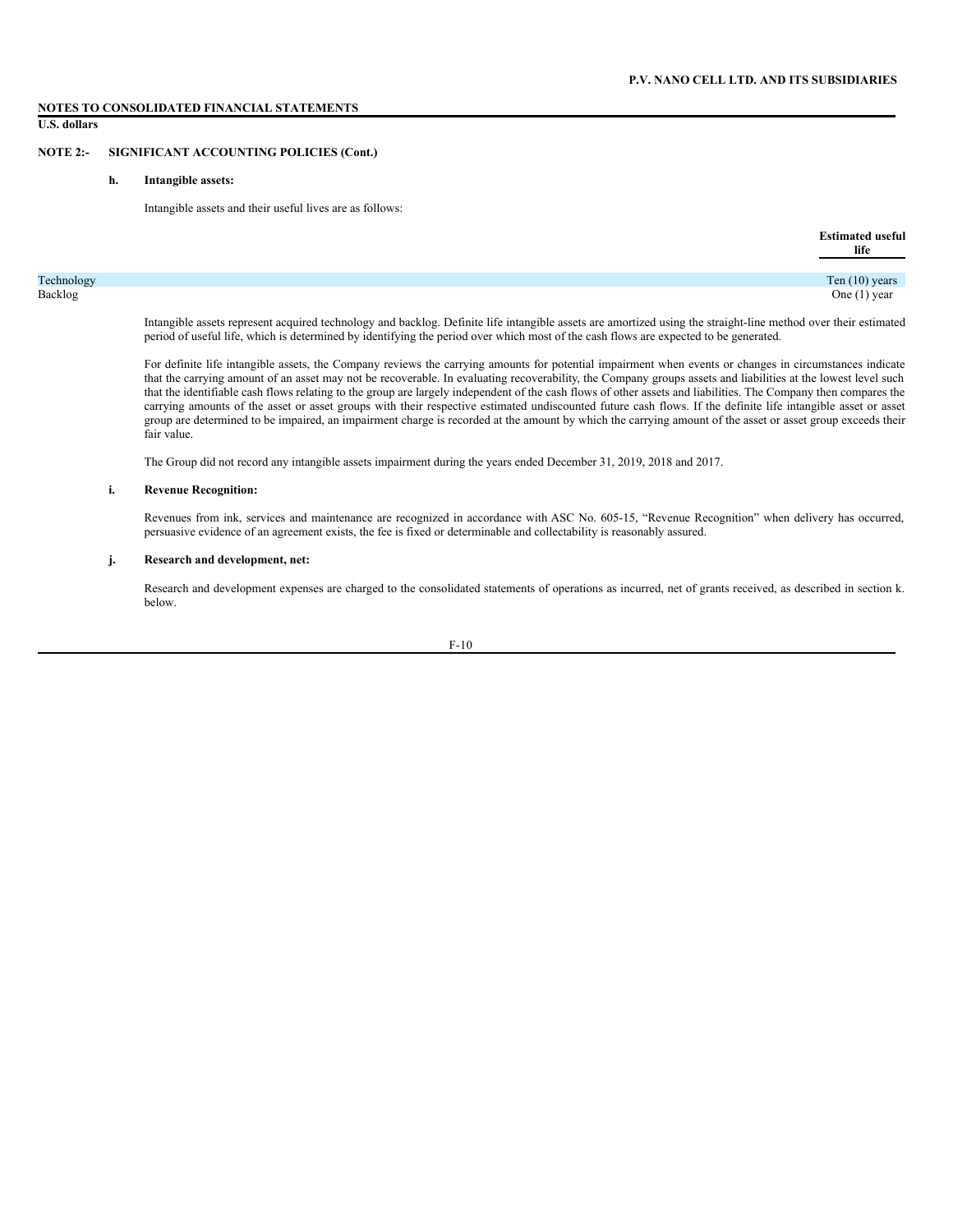### **NOTE 2:- SIGNIFICANT ACCOUNTING POLICIES (Cont.)**

#### **k. Government grants:**

The Group receives participation funds and grants, which represents participation of the government of Israel and European grants. These amounts are recognized on the accrual basis as a reduction of research and development costs as such costs are incurred.

#### **l. Income taxes:**

The Group accounts for income taxes in accordance with ASC No. 740, "Income Taxes". This Statement prescribes the use of the liability method whereby deferred tax assets and liability account balances are determined based on differences between financial reporting and tax bases of assets and liabilities and are measured using the enacted tax rates and laws that will be in effect when the differences are expected to reverse. The Group provides a valuation allowance, if necessary, to reduce deferred tax assets to amounts that more likely than not to be realized.

ASC 740 contains a two-step approach to recognizing and measuring a liability for uncertain tax positions. The first step is to evaluate the tax position taken or expected to be taken in a tax return by determining if the weight of available evidence indicates that it is more likely than not that, on an evaluation of the technical merits, the tax position will be sustained on audit, including resolution of any related appeals or litigation processes. The second step is to measure the tax benefit as the largest amount that is more than 50% likely to be realized upon ultimate settlement.

#### **m. Accounting for stock-based compensation:**

The Company accounts for share based compensation in accordance with ASC No. 718, "Compensation - Stock Compensation" that requires companies to estimate the fair value of equity-based payment awards on the date of grant using an option-pricing model. The Company recognizes compensation expenses for the value of its awards granted based on the straight-line attribution method over the requisite service period of each of the awards. The Company recognizes forfeitures of awards as they occur.

The Company selected the Black-Scholes option pricing model as the most appropriate fair value method for its stock-options awards. The Black-Scholes option-pricing model requires a number of assumptions, of which the most significant are the expected stock volatility and the expected option term. Expected volatility was calculated based upon similar traded companies' historical stock price movements. The Company uses the simplified method until such time as there is sufficient historical exercise data to allow the Company to make and rely upon assumptions as to the expected life of outstanding options. The risk-free interest rate is based on the yield from U.S. treasury bonds with an equivalent term to the expected life of the options. Historically, the Company has not paid dividends and in addition has no foreseeable plans to pay dividends, and therefore uses an expected dividend yield of zero in the option pricing model.

The Company accounts for non-employee share-based awards pursuant to ASC 505-50, "Equity-Based Payments to Non-Employees." ASC 505-50 requires the costs of goods and services received in exchange for an award of equity instruments to be recognized using the fair value of the goods and services or the fair value of the equity award, whichever is more reliably measurable. The fair value of the equity award is determined on the measurement date, which is the earlier of the date that a performance commitment is reached or the date that performance is complete. Generally, our awards do not entail performance commitments. When an award vests over time such that performance occurs over multiple reporting periods, we estimate the fair value of the award as of the end of each reporting period and recognize an appropriate portion of the cost based on the fair value on that date. When the award vests, we adjust the cost previously recognized so that the cost ultimately recognized is equivalent to the fair value on the date the performance is complete.

The fair value for options granted is estimated at the date of grant using the Black-Scholes option-pricing model with the following assumptions:

|                          | Year ended December 31. |                   |               |  |  |  |
|--------------------------|-------------------------|-------------------|---------------|--|--|--|
|                          | 2019                    | 2018              | 2017          |  |  |  |
|                          |                         |                   |               |  |  |  |
| Dividend yield           | 0%                      | $0\%$             | 0%            |  |  |  |
| Expected volatility      | 60%                     | 60%               | $64\% - 70\%$ |  |  |  |
| Risk-free interest       | $2.33\% - 2.71\%$       | $2.15\% - 2.91\%$ | .78%-2.28%    |  |  |  |
| Expected life (in years) | $4.15 - 7.00$           | 3.50-4.37         | $4.50 - 7.00$ |  |  |  |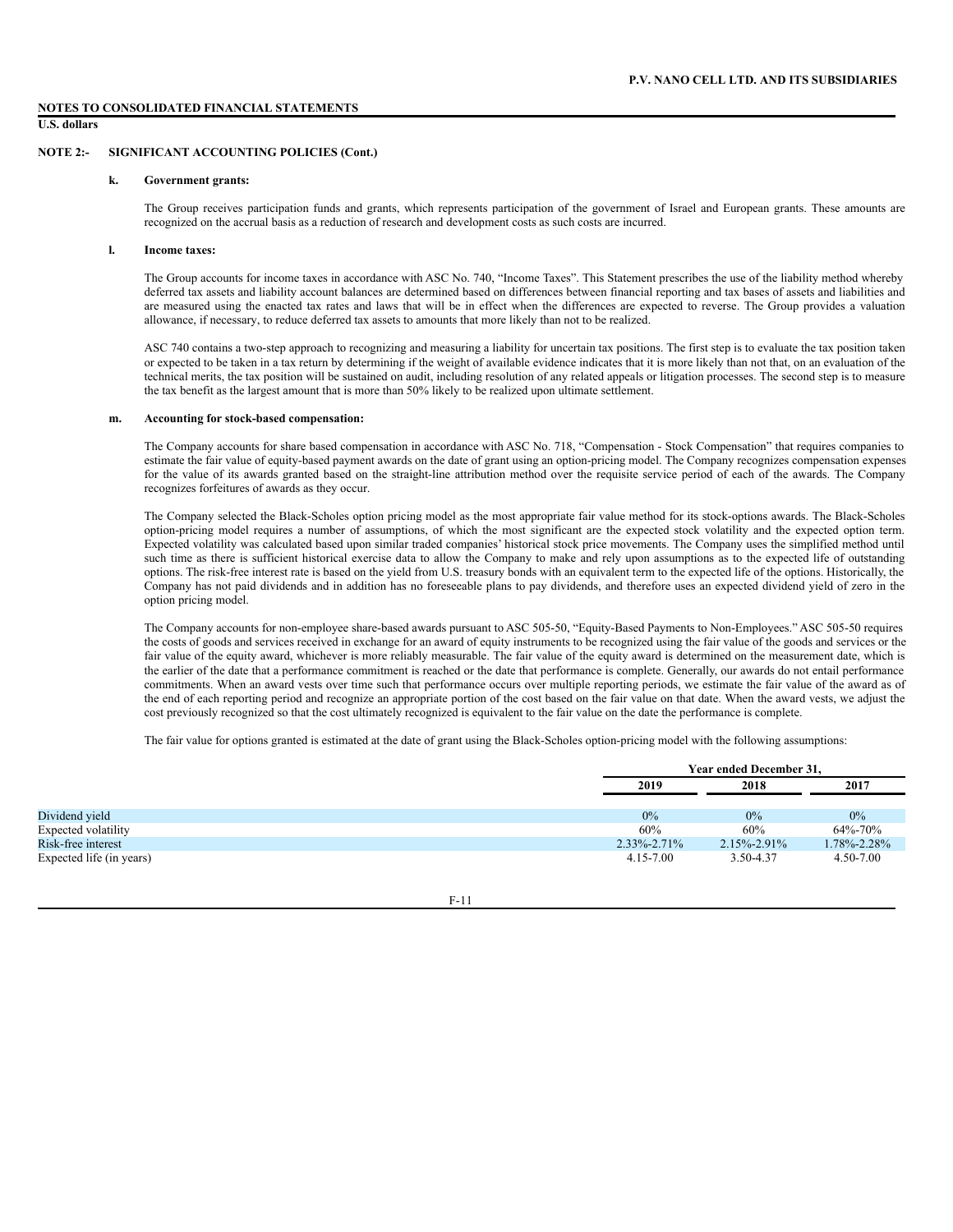### **NOTE 2:- SIGNIFICANT ACCOUNTING POLICIES (Cont.)**

#### **n. Concentrations of credit risks:**

Financial instruments that potentially subject the Group to concentrations of credit risk consist principally of cash and cash equivalents and accounts receivables. The Group's cash and cash equivalents balances are managed in major banks in Israel.

The majority of the Group's cash and cash equivalents are deposited in major banks in Israel. Deposits in Israel are not insured. Generally, these deposits may be withdrawn upon demand and therefore bear low risk.

The Group's accounts receivables are derived from sales mainly in Israel, Europe and the US. Concentration of credit risk with respect to accounts receivables is limited by ongoing credit evaluation and account monitoring procedures. The Group performs ongoing credit evaluations and establishes an allowance for doubtful accounts based on factors that may affect a customers' ability to pay, such as known disputes, age of the receivable balance and past experience. There was no allowance for doubtful accounts as of December 31, 2019 and 2018. The Group writes off receivables when they are deemed uncollectible, having exhausted all collection efforts. Actual collection experience may not meet expectations and may result in increased bad debt expense.

#### **o. Severance pay:**

Pursuant to Section 14 of Israel's Severance Pay Law, 5723-1963 ("Section 14"), the Group's Israeli employees, covered by this section, are entitled only to monthly deposits, at a rate of 8.33% of their monthly salary, made on their behalf by the Group to an Israeli insurance company. Payments in accordance with Section 14 release the Group from any future severance liabilities in respect of those employees. Neither severance pay liability nor severance pay fund under Section 14 for such employees is recorded on the Group's consolidated balance sheets.

Severance expenses for the years ended December 31, 2019, 2018 and 2017 amounted to \$64,080, \$64,261 and \$40,568, respectively.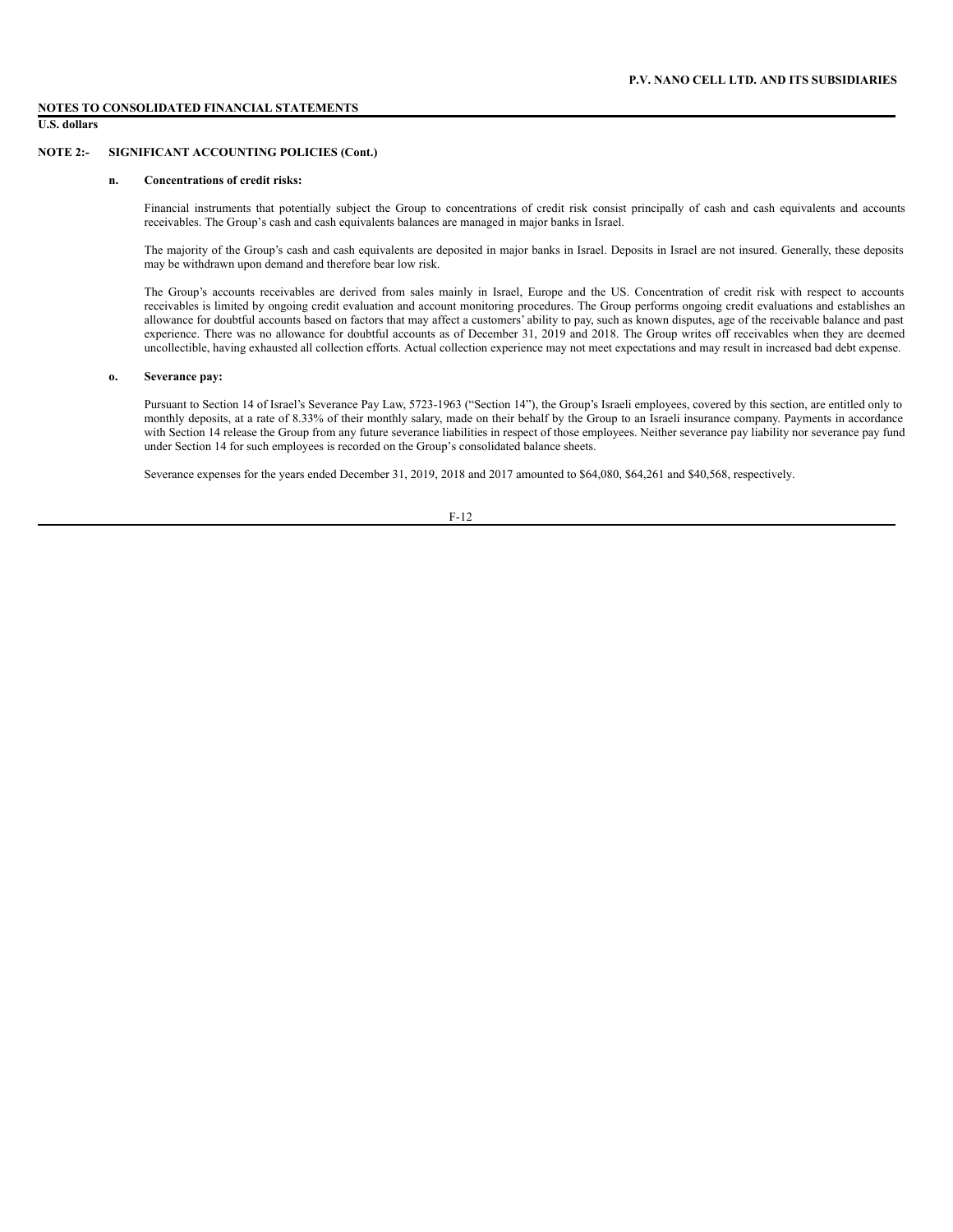# **NOTE 2:- SIGNIFICANT ACCOUNTING POLICIES (Cont.)**

### **p. Fair value of financial instruments:**

The Group applies ASC 820, "Fair Value Measurements and Disclosures". Under this standard, fair value is defined as the price that would be received to sell an asset or paid to transfer a liability (i.e., the "exit price") in an orderly transaction between market participants at the measurement date.

In determining fair value, the Group uses various valuation approaches. ASC 820 establishes a hierarchy for inputs used in measuring fair value that maximizes the use of observable inputs and minimizes the use of unobservable inputs by requiring that the most observable inputs be used when available. Observable inputs are inputs that market participants would use in pricing the asset or liability developed based on market data obtained from sources independent from the Group. Unobservable inputs are inputs that reflect the Group's assumptions about the assumptions market participants would use in pricing the asset or liability developed based on the best information available in the circumstances.

The following methods and assumptions were used by the Company in estimating the fair value of their financial instruments:

The carrying values of cash and cash equivalents, short-term bank deposits, trade receivables, prepaid expenses and other current assets, trade payables, employees and payroll accruals and accrued expenses and other current liabilities approximate their fair values due to the short-term maturities of these instruments.

The Company applies ASC No. 820, "Fair Value Measurements and Disclosures" ("ASC No. 820"), with respect to fair value measurements of all financial assets and liabilities.

The hierarchy is broken down into three levels based on the inputs as follows:

- Level 1 Valuations based on quoted prices in active markets for identical assets or liabilities that the Group has the ability to access at the measurement date.
- Level 2 Valuations based on one or more quoted prices in markets that are not active or for which all significant inputs are observable, either directly or indirectly.
- Level 3 Valuations based on inputs that are unobservable and significant to the overall fair value measurement.

The Group measures its warrants to purchase the Company's ordinary shares classified as liability and the capital note at fair value. The carrying amounts of cash and cash equivalents, accounts receivables, other current assets, trade payables and other accounts liabilities approximate their fair value due to the short-term maturity of such instruments.

The following table presents liabilities measured at fair value on a recurring basis as of December 31, 2019:

|                             |                          | Fair value measurements using input type |  |          |  |           |  |  |  |  |  |
|-----------------------------|--------------------------|------------------------------------------|--|----------|--|-----------|--|--|--|--|--|
|                             | Level 1                  | <b>Level 2</b>                           |  | Level 3  |  | Total     |  |  |  |  |  |
| Warrants                    |                          | $\sim$                                   |  | .504,112 |  | 1,504,112 |  |  |  |  |  |
| Capital note                | $\sim$                   | $\overline{\phantom{0}}$                 |  | 40,000   |  | 40,000    |  |  |  |  |  |
|                             |                          |                                          |  |          |  |           |  |  |  |  |  |
| Total financial liabilities | $\overline{\phantom{0}}$ | $\overline{\phantom{0}}$                 |  | .544.112 |  | 1,554,112 |  |  |  |  |  |

The following table presents liabilities measured at fair value on a recurring basis as of December 31, 2018:

|                             |                | Fair value measurements using input type             |    |                   |  |                   |  |  |  |  |
|-----------------------------|----------------|------------------------------------------------------|----|-------------------|--|-------------------|--|--|--|--|
|                             | <b>Level 1</b> | <b>Level 2</b>                                       |    | <b>Level 3</b>    |  | Total             |  |  |  |  |
| Warrants<br>Capital note    | -              | $\overline{\phantom{a}}$<br>$\overline{\phantom{0}}$ | кD | 945,025<br>32,000 |  | 945,025<br>32,000 |  |  |  |  |
| Total financial liabilities |                | $\sim$                                               |    | 977,025           |  | 977,025           |  |  |  |  |

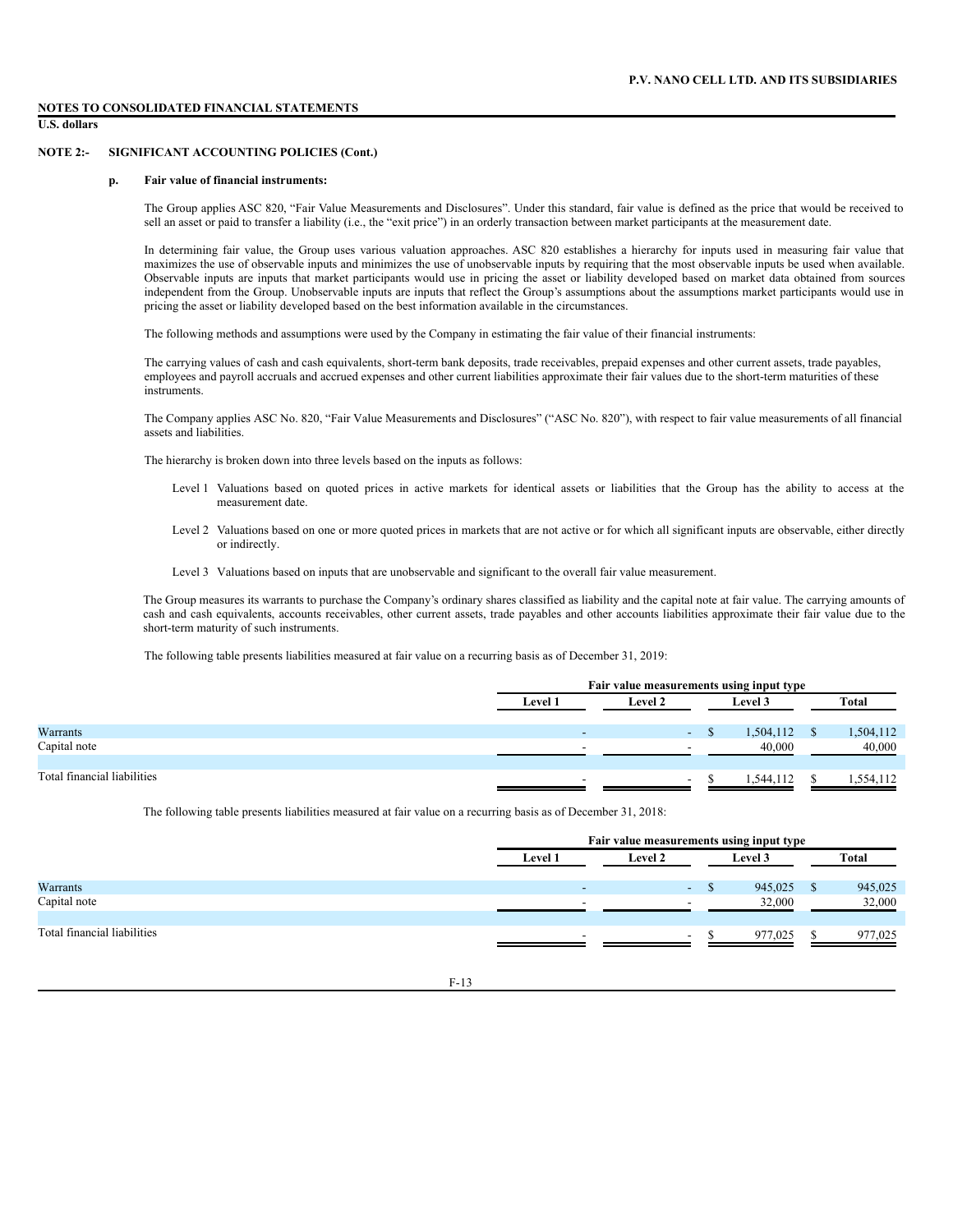### **NOTES TO CONSOLIDATED FINANCIAL STATEMENTS**

### **U.S. dollars**

### **NOTE 2:- SIGNIFICANT ACCOUNTING POLICIES (Cont.)**

#### **p. Fair value of financial instruments (cont.):**

The following table presents reconciliations for the Company's liabilities measured and recorded at fair value on a recurring basis, using significant unobservable inputs (Level 3):

|                                                    |    | Level 3       |
|----------------------------------------------------|----|---------------|
| Balance as of January 1, 2017                      | S. | 1,162,814     |
|                                                    |    |               |
| Fair value of warrants issued                      |    | 684,015       |
| Fair value of warrants granted for services        |    | 738,091       |
| Changes in Fair value of warrants and capital note |    | (491, 884)    |
| Balance as of December 31, 2017                    |    | 2,093,036     |
|                                                    |    |               |
| Fair value of warrants issued                      |    | 1,044,528     |
| Fair value of warrants granted for services        |    | 119,779       |
| Changes in Fair value of warrants and capital note |    | (2, 280, 318) |
| Balance as of December 31, 2018                    | \$ | 977,025       |
|                                                    |    |               |
| Fair value of warrants issued                      |    | 600,469       |
| Changes in Fair value of warrants and capital note |    | (33, 382)     |
|                                                    |    |               |
| Balance as of December 31, 2019                    | ъ  | 1,544,112     |

#### **q. Basic and diluted net loss per ordinary share:**

Basic net loss per ordinary share is computed based on the weighted average number of ordinary shares outstanding during each year.

The total number of ordinary shares related to the outstanding stock options, warrants and conversion of the outstanding convertible loans aggregated to 3,175,279, 109,142,318 and 27,543,907, respectively, were excluded from the calculations of diluted loss per ordinary share, since it would have an antidilutive effect.

#### **r. Business combination:**

The Company accounted for business combination in accordance with ASC 805, "Business Combinations". ASC 805 requires recognition of assets acquired, liabilities assumed, and any non-controlling interest at the acquisition date, measured at their fair values as of that date. Any excess of the fair value of net assets acquired over purchase price and any subsequent changes in estimated contingencies are to be recorded in earnings.

Acquisition related costs are recorded within the statement of operations in the period it was incurred.

### **s. Contingencies:**

The Group is involved in various commercial, government investigation and other legal proceedings that arise from time to time. The Group records accruals for these types of contingencies to the extent that the Group concludes their occurrence is probable and that the related liabilities are estimable. When accruing these costs, the Group will recognize an accrual in the amount within a range of loss that is the best estimate within the range. When no amount within the range is a better estimate than any other amount, the Group accrues for the minimum amount within the range. The Group records anticipated recoveries under existing insurance contracts that are virtually certain of occurring at the gross amount that is expected to be collected. Legal costs are expensed as incurred.

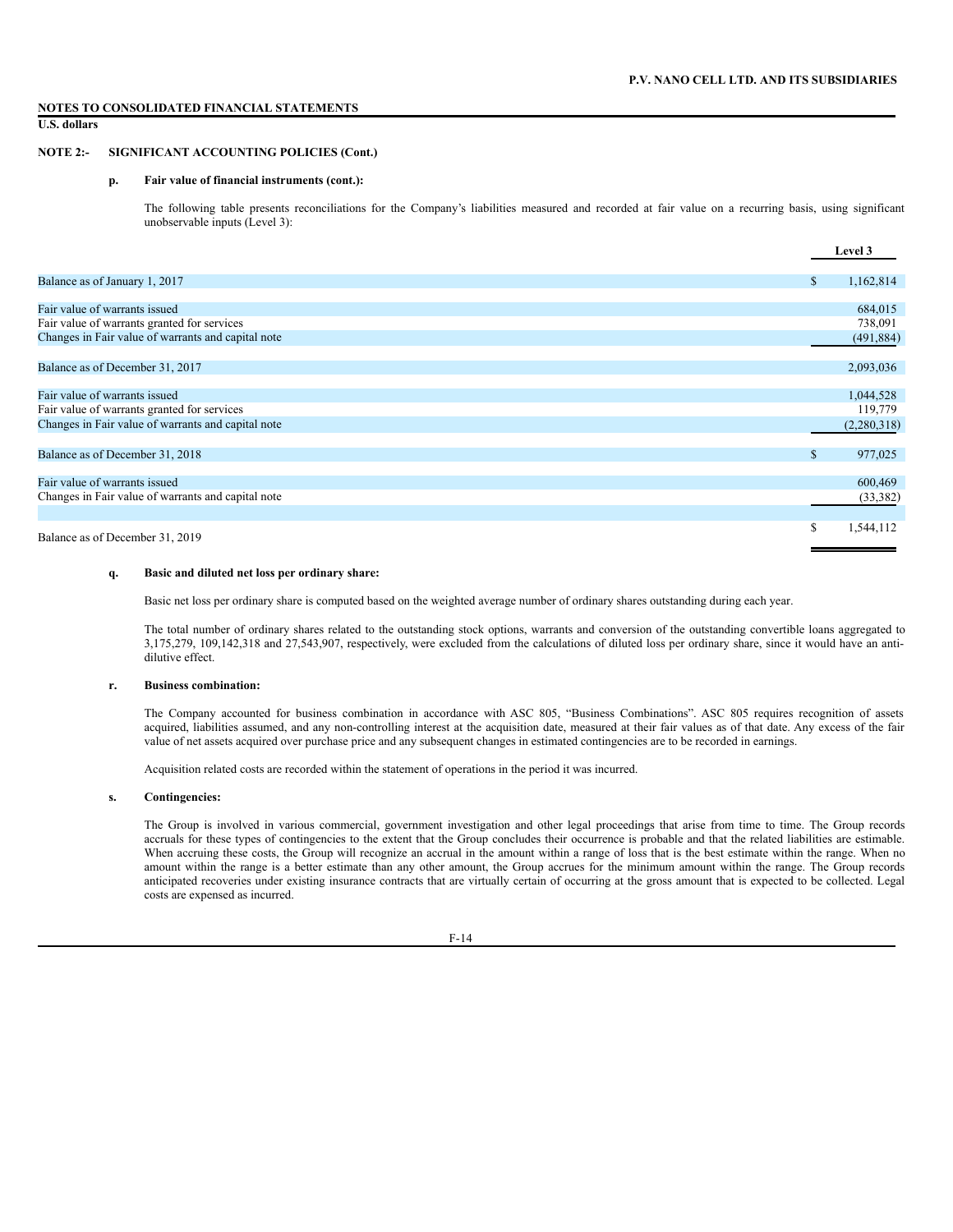### **NOTE 2:- SIGNIFICANT ACCOUNTING POLICIES (Cont.)**

#### **t. Recently issued accounting standards:**

#### **Which were Adopted:**

1. In November 2016, the FASB issued ASU 2016-18, "Statement of Cash Flows (Topic 230): Restricted Cash", which requires companies to include amounts generally described as restricted cash and restricted cash equivalents in cash and cash equivalents when reconciling beginning-of-period and end-of-period total amounts shown on the statement of cash flows. This ASU is effective for annual and interim periods beginning after December 15, 2017. The adoption of this standard will not have a material impact on the Company's consolidated financial statements of cash flows.

As a result of the adoption of ASU 2016-18, the Company adjusted the previously reported consolidated statement of cash flows for the years ended December 31, 2018 and 2017 as follows:

|                                                       | Year ended December 31, 2018 |  |                    |  |             |
|-------------------------------------------------------|------------------------------|--|--------------------|--|-------------|
|                                                       | As previously<br>reported    |  | <b>Adjustments</b> |  | As adjusted |
| Changes in restricted cash                            | 706                          |  | (706)              |  |             |
| Net cash used in operating activities                 | 2,591,341                    |  | 706                |  | 2.592.047   |
| Decrease in cash and cash equivalents                 | (305, 357)                   |  | (706)              |  | (306, 063)  |
| Cash and cash equivalent at the beginning of the year | 450,305                      |  | 15.380             |  | 465.685     |
| Cash and cash equivalents at the end of the year      | 144,948                      |  | 14.674             |  | 159.622     |

|                                                  | Year ended December 31, 2017 |  |                    |  |             |
|--------------------------------------------------|------------------------------|--|--------------------|--|-------------|
|                                                  | As previously<br>reported    |  | <b>Adiustments</b> |  | As adjusted |
| Net cash acquired in acquisition of Digiflex     | $\overline{\phantom{0}}$     |  | 15.380             |  | 15,380      |
| Increase in cash and cash equivalents            | 324,083                      |  | 15.380             |  | 339,463     |
| Cash and cash equivalents at the end of the year | 450,305                      |  | 15,380             |  | 465,685     |

#### **Not yet adopted in the current year:**

As an "emerging growth company," the Jumpstart Our Business Startups Act ("JOBS Act") allows the Company to delay adoption of new or revised accounting pronouncements applicable to public companies until such pronouncements are made applicable to private companies. The Company has elected to use this extended transition period under the JOBS Act. The adoption dates discussed below reflects this election.

- 2. In May 2014, the Financial Accounting Standards Board (the "FASB") issued Accounting Standards Update ("ASU") 2014-09, Revenue from Contracts with Customers (Topic 606). ASU 2014-09 supersedes the revenue recognition requirements in Accounting Standards Codification ("ASC 605"), Revenue Recognition, and requires entities to recognize revenue when it transfers promised goods or services to customers in an amount that reflects the consideration to which the entity expects to be entitled to in exchange for those goods or services. The new revenue standard permits companies to either apply the requirements retrospectively to all prior periods presented or apply the requirements in the year of adoption through a modified retrospective approach with a cumulative adjustment. Due to the Company's emerging growth company status, this new standard will become effective for the Company starting the first quarter of 2020. The Company intends to adopt the modified retrospective approach starting the first quarter of 2020. The adoption of ASU 2014-09 is not expected to have a material impact on the Company's consolidated financial statements.
- 3. In February 2016, the FASB issued ASU No. 2016-02, Leases (Topic 842), which will require lessees to recognize assets and liabilities for leases with lease terms of more than 12 months. Consistent with current GAAP, the recognition, measurement, and presentation of expenses and cash flows arising from a lease by a lessee primarily will depend on its classification as a financial or operating lease. However, unlike current GAAP, which requires lessees to recognize only capital leases on the balance sheet, the new guidance will require both types of leases to be recognized on the balance sheet. For public entities, this ASU is effective for the Company for fiscal years beginning after December 15, 2019 and effective as of January 1, 2020 . The adoption of ASU 2016-02 is not expected to have a material impact on the Company's consolidated financial statements.

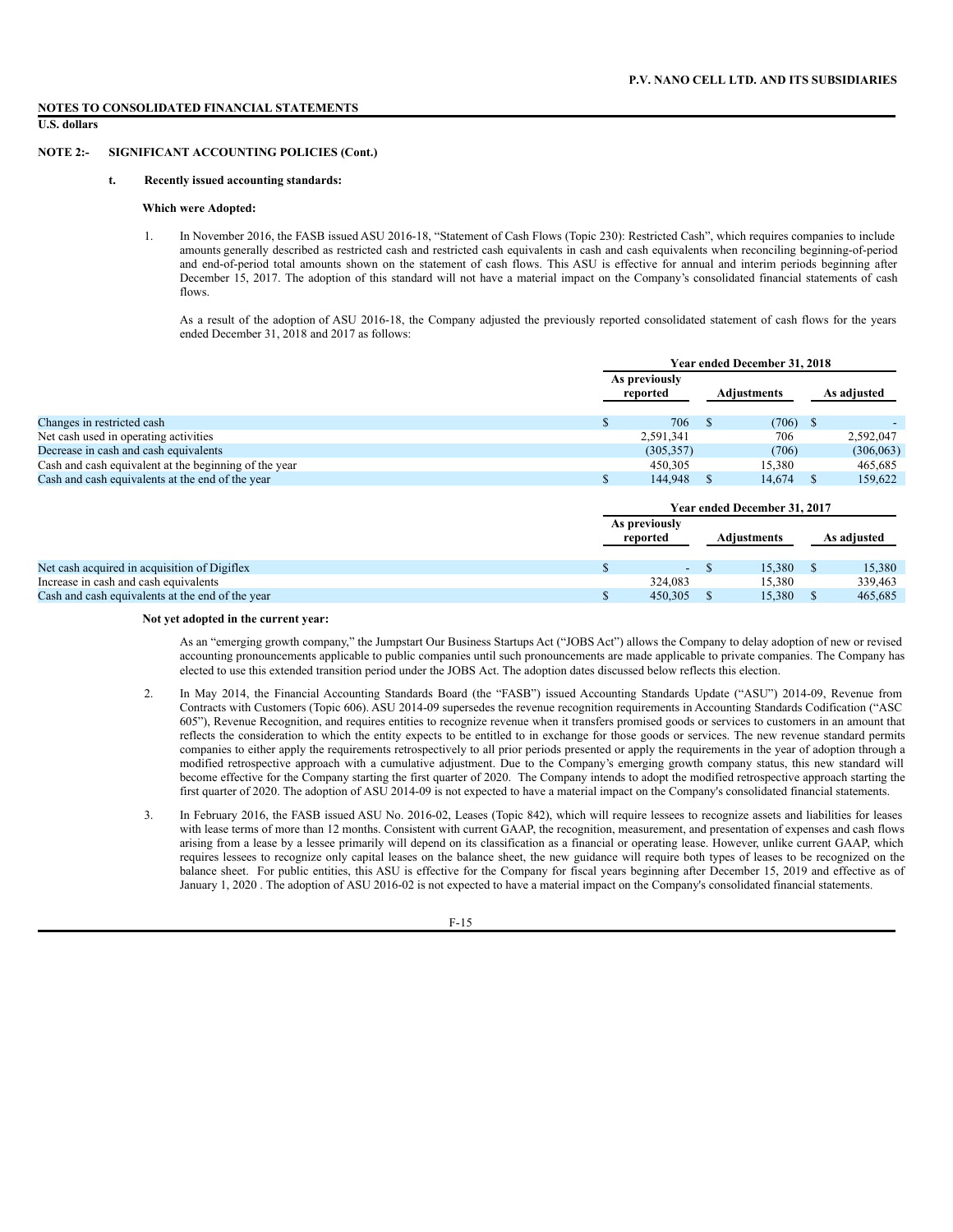### **NOTE 2:- SIGNIFICANT ACCOUNTING POLICIES (Cont.)**

#### **t. Recently issued accounting standards (cont.):**

#### **Not yet adopted in current year (cont.):**

4. In June 2018, the FASB issued Accounting Standards Update (ASU) No. 2018-07. This ASU supersedes ASC 505-50, Equity - Equity-Based Payments to Non-Employees, and expands the scope of ASC 718 to include all share-based payment arrangements related to the acquisition of goods and services from both nonemployees and employees. As a result, most of the guidance in Topic 718 associated with employee share-based payments, including most of its requirements related to classification and measurement, applies to nonemployee share-based payment arrangements. Entities should apply the amendments on a modified retrospective basis, through a cumulative-effect adjustment to retained earnings as of the beginning of the fiscal year in which the ASU is adopted, for all:

(i) Liability-classified nonemployee awards that have not been settled as of the adoption date and (ii) Equity-classified nonemployee awards for which a measurement date has not been established.

The amendments are effective for fiscal years beginning after December 15, 2018, including interim periods within those fiscal years. Early adoption is permitted for periods in which financial statements have not yet been issued. Due to the Company's emerging growth company status, these new standards will become effective for the Company for fiscal years beginning after 15 December 2019. The adoption of ASU 2018-07 is not expected to have a material impact on the Company's consolidated financial statements.

- 5. In June 2016, the FASB Issued ASU 2016-13, Financial Instruments—Credit Losses (Topic 326): Measurement of Credit Losses on Financial Instruments. The new standard requires financial assets measured at amortized cost to be presented at the net amount expected to be collected, through an allowance for credit losses that is deducted from the amortized cost basis. The standard is effective for fiscal years beginning after December 15, 2019, with early adoption permitted and will be applied on a modified retrospective basis. The adoption of ASU 2016-13 is not expected to have a material impact on the Company's consolidated financial statements.
- 6. In August 2018, the FASB issued ASU 2018-13, "Fair Value Measurement (Topic 820): Disclosure Framework-Changes to the Disclosure Requirements for Fair Value Measurement" (ASU 2018-13). The amendments in ASU 2018-13 remove, modify and add disclosures for companies required to make disclosures about recurring or nonrecurring fair value measurements under Topic 820. The amendments in this update are effective for all entities for fiscal years, and interim periods within those fiscal years, beginning after December 15, 2019. Early adoption of this guidance is permitted. Certain amendments in this guidance are required to be applied prospectively, and others are to be applied retrospectively. The amendments in ASU 2018-13 are disclosure-related only and as such, the adoption of ASU 2018-13 is not expected to have a significant impact on the Company's consolidated financial statements.
- 7. In August 2020, the FASB issued ASU No. 2020-06, Accounting for Convertible Instruments and Contracts in an Entity's Own Equity (ASU 2020- 06), which simplifies the accounting for certain financial instruments with characteristics of liabilities and equity, including convertible instruments and contracts in an entity's own equity. Among other changes, ASU 2020-06 removes from GAAP the liability and equity separation model for convertible instruments with a cash conversion feature and a beneficial conversion feature, and as a result, after adoption, entities will no longer separately present in equity an embedded conversion feature for such debt. Similarly, the embedded conversion feature will no longer be amortized into income as interest expense over the life of the instrument. Instead, entities will account for a convertible debt instrument wholly as debt unless (1) a convertible instrument contains features that require bifurcation as a derivative under ASC Topic 815, Derivatives and Hedging, or (2) a convertible debt instrument was issued at a substantial premium. Additionally, ASU 2020-06 requires the application of the if-converted method to calculate the impact of convertible instruments on diluted earnings per share (EPS). ASU 2020-06 is effective for fiscal years beginning after December 15, 2021, with early adoption permitted for fiscal years beginning after December 15, 2020 and can be adopted on either a fully retrospective or modified retrospective basis. The Company is currently evaluating the impact of the new guidance on its consolidated financial statements.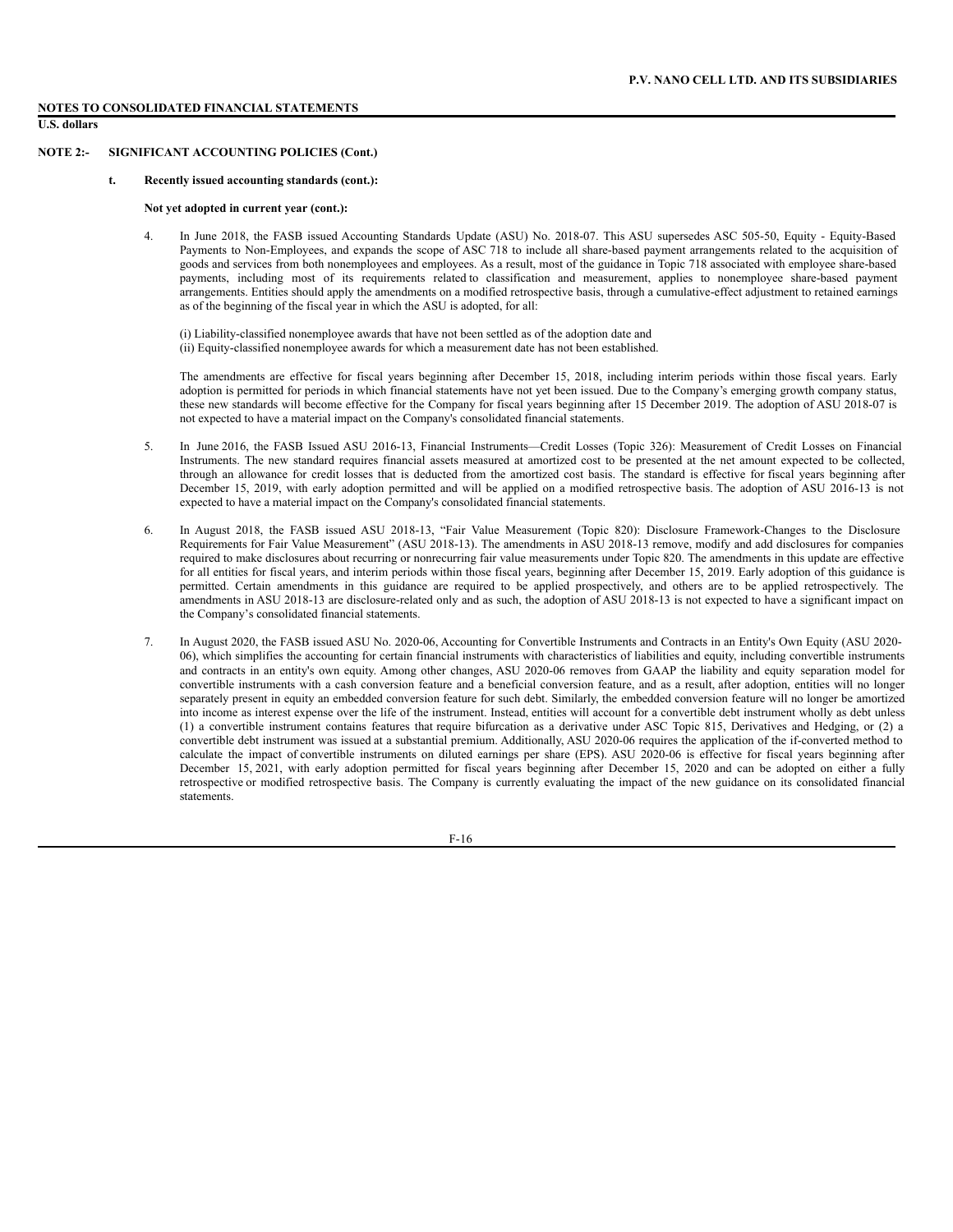### **NOTE 3:- ACQUISITION**

### **a. Digiflex:**

On December 3, 2017 ("Transaction Date"), the Company consummated the acquisition of 100% of the shares of Digiflex and its two wholly-owned subsidiaries: Digiflex Inc. and Digiflex HK Limited in an all-stock transaction. Digiflex was incorporated in Israel in March 2008, it manufactures printing machines, which offers solutions for inkjet print-quality technologies. Digiflex develops a unique bi-component ink, which enables the use of ink-jet technology in various industrial procedures. Digiflex Inc. was incorporated in the United States and is engaged in sales and marketing of the Digiflex's products. Digiflex HK Limited which was incorporated in Hong-Kong was inactive since inception and materially dissolved during March 2019. The Company issued 6,560,471 ordinary shares and 198,788 stock options to Digiflex former shareholders and option holders. Upon closing, the Company was owned 25% by the pre closing Digiflex shareholders and option holders and 75% by the pre closing shareholders and option holders of the Company on a fully diluted basis as defined in the agreement.

In addition, as part of the purchase agreement, Digiflex former shareholders' also invested \$200,000 in Digiflex prior to the transaction to satisfy some of its liabilities.

The Company incurred acquisition related costs totaling \$75,000 in cash and also granted 675,926 warrants to the Company's consultants at an exercise price of NIS 0.01 (\$0.003 based on the exchange rate of \$1.00 / NIS 3.456 in effect as of December 31, 2019) per ordinary share. The fair value of the warrants amounted to \$675,926 and was recorded as part of the acquisition related costs within the statement of operations. The issued 675,926 warrants are exercisable on a cashless basis under certain circumstances among other things and as a result were classified as liabilities. As of December 31, 2019 and 2018, the fair value of the warrants amounted to \$68,275 and \$70,968, respectively.

The main reason for the acquisition was to get the special technologies developed by Digiflex, a special cost efficient printer based on a commercial printing platform, very high accuracy (ten (10) inks in parallel printing) and special polymeric inks.

The Digiflex transaction is reflected in accordance with ASC Topic 805, "Business Combinations", using the acquisition method of accounting. The total purchase price was allocated to Digiflex's net tangible and intangible assets based on their estimated fair values as set forth below. The excess of the purchase price over the net tangible assets and intangible assets was recorded as goodwill. The goodwill is attributable primarily to the fact the technology has been developed and proven in the market, thereby hopefully reducing its risks. The related goodwill and intangible assets are not deductible for tax purposes.

The allocation of the purchase price to assets acquired and liabilities assumed is as follows:

| Restricted cash                                | 15,380     |
|------------------------------------------------|------------|
| Accounts receivable                            | 90,825     |
| Prepaid expenses and other current assets      | 195,580    |
| Inventory                                      | 32,500     |
| Property and equipment                         | 116,884    |
| Short-term bank loan                           | (80, 829)  |
| Trade payable                                  | (486, 407) |
| Employees and payroll accruals                 | (171, 319) |
| Accrued expenses and other current liabilities | (502, 251) |
| Intangible assets                              | 4,330,311  |
| Goodwill                                       | 3,187,417  |
| Total purchase price                           | 6,728,091  |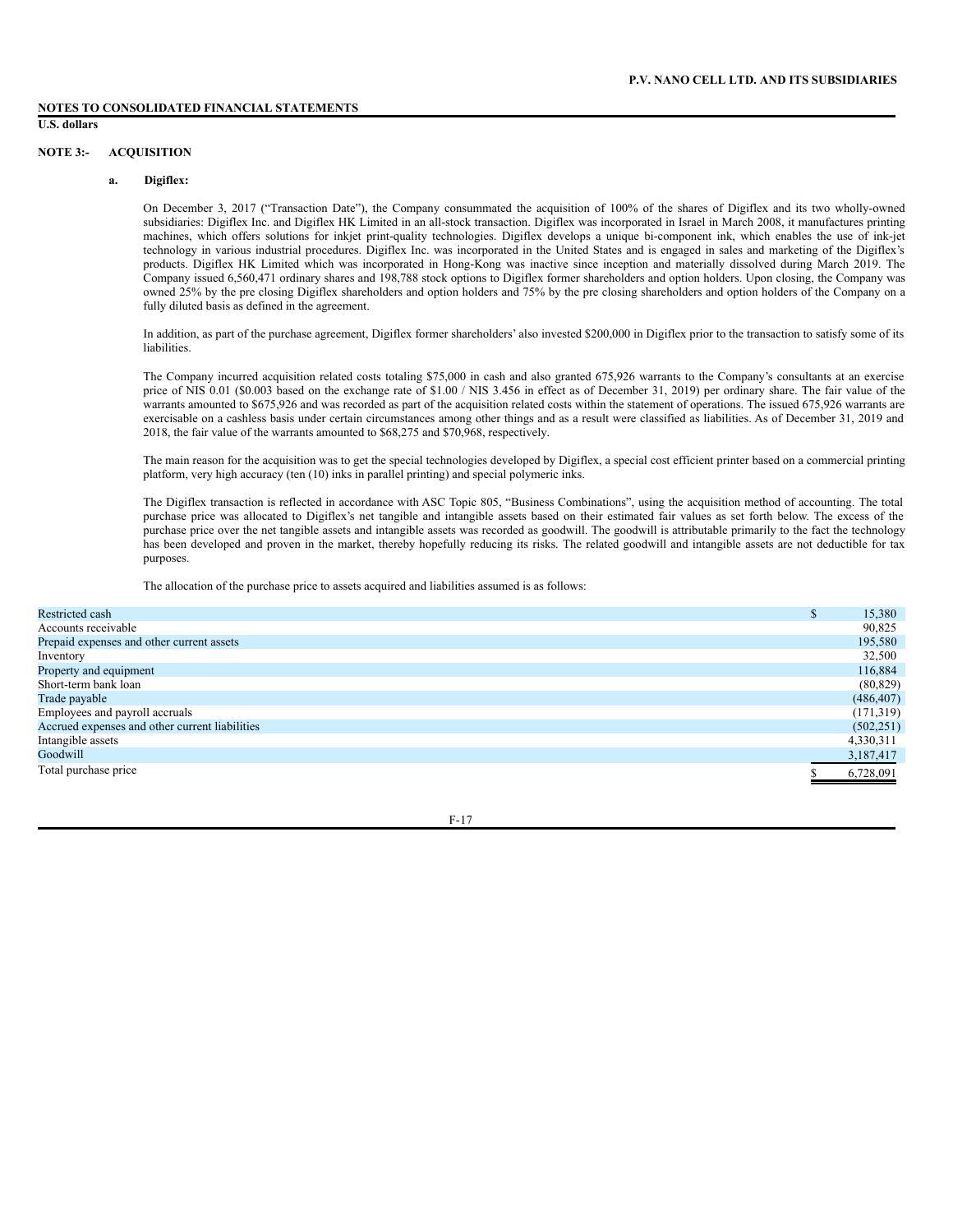# **NOTES TO CONSOLIDATED FINANCIAL STATEMENTS**

# **U.S. dollars**

### **NOTE 3:- ACQUISITION (Cont.)**

### **b. Intangible assets:**

The fair value of the intangible assets was based on the market participant approach to valuation, performed by a reputable third-party valuation firm using estimates and assumptions provided by management. The following table sets forth the components of intangible assets associated with the Digiflex acquisition:

|                                             | <b>Purchase price</b> | <b>Estimated useful</b><br>life |
|---------------------------------------------|-----------------------|---------------------------------|
|                                             |                       |                                 |
| Technology                                  | 4,284,315             | Ten $(10)$ years                |
| Backlog                                     | 45,996                | One $(1)$ year                  |
|                                             |                       |                                 |
| Total amount allocated to intangible assets | 4,330,311             |                                 |

### **NOTE 4:- OTHER CURRENT ASSETS**

| December 31, |  |        |  |
|--------------|--|--------|--|
| 2019         |  | 2018   |  |
| 150,000      |  |        |  |
| 20,894       |  | 48,335 |  |
| 23,279       |  | 16,676 |  |
|              |  |        |  |
| 194,173      |  | 65,011 |  |
|              |  |        |  |

\* Such amount was collected in January 2020, see Note 8.e. for additional information.

### **NOTE 5:- PROPERTY AND EQUIPMENT, NET**

|                             |              | December 31, |               |         |  |
|-----------------------------|--------------|--------------|---------------|---------|--|
|                             |              | 2019         |               | 2018    |  |
| Cost:                       |              |              |               |         |  |
| Equipment                   | $\mathbb{S}$ | 594,740      | <sup>\$</sup> | 575,432 |  |
| Computers                   |              | 34,087       |               | 33,122  |  |
| Office furniture            |              | 27,961       |               | 26,906  |  |
| Leasehold improvements      |              | 23,461       |               | 23,461  |  |
|                             |              |              |               |         |  |
|                             |              | 680,249      |               | 658,921 |  |
|                             |              |              |               |         |  |
| Accumulated depreciation:   |              | 431,933      |               | 358,219 |  |
|                             |              |              |               |         |  |
| Property and equipment, net |              | 248,316      |               | 300,702 |  |

Depreciation expenses for the years ended December 31, 2019, 2018 and 2017 were \$73,714, \$149,307 and \$88,289, respectively.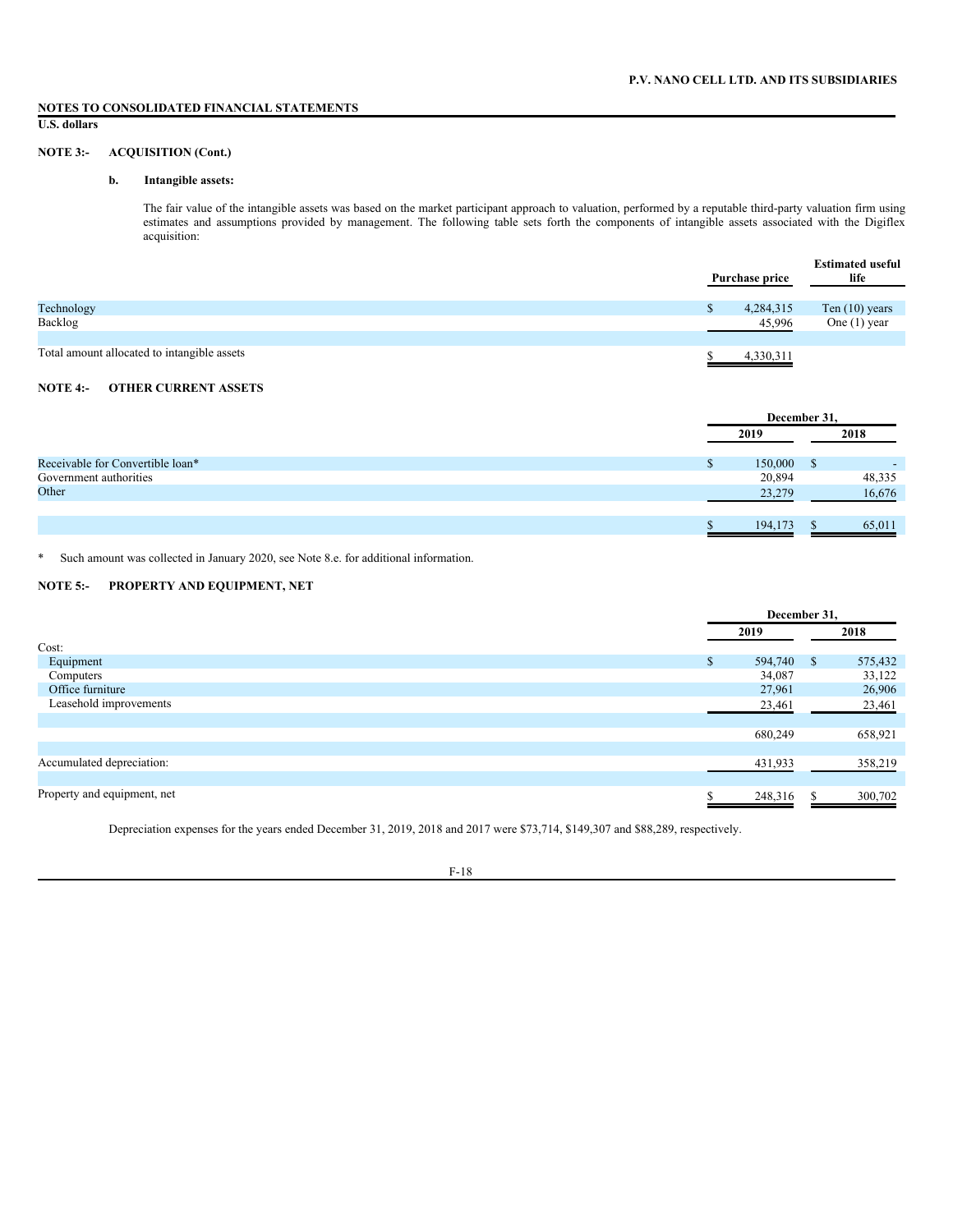### **NOTE 6:- INTANGIBLE ASSETS, NET**

|                                                             |   | December 31. |    |           |  |  |  |  |  |  |  |  |  |  |  |      |
|-------------------------------------------------------------|---|--------------|----|-----------|--|--|--|--|--|--|--|--|--|--|--|------|
|                                                             |   | 2019         |    |           |  |  |  |  |  |  |  |  |  |  |  | 2018 |
| Cost:                                                       |   |              |    |           |  |  |  |  |  |  |  |  |  |  |  |      |
| Technology                                                  | S | 4,284,315    | \$ | 4,284,315 |  |  |  |  |  |  |  |  |  |  |  |      |
| Backlog                                                     |   | 45,996       |    | 45,996    |  |  |  |  |  |  |  |  |  |  |  |      |
|                                                             |   |              |    |           |  |  |  |  |  |  |  |  |  |  |  |      |
|                                                             |   | 4,330,311    |    | 4,330,311 |  |  |  |  |  |  |  |  |  |  |  |      |
|                                                             |   |              |    |           |  |  |  |  |  |  |  |  |  |  |  |      |
| Accumulated amortization (the Backlog was fully amortized): |   | 936,898      |    | 508,467   |  |  |  |  |  |  |  |  |  |  |  |      |
|                                                             |   |              |    |           |  |  |  |  |  |  |  |  |  |  |  |      |
| Intangible assets, net                                      |   | 3,393,413    |    | 3,821,844 |  |  |  |  |  |  |  |  |  |  |  |      |

Amortization expenses for the years ended December 31, 2019, 2018 and 2017 were \$428,431, \$470,773 and \$37,694, respectively. The amortization for each of the next five (5) years should be \$428,431.

### **NOTE 7:- ACCRUED EXPENSES AND OTHER CURRENT LIABILITIES**

|                                 |   | December 31,             |              |         |  |
|---------------------------------|---|--------------------------|--------------|---------|--|
|                                 |   | 2019                     |              | 2018    |  |
| Provision for professional fees | S | 573,667                  | <sup>S</sup> | 603,038 |  |
| Government authorities          |   | 34,830                   |              | 33,902  |  |
| Grants received in advance      |   | $\overline{\phantom{a}}$ |              | 66,339  |  |
| Provision for legal claims      |   | 44,269                   |              | 8,083   |  |
| Other                           |   | 137,331                  |              | 130,780 |  |
|                                 |   |                          |              |         |  |
|                                 |   | 790,097                  |              | 842,142 |  |

### **NOTE 8:- LOANS AND CONVERTIBLE BRIDGE FINANCING**

**a.** On March 22, 2017, the Company received a loan for a principal amount of \$162,000 from a lender according to a promissory note executed between the parties. In connection with the loan, commitment fees in the total amount of \$12,000 were deducted from the consideration received. The loan bears an interest rate of 12% annually, which must be repaid in five (5) equal monthly installments, commencing on May 31, 2017 and ending on September 30, 2017, subject to any early repayment in accordance with the terms set forth in the promissory note. In addition, pursuant to the loan agreement, the lender received a five-year warrant to purchase 50,000 ordinary shares, at an exercise price of \$1.50 per share. The Company classified the warrants as liabilities in the amount of \$24,573 (the Company used the following assumptions: 0% dividend yield, 71% expected volatility, 2.12% risk free rate and 4.22 expected life in years). As of December 31, 2019 and 2018 the fair value of the warrants amounted to \$3 and \$72, respectively. The loan was fully repaid by the Company on January 2, 2018.

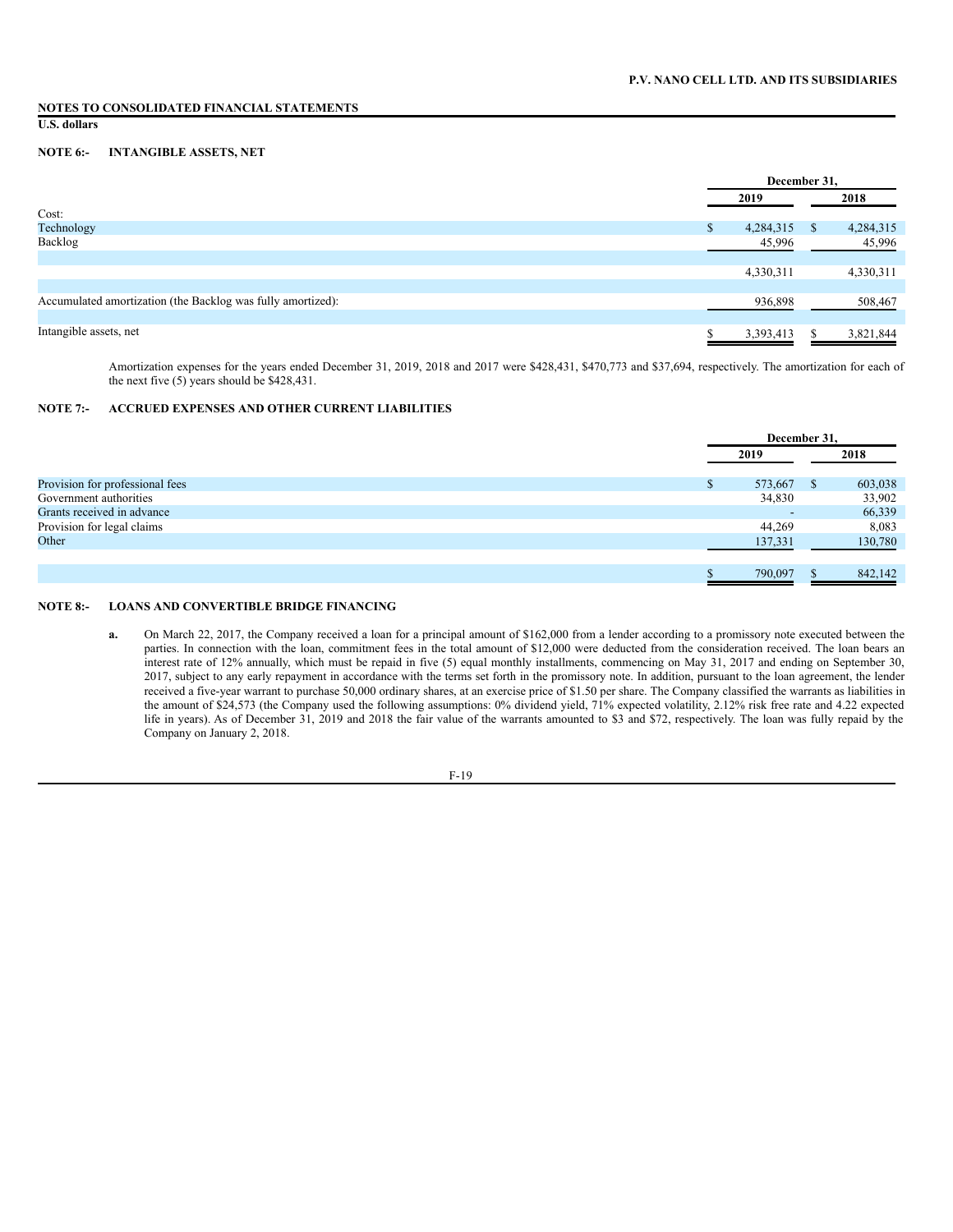#### **NOTES TO CONSOLIDATED FINANCIAL STATEMENTS**

#### **U.S. dollars**

### **NOTE 8:- LOANS AND CONVERTIBLE BRIDGE FINANCING (Cont.)**

**b.** In August 2017, the Company entered into several Securities Purchase Agreements with new investors and additional existing shareholders (all together "CLA August 2017"), whereby the Company issued and sold to such holders senior secured convertible notes in an aggregate principal amount of \$905,555 in consideration for an aggregate subscription amount of \$774,400 net of issuance costs of \$40,600 and five-year warrants to purchase 33,332 ordinary shares, at an exercise price of \$1.20 and additional five-year warrants to purchase 33,332 ordinary shares, at an exercise price of \$1.00 that were granted as additional issuance costs. The Company classified the warrants as liabilities in the amount of \$37,592 (the Company used the following assumptions: 0% dividend yield, 69% expected volatility,2.16% risk free rate and 4.63 expected life in years). As of December 31, 2019 and 2018, the fair value of the warrants amounted to \$32 and \$266, respectively. Additional principal loan of \$22,322 was provided during the year ended December 31, 2019.

As part of the secured convertible notes, the Company also issued a five-year warrant to purchase 905,555 ordinary shares, at an exercise price of \$1.20 per ordinary share. The Company classified the warrants as in the amount of \$492,034 (the Company used the following assumptions: 0% dividend yield, 69% expected volatility, 2.16% risk free rate and 4.64 expected life in years). As of December 31, 2019 and 2018, the fair value of the warrants amounted to \$22,027 and \$35,802, respectively.

The notes include a 10% original issue discount on the consideration paid and bear interest at 6% per annum. The notes mature after 14-24 months and may be converted into ordinary shares, subject to the terms of such notes. The initial conversion price of the notes was \$1.00, but it was adjusted in January 2018 to \$0.50 and further adjusted in October 2018 to \$0.17. The Company accounted for the convertible loan in accordance with ASC 470-20, Debt with conversion and other Options. According to ASC 470-20-30-8, since the intrinsic value of the beneficial conversion feature ("BCF") exceeds the entire proceeds of the convertible loan, The Company allocated the entire proceeds to the BCF as additional paid in capital. During 2019 and 2018, \$98,865 and \$59,207 of the convertible notes were converted into 576,270 and 178,689 ordinary shares, respectively. In June 2020, \$35,145 of the convertible notes were converted into 206,735 ordinary shares and in January and February 2021, \$84,758 of the convertible notes were converted into 498,578 ordinary shares. The Company may require mandatory conversion of the notes in certain circumstances and pay the convertible note in cash upon event of fundamental transaction and change of control transaction as described in the convertible note agreement.

In connection with the convertible loan agreement signed in October 2018 as described in section d. below, the holders of CLA August 2017 agreed to extend the original maturity date in additional 24 months. In addition, the Company issued to certain holders of CLA August 2017 four-year warrants to purchase 1,659,971 ordinary shares at an exercise price of \$0.17. The Company classified the warrants as liabilities in the amount of \$42,591 (the Company used the following assumptions: 0% dividend yield, 59.69% expected volatility, 2.96% risk free rate and 3.75 expected life in years). As of December 31, 2019 and 2018, the fair value of the warrants amounted to \$11,522 and \$66,004, respectively.

The CLAAugust 2017 was required to be repaid by October 2020. This lender did not exercise its conversion right under the convertible loans prior to the repayment date and therefore became repayable in cash as such time. The Company did not timely repay such loan due to financial difficulties and therefore the Company is currently in default under this agreement.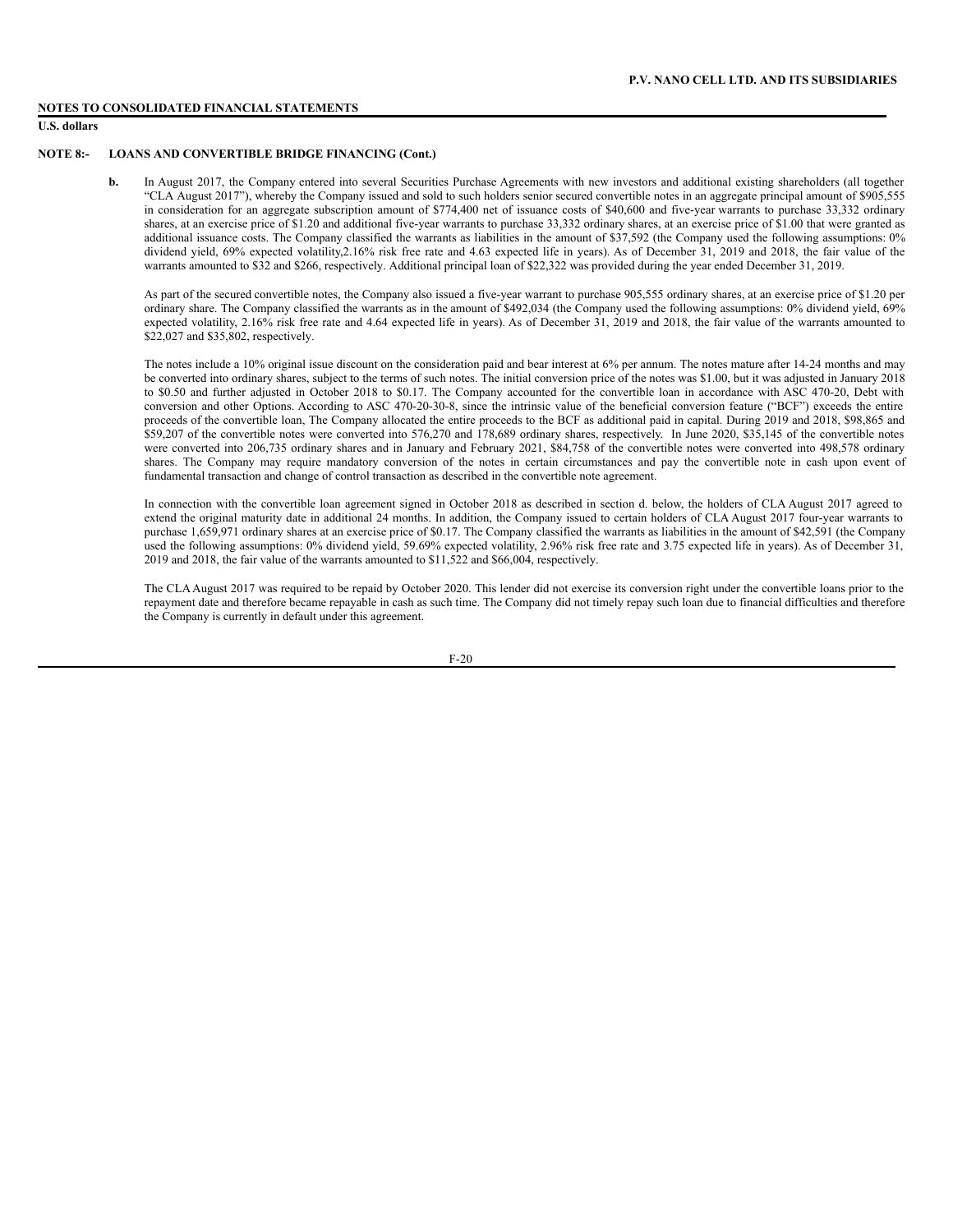# **U.S. dollars**

## **NOTE 8:- LOANS AND CONVERTIBLE BRIDGE FINANCING (Cont.)**

**c.** On March 8, 2018, the Company entered into a Share Purchase Agreement with existing shareholders ("CLA March 2018"), pursuant to which the shareholders provided the Company an 18 month convertible loan in an aggregate principal amount of \$150,000 and received from the Company warrants to purchase 400,000 ordinary shares at an exercise price of \$0.50 per ordinary share. The loan amount is convertible into ordinary shares at a conversion price of \$1.00 per ordinary share. The loan amount bears interest of 5% per annum. The warrants may be exercised, in whole or in part, for a period of five (5) years. Such warrants were classified as equity due to their nature, their fair value upon issuance date was \$214,996 (the Company used the following assumptions: 0% dividend yield, 59.69% expected volatility, 2.65% risk free rate and 5 expected life in years). In connection with the loan agreement, both parties also agreed that in case the ordinary share fair value will be lower than \$1.00 as of December 31, 2018, the Company will compensate the shareholders with additional warrants to purchase 200,000 ordinary shares with the same terms, such additional grant was realized and on December 31, 2018 the Company issued such warrants. Those additional warrants were recorded as liability as of March 8, 2018 in the amount of \$82,748 (the Company used the following assumptions: 0% dividend yield, 59.69% expected volatility, 2.51% risk free rate and 5 expected life in years), upon their issuance date. As of December 31, 2018 the fair value of the warrants amounted to \$4,314 (the Company used the following assumptions: 0% dividend yield, 59.69% expected volatility, 2.51% risk free rate and 5 expected life in years) and were reclassified to equity due to their nature.

The CLA March 2018 was required to be repaid by September 2019. This lender did not exercise its conversion right under the convertible loans prior to the repayment date and therefore became repayable in cash as such time. The Company did not timely repay such loan due to financial difficulties and therefore the Company is currently in default under this agreement.

**d.** On May 8, 2018, the Company entered into a Share Purchase Agreement with existing shareholders ("CLA May 2018"), pursuant to which the shareholders provided the Company with an 18 month convertible loan in an aggregate principal amount of \$170,000 and received from the Company warrants to purchase 170,000 ordinary shares at an exercise price of \$0.50 per ordinary share. The loan amount is convertible into ordinary shares at a conversion price of \$1.00 per ordinary share. The loan includes a 10% original issue discount and bears interest of 6% per annum. In accordance with the accounting guidance on convertible instruments, the BCF of \$15,300 was recognized in additional paid in capital. The warrants may be exercised, in whole or in part, for a period of five (5) years. Such warrants were classified as equity due to their nature, their fair value upon issuance date amounted to \$65,718 (the Company used the following assumptions: 0% dividend yield, 59.69% expected volatility, 2.80% risk free rate and 5 expected life in years).

The CLA May 2018 was required to be repaid by November 2019. This lender did not exercise its conversion right under the convertible loans prior to the repayment date and therefore became repayable in cash as such time. The Company did not timely repay such loan due to financial difficulties and therefore the Company is currently in default under this agreement.

**e.** On October 10, 2018, the Company entered into a Convertible Loan Agreement with an existing investor who invested relatively low amounts previously ("CLA October 2018"). Pursuant to this Agreement, the investor provided the Company with a convertible loan in an aggregate principal amount of \$1,000,000 at an exercise price as defined in the convertible loan agreement but no less than \$0.17. The convertible loan bears an interest rate at Israeli prime plus 4% per annum. Under the terms of the CLA October 2018, the investor was granted an option to lend the Company an additional amount up to \$2,000,000, ("Additional Loan Amount") and also issued the investor a warrant to purchase ordinary shares for an aggregate purchase price of \$5,000,000, and an additional warrant conditioned upon the investment of an additional Loan Amount to purchase ordinary shares for an aggregate purchase price of up to \$5,000,000 calculated pro-rata to the amount out of the Additional Loan Amount provided.

In March, April, August and December 2019 such investor invested additional amounts of \$500,000, \$500,000, \$100,000 and \$150,000, respectively on the account of the account of the Additional Loan Amount ("CLA March-December 2019"). The Company determined that the \$100,000 CLA received in August 2019 contained a BCF of \$21,445 and recorded such BCF in the additional paid in capital in the year ended December 31, 2019. The Company also issued the investor for the entire \$1,250,000 additional investments mentioned above a warrant to purchase ordinary shares for an aggregate purchase price of \$3,125,000. Such convertible loans bears same terms as the CLA October 2018.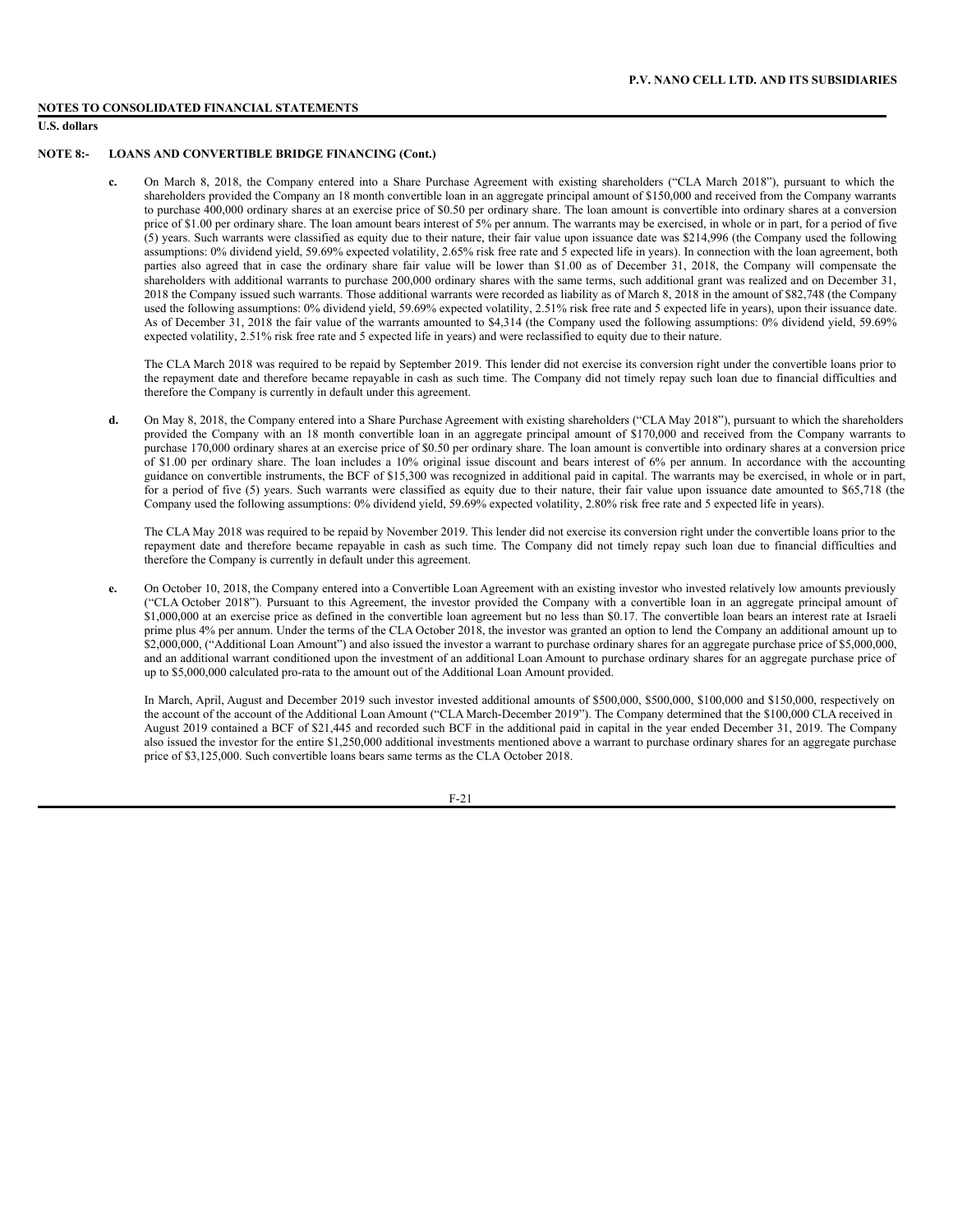## **U.S. dollars**

### **NOTE 8:- LOANS AND CONVERTIBLE BRIDGE FINANCING (Cont.)**

The CLA October 2018 and the CLA March-December 2019 were required to be repaid by October 2020. This lender did not exercise its conversion right under the convertible loans prior to their repayment date and therefore became repayable in cash as such time. The Company did not timely repay such loans due to financial difficulties and therefore the Company is currently in default under those agreements.

The option to lend the Additional Loan Amount, the warrants and the additional warrants classified as liability. The fair value of all those instruments aggregated to \$500,741 as of October 10, 2018 (the Company used the following assumptions: 0% dividend yield, 59.69% expected volatility, 2.82% risk free rate and 2 expected life in years). As of December 31, 2019 and 2018, the fair value of all the warrants amounted to \$916,403 and \$490,000, respectively.

In July 2020, this investor invested additional \$16,748 on the account of the Additional Loan Amount and the Company granted the investor warrants to purchase ordinary shares for an aggregate purchase price of \$83,740. The terms of that convertible loan and the associated warrants are the same as provided to the CLA November 2018.

On December 31, 2019, the Company and GTRIMG entered into a memorandum of understanding, or the MOU, pursuant to which GTRIMG agreed to provide additional loans to the Company and GTRIMG would receive additional Warrants. The MOU also provided for certain amendments to the existing Convertible Loan Agreement. The Company agreed to adopt a forecast, providing that, during 2020 grants, plus revenues, plus convertible loans (other than those received from GTRIMG) less liabilities on the balance sheet as of December 31, 2019 should not be less than \$2,500,000, or the Management Minimum Forecast, out of which \$1,250,000 shall be available in our bank account as of March 31, 2020, or the Target. Under the MOU, GTRIMG agreed to provide an additional loan as of the execution of the MOU in the amount of \$150,000 under the existing Convertible Loan Agreement, or the Initial MOU Loan.

In addition, the MOU provides that if the C fail to meet the Target, then: (a) the Company's valuation for purposes of all investments after January 1, 2018 shall be \$2.0 million pre-money as of such date, thereby reflecting a price per share of \$0.068, and (b) GTRIMG shall make loans to the Company of \$100,000 per month for a period of 12 months commencing April 1, 2020, and under the same terms as the Convertible Loan Agreement, as adjusted under (a) above, or the Additional MOU Loans; provided, that following each six month period, GTRIMG may review whether the Company has complied with the Management Minimum Forecast as defined therein, and if it was not met for any six month period (beginning with the six month period ended June 30, 2020), then, three months after such review, GTRIMG may determine not to fund additional amounts.

Furthermore, under the MOU, the Company agreed to call a meeting of shareholders within 15 days of the date of the MOU in order to approve (i) the transactions contemplated by the MOU, (ii) an amendment to the articles of association of the Company to provide that GTRIMG may appoint a number of directors as shall reflect its holding should the Target not be met (assuming all convertible loans are converted) and (iii) an increase in authorized share capital as necessary. The Company also agreed to immediately appoint a representative of GTRIMG as chairman of the board of directors.

In January 2020, GTRIMG made the Initial MOU Loan.

In March 2021, the Company directors received a notice before legal action letter from GTRIMG's lawyer associated with their previous agreements (including the MOU mentioned above). The main request derives from this letter is to convert all the CLA so far at a price per share of \$0.068. Due to the early stage of this letter, we are in a process of assessing its consequences.

**f.** On November 10, 2018, the Company entered into several convertible loan agreements with existing shareholders ("CLA November 2018"), whereby they provided the Company with a convertible loan in an aggregate principal amount of \$225,000. The convertible loans bear an interest rate at Israeli prime plus 4% per annum. Under those agreements, the Company issued the lenders warrants to purchase ordinary shares for an aggregate purchase price of \$1,125,000. The conversion price for both the loan amount and the warrants is defined in the convertible loan agreement but no less than \$0.17.

The granted warrants classified as liability at the issuance date, their fair value aggregated to \$79,227 (the Company used the following assumptions: 0% dividend yield, 59.69% expected volatility, 2.87% risk free rate and 2 expected life in years). As of December 31, 2019 and 2018, the fair value of the warrants amounted to \$50,510 and \$78,796, respectively.

The CLA November 2018 was required to be repaid by November 2020. This lender did not exercise its conversion right under the convertible loans prior to the repayment date and therefore became repayable in cash as such time. The Company did not timely repay such loan due to financial difficulties and therefore the Company is currently in default under this agreement.

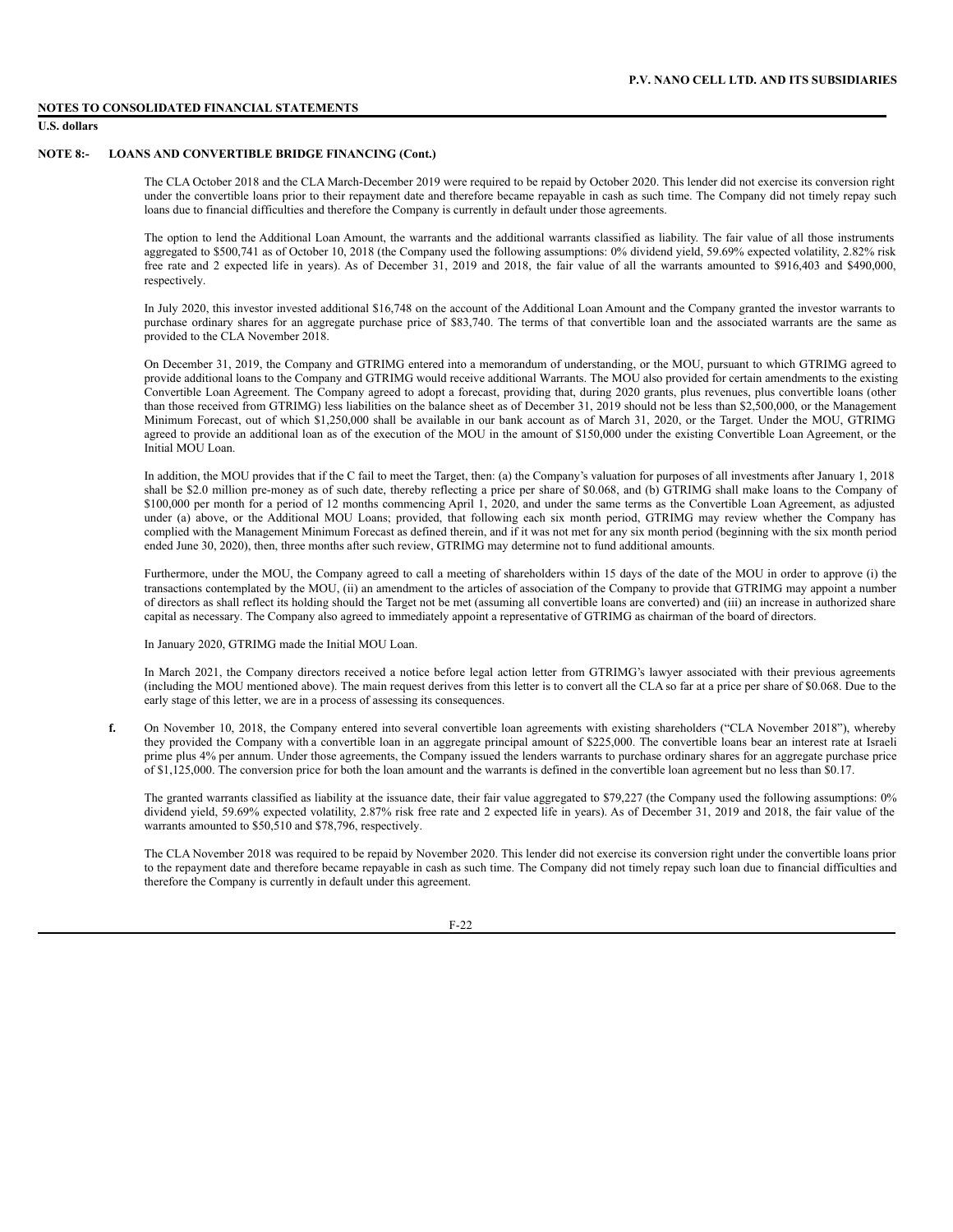## **U.S. dollars**

### **NOTE 8:- LOANS AND CONVERTIBLE BRIDGE FINANCING (Cont.)**

**g.** On December 29, 2018, the Company entered into a convertible loan agreement with a new investor ("CLA December 2018"), whereby they provided the Company with a convertible loan in an aggregate principal loan amount of \$400,000. The convertible loan bears an interest rate at Israeli prime plus 4% per annum. Under this agreement, the Company issued the lender warrants to purchase ordinary shares for an aggregate purchase price of \$2,000,000.

As part of the CLA December 2018 the Company paid a finder's fee of \$40,000 and issued a five-year warrant commencing February 2019 to purchase ordinary shares for an aggregate purchase price of \$240,000. The conversion price for both the loan amount and the warrants is defined in the convertible loan agreement but no less than \$0.17.

The warrants issued to the new investor were classified as a liability. At the issuance date their fair value aggregated to \$180,281, (the Company used the following assumptions: 0% dividend yield, 59.69% expected volatility, 2.48% risk free rate and 2 expected life in years). As of December 31, 2019 and 2018, the fair value of the warrants amounted to \$107,602 and \$151,858, respectively.

The warrants issued as a finder's fee compensation were classified as a liability. At the issuance date their fair value aggregated to \$45,327, (the Company used the following assumptions: 0% dividend yield, 59.69% expected volatility, 2.51% risk free rate and 5 expected life in years). As of December 31, 2019 and 2018, the fair value of the warrants amounted to \$49,100 and \$45,342, respectively.

The CLA December 2018 was required to be repaid by December 2020. This lender did not exercise its conversion right under the convertible loans prior to the repayment date and therefore became repayable in cash as such time. The Company did not timely repay such loan due to financial difficulties and therefore the Company is currently in default under this agreement.

**h.** In January, February and April 2019, the Company entered into several convertible loan agreements with existing shareholders ("CLA January-April 2019"), whereby they provided the Company with a convertible loan in an aggregate principal amount of \$200,000. The convertible loans bear interest at Israeli prime plus 4% per annum. Under those agreements, the Company issued to lenders warrants to purchase ordinary shares for an aggregate purchase price of \$1,000,000. The conversion price for all the loan amount and the warrants is defined in the convertible loan agreement but no less than \$0.17.

The granted warrants classified as liability. At the issuance date, their fair value aggregated to \$98,377 (the Company used the following assumptions: 0% dividend yield, 59.69% expected volatility, 2.11% risk free rate and 2 expected life in years) and \$61,541 as of December 31, 2019.

The CLA January-April 2019 were required to be repaid by CLA January-April 2021. This lender did not exercise its conversion right under the convertible loans prior to the repayment date and therefore became repayable in cash as such time. The Company did not timely repay such loan due to financial difficulties and therefore the Company is currently in default under those agreements.

**i.** In August, September and December 2019, the Company entered into several convertible loan agreements with a new investor and existing shareholders ("CLA August-December 2019"), whereby they provided the Company with a convertible loan in an aggregate principal amount of \$475,000. The convertible loans bear an interest rate at Israeli prime plus 4% per annum. Under those agreements, the Company issued the lenders warrants to purchase ordinary shares for an aggregate purchase price of \$2,375,000. The conversion price for all the loan amount and the warrants is defined in the convertible loan agreement but no less than \$0.17.

The granted warrants classified as liability at the issuance date, their fair value aggregated to \$409,668 (the Company used the following assumptions: 0% dividend yield, 54.50% expected volatility, 1.60% risk free rate and 2 expected life in years) and \$227,998 as of December 31, 2019.

**j.** The fair value of the warrants issued as part of the convertible loan agreements ("CLA") along with finder's fees as applicable were bifurcated out of the principal loans. Commencing with the grant dates the Company is calculating the accretion back to the principal amount during the CLA period along with the related interest and record them financial expenses in connection with convertible loans' as part of the financial expenses (income), net line item within the statement of operations.

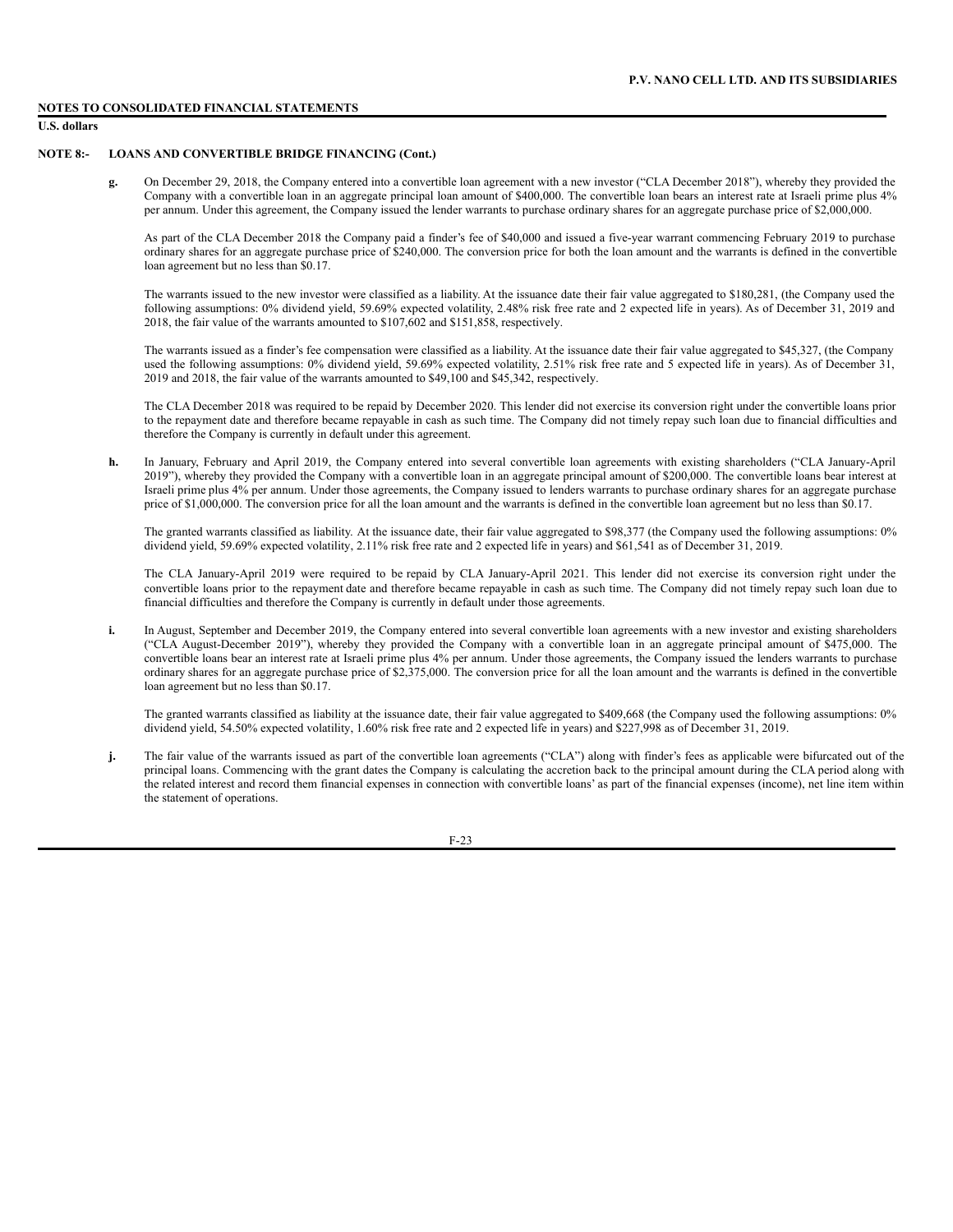# **U.S. dollars**

### **NOTE 8:- LOANS AND CONVERTIBLE BRIDGE FINANCING (Cont.)**

The Company's CLA's presented as part of its current and non-current liabilities as of December 31, 2019 as follows:

| <b>Type of CLA</b>                                       | Original<br>principal<br>loans<br>amounts | <b>Additional principal</b><br>loans provided | Loans<br>already<br>converted | Remaining<br>principal<br>loans<br>amount | Converted<br>through | Loans<br>presented<br>as of<br>December 31,<br>2019 |                            |
|----------------------------------------------------------|-------------------------------------------|-----------------------------------------------|-------------------------------|-------------------------------------------|----------------------|-----------------------------------------------------|----------------------------|
| <b>CLA</b> August<br>$2017(*)$                           | 905,555<br>$\mathbb{S}$                   | $\mathbb{S}$<br>22,322                        | $^{\circ}$<br>(141,211)       | <sup>\$</sup><br>786,666                  | 2020                 | \$                                                  | 896,799 Refer to Note 8b   |
| <b>CLA</b> March<br>$2018(*)$                            | 150,000                                   | ٠                                             |                               | 150,000<br>$\overline{\phantom{a}}$       | 2019                 |                                                     | 163,406 Refer to Note 8c   |
| <b>CLA</b> May<br>$2018(*)$                              | 170,000                                   |                                               |                               | 170,000                                   | 2019                 |                                                     | 204,118 Refer to Note 8d   |
| <b>CLA</b> October<br>$2018(*)$                          | 1,000,000                                 |                                               |                               | 1,000,000<br>$\overline{\phantom{a}}$     | $2020$ (***)         |                                                     | 875,630 Refer to Note 8e   |
| <b>CLA</b><br>November<br>$2018(*)$                      | 225,000                                   |                                               |                               | 225,000                                   | $2020$ (***)         |                                                     | 205,636 Refer to Note 8f   |
| <b>CLA</b><br>December<br>$2018(*)$                      | 400,000                                   |                                               |                               | 400,000<br>$\overline{\phantom{a}}$       | $2020$ (***)         |                                                     | 310,188 Refer to Note 8g   |
| CLA January-<br>April                                    |                                           |                                               |                               |                                           |                      |                                                     |                            |
| $2019$ <sup>**</sup> )<br>CLA March-<br>December         | 200,000                                   |                                               |                               | 200,000                                   | $2021$ (***)         |                                                     | 155,062 Refer to Note 8h   |
| $2019$ <sup>**</sup> )<br><b>CLA August-</b><br>December | 1,250,000<br>475,000                      |                                               |                               | 1,250,000<br>475,000                      | $2020$ (****)        | 136,412                                             | 1,243,739 Refer to Note 8e |
| $2019$ <sup>**</sup> )                                   | \$4,775,555,                              | \$<br>22,322                                  | \$<br>(141,211)               | \$4,656,666                               | $2021$ (***)         | \$<br>4,190,990                                     | Refer to Note 8i           |

(\*) Aggregated to \$3,899,516 and presented within the current liabilities

(\*\*) Aggregated to \$291,474 and presented within the non-current liabilities

Structured as a 24 month- convertible loan or less in case of a Public Offering ("PO") event

(\*\*\*\*) The due date for those convertible loans is October 2020 or earlier in case of a PO event

### **NOTE 9:- COMMITMENTS AND CONTINGENT LIABILITIES**

### **a. Royalties commitments:**

1. The Company was engaged in research and development programs with the National Technological Innovation Authority, or the "Authority" (formerly operating as Office of the Chief Scientist of the Ministry of Economy of the State of Israel, or the OCS). The Company is committed to pay royalties to the Authority at the rate of 3.0% of sales of products resulting from research and development partially financed by the Authority. The amount shall not exceed the grant amount received, linked to the dollar, including accrued interest at the LIBOR rate. The obligation to pay these royalties is contingent on actual sales of the products and in the absence of such sales, no payment is required.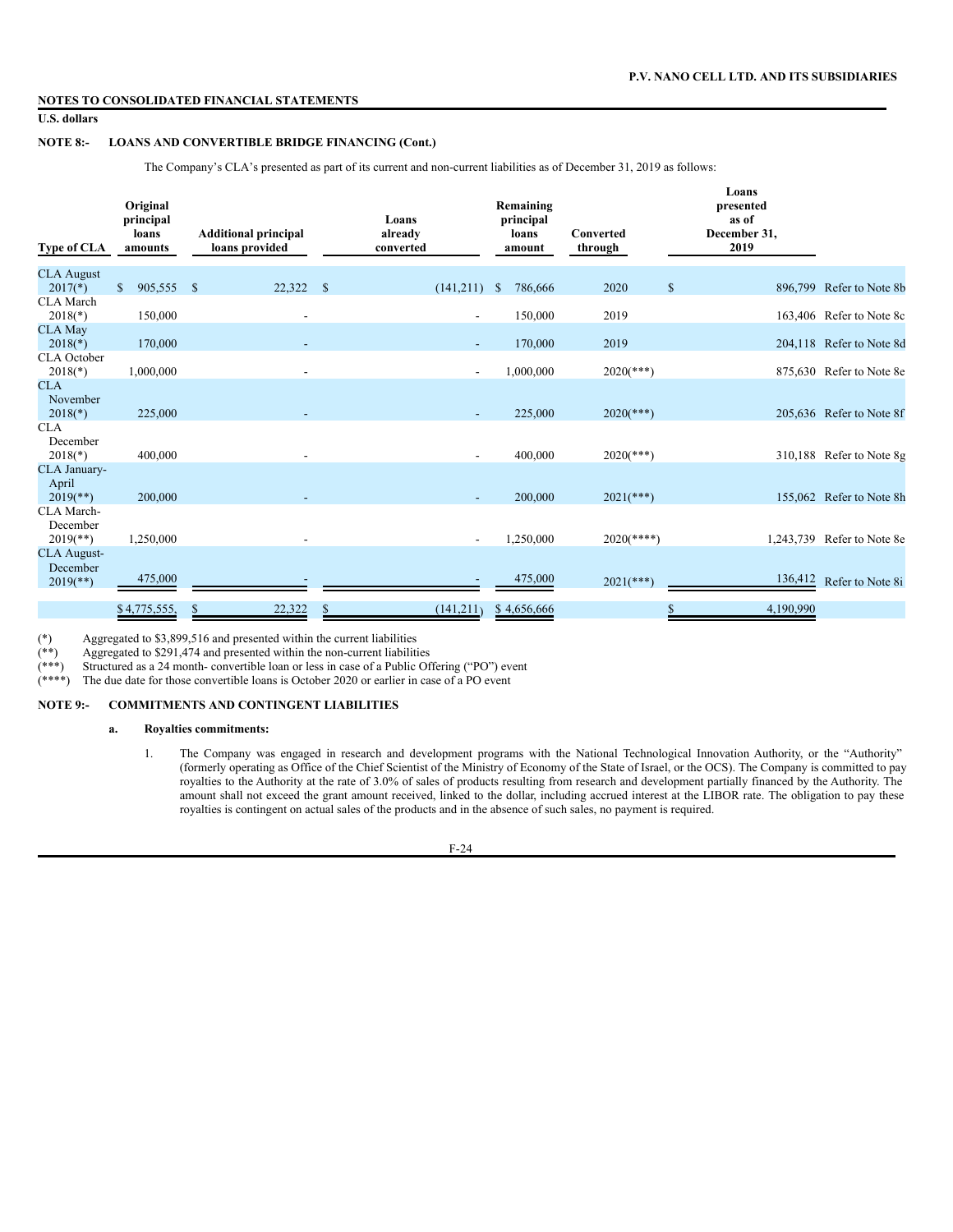## **U.S. dollars**

## **NOTE 9:- COMMITMENTS AND CONTINGENT LIABILITIES (Cont.)**

#### **a. Royalties commitments (cont.):**

During 2019, 2018 and 2017, the Company paid royalties to the Authority in the amount of \$2,091, \$2,551 and \$305, respectively.

The total grants received by the Company and Nano Size as of December 31, 2019 aggregated to \$1,150,559. The Company's total contingent liability (including interest) as of December 31, 2019 with respect to royalty-bearing participation received, net of royalties paid, amounted to \$1,472,856.

As of December 31, 2019 and 2018, Digiflex, received grants for research and development efforts from the Authority in an aggregate amount of approximately \$2.2 million, out of which an amount of approximately \$1.1 million was repaid to the Authority by Jet CU PCB Ltd ("Jet CU") as a result of their technology and know-how sale to a foreign company which was authorized by the Authority and resulted in such payment in January 2018. The contingent remaining liability (after additional payments) was reduced to approximately \$1.0 million.

2. On December 15, 2011, the Company signed a research and development agreement with the Israeli ministry of energy (formerly Israeli Ministry of National Infrastructures, Energy and Water Resources). Pursuant to the agreement, the ministry will fund up to 62.5% of the Company's expenses related to the approved program up to a maximum amount of NIS 625,000 (\$180,063 based on the exchange rate of \$1.00 / NIS 3.471 in effect as of December 31, 2013), out of which the Company received NIS 585,119 (\$168,574 based on the exchange rate of \$1.00 / NIS 3.471 in effect as of December 31, 2013) so far and do not expect to receive more, in exchange for the Company's agreement to pay royalties of 5% plus interest as detailed in the agreement of any revenues generated from the intellectual property generated under the program.

No grants were received during the three (3) years ended December 31, 2019. During the years ended December 31, 2019, 2018 and 2017, the Company accrued royalties in the amount of \$1,080, \$112 and \$148, respectively.

As of December 31, 2019, the aggregate contingent liability to the Israeli Ministry of National Infrastructures, Energy and Water Resources amounted to NIS 580,963 (\$168,103 based on the exchange rate of \$1.00 / NIS 3.456 in effect as of December 31, 2019).

3. In October 2010, the Company entered into a Convertible Bridge Financing Agreement with Israel Electric Corporation ("IEC") and, as part of the agreement, the Company committed to pay IEC royalties equal to 2% of the total net sales of the Company's products and service revenues from the product developed and manufactured through this agreement, up to a cap of NIS 8,000,000 (\$2,314,815 based on the exchange rate of \$1.00 / NIS 3.456 in effect as of December 31, 2019).

During the years ended December 31, 2019, 2018 and 2017, the Company accrued royalties in the amount of \$6,791, \$4,020 and \$1,558, respectively.

4. In connection with previously made acquisition of Nano Size, the Company is obligated to pay 3% from future sales and 10% of sublicense fees derived from Nano Size's intellectual property, until the aggregate consideration amounts to \$1,400,000. The consideration included a minimum consideration of \$180,000 which was paid during 2011, and will be off set against future royalty payments which will be payable by the Company from sales of products and services. The accrued royalties as of December 31, 2019 aggregated to \$37,455 and recorded within the Accrued expenses and other current liabilities.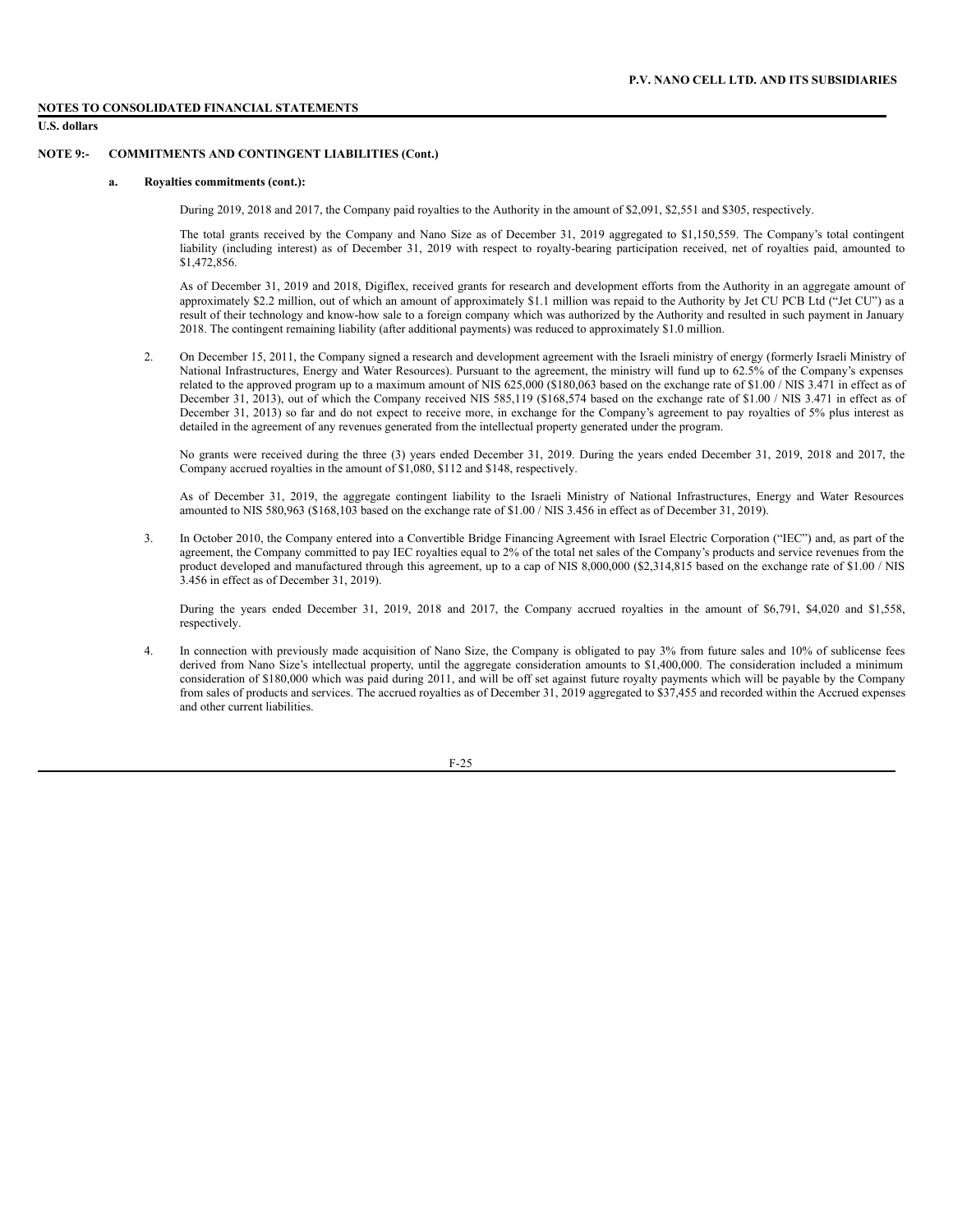## **U.S. dollars**

### **NOTE 9:- COMMITMENTS AND CONTINGENT LIABILITIES (Cont.)**

### **a. Royalties commitments (cont.):**

5. In September 2012, the Company entered into a Know-How License Agreement with Fraunhofer Institute for Ceramic Technologies and Systems IKTS ("IKTS"), pursuant to which the Company purchased from IKTS certain additives (the agreement is still active). The Company has the right to receive the production file and knowhow to its chosen manufacturer, in consideration for payment to IKTS of royalties of €25 (\$28 based on the exchange rate of \$1.00 / €0.89 in effect as of December 31, 2019) per kilogram of the ingredients not manufactured by IKTS. In addition, as of December 31, 2019, the Company is obligated to pay IKTS a minimum annual royalty of €2,000 (\$2,247 based on the exchange rate of \$1.00 / €0.89 in effect as of December 31, 2019) deductible against royalties.

During the year ended December 31, 2019, 2018 and 2017, the Company recorded royalty expenses in the amount of \$2,247, \$2,290 and \$2,396, respectively.

## **b. Legal proceedings:**

- 1. On December 31, 2017, a lawsuit against the Company was filed by Eshed Consulting and Financial Management Ltd., or Eshed. The complaint alleges that the Company owes Eshed a total amount of NIS 120,000 (\$32,017 based on the exchange rate of \$1.00 / NIS 3.748 in effect as of December 31, 2018) in fees for professional financial services Eshed allegedly provided to the Company. On December 13, 2018, the Company signed a settlement agreement with Eshed under which the Company will pay Eshed a total of NIS 52,650 (\$14,047 based on the exchange rate of \$1.00 / NIS 3.748 in effect as of December 31, 2018). The liability was recorded as a provision for legal claims, net of deposit associated with that litigation, within the accrued expenses and other current liabilities as of December 31, 2018 an amount of NIS 52,650 (\$14,047 based on the exchange rate of \$1.00 / NIS 3.748 in effect as of December 31, 2018) and was fully paid by the Company during 2019.
- 2. On March 11, 2018, a lawsuit captioned Reinhold Cohn & Co. vs. (i) Digiflex Ltd., and (ii) P.V. Nano Cell Ltd., was filed in the Magistrate Court in Kfar Saba in Israel. The complaint alleges that Digiflex owes Reinhold Cohn NIS 80,298 (\$21,424 based on the exchange rate of \$1.00 / NIS 3.748 in effect as of December 31, 2018) in fees for various services involving the protection of the Company's intellectual property rights by way of registration of patents worldwide, including in the United States, Canada and Europe. In June 2018, the Company settled this claim for a total of NIS 82,798 (\$22,091 based on the exchange rate of \$1.00 / NIS 3.748 in effect as of December 31, 2018). such amount was paid in 2018 and 2019. The remaining liability was recorded as a provision for legal claims within the accrued expenses and other current liabilities as of December 31, 2018 and was fully paid by the Company during 2019.
- 3. On March 11, 2018, a lawsuit captioned I.T.S Industrial Technologic Ltd. vs. (i) Digiflex Ltd., and (ii) Dan Vilenski., a former director of Digiflex, was filed in the Magistrate Court in Rishon Letzion in Israel. On March 11, 2019, the Company settled this claim for a total of NIS 400,000 (\$106,724 based on the exchange rate of \$1.00 / NIS 3.748 in effect as of December 31, 2018), paid in 12 monthly installments commencing April 2019. The remaining liability was recorded within the Trade payables as of December 31, 2019 and was fully paid by the Company during 2020.
- 4. On May 16, 2019, a lawsuit captioned Yaskawa Europe Technology Ltd. vs. (i) Digiflex Ltd., and (ii) P.V. Nano Cell Ltd., was filed in the Magistrate Court in Kfar Saba in Israel. On January 19, 2020, the Company settled this claim for a total of NIS 179,006 (\$51,795 based on the exchange rate of \$1.00 / NIS 3.456 in effect as of December 31, 2019), paid in 12 monthly installments commencing May 2020. The liability was recorded as a provision for legal claims within the accrued expenses and other current liabilities as of December 31, 2019.

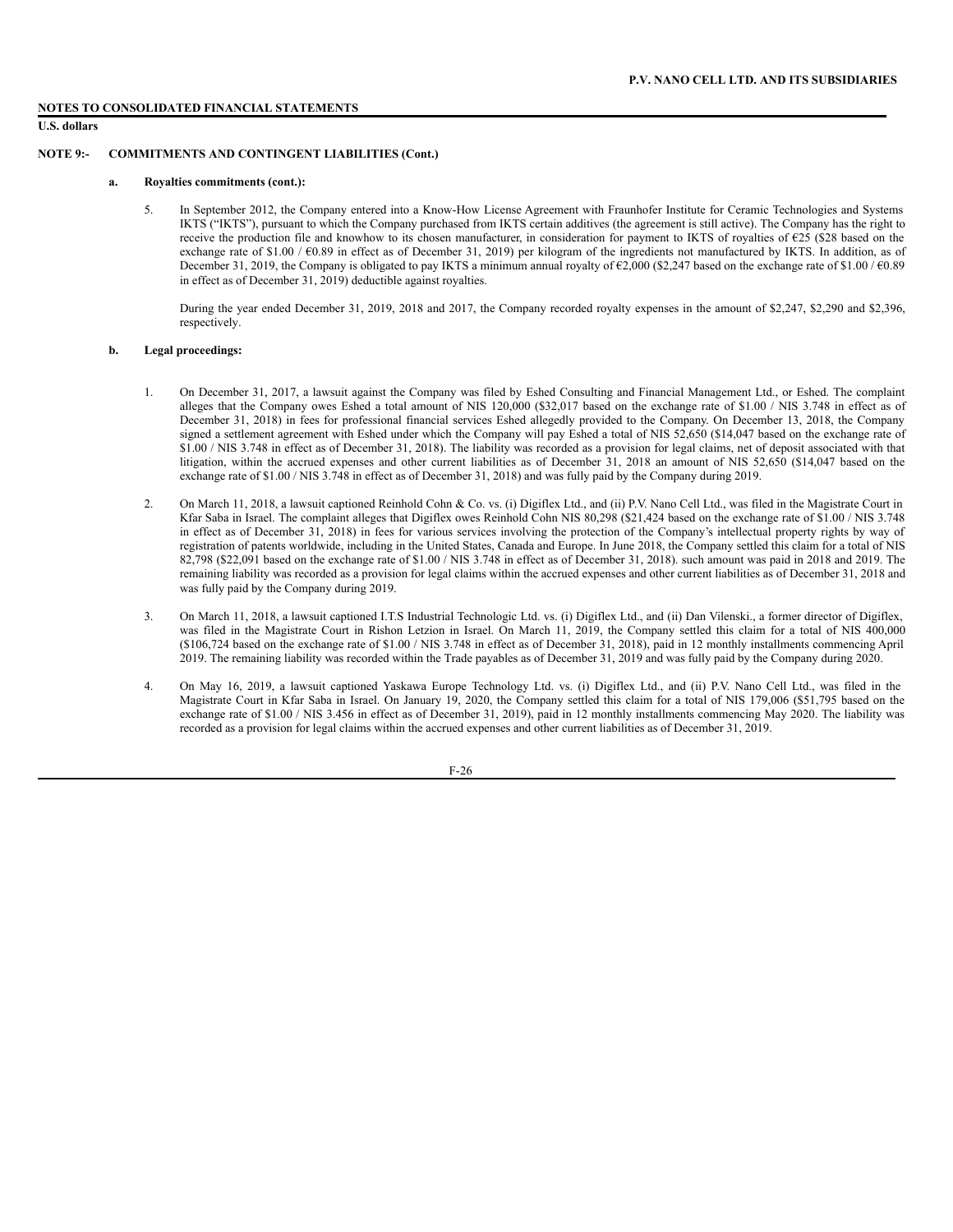## **U.S. dollars**

### **NOTE 9:- COMMITMENTS AND CONTINGENT LIABILITIES (Cont.)**

### **c. Lease commitments:**

1. The Company currently leases, through Nano Size, approximately 7,300 square feet of space in Migdal Ha'Emek, Israel for its principal offices and manufacturing facilities at a monthly cost of approximately NIS 15,493 (\$4,483 based on the exchange rate of \$1.00 / NIS 3.456 in effect as of December 31, 2019). Those current lease agreements expire on June 30, 2022.

Additionally, Digiflex leased approximately 2,900 square feet of space at 6 Yad Haruzim, Kfar Saba, Israel for its principal office and laboratory at a monthly cost of approximately NIS 12,500 (\$3,617 based on the exchange rate of \$1.00 / NIS 3.456 in effect as of December 31, 2019). This lease was mutually ended on March 15, 2020. Digiflex currently leases approximately 1,200 square feet of space in Migdal Ha'Emek, Israel for its principal office and laboratory at a monthly cost of approximately NIS 5,000 (\$1,447 based on the exchange rate of \$1.00 / NIS 3.456 in effect as of December 31, 2019). This lease agreement expires on September 14, 2021.

As of December 31, 2019, the future minimum aggregate office space commitment under non-cancelable agreements are as follows:

| 2020 | 76,581  |
|------|---------|
| 2021 | 66.092  |
| 2022 | 26.898  |
|      | 169,571 |

# **NOTE 10:- TAXES ON INCOME**

### **a. Corporate Tax rates:**

The Israeli corporate tax rates applicable to the Company, Nano Size and Digiflex are as follows:

 $2017 - 24\%$ 

2018 and thereafter – 23%

Non-Israeli subsidiaries are taxed according to the tax laws in their respective countries of residence.

#### **b. Net operating losses carryforwards:**

As of December 31, 2019, the Company and its Israeli subsidiaries have accumulated losses for tax purposes in the amount of \$39.0 million which may be carried forward and offset against taxable income for an indefinite period.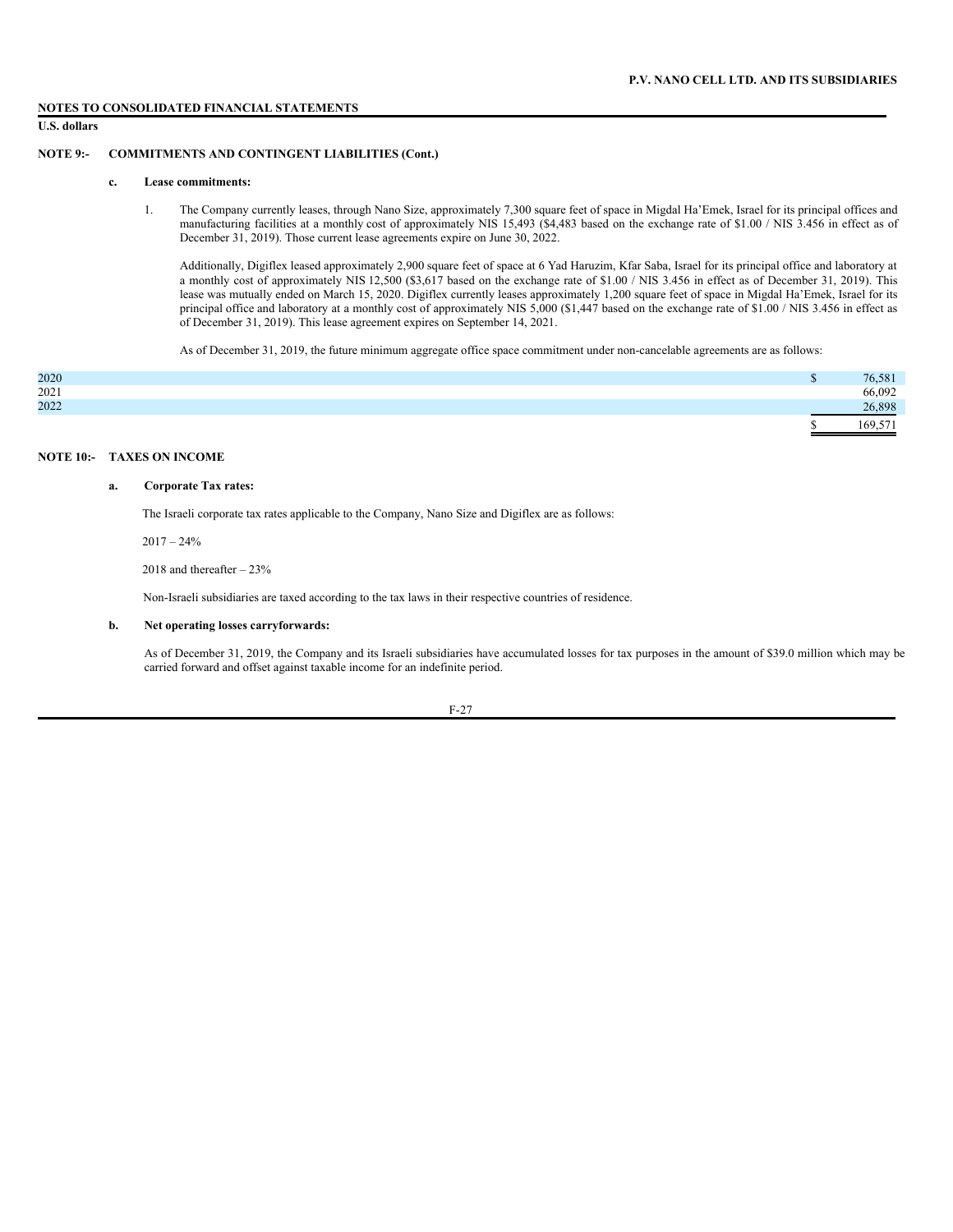# **U.S. dollars**

## **NOTE 10:- TAXES ON INCOME (Cont.)**

#### **c. Accounting for uncertainty in income taxes:**

For the years ended December 31, 2019, 2018 and 2017, the Company did not have any unrecognized tax benefits and no interest and penalties related to unrecognized tax benefits had been accrued. The Company does not expect that the amount of unrecognized tax benefits will change significantly within the next 12 months.

### **d. Tax assessments:**

Tax reports filed by the Company and its Israeli subsidiaries through the year ended December 31, 2013 are considered final.

### **e. Deferred taxes on income:**

Significant components of the Company's deferred tax assets are as follows:

|                               |                 | December 31.              |
|-------------------------------|-----------------|---------------------------|
|                               | 2019            | 2018                      |
| Deferred tax assets           |                 |                           |
| Operating loss carry forward  | 8,963,906<br>Ъ. | 8,291,967<br><sup>S</sup> |
| Temporary differences         | 186,789         | 280,126                   |
|                               | 9,150,695       | 8,572,093                 |
| Deferred tax liability        |                 |                           |
| Beneficial conversion feature | (99,790)        | (94, 858)                 |
|                               |                 |                           |
| Total deferred tax, net       | 9,050,905       | 8,477,235                 |
|                               |                 |                           |
| Valuation allowance           | (9,050,905)     | (8,477,235)               |
|                               |                 |                           |
| Net deferred tax assets       |                 |                           |

The net change in the total valuation allowance for the year ended December 31, 2019 related primarily to an increase in deferred taxes calculated on the operating loss carry forward. In assessing the likelihood that deferred tax assets will be realized, management considers whether it is more likely than not that some or all of the deferred tax assets will not be realized. The ultimate realization of deferred tax assets depends on the generation of future taxable income during the periods in which those temporary differences and tax loss carry forwards are deductible.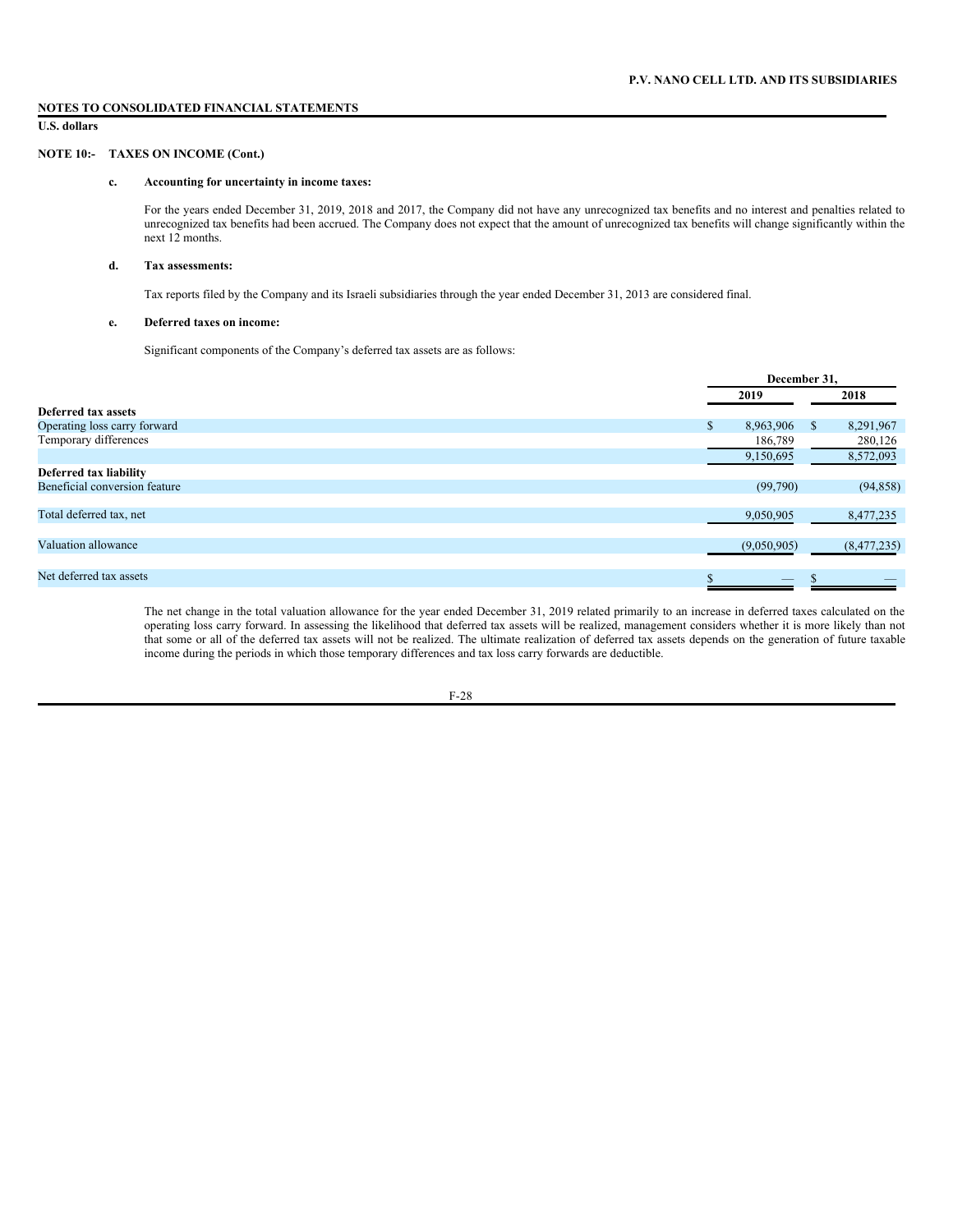# **U.S. dollars**

# **NOTE 10:- TAXES ON INCOME (Cont.)**

## **f. Reconciliation of the theoretical tax benefit and the actual tax expense:**

|                                                                                          |                       | <b>Year ended December 31.</b> |                        |  |  |  |  |
|------------------------------------------------------------------------------------------|-----------------------|--------------------------------|------------------------|--|--|--|--|
|                                                                                          | 2019                  | 2018                           | 2017                   |  |  |  |  |
| Loss before tax benefit                                                                  | (3,953,005)           | (1,972,558)                    | (2,843,905)            |  |  |  |  |
| Statutory tax rate                                                                       | 23%                   | 23%                            | 24%                    |  |  |  |  |
| Income tax benefit<br>Effect of:                                                         | 909,191               | 453,688                        | 682,537                |  |  |  |  |
| Losses and timing differences for which valuation allowance was provided, net            | (478, 812)            | (514, 287)                     | (457, 643)             |  |  |  |  |
| Non-deductible expenses and other permanent differences<br>Beneficial conversion feature | (332,799)<br>(99,790) | 146,315<br>(94,858)            | (159, 580)<br>(17,057) |  |  |  |  |
| Other                                                                                    | 2,210                 | 9,142                          | (48, 257)              |  |  |  |  |
| Income tax expense recognized in profit or loss                                          |                       | $\overline{\phantom{a}}$       |                        |  |  |  |  |

## **NOTE 11:- SHARE CAPITAL**

### **a. Ordinary shares:**

The share capital as of December 31, 2019 and 2018 is composed of ordinary shares of NIS 0.01 (\$0.003 based on the exchange rate of \$1.00 / NIS 3.456 in effect as of December 31, 2019) par value as follows:

|                 |             | <b>Number of ordinary</b><br>shares |             | <b>Number of ordinary</b><br>shares |  |  |
|-----------------|-------------|-------------------------------------|-------------|-------------------------------------|--|--|
|                 | Authorized  | <b>Issued and</b><br>outstanding    | Authorized  | <b>Issued and</b><br>outstanding    |  |  |
|                 |             | December 31,<br>2019                |             | December 31,<br>2018                |  |  |
| Ordinary shares | 200,000,000 | 24,393,218                          | 200,000,000 | 23,491,948                          |  |  |

On December 28, 2020, as part of the annual general meeting of the shareholders', the authorized ordinary shares were increased by an additional 1,000,000,000 ordinary shares of NIS 0.01 (\$0.003 based on the exchange rate of \$1.00 / NIS 3.456 in effect as of December 31, 2019) par value.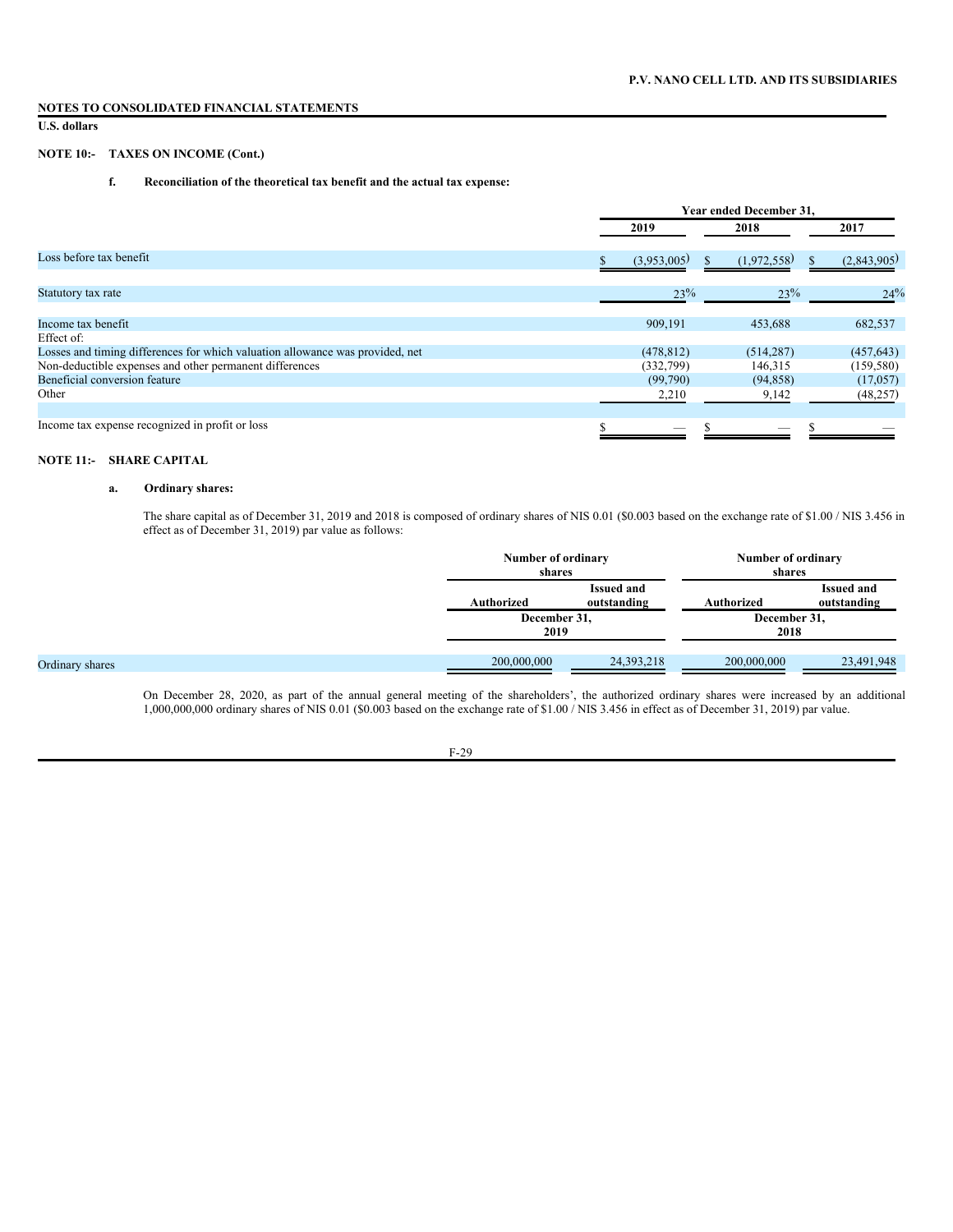# **U.S. dollars**

## **NOTE 11:- SHARE CAPITAL (Cont.)**

### **b. Issuance of ordinary shares:**

1. In February 2017, the Company issued 53,333 units at a price of \$1.50 per unit. Each unit consists of (i) one ordinary share and (ii) a five-year warrant to purchase one ordinary share at an exercise price of \$1.50 per ordinary share. The Company received aggregate net proceeds of \$80,000 from the sale of such units. The warrants may be redeemed by their holders, without the control of the Company, upon the occurrence of certain fundamental transactions such as "change in control" as defined in the warrant agreement. The warrants are exercisable on a cashless basis under certain circumstances.

In accordance with ASC 815, warrants in the amount of \$26,296 (the Company used the following assumptions: 0% dividend yield, 71.39% expected volatility, 2.10% risk free rate and 4.1 expected life in years) were recorded as a liability. The Company measures the warrants at fair value by using the Black-Scholes option pricing model in each reporting period until they are exercised or expired, with changes in the fair values being recognized in the Company's statement of operations as financial expenses (income), net. As of December 31, 2019 and 2018, the fair value of the warrants amounted to \$2 and \$66, respectively.

2. During 2017 the Company issued 60,000 ordinary shares and 50,000 ordinary shares under several consulting agreements. The value of the ordinary shares of \$110,810 was recognized as expense over the service period.

According to the first agreement, additional 60,000 ordinary shares were to be issued in August 2017 but were issued in January 2018, the proportional ordinary share of the service in the amount of \$50,000 was recorded as expense against additional paid in capital during 2017 and the remainder during 2018.

3. In December 2017 the Company issued 75,000 ordinary shares to service provider of the Company. 37,500 ordinary shares vested immediately, the remaining ordinary shares shall vest during 2018 every 60 days according to the vesting schedule set forth in the agreements. The value of the ordinary shares of \$75,000 was recognized as expense over the service period, half of it during 2017 and the remainder during 2018.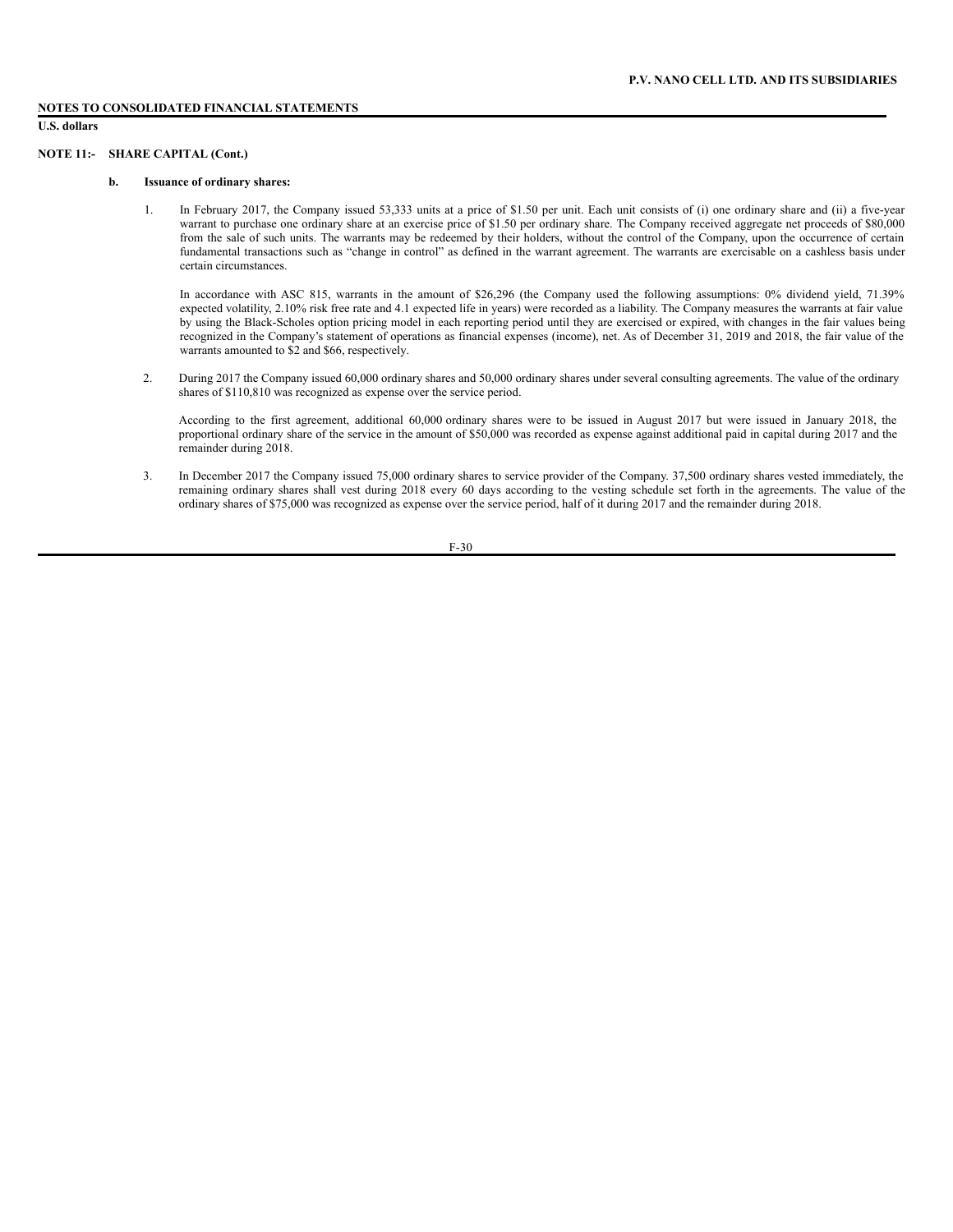# **U.S. dollars**

## **NOTE 11:- SHARE CAPITAL (Cont.)**

### **b. Issuance of ordinary shares (cont.):**

- 4. In December 2017 the Company issued 6,560,471 ordinary shares to the former owners of Digiflex as part of the merger agreement, refer to Note 3.
- 5. In addition, in December 2017, the Company issued to new investor and some of the former owners of Digiflex 333,333 units at a price of \$1.50 per unit. Each unit consists of (i) one ordinary share and (ii) a five-year warrant to purchase one ordinary share at an exercise price of \$1.50 per ordinary share. The Company received aggregate net proceeds of \$500,000 from the sale of such units. In accordance with ASC 815, warrants in the amount of \$165,685 (the Company used the following assumptions: 0% dividend yield, 68.59% expected volatility, 2.19% risk free rate and 4.92 expected life in years) were recorded as a liability. The Company measures the warrants at fair value by using the Black-Scholes option pricing model in each reporting period until they are exercised or expired, with changes in the fair values being recognized in the Company's statement of operations as financial expense (income), net. As of December 31, 2019 and 2018, the fair value of the warrants amounted to \$96 and \$944, respectively.
- 6. On December 27, 2017, the Company entered into a Share Purchase Agreement with Jet CU as supplemented by that certain Supplement to Share Purchase Agreement dated January 3, 2018, pursuant to which the Company received aggregate gross proceeds of \$992,615 from Jet CU (\$600,000 out of this amount was received during December 2017 and was recorded as receipt on account of ordinary shares and warrants within the noncurrent liabilities as of December 31, 2017) in exchange for 992,615 ordinary shares and 300,000 warrants to purchase 300,000 Ordinary Shares at an exercise price of \$0.50 per ordinary share. The warrants may be exercised, in whole or in part, for a period of five (5) years.

The warrants may be redeemed by their holders, without the control of the Company, upon the occurrence of certain fundamental transactions such as "change in control" as defined in the warrant agreement. In accordance with ASC 815, warrants in the amount of \$205,845 (the Company used the following assumptions: 0% dividend yield, 59.69% expected volatility, 2.25% risk free rate and 5 expected life in years) were recorded as a liability. The Company measures the warrants at fair value by using the Black-Scholes option pricing model in each reporting period until they are exercised or expired, with changes in the fair values being recognized in the Company's statement of operations as financial expense (income), net. As of December 31, 2019 and 2018, the fair value of the warrants amounted to \$1,560 and \$4,626, respectively.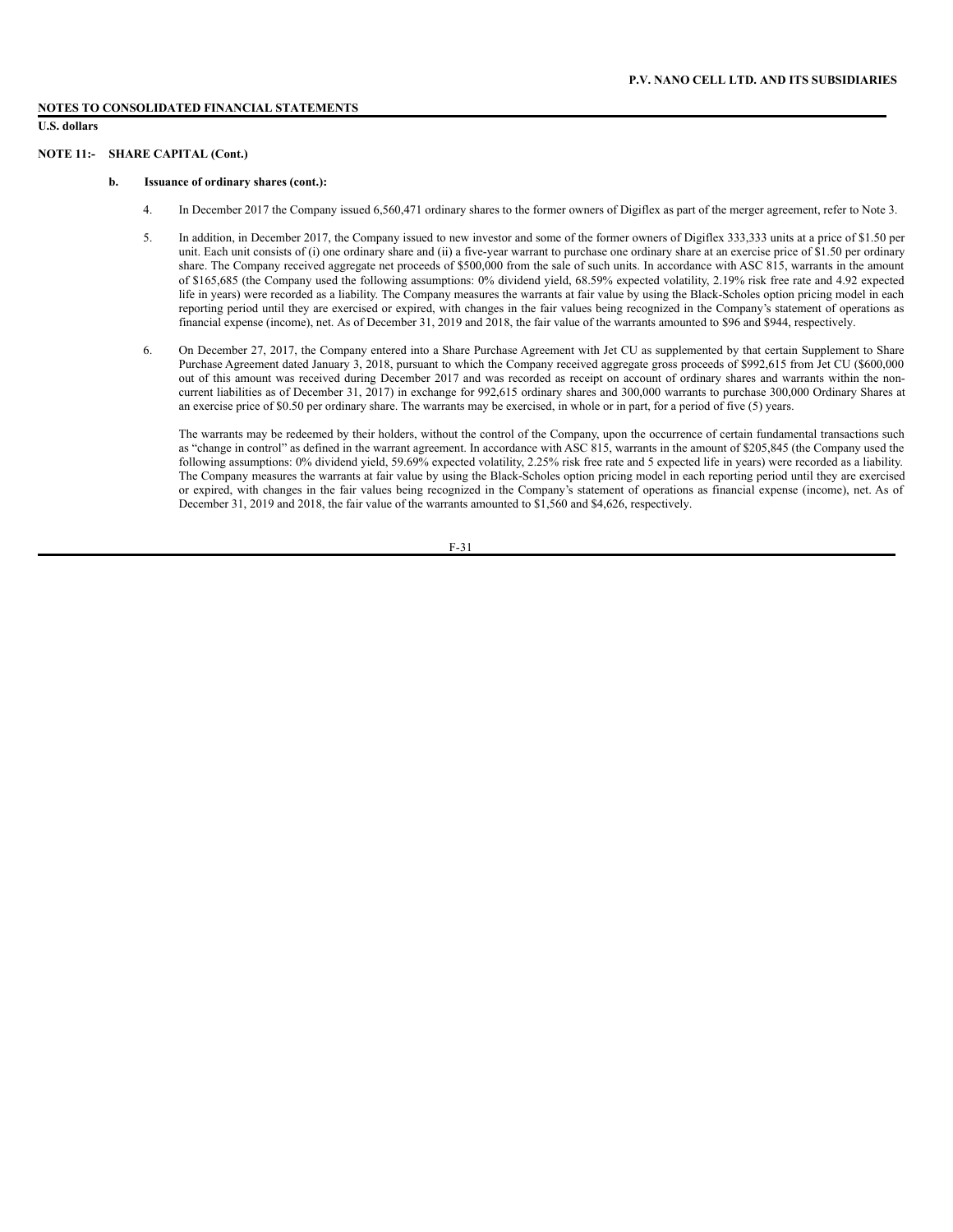# **U.S. dollars**

## **NOTE 11:- SHARE CAPITAL (Cont.)**

### **b. Issuance of ordinary shares (cont.):**

- 7. In January 2018 the Company issued a five-year warrant commencing August 2017 to purchase 11,111 ordinary shares to a vendor as a finders' fee compensation at an exercise price of \$1.20 per ordinary share. In accordance with ASC 815, those warrants in the amount of \$5,100 (the Company used the following assumptions: 0% dividend yield, 59.69% expected volatility, 2.13% risk free rate and 4.75 expected life in years) were recorded as a liability. The Company measures the warrants at fair value by using the Black-Scholes option pricing model in each reporting period until they are exercised or expired, with changes in the fair values being recognized in the Company's statement of operations as financial expense (income), net. As of December 31, 2019 and 2018, the fair value of the warrants amounted to \$4 and \$18, respectively.
- 8. In January 2018 the Company issued 65,000 ordinary shares to one of the Company's service providers. The company recorded an expense of \$65,000 during the year ended December 31, 2018 in connection with the issuance of those ordinary shares.
- 9. Between February and November 2018, the Company issued 68,750 ordinary shares to one of the Company's service providers. The company recorded an expense of \$45,338 during the year ended December 31, 2018 in connection with the issuance of those ordinary shares.
- 10. In June 2018 the Company entered into Share Purchase Agreements with existing shareholders, pursuant to which the Company received aggregate gross proceeds of \$175,000 in exchange for the issuance of an aggregate of 175,000 ordinary shares and warrants to purchase an aggregate amount of 466,667 ordinary shares at an exercise price of \$0.50 per ordinary share. The warrants may be exercised, in whole or in part, for a period of five (5) years. Those warrants were classified as equity.
- 11. In July 2018 the Company entered into a one-year consulting agreement with one of its service providers for a compensation of issuance 200,000 ordinary shares. The Company issued 100,000 ordinary shares in July 2018, additional 50,000 in October 2018 and the remainder 50,000 in January 2019. The Company records the expense over the service period and recorded \$63,638 as an expense for the year ended December 31, 2018.
- 12. Between January and July 2019, the Company issued 250,000 ordinary shares to one of the Company's service providers (the first 50,000 issued shares were mentioned on section 11. above). The Company recorded an expense of \$16,738 during the year ended December 31, 2019 in connection with the issuance of those restricted ordinary shares.
- 13. Between February and May 2019, the Company issued 25,000 ordinary shares to one of the Company's service providers. The Company recorded an expense of \$2,881 during the year ended December 31, 2019 in connection with the issuance of those restricted ordinary shares.
- 14. In April 2019 the Company issued 50,000 ordinary shares to one of the Company's service providers. The Company recorded an expense of \$6,025 during the year ended December 31, 2019 in connection with the issuance of those restricted ordinary shares.

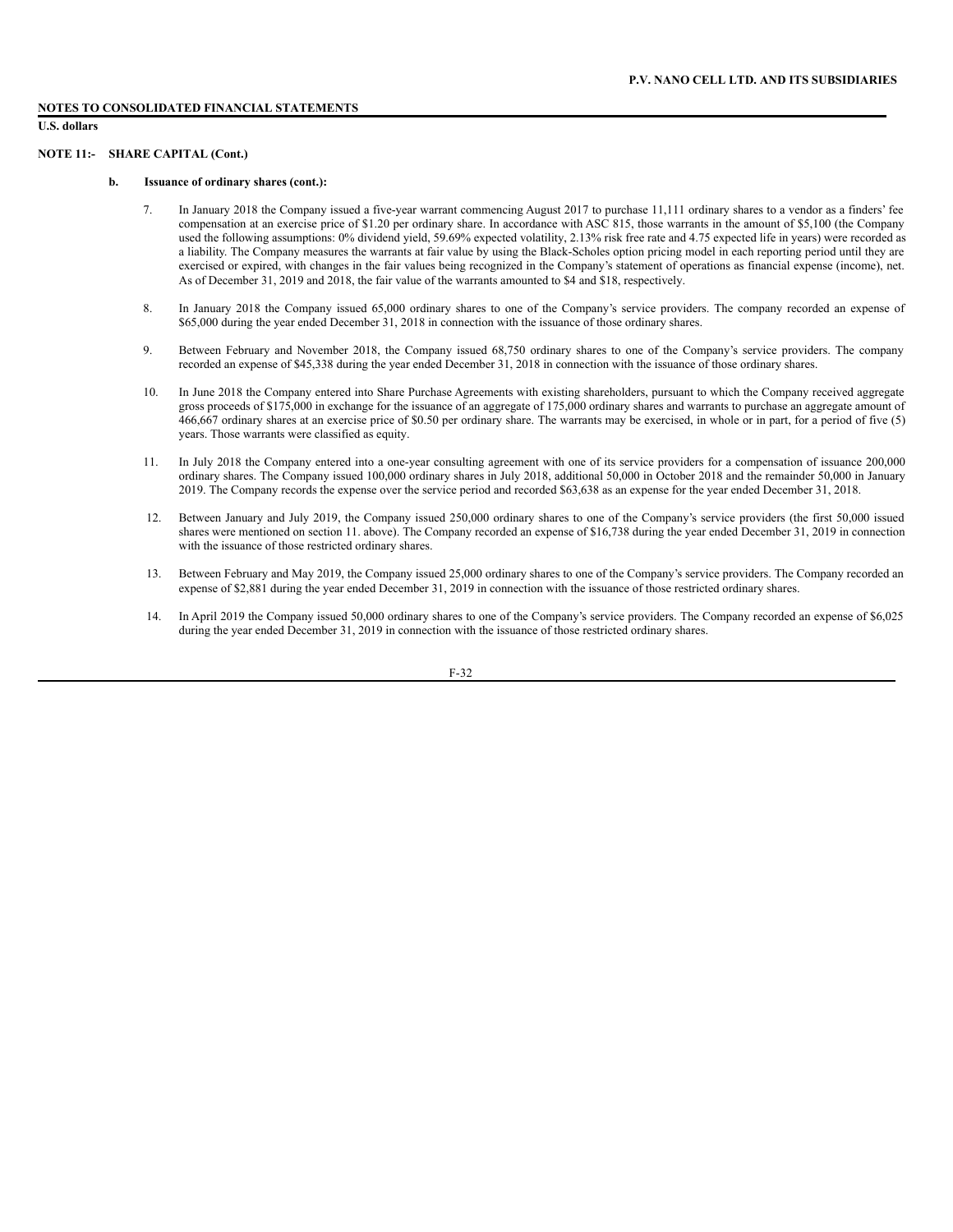# **U.S. dollars**

# **NOTE 11:- SHARE CAPITAL (Cont.)**

### **c. Rights of ordinary shares:**

Ordinary shares confer upon their holders the rights to elect all of the directors of the Company, to participate and vote in the general meetings of the Company, to receive dividends, if and when declared, subject to the payment in full of all preferential dividends to which the holders of the Preferred Shares (if any) are entitled under the Company's articles of association and to participate in the distribution of the surplus assets and funds of the Company in the event of liquidation, subject to the liquidation preference of the Preferred Shares (if any). Each ordinary share entitles its holder to one vote on all matters submitted to a vote of the Company's shareholders.

### **d. Stock option plan:**

Under the Company's 2010 option plan, options may be granted to officers, directors, employees, consultants and service providers of the Company.

The vesting period of the options is subject for Board approval and can vary from grant to grant. Options vest over a period of zero to three years from date of grant. Any options that are cancelled or forfeited before expiration become available for future grants. The options may be exercised for a period of seven years from grant.

The total number of ordinary shares available for future grants as of December 31, 2019 was 1,360,898. During 2020 the options pool was increased and the Company granted additional options, refer to Note 16.b. and 16.e. for additional information.

A summary of the Company's stock option activities and related information for the year ended December 31, 2019, is as follows:

|                                     | Number of<br>options |              | Weighted<br>average exercise<br>price | Weighted<br>average<br>remaining<br>contractual<br>life<br>(years) | Aggregate<br>intrinsic-value |        |
|-------------------------------------|----------------------|--------------|---------------------------------------|--------------------------------------------------------------------|------------------------------|--------|
| Outstanding as of January 1, 2019   | 1,714,039            | $^{\circ}$   | 0.63                                  |                                                                    |                              |        |
| Granted                             | 207,500              |              | 0.27                                  |                                                                    |                              |        |
| Options forfeited                   | (107, 158)           | $\mathbb{S}$ | 0.88                                  |                                                                    |                              |        |
|                                     |                      |              |                                       |                                                                    |                              |        |
| Outstanding as of December 31, 2019 | 1,814,381            |              | 0.58                                  | 6.66                                                               |                              | 24,538 |
|                                     |                      |              |                                       |                                                                    |                              |        |
| Exercisable as of December 31, 2019 | 1,209,464            |              | 0.68                                  | 5.72                                                               |                              | 24,538 |
|                                     |                      |              |                                       |                                                                    |                              |        |

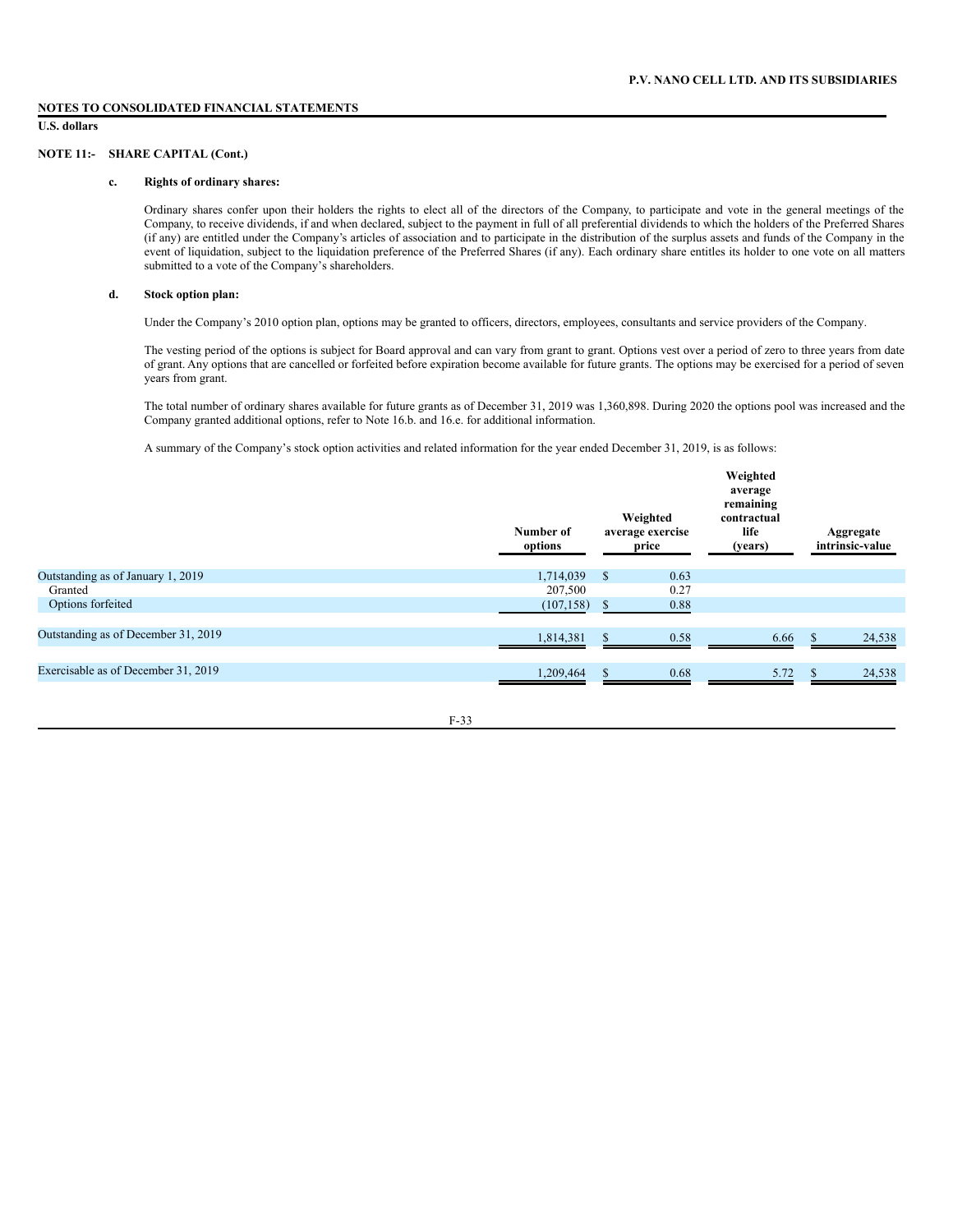# **U.S. dollars**

# **NOTE 11:- SHARE CAPITAL (Cont.)**

# **d. Stock option plan (cont.):**

The options granted to officers, directors, employees, consultants and service providers of the Company which were outstanding as of December 31, 2019 have been classified into exercise prices as follows:

|                       |                      | Outstanding                                            | Exercisable          |                                                        |  |  |
|-----------------------|----------------------|--------------------------------------------------------|----------------------|--------------------------------------------------------|--|--|
| <b>Exercise price</b> | Number of<br>options | Weighted average remaining<br>contractual life (years) | Number of<br>options | Weighted average remaining<br>contractual life (years) |  |  |
| $(*)$                 | 230,425              | 3.4                                                    | 230,425              | 3.4                                                    |  |  |
| \$0.03                | 19,597               | 5.8                                                    | 19,597               | 5.8                                                    |  |  |
| 0.27                  | 809,000              | 8.6                                                    | 291,125              | 8.4                                                    |  |  |
| 0.34                  | 8,020                | 3.9                                                    | 8,020                | 3.9                                                    |  |  |
| 0.45                  | 63,097               | 0.7                                                    | 63.097               | 0.7                                                    |  |  |
| 0.92                  | 650,424              | 6.2                                                    | 563,382              | 6.0                                                    |  |  |
| 4.72                  | 1,068                | 2.2                                                    | 1,068                | 2.2                                                    |  |  |
| 5.05                  | 2,769                | 2.2                                                    | 2,769                | 2.2                                                    |  |  |
| \$5.73                | 29,981               | 3.8                                                    | 29,981               | 3.8                                                    |  |  |
|                       | 1,814,381            |                                                        | 1,209,464            |                                                        |  |  |

(\*) Represents an amount lower than \$0.01.

As of December 31, 2019, the total compensation cost related to options granted to employees, consultants and service providers, not yet recognized, amounted to \$84,186 and is expected to be recognized over a weighted average period of 0.65 years.

## **e. Stock based compensation were recorded as follows:**

|                                 | <b>Year Ended December 31,</b> |  |         |  |         |  |
|---------------------------------|--------------------------------|--|---------|--|---------|--|
|                                 | 2019                           |  | 2018    |  | 2017    |  |
| <b>Research and Development</b> | 16,295                         |  | 36,723  |  | 17,956  |  |
| Sales and Marketing             | 7,209                          |  | 14,837  |  | 9,747   |  |
| General and Administrative      | 86,109                         |  | 102,430 |  | 108,431 |  |
|                                 | 109.613                        |  | 153,990 |  | 136,134 |  |

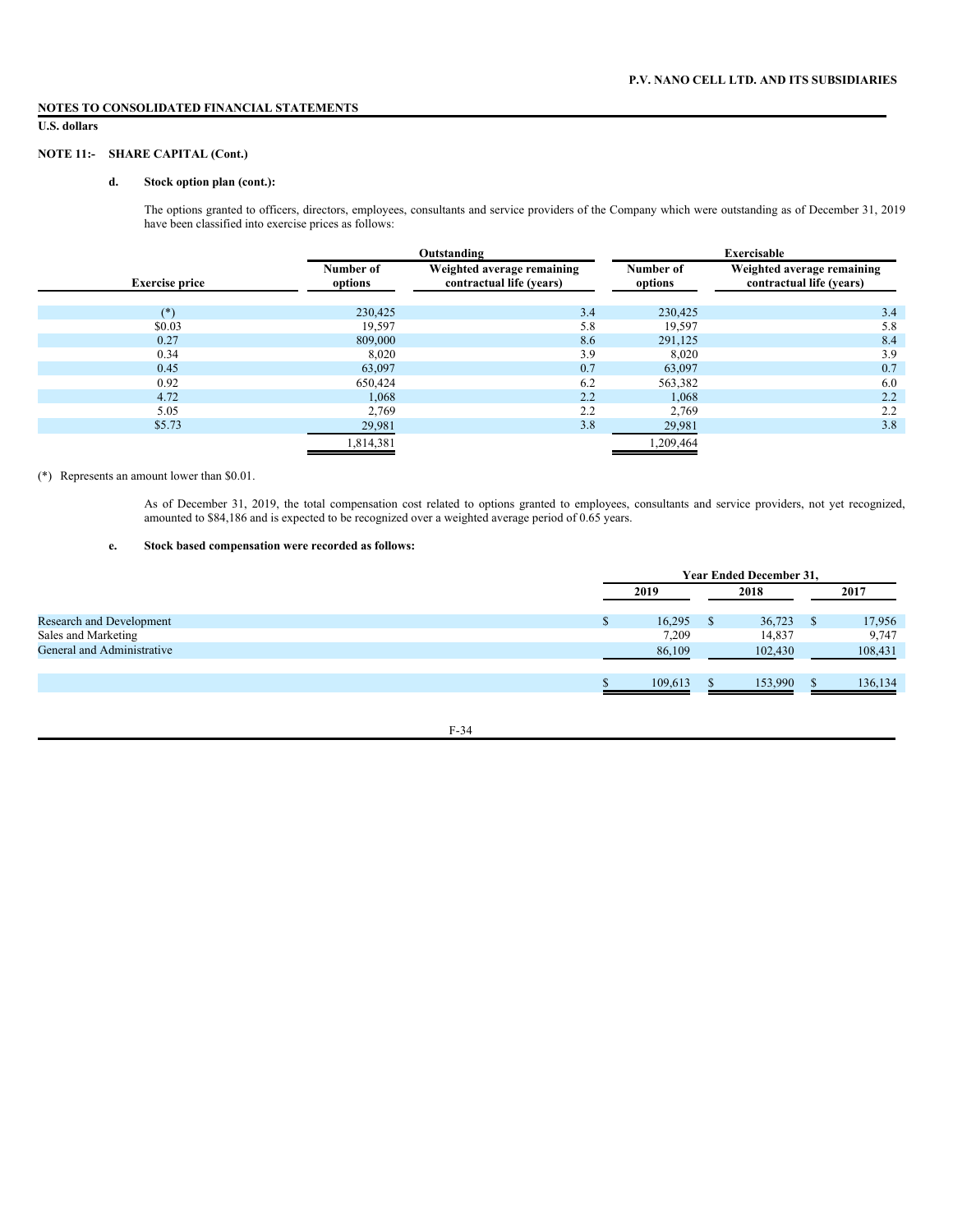**U.S. dollars**

# **NOTE 11:- SHARE CAPITAL (Cont.)**

## **f. The Company's outstanding warrants classified as equity as of December 31, 2019 are as follows:**

| Outstanding | <b>Issuance vear</b> |   | <b>Exercise price</b> | <b>Exercisable</b><br>through |                     |
|-------------|----------------------|---|-----------------------|-------------------------------|---------------------|
| 117,209     | 2009                 | S | $\rightarrow$         | Exit event                    | $(**)$              |
| 59,384      | 2013                 |   | 0.92                  | 2023                          | $(**`$              |
| 600,000     | 2018                 |   | 0.50                  | 2023                          | Refer to Note 8c    |
| 170,000     | 2018                 |   | 0.50                  | 2023                          | Refer to Note 8d    |
| 466,667     | 2018                 | S | 0.50                  | 2023                          | Refer to Note 11b10 |
|             |                      |   |                       |                               |                     |
| 1,413,260   |                      |   |                       |                               |                     |

(\*) Represents an amount lower than \$0.01

(\*\*) Issued in connection with the 2013 and 2009 arrangements

All warrants are exercisable to ordinary shares. The exercise price of the warrants and the number of ordinary shares issuable thereunder is subject to standard anti-dilution features, including dividends, stock splits, combinations and reclassifications of the Company's capital stock. In accordance with ASC 815, "Derivatives and Hedging", the warrants were classified as equity instruments.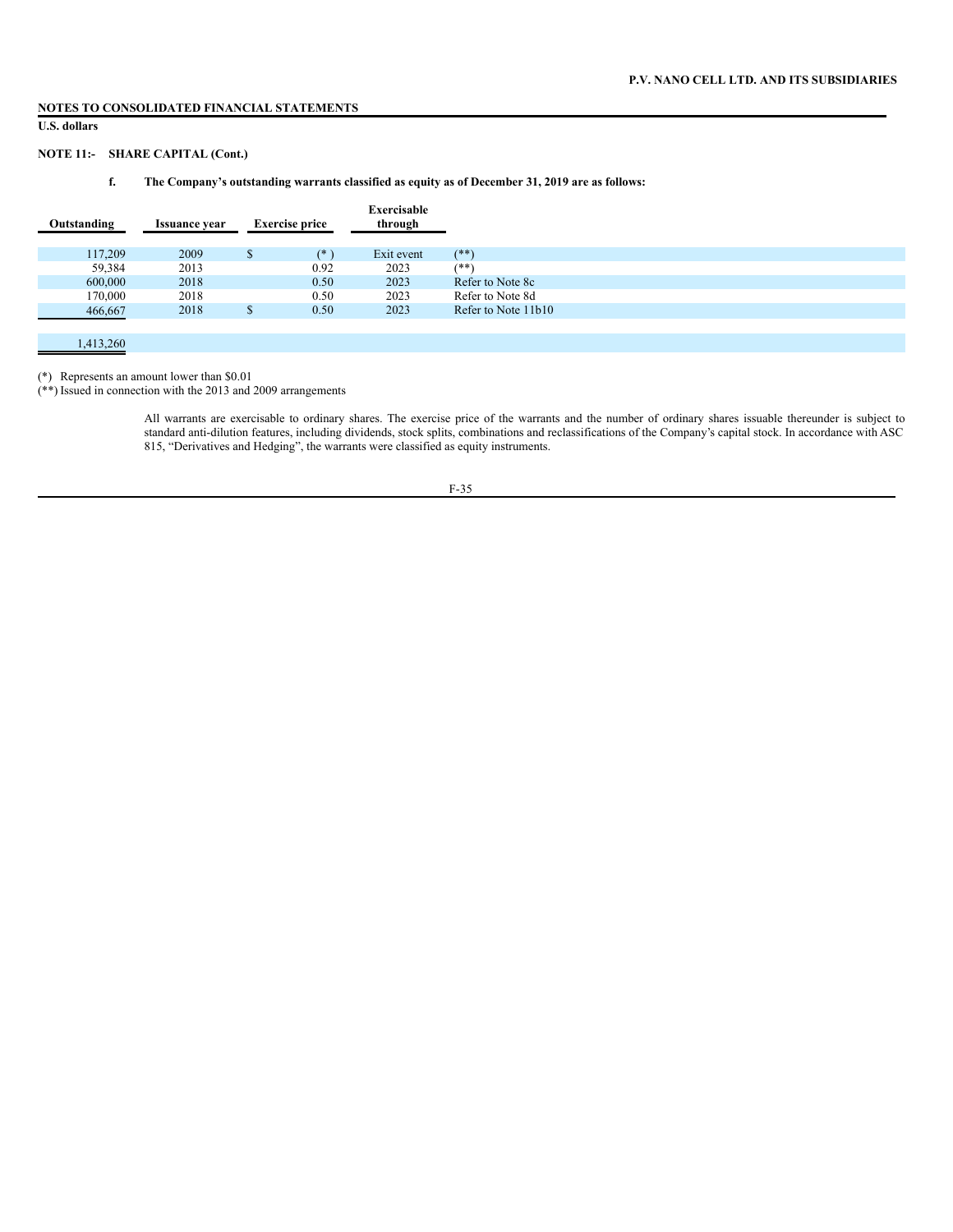# **U.S. dollars**

### **NOTE 12:- WARRANTS PRESENTED AT FAIR VALUE**

**Outstanding Exercise price Issuance year Exercisable through Fair value**  $120,000$  \$  $0.92(*)$   $2014$   $(*****)$  6  $(********)$ <br>296,813  $1.50$   $2015$   $2020$  -  $(********)$ 296,813 1.50 2015 2020 - (\*\*\*\*\*\*\*\*)<br>374,001 1.50 2016 2021 2 (\*\*\*\*\*\*\*\*) 374,001 1.50 2016 2021 2 (\*\*\*\*\*\*\*\*)<br>905,555 0.17 2017 2022 22,027 Refer to No 0.17 2017 2022 22,027 Refer to Note 8b<br>1.50 2017 2022 96 Refer to Note 11 333,333 1.50 2017 2022 96 Refer to Note 11b5<br>53,333 1.50 2017 2022 2 Refer to Note 11b1 53,333 1.50 2017 2022 2 Refer to Note 11b1<br>50.000 1.50 2017 2022 3 Refer to Note 8a 3 Refer to Note 8a 33,332 1.20 2017 2022 16 Refer to Note 8b<br>33,332 1.00 2017 2022 16 Refer to Note 8b Refer to Note 8b 675,926 (\*\*) 2017 2022 68,275 Refer to Note 3<br>11,111 1.20 2017 2022 4 Refer to Note 1 11,111 1.20 2017 2022 4 Refer to Note 11b7<br>300.000 0.50 2018 2023 1.560 Refer to Note 11b6 Refer to Note 11b6 1,659,971 0.17 2018 2022 11,522 Refer to Note 8b<br>29,411,765 0.17(\*\*\*) 2018 2021(\*\*\*\*\*\*) 420,386 Refer to Note 8e 29,411,765 0.17(\*\*\*) 2018 2021(\*\*\*\*\*\*\*) 420,386 Refer to Note 8e<br>
15,441,177 (\*\*\*\*)  $(****)$  (\*\*\*\*) 220,704 Refer to Note 8e 15,441,177 (\*\*\*\*) (\*\*\*\*) (\*\*\*\*) (\*\*\*\*) 220,704 Refer to Note 8e<br>
6,617,647 0.17(\*\*\*) 2018 2020(\*\*\*\*\*\*\*) 50,510 Refer to Note 8f 6,617,647 0.17(\*\*\*) 2018 2020(\*\*\*\*\*\*\*\*) 50,510 Refer to Note 8f<br>11,764,706 0.17(\*\*\*) 2018 2020(\*\*\*\*\*\*\*\*) 107,602 Refer to Note 8g  $\frac{(0.17(***)}{0.17(***)}$  2018 2020(\*\*\*\*\*\*\*) 107,602 Refer to Note 8g<br>
2019 2024 \$49,100 Refer to Note 8g 1,411,765 0.17(\*\*\*) 2019 2024 \$ 49,100 Refer to Note 8g<br>5,882,352 0.17(\*\*\*) 2019 2021(\*\*\*\*\*\*\*) 61,541 Refer to Note 8h  $5,0.17$ (\*\*\*)<br>  $5,0.17$ (\*\*\*)<br>  $2019$   $2021$ (\*\*\*\*\*\*)<br>  $2021$ (\*\*\*\*\*\*)<br>  $262,742$  Refer to Note 8e  $18,382,352$   $0.17$ <sup>\*\*\*</sup>) 2019  $2021$ (\*\*\*\*\*\*) 262,742 Refer to Note 8e<br>  $13.970.587$  \$  $0.17$ (\*\*\*) 2019  $2021$ (\*\*\*\*\*\*\*) 227,998 Refer to Note 8i 13,970,587 \$ 0.17(\*\*\*) 2019 2021(\*\*\*\*\*\*\*) 227,998  $107,729,058$   $$ 1,504,112$   $(********)$ 

The Company's outstanding warrants classified as a liability as of December 31, 2019 are as follows:

(\*) Subject to changes as describe in the agreement.

 $(**)$  Less than \$0.01.<br> $(***)$  Subject to a mec

Subject to a mechanism described in the agreement but not less than \$0.17, therefore, the outstanding amounts were calculated based on an exercise price of \$0.17, which results in the maximum potential amount of warrants.

(\*\*\*\*) Since the actual number of warrants cannot be determined as of December 31, 2019, the outstanding amounts were calculated based on an exercise price of \$0.17, which results in the maximum potential amount of warrants.

(\*\*\*\*\*) M&A or qualified PO as described in the agreement.<br>(\*\*\*\*\*\*) Two vears from the registration statement or a PO. the

(\*\*\*\*\*\*) Two years from the registration statement or a PO, the earlier (\*\*\*\*\*\*\*) Two years or a PO, the earlier.

(\*\*\*\*\*\*\*) Two years or a PO, the earlier.<br>(\*\*\*\*\*\*\*\*) Issued in connection with the 2  $(********)$  Issued in connection with the 2016, 2015 and 2014 financing rounds.<br> $(********$  Contains warrants presented at fair value within current liabilities of :

Contains warrants presented at fair value within current liabilities of \$158,112 and within non-current liabilities of \$1,346,000.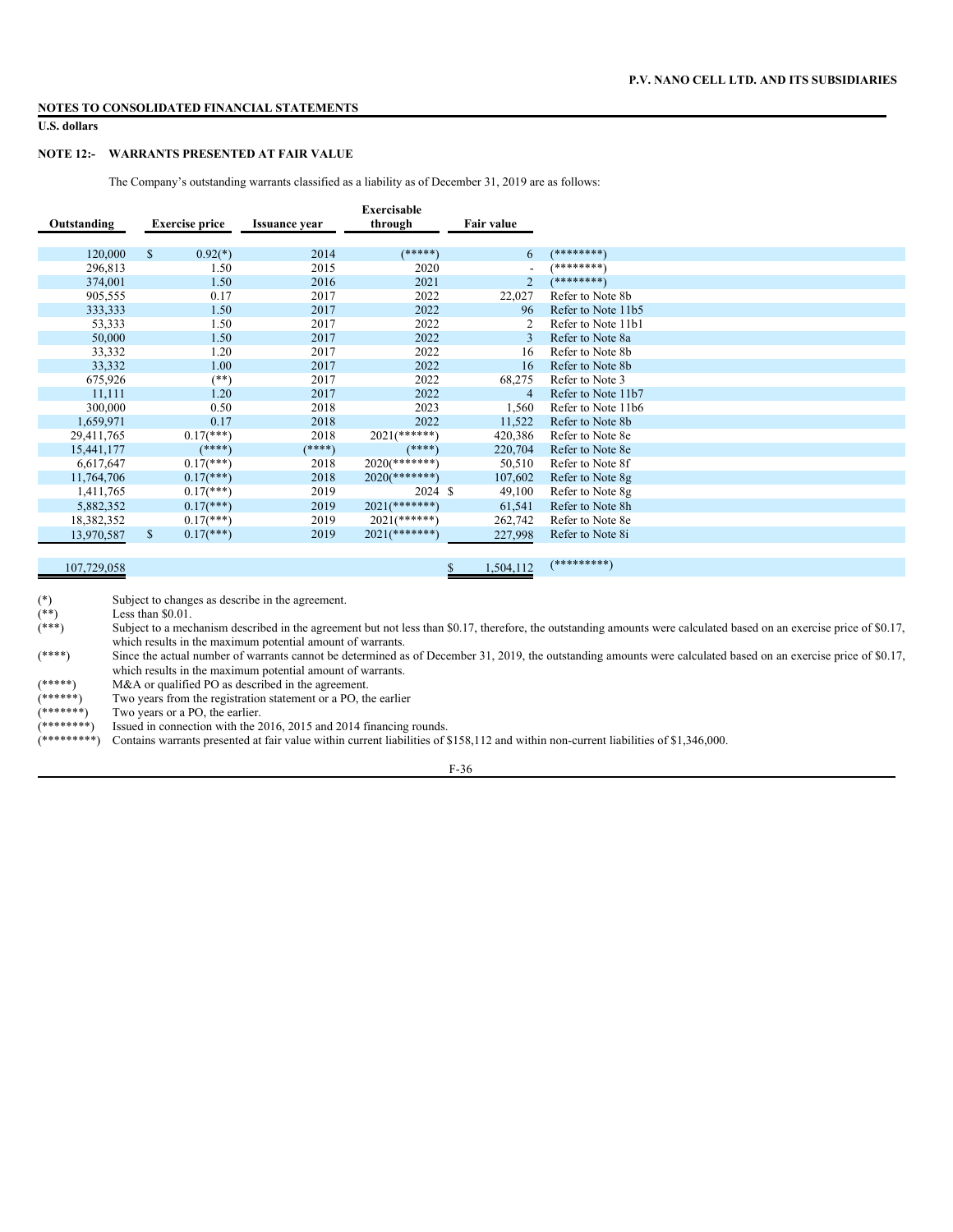## **U.S. dollars**

### **NOTE 13:- RELATED PARTIES**

#### **a. Employment or Service Agreements with Dr. Fernando de la Vega, the Company's Chief Executive Officer:**

On September 9, 2009, the Company entered into a services agreement, or the DBG Services Agreement, as amended, with Dr. de la Vega's wholly-owned service company, Dolev Bar-Guy Consulting and Management Ltd., or DBG, as amended, or the DBG Services Agreement, pursuant to which Dr. de la Vega provides the Company management services as the Company's chief executive officer. Pursuant to the terms of the DBG Services Agreement, as amended, Dr. de la Vega is entitled to a monthly consultancy fee in the amount of NIS 51,750 (\$14,974 based on the exchange rate of \$1.00 / NIS 3.456 in effect as of December 31, 2019) plus value added tax and car allowance in the amount of NIS 2,500 (\$723 based on the exchange rate of \$1.00 / NIS 3.456 in effect as of December 31, 2019) plus value added tax per month plus reimbursement for fuel expenses and tolls. The consultancy monthly fee shall be updated to NIS 65,000 (\$18,807 based on the exchange rate of \$1.00 / NIS 3.456 in effect as of December 31, 2019) plus value added tax per month, if the Company will secure an additional investment of \$1,000,000 (such update commenced in April 2019). Dr. de la Vega may terminate the DBG Services Agreement at any time for any reason upon a three (3) months' prior written notice. If the Company wish to terminate the engagement with Dr. de la Vega, not as a result of Dr. de la Vega's breach of his terms of office, the Company shall be required to provide a six (6) months' prior written notice.

In addition, our chief executive office may receive (none of which received so far):

- 1. An annual cash bonus in an amount equivalent to up to four (4) times his monthly service fee, plus VAT, based on achievement of certain performance targets which are determined by our compensation committee and the board of directors on an annual basis.
- 2. A special one-time bonus in an amount equivalent to six times his monthly service fee, plus VAT upon the occurrence of an Exit Event (as described below), provided that our pre-money valuation shall be at least \$50,000,000 at the closing of such transaction or within 12 months following such closing.
- 3. An Equity Based Award:

Upon the occurrence of an Exit Event, an equity-based award, in accordance with the following calculation:

(i) 0.5% of the Company's ordinary share capital on a fully diluted basis, if the Company's pre-money valuation shall be equal to or higher than \$30,000,000 but less than \$40,000,000;

(ii) 1.25% of the Company's ordinary share capital on a fully diluted basis, if the Company's pre-money valuation shall be equal to or higher than \$40,000,000 but less than \$50,000,000;

(iii) 2.0% of the Company's ordinary share capital on a fully diluted basis, if the Company's pre-money valuation shall be equal to or higher than \$50,000,000.

An 'Exit Event' is defined as: (i) the consummation of an initial public offering of ordinary shares of the Company on a recognized stock exchange; or (ii) a sale of all or substantially all of the share capital of the Company to any individual, firm, corporation, partnership, trust, incorporated or unincorporated association, joint venture, joint stock company, governmental authority or other entity of any kind, and shall include any successor (by merger or otherwise) of such entity , or a Person; (iii) a sale, lease, conveyance or disposition of all or substantially all of the assets of the Company; (iv) a merger of the Company with or into another entity in which the shareholders of the Company immediately prior to such merger do not hold a majority of the share capital and voting rights of the surviving entity held by them by virtue of their holdings in the Company prior to the consummation of the transaction or a transaction or series of transactions in which a Person or group of Persons acquire more than 50% of the issued and outstanding share capital of the Company (other than an acquisition of such share capital from the Company); or (v) an up-listing to a higher exchange.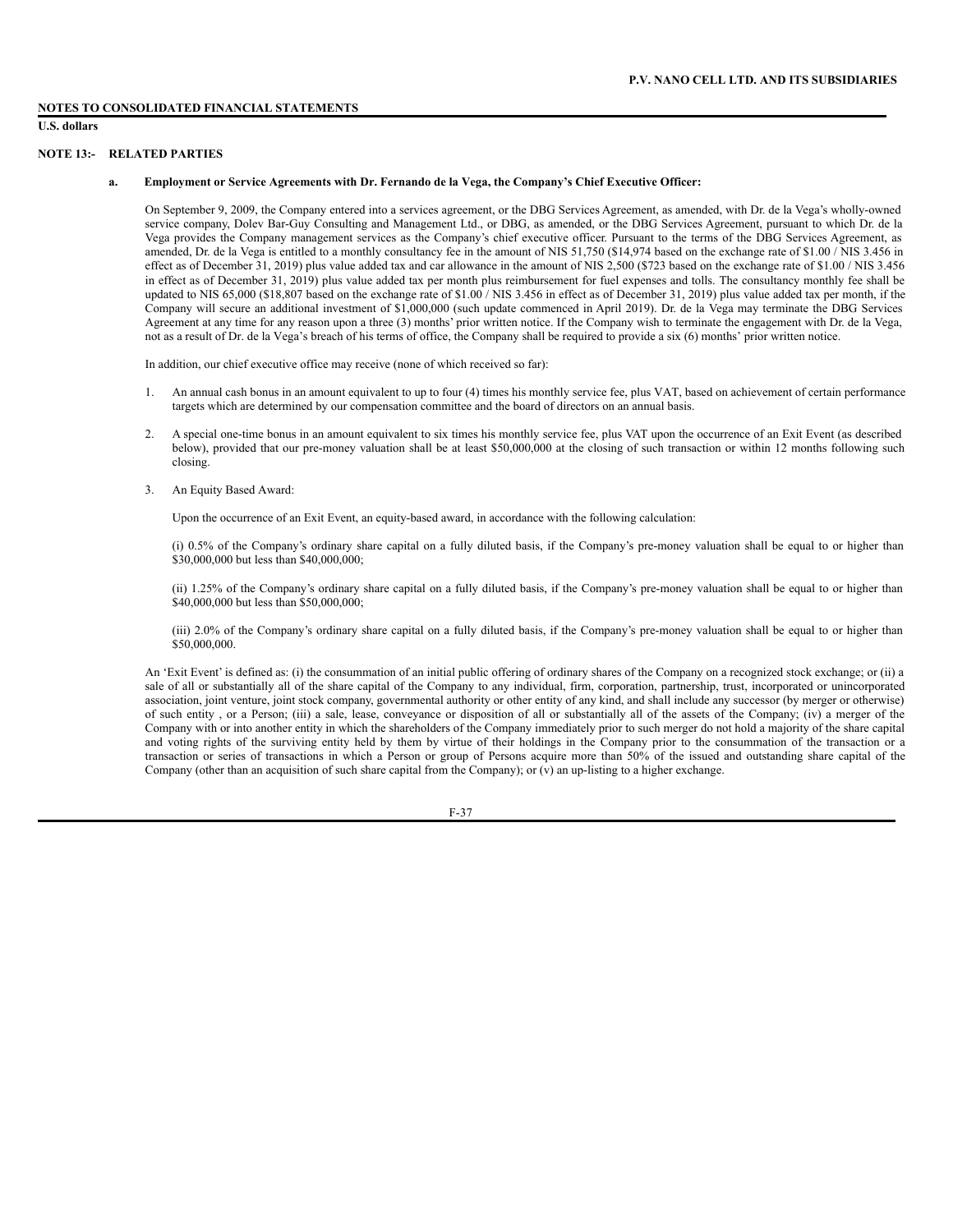## **U.S. dollars**

### **NOTE 13:- RELATED PARTIES (Cont.)**

#### **b. Consultancy Agreement with Ram Zeevi:**

On May 15, 2018, the Company entered into a consultancy agreement with RINC Green Ltd., or RINC Green, as amended on April 30, 2019, or the Ram Zeevi Consultancy Agreement, pursuant to which Mr. Zeevi provides the Company with services in the field of business development in accordance with preapproved monthly work plans, which includes introduction of potential business partners and investors as well as assistance in negotiations of business and investments terms. Pursuant to the terms of the Ram Zeevi Consultancy Agreement, RINC Green is currently entitled to a gross monthly fee in the amount of \$5,000 (25 hours per month at \$200 per hour rate) plus value added tax and to reimbursement of out-of-pocket expenses related directly to the provision of the consultancy services subject to prior written approval of the chief executive officer, to reimbursement of travel international travel and board expenses at the same standard as our chief executive officer and to an additional per-day fee equivalent to four hours per day abroad plus value added tax. Either the Company or RINC Green may terminate the agreement at any time for any reason by providing a 30-day prior written notice. RINC Green ceased providing the above monthly service in January 2019.

In addition to the foregoing, RINC Green is entitled to receive (none of which received so far):

- 1. A one-time payment in the amount of \$25,000 (plus value added tax) upon an equity investment exceeding \$500,000 by an investor that was introduced to the Company by Mr. Zeevi;
- 2. \$150,000 in cash (plus value added tax) and options to purchase the Company's ordinary shares upon an equity investment or execution of business contract resulting in at least \$2,000,000 in proceeds (or revenues) by an entity introduced to the Company by Mr. Zeevi, whereby the number of options will be calculated by dividing \$150,000 by the average common ordinary share price during the period of 90 days prior to the date upon which the Investment is actually made with an exercise price per share of NIS 0.01 (\$0.003 based on the exchange rate of \$1.00 / NIS 3.456 in effect as of December 31, 2019);
- 3. Options to purchase up to 120,000 of the Company's ordinary shares, at an exercise price per share of \$0.27. The options vest over a period of three years with one third of the options vesting on September 30, 2019, and the remaining two thirds will vest on a quarterly basis over the remaining two years. The options were issued on October 2, 2018; and
- 4. An equity based award to be granted upon of an Exit Event, in accordance with the following calculation:(i) 0.4% of the Company's share capital on a fully diluted basis, if the Company's pre-money valuation shall be equal to or higher than US \$30,000,000 but less than US \$50,000,000 or (ii) 1.0% of the Company's share capital on a fully diluted basis, if the Company's pre-money valuation shall be equal to or higher than US \$50,000,000.

An 'Exit Event' is defined the same as mentioned in section a. above.

In the event that the Company terminate the Consultancy Agreement other than for Cause, and the Exit Event occurs within a period of 6 months of said termination, RINC Green will be entitled to the foregoing equity-based award.

Ram Zeevi is the son of Gadi Zeevi, who beneficially owns more than 20% of our ordinary shares.

**c.** Refer to note 8e for additional related party transactions.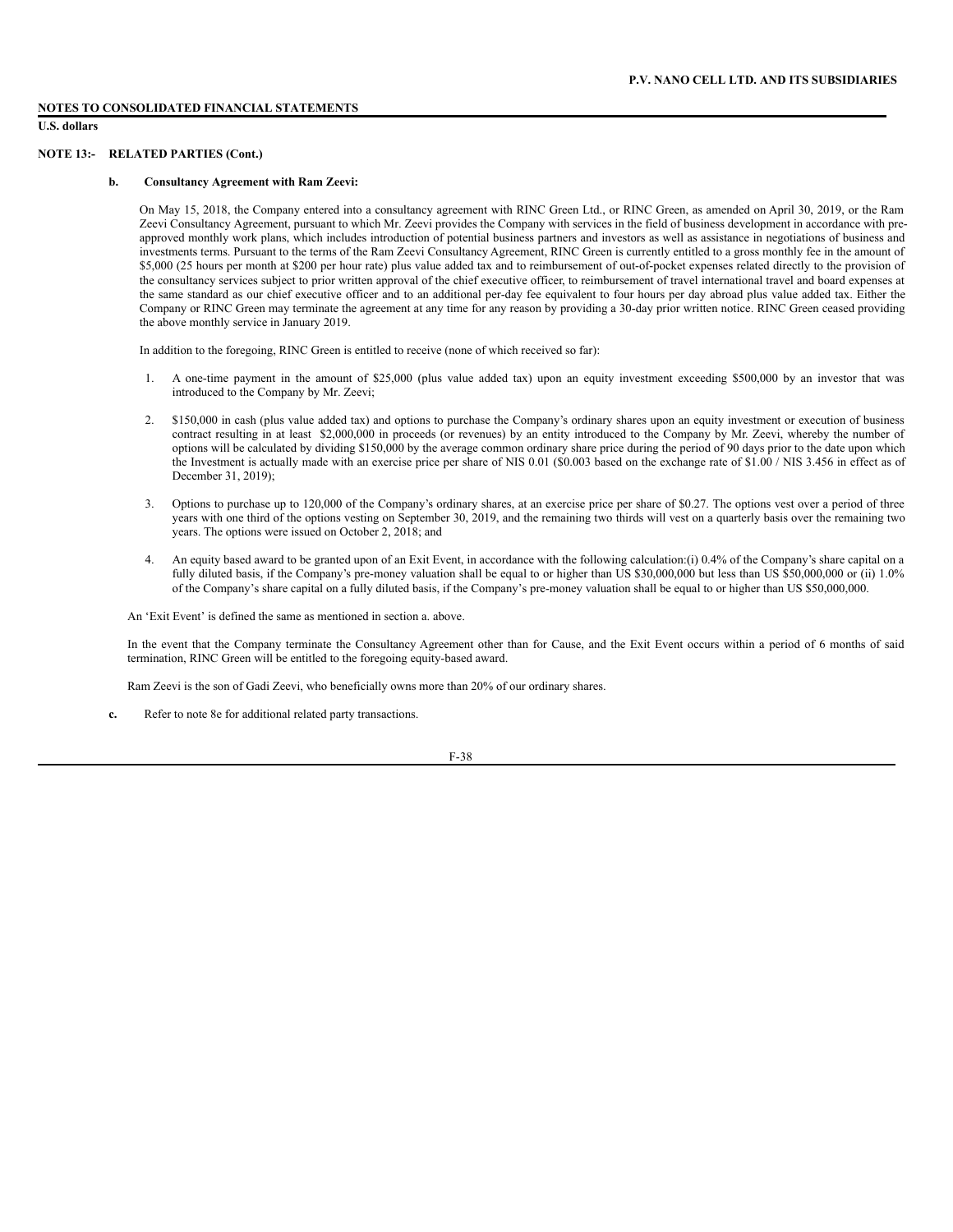# **U.S. dollars**

# **NOTE 14:- FINANCIAL EXPENSES (INCOME), NET**

|                                                                           | Year ended December 31. |           |          |                  |  |            |
|---------------------------------------------------------------------------|-------------------------|-----------|----------|------------------|--|------------|
|                                                                           |                         | 2019      |          | 2018             |  | 2017       |
| Financial (income):                                                       |                         |           |          |                  |  |            |
| Change in fair value of warrants and capital note presented at fair value | ъ                       | (33, 382) | <b>S</b> | $(2,280,318)$ \$ |  | (491, 884) |
| Foreign exchange income, net                                              |                         |           |          | (95, 659)        |  |            |
|                                                                           |                         |           |          |                  |  |            |
| Financial expenses:                                                       |                         |           |          |                  |  |            |
| Interest and accretion back in connection with convertible loans          |                         | 950,292   |          | 1,019,402        |  | 282,015    |
| Foreign exchange loss, net                                                |                         | 107,902   |          |                  |  | 127,328    |
| Other                                                                     |                         | 17,546    |          | 146,091          |  | 18,763     |
|                                                                           |                         |           |          |                  |  |            |
|                                                                           |                         | 1,042,358 |          | (1,210,484)      |  | (63, 778)  |

# **NOTE 15:- ADDITIONAL INFORMATION TO THE STATEMENTS OF OPERATIONS**

### Geographic information:

Revenues reported in the consolidated financial statements derived from the Company's country of domicile (Israel) and foreign countries based on the location of the customers, are as follows:

|               |               | Year ended December 31, |    |         |              |        |
|---------------|---------------|-------------------------|----|---------|--------------|--------|
|               |               | 2019                    |    | 2018    |              | 2017   |
| Israel        | <sup>\$</sup> | 272,668                 | \$ | 228,966 | $\mathbb{S}$ | 28,058 |
| United states |               | 139,016                 |    | 141,542 |              | 21,105 |
| Germany       |               | 9,876                   |    | 6,342   |              | 5,169  |
| Holland       |               | 11,113                  |    | 2,341   |              | 7,082  |
| Austria       |               | 2,170                   |    | 4,115   |              | 633    |
| France        |               | $\blacksquare$          |    | 947     |              | 782    |
| Other         |               | 43,677                  |    | 76,486  |              | 25,862 |
|               |               |                         |    |         |              |        |
|               |               | 478,520                 | ¢  | 460,739 | ¢            | 88,691 |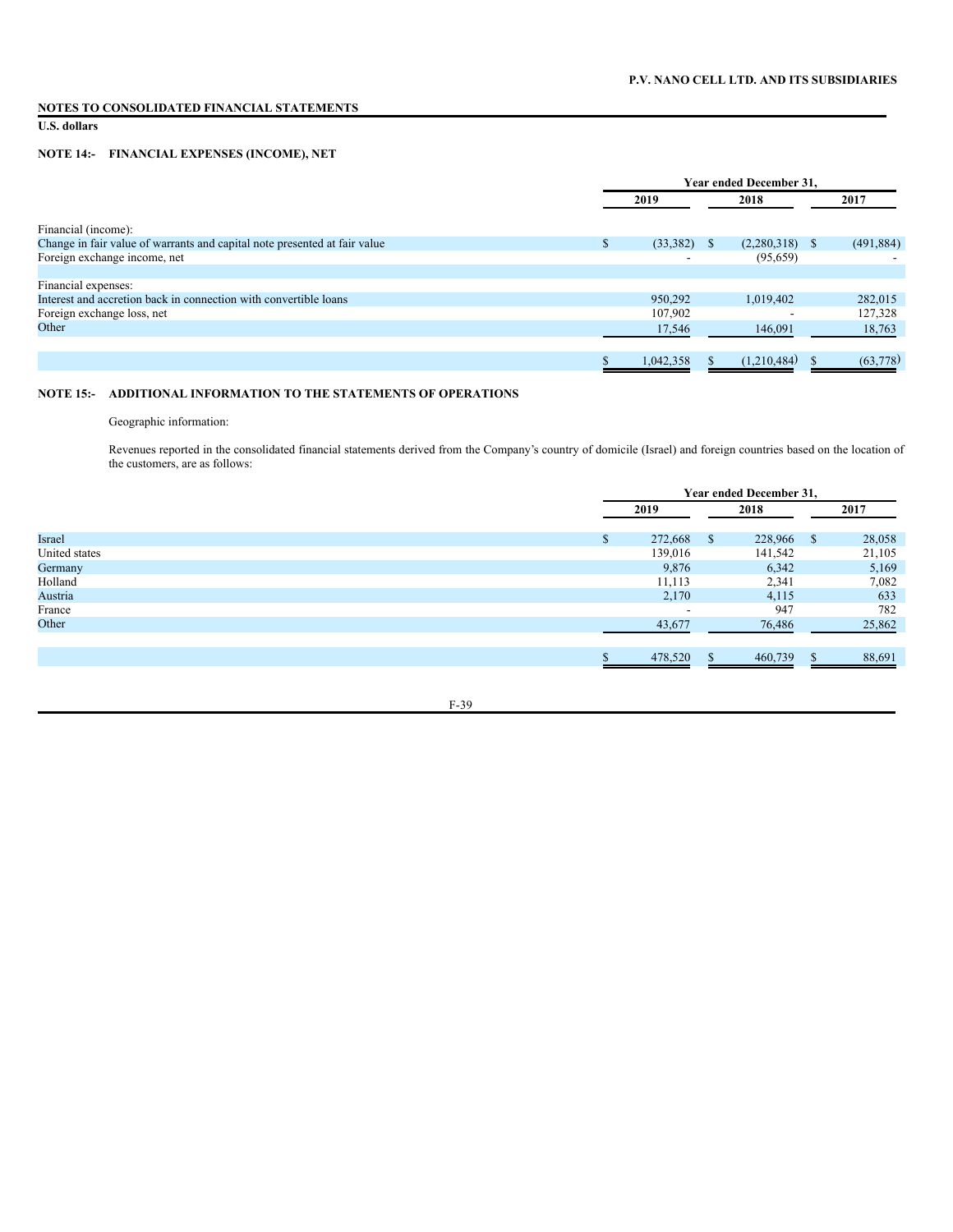## **U.S. dollars**

## **NOTE 16:- SUBSEQUENT EVENTS**

- **a.** During 2020, due to the Coronavirus pandemic ("COVID-19") constraints, the Company has had to adjust its working mode (mainly changing working hours and make sure the Company complies with the government guidelines which have included full and partial lockdowns). While the Company business grew in 2020, the growth has been limited (sales grew less than expected) due to slow down of the customers and partners, and also due to traveling constrains imposed by governments due to COVID-19. Two of the Company's main customers have purchased inks and services much less than forecasted and expected. the Company's plans to upgrade its DemonJet printers, develop the inks and technologies to print passive components have been slowed down due to the reduction of activities of the Company's partners in Europe and reduced available resources. The Company has placed one of its employees on an unpaid leave and reduced the team by two team members. Furthermore, due to the influence of COVID-19 on the world economy, the price of silvers (the Company's main raw material) have increased by almost 50% from January 2019 through December 2020. Given the continued uncertainty around the extent and timing of the future spread or mitigation of the Coronavirus outbreak and around the imposition or relaxation of protective measures, the Company cannot reasonably estimate the impact to its future results of operations, cash flows or financial condition. The extent of the impact of the COVID-19 pandemic on the Company operational and financial performance, including its ability to execute its business strategies and initiatives in the expected time frame, will depend on future developments, including, but not limited to, the duration and continued spread of the pandemic, its severity, the actions to contain the disease or treat its impact, further related restrictions on travel, and the duration, timing and severity of the impact on customer spending, including any recession resulting from the pandemic, all of which are uncertain and cannot be predicted. An extended period of global supply chain and economic disruption as a result of the COVID-19 pandemic could have a material adverse effect on the Company business, results of operations, access to sources of liquidity and financial condition, though the full extent and duration is uncertain; infections may become more widespread and the limitation on the Company's ability to work, travel and timely sell and distribute its products, as well as any closures or supply disruptions, may be extended for longer periods of time and to other locations, all of which would have a negative impact on its business, financial condition and operating results. In addition, as the scale and duration of these developments remain uncertain, they may have, or continue to have, macro and micro negative effects on the financial markets and global economy, which could result in an economic downturn that could affect demand for our products and have a material adverse effect on our operations and financial results, earnings, cash flow, financial condition and share price. These effects could be material and long-term in duration.
- **b.** On January 7, 2020, the Company's Board of Directors increased the options pool by additional 15,607,995 options, reached to 18,783,274 options following such increase. On the same date the Company also granted 13,739,570 options to employees and service providers with a three (3) years vesting and an exercise price of \$0.068 per share.
- **c.** On January 19, 2020, the Company settled one of its legal claims, see Note 9.b.4. for additional information.
- **d.** In June 2020 and January and February 2021 few of the CLA August 2017 notes were converted, see Note 8.b. for additional information.
- **e.** On June 22, 2020, the Company granted 939,164 options to its new active chairman with a three (3) years vesting and an exercise price of \$0.068 per share.
- **f.** In July 2020 one investor provided the Company convertible loan in an amount aggregated to \$16,748, see Note 8.e. for additional information.
- **g.** On July 26, 2020 the Company consummated the acquisition of 100% of the shares of Jet CU, a company that was incorporated in Israel in May 2014 and was inactive on the purchase date since its operational assets were sold few years before. The main balance sheet items as of the purchase date were cash and liability to the Authority of approximately \$0.8 million and approximately \$1.0 million, respectively. The Company issued 2,000,000 ordinary shares and warrants to purchase 8,000,000 ordinary shares, at an exercise price of \$0.26 per share as a consideration for the purchase. The warrants exercisable until the date which is the earlier of (i) 24 months as of the purchase date or (ii) Merger/Acquisition transaction or an IPO.
- **h.** On December 28, 2020, as part of the annual general meeting of the shareholders', the authorized ordinary shares were increased. See Note 11.a. for additional information.
- **i.** In March 2021, the Company entered into several convertible loan agreements with new investors, whereby they provided the Company with a convertible loan in an aggregate principal amount of \$415,000 (the Company collected so far \$230,000 out of those convertible loans). The convertible loans bear an interest rate at Israeli prime plus 4% per annum. Under those agreements, the Company issued lenders warrants to purchase ordinary shares for an aggregate purchase price of \$1,625,000. The conversion price for all the loan amount and the warrants is defined in the convertible loan agreement but no less than \$0.17.

- - - - - - - - - - - - - -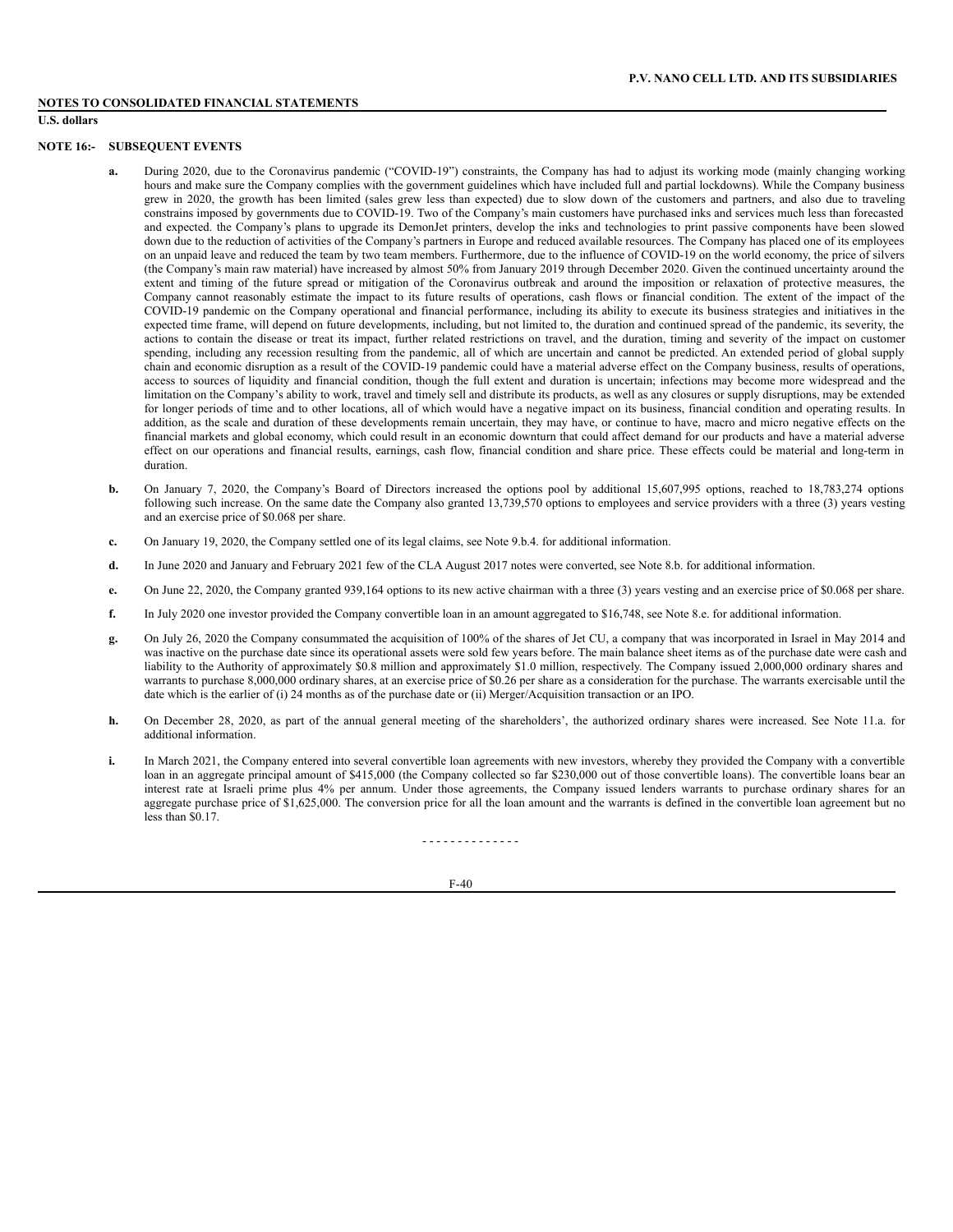# **ITEM 19. Exhibits**

| Exhibit No.                 | <b>Exhibit Description</b>                                                                                                                            |
|-----------------------------|-------------------------------------------------------------------------------------------------------------------------------------------------------|
| $1.1***$                    | Fourth Amended and Restated Articles of Association of P.V. Nano Cell Ltd.                                                                            |
| $4.1*$                      | Agreement, dated December 15, 2011, by and between P.V. Nano Cell Ltd. and the Ministry of National Infrastructures, Energy and Water Resources       |
| $4.2*$                      | Share Purchase Agreement, effective November 29, 2009, by and among the shareholders of Nano Size Ltd. and P.V. Nano Cell Ltd.                        |
| $4.3*$                      | Convertible Loan Agreement, dated as of October 28, 2010, by and between P.V. Nano Cell Ltd, and Israel Electric Corporation                          |
| $4.4*$                      | Amendment to Convertible Loan Agreement, dated April 2012, by and between P.V. Nano Cell Ltd, and Israel Electric Corporation                         |
| $4.5*$                      | Capital Note of IP Bank International (Suzhou) Co., Ltd., dated November 26, 2014                                                                     |
| $4.6*$                      | Registration Rights Agreement, dated November 26, 2014, by and among the Company and the purchasers party thereto                                     |
| $4.7*$                      | Agreement, dated September 9, 2009, by and between P.V. Nano Cell Ltd, and Doley Bar-Guy Consulting and Management Ltd.                               |
| $4.8*$                      | First Addendum to the Consultancy Agreement, dated April 9, 2013, by and between P.V. Nano Cell Ltd, and Doley Bar-Guy Consulting and Management Ltd. |
| $4.9*$                      | Second Addendum to the Consultancy Agreement, dated May 23, 2013, by and between P.V. Nano Cell Ltd. and Doley Bar-Guy Consulting and Management      |
|                             | Ltd.                                                                                                                                                  |
| 4.10                        | P.V. Nano Cell Ltd. 2010 Option Plan (unofficial English translation from Hebrew original)                                                            |
| $4.11^{\circ}$              | Share Exchange Agreement, effective December 3, 2017, by and between Digiflex Ltd, and P.V. Nano Cell Ltd.                                            |
| $4.12^{\wedge}$             | Share Purchase Agreement, dated December 27, 2017, by and between P.V. Nano Cell Ltd. and Jet CU P.C.B. Ltd.                                          |
| $4.13^{\circ}$              | Share Purchase Agreement Supplement, dated January 3, 2018, by and between P.V. Nano Cell Ltd. and Jet CU P.C.B. Ltd.                                 |
| $4.14^{\circ}$              | Securities Purchase Agreement, dated August 16, 2017, by and between P.V. Nano Cell Ltd, and Alpha Capital Anstalt                                    |
| $4.15^{\circ}$              | Securities Purchase Agreement. dated August 29, 2017, by and between P.V. Nano Cell Ltd. and FirstFire Global Opportunities Fund LLC                  |
| $4.16^{\circ}$              | Financial Advisory Agreement, dated January 9, 2017, by and between P.V. Nano Cell Ltd. and Sunrise Securities LLC                                    |
| $4.17^{\circ}$              | Placement Agent Agreement, dated February 22, 2017, by and between P.V. Nano Cell Ltd. and Sunrise Securities LLC                                     |
| $4.18^{\circ}$              | Warrant executed in favor of Amnon Mendelbaum and Steven Zadka                                                                                        |
| $4.19^{\wedge}$             | Share Purchase Agreement, dated May 8, 2018, by and between P.V. Nano Cell Ltd. and Slobel NV                                                         |
| $4.20^{\circ}$              | Form of Share Purchase Agreement, dated December 27, 2017, by and between P.V. Nano Cell Ltd. and Jet CU P.C.B. Ltd.                                  |
| $4.21^{\wedge}$             | Consultancy Agreement, dated November 12, 2017, by and between P.V. Nano Cell Ltd, and Evyatar Cohen                                                  |
| $4.22^{\wedge\wedge}$       | Convertible Loan Agreement dated October 10, 2018, by and between P.V. Nano Cell Ltd, and GTRIMG Investments Ltd.                                     |
| $4.23^{\prime\prime\prime}$ | Form of Warrant by and between P.V. Nano Cell Ltd. and GTRIMG Investments dated October 10, 2018                                                      |
| $4.24^{\wedge\wedge}$       | Form of Warrant for Additional Loan by and between P.V. Nano Cell Ltd. and GTRIMG Investments dated October 10, 2018                                  |
| $4.25^{\wedge\wedge}$       | Form of Share Purchase Agreement by and between P.V. Nano Cell Ltd. and Certain Investors                                                             |
| $4.26^{\wedge\wedge}$       | Form of Convertible Loan Agreement by and between P.V. Nano Cell Ltd. and Certain Investors                                                           |

84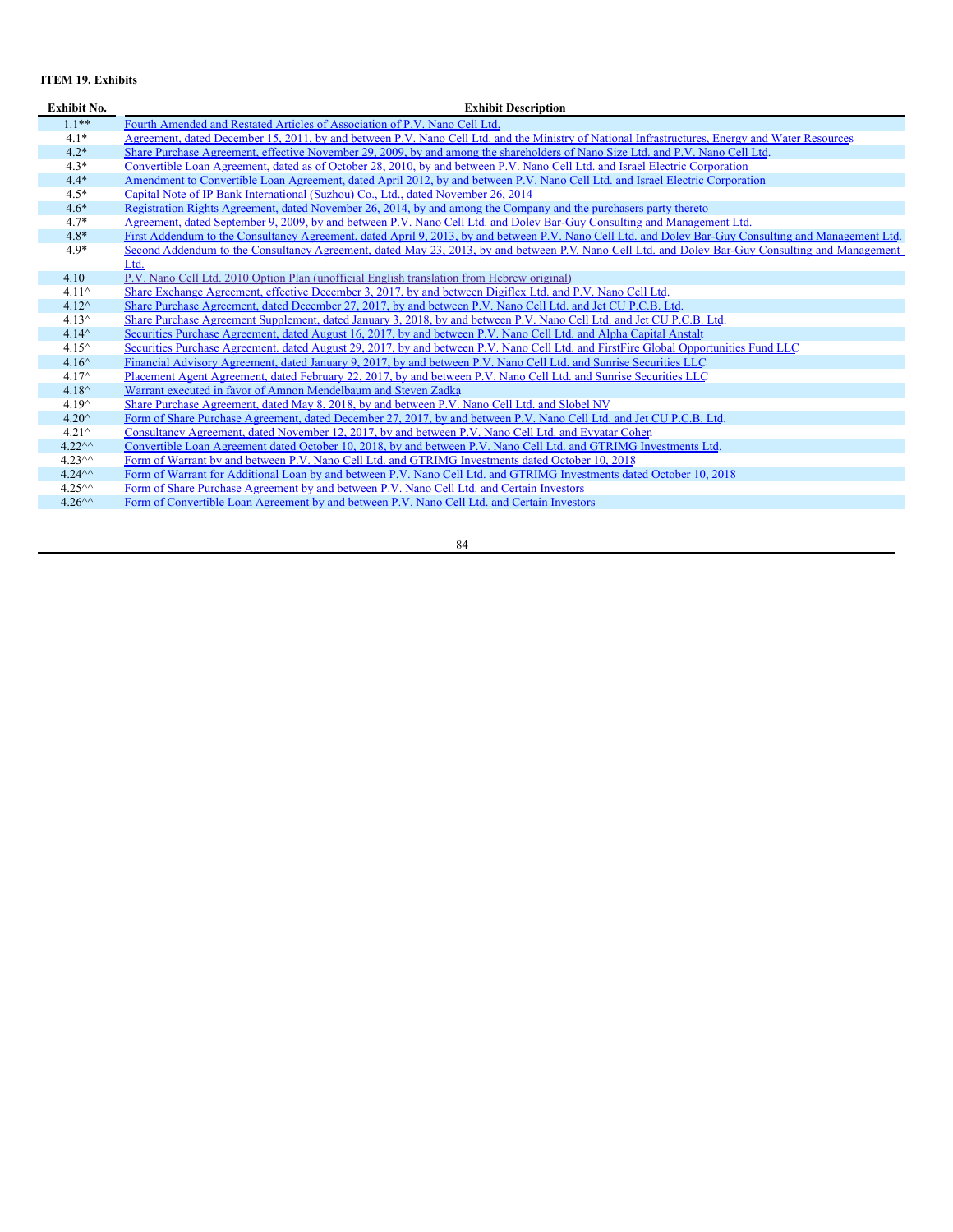| $8.1^{\wedge\wedge}$ | <b>List of Subsidiaries</b>                                                                                                                                   |
|----------------------|---------------------------------------------------------------------------------------------------------------------------------------------------------------|
| 12.1                 | Certification of Principal Executive Officer pursuant to Rule 13a-14(a) and Rule 15d-14(a), promulgated under the Securities Exchange Act of 1934, as         |
|                      | amended                                                                                                                                                       |
| 12.2                 | Certification of Principal Financial Officer pursuant to Rule 13a-14(a) and Rule 15d-14(a), promulgated under the Securities Exchange Act of 1934, as amended |
|                      | Certifications pursuant to 18 U.S.C. Section 1350, as adopted pursuant to Section 906 of the Sarbanes-Oxley Act of 2002                                       |

 $\sim$  Filed as part of our annual report on Form 20-F for the 2018 fiscal year filed with the Securities and Exchange Commission on May 15, 2019.



<sup>\*</sup> Filed as part of our Registration Statement on Form F-1 filed with the Securities and Exchange Commission on September 2, 2015 (File No. 333-206723).<br>\*\* Filed as part of Amendment No. 1 to our Registration Statement on F

<sup>\*\*</sup> Filed as part of Amendment No. 1 to our Registration Statement on Form F-1 filed with the Securities and Exchange Commission on September 22, 2015.

<sup>&</sup>lt;sup>^</sup> Filed as part of our annual report on Form 20-F for the 2017 fiscal year filed with the Securities and Exchange Commission on May 15, 2018.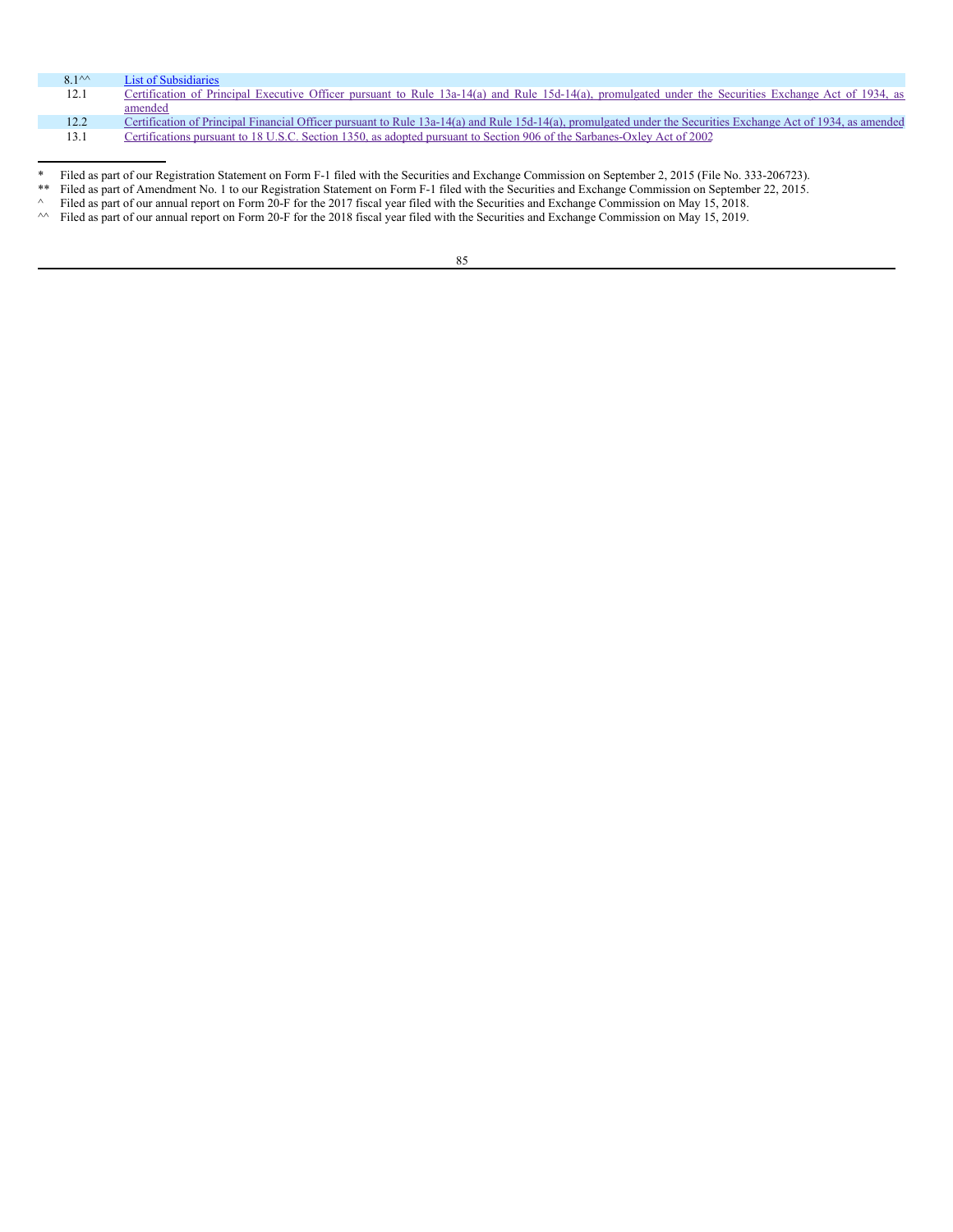# **SIGNATURES**

The registrant hereby certifies that it meets all of the requirements for filing on Form 20-F and that it has duly caused and authorized the undersigned to sign this annual report on Form 20-F on its behalf.

# **P.V. Nano Cell Ltd.**

By: /s/ Fernando de la Vega

Fernando de la Vega Chief Executive Officer

Date: April 29, 2021

86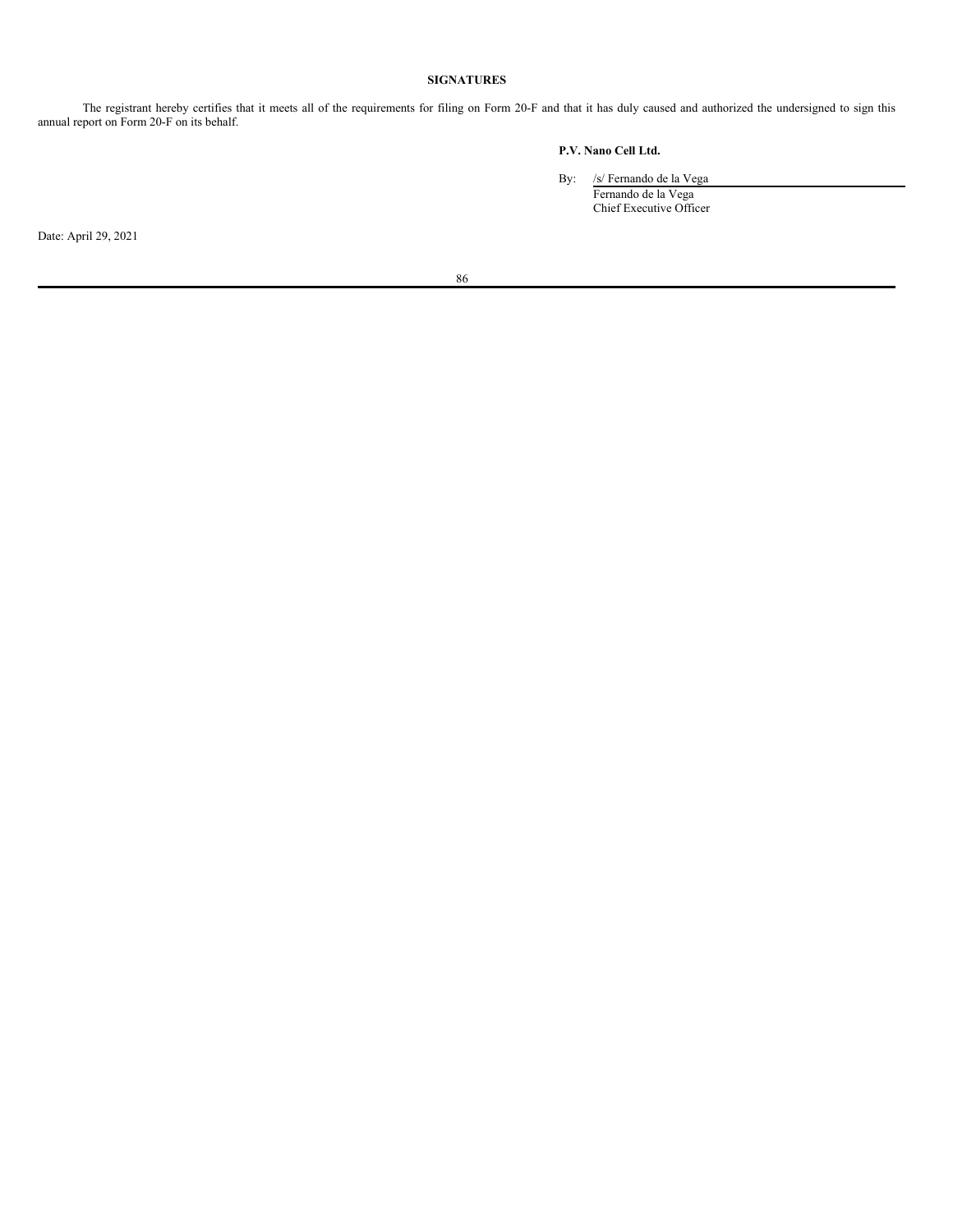# FIRST AMENDMENT TO THE COMPANY'S 2010 OPTION PLAN

# EFFECTIVE FROM OCTOBER 13, 2020

<span id="page-131-0"></span>Section 13.1 of the Company's 2010 Option Plan (the "Plan") shall be replaced as follows:

"13.1 The Plan shall terminate 20 years after its approval by the directors."

The other sections of the Plan remain unchanged.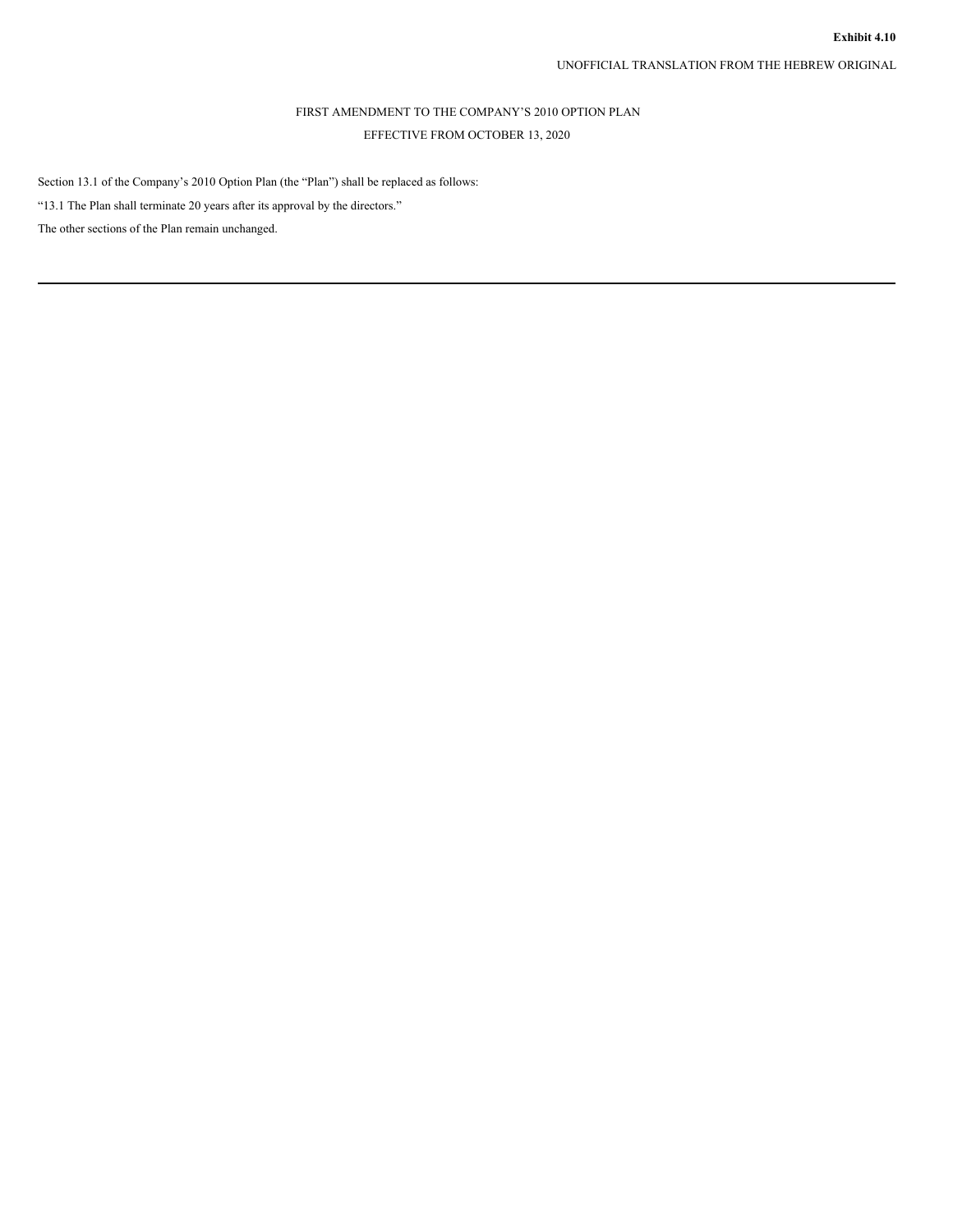### **CERTIFICATIONS**

<span id="page-132-0"></span>I, Fernando de la Vega, certify that:

- 1. I have reviewed this annual report on Form 20-F of P.V. Nano Cell Ltd. for the year ended December 31, 2019;
- 2. Based on my knowledge, this report does not contain any untrue statement of a material fact or omit to state a material fact necessary to make the statements made, in light of the circumstances under which such statements were made, not misleading with respect to the period covered by this report;
- 3. Based on my knowledge, the consolidated financial statements, and other financial information included in this report, fairly present in all material respects the financial condition, results of operations and cash flows of the company as of, and for, the periods presented in this report;
- 4. The company's other certifying officer and I are responsible for establishing and maintaining disclosure controls and procedures (as defined in Exchange Act Rules 13a-15(e) and 15d-15(e)) and internal control over financial reporting (as defined in Exchange Act Rules 13a-15(f) and 15d-15(f)) for the company and have:
	- (a) Designed such disclosure controls and procedures, or caused such disclosure controls and procedures to be designed under our supervision, to ensure that material information relating to the company, including its consolidated subsidiaries, is made known to us by others within those entities, particularly during the period in which this report is being prepared;
	- (b) Designed such internal control over financial reporting, or caused such internal control over financial reporting to be designed under our supervision, to provide reasonable assurance regarding the reliability of financial reporting and the preparation of consolidated financial statements for external purposes in accordance with generally accepted accounting principles;
	- (c) Evaluated the effectiveness of the company's disclosure controls and procedures and presented in this report our conclusions about the effectiveness of the disclosure controls and procedures, as of the end of the period covered by this report based on such evaluation; and
	- (d) Disclosed in this report any change in the company's internal control over financial reporting that occurred during the period covered by the annual report that has materially affected, or is reasonably likely to materially affect, the company's internal control over financial reporting; and
- 5. The company's other certifying officer and I have disclosed, based on our most recent evaluation of internal control over financial reporting, to the company's auditors and the audit committee of the company's board of directors (or persons performing the equivalent functions):
	- (a) All significant deficiencies and material weaknesses in the design or operation of internal control over financial reporting which are reasonably likely to adversely affect the company's ability to record, process, summarize and report financial information; and
	- (b) Any fraud, whether or not material, that involves management or other employees who have a significant role in the company's internal control over financial reporting.

Date: April 29, 2021

By: /s/ Fernando de la Vega Fernando de la Vega Chief Executive Officer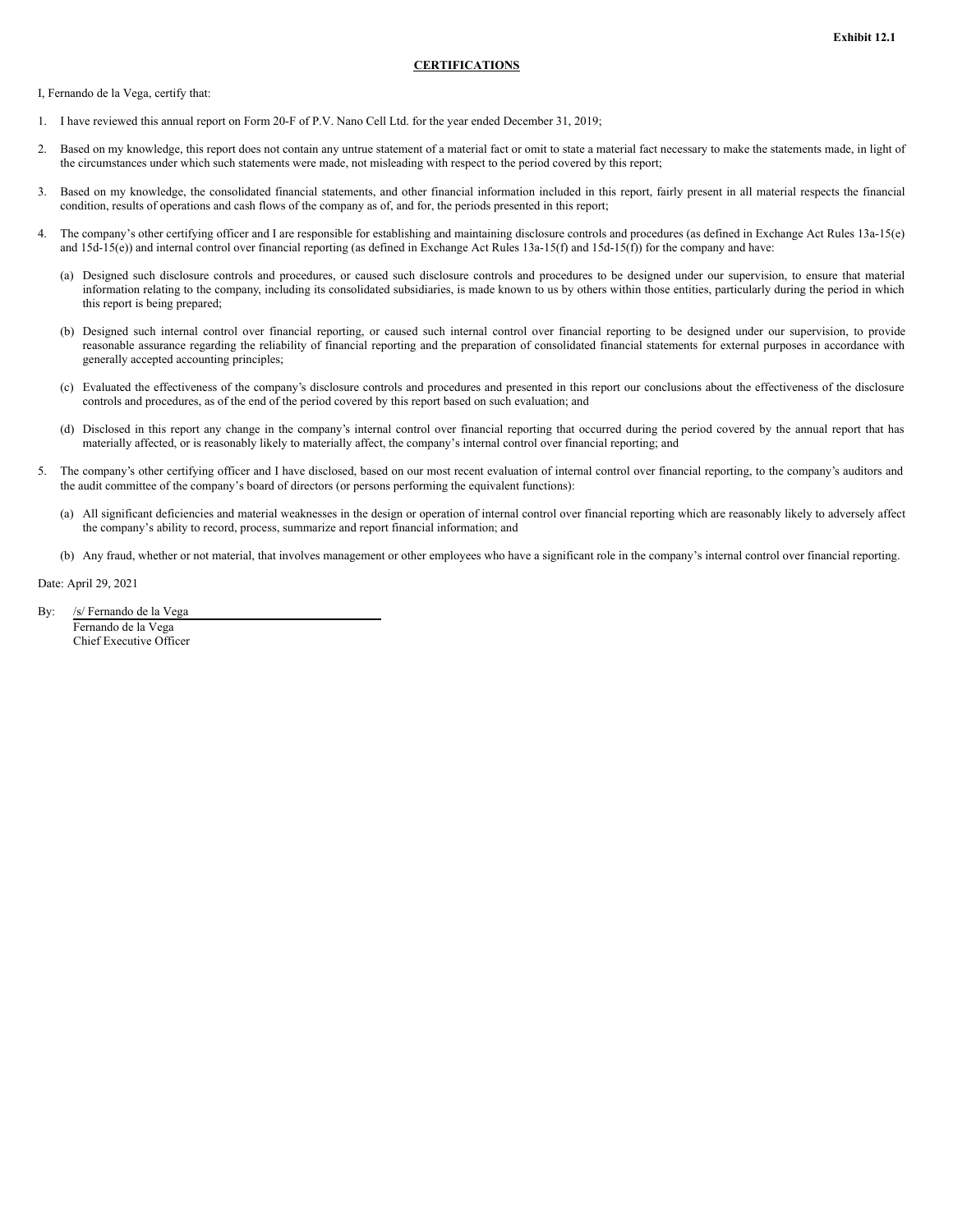### **CERTIFICATIONS**

<span id="page-133-0"></span>I, Evyatar Cohen, certify that:

- 1. I have reviewed this annual report on Form 20-F of P.V. Nano Cell Ltd. for the year ended December 31, 2019;
- 2. Based on my knowledge, this report does not contain any untrue statement of a material fact or omit to state a material fact necessary to make the statements made, in light of the circumstances under which such statements were made, not misleading with respect to the period covered by this report;
- 3. Based on my knowledge, the consolidated financial statements, and other financial information included in this report, fairly present in all material respects the financial condition, results of operations and cash flows of the company as of, and for, the periods presented in this report;
- 4. The company's other certifying officer and I are responsible for establishing and maintaining disclosure controls and procedures (as defined in Exchange Act Rules 13a-15(e) and 15d-15(e)) and internal control over financial reporting (as defined in Exchange Act Rules 13a-15(f) and 15d-15(f)) for the company and have:
	- (a) Designed such disclosure controls and procedures, or caused such disclosure controls and procedures to be designed under our supervision, to ensure that material information relating to the company, including its consolidated subsidiaries, is made known to us by others within those entities, particularly during the period in which this report is being prepared;
	- (b) Designed such internal control over financial reporting, or caused such internal control over financial reporting to be designed under our supervision, to provide reasonable assurance regarding the reliability of financial reporting and the preparation of consolidated financial statements for external purposes in accordance with generally accepted accounting principles;
	- (c) Evaluated the effectiveness of the company's disclosure controls and procedures and presented in this report our conclusions about the effectiveness of the disclosure controls and procedures, as of the end of the period covered by this report based on such evaluation; and
	- (d) Disclosed in this report any change in the company's internal control over financial reporting that occurred during the period covered by the annual report that has materially affected, or is reasonably likely to materially affect, the company's internal control over financial reporting; and
- 5. The company's other certifying officer and I have disclosed, based on our most recent evaluation of internal control over financial reporting, to the company's auditors and the audit committee of the company's board of directors (or persons performing the equivalent functions):
	- (a) All significant deficiencies and material weaknesses in the design or operation of internal control over financial reporting which are reasonably likely to adversely affect the company's ability to record, process, summarize and report financial information; and
	- (b) Any fraud, whether or not material, that involves management or other employees who have a significant role in the company's internal control over financial reporting.

Date: April 29, 2021

By: /s/ Evyatar Cohen Evyatar Cohen Chief Financial Officer